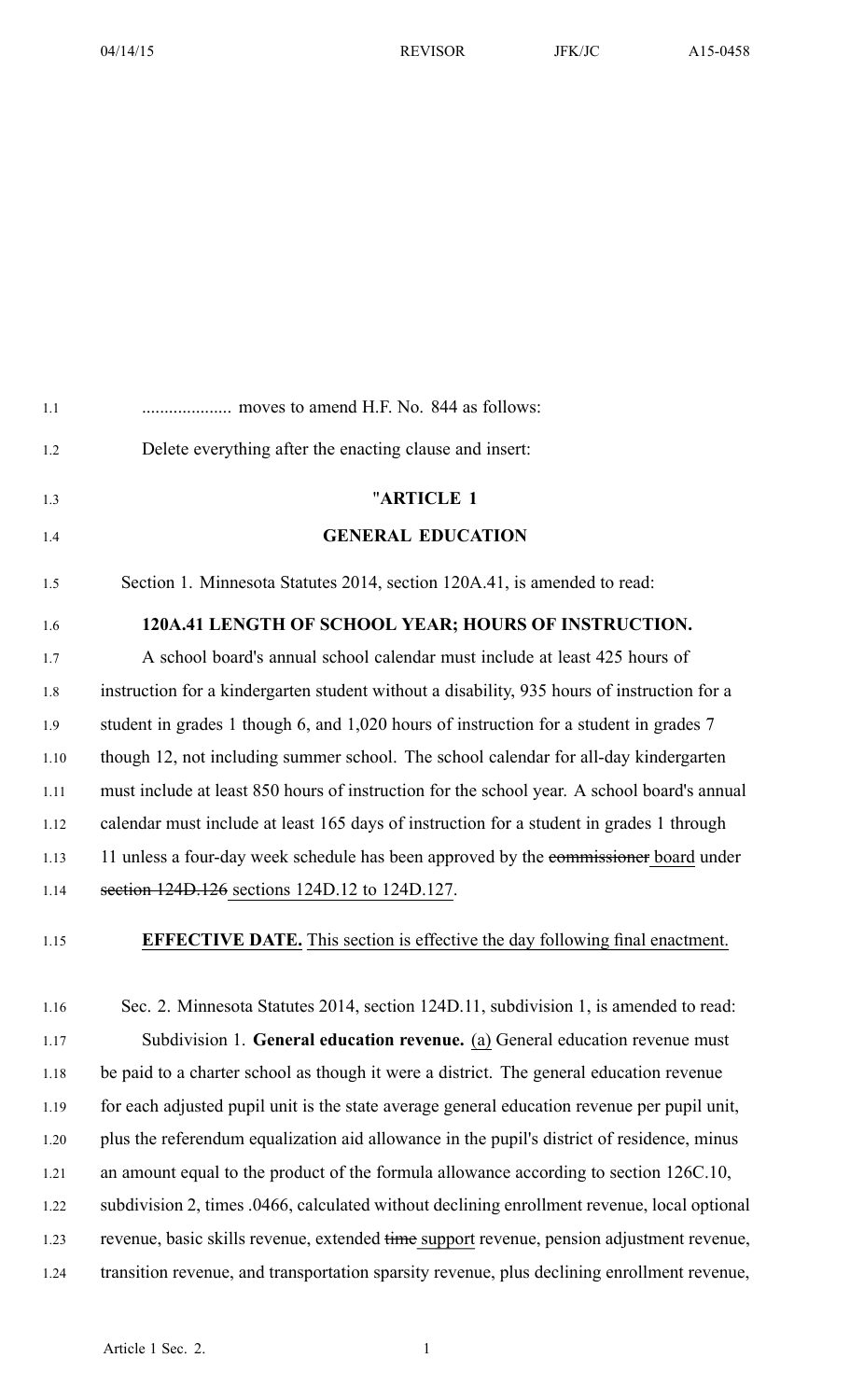| 2.1  | basic skills revenue, extended time support revenue, pension adjustment revenue, and                                         |
|------|------------------------------------------------------------------------------------------------------------------------------|
| 2.2  | transition revenue as though the school were a school district.                                                              |
| 2.3  | (b) For a charter school operating an extended day, extended week, or summer                                                 |
| 2.4  | program, the general education revenue for each extended time pupil unit equals \$4,794                                      |
| 2.5  | in paragraph (a) is increased by an amount equal to 25 percent of the statewide average                                      |
| 2.6  | extended support revenue per pupil unit.                                                                                     |
| 2.7  | <b>EFFECTIVE DATE.</b> This section is effective for fiscal year 2016 and later.                                             |
| 2.8  | Sec. 3. Minnesota Statutes 2014, section 124D.121, is amended to read:                                                       |
| 2.9  | 124D.121 DEFINITION OF FLEXIBLE LEARNING YEAR PROGRAM.                                                                       |
| 2.10 | "Flexible learning year program" means any district plan approved by the                                                     |
| 2.11 | commissioner that utilizes buildings and facilities during the entire year or that provides                                  |
| 2.12 | forms of optional scheduling of pupils and personnel during the learning year in                                             |
| 2.13 | elementary and secondary schools or residential facilities for children with a disability.                                   |
| 2.14 | <b>EFFECTIVE DATE.</b> This section is effective the day following final enactment.                                          |
| 2.15 | Sec. 4. Minnesota Statutes 2014, section 124D.122, is amended to read:                                                       |
| 2.16 | 124D.122 ESTABLISHMENT OF FLEXIBLE LEARNING YEAR PROGRAM.                                                                    |
| 2.17 | The board of any district or a consortium of districts <del>, with the approval of the</del>                                 |
| 2.18 | commissioner, may establish and operate a flexible learning year program in one or more of                                   |
| 2.19 | the day or residential facilities for children with a disability within the district. Consortiums                            |
| 2.20 | may use a single application and evaluation process, though results, public hearings, and                                    |
| 2.21 | board approvals must be obtained for each district as required under appropriate sections.                                   |
| 2.22 | <b>EFFECTIVE DATE.</b> This section is effective the day following final enactment.                                          |
| 2.23 | Sec. 5. Minnesota Statutes 2014, section 124D.126, subdivision 1, is amended to read:                                        |
| 2.24 | Subdivision 1. Powers and duties. The commissioner must:                                                                     |
| 2.25 | $(1)$ promulgate rules necessary to the operation of sections 124D.12 to 124D.127;                                           |
| 2.26 | $(2)$ (1) cooperate with and provide supervision of flexible learning year programs                                          |
| 2.27 | to determine compliance with the provisions of sections $124D.12$ to $124D.127$ , the                                        |
| 2.28 | commissioner's standards and qualifications, and the proposed program as submitted                                           |
| 2.29 | and approved;                                                                                                                |
| 2.30 | $\left(\frac{1}{2}\right)$ (2) provide any necessary adjustments of $\left(\frac{1}{2}\right)$ (i) attendance and membership |
| 2.31 | computations and $(\theta)$ (ii) the dates and percentages of apportionment of state aids; and                               |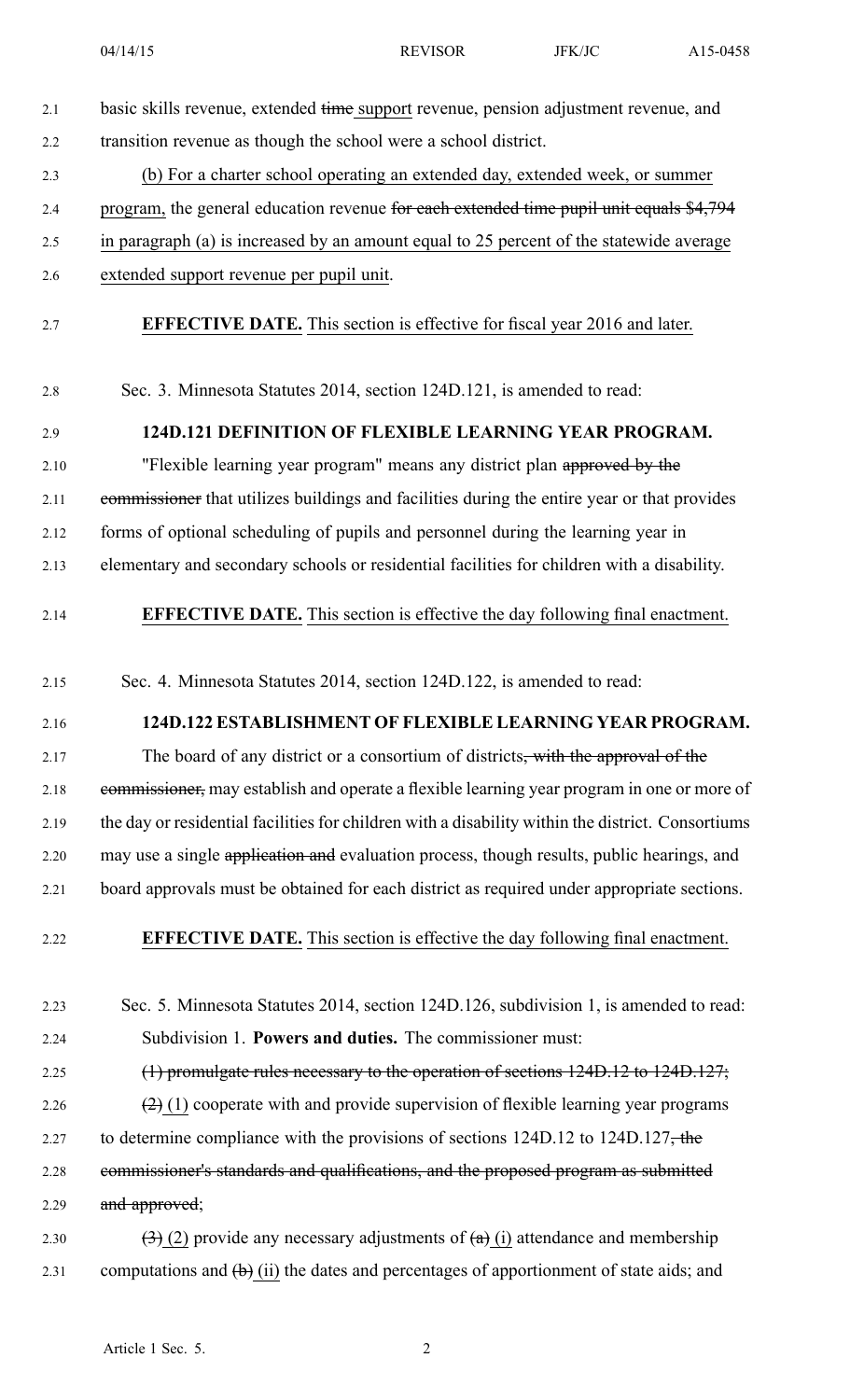$(4)$  (3) consistent with the definition of "average daily membership" in section 3.2 126C.05, subdivision 8, furnish the board of <sup>a</sup> district implementing <sup>a</sup> flexible learning 3.3 year program with <sup>a</sup> formula for computing average daily membership. This formula must 3.4 be computed so that tax levies to be made by the district, state aids to be received by the 3.5 district, and any and all other formulas based upon average daily membership are not 3.6 affected solely as <sup>a</sup> result of adopting this plan of instruction.

3.7 **EFFECTIVE DATE.** This section is effective the day following final enactment.

3.8 Sec. 6. Minnesota Statutes 2014, section 124D.127, is amended to read:

## 3.9 **124D.127 TERMINATION OF FLEXIBLE LEARNING YEAR PROGRAM.**

3.10 The board of any district<del>, with the approval of the commissioner of education,</del> may 3.11 terminate <sup>a</sup> flexible learning year program in one or more of the day or residential facilities 3.12 for children with <sup>a</sup> disability within the district. This section shall not be construed to 3.13 permit an exception to section 120A.22, 127A.41, subdivision 7, or 127A.43.

### 3.14 **EFFECTIVE DATE.** This section is effective the day following final enactment.

3.15 Sec. 7. Minnesota Statutes 2014, section 124D.128, subdivision 1, is amended to read: 3.16 Subdivision 1. **Program established.** A learning year program provides instruction 3.17 throughout the year on an extended year calendar, extended school day calendar, or 3.18 both. A pupil may participate in the program and accelerate attainment of grade level 3.19 requirements or graduation requirements. A learning year program may begin after the 3.20 close of the regular school year in June. The program may be for students in one or more 3.21 grade levels from kindergarten through grade 12.

3.22 Sec. 8. Minnesota Statutes 2014, section 126C.10, subdivision 1, is amended to read: 3.23 Subdivision 1. **General education revenue.** (a) For fiscal years 2013 and 2014, the 3.24 general education revenue for each district equals the sum of the district's basic revenue, 3.25 extended time revenue, gifted and talented revenue, small schools revenue, basic skills 3.26 revenue, secondary sparsity revenue, elementary sparsity revenue, transportation sparsity 3.27 revenue, total operating capital revenue, equity revenue, alternative teacher compensation 3.28 revenue, and transition revenue.

3.29 (b) For fiscal year 2015 and later, The general education revenue for each district 3.30 equals the sum of the district's basic revenue, extended time suppor<sup>t</sup> revenue, gifted and 3.31 talented revenue, declining enrollment revenue, local optional revenue, small schools 3.32 revenue, basic skills revenue, secondary sparsity revenue, elementary sparsity revenue,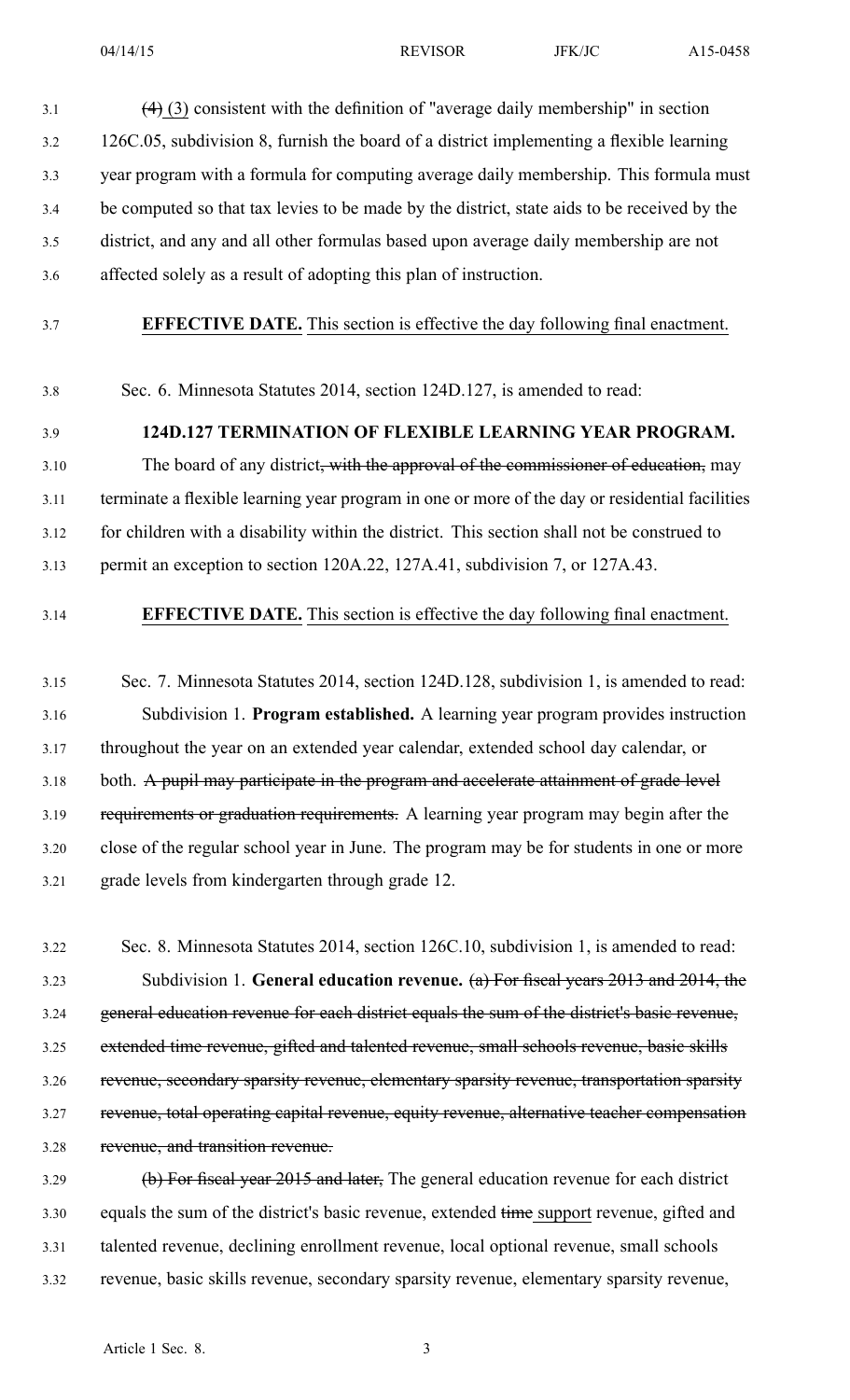4.1 transportation sparsity revenue, total operating capital revenue, equity revenue, pension 4.2 adjustment revenue, and transition revenue.

4.3 Sec. 9. Minnesota Statutes 2014, section 126C.10, subdivision 2, is amended to read: 4.4 Subd. 2. **Basic revenue.** For fiscal year 2014, the basic revenue for each district 4.5 equals the formula allowance times the adjusted marginal cost pupil units for the school 4.6 year. For fiscal year 2015 and later, the basic revenue for each district equals the formula 4.7 allowance times the adjusted pupil units for the school year. The formula allowance for 4.8 fiscal year 2013 is \$5,224. The formula allowance for fiscal year 2014 is \$5,302. The 4.9 formula allowance for fiscal year 2015 and later is \$5,831. The formula allowance for 4.10 fiscal year 2016 is \$5,864. The formula allowance for fiscal year 2017 and later is \$5,898.

4.11 Sec. 10. Minnesota Statutes 2014, section 126C.10, subdivision 2a, is amended to read: 4.12 Subd. 2a. **Extended time suppor<sup>t</sup> revenue.** (a) A school district's extended time 4.13 revenue for fiscal year 2014 is equal to the product of \$4,601 and the sum of the adjusted 4.14 marginal cost pupil units of the district for each pupil in average daily membership in 4.15 excess of 1.0 and less than 1.2 according to section 126C.05, subdivision 8. A school 4.16 district's extended time support revenue for fiscal year 2015 and later is equal to the 4.17 product of  $\frac{1}{5,017}$  \$5,163 and the sum of the adjusted pupil units of the district for each 4.18 pupil in average daily membership in excess of 1.0 and less than 1.2 according to section 4.19 126C.05, subdivision 8.

4.20 (b) A school district's extended time support revenue may be used for extended day 4.21 programs, extended week programs, summer school, and other programming authorized 4.22 under the learning year program. Extended suppor<sup>t</sup> revenue may also be used by alternative 4.23 learning centers serving high school students for academic purposes during the school day.

4.24 **EFFECTIVE DATE.** This section is effective for fiscal year 2016 and later.

4.25 Sec. 11. Minnesota Statutes 2014, section 126C.10, subdivision 2e, is amended to read: 4.26 Subd. 2e. **Local optional revenue.** (a) Local optional revenue for <sup>a</sup> school district 4.27 equals \$424 times the adjusted pupil units of the district for that school year.

4.28 (b) A district's local optional levy equals its local optional revenue times the lesser 4.29 of one or the ratio of its referendum market value per resident pupil unit to  $$510,000$ 4.30 the local optional equalizing factor. The local optional revenue levy must be spread on 4.31 referendum market value. A district may levy less than the permitted amount.

4.32 (c) A district's local optional aid equals its local optional revenue less its local 4.33 optional levy, times the ratio of the actual amount levied to the permitted levy.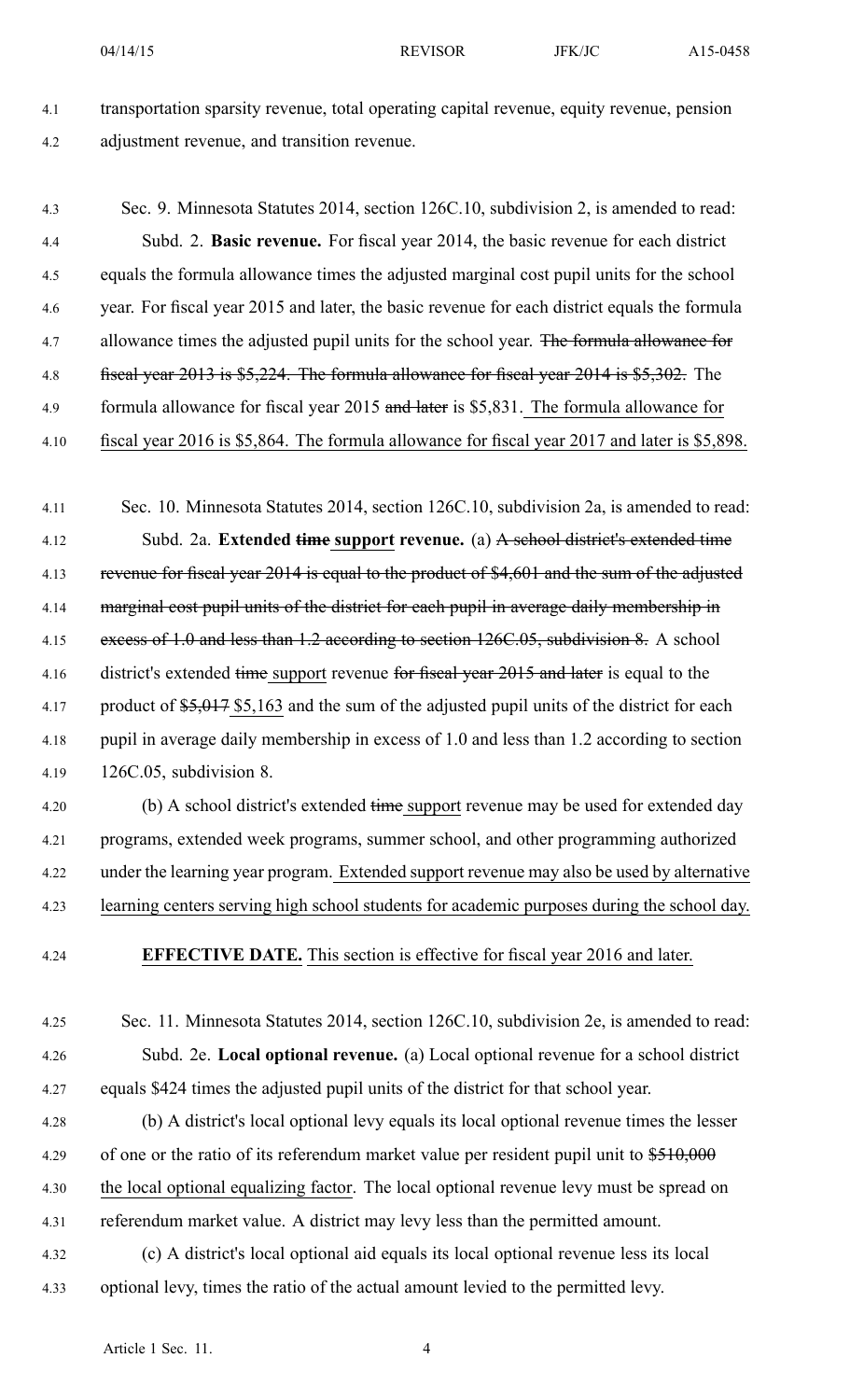| 5.1  | (d) A district's local optional equalizing factor equals \$510,000 times the greater of                |
|------|--------------------------------------------------------------------------------------------------------|
| 5.2  | one or the ratio of the district's seasonal recreational factor to 0.30.                               |
| 5.3  | (e) A district's seasonal recreational factor equals the ratio of the market value of                  |
| 5.4  | property in the district classified as $4(c)12$ under section 273.13 to the district's total           |
| 5.5  | taxable market value under section 273.13.                                                             |
| 5.6  | <b>EFFECTIVE DATE.</b> This section is effective for taxes payable in 2017 and later.                  |
| 5.7  | Sec. 12. Minnesota Statutes 2014, section 126C.10, subdivision 3, is amended to read:                  |
| 5.8  | Subd. 3. Compensatory education revenue. (a) For fiscal year 2014, the                                 |
| 5.9  | compensatory education revenue for each building in the district equals the formula                    |
| 5.10 | allowance minus \$415 times the compensation revenue pupil units computed according to                 |
| 5.11 | section 126C.05, subdivision 3. For fiscal year 2015 2016 and later, the compensatory                  |
| 5.12 | education revenue for each building in the district equals the formula allowance for fiscal            |
| 5.13 | year 2015 minus \$839 times the compensation revenue pupil units computed according to                 |
| 5.14 | section 126C.05, subdivision 3.                                                                        |
| 5.15 | (b) A district's compensatory revenue under paragraph (a) is increased by an amount                    |
| 5.16 | equal to the product of $(1)$ the ratio of the statewide compensatory growth revenue to the            |
| 5.17 | sum of the number of pupils in the district eligible to receive free lunch plus one-half of the        |
| 5.18 | number of pupils eligible to receive reduced-price lunch on October 1 of the previous year,            |
| 5.19 | and (2) the district's number of pupils eligible to receive free lunch plus one-half of the            |
| 5.20 | number of pupils eligible to receive reduced-price lunch on October 1 of the previous year.            |
| 5.21 | (c) Revenue shall be paid to the district and must be allocated according to section                   |
| 5.22 | $126C.15$ , subdivision 2.                                                                             |
| 5.23 | $\left(\frac{1}{2}\right)$ (d) When the district contracting with an alternative program under section |
| 5.24 | 124D.69 changes prior to the start of a school year, the compensatory revenue generated                |
| 5.25 | by pupils attending the program shall be paid to the district contracting with the alternative         |
| 5.26 | program for the current school year, and shall not be paid to the district contracting with            |
| 5.27 | the alternative program for the prior school year.                                                     |
| 5.28 | $(e)$ (e) When the fiscal agent district for an area learning center changes prior to the              |
| 5.29 | start of a school year, the compensatory revenue shall be paid to the fiscal agent district            |
| 5.30 | for the current school year, and shall not be paid to the fiscal agent district for the prior          |
| 5.31 | school year.                                                                                           |
| 5.32 | (f) Statewide compensatory growth revenue equals the difference between                                |
| 5.33 | compensatory revenue computed under paragraph (a) with the formula allowance for the                   |
| 5.34 | current year and the revenue computed under paragraph (a) using the formula allowance                  |
| 5.35 | for fiscal year 2015.                                                                                  |
|      |                                                                                                        |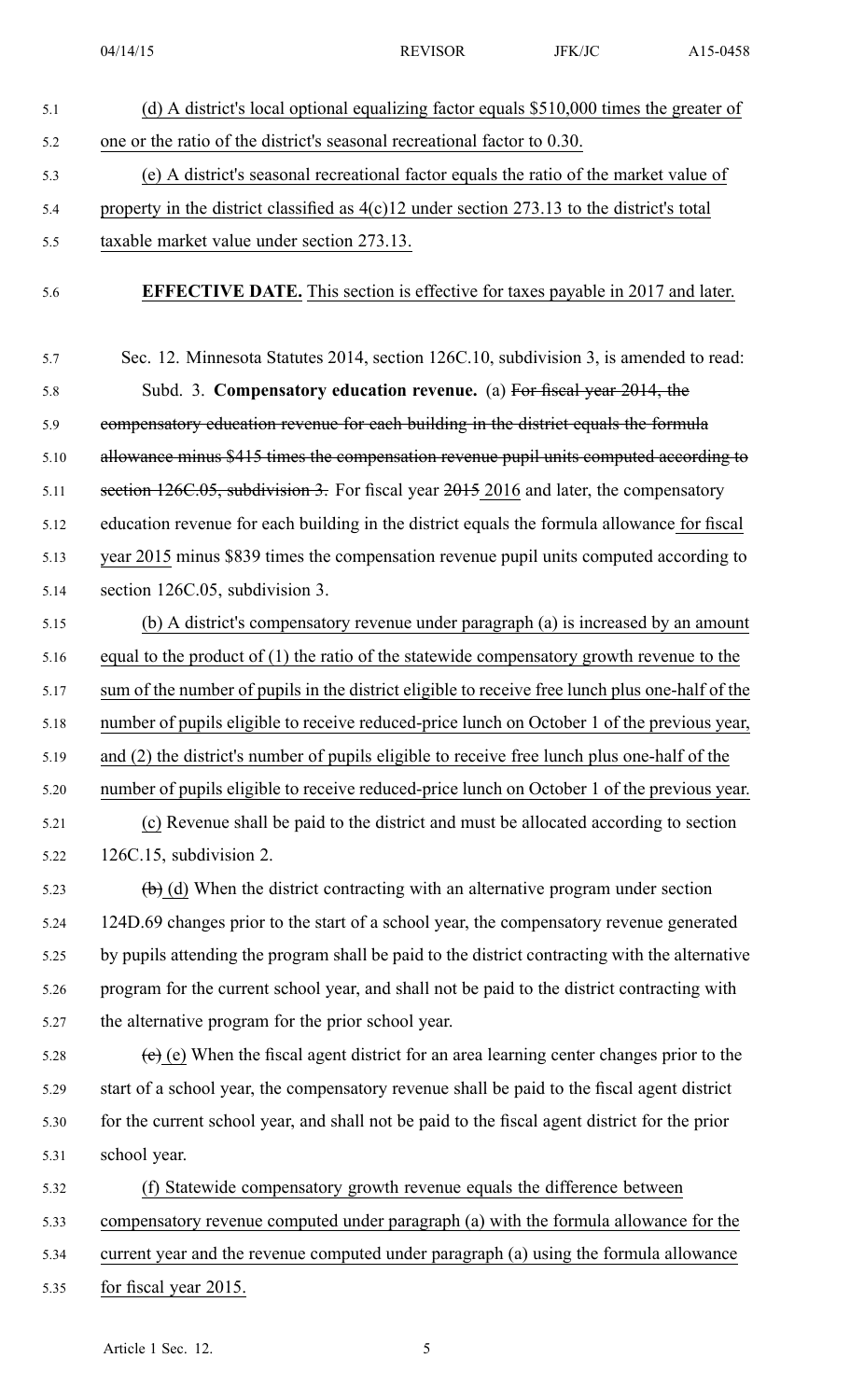04/14/15 **REVISOR** JFK/JC **A15-0458** 6.1 **EFFECTIVE DATE.** This section is effective for fiscal year 2016 and later. 6.2 Sec. 13. Minnesota Statutes 2014, section 126C.10, subdivision 13a, is amended to read: 6.3 Subd. 13a. **Operating capital levy.** To obtain operating capital revenue for fiscal 6.4 year 2015 and later, <sup>a</sup> district may levy an amount not more than the product of its 6.5 operating capital revenue for the fiscal year times the lesser of one or the ratio of its 6.6 adjusted net tax capacity per adjusted marginal cost pupil unit to the operating capital 6.7 equalizing factor. The operating capital equalizing factor equals \$14,500. 6.8 **EFFECTIVE DATE.** This section is effective the day following final enactment for 6.9 fiscal year 2015 and later. 6.10 Sec. 14. Minnesota Statutes 2014, section 126C.10, subdivision 18, is amended to read: 6.11 Subd. 18. **Transportation sparsity revenue allowance.** (a) A district's 6.12 transportation sparsity allowance equals the greater of zero or the result of the following 6.13 computation: 6.14 (i) Multiply the formula allowance according to subdivision 2, by .141. 6.15 (ii) Multiply the result in clause (i) by the district's sparsity index raised to the 6.16 26/100 power. 6.17 (iii) Multiply the result in clause (ii) by the district's density index raised to the 6.18 13/100 power. 6.19 (iv) Multiply the formula allowance according to subdivision 2, by .0466. 6.20 (v) Subtract the result in clause (iv) from the result in clause (iii). 6.21 (vi) Multiply the result in clause (v) by the greater of  $(1)$  one or  $(2)$  the ratio of the 6.22 square mile area of the district to 3,000. 6.23 (vii) For <sup>a</sup> district that does not qualify for secondary sparsity revenue under 6.24 subdivision 7 or elementary sparsity revenue under subdivision 8, multiply the result in 6.25 clause (vi) by the greater of (1) one or (2) the ratio of the square mile area of the district to 6.26 525. 6.27 (b) Transportation sparsity revenue is equal to the transportation sparsity allowance 6.28 times the adjusted pupil units. 6.29 **EFFECTIVE DATE.** This section is effective for revenue in fiscal year 2016 and 6.30 later. 6.31 Sec. 15. Minnesota Statutes 2014, section 126C.10, subdivision 24, is amended to read: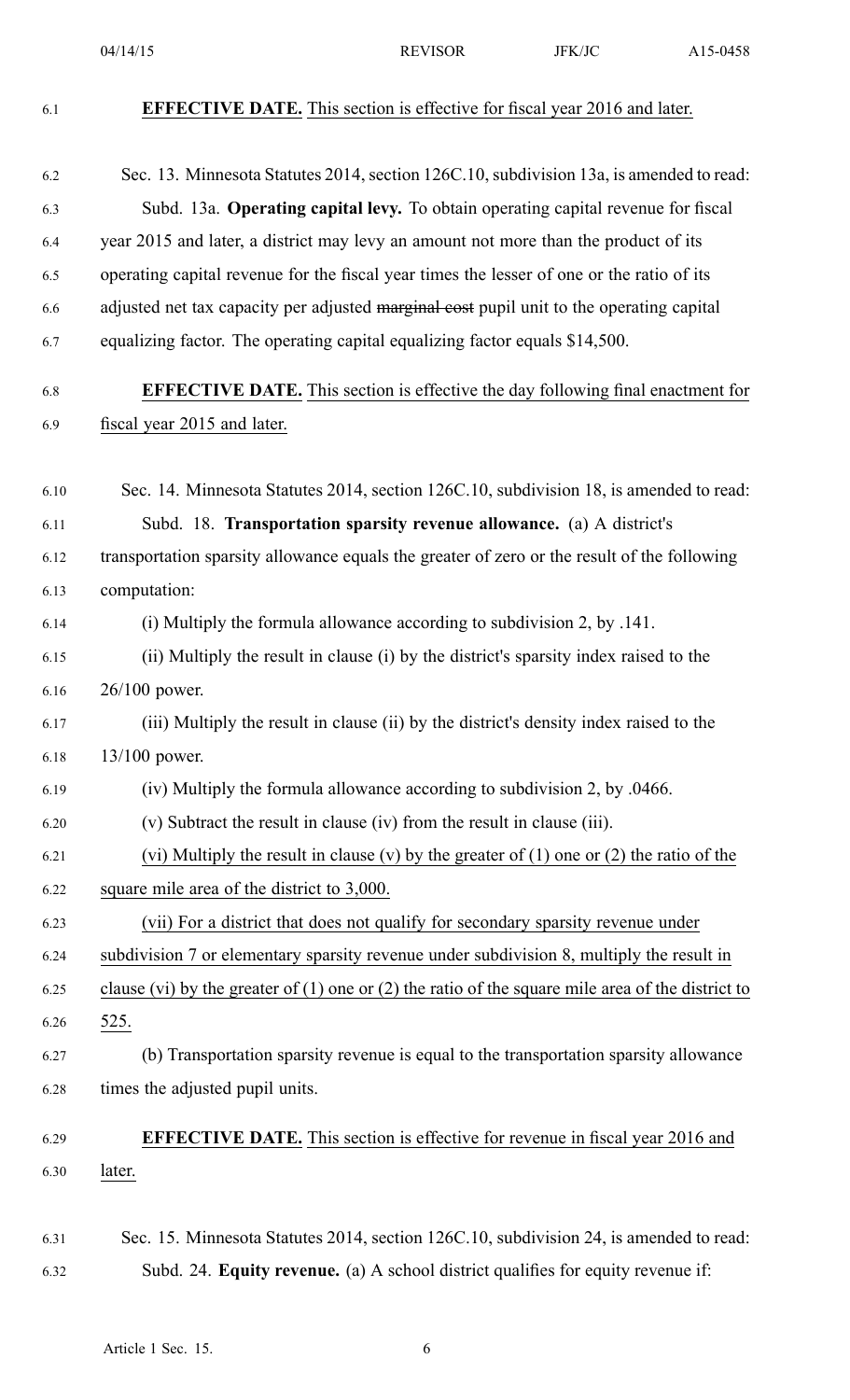7.1 (1) the school district's adjusted pupil unit amount of basic revenue, transition 7.2 revenue, and referendum revenue is less than the value of the school district at or 7.3 immediately above the 95th percentile of school districts in its equity region for those 7.4 revenue categories; and 7.5 (2) the school district's administrative offices are not located in <sup>a</sup> city of the first 7.6 class on July 1, 1999. 7.7 (b) Equity revenue for <sup>a</sup> qualifying district that receives referendum revenue under 7.8 section 126C.17, subdivision 4, equals the product of (1) the district's adjusted pupil 7.9 units for that year; times (2) the sum of (i) \$14, plus (ii) \$80, times the school district's 7.10 equity index computed under subdivision 27. 7.11 (c) Equity revenue for <sup>a</sup> qualifying district that does not receive referendum revenue 7.12 under section 126C.17, subdivision 4, equals the product of the district's adjusted pupil 7.13 units for that year times \$14. 7.14 (d) A school district's equity revenue is increased by the greater of zero or an amount 7.15 equal to the district's adjusted pupil units times the difference between ten percen<sup>t</sup> of the 7.16 statewide average amount of referendum revenue per adjusted pupil unit for that year and 7.17 the district's referendum revenue per adjusted pupil unit. A school district's revenue under

7.18 this paragraph must not exceed \$100,000 for that year.

7.19 (e) A school district's equity revenue for a school district located in the metro equity 7.20 region equals the amount computed in paragraphs (b), (c), and (d) multiplied by 1.25.

7.21 (f) A school district's additional equity revenue equals \$50 times its adjusted pupil 7.22 units.

## 7.23 **EFFECTIVE DATE.** This section is effective for fiscal year 2017 and later.

- 7.24 Sec. 16. Minnesota Statutes 2014, section 126C.13, subdivision 4, is amended to read: 7.25 Subd. 4. **General education aid.** (a) For fiscal years 2013 and 2014 only, <sup>a</sup> district's 7.26 general education aid is the sum of the following amounts:
- 7.27 (1) general education revenue, excluding equity revenue, total operating capital
- 7.28 revenue, alternative teacher compensation revenue, and transition revenue;
- 7.29 (2) operating capital aid under section 126C.10, subdivision 13b;
- 7.30 (3) equity aid under section  $126C.10$ , subdivision  $30$ ;
- 7.31 (4) alternative teacher compensation aid under section 126C.10, subdivision 36;
- 7.32 (5) transition aid under section 126C.10, subdivision 33;
- 7.33 (6) shared time aid under section  $126C.01$ , subdivision  $7$ ;
- 7.34 (7) referendum aid under section 126C.17, subdivisions 7 and 7a; and
- 7.35 (8) online learning aid according to section 124D.096.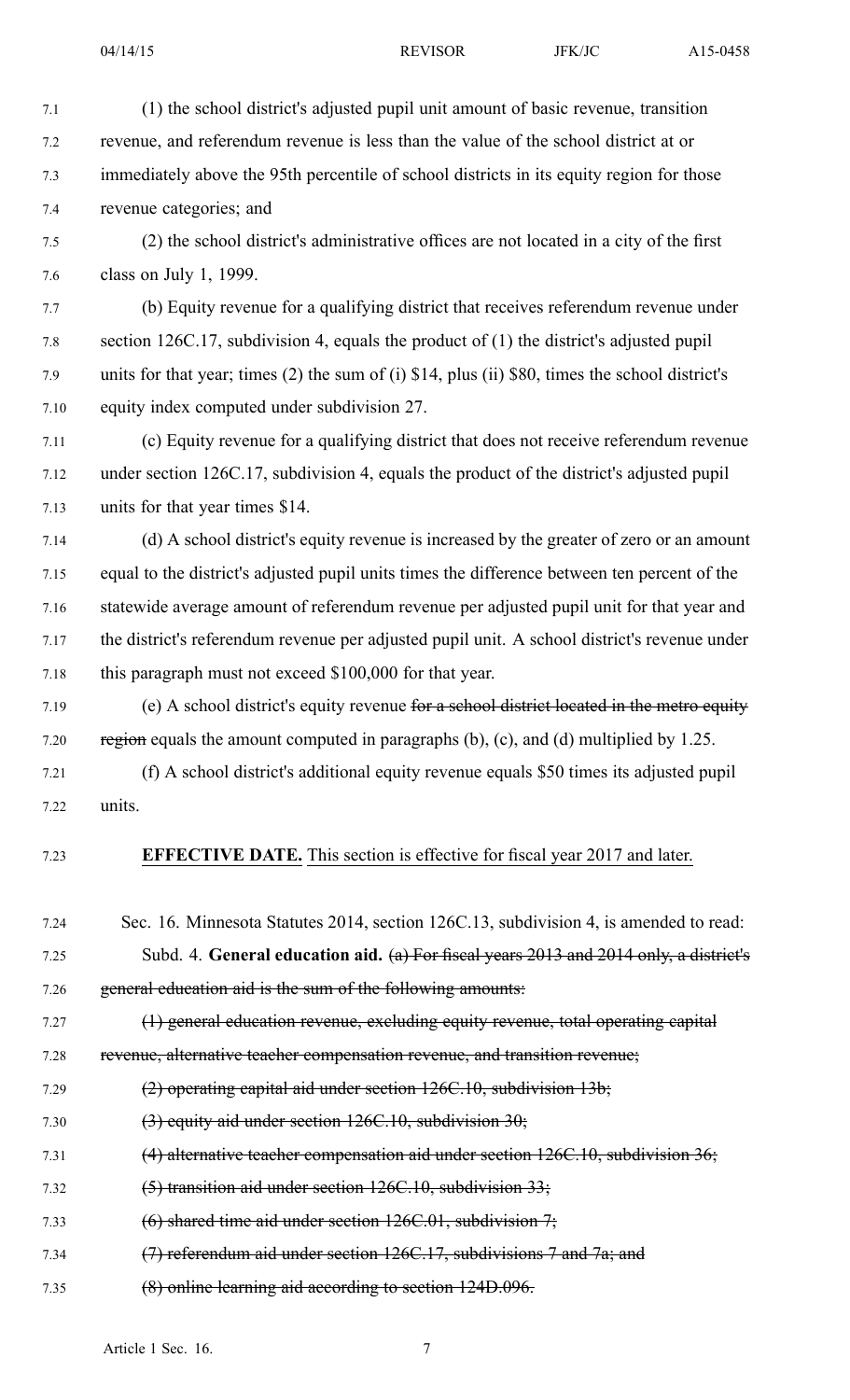| 8.1  | (b) For fiscal year 2015 and later, A district's general education aid equals:                   |
|------|--------------------------------------------------------------------------------------------------|
| 8.2  | (1) general education revenue, excluding operating capital revenue, equity revenue,              |
| 8.3  | local optional revenue, and transition revenue, minus the student achievement levy,              |
| 8.4  | multiplied times the ratio of the actual amount of student achievement levy levied to the        |
| 8.5  | permitted student achievement levy; plus                                                         |
| 8.6  | (2) operating capital aid under section 126C.10, subdivision 13b;                                |
| 8.7  | $(2)$ (3) equity aid under section 126C.10, subdivision 30; plus                                 |
| 8.8  | $(3)$ (4) transition aid under section 126C.10, subdivision 33; plus                             |
| 8.9  | $(4)$ (5) shared time aid under section 126C.10, subdivision 7; plus                             |
| 8.10 | $(5)$ (6) referendum aid under section 126C.17, subdivisions 7 and 7a; plus                      |
| 8.11 | $(6)$ (7) online learning aid under section 124D.096; plus                                       |
| 8.12 | $(7)$ (8) local optional aid according to section 126C.10, subdivision 2d, paragraph (d).        |
| 8.13 | <b>EFFECTIVE DATE.</b> Clause (1) of this section is effective for fiscal year 2017 and          |
| 8.14 | later. Clause (2) of this section is effective for fiscal year 2015 and later.                   |
|      |                                                                                                  |
| 8.15 | Sec. 17. Minnesota Statutes 2014, section 126C.15, subdivision 1, is amended to read:            |
| 8.16 | Subdivision 1. Use of revenue. The basic skills revenue under section 126C.10,                   |
| 8.17 | subdivision 4, must be reserved and used to meet the educational needs of pupils who             |
| 8.18 | enroll under-prepared to learn and whose progress toward meeting state or local content          |
| 8.19 | or performance standards is below the level that is appropriate for learners of their age.       |
| 8.20 | Basic skills revenue may also be used for programs designed to prepare children and their        |
| 8.21 | families for entry into school whether the student first enrolls in kindergarten or first grade. |
| 8.22 | Any of the following may be provided to meet these learners' needs:                              |
| 8.23 | (1) direct instructional services under the assurance of mastery program according               |
| 8.24 | to section $124D.66$ ;                                                                           |
| 8.25 | (2) remedial instruction in reading, language arts, mathematics, other content areas,            |
| 8.26 | or study skills to improve the achievement level of these learners;                              |
| 8.27 | (3) additional teachers and teacher aides to provide more individualized instruction             |
| 8.28 | to these learners through individual tutoring, lower instructor-to-learner ratios, or team       |
| 8.29 | teaching;                                                                                        |
| 8.30 | (4) a longer school day or week during the regular school year or through a summer               |
| 8.31 | program that may be offered directly by the site or under a performance-based contract           |
| 8.32 | with a community-based organization;                                                             |
| 8.33 | (5) recruitment and new teacher development activities through quality mentor-led                |
| 8.34 | induction or "grow your own" initiatives;                                                        |
|      |                                                                                                  |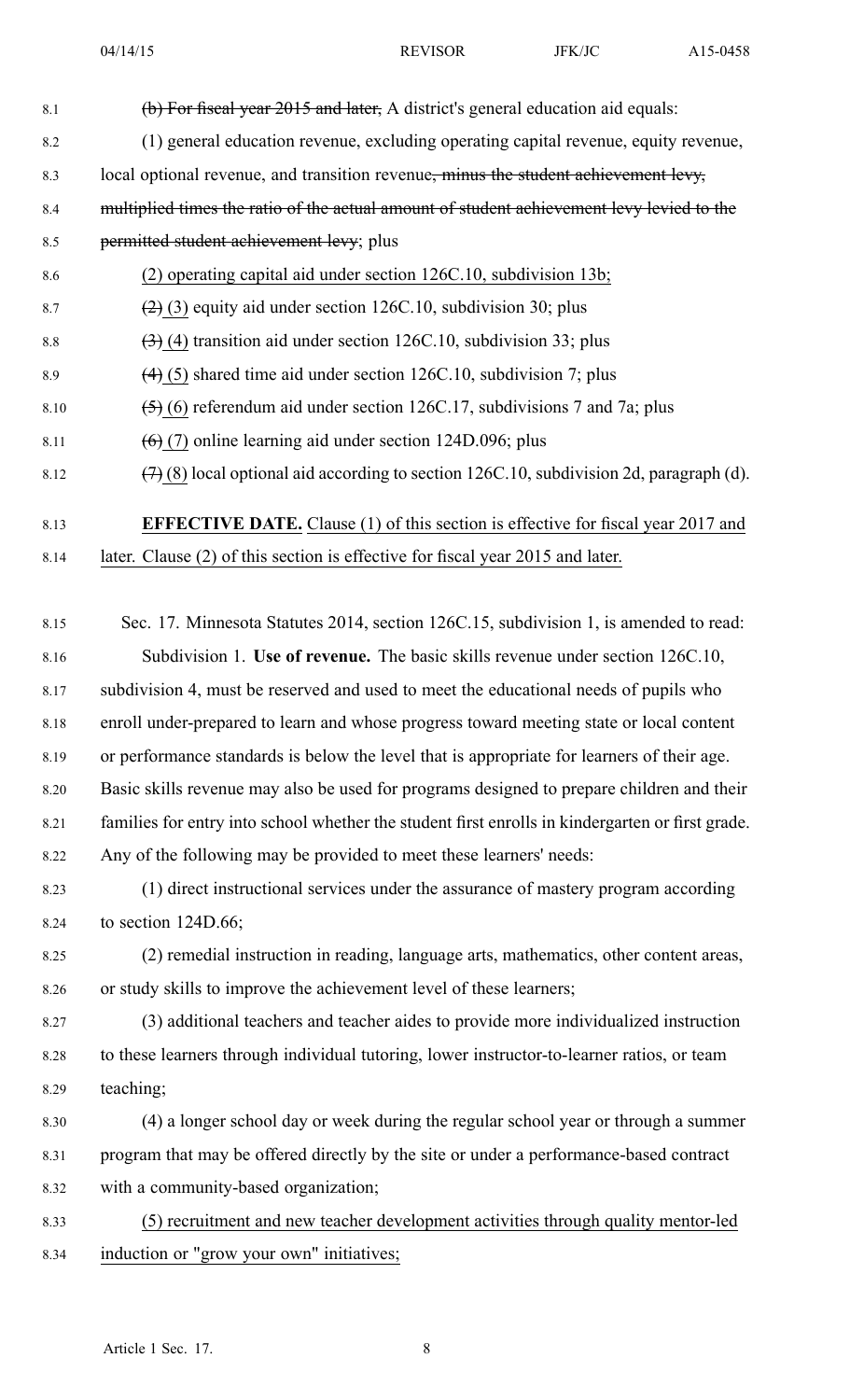9.1 (6) <sup>a</sup> hiring bonus or other added compensation for <sup>a</sup> teacher identified as effective 9.2 or highly effective under the local teacher professional review cycle who agrees to work 9.3 in <sup>a</sup> hard-to-fill position or hard-to-staff school setting such as <sup>a</sup> school with <sup>a</sup> majority 9.4 of students whose families meet federal poverty guidelines, <sup>a</sup> geographically isolated 9.5 school, or <sup>a</sup> school identified by the state as eligible for targeted programs or services 9.6 for its students; 9.7 (5) (7) comprehensive and ongoing staff development consistent with district and 9.8 site plans according to section 122A.60, for teachers, teacher aides, principals, and other 9.9 personnel to improve their ability to identify the needs of these learners and provide 9.10 appropriate remediation, intervention, accommodations, or modifications; 9.11  $(6)$  (8) instructional materials, digital learning, and technology appropriate for 9.12 meeting the individual needs of these learners; 9.13  $(7)(9)$  programs to reduce truancy, encourage completion of high school, enhance 9.14 self-concept, provide health services, provide nutrition services, provide <sup>a</sup> safe and secure 9.15 learning environment, provide coordination for pupils receiving services from other 9.16 governmental agencies, provide psychological services to determine the level of social, 9.17 emotional, cognitive, and intellectual development, and provide counseling services, 9.18 guidance services, and social work services; 9.19  $(8)(10)$  bilingual programs, bicultural programs, and programs for English learners; 9.20 (9) all-day kindergarten; 9.21  $(10)(11)$  prekindergarten programs for four-year-olds and other early education 9.22 programs, parent-training programs, school readiness programs, kindergarten programs 9.23 for four-year-olds, voluntary home visits under section 124D.13, subdivision 4, and other 9.24 outreach efforts designed to prepare children for kindergarten; 9.25 (11) (12) extended school day and extended school year programs including summer 9.26 academies; and 9.27 (12) (13) substantial paren<sup>t</sup> involvement in developing and implementing remedial 9.28 education or intervention plans for <sup>a</sup> learner, including learning contracts between the 9.29 school, the learner, and the paren<sup>t</sup> that establish achievement goals and responsibilities of 9.30 the learner and the learner's paren<sup>t</sup> or guardian. 9.31 **EFFECTIVE DATE.** This section is effective July 1, 2015.

9.32 Sec. 18. Minnesota Statutes 2014, section 126C.15, subdivision 2, is amended to read: 9.33 Subd. 2. **Building allocation.** (a) Unless <sup>a</sup> plan has been adopted according to 9.34 paragraph (b), <sup>a</sup> district or cooperative must allocate its compensatory revenue to each 9.35 school building in the district or cooperative where the children who have generated the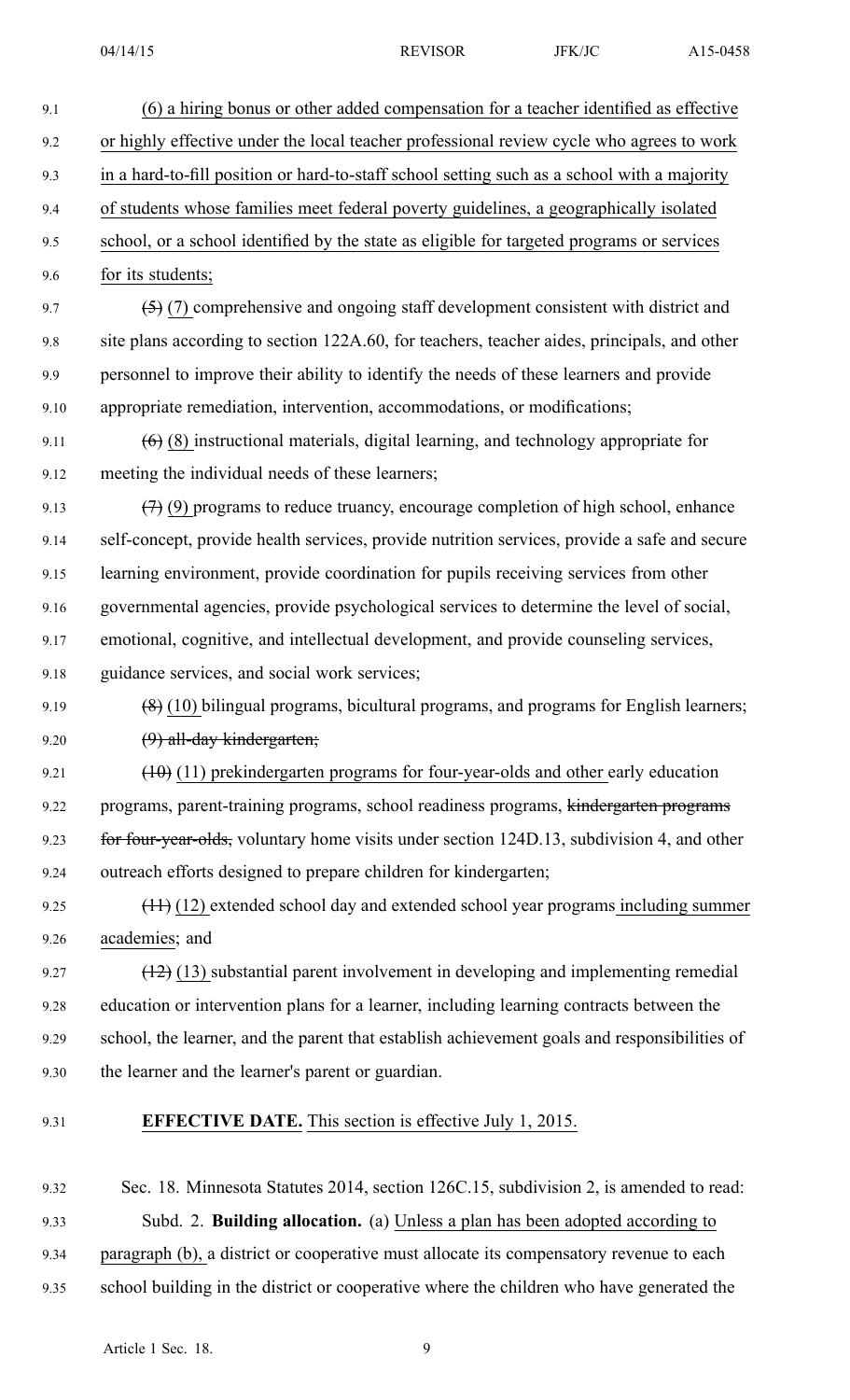10.1 revenue are served unless the school district or cooperative has received permission under 10.2 Laws 2005, First Special Session chapter 5, article 1, section 50, to allocate compensatory 10.3 revenue according to student performance measures developed by the school board. 10.4 (b) Notwithstanding paragraph (a), the board of a district or cooperative may allocate 10.5 up to five percent of the amount of reallocate any or all of its compensatory revenue that 10.6 the district receives to school sites according to a plan adopted by the school board, and a 10.7 district or cooperative may allocate up to an additional five percent of its compensatory 10.8 revenue for activities under subdivision 1, clause (10), according to a plan adopted by the 10.9 school board. The money reallocated under this paragraph must be spent for the purposes 10.10 listed in subdivision 1, but may be spen<sup>t</sup> on students in any grade, including students 10.11 attending school readiness or other prekindergarten programs.

10.12 (c) For the purposes of this section and section 126C.05, subdivision 3, "building" 10.13 means education site as defined in section 123B.04, subdivision 1.

10.14 (d) Notwithstanding section 123A.26, subdivision 1, compensatory revenue 10.15 generated by students served at <sup>a</sup> cooperative unit shall be paid to the cooperative unit. 10.16 (e) A district or cooperative with school building openings, school building 10.17 closings, changes in attendance area boundaries, or other changes in programs or student 10.18 demographics between the prior year and the current year may reallocate compensatory 10.19 revenue among sites to reflect these changes. A district or cooperative must repor<sup>t</sup> to the 10.20 department any adjustments it makes according to this paragraph and the department must 10.21 use the adjusted compensatory revenue allocations in preparing the repor<sup>t</sup> required under 10.22 section 123B.76, subdivision 3, paragraph (c).

## 10.23 **EFFECTIVE DATE.** This section is effective July 1, 2015.

10.24 Sec. 19. Minnesota Statutes 2014, section 126C.15, subdivision 3, is amended to read: 10.25 Subd. 3. **Recommendation.** A school site decision-making team, as defined in 10.26 section 123B.04, subdivision 2, paragraph (a), or the instruction and curriculum advisory 10.27 committee under section 120B.11, if the school has no school site decision team, shall may 10.28 recommend to the school board how the compensatory education revenue will be used to 10.29 carry out the purpose of this section. A school district that has received permission under 10.30 Laws 2005, First Special Session chapter 5, article 1, section 50, to allocate compensatory 10.31 revenue according to school performance measures shall share its plan for the distribution 10.32 of compensatory revenue with the school site decision team.

### 10.33 **EFFECTIVE DATE.** This section is effective July 1, 2015.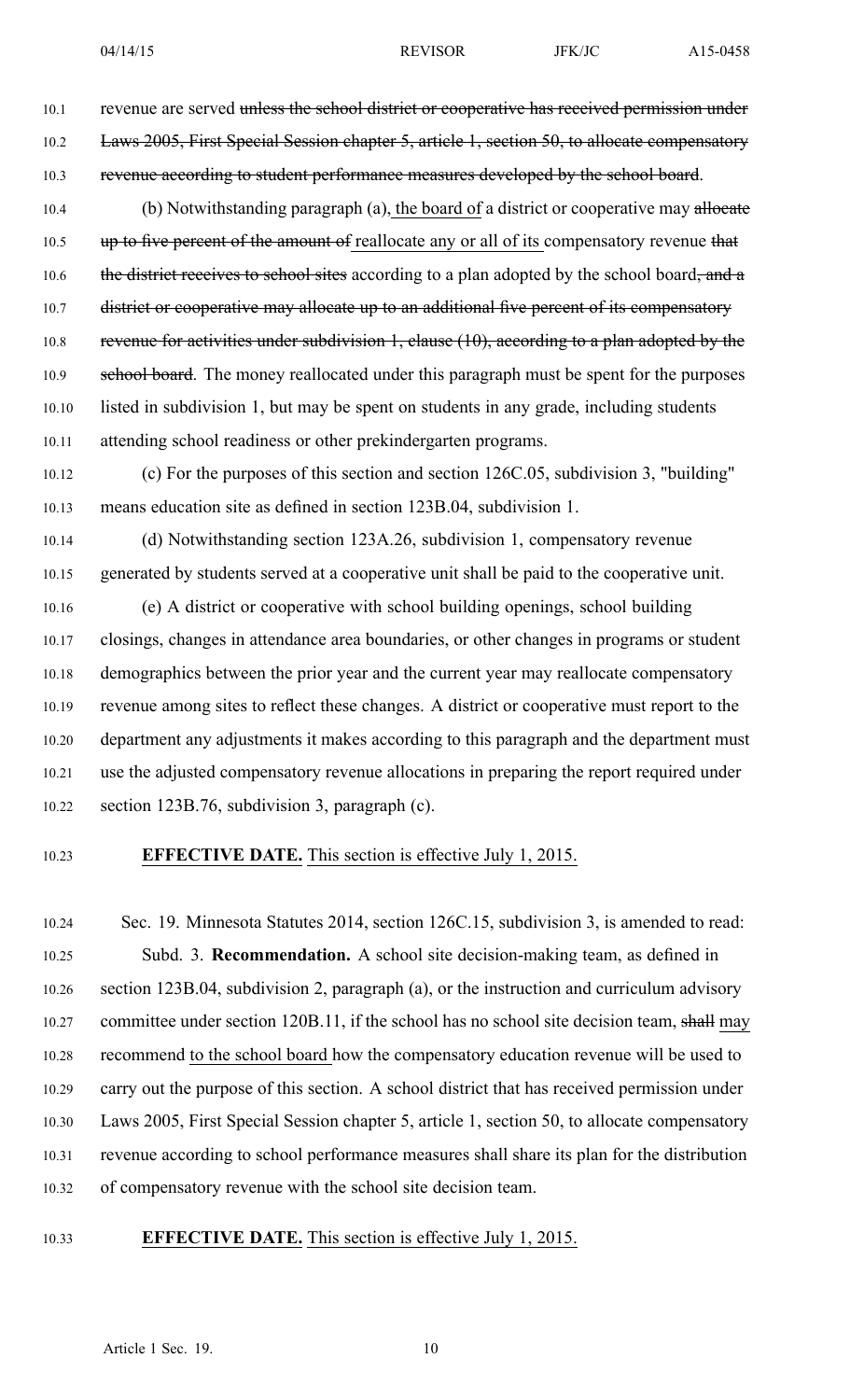| 11.1  | Sec. 20. Minnesota Statutes 2014, section 126C.17, subdivision 1, is amended to read:          |
|-------|------------------------------------------------------------------------------------------------|
| 11.2  | Subdivision 1. Referendum allowance. (a) A district's initial referendum allowance             |
| 11.3  | equals the result of the following calculations:                                               |
| 11.4  | (1) multiply the referendum allowance the district would have received for fiscal              |
| 11.5  | year 2015 under Minnesota Statutes 2012, section 126C.17, subdivision 1, based on              |
| 11.6  | elections held before July 1, 2013, by the resident marginal cost pupil units the district     |
| 11.7  | would have counted for fiscal year 2015 under Minnesota Statutes 2012, section 126C.05;        |
| 11.8  | (2) add to the result of clause (1) the adjustment the district would have received            |
| 11.9  | under Minnesota Statutes 2012, section 127A.47, subdivision 7, paragraphs (a), (b), and        |
| 11.10 | (c), based on elections held before July 1, 2013;                                              |
| 11.11 | (3) divide the result of clause (2) by the district's adjusted pupil units for fiscal          |
| 11.12 | year 2015;                                                                                     |
| 11.13 | (4) add to the result of clause (3) any additional referendum allowance per adjusted           |
| 11.14 | pupil unit authorized by elections held between July 1, 2013, and December 31, 2013;           |
| 11.15 | (5) add to the result in clause (4) any additional referendum allowance resulting from         |
| 11.16 | inflation adjustments approved by the voters prior to January 1, 2014;                         |
| 11.17 | $(6)$ subtract from the result of clause $(5)$ , the sum of a district's actual local optional |
| 11.18 | levy and local optional aid under section 126C.10, subdivision 2e, divided by the adjusted     |
| 11.19 | pupil units of the district for that school year; and                                          |
| 11.20 | (7) if the result of clause (6) is less than zero, set the allowance to zero.                  |
| 11.21 | (b) A district's referendum allowance equals the sum of the district's initial                 |
| 11.22 | referendum allowance, plus any new referendum allowance authorized between July 1,             |
| 11.23 | 2013, and December 31, 2013, under subdivision 9a, plus any additional referendum              |
| 11.24 | allowance per adjusted pupil unit authorized after December 31, 2013, minus any                |
| 11.25 | allowances expiring in fiscal year 2016 or later, provided that the allowance may not be       |
| 11.26 | less than zero. For a district with more than one referendum allowance for fiscal year         |
| 11.27 | 2015 under Minnesota Statutes 2012, section 126C.17, the allowance calculated under            |
| 11.28 | paragraph $(a)$ , clause $(3)$ , must be divided into components such that the same percentage |
| 11.29 | of the district's allowance expires at the same time as the old allowances would have          |
| 11.30 | expired under Minnesota Statutes 2012, section 126C.17. For a district with more than one      |
| 11.31 | allowance for fiscal year 2015 that expires in the same year, the reduction under paragraph    |
| 11.32 | (a), clause (6), to offset local optional revenue shall be made first from any allowances that |
| 11.33 | do not have an inflation adjustment approved by the voters.                                    |
|       |                                                                                                |

# 11.34 **EFFECTIVE DATE.** This section is effective the day following final enactment for 11.35 fiscal year 2015 and later.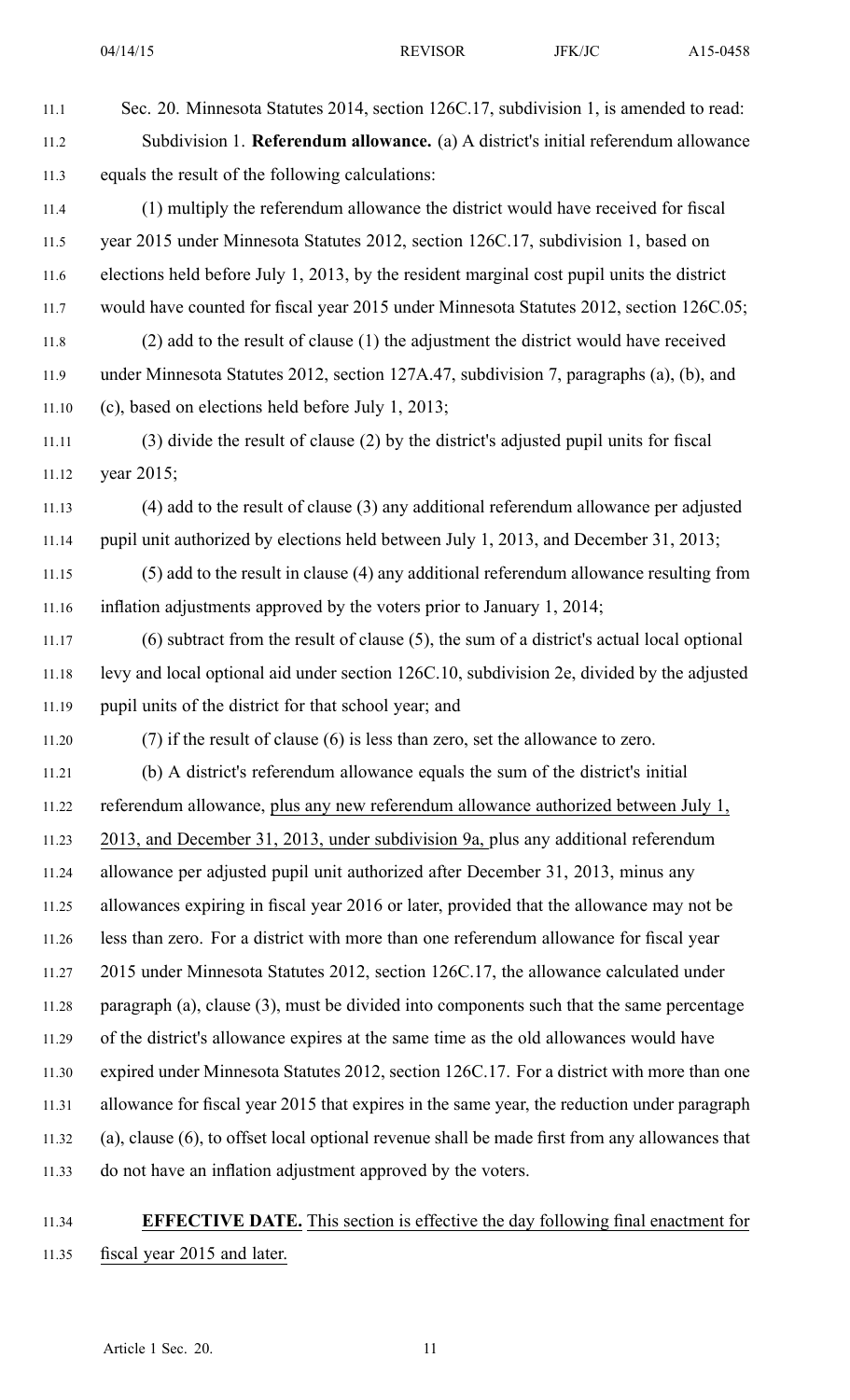12.1 Sec. 21. Minnesota Statutes 2014, section 126C.17, subdivision 2, is amended to read: 12.2 Subd. 2. **Referendum allowance limit.** (a) Notwithstanding subdivision 1, for 12.3 fiscal year 2015 and later, <sup>a</sup> district's referendum allowance must not exceed the annual 12.4 inflationary increase as calculated under paragraph (b) times the greatest of:

12.5 (1) \$1,845;

12.6 (2) the sum of the referendum revenue the district would have received for fiscal 12.7 year 2015 under Minnesota Statutes 2012, section 126C.17, subdivision 4, based on 12.8 elections held before July 1, 2013, and the adjustment the district would have received 12.9 under Minnesota Statutes 2012, section 127A.47, subdivision 7, paragraphs (a), (b), and 12.10 (c), based on elections held before July 1, 2013, divided by the district's adjusted pupil 12.11 units for fiscal year 2015;

12.12 (3) the product of the referendum allowance limit the district would have received 12.13 for fiscal year 2015 under Minnesota Statutes 2012, section 126C.17, subdivision 2, and 12.14 the resident marginal cost pupil units the district would have received for fiscal year 2015 12.15 under Minnesota Statutes 2012, section 126C.05, subdivision 6, plus the adjustment the 12.16 district would have received under Minnesota Statutes 2012, section 127A.47, subdivision 12.17 7, paragraphs (a), (b), and (c), based on elections held before July 1, 2013, divided by 12.18 the district's adjusted pupil units for fiscal year 2015; minus \$424 for a district receiving 12.19 local optional revenue under section 126C.10, subdivision 2d, paragraph (a), minus 12.20 \$212 for a district receiving local optional revenue under section 126C.10, subdivision 12.21  $2d$ , paragraph  $(b)$ ; or

12.22 (4) for <sup>a</sup> newly reorganized district created after July 1, 2013, the referendum 12.23 revenue authority for each reorganizing district in the year preceding reorganization 12.24 divided by its adjusted pupil units for the year preceding reorganization.

12.25 (b) For purposes of this subdivision, for fiscal year 2016 and later, "inflationary 12.26 increase" means one plus the percentage change in the Consumer Price Index for urban 12.27 consumers, as prepared by the United States Bureau of Labor Standards, for the current 12.28 fiscal year to fiscal year 2015. For fiscal year 2016 and later, for purposes of paragraph (a), 12.29 clause (3), the inflationary increase equals one-fourth of the percentage increase in the 12.30 formula allowance for that year compared with the formula allowance for fiscal year 2015.

# 12.31 **EFFECTIVE DATE.** This section is effective the day following final enactment for 12.32 fiscal year 2015 and later.

12.33 Sec. 22. **APPROPRIATIONS.**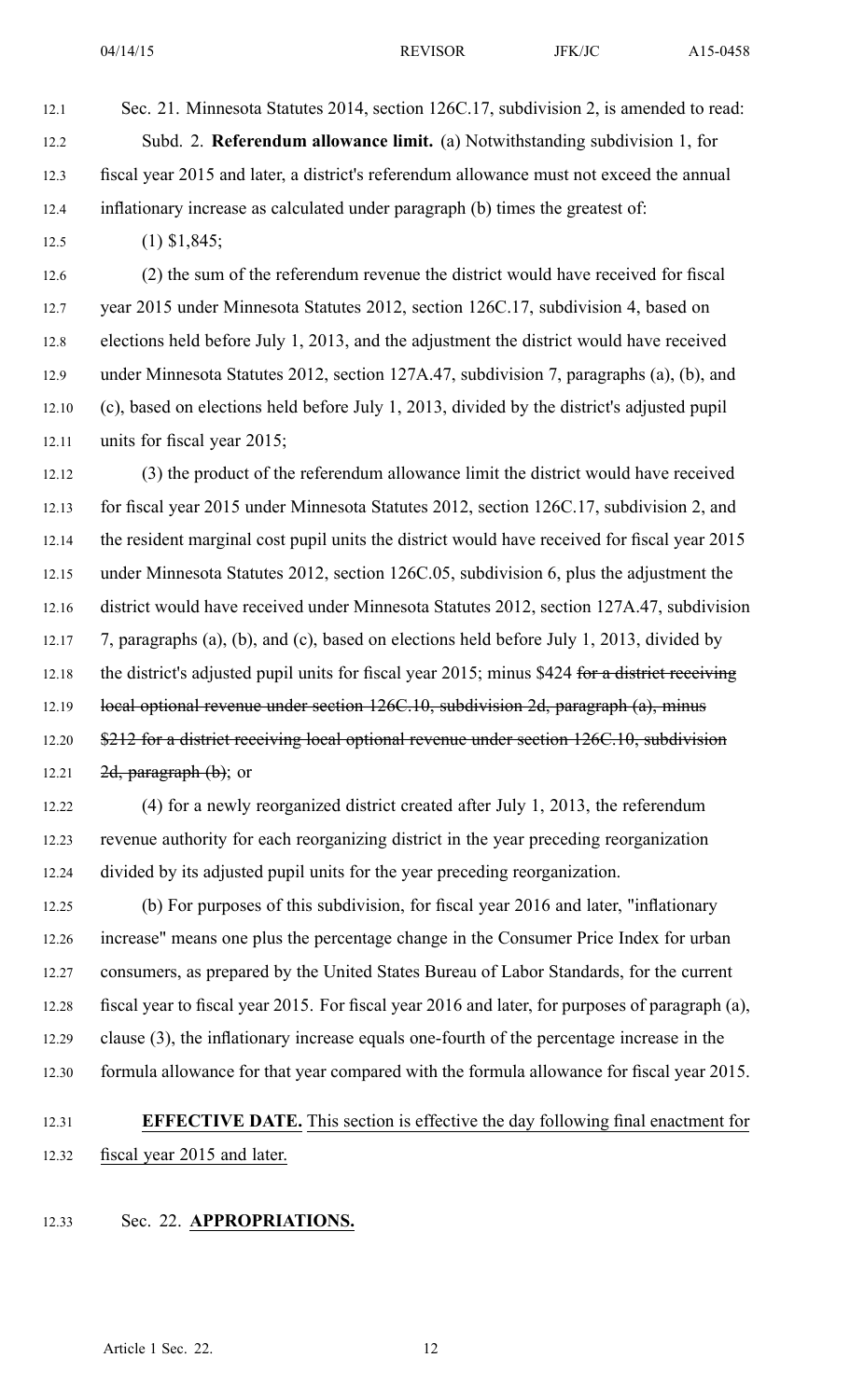| 13.1         | Subdivision 1. Department of Education. The sums indicated in this section are              |
|--------------|---------------------------------------------------------------------------------------------|
| 13.2         | appropriated from the general fund to the Department of Education for the fiscal years      |
| 13.3         | designated.                                                                                 |
|              |                                                                                             |
| 13.4         | Subd. 2. General education aid. For general education aid under Minnesota                   |
| 13.5         | Statutes, section 126C.13, subdivision 4:                                                   |
| 13.6<br>13.7 | $\overline{\mathcal{E}}$<br>$\underline{6,546,760,000}$ 2016<br>\$<br>$6,609,377,000$ 2017  |
|              |                                                                                             |
| 13.8         | The 2016 appropriation includes \$622,908,000 for 2015 and \$5,923,852,000 for              |
| 13.9         | 2016.                                                                                       |
| 13.10        | The 2017 appropriation includes \$630,151,000 for 2016 and \$5,979,226,000 for              |
| 13.11        | 2017.                                                                                       |
| 13.12        | Subd. 3. Enrollment options transportation. For transportation of pupils attending          |
| 13.13        | postsecondary institutions under Minnesota Statutes, section 124D.09, or for transportation |
| 13.14        | of pupils attending nonresident districts under Minnesota Statutes, section 124D.03:        |
| 13.15        | $\frac{39,000}{ }$ 2016                                                                     |
| 13.16        | $rac{S}{S}$<br>$\frac{42,000}{ }$ 2017                                                      |
|              |                                                                                             |
| 13.17        | Subd. 4. Abatement revenue. For abatement aid under Minnesota Statutes, section             |
| 13.18        | 127A.49:                                                                                    |
| 13.19        | $\overline{\mathbf{z}}$<br>$2,740,000$ 2016                                                 |
| 13.20        | $\underline{\mathbb{S}}$<br>2,932,000  2017                                                 |
| 13.21        | The 2016 appropriation includes \$278,000 for 2015 and \$2,462,000 for 2016.                |
| 13.22        | The 2017 appropriation includes \$273,000 for 2016 and \$2,659,000 for 2017.                |
| 13.23        | Subd. 5. Consolidation transition. For districts consolidating under Minnesota              |
| 13.24        | Statutes, section 123A.485:                                                                 |
| 13.25        | $\frac{292,000}{\cdots}$ 2016                                                               |
| 13.26        | $rac{S}{S}$<br>165,000  2017                                                                |
| 13.27        | The 2016 appropriation includes \$22,000 for 2015 and \$270,000 for 2016.                   |
| 13.28        | The 2017 appropriation includes \$30,000 for 2016 and \$135,000 for 2017.                   |
|              |                                                                                             |
| 13.29        | Subd. 6. Nonpublic pupil education aid. For nonpublic pupil education aid under             |
| 13.30        | Minnesota Statutes, sections 123B.40 to 123B.43 and 123B.87:                                |
| 13.31        | $rac{S}{S}$<br>$\frac{16,756,000}{}$ 2016                                                   |
| 13.32        | 17,309,000  2017                                                                            |
| 13.33        | The 2016 appropriation includes \$1,575,000 for 2015 and \$15,181,000 for 2016.             |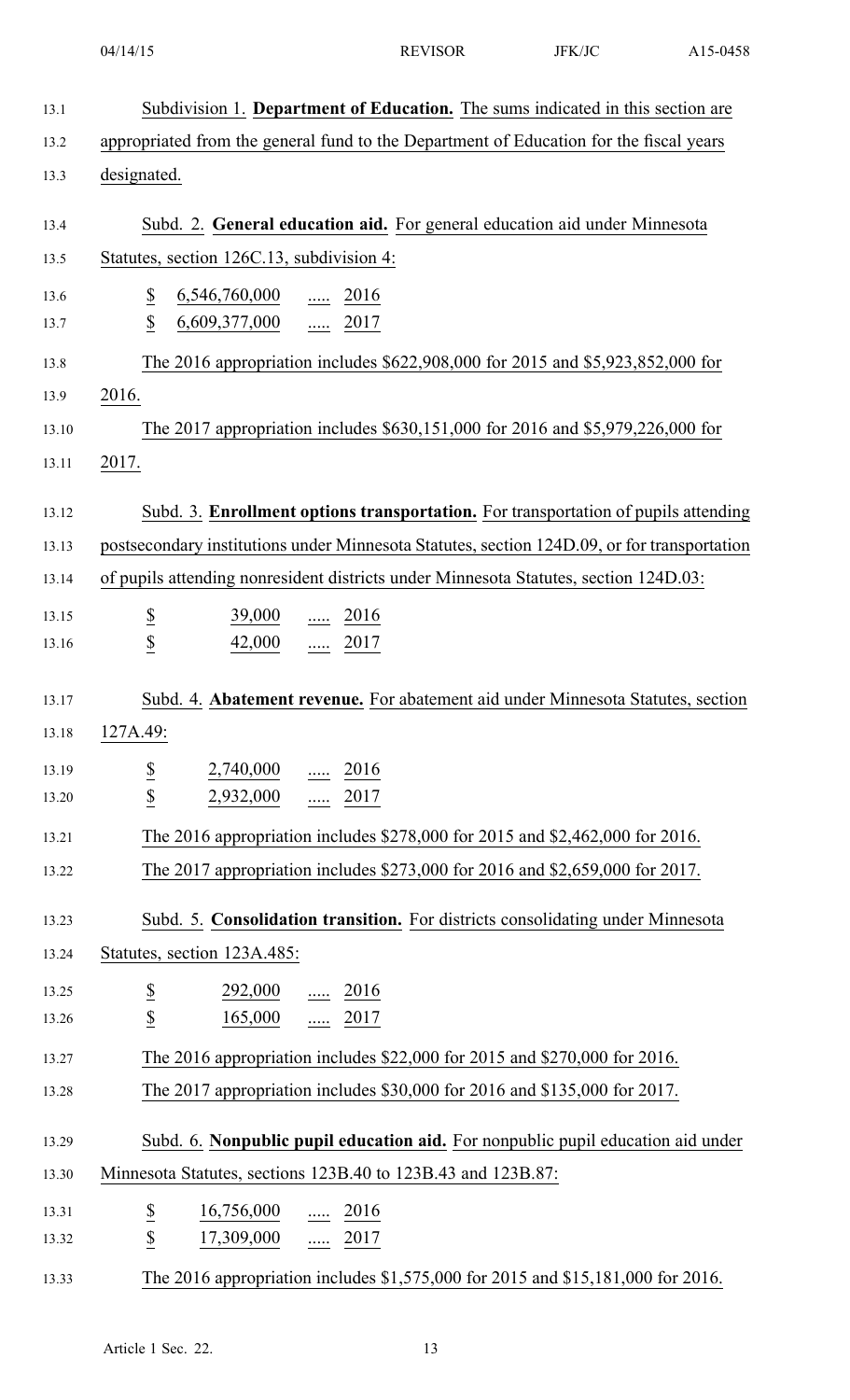## 14.33 Sec. 23. **REPEALER.**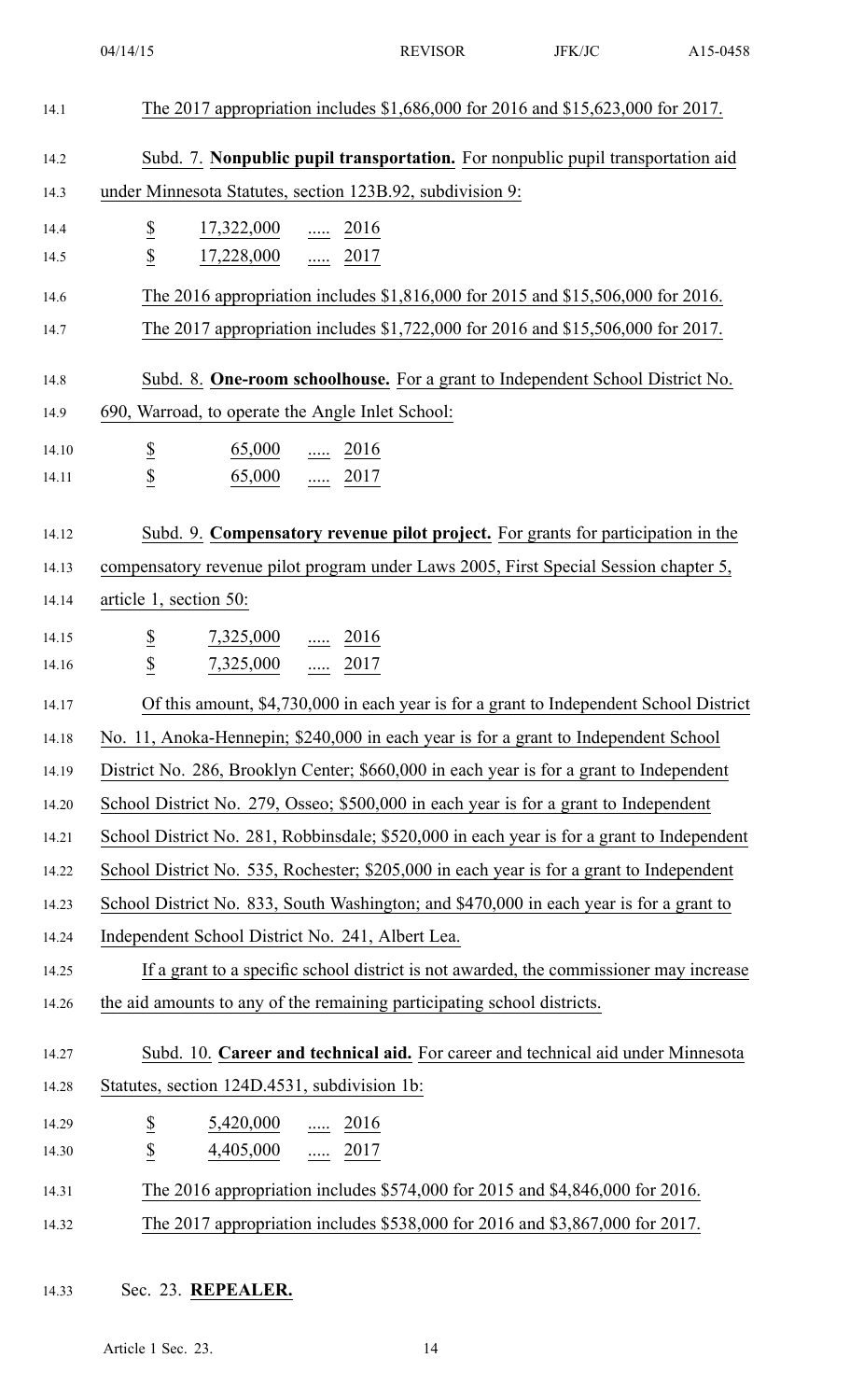| 15.1  | Minnesota Statutes 2014, sections 126C.12, subdivision 6; 126C.13, subdivisions 3a,              |
|-------|--------------------------------------------------------------------------------------------------|
| 15.2  | 3b, and 3c; and 126C.41, subdivision 1, and Minnesota Rules, part 3500.1000, are repealed.       |
|       |                                                                                                  |
| 15.3  | <b>ARTICLE 2</b>                                                                                 |
| 15.4  | <b>EDUCATION EXCELLENCE</b>                                                                      |
| 15.5  | Section 1. Minnesota Statutes 2014, section 5A.03, is amended to read:                           |
| 15.6  | 5A.03 ORGANIZATION APPLICATION FOR REGISTRATION.                                                 |
| 15.7  | Subdivision 1. Placing high school students in Minnesota. (a) An application for                 |
| 15.8  | registration as an international student exchange visitor placement organization must be         |
| 15.9  | submitted in the form prescribed by the secretary of state. The application must include:        |
| 15.10 | (1) evidence that the organization meets the standards established by the secretary of           |
| 15.11 | state by rule;                                                                                   |
| 15.12 | (2) the name, address, and telephone number of the organization, its chief executive             |
| 15.13 | officer, and the person within the organization who has primary responsibility for               |
| 15.14 | supervising placements within the state;                                                         |
| 15.15 | (3) the organization's unified business identification number, if any;                           |
| 15.16 | (4) the organization's Office of Exchange Coordination and Designation, United                   |
| 15.17 | States Department of State number, if any;                                                       |
| 15.18 | (5) evidence of Council on Standards for International Educational Travel listing, if            |
| 15.19 | any;                                                                                             |
| 15.20 | (6) whether the organization is exempt from federal income tax; and                              |
| 15.21 | (7) a list of the organization's placements in Minnesota for the previous academic               |
| 15.22 | year including the number of students placed, their home countries, the school districts in      |
| 15.23 | which they were placed, and the length of their placements.                                      |
| 15.24 | (b) The application must be signed by the chief executive officer of the organization            |
| 15.25 | and the person within the organization who has primary responsibility for supervising            |
| 15.26 | placements within Minnesota. If the secretary of state determines that the application is        |
| 15.27 | complete, the secretary of state shall file the application and the applicant is registered.     |
| 15.28 | (c) Organizations that have registered shall inform the secretary of state of any                |
| 15.29 | changes in the information required under paragraph $(a)$ , clause $(1)$ , within 30 days of the |
| 15.30 | change. There is no fee to amend a registration.                                                 |
| 15.31 | (d) Registration under this chapter is valid for one year. The registration may be               |
| 15.32 | renewed annually. The fee to renew a registration is \$50 per year.                              |
| 15.33 | (e) Organizations registering for the first time in Minnesota must pay an initial                |
| 15.34 | registration fee of \$150.                                                                       |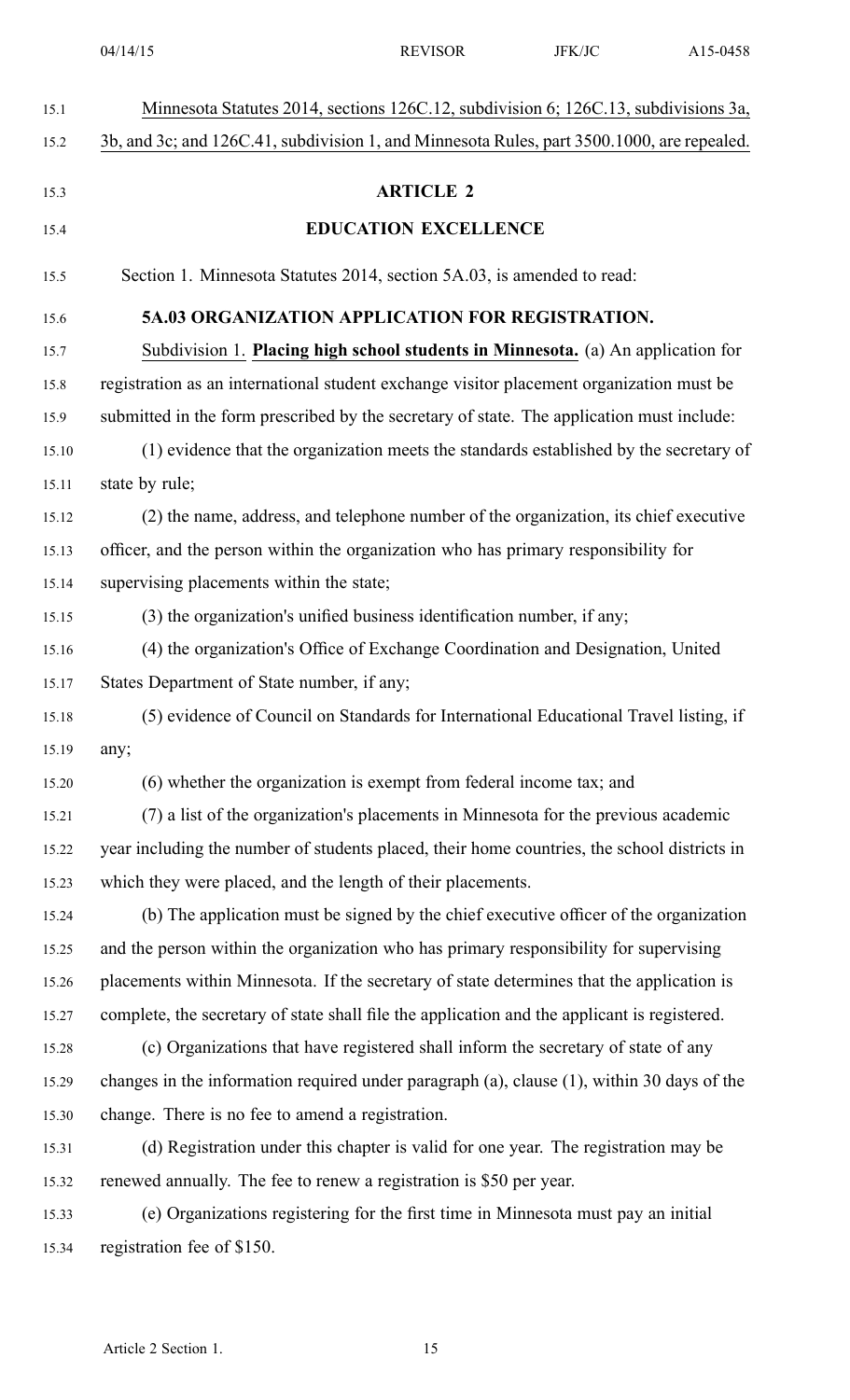| 16.1  | (f) Fees collected by the secretary of state under this section must be deposited in the      |
|-------|-----------------------------------------------------------------------------------------------|
| 16.2  | state treasury and credited to the general fund.                                              |
| 16.3  | Subd. 2. Placing Minnesota students in travel abroad programs. (a) A school                   |
| 16.4  | district or charter school with enrolled students who participate in a foreign exchange or    |
| 16.5  | study or other travel abroad program under a written agreement between the district or        |
| 16.6  | charter school and the program provider must use a form developed by the Department           |
| 16.7  | of Education to annually report to the department by November 1 the following data            |
| 16.8  | from the previous school year:                                                                |
| 16.9  | (1) the number of Minnesota student deaths that occurred while Minnesota students             |
| 16.10 | were participating in the foreign exchange or study or other travel abroad program and        |
| 16.11 | that resulted from Minnesota students participating in the program;                           |
| 16.12 | (2) the number of Minnesota students hospitalized due to accidents and the illnesses          |
| 16.13 | that occurred while Minnesota students were participating in the foreign exchange or study    |
| 16.14 | or other travel abroad program and that resulted from Minnesota students participating        |
| 16.15 | in the program; and                                                                           |
| 16.16 | (3) the name and type of the foreign exchange or study or other travel abroad                 |
| 16.17 | program and the city or region where the reported death, hospitalization due to accident,     |
| 16.18 | or the illness occurred.                                                                      |
| 16.19 | (b) School districts and charter schools must ask but must not require enrolled               |
| 16.20 | eligible students and the parents or guardians of other enrolled students who complete        |
| 16.21 | a foreign exchange or study or other travel abroad program to disclose the information        |
| 16.22 | under paragraph (a).                                                                          |
| 16.23 | (c) When reporting the data under paragraph (a), a school district or charter school          |
| 16.24 | may supplement the data with a brief explanatory statement. The Department of Education       |
| 16.25 | annually must aggregate and publish the reported data on the department Web site in           |
| 16.26 | a format that facilitates public access to the aggregated data and include links to both      |
| 16.27 | the United States Department of State's Consular Information Program that informs the         |
| 16.28 | public of conditions abroad that may affect students' safety and security and the publicly    |
| 16.29 | available reports on sexual assaults and other criminal acts affecting students participating |
| 16.30 | in a foreign exchange or study or other travel abroad program.                                |
| 16.31 | (d) School districts and charter schools with enrolled students who participate in            |
| 16.32 | foreign exchange or study or other travel abroad programs under a written agreement           |
| 16.33 | between the district or charter school and the program provider are encouraged to adopt       |
| 16.34 | policies supporting the programs and to include program standards in their policies to        |
| 16.35 | ensure students' health and safety.                                                           |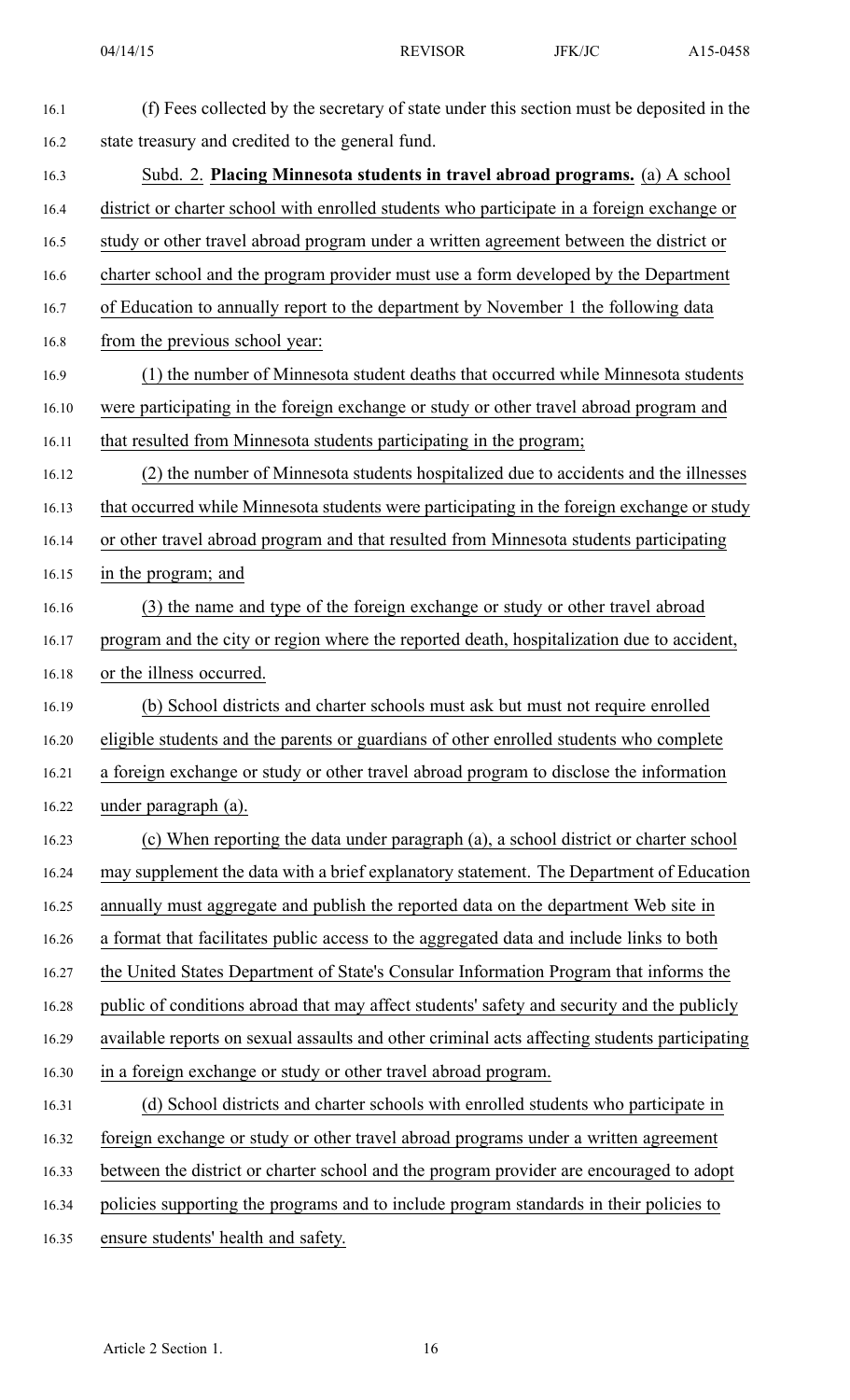| 17.1  | (e) To be eligible under this subdivision to provide a foreign exchange or study or                 |
|-------|-----------------------------------------------------------------------------------------------------|
| 17.2  | other travel abroad program to Minnesota students enrolled in a school district or charter          |
| 17.3  | school, a program provider annually must register with the secretary of state and provide           |
| 17.4  | the following information on a form developed by the secretary of state: the name,                  |
| 17.5  | address, and telephone number of the program provider, its chief executive officer, and             |
| 17.6  | the person within the provider's organization who is primarily responsible for supervising          |
| 17.7  | programs within the state; the program provider's unified business identification number,           |
| 17.8  | if any; evidence of Council on Standards for International Educational Travel listing,              |
| 17.9  | if any; whether the program provider is exempt from federal income tax; a list of the               |
| 17.10 | program provider's placements in foreign countries for the previous school year including           |
| 17.11 | the number of Minnesota students placed, where Minnesota students were placed,                      |
| 17.12 | and the length of their placement; and the signatures of the program provider's chief               |
| 17.13 | executive officer and the person primarily responsible for supervising Minnesota students'          |
| 17.14 | placements in foreign countries. If the secretary of state determines the registration is           |
| 17.15 | complete, the secretary of state shall file the registration and the program provider is            |
| 17.16 | registered. Registration with the secretary of state must not be considered or represented          |
| 17.17 | as an endorsement of the program provider by the secretary of state. The secretary of               |
| 17.18 | state annually must publish on its Web site aggregated data under paragraph (c) received            |
| 17.19 | from the Department of Education.                                                                   |
| 17.20 | (f) Program providers, annually by August 1, must provide the data required under                   |
| 17.21 | paragraph (a), clauses $(1)$ to $(3)$ , to the districts and charter schools with enrolled students |
| 17.22 | participating in the provider's program.                                                            |
| 17.23 | (g) The school district, the charter school, the Department of Education, and their                 |
| 17.24 | respective employees, when acting in their official capacity, are immune from civil and             |
| 17.25 | criminal liability with respect to all activities related to implementing this subdivision.         |
|       | <b>EFFECTIVE DATE.</b> This section is effective for the 2015-2016 school year and                  |
| 17.26 | later.                                                                                              |
| 17.27 |                                                                                                     |
| 17.28 | Sec. 2. Minnesota Statutes 2014, section 13.32, subdivision 5, is amended to read:                  |
| 17.29 | Subd. 5. Directory information. (a) Information designated as directory                             |
| 17.30 | information pursuant to the provisions of United States Code, title 20, section 1232g and           |
| 17.31 | Code of Federal Regulations, title 34, section 99.37 which are in effect on January 1, 2007,        |

17.32 is public data on individuals. When conducting the directory information designation and

- 17.33 notice process required by federal law, an educational agency or institution shall give
- 17.34 parents and students notice of the right to refuse to let the agency or institution designate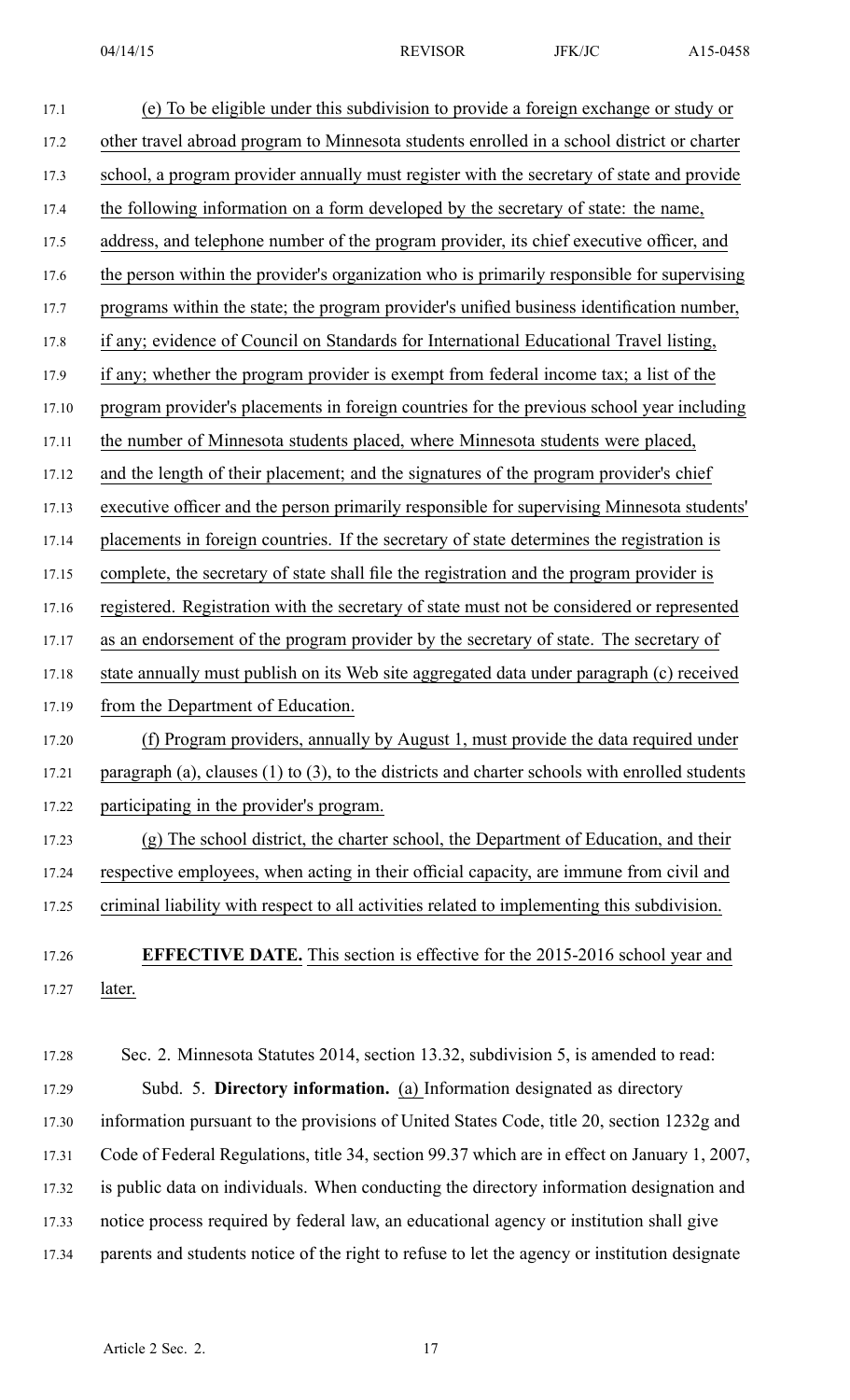18.1 any or all data about the student as directory information. This notice may be given by any 18.2 means reasonably likely to inform the parents and students of the right.

18.3 (b) An educational agency or institution may not disclose directory information to <sup>a</sup>

18.4 foreign exchange or study or other travel abroad program provider under section 5A.03,

18.5 subdivision 2, unless the program provider is registered with the Office of the Secretary 18.6 of State.

18.7 **EFFECTIVE DATE.** This section is effective for the 2015-2016 school year and 18.8 later.

- 18.9 Sec. 3. Minnesota Statutes 2014, section 120B.022, subdivision 1a, is amended to read: 18.10 Subd. 1a. **Foreign language and culture; proficiency certificates.** (a) World 18.11 languages teachers and other school staff should develop and implement world languages 18.12 programs that acknowledge and reinforce the language proficiency and cultural awareness 18.13 that non-English language speakers already possess, and encourage students' proficiency 18.14 in multiple world languages. Programs under this section must encompass indigenous 18.15 American Indian languages and cultures, among other world languages and cultures. The 18.16 department shall consult with postsecondary institutions in developing related professional 18.17 development opportunities for purposes of this section.
- 18.18 (b) Any Minnesota public, charter, or nonpublic school may award Minnesota 18.19 World Language Proficiency Certificates or Minnesota World Language Proficiency High 18.20 Achievement Certificates, consistent with this subdivision.
- 18.21 (c) The Minnesota World Language Proficiency Certificate recognizes students who 18.22 demonstrate listening, speaking, reading, and writing language skills at the American 18.23 Council on the Teaching of Foreign Languages' Intermediate-Low level on <sup>a</sup> valid and 18.24 reliable assessment tool. For languages listed as Category 3 by the United States Foreign 18.25 Service Institute or Category 4 by the United States Defense Language Institute, the 18.26 standard is Intermediate-Low for listening and speaking and Novice-High for reading 18.27 and writing.
- 18.28 (d) The Minnesota World Language Proficiency High Achievement Certificate 18.29 recognizes students who demonstrate listening, speaking, reading, and writing language 18.30 skills at the American Council on the Teaching of Foreign Languages' Pre-Advanced level 18.31 for K-12 learners on a valid and reliable assessment tool. For languages listed as Category 18.32 3 by the United States Foreign Service Institute or Category 4 by the United States 18.33 Defense Language Institute, the standard is Pre-Advanced for listening and speaking and 18.34 Intermediate-Mid for reading and writing.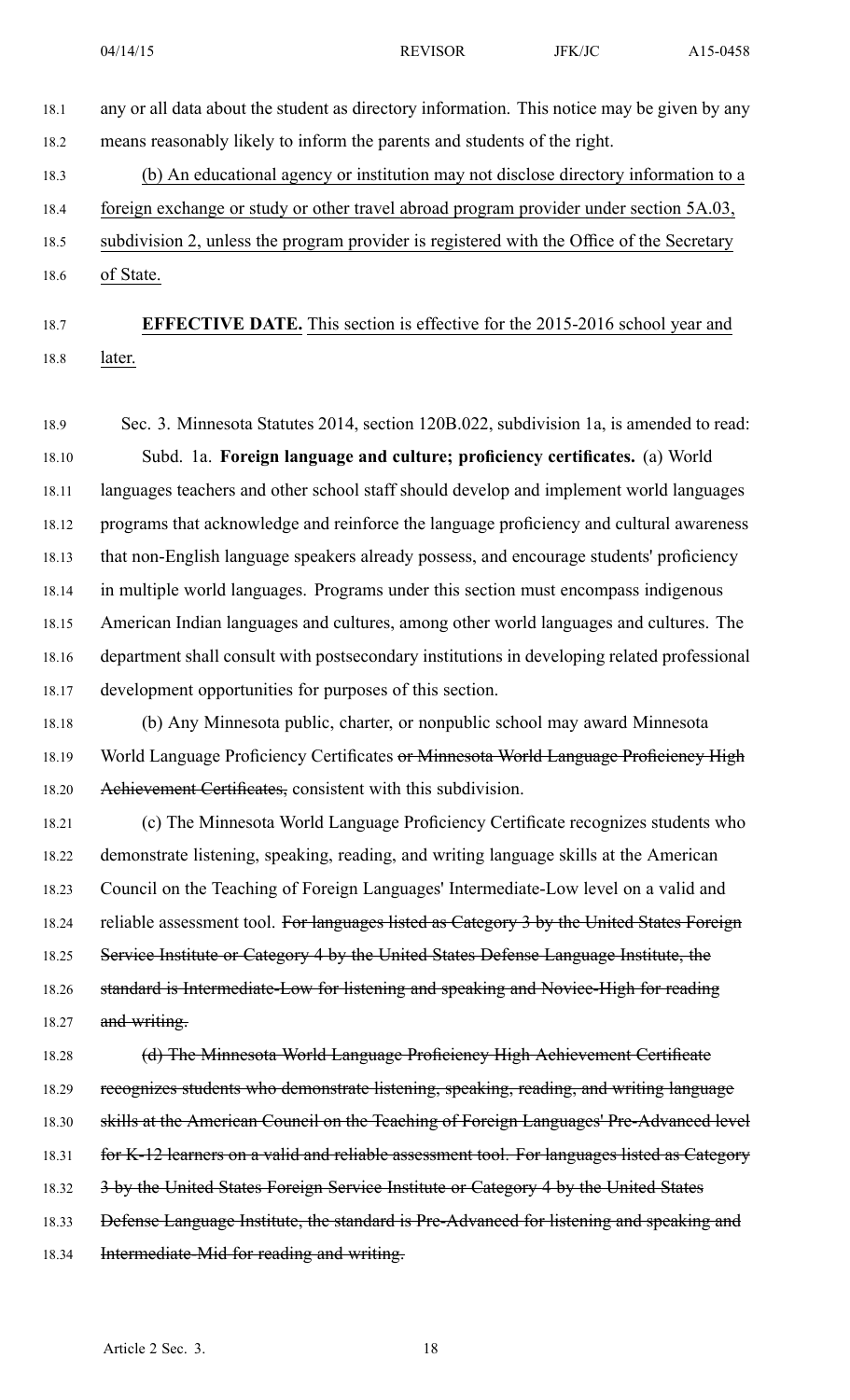| 19.1  | Sec. 4. Minnesota Statutes 2014, section 120B.022, subdivision 1b, is amended to read:         |
|-------|------------------------------------------------------------------------------------------------|
| 19.2  | Subd. 1b. State bilingual and multilingual seals. (a) Consistent with efforts to               |
| 19.3  | strive for the world's best workforce under sections 120B.11 and 124D.10, subdivision 8,       |
| 19.4  | paragraph (u), and close the academic achievement and opportunity gap under sections           |
| 19.5  | 124D.861 and 124D.862, voluntary state bilingual and multilingual seals are established        |
| 19.6  | to recognize high school graduates students who demonstrate level 3 an advanced low            |
| 19.7  | level or an intermediate high level of functional native proficiency in listening, speaking,   |
| 19.8  | reading, and writing on either the Foreign Services Institute language assessments aligned     |
| 19.9  | with American Council on the Teaching of Foreign Languages' (ACTFL) proficiency                |
| 19.10 | tests guidelines or on equivalent valid and reliable assessments in one or more languages      |
| 19.11 | in addition to English. American Sign Language is a language other than English for            |
| 19.12 | purposes of this subdivision and a world language for purposes of subdivision 1a.              |
| 19.13 | (b) In addition to paragraph (a), to be eligible to receive a seal:                            |
| 19.14 | (1) students must satisfactorily complete all required English language arts credits;          |
| 19.15 | and                                                                                            |
| 19.16 | (2) students whose primary language is other than English must demonstrate mastery             |
| 19.17 | of Minnesota's English language proficiency standards.                                         |
| 19.18 | (c) Consistent with this subdivision, a high school graduate who demonstrates                  |
| 19.19 | an intermediate high ACTFL level of functional native proficiency in one language              |
| 19.20 | in addition to English is eligible to receive the state bilingual gold seal. A high school     |
| 19.21 | graduate who demonstrates an intermediate high ACTFL level of functional native                |
| 19.22 | proficiency in more than one language in addition to English is eligible to receive the        |
| 19.23 | state multilingual gold seal. A high school graduate who demonstrates an advanced low          |
| 19.24 | ACTFL level of functional proficiency in one language in addition to English is eligible       |
| 19.25 | to receive the state bilingual platinum seal. A high school graduate who demonstrates          |
| 19.26 | an advanced-low ACTFL level of functional proficiency in more than one language in             |
| 19.27 | addition to English is eligible to receive the state multilingual platinum seal.               |
| 19.28 | (d) School districts and charter schools <del>, in consultation with regional centers of</del> |
| 19.29 | excellence under section 120B.115, must may give students periodic opportunities to            |
| 19.30 | demonstrate their level of proficiency in listening, speaking, reading, and writing in a       |
| 19.31 | language in addition to English. Where valid and reliable assessments are unavailable, a       |
| 19.32 | school district or charter school may rely on a licensed foreign language immersion teacher    |
| 19.33 | or a nonlicensed community expert under section 122A.25 evaluators trained in assessing        |
| 19.34 | under ACTFL proficiency guidelines to assess a student's level of foreign, heritage, or        |
| 19.35 | indigenous language proficiency under this section. School districts and charter schools       |
| 19.36 | must maintain appropriate records to identify high school graduates eligible to receive the    |
|       |                                                                                                |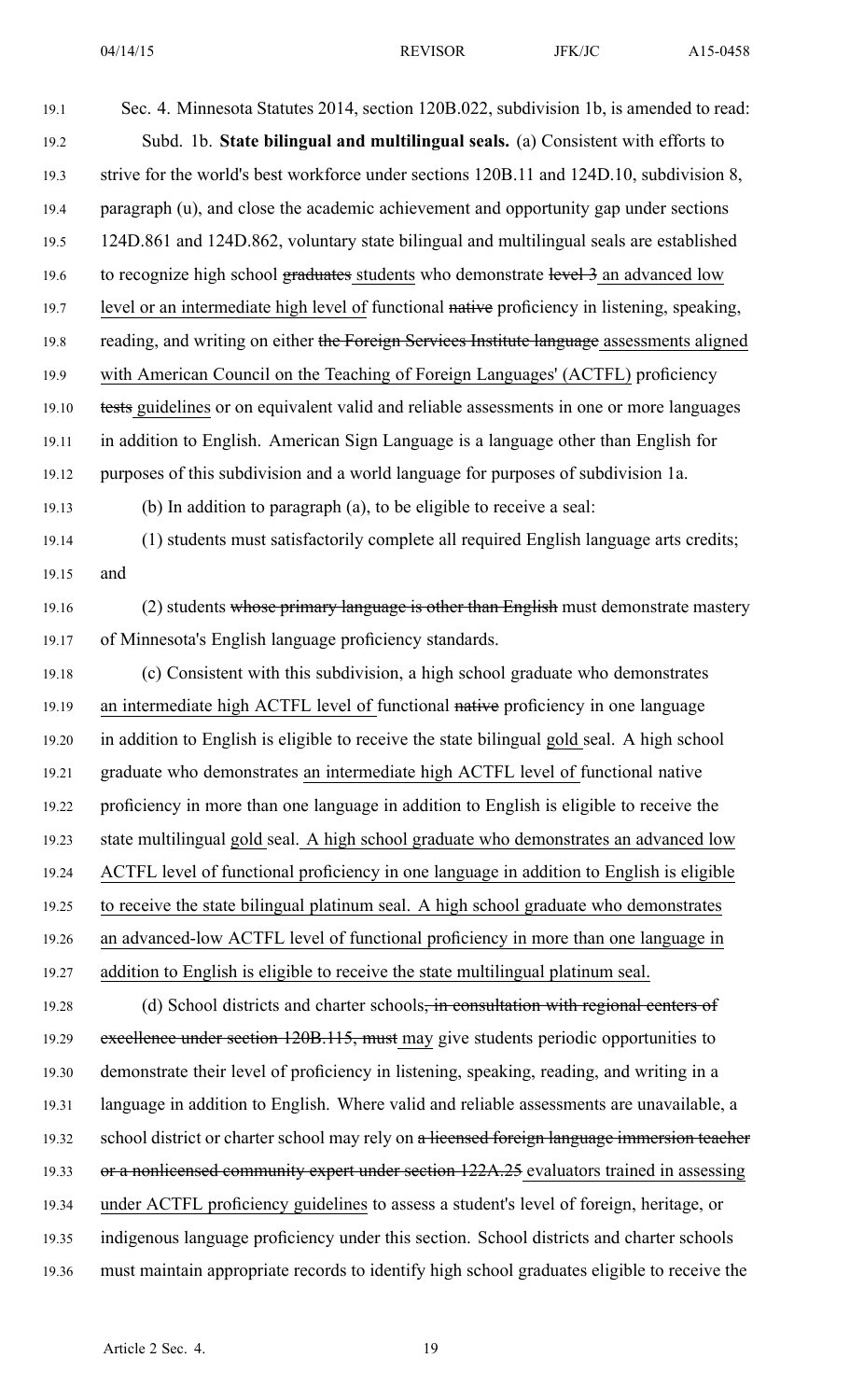20.1 state bilingual or multilingual seal gold and platinum seals. The school district or charter 20.2 school must affix the appropriate seal to the transcript of each high school graduate who 20.3 meets the requirements of this subdivision and may affix the seal to the student's diploma. A 20.4 school district or charter school must not charge the high school graduate <sup>a</sup> fee for this seal.

20.5 (e) A school district or charter school may award elective course credits in world 20.6 languages to <sup>a</sup> student who demonstrates the requisite proficiency in <sup>a</sup> language other 20.7 than English under this section.

20.8 (f) A school district or charter school may award community service credit to <sup>a</sup> 20.9 student who demonstrates level 3 an intermediate high or advanced low ACTFL level of 20.10 functional native proficiency in listening, speaking, reading, and writing in <sup>a</sup> language 20.11 other than English and who participates in community service activities that are integrated 20.12 into the curriculum, involve the participation of teachers, and suppor<sup>t</sup> biliteracy in the 20.13 school or local community.

20.14 (g) The commissioner must develop a Web page for the electronic delivery of these 20.15 seals. The commissioner must list on the Web page those assessments that are equivalent 20.16 to the Foreign Services Institute language aligned to ACTFL proficiency tests guidelines.

20.17 (h) By August 1, 2015, the colleges and universities of the Minnesota State Colleges 20.18 and Universities system must award foreign language credits to a student who receives a 20.19 state bilingual seal or a state multilingual seal under this subdivision and may establish 20.20 criteria to translate the seals into college credits based on the world language course 20.21 equivalencies identified by the Minnesota State Colleges and Universities faculty and 20.22 staff and, upon reques<sup>t</sup> from an enrolled student, the Minnesota State Colleges and 20.23 Universities may award foreign language credits to <sup>a</sup> student who receives <sup>a</sup> Minnesota 20.24 World Language Proficiency Certificate or a Minnesota World Language Proficiency 20.25 High Achievement Certificate under subdivision 1a. A student who demonstrated the 20.26 requisite level of language proficiency in grade 10, 11, or 12 to receive <sup>a</sup> seal or certificate 20.27 and is enrolled in <sup>a</sup> Minnesota State Colleges and Universities institution must reques<sup>t</sup> 20.28 college credits for the student's seal or proficiency certificate within three academic years 20.29 after graduating from high school. The University of Minnesota is encouraged to award 20.30 students foreign language academic credits consistent with this paragraph.

20.31 **EFFECTIVE DATE.** This section is effective the day following final enactment.

20.32 Sec. 5. Minnesota Statutes 2014, section 120B.12, subdivision 4a, is amended to read: 20.33 Subd. 4a. **Local literacy plan.** (a) Consistent with this section, <sup>a</sup> school district 20.34 must adopt <sup>a</sup> local literacy plan to have every child reading at or above grade level no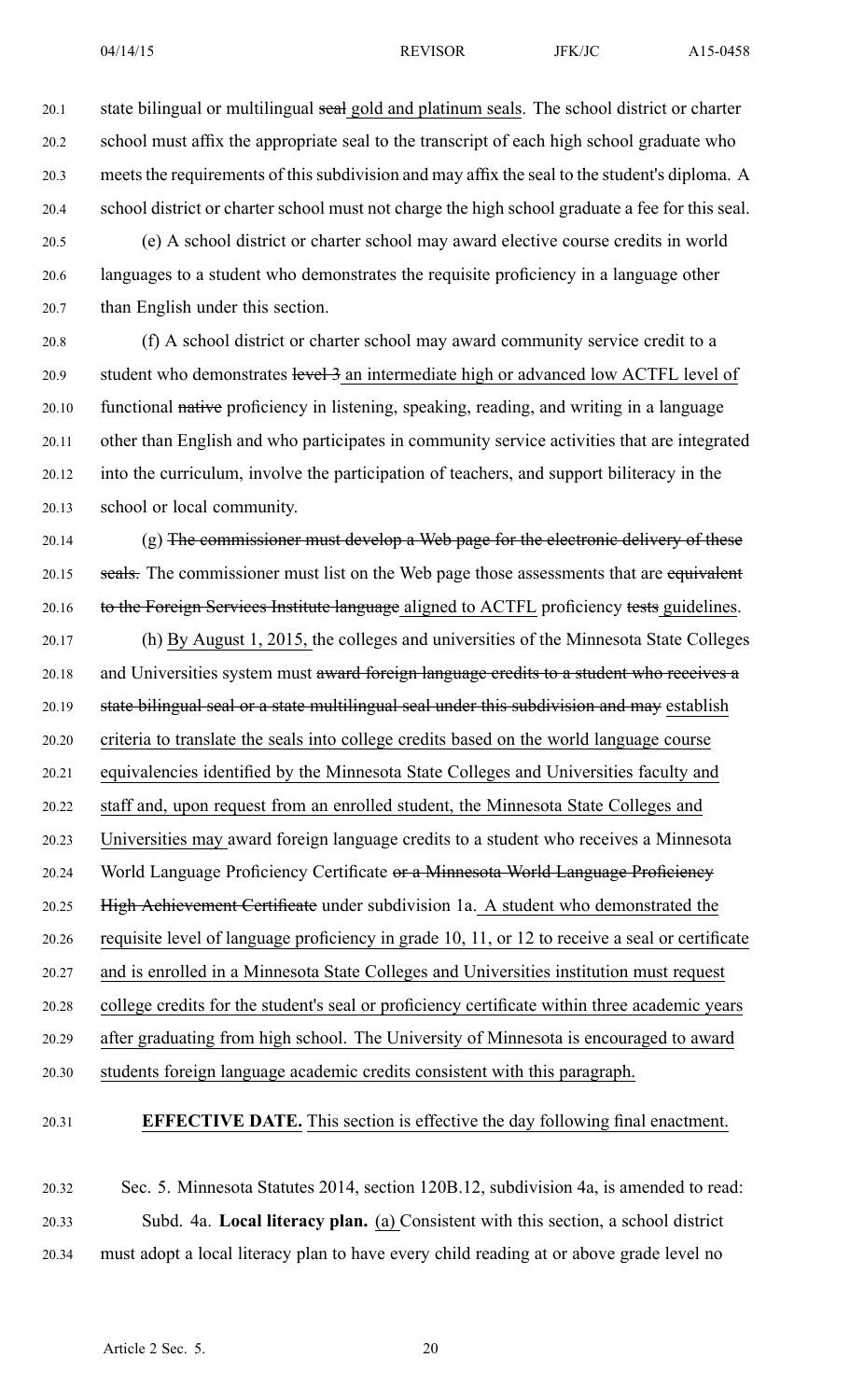| 21.1  | later than the end of grade 3, including English learners. The plan must be consistent with         |
|-------|-----------------------------------------------------------------------------------------------------|
| 21.2  | section 122A.06, subdivision 4, and include the following:                                          |
| 21.3  | (1) a process to assess students' level of reading proficiency, and data to support the             |
| 21.4  | effectiveness of an assessment used to screen and identify a student's level of reading             |
| 21.5  | proficiency;                                                                                        |
| 21.6  | $(2)$ a process to notify and involve parents <del>, intervene with</del> ;                         |
| 21.7  | (3) a description of how schools in the district will determine the proper reading                  |
| 21.8  | intervention strategy for a student and the process for intensifying or modifying the               |
| 21.9  | reading strategy in order to obtain measurable reading progress;                                    |
| 21.10 | (4) evidence-based intervention methods for students who are not reading at or                      |
| 21.11 | above grade level <del>, and identify and meet</del> and progress monitoring to provide information |
| 21.12 | on the effectiveness of the intervention; and                                                       |
| 21.13 | (5) identification of staff development needs, including a program to meet those                    |
| 21.14 | needs.                                                                                              |
| 21.15 | (b) The district must post its literacy plan on the official school district Web site.              |
| 21.16 | <b>EFFECTIVE DATE.</b> This section is effective for fiscal year 2016 and later.                    |
| 21.17 | Sec. 6. Minnesota Statutes 2014, section 120B.13, subdivision 4, is amended to read:                |
| 21.18 | Subd. 4. Rigorous course taking information; AP, IB, and PSEO. The                                  |
| 21.19 | commissioner shall submit the following information on rigorous course taking,                      |
| 21.20 | disaggregated by student subgroup, school district, and postsecondary institution, to the           |
| 21.21 | education committees of the legislature each year by February 1:                                    |
| 21.22 | (1) the number of pupils enrolled in postsecondary enrollment options under section                 |
| 21.23 | 124D.09, including concurrent enrollment, career and technical education courses offered            |
| 21.24 | as a concurrent enrollment course, advanced placement, and international baccalaureate              |
| 21.25 | courses in each school district;                                                                    |
| 21.26 | (2) the number of teachers in each district attending training programs offered by the              |
| 21.27 | college board, International Baccalaureate North America, Inc., or Minnesota concurrent             |
| 21.28 | enrollment programs;                                                                                |
| 21.29 | (3) the number of teachers in each district participating in support programs;                      |
| 21.30 | (4) recent trends in the field of postsecondary enrollment options under section                    |
| 21.31 | 124D.09, including concurrent enrollment, advanced placement, and international                     |
| 21.32 | baccalaureate programs;                                                                             |
| 21.33 | (5) expenditures for each category in this section and under sections 124D.09 and                   |
| 21.34 | 124D.091, including career and technical education courses offered as a concurrent                  |
| 21.35 | enrollment course; and                                                                              |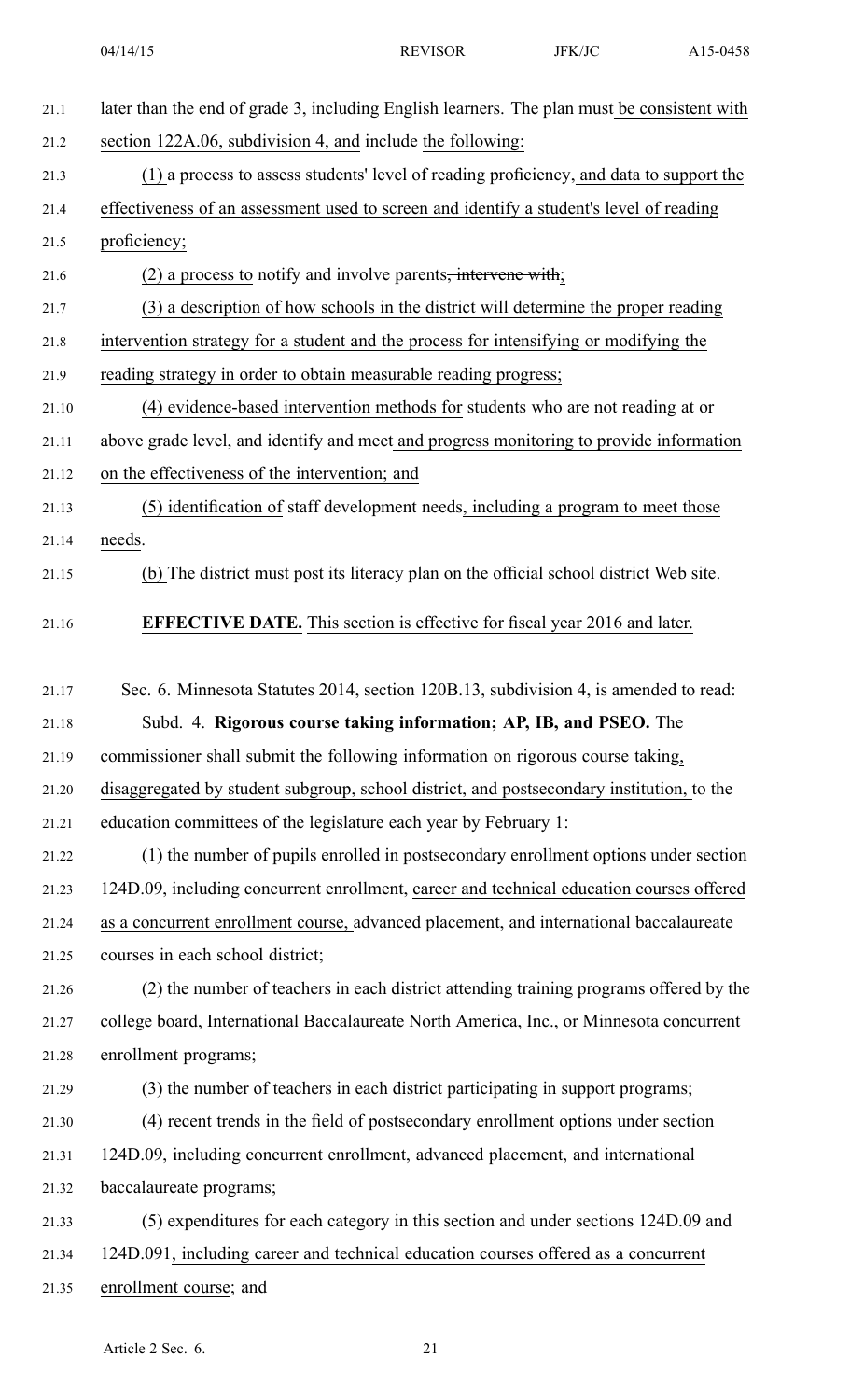22.1 (6) other recommendations for the state program or the postsecondary enrollment 22.2 options under section 124D.09, including concurrent enrollment.

22.3 Sec. 7. Minnesota Statutes 2014, section 120B.30, subdivision 3, is amended to read: 22.4 Subd. 3. **Reporting.** The commissioner shall repor<sup>t</sup> test results publicly and to 22.5 stakeholders, including the performance achievement levels developed from students' 22.6 unweighted test scores in each tested subject and <sup>a</sup> listing of demographic factors that 22.7 strongly correlate with student performance, including student homelessness, among other 22.8 factors. The test results must not include personally identifiable information as defined in 22.9 Code of Federal Regulations, title 34, section 99.3. The commissioner shall also repor<sup>t</sup> 22.10 data that compares performance results among school sites, school districts, Minnesota 22.11 and other states, and Minnesota and other nations. The commissioner shall disseminate to 22.12 schools and school districts <sup>a</sup> more comprehensive repor<sup>t</sup> containing testing information 22.13 that meets local needs for evaluating instruction and curriculum. The commissioner 22.14 shall disseminate to charter school authorizers <sup>a</sup> more comprehensive repor<sup>t</sup> containing 22.15 testing information that contains anonymized data where cell count data are sufficient to 22.16 protect student identity and that meets the authorizer's needs in fulfilling its obligations 22.17 under section 124D.10.

## 22.18 **EFFECTIVE DATE.** This section is effective the day following final enactment 22.19 and applies to school year reports for the 2015-2016 school year and later.

22.20 Sec. 8. Minnesota Statutes 2014, section 120B.31, subdivision 4, is amended to read: 22.21 Subd. 4. **Student performance data.** In developing policies and assessment 22.22 processes to hold schools and districts accountable for high levels of academic standards 22.23 under section 120B.021, the commissioner shall aggregate student data over time to 22.24 repor<sup>t</sup> student performance and growth levels measured at the school, school district, and 22.25 statewide level. When collecting and reporting the performance data, the commissioner 22.26 shall organize and repor<sup>t</sup> the data so that state and local policy makers can understand the 22.27 educational implications of changes in districts' demographic profiles over time, including 22.28 student homelessness, among other demographic factors. Any repor<sup>t</sup> the commissioner 22.29 disseminates containing summary data on student performance must integrate student 22.30 performance and the demographic factors that strongly correlate with that performance.

## 22.31 **EFFECTIVE DATE.** This section is effective the day following final enactment 22.32 and applies to school year reports for the 2015-2016 school year and later.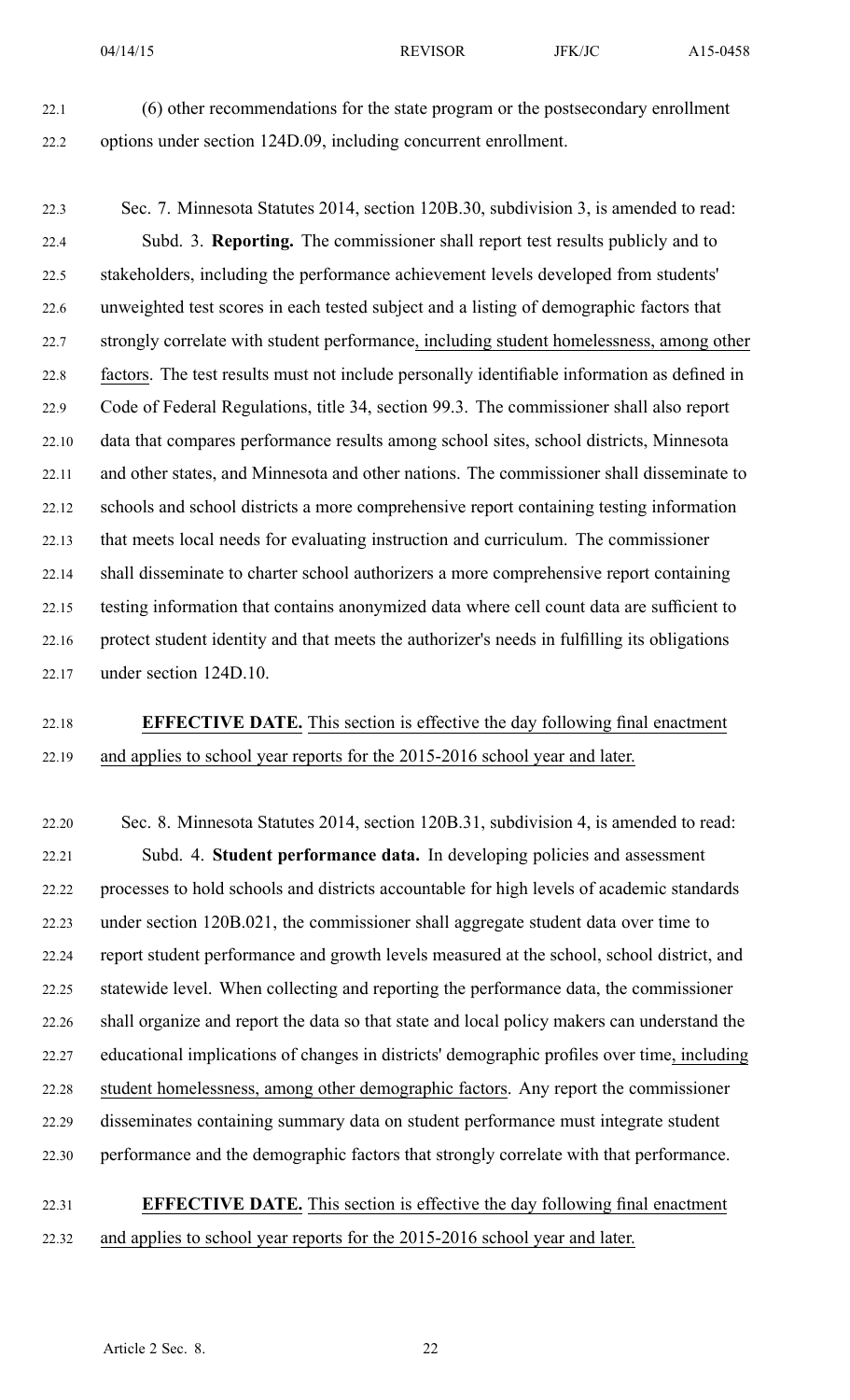23.1 Sec. 9. Minnesota Statutes 2014, section 120B.36, subdivision 1, is amended to read: 23.2 Subdivision 1. **School performance reports.** (a) The commissioner shall repor<sup>t</sup> 23.3 student academic performance under section 120B.35, subdivision 2; the percentages of 23.4 students showing low, medium, and high growth under section 120B.35, subdivision 23.5 3, paragraph (b); school safety and student engagemen<sup>t</sup> and connection under section 23.6 120B.35, subdivision 3, paragraph (d); rigorous coursework under section 120B.35, 23.7 subdivision 3, paragraph (c); the percentage of students under section 120B.35, 23.8 subdivision 3, paragraph (b), clause (2), whose progress and performance levels are 23.9 meeting career and college readiness benchmarks under sections 120B.30, subdivision 1, 23.10 and 120B.35, subdivision 3, paragraph (e); longitudinal data on the progress of eligible 23.11 districts in reducing disparities in students' academic achievement and realizing racial 23.12 and economic integration under section 124D.861; the acquisition of English, and 23.13 where practicable, native language academic literacy, including oral academic language, 23.14 and the academic progress of English learners under section 124D.59, subdivisions 23.15 2 and 2a; two separate student-to-teacher ratios that clearly indicate the definition of 23.16 teacher consistent with sections 122A.06 and 122A.15 for purposes of determining these 23.17 ratios; staff characteristics excluding salaries; student enrollment demographics; student 23.18 homelessness and district mobility; and extracurricular activities. The repor<sup>t</sup> also must 23.19 indicate <sup>a</sup> school's adequate yearly progress status under applicable federal law, and must 23.20 not set any designations applicable to high- and low-performing schools due solely to 23.21 adequate yearly progress status. 23.22 (b) The commissioner shall develop, annually update, and pos<sup>t</sup> on the department 23.23 Web site school performance reports. 23.24 (c) The commissioner must make available performance reports by the beginning 23.25 of each school year.

23.26 (d) A school or district may appeal its adequate yearly progress status in writing to 23.27 the commissioner within 30 days of receiving the notice of its status. The commissioner's 23.28 decision to uphold or deny an appeal is final.

23.29 (e) School performance data are nonpublic data under section 13.02, subdivision 9, 23.30 until the commissioner publicly releases the data. The commissioner shall annually pos<sup>t</sup> 23.31 school performance reports to the department's public Web site no later than September 1, 23.32 excep<sup>t</sup> that in years when the reports reflect new performance standards, the commissioner 23.33 shall pos<sup>t</sup> the school performance reports no later than October 1.

23.34 **EFFECTIVE DATE.** This section is effective the day following final enactment 23.35 and applies to school year reports for the 2015-2016 school year and later.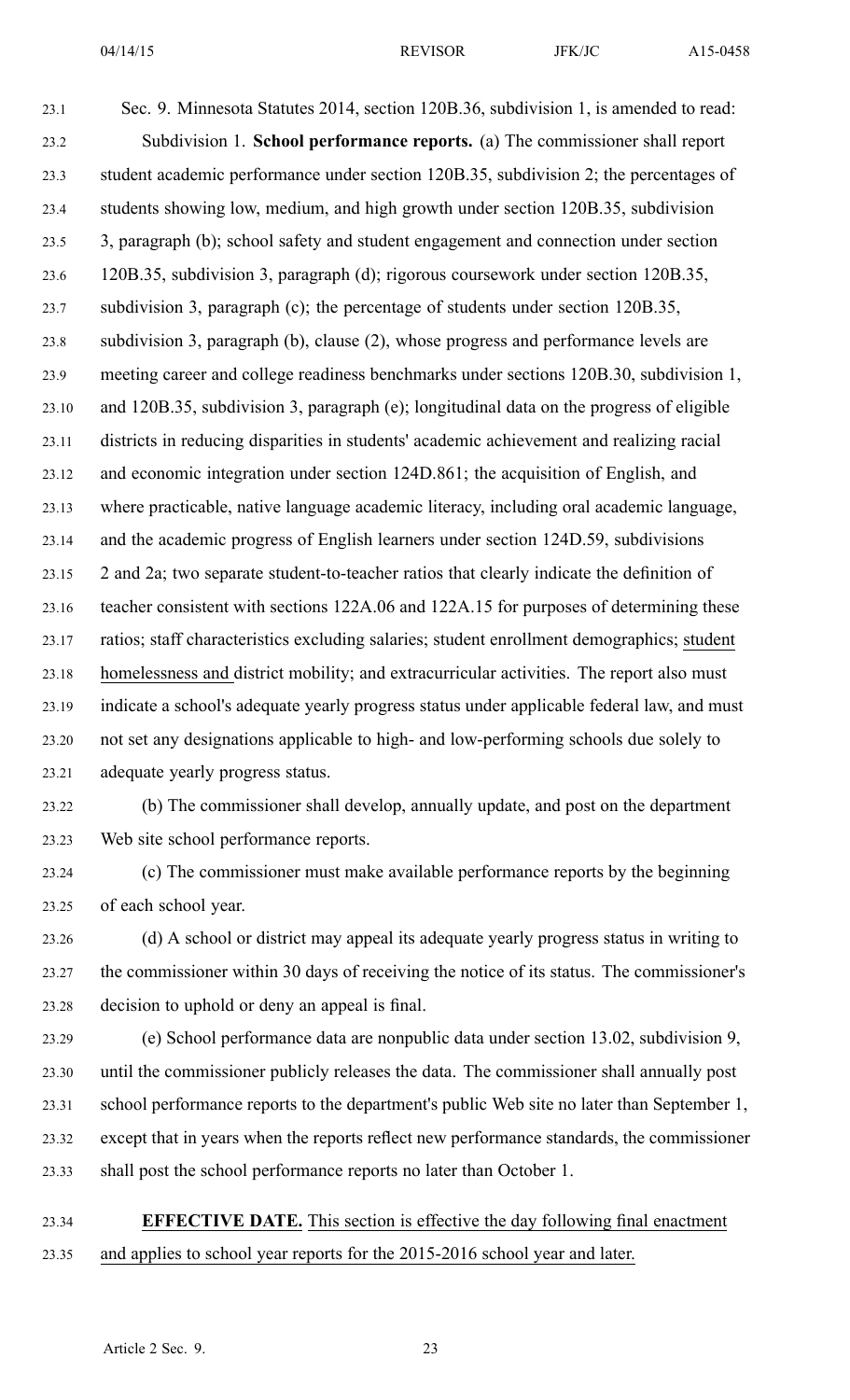24.1 Sec. 10. Minnesota Statutes 2014, section 122A.09, subdivision 4, is amended to read: 24.2 Subd. 4. **License and rules.** (a) The board must adopt rules to license public school 24.3 teachers and interns subject to chapter 14.

24.4 (b) The board must adopt rules requiring <sup>a</sup> person to pass <sup>a</sup> college-level skills 24.5 examination in reading, writing, and mathematics or attain either a composite score 24.6 composed of the average of the essentially equivalent passing scores in English and 24.7 writing, reading, and mathematics on the ACT Plus Writing recommended by the board, 24.8 or an equivalent composite score composed of the average of the essentially equivalent 24.9 passing scores in critical reading, mathematics, and writing on the SAT recommended 24.10 by the board, as <sup>a</sup> requirement for initial teacher licensure, excep<sup>t</sup> that the board may 24.11 issue up to two temporary, one-year teaching licenses to an otherwise qualified candidate 24.12 who has not ye<sup>t</sup> passed the college-level skills exam or attained the requisite composite 24.13 score essentially equivalent passing scores on the ACT Plus Writing or SAT. Such rules 24.14 must require college and universities offering <sup>a</sup> board-approved teacher preparation 24.15 program to provide remedial assistance to persons who did not achieve <sup>a</sup> qualifying 24.16 score on the college-level skills examination or attain the requisite composite score 24.17 essentially equivalent passing scores on the ACT Plus Writing or SAT, including those 24.18 for whom English is <sup>a</sup> second language. The requirement to pass <sup>a</sup> reading, writing, 24.19 and mathematics college-level skills examination or attain the requisite composite score 24.20 essentially equivalent passing scores on the ACT Plus Writing or SAT does not apply to 24.21 nonnative English speakers, as verified by qualified Minnesota school district personnel 24.22 or Minnesota higher education faculty, who, after meeting the content and pedagogy 24.23 requirements under this subdivision, apply for <sup>a</sup> teaching license to provide direct 24.24 instruction in their native language or world language instruction under section 120B.022, 24.25 subdivision 1. A teacher candidate's official ACT Plus Writing or SAT composite score 24.26 repor<sup>t</sup> to the board must not be more than ten years old at the time of licensure.

24.27 (c) The board must adopt rules to approve teacher preparation programs. The board, 24.28 upon the reques<sup>t</sup> of <sup>a</sup> postsecondary student preparing for teacher licensure or <sup>a</sup> licensed 24.29 graduate of <sup>a</sup> teacher preparation program, shall assist in resolving <sup>a</sup> dispute between the 24.30 person and <sup>a</sup> postsecondary institution providing <sup>a</sup> teacher preparation program when the 24.31 dispute involves an institution's recommendation for licensure affecting the person or the 24.32 person's credentials. At the board's discretion, assistance may include the application 24.33 of chapter 14.

24.34 (d) The board must provide the leadership and adopt rules for the redesign of teacher 24.35 education programs to implement <sup>a</sup> research based, results-oriented curriculum that 24.36 focuses on the skills teachers need in order to be effective. Among other components,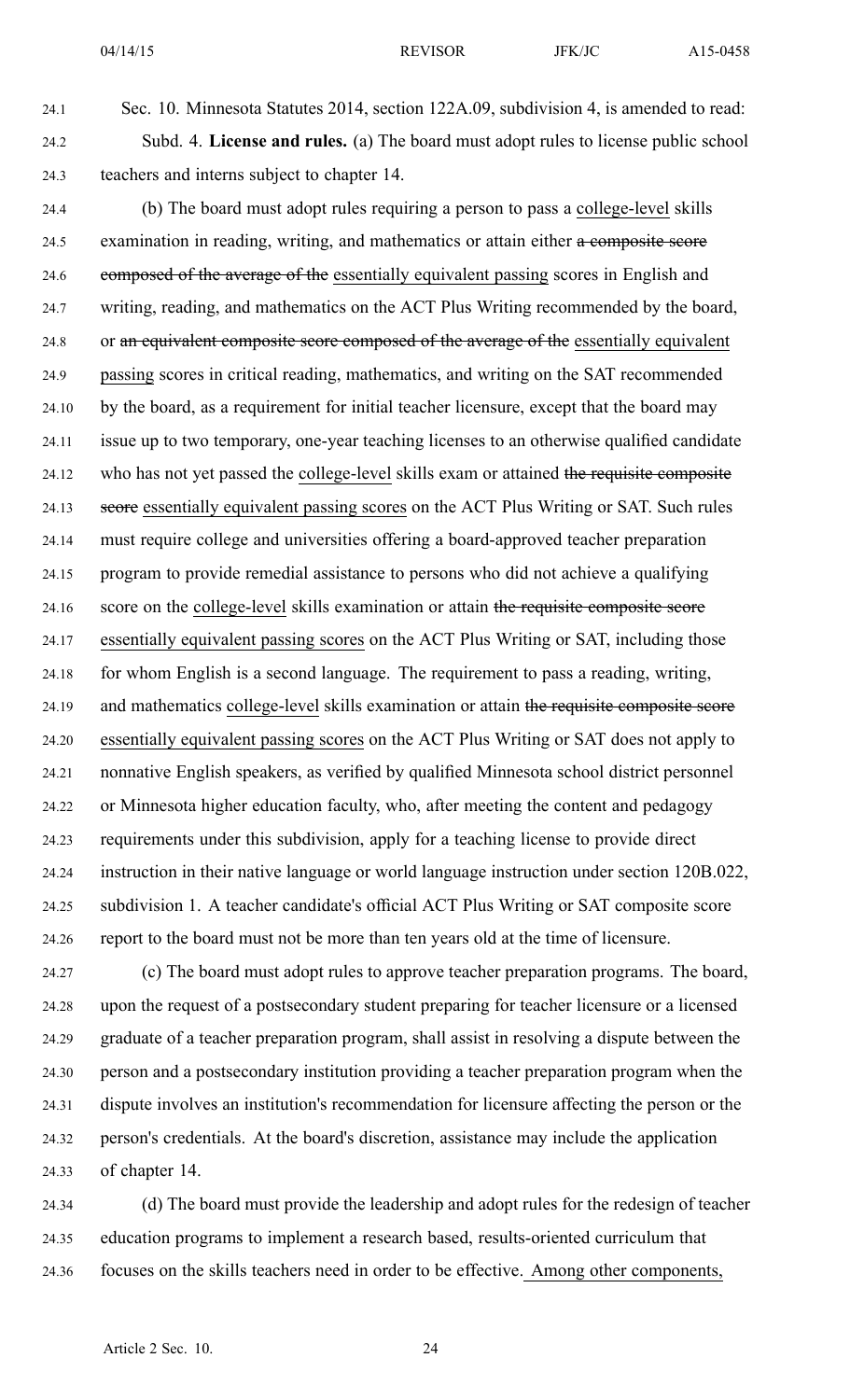25.1 teacher preparation programs are encouraged to provide <sup>a</sup> school-year-long student 25.2 teaching program that combines clinical opportunities with academic coursework and 25.3 in-depth student teaching experiences to offer students ongoing mentorship, coaching 25.4 and assessment, help to prepare <sup>a</sup> professional development plan, and structured 25.5 learning experiences. The board shall implement new systems of teacher preparation 25.6 program evaluation to assure program effectiveness based on proficiency of graduates in 25.7 demonstrating attainment of program outcomes. Teacher preparation programs including 25.8 alternative teacher preparation programs under section 122A.245, among other programs, 25.9 must include <sup>a</sup> content-specific, board-approved, performance-based assessment that 25.10 measures teacher candidates in three areas: planning for instruction and assessment; 25.11 engaging students and supporting learning; and assessing student learning. The board's 25.12 redesign rules must include creating flexible, specialized teaching licenses, credentials, 25.13 and other endorsement forms to increase students' participation in language immersion 25.14 programs, world language instruction, career development opportunities, work-based 25.15 learning, early college courses and careers, career and technical programs, Montessori 25.16 schools, and project and place-based learning, among other career and college ready 25.17 learning offerings.

25.18 (e) The board must adopt rules requiring candidates for initial licenses to pass an 25.19 examination of general pedagogical knowledge and examinations of licensure-specific 25.20 teaching skills. The rules shall be effective by September 1, 2001. The rules under this 25.21 paragraph also must require candidates for initial licenses to teach prekindergarten or 25.22 elementary students to pass, as par<sup>t</sup> of the examination of licensure-specific teaching 25.23 skills, test items assessing the candidates' knowledge, skill, and ability in comprehensive, 25.24 scientifically based reading instruction under section 122A.06, subdivision 4, and their 25.25 knowledge and understanding of the foundations of reading development, the development 25.26 of reading comprehension, and reading assessment and instruction, and their ability to 25.27 integrate that knowledge and understanding.

25.28 (f) The board must adopt rules requiring teacher educators to work directly with 25.29 elementary or secondary school teachers in elementary or secondary schools to obtain 25.30 periodic exposure to the elementary or secondary teaching environment.

25.31 (g) The board must gran<sup>t</sup> licenses to interns and to candidates for initial licenses 25.32 based on appropriate professional competencies that are aligned with the board's licensing 25.33 system and students' diverse learning needs. All teacher candidates must have preparation 25.34 in English language development and content instruction for English learners in order to be 25.35 able to effectively instruct the English learners in their classrooms. The board must include 25.36 these licenses in <sup>a</sup> statewide differentiated licensing system that creates new leadership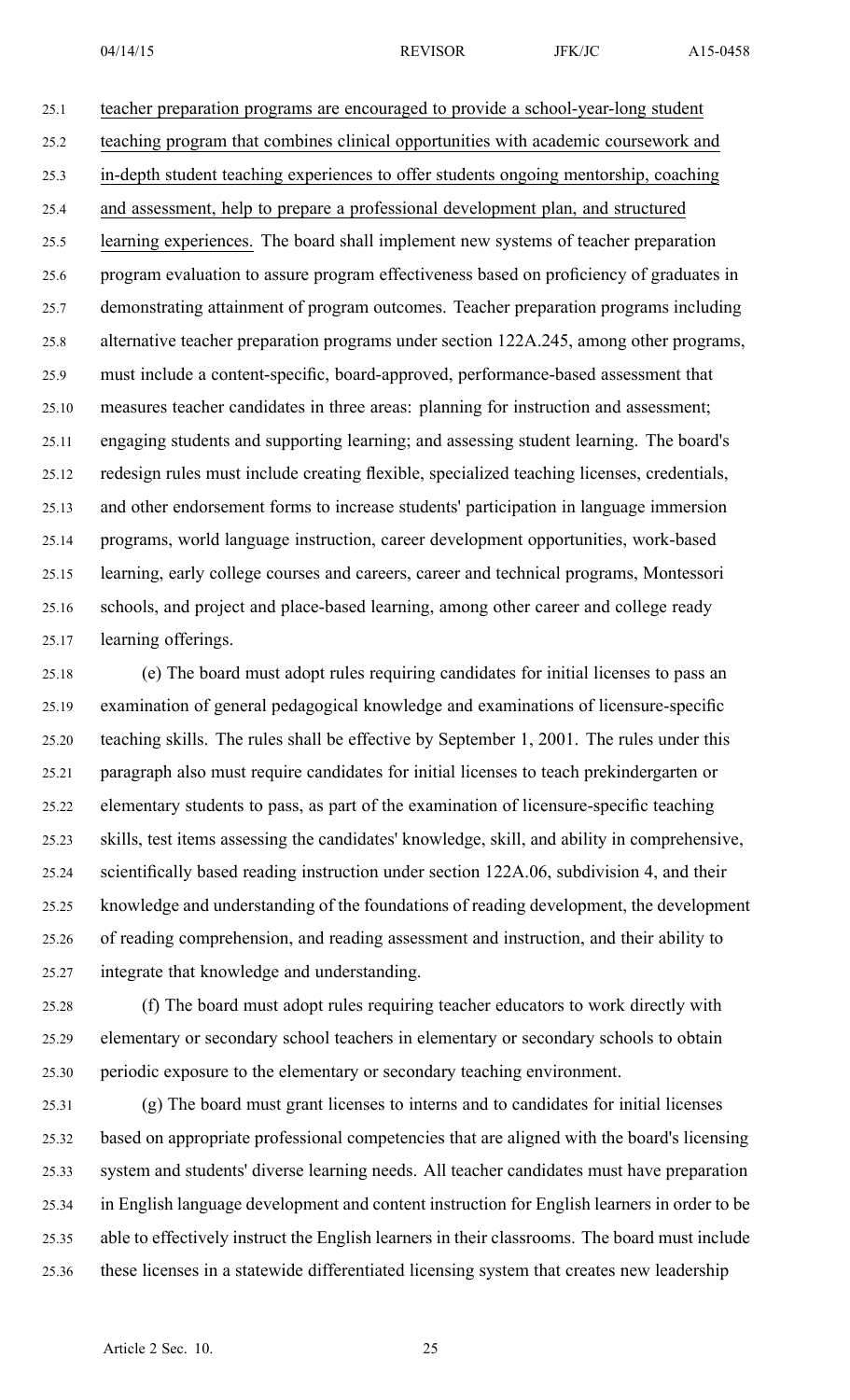26.1 roles for successful experienced teachers premised on <sup>a</sup> collaborative professional culture 26.2 dedicated to meeting students' diverse learning needs in the 21st century, recognizes the 26.3 importance of cultural and linguistic competencies, including the ability to teach and 26.4 communicate in culturally competent and aware ways, and formalizes mentoring and 26.5 induction for newly licensed teachers provided through <sup>a</sup> teacher suppor<sup>t</sup> framework.

26.6 (h) The board must design and implement an assessment system which requires <sup>a</sup> 26.7 candidate for an initial license and first continuing license to demonstrate the abilities 26.8 necessary to perform selected, representative teaching tasks at appropriate levels.

26.9 (i) The board must receive recommendations from local committees as established 26.10 by the board for the renewal of teaching licenses. The board must require licensed teachers 26.11 who are renewing <sup>a</sup> continuing license to include in the renewal requirements further 26.12 preparation in English language development and specially designed content instruction 26.13 in English for English learners.

26.14 (j) The board must gran<sup>t</sup> life licenses to those who qualify according to requirements 26.15 established by the board, and suspend or revoke licenses pursuan<sup>t</sup> to sections 122A.20 and 26.16 214.10. The board must not establish any expiration date for application for life licenses.

26.17 (k) The board must adopt rules that require all licensed teachers who are renewing 26.18 their continuing license to include in their renewal requirements further preparation in 26.19 the areas of using positive behavior interventions and in accommodating, modifying, and 26.20 adapting curricula, materials, and strategies to appropriately meet the needs of individual 26.21 students and ensure adequate progress toward the state's graduation rule.

26.22 (l) In adopting rules to license public school teachers who provide health-related 26.23 services for disabled children, the board shall adopt rules consistent with license or 26.24 registration requirements of the commissioner of health and the health-related boards who 26.25 license personnel who perform similar services outside of the school.

26.26 (m) The board must adopt rules that require all licensed teachers who are renewing 26.27 their continuing license to include in their renewal requirements further reading 26.28 preparation, consistent with section 122A.06, subdivision 4. The rules do not take effect 26.29 until they are approved by law. Teachers who do not provide direct instruction including, at 26.30 least, counselors, school psychologists, school nurses, school social workers, audiovisual 26.31 directors and coordinators, and recreation personnel are exemp<sup>t</sup> from this section.

26.32 (n) The board must adopt rules that require all licensed teachers who are renewing 26.33 their continuing license to include in their renewal requirements further preparation, 26.34 first, in understanding the key warning signs of early-onset mental illness in children 26.35 and adolescents and then, during subsequent licensure renewal periods, preparation may 26.36 include providing <sup>a</sup> more in-depth understanding of students' mental illness trauma,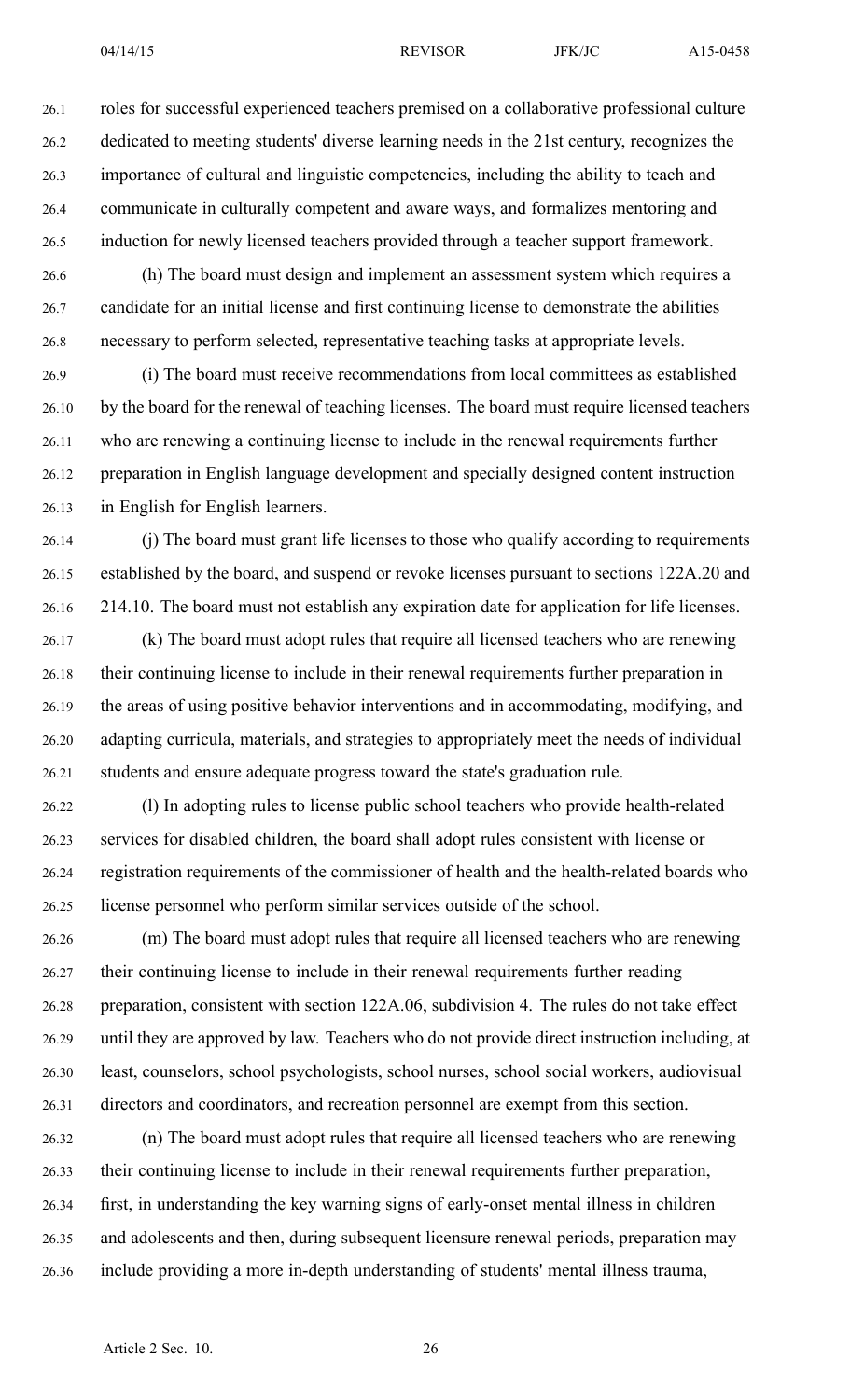27.1 accommodations for students' mental illness, parents' role in addressing students' mental 27.2 illness, Fetal Alcohol Spectrum Disorders, autism, the requirements of section 125A.0942 27.3 governing restrictive procedures, and de-escalation methods, among other similar topics. 27.4 (o) The board must adopt rules by January 1, 2016, to license applicants under 27.5 sections 122A.23 and 122A.245. The rules must permit applicants to demonstrate their 27.6 qualifications through the board's recognition of <sup>a</sup> teaching license from another state 27.7 in <sup>a</sup> similar content field, completion of <sup>a</sup> state-approved teacher preparation program, 27.8 teaching experience as the teacher of record in <sup>a</sup> similar licensure field, depth of content 27.9 knowledge, depth of content methods or general pedagogy, subject-specific professional 27.10 development and contribution to the field, or classroom performance as determined by 27.11 documented student growth on normed assessments or documented effectiveness on 27.12 evaluations. The rules must adopt criteria for determining <sup>a</sup> "similar content field" and 27.13 "similar licensure area." 27.14 **EFFECTIVE DATE.** This section is effective the day following final enactment 27.15 and applies to all candidates seeking initial teacher licensure, including those holding <sup>a</sup> 27.16 temporary, one-year teaching license. 27.17 Sec. 11. Minnesota Statutes 2014, section 122A.09, is amended by adding <sup>a</sup> 27.18 subdivision to read: 27.19 Subd. 4a. **Teacher and administrator preparation and performance data;** 27.20 **report.** (a) The Board of Teaching and the Board of School Administrators, in cooperation 27.21 with the Minnesota Association of Colleges of Teacher Education and Minnesota colleges 27.22 and universities offering board-approved teacher or administrator preparation programs, 27.23 annually must collect and repor<sup>t</sup> summary data on teacher and administrator preparation 27.24 and performance outcomes, consistent with this subdivision. The Board of Teaching 27.25 and the Board of School Administrators annually by June 1 must update and pos<sup>t</sup> the 27.26 reported summary preparation and performance data on teachers and administrators from 27.27 the preceding school years on <sup>a</sup> Web site hosted jointly by the boards. 27.28 (b) Publicly reported summary data on teacher preparation programs must include: 27.29 student entrance requirements for each Board of Teaching-approved program, including 27.30 grade point average for enrolling students in the preceding year; the average college-level 27.31 skills examination or ACT or SAT scores of students entering the program in the preceding 27.32 year; summary data on faculty qualifications, including at least the content areas of faculty 27.33 undergraduate and graduate degrees and their years of experience either as kindergarten 27.34 through grade 12 classroom teachers or school administrators; the average time resident 27.35 and nonresident program graduates in the preceding year needed to complete the program;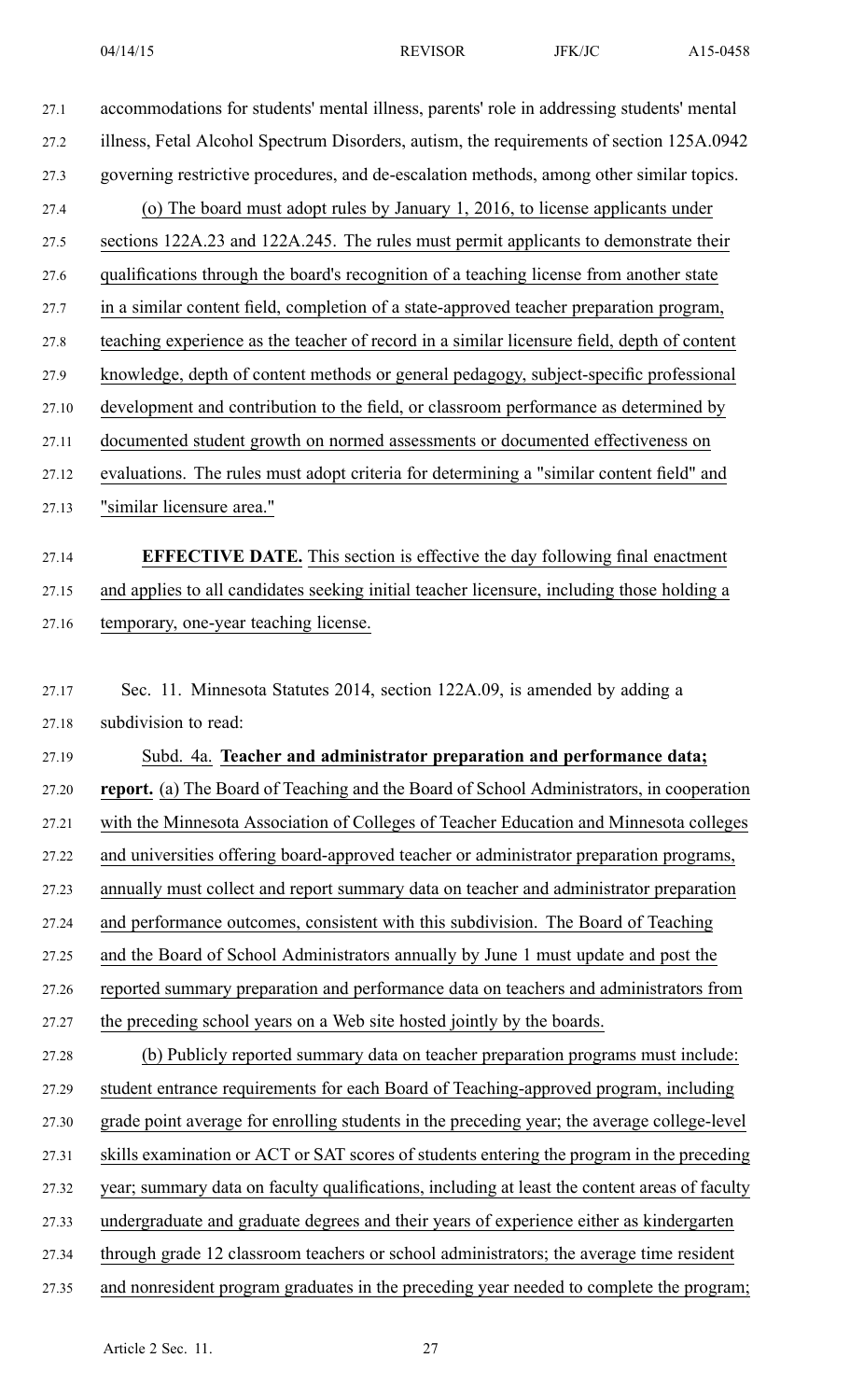28.1 the current number and percen<sup>t</sup> of students by program who graduated, received <sup>a</sup> standard 28.2 Minnesota teaching license, and were hired to teach full time in their licensure field in <sup>a</sup> 28.3 Minnesota district or school in the preceding year; the number of content area credits and 28.4 other credits by undergraduate program that students in the preceding school year needed 28.5 to complete to graduate; students' pass rates on skills and subject matter exams required for 28.6 graduation in each program and licensure area in the preceding school year; survey results 28.7 measuring student and graduate satisfaction with the program in the preceding school 28.8 year; <sup>a</sup> standard measure of the satisfaction of school principals or supervising teachers 28.9 with the student teachers assigned to <sup>a</sup> school or supervising teacher; and information 28.10 under paragraphs (d) and (e). Program reporting must be consistent with subdivision 11. 28.11 (c) Publicly reported summary data on administrator preparation programs 28.12 approved by the Board of School Administrators must include: summary data on faculty 28.13 qualifications, including at least the content areas of faculty undergraduate and graduate 28.14 degrees and their years of experience either as kindergarten through grade 12 classroom 28.15 teachers or school administrators; the average time program graduates in the preceding 28.16 year needed to complete the program; the current number and percen<sup>t</sup> of students who 28.17 graduated, received <sup>a</sup> standard Minnesota administrator license, and were employed as an 28.18 administrator in <sup>a</sup> Minnesota school district or school in the preceding year; the number of 28.19 credits by graduate program that students in the preceding school year needed to complete 28.20 to graduate; survey results measuring student, graduate, and employer satisfaction with 28.21 the program in the preceding school year; and information under paragraphs (f) and (g). 28.22 Program reporting must be consistent with section 122A.14, subdivision 10. 28.23 (d) School districts annually by October 1 must repor<sup>t</sup> to the Board of Teaching 28.24 the following information for all teachers who finished the probationary period and 28.25 accepted <sup>a</sup> continuing contract position with the district from September 1 of the previous 28.26 year through August 31 of the current year: the effectiveness category or rating of the 28.27 teacher on the summative evaluation under section 122A.40, subdivision 8, or 122A.41, 28.28 subdivision 5; the licensure area in which the teacher primarily taught during the 28.29 three-year evaluation cycle; and the teacher preparation program preparing the teacher in 28.30 the teacher's primary areas of instruction and licensure. 28.31 (e) School districts annually by October 1 must repor<sup>t</sup> to the Board of Teaching the 28.32 following information for all probationary teachers in the district who were released or 28.33 whose contracts were not renewed from September 1 of the previous year through August 28.34 31 of the current year: the licensure areas in which the probationary teacher taught; and 28.35 the teacher preparation program preparing the teacher in the teacher's primary areas of

28.36 instruction and licensure.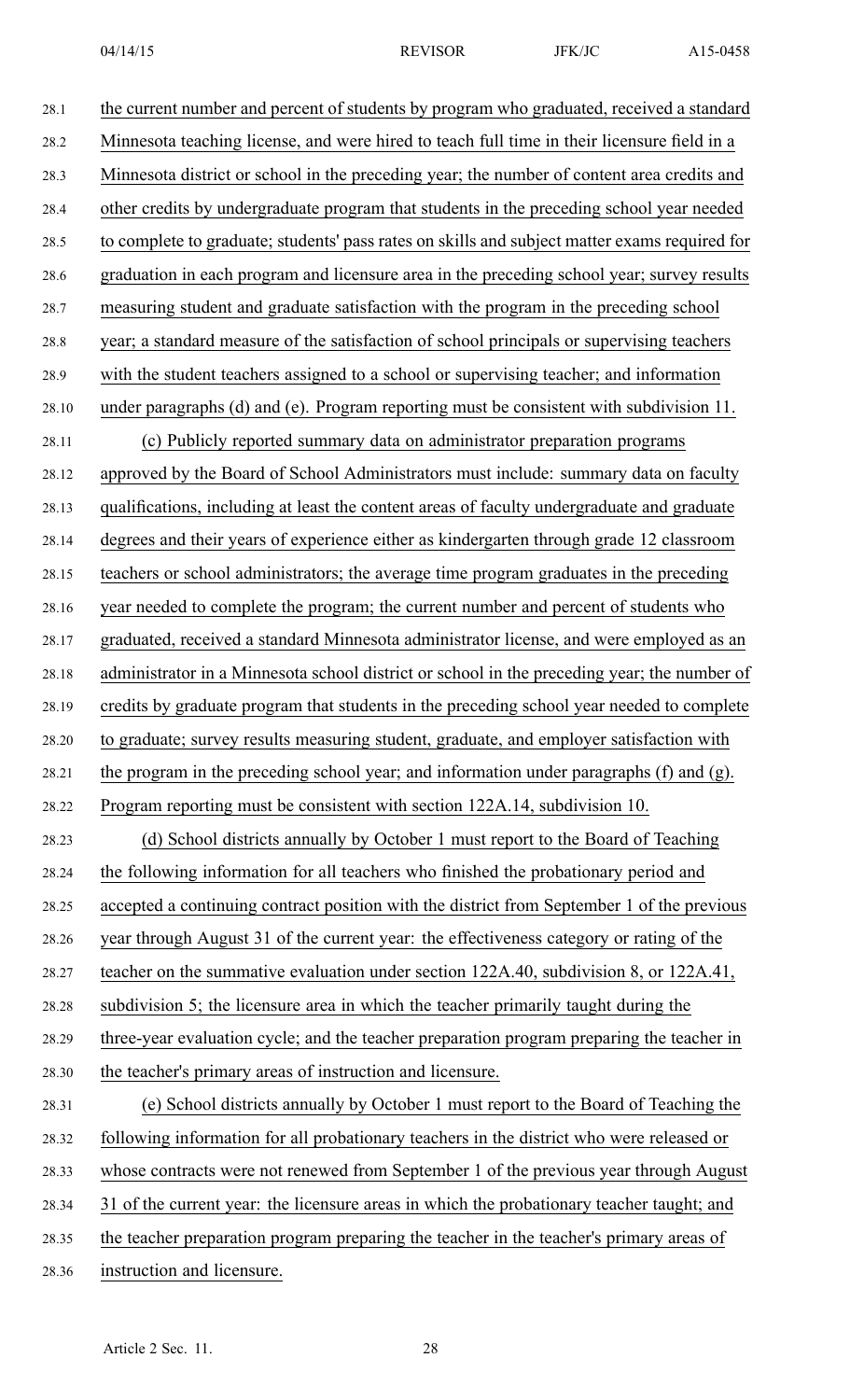| 29.1  | (f) School districts annually by October 1 must report to the Board of School               |
|-------|---------------------------------------------------------------------------------------------|
| 29.2  | Administrators the following information for all school principals and assistant principals |
| 29.3  | who finished the probationary period and accepted a continuing contract position with the   |
| 29.4  | district from September 1 of the previous year through August 31 of the current year: the   |
| 29.5  | effectiveness category or rating of the principal or assistant principal on the summative   |
| 29.6  | evaluation under section 123B.147, subdivision 3; and the principal preparation program     |
| 29.7  | providing instruction to the principal or assistant principal.                              |
| 29.8  | (g) School districts annually by October 1 must report to the Board of School               |
| 29.9  | Administrators all probationary school principals and assistant principals in the district  |
| 29.10 | who were released or whose contracts were not renewed from September 1 of the previous      |
|       |                                                                                             |

29.11 year through August 31 of the current year.

#### 29.12 **EFFECTIVE DATE.** This section is effective July 1, 2016.

29.13 Sec. 12. Minnesota Statutes 2014, section 122A.09, is amended by adding <sup>a</sup> 29.14 subdivision to read:

29.15 Subd. 11. **Teacher preparation program reporting.** By December 31, 2018, and 29.16 annually thereafter, the Board of Teaching shall repor<sup>t</sup> and publish on its Web site the 29.17 cumulative summary results of at least three consecutive years of data reported to the board 29.18 under subdivision 4a, paragraph (b). Where the data are sufficient to yield statistically 29.19 reliable information and the results would not reveal personally identifiable information 29.20 about an individual teacher, the board shall repor<sup>t</sup> the data by teacher preparation program.

29.21 Sec. 13. Minnesota Statutes 2014, section 122A.14, subdivision 3, is amended to read: 29.22 Subd. 3. **Rules for continuing education requirements.** The board shall 29.23 adopt rules establishing continuing education requirements that promote continuous 29.24 improvement and acquisition of new and relevant skills by school administrators. 29.25 Continuing education programs, among other things, must provide school administrators 29.26 with information and training about building coherent and effective English learner 29.27 strategies that include relevant professional development, accountability for student 29.28 progress, students' access to the general curriculum, and sufficient staff capacity to effect 29.29 these strategies. A retired school principal who serves as <sup>a</sup> substitute principal or assistant 29.30 principal for the same person on <sup>a</sup> day-to-day basis for no more than 15 consecutive 29.31 school days is not subject to continuing education requirements as <sup>a</sup> condition of serving 29.32 as a substitute principal or assistant principal.

29.33 **EFFECTIVE DATE.** This section is effective the day following final enactment.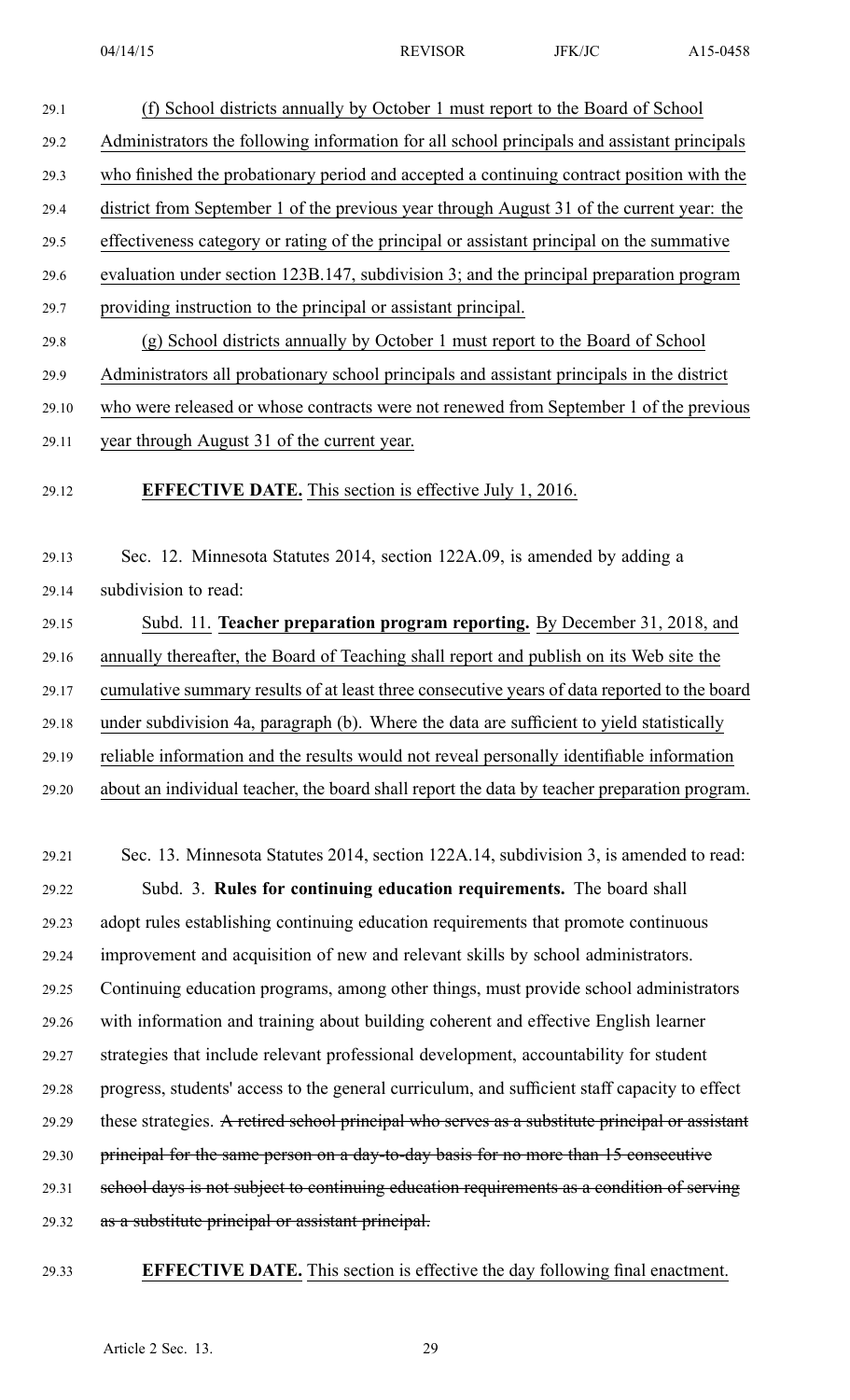30.1 Sec. 14. Minnesota Statutes 2014, section 122A.14, is amended by adding <sup>a</sup> 30.2 subdivision to read: 30.3 Subd. 10. **Principal preparation program reporting.** By December 31, 2018, and 30.4 annually thereafter, the Board of School Administrators shall repor<sup>t</sup> and publish on its 30.5 Web site the cumulative summary results of three years of data reported to the board under 30.6 section 122A.09, subdivision 4a, paragraph (c), for each principal preparation program. 30.7 Sec. 15. Minnesota Statutes 2014, section 122A.18, subdivision 2, is amended to read: 30.8 Subd. 2. **Teacher and suppor<sup>t</sup> personnel qualifications.** (a) The Board of 30.9 Teaching must issue licenses under its jurisdiction to persons the board finds to be 30.10 qualified and competent for their respective positions, including those who meet the 30.11 standards adopted under section 122A.09, subdivision 4, paragraph (o). 30.12 (b) The board must require <sup>a</sup> person to pass an examination of college-level skills 30.13 in reading, writing, and mathematics or attain either a composite score composed of 30.14 the average of the passing scores in English and writing, reading, and mathematics on 30.15 the ACT Plus Writing recommended by the board, or an equivalent composite score 30.16 composed of the average of the passing scores in critical reading, mathematics, and 30.17 writing on the SAT recommended by the board, before being granted an initial teaching 30.18 license to provide direct instruction to pupils in prekindergarten, elementary, secondary, 30.19 or special education programs, excep<sup>t</sup> that the board may issue up to two temporary, 30.20 one-year teaching licenses to an otherwise qualified candidate who has not ye<sup>t</sup> passed the 30.21 college-level skills exam or attained the requisite composite score essentially equivalent 30.22 passing scores on the ACT Plus Writing or SAT. At the reques<sup>t</sup> of <sup>a</sup> school district or 30.23 charter school employer, the Board of Teaching must gran<sup>t</sup> an additional temporary 30.24 one-year teaching license to an otherwise qualified teacher, employed by the district or 30.25 charter school, who held <sup>a</sup> temporary one-year teaching license in the previous school 30.26 year. The board must require colleges and universities offering <sup>a</sup> board approved teacher 30.27 preparation program to make available upon reques<sup>t</sup> remedial assistance that includes <sup>a</sup> 30.28 formal diagnostic componen<sup>t</sup> to persons enrolled in their institution who did not achieve <sup>a</sup> 30.29 qualifying score on the college-level skills examination or attain the requisite composite 30.30 ACT Plus Writing or SAT seore essentially equivalent passing scores, including those for 30.31 whom English is <sup>a</sup> second language. The colleges and universities must make available 30.32 assistance in the specific academic areas of candidates' deficiency. School districts may 30.33 make available upon reques<sup>t</sup> similar, appropriate, and timely remedial assistance that 30.34 includes <sup>a</sup> formal diagnostic componen<sup>t</sup> to those persons employed by the district who 30.35 completed their teacher education program, who did not achieve <sup>a</sup> qualifying score on the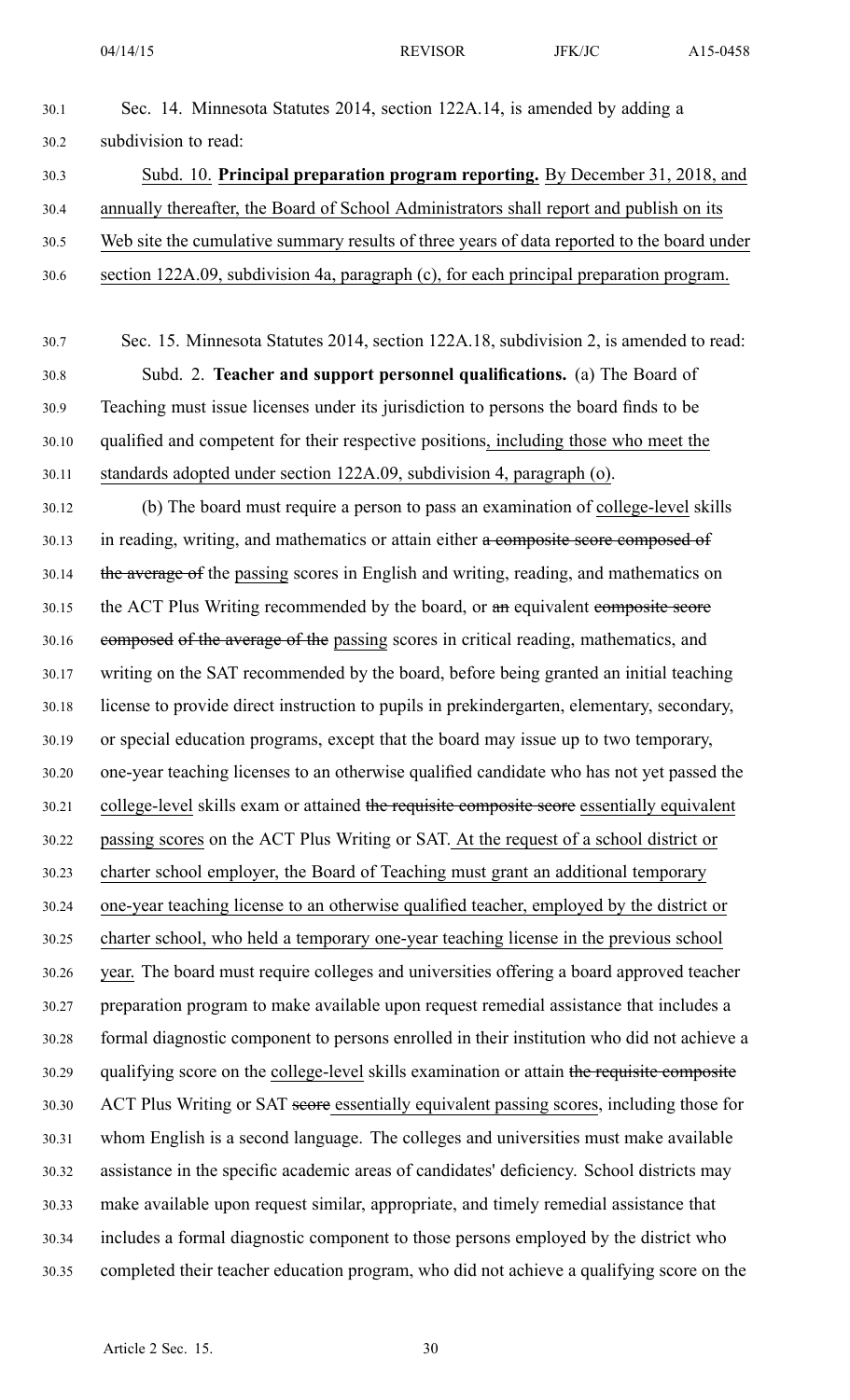31.1 college-level skills examination, or attain the requisite composite ACT Plus Writing or 31.2 SAT score essentially equivalent passing scores, and who received <sup>a</sup> temporary license 31.3 to teach in Minnesota. The Board of Teaching shall repor<sup>t</sup> annually to the education 31.4 committees of the legislature on the total number of teacher candidates during the most 31.5 recent school year taking the college-level skills examination, the number who achieve <sup>a</sup> 31.6 qualifying score on the examination, the number who do not achieve <sup>a</sup> qualifying score 31.7 on the examination, the distribution of all candidates' scores, the number of candidates 31.8 who have taken the examination at least once before, and the number of candidates who 31.9 have taken the examination at least once before and achieve <sup>a</sup> qualifying score, and the 31.10 candidates who have not attained the requisite composite ACT Plus Writing or SAT score 31.11 essentially equivalent passing scores or have not passed <sup>a</sup> content or pedagogy exam, 31.12 disaggregated by categories of race, ethnicity, and eligibility for financial aid.

31.13 (c) The Board of Teaching must gran<sup>t</sup> continuing licenses only to those persons 31.14 who have met meet board criteria for granting <sup>a</sup> continuing license, which includes 31.15 passing the college-level skills examination in reading, writing, and mathematics or 31.16 attaining the requisite composite ACT Plus Writing or SAT score essentially equivalent 31.17 passing scores consistent with paragraph (b), and the exceptions in section 122A.09, 31.18 subdivision 4, paragraph (b), that are consistent with this paragraph. The requirement to 31.19 pass <sup>a</sup> reading, writing, and mathematics college-level skills examination, or attain the 31.20 requisite composite score essentially equivalent passing scores on the ACT Plus Writing 31.21 or SAT does not apply to nonnative English speakers, as verified by qualified Minnesota 31.22 school district personnel or Minnesota higher education faculty, who, after meeting the 31.23 content and pedagogy requirements under this subdivision, apply for <sup>a</sup> teaching license to 31.24 provide direct instruction in their native language or world language instruction under 31.25 section 120B.022, subdivision 1. A teacher candidate's official ACT Plus Writing or SAT 31.26 composite score passing scores repor<sup>t</sup> to the board must not be more than ten years old 31.27 at the time of licensure.

31.28 (d) All colleges and universities approved by the board of teaching to prepare persons 31.29 for teacher licensure must include in their teacher preparation programs <sup>a</sup> common core 31.30 of teaching knowledge and skills to be acquired by all persons recommended for teacher 31.31 licensure. Among other requirements, teacher candidates must demonstrate the knowledge 31.32 and skills needed to provide appropriate instruction to English learners to suppor<sup>t</sup> and 31.33 accelerate their academic literacy, including oral academic language, and achievement in 31.34 content areas in <sup>a</sup> regular classroom setting. This common core shall meet the standards 31.35 developed by the interstate new teacher assessment and suppor<sup>t</sup> consortium in its 1992 31.36 "model standards for beginning teacher licensing and development." Amendments to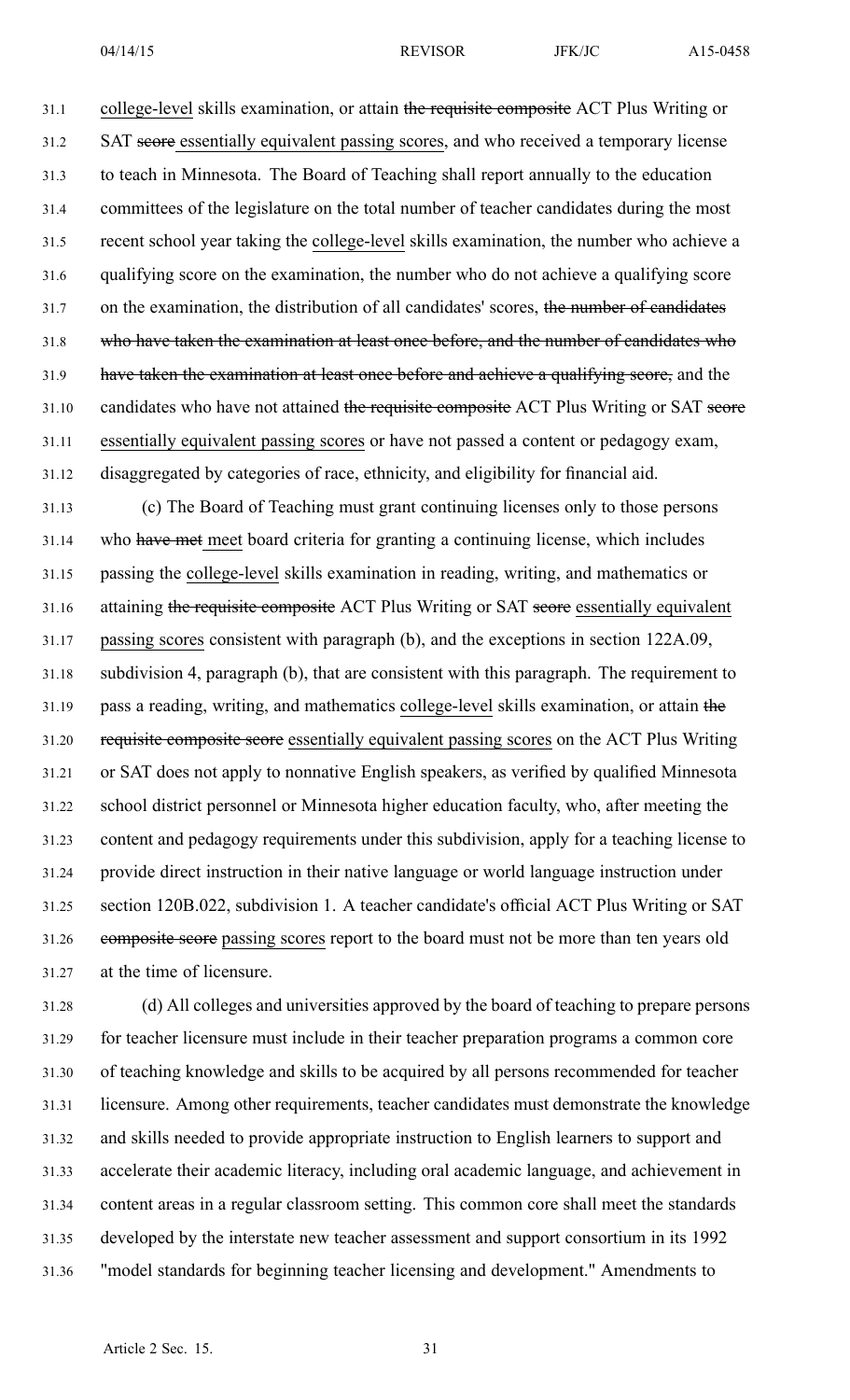- 32.1 standards adopted under this paragraph are covered by chapter 14. The board of teaching 32.2 shall repor<sup>t</sup> annually to the education committees of the legislature on the performance 32.3 of teacher candidates on common core assessments of knowledge and skills under this 32.4 paragraph during the most recent school year.
- 32.5 **EFFECTIVE DATE.** This section is effective the day following final enactment 32.6 and applies to all candidates seeking initial teacher licensure, including those holding <sup>a</sup>
- 32.7 temporary, one-year teaching license.
- 32.8 Sec. 16. Minnesota Statutes 2014, section 122A.20, subdivision 1, is amended to read: 32.9 Subdivision 1. **Grounds for revocation, suspension, or denial.** (a) The Board of 32.10 Teaching or Board of School Administrators, whichever has jurisdiction over <sup>a</sup> teacher's 32.11 licensure, may, on the written complaint of the school board employing <sup>a</sup> teacher, <sup>a</sup> teacher 32.12 organization, or any other interested person, refuse to issue, refuse to renew, suspend, or 32.13 revoke <sup>a</sup> teacher's license to teach for any of the following causes:
- 32.14 (1) immoral character or conduct;
- 32.15 (2) failure, without justifiable cause, to teach for the term of the teacher's contract;
- 32.16 (3) gross inefficiency or willful neglect of duty;
- 32.17 (4) failure to meet licensure requirements; or
- 32.18 (5) fraud or misrepresentation in obtaining <sup>a</sup> license.
- 32.19 The written complaint must specify the nature and character of the charges.
- 32.20 (b) The Board of Teaching or Board of School Administrators, whichever
- 32.21 has jurisdiction over <sup>a</sup> teacher's licensure, shall refuse to issue, refuse to renew, or
- 32.22 automatically revoke <sup>a</sup> teacher's license to teach without the right to <sup>a</sup> hearing upon
- 32.23 receiving <sup>a</sup> certified copy of <sup>a</sup> conviction showing that the teacher has been convicted
- 32.24 of child abuse, as defined in section 609.185, sex trafficking in the first degree under
- 32.25 section 609.322, subdivision 1, sex trafficking in the second degree under section 609.322,
- 32.26 subdivision 1a, engaging in hiring, or agreeing to hire <sup>a</sup> minor to engage in prostitution
- 32.27 under section 609.324, subdivision 1, sexual abuse under section 609.342, 609.343,
- 32.28 609.344, 609.345, 609.3451, subdivision 3, or 617.23, subdivision 3, solicitation of
- 32.29 children to engage in sexual conduct or communication of sexually explicit materials
- 32.30 to children under section 609.352, interference with privacy under section 609.746 or
- 32.31 stalking under section 609.749 and the victim was <sup>a</sup> minor, using minors in <sup>a</sup> sexual
- 32.32 performance under section 617.246, or possessing pornographic works involving <sup>a</sup> minor
- 32.33 under section 617.247, or any other offense not listed in this paragraph that requires the
- 32.34 person to register as <sup>a</sup> predatory offender under section 243.166, or <sup>a</sup> crime under <sup>a</sup> similar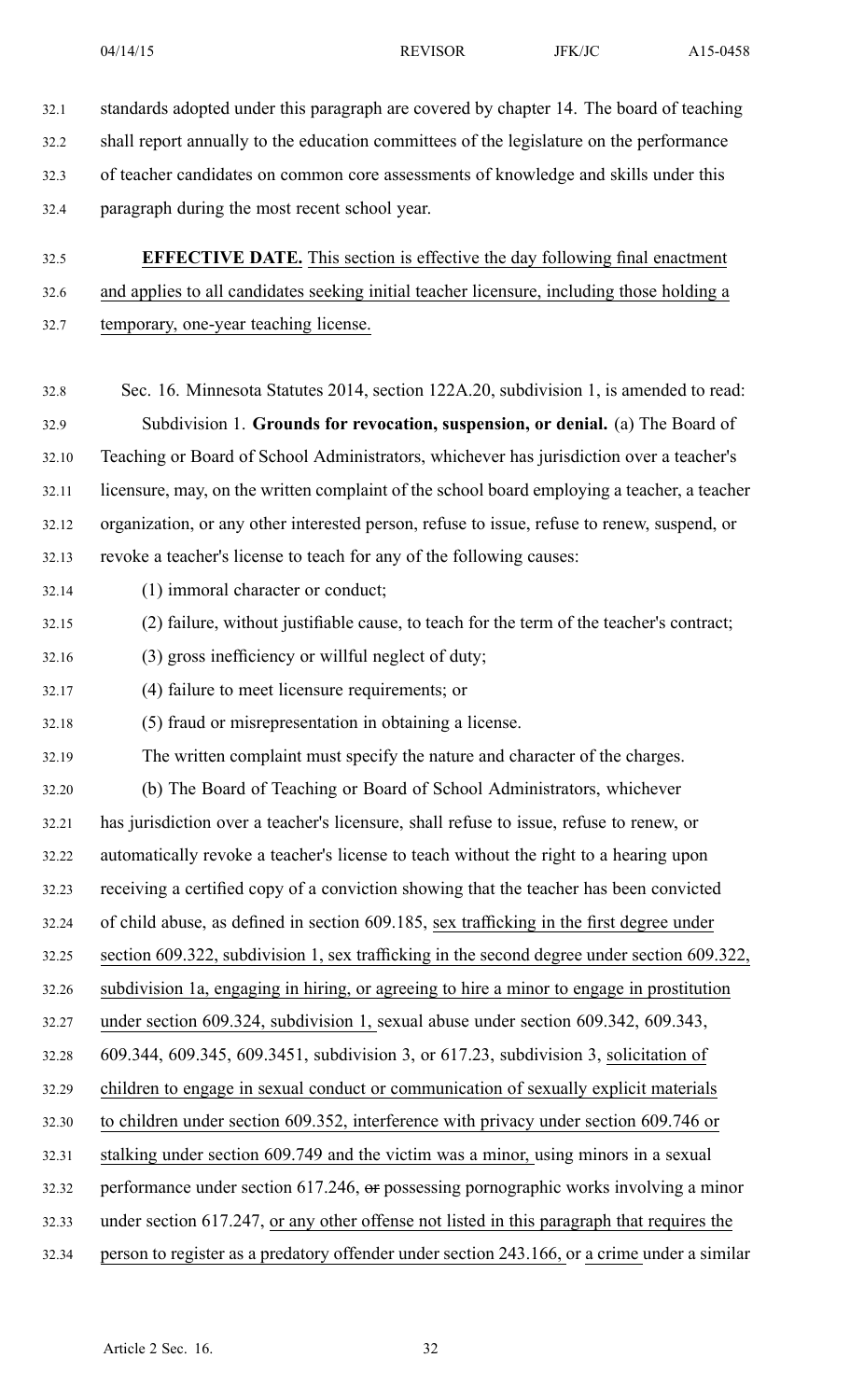33.1 law of another state or the United States. The board shall send notice of this licensing 33.2 action to the district in which the teacher is currently employed.

33.3 (c) A person whose license to teach has been revoked, not issued, or not renewed 33.4 under paragraph (b), may petition the board to reconsider the licensing action if the 33.5 person's conviction for child abuse or sexual abuse is reversed by <sup>a</sup> final decision of the 33.6 Court of Appeals or the Supreme Court or if the person has received <sup>a</sup> pardon for the 33.7 offense. The petitioner shall attach <sup>a</sup> certified copy of the appellate court's final decision or 33.8 the pardon to the petition. Upon receiving the petition and its attachment, the board shall 33.9 schedule and hold <sup>a</sup> disciplinary hearing on the matter under section 214.10, subdivision 2, 33.10 unless the petitioner waives the right to <sup>a</sup> hearing. If the board finds that, notwithstanding 33.11 the reversal of the petitioner's criminal conviction or the issuance of <sup>a</sup> pardon, the 33.12 petitioner is disqualified from teaching under paragraph (a), clause (1), the board shall 33.13 affirm its previous licensing action. If the board finds that the petitioner is not disqualified 33.14 from teaching under paragraph (a), clause (1), it shall reverse its previous licensing action. 33.15 (d) For purposes of this subdivision, the Board of Teaching is delegated the authority

33.16 to suspend or revoke coaching licenses.

- 33.17 Sec. 17. Minnesota Statutes 2014, section 122A.21, subdivision 2, is amended to read: 33.18 Subd. 2. **Licensure via portfolio.** (a) An eligible candidate may use licensure 33.19 via portfolio to obtain an initial licensure or to add <sup>a</sup> licensure field, consistent with the 33.20 applicable Board of Teaching licensure rules.
- 33.21 (b) A candidate for initial licensure must submit to the Educator Licensing Division 33.22 at the department one portfolio demonstrating pedagogical competence and one portfolio 33.23 demonstrating content competence.
- 33.24 (c) A candidate seeking to add <sup>a</sup> licensure field must submit to the Educator 33.25 Licensing Division at the department one portfolio demonstrating content competence.
- 33.26 (d) The Board of Teaching must notify <sup>a</sup> candidate who submits <sup>a</sup> portfolio under 33.27 paragraph (b) or (c) within 90 calendar days after the portfolio is received whether or not 33.28 the portfolio was approved. If the portfolio was not approved, the board must immediately 33.29 inform the candidate how to revise the portfolio to successfully demonstrate the requisite 33.30 competence. The candidate may resubmit <sup>a</sup> revised portfolio at any time and the Educator 33.31 Licensing Division at the department must approve or disapprove the portfolio within 33.32 60 calendar days of receiving it.
- 33.33 (e) A candidate must pay to the executive secretary of the Board of Teaching <sup>a</sup> 33.34 \$300 fee for the first portfolio submitted for review and <sup>a</sup> \$200 fee for any portfolio 33.35 submitted subsequently. The fees must be paid to the executive secretary of the Board of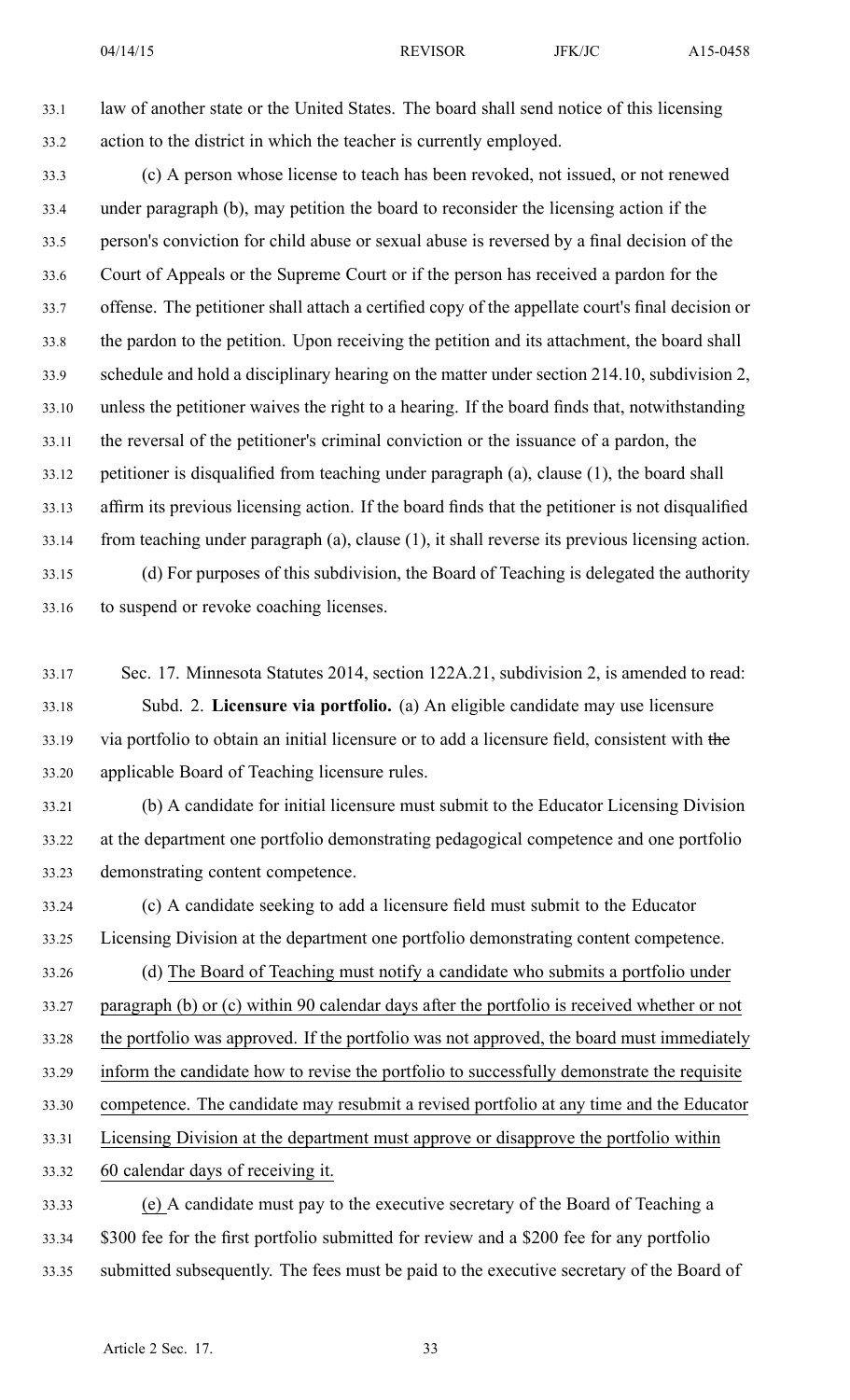- 34.1 Teaching. The revenue generated from the fee must be deposited in an education licensure 34.2 portfolio account in the special revenue fund. The fees set by the Board of Teaching are 34.3 nonrefundable for applicants not qualifying for <sup>a</sup> license. The Board of Teaching may 34.4 waive or reduce fees for candidates based on financial need.
- 34.5 **EFFECTIVE DATE.** This section is effective the day following final enactment and 34.6 applies to all portfolios submitted to the Educator Licensing Division at the department 34.7 after that date.

34.8 Sec. 18. Minnesota Statutes 2014, section 122A.23, is amended to read:

## 34.9 **122A.23 APPLICANTS TRAINED IN OTHER STATES.**

34.10 Subdivision 1. **Preparation equivalency.** When <sup>a</sup> license to teach is authorized to 34.11 be issued to any holder of <sup>a</sup> diploma or <sup>a</sup> degree of <sup>a</sup> Minnesota state university, or of the 34.12 University of Minnesota, or of <sup>a</sup> liberal arts university, or <sup>a</sup> technical training institution, 34.13 such license may also, in the discretion of the Board of Teaching or the commissioner of 34.14 education, whichever has jurisdiction, be issued to any holder of <sup>a</sup> diploma or <sup>a</sup> degree 34.15 of <sup>a</sup> teacher training institution of equivalent rank and standing of any other state. The 34.16 diploma or degree must be granted by virtue of completing a course course work in teacher 34.17 preparation essentially equivalent in content to that required by such Minnesota state 34.18 university or the University of Minnesota or <sup>a</sup> liberal arts university in Minnesota or <sup>a</sup> 34.19 technical training institution as preliminary to the granting of <sup>a</sup> diploma or <sup>a</sup> degree of the 34.20 same rank and class. For purposes of granting <sup>a</sup> Minnesota teaching license to <sup>a</sup> person 34.21 who receives <sup>a</sup> diploma or degree from <sup>a</sup> state-accredited, out-of-state teacher training 34.22 program leading to licensure, the Board of Teaching must establish criteria and streamlined 34.23 procedures by January 1, 2016, to recognize the experience and professional credentials of 34.24 the person holding the out-of-state diploma or degree and allow that person to demonstrate 34.25 to the board the person's qualifications for receiving <sup>a</sup> Minnesota teaching license based 34.26 on performance measures the board adopts by January 1, 2016, under this section.

34.27 Subd. 2. **Applicants licensed in other states.** (a) Subject to the requirements 34.28 of sections 122A.18, subdivision 8, and 123B.03, the Board of Teaching must issue <sup>a</sup> 34.29 teaching license or a temporary teaching license under paragraphs  $\left(\frac{b}{c}\right)$  (c) to  $\left(\frac{e}{c}\right)$  (f) to an 34.30 applicant who holds at least <sup>a</sup> baccalaureate degree from <sup>a</sup> regionally accredited college 34.31 or university and holds or held a similar an out-of-state teaching license that requires the 34.32 applicant to successfully complete <sup>a</sup> teacher preparation program approved by the issuing 34.33 state, which includes either (1) field-specific teaching methods and, student teaching, or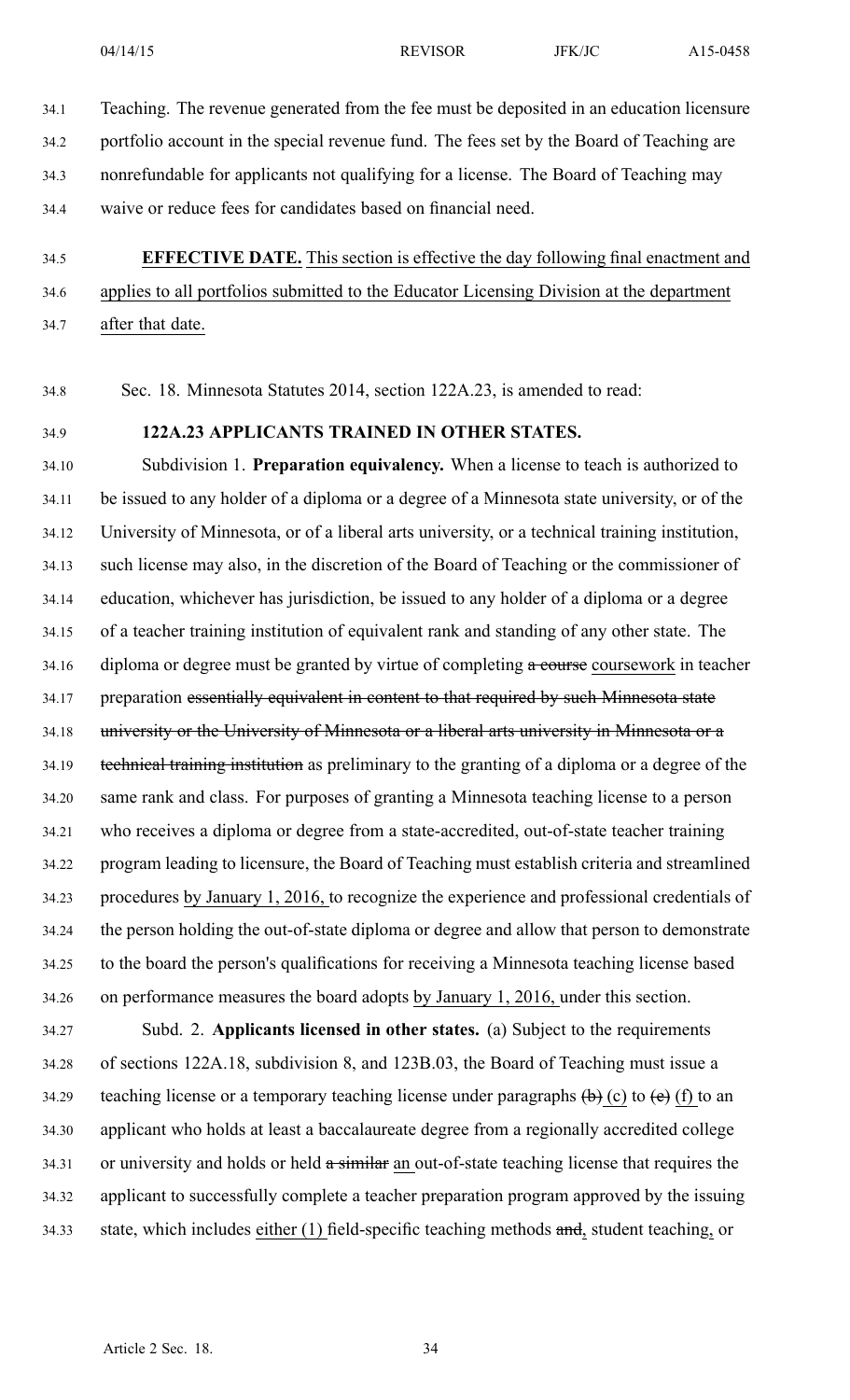| 35.1  | essentially equivalent experience, or (2) at least two years of teaching experience as the   |
|-------|----------------------------------------------------------------------------------------------|
| 35.2  | teacher of record in a similar licensure field.                                              |
| 35.3  | (b) The Board of Teaching may issue a standard license on the basis of teaching              |
| 35.4  | experience and examination requirements only.                                                |
| 35.5  | (c) The Board of Teaching must issue a teaching license to an applicant who:                 |
| 35.6  | (1) successfully completed all exams and human relations preparation components              |
| 35.7  | required by the Board of Teaching; and                                                       |
| 35.8  | (2) holds or held an out-of-state teaching license to teach the same a similar content       |
| 35.9  | field and grade levels if the scope of the out-of-state license is no more than two grade    |
| 35.10 | levels less than a similar Minnesota license, and either (i) has completed field-specific    |
| 35.11 | teaching methods, student teaching, or equivalent experience, or (ii) has at least two years |
| 35.12 | of teaching experience as the teacher of record in a similar licensure field.                |
| 35.13 | (e) (d) The Board of Teaching, consistent with board rules and paragraph $(h)$ (i),          |
| 35.14 | must issue up to three one-year temporary teaching licenses to an applicant who holds or     |
| 35.15 | held an out-of-state teaching license to teach the same a similar content field and grade    |
| 35.16 | levels, where the scope of the out-of-state license is no more than two grade levels less    |
| 35.17 | than a similar Minnesota license, but has not successfully completed all exams and human     |
| 35.18 | relations preparation components required by the Board of Teaching.                          |
| 35.19 | (d) (e) The Board of Teaching, consistent with board rules, must issue up to three           |
| 35.20 | one-year temporary teaching licenses to an applicant who:                                    |
| 35.21 | (1) successfully completed all exams and human relations preparation components              |
| 35.22 | required by the Board of Teaching; and                                                       |
| 35.23 | (2) holds or held an out-of-state teaching license to teach the same a similar content       |
| 35.24 | field and grade levels, where the scope of the out-of-state license is no more than two      |
| 35.25 | grade levels less than a similar Minnesota license, but has not completed field-specific     |
| 35.26 | teaching methods or student teaching or equivalent experience.                               |
| 35.27 | The applicant may complete field-specific teaching methods and student teaching              |
| 35.28 | or equivalent experience by successfully participating in a one-year school district         |
| 35.29 | mentorship program consistent with board-adopted standards of effective practice and         |
| 35.30 | Minnesota graduation requirements.                                                           |
| 35.31 | $(e)$ (f) The Board of Teaching must issue a temporary teaching license for a term           |
| 35.32 | of up to three years only in the content field or grade levels specified in the out-of-state |
| 35.33 | license to an applicant who:                                                                 |
|       |                                                                                              |

35.34 (1) successfully completed all exams and human relations preparation components 35.35 required by the Board of Teaching; and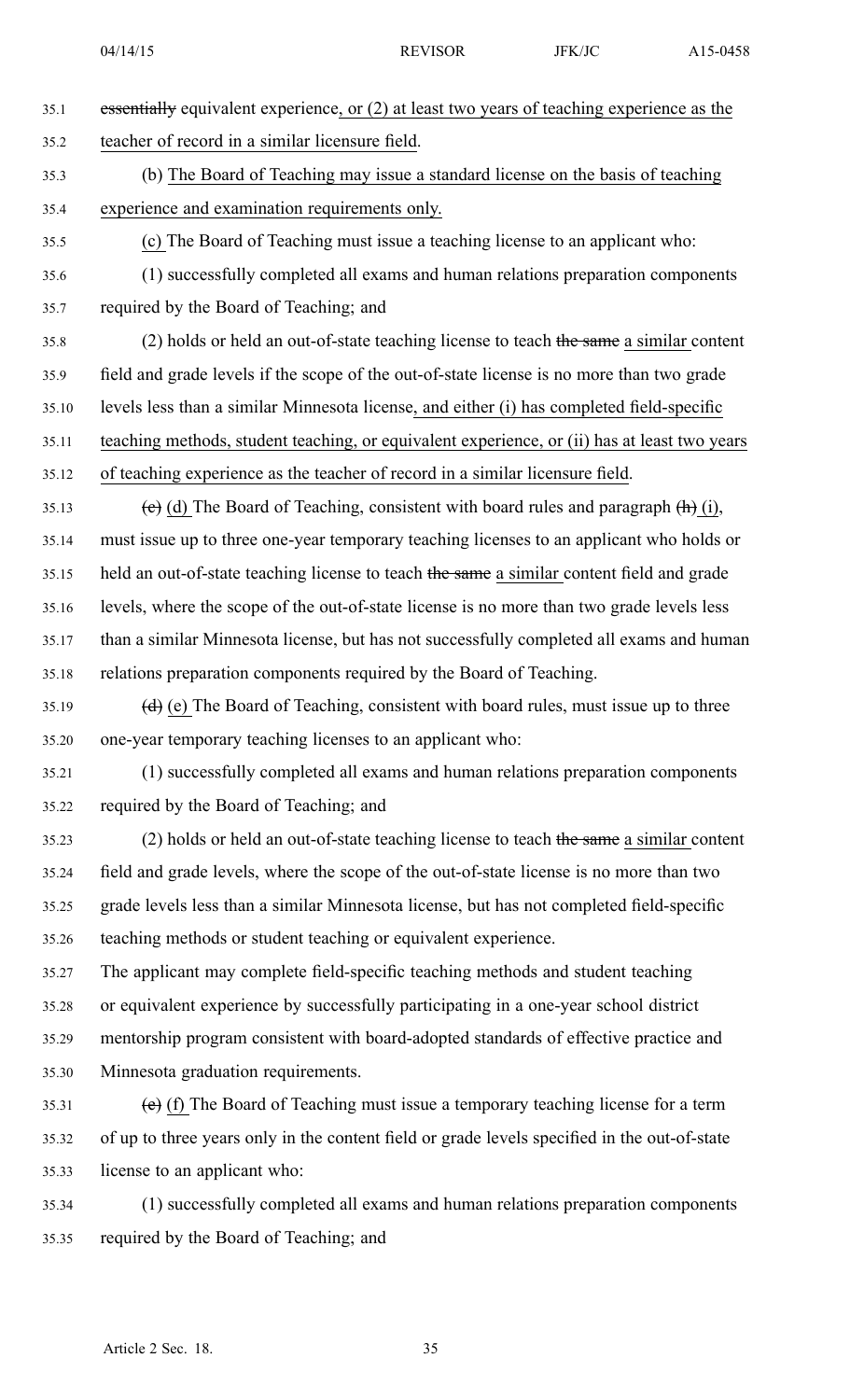36.1 (2) holds or held an out-of-state teaching license where the out-of-state license is 36.2 more limited in the content field or grade levels than <sup>a</sup> similar Minnesota license. 36.3 (f) (g) The Board of Teaching must not issue to an applicant more than three 36.4 one-year temporary teaching licenses under this subdivision. 36.5 (g) (h) The Board of Teaching must not may issue a license under this subdivision if 36.6 the applicant has not attained the additional degrees, credentials, or licenses required in 36.7 <sup>a</sup> particular licensure field and the applicant can demonstrate competency by obtaining 36.8 qualifying scores on the college-level skills examination in reading, writing, and 36.9 mathematics or demonstrating attainment of essentially equivalent passing scores on the 36.10 ACT Plus Writing or SAT, and on applicable board-approved rigorous content area and 36.11 pedagogy examinations under section 122A.09, subdivision 4, paragraphs (a) and (e). 36.12 (h) (i) The Board of Teaching must require an applicant for <sup>a</sup> teaching license 36.13 or <sup>a</sup> temporary teaching license under this subdivision to pass <sup>a</sup> college-level skills 36.14 examination in reading, writing, and mathematics or demonstrate, consistent with section 36.15 122A.09, subdivision 4, the applicant's attainment of either the requisite composite ACT 36.16 Plus Writing or SAT secre essentially equivalent passing scores before the board issues 36.17 the license unless, notwithstanding other provisions of this subdivision, an applicable 36.18 board-approved National Association of State Directors of Teacher Education interstate 36.19 reciprocity agreemen<sup>t</sup> exists to allow fully certified teachers from other states to transfer 36.20 their certification to Minnesota. 36.21 Subd. 3. **Teacher licensure agreements with adjoining states.** (a) Notwithstanding

36.22 other law to the contrary, the Board of Teaching must enter into interstate agreements for 36.23 teacher licensure to allow fully certified teachers from adjoining states to transfer their 36.24 certification to Minnesota and receive <sup>a</sup> full, five-year continuing teaching license without 36.25 having to complete any additional exams or other preparation requirements. The board 36.26 must enter into these interstate agreements only after determining that the rigor of the 36.27 teacher licensure or certification requirements in the adjoining state is commensurate with 36.28 the rigor of Minnesota's teacher licensure requirements. The board may limit an interstate 36.29 agreemen<sup>t</sup> to particular content fields or grade levels based on established priorities or 36.30 identified shortages. This subdivision does not apply to out-of-state applicants holding 36.31 only <sup>a</sup> provisional teaching license. 36.32 (b) The Board of Teaching is strongly encouraged to work with designated 36.33 authorities in adjoining states to establish reciprocal interstate teacher licensure

- 36.34 agreements under this section.
- 36.35 **EFFECTIVE DATE.** This section is effective August 1, 2015.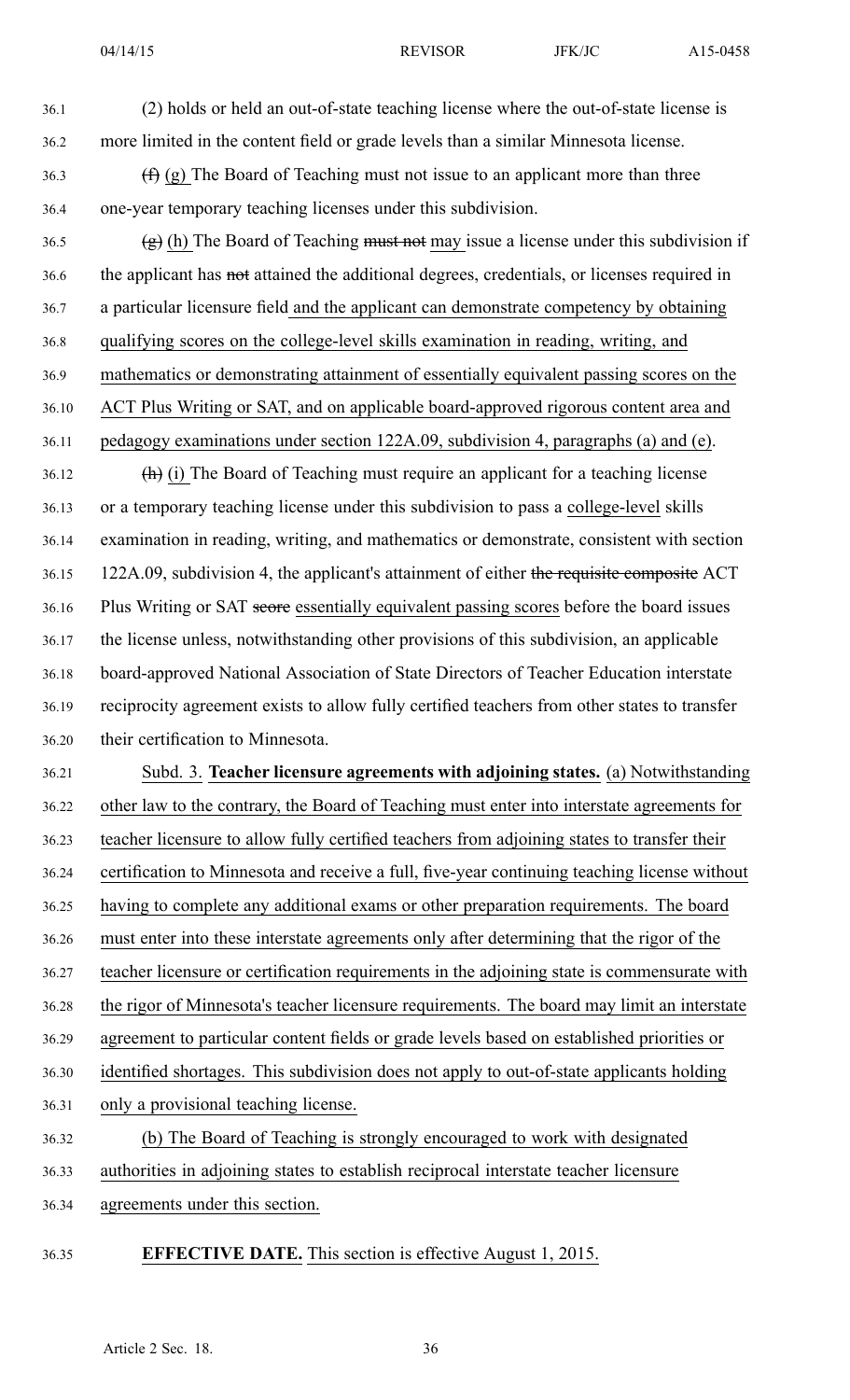| 37.1  | Sec. 19. Minnesota Statutes 2014, section 122A.245, subdivision 1, is amended to read:         |
|-------|------------------------------------------------------------------------------------------------|
| 37.2  | Subdivision 1. Requirements. (a) To improve academic excellence, improve ethnic                |
| 37.3  | and cultural diversity in the classroom, and close the academic achievement gap, the           |
| 37.4  | Board of Teaching must approve qualified teacher preparation programs under this section       |
| 37.5  | that are a means to acquire a two-year limited-term license, which the board may renew         |
| 37.6  | one time for an additional one-year term, and to prepare for acquiring a standard license.     |
| 37.7  | The following entities are eligible to participate under this section:                         |
| 37.8  | (1) a school district $\sigma_{z}$ charter school, or nonprofit corporation organized under    |
| 37.9  | chapter 317A for an education-related purpose that forms a partnership with a college or       |
| 37.10 | university that has a board-approved alternative teacher preparation program; or               |
| 37.11 | (2) a school district $\sigma$ , charter school, or nonprofit corporation organized under      |
| 37.12 | chapter 317A for an education-related purpose after consulting with a college or university    |
| 37.13 | with a board-approved teacher preparation program <del>, that forms a partnership with a</del> |
| 37.14 | nonprofit corporation organized under chapter 317A for an education-related purpose that       |
| 37.15 | has a board-approved teacher preparation program.                                              |
| 37.16 | (b) Before participating in this program becoming a teacher of record, a candidate             |
| 37.17 | must:                                                                                          |
| 37.18 | (1) have a bachelor's degree with a 3.0 or higher grade point average unless the               |
| 37.19 | board waives the grade point average requirement based on board-adopted criteria adopted       |
| 37.20 | by January 1, 2016;                                                                            |
| 37.21 | (2) pass the reading, writing, and mathematics college-level skills examination under          |
| 37.22 | section 122A.09, subdivision 4, paragraph (b), or demonstrate attainment of either ACT         |
| 37.23 | Plus Writing or SAT essentially equivalent passing scores; and                                 |
| 37.24 | (3) obtain qualifying scores on applicable board-approved rigorous content area and            |
| 37.25 | pedagogy examinations under section 122A.09, subdivision 4, paragraph (e).                     |
| 37.26 | (c) The Board of Teaching must issue a two-year limited-term license to a person               |
| 37.27 | who enrolls in an alternative teacher preparation program. This limited term license is not    |
| 37.28 | a provisional license under section 122A.40 or 122A.41.                                        |
| 37.29 | Sec. 20. Minnesota Statutes 2014, section 122A.245, subdivision 3, is amended to read:         |
| 37.30 | Subd. 3. Program approval; disapproval. (a) The Board of Teaching must approve                 |
| 37.31 | alternative teacher preparation programs under this section based on board-adopted             |
| 37.32 | criteria that reflect best practices for alternative teacher preparation programs, consistent  |
| 37.33 | with this section.                                                                             |
|       |                                                                                                |

37.34 (b) The board must permit teacher candidates to demonstrate mastery of pedagogy 37.35 and content standards in school-based settings and through other nontraditional means.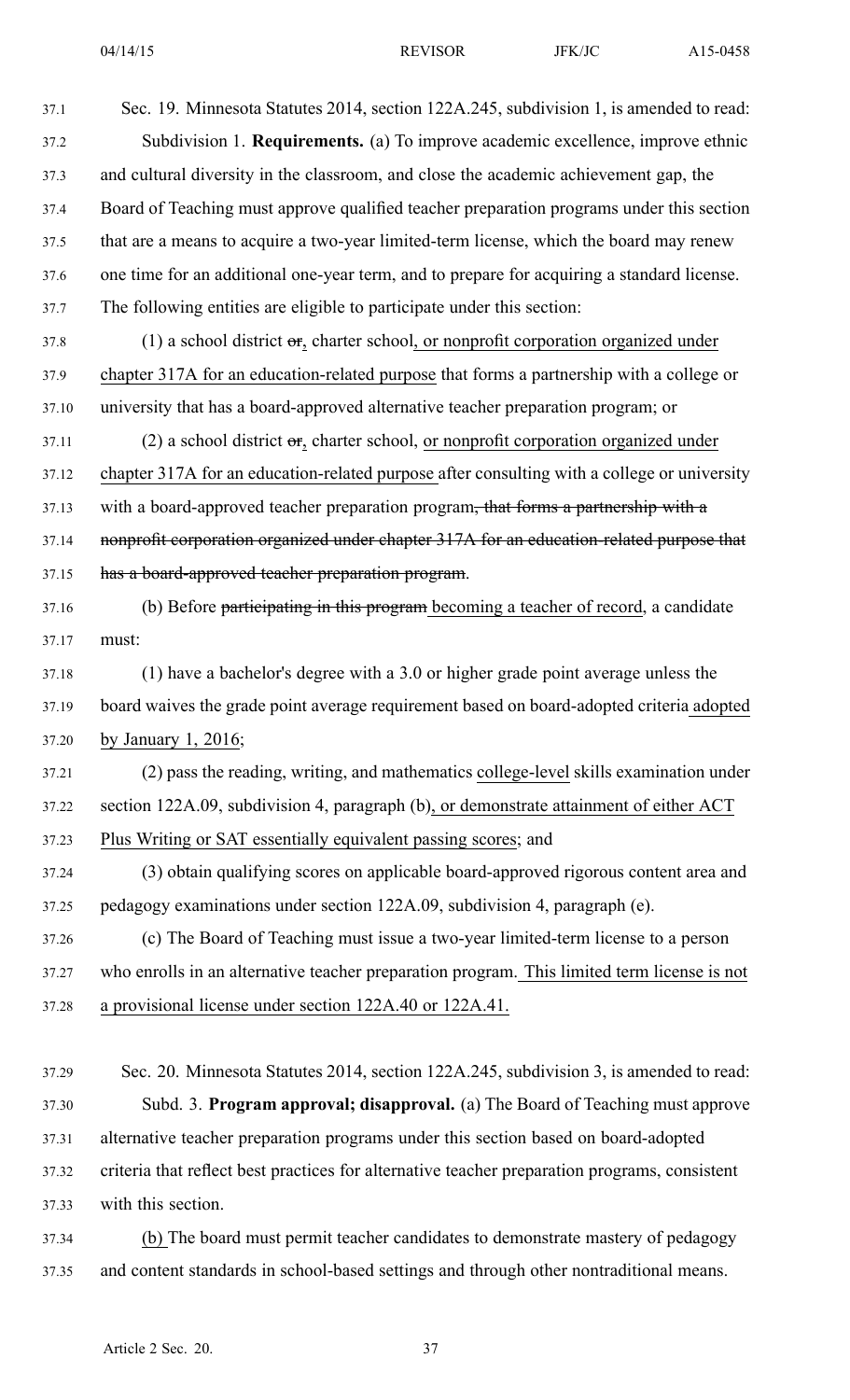|      | 04/14/15                                                                                    | <b>REVISOR</b> | JFK/JC | A15-0458 |
|------|---------------------------------------------------------------------------------------------|----------------|--------|----------|
| 38.1 | "Nontraditional means" must include a portfolio of previous experiences, teaching           |                |        |          |
| 38.2 | experience, educator evaluations, certifications marking the completion of education        |                |        |          |
| 38.3 | training programs, and essentially equivalent demonstrations.                               |                |        |          |
| 38.4 | (c) The board must use nontraditional criteria to determine the qualifications of           |                |        |          |
| 38.5 | program instructors.                                                                        |                |        |          |
| 38.6 | (d) The board may permit instructors to hold a baccalaureate degree only.                   |                |        |          |
| 38.7 | $(\theta)$ (e) If the Board of Teaching determines that a teacher preparation program under |                |        |          |
| 38.8 | this section does not meet the requirements of this section, it may revoke its approval     |                |        |          |
| 38.9 | of the program after it notifies the program provider of any deficiencies and gives the     |                |        |          |
|      |                                                                                             |                |        |          |

38.11 Sec. 21. Minnesota Statutes 2014, section 122A.245, subdivision 7, is amended to read: 38.12 Subd. 7. **Standard license.** The Board of Teaching must issue <sup>a</sup> standard license 38.13 to an otherwise qualified teacher candidate under this section who successfully performs 38.14 throughout a program under this section, successfully completes all required obtains 38.15 qualifying scores on applicable board-approved rigorous college-level skills, pedagogy, 38.16 and content area examinations under section 122A.09, subdivision 4, paragraphs (a) and 38.17 (e), and is recommended for licensure under subdivision 5 or successfully demonstrates to 38.18 the board qualifications for licensure under subdivision 6.

38.19 Sec. 22. Minnesota Statutes 2014, section 122A.25, is amended to read:

38.10 program provider an opportunity to remedy the deficiencies.

### 38.20 **122A.25 NONLICENSED COMMUNITY EXPERTS; VARIANCE.**

38.21 Subdivision 1. **Authorization.** Notwithstanding any law, Board of Teaching rule, or 38.22 commissioner of education rule to the contrary, the Board of Teaching may allow school 38.23 districts or charter schools to may hire nonlicensed community experts to teach in the 38.24 public schools or charter schools on <sup>a</sup> limited basis according to this section after making 38.25 efforts to obtain acceptable licensed teachers for the particular course or subject area, 38.26 consistent with subdivision 2, clause (3). A school district or charter school must notify <sup>a</sup> 38.27 student's paren<sup>t</sup> or guardian before placing the student in the classroom of <sup>a</sup> nonlicensed 38.28 community exper<sup>t</sup> hired by the district or school to provide instruction under this section. 38.29 Subd. 2. **Applications Reports; criteria.** The school district or charter school

38.30 shall apply report to the Board of Teaching for approval when it uses a variance to hire 38.31 nonlicensed teaching personnel from the community. In approving or disapproving the 38.32 application for each community expert, The board report shall consider include:

38.33 (1) the qualifications of the community person whom the district or charter school 38.34 proposes to employ employs;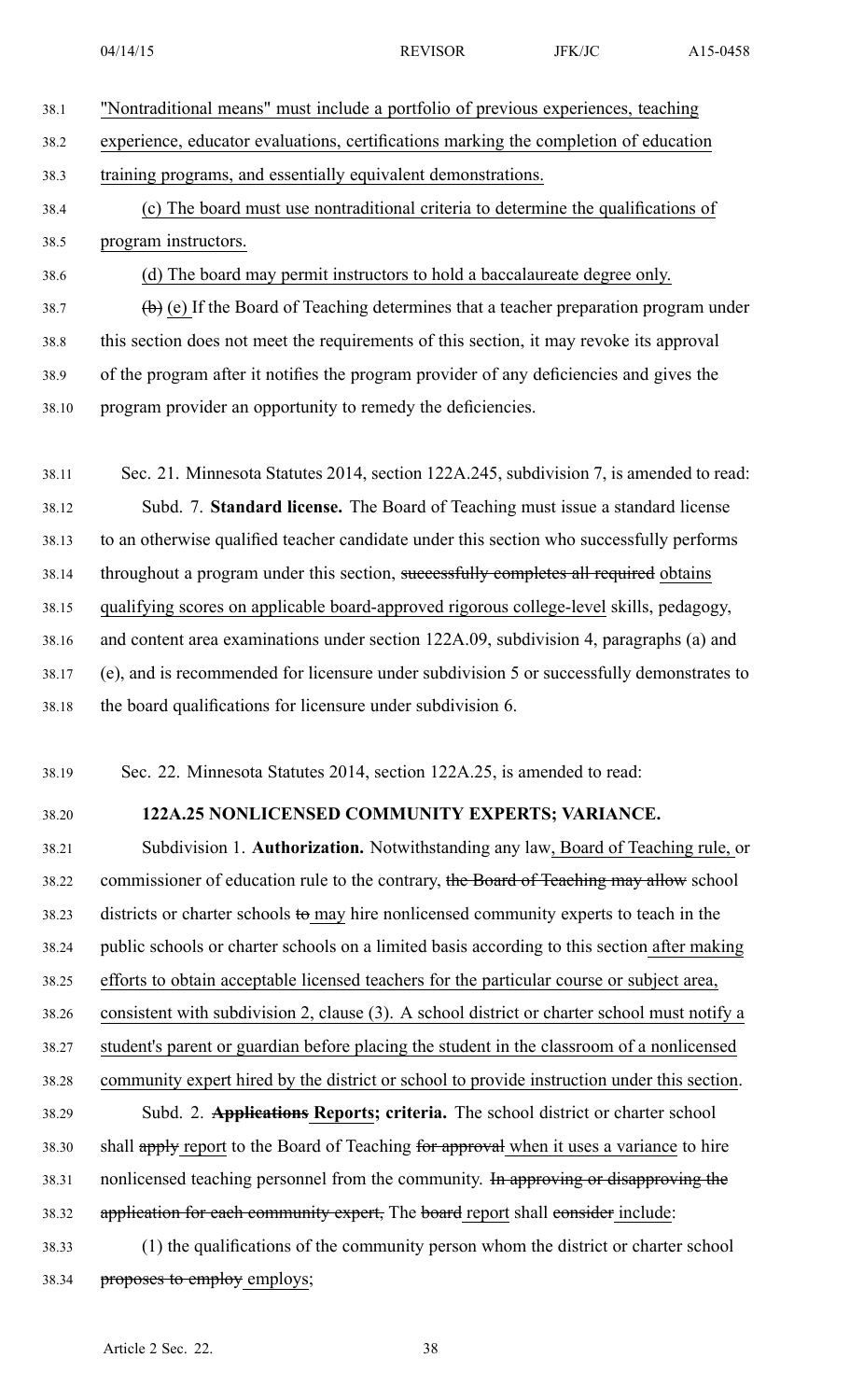| 39.1  | (2) the unique and compelling reasons for the need for a variance from the teacher           |
|-------|----------------------------------------------------------------------------------------------|
| 39.2  | licensure requirements;                                                                      |
| 39.3  | (3) the district's efforts to obtain licensed teachers, who are acceptable to the school     |
| 39.4  | board, for the particular course or subject area or the charter school's efforts to obtain   |
| 39.5  | licensed teachers for the particular course or subject area;                                 |
| 39.6  | (4) the amount of teaching time for which the community expert would be is hired;            |
| 39.7  | $(5)$ the extent to which the district or charter school is utilizing uses other             |
| 39.8  | nonlicensed community experts under this section;                                            |
| 39.9  | (6) the nature of the community expert's proposed teaching responsibility; and               |
| 39.10 | (7) the proposed level of compensation to be paid to the community expert.                   |
| 39.11 | Subd. 3. Approval of plan Comment on variance. The Board of Teaching shall                   |
| 39.12 | approve or disapprove an application may comment on a district or charter school report      |
| 39.13 | under subdivision 2 within 60 days of receiving it from a school and the district or charter |
| 39.14 | school must post the comment on its official Web site.                                       |
| 39.15 | Subd. 4. Background check. A school district or charter school shall provide                 |
| 39.16 | confirm to the Board of Teaching with confirmation that criminal background checks have      |
| 39.17 | been were completed for all nonlicensed community experts employed by the district or        |
| 39.18 | charter school and approved by the Board of Teaching under this section.                     |
| 39.19 | <b>EFFECTIVE DATE.</b> This section is effective the day following final enactment           |
| 39.20 | and applies to all nonlicensed community experts hired or sponsored after that date.         |
|       |                                                                                              |
| 39.21 | Sec. 23. Minnesota Statutes 2014, section 122A.30, is amended to read:                       |
| 39.22 | 122A.30 EXEMPTION FOR TECHNICAL COLLEGE EDUCATION                                            |
| 39.23 | <b>INSTRUCTORS.</b>                                                                          |
| 39.24 | Notwithstanding section 122A.15, subdivision 1, and upon approval of the local               |
| 39.25 | employer school board, a person who teaches in a part-time vocational or career and          |
| 39.26 | technical education program not more than 61 hours per fiscal year is exempt from a          |
| 39.27 | license requirement.                                                                         |
| 39.28 | <b>EFFECTIVE DATE.</b> This section is effective the day following final enactment           |
| 39.29 | and applies to all technical education instructors hired after that date.                    |
|       |                                                                                              |
|       |                                                                                              |

39.30 Sec. 24. Minnesota Statutes 2014, section 122A.40, subdivision 5, is amended to read: 39.31 Subd. 5. **Probationary period.** (a) The first three consecutive years of <sup>a</sup> teacher's 39.32 first teaching experience in Minnesota in <sup>a</sup> single district is deemed to be <sup>a</sup> probationary 39.33 period of employment, and, the probationary period in each district in which the teacher is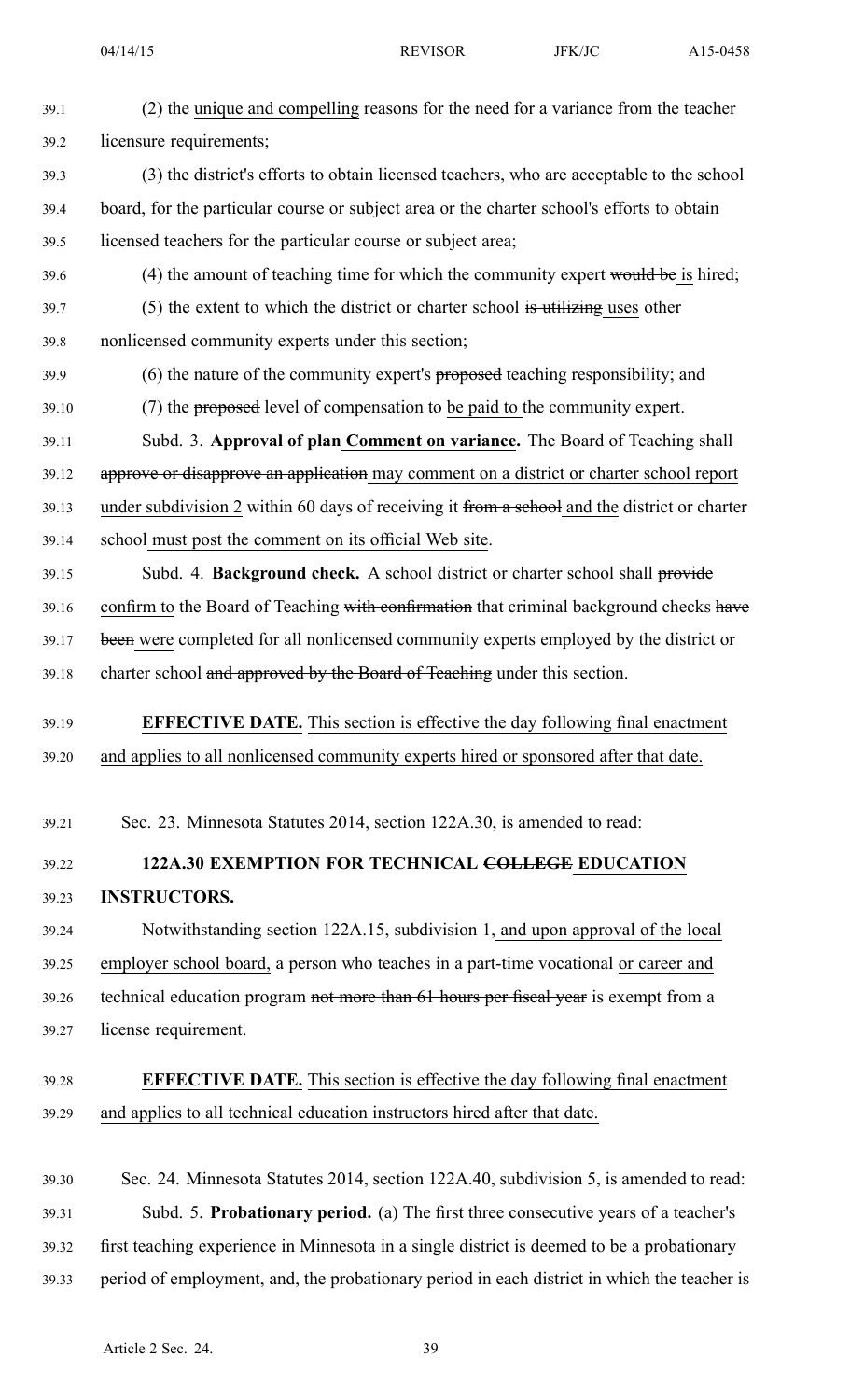40.1 thereafter employed shall be one year. The school board must adopt <sup>a</sup> plan for written 40.2 evaluation of teachers during the probationary period that is consistent with subdivision 40.3 8. Evaluation must occur at least three times periodically throughout each school year 40.4 for <sup>a</sup> teacher performing services during that school year; the first evaluation must occur 40.5 within the first 90 days of teaching service. Days devoted to parent-teacher conferences, 40.6 teachers' workshops, and other staff development opportunities and days on which <sup>a</sup> 40.7 teacher is absent from school must not be included in determining the number of school 40.8 days on which <sup>a</sup> teacher performs services. Except as otherwise provided in paragraph 40.9 (b), during the probationary period any annual contract with any teacher may or may not 40.10 be renewed (1) as the school board shall see fit, or (2) consistent with the negotiated 40.11 unrequested leave of absence plan in effect under subdivision 10. However, the board 40.12 must give any such teacher whose contract it declines to renew for the following school 40.13 year written notice to that effect before July 1. If the teacher requests reasons for any 40.14 nonrenewal of <sup>a</sup> teaching contract, the board must give the teacher its reason in writing, 40.15 including <sup>a</sup> statement that appropriate supervision was furnished describing the nature and 40.16 the extent of such supervision furnished the teacher during the employment by the board, 40.17 within ten days after receiving such request. The school board may, after <sup>a</sup> hearing held 40.18 upon due notice, discharge <sup>a</sup> teacher during the probationary period for cause, effective 40.19 immediately, under section 122A.44.

40.20 (b) A board must discharge <sup>a</sup> probationary teacher, effective immediately, upon 40.21 receipt of notice under section 122A.20, subdivision 1, paragraph (b), that the teacher's 40.22 license has been revoked due to <sup>a</sup> conviction for child abuse or sexual abuse.

40.23 (c) A probationary teacher whose first three years of consecutive employment are 40.24 interrupted for active military service and who promptly resumes teaching consistent with 40.25 federal reemployment timelines for uniformed service personnel under United States 40.26 Code, title 38, section 4312(e), is considered to have <sup>a</sup> consecutive teaching experience 40.27 for purposes of paragraph (a).

40.28 (d) A probationary teacher whose first three years of consecutive employment are 40.29 interrupted for maternity, paternity, or medical leave and who resumes teaching within 12 40.30 months of when the leave began is considered to have <sup>a</sup> consecutive teaching experience 40.31 for purposes of paragraph (a) if the probationary teacher completes <sup>a</sup> combined total of 40.32 three years of teaching service immediately before and after the leave.

40.33 (e) A probationary teacher must complete at least 120 days of teaching service each 40.34 year during the probationary period. Days devoted to parent-teacher conferences, teachers' 40.35 workshops, and other staff development opportunities and days on which <sup>a</sup> teacher is 40.36 absent from school do not count as days of teaching service under this paragraph.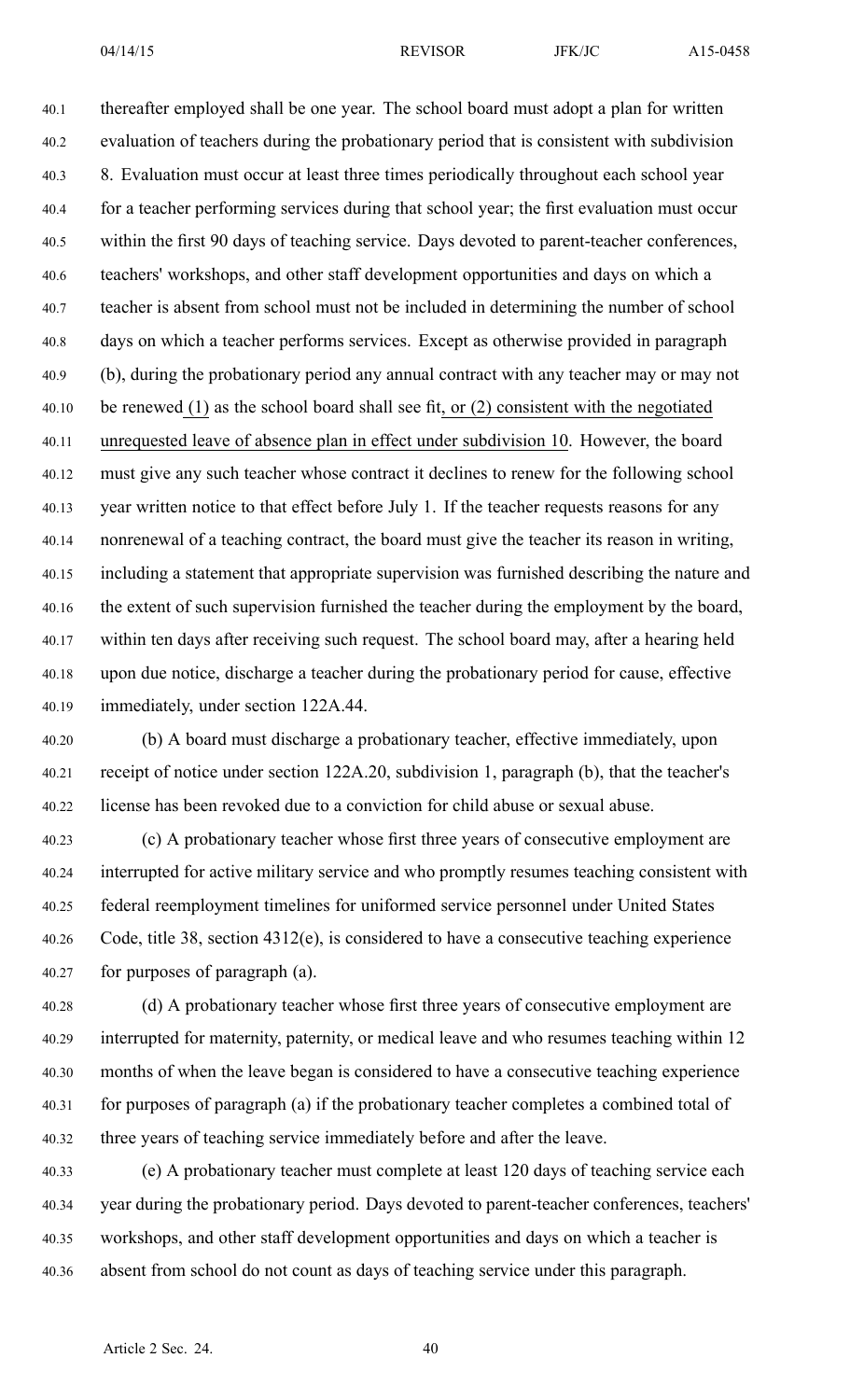### 41.1 **EFFECTIVE DATE.** This section is effective the day following final enactment.

41.2 Sec. 25. Minnesota Statutes 2014, section 122A.40, subdivision 8, is amended to read: 41.3 Subd. 8. **Development, evaluation, and peer coaching for continuing contract** 41.4 **teachers.** (a) To improve student learning and success, <sup>a</sup> school board and an exclusive 41.5 representative of the teachers in the district, consistent with paragraph (b), may develop 41.6 <sup>a</sup> teacher evaluation and peer review process for probationary and continuing contract 41.7 teachers through joint agreement. If <sup>a</sup> school board and the exclusive representative of the 41.8 teachers do not agree to an annual teacher evaluation and peer review process, then the 41.9 school board and the exclusive representative of the teachers must implement the state 41.10 teacher evaluation plan under paragraph (c). The process must include having trained 41.11 observers serve as peer coaches or having teachers participate in professional learning 41.12 communities, consistent with paragraph (b).

41.13 (b) To develop, improve, and suppor<sup>t</sup> qualified teachers and effective teaching 41.14 practices and improve student learning and success, the annual evaluation process for 41.15 teachers:

41.16 (1) must, for probationary teachers, provide for all evaluations required under 41.17 subdivision 5;

41.18 (2) must establish <sup>a</sup> three-year professional review cycle for each teacher that 41.19 includes an individual growth and development plan, <sup>a</sup> peer review process, and at least 41.20 one summative evaluation performed by <sup>a</sup> qualified and trained evaluator such as <sup>a</sup> school 41.21 administrator. For the years when <sup>a</sup> tenured teacher is not evaluated by <sup>a</sup> qualified and 41.22 trained evaluator, the teacher must be evaluated by <sup>a</sup> peer review;

41.23 (3) must be based on professional teaching standards established in rule;

41.24 (4) must coordinate staff development activities under sections 122A.60 and

41.25 122A.61 with this evaluation process and teachers' evaluation outcomes;

41.26 (5) may provide time during the school day and school year for peer coaching and 41.27 teacher collaboration;

41.28 (6) may include job-embedded learning opportunities such as professional learning 41.29 communities;

41.30 (7) may include mentoring and induction programs;

41.31 (8) must include an option for teachers to develop and presen<sup>t</sup> <sup>a</sup> portfolio 41.32 demonstrating evidence of reflection and professional growth, consistent with section 41.33 122A.18, subdivision 4, paragraph (b), and include teachers' own performance assessment 41.34 based on student work samples and examples of teachers' work, which may include video 41.35 among other activities for the summative evaluation;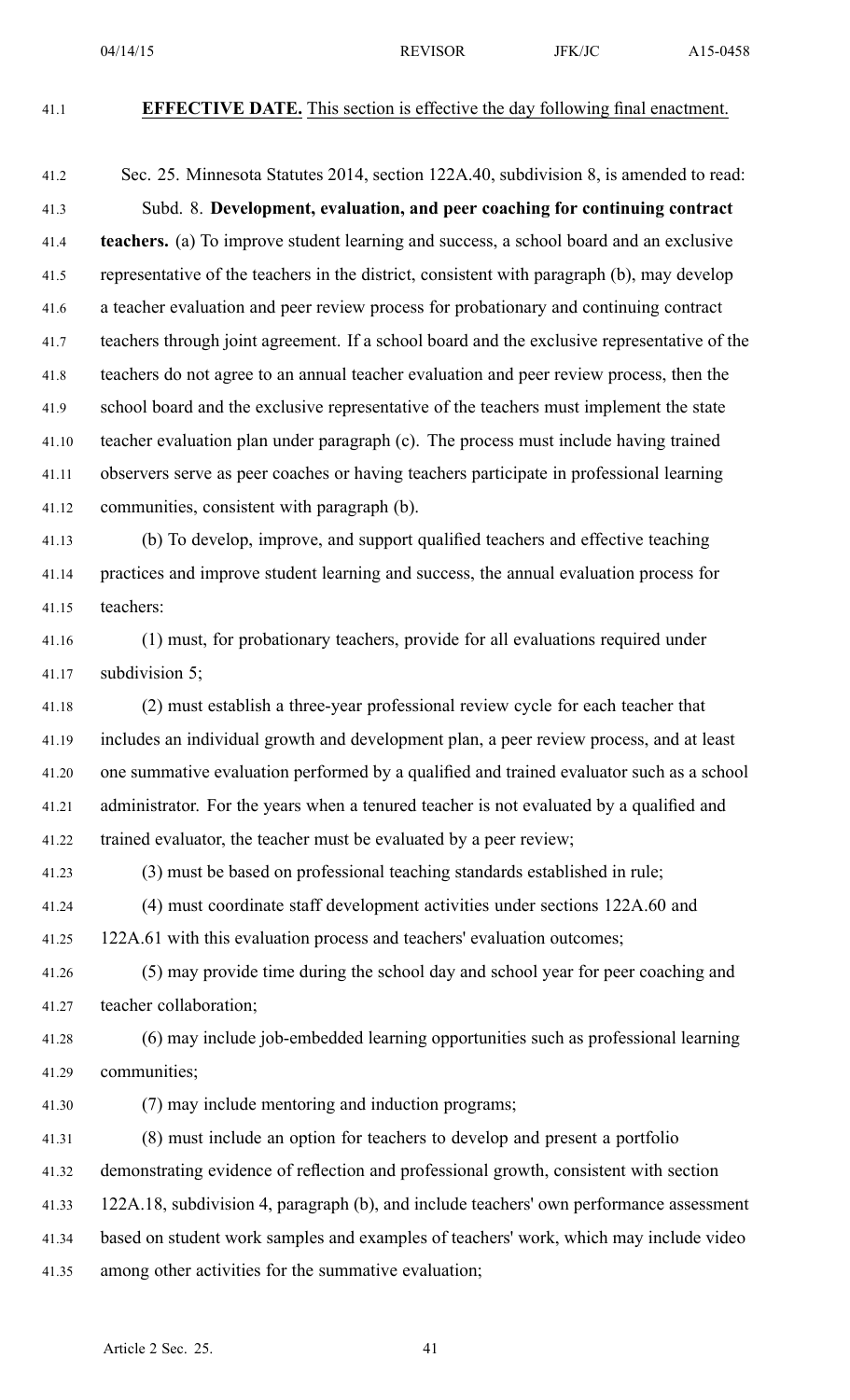42.1 (9) must use data from valid and reliable assessments aligned to state and local 42.2 academic standards and must use state and local measures of student growth and literacy 42.3 that may include value-added models or student learning goals to determine 35 percen<sup>t</sup> of 42.4 teacher evaluation results;

42.5 (10) must use longitudinal data on student engagemen<sup>t</sup> and connection, and other 42.6 student outcome measures explicitly aligned with the elements of curriculum for which 42.7 teachers are responsible, including academic literacy, oral academic language, and 42.8 achievement of content areas of English learners;

42.9 (11) must require qualified and trained evaluators such as school administrators to 42.10 perform summative evaluations and ensure school districts and charter schools provide for 42.11 effective evaluator training specific to teacher development and evaluation;

42.12 (12) must give teachers not meeting professional teaching standards under clauses 42.13 (3) through (11) suppor<sup>t</sup> to improve through <sup>a</sup> teacher improvement process that includes 42.14 established goals and timelines; and

42.15 (13) must discipline <sup>a</sup> teacher for not making adequate progress in the teacher 42.16 improvement process under clause (12) that may include <sup>a</sup> last chance warning, 42.17 termination, discharge, nonrenewal, transfer to <sup>a</sup> different position, <sup>a</sup> leave of absence, or 42.18 other discipline <sup>a</sup> school administrator determines is appropriate.

42.19 Data on individual teachers generated under this subdivision are personnel data 42.20 under section 13.43. The observation and interview notes of peer coaches may only be 42.21 disclosed to other school officials with the consent of the teacher being coached.

42.22 (c) The department, in consultation with parents who may represen<sup>t</sup> paren<sup>t</sup> 42.23 organizations and teacher and administrator representatives appointed by their respective 42.24 organizations, representing the Board of Teaching, the Minnesota Association of School 42.25 Administrators, the Minnesota School Boards Association, the Minnesota Elementary 42.26 and Secondary Principals Associations, Education Minnesota, and representatives of 42.27 the Minnesota Assessment Group, the Minnesota Business Partnership, the Minnesota 42.28 Chamber of Commerce, and Minnesota postsecondary institutions with research expertise 42.29 in teacher evaluation, must create and publish <sup>a</sup> teacher evaluation process that complies 42.30 with the requirements in paragraph (b) and applies to all teachers under this section and 42.31 section 122A.41 for whom no agreemen<sup>t</sup> exists under paragraph (a) for an annual teacher 42.32 evaluation and peer review process. The teacher evaluation process created under this 42.33 subdivision does not create additional due process rights for probationary teachers under 42.34 subdivision 5.

42.35 (d) Consistent with the measures of teacher effectiveness under this subdivision: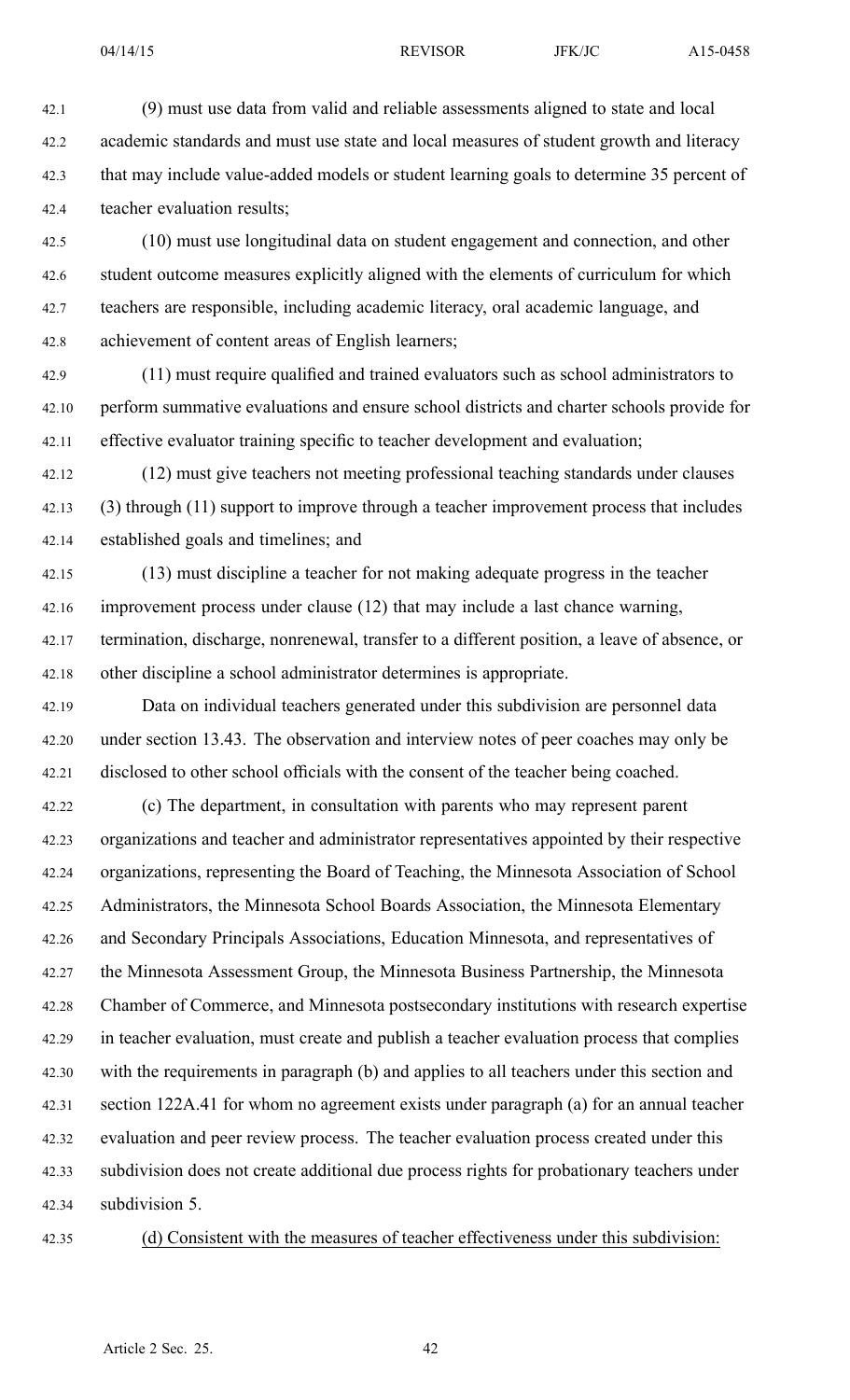43.1 (1) for students in kindergarten through grade 4, <sup>a</sup> school administrator must not 43.2 place <sup>a</sup> student in consecutive school years in the classroom of <sup>a</sup> teacher with the lowest 43.3 evaluation rating in the previous school year unless no other teacher at the school teaches 43.4 that grade; and 43.5 (2) for students in grades 5 through 12, <sup>a</sup> school administrator must not place 43.6 students in consecutive school years in the classroom of <sup>a</sup> teacher with the lowest 43.7 evaluation rating in the previous school year unless no other teacher at the school teaches 43.8 that subject area and grade. 43.9 **EFFECTIVE DATE.** This section is effective for the 2017-2018 school year and 43.10 later, excep<sup>t</sup> paragraph (b), clause (7), is effective for the 2015-2016 school year and later. 43.11 Sec. 26. Minnesota Statutes 2014, section 122A.40, subdivision 10, is amended to read: 43.12 Subd. 10. **Negotiated unrequested leave of absence.** (a) The school board 43.13 and the exclusive bargaining representative of the teachers may must negotiate a plan, 43.14 consistent with subdivision 8, providing for unrequested leave of absence without pay or 43.15 fringe benefits for as many teachers as may be necessary because of discontinuance of 43.16 position, lack of pupils, financial limitations, or merger of classes caused by consolidation 43.17 of districts. Failing to successfully negotiate such a plan, the provisions of subdivision 43.18 11 shall apply. The negotiated plan must not include provisions which would result in 43.19 the exercise of seniority by <sup>a</sup> teacher holding only <sup>a</sup> provisional license, other than <sup>a</sup> 43.20 vocational education license, contrary to the provisions of subdivision 11, paragraph (e) 43.21 if required for the position, or the reinstatement of <sup>a</sup> teacher holding only <sup>a</sup> provisional 43.22 license, other than a vocational education license<del>, contrary to the provisions of subdivision</del> 43.23 11, paragraph (e) required for the position. The provisions of section 179A.16 do not 43.24 apply for the purposes of this subdivision. 43.25 (b) Beginning in the 2017-2018 school year and later, and notwithstanding any law 43.26 to the contrary, <sup>a</sup> school board must place teachers on unrequested leave of absence based 43.27 on their subject matter licensure fields, most recent evaluation outcomes and effectiveness 43.28 category or rating under subdivision 8, and other, locally determined criteria such as 43.29 teacher seniority, and may include both probationary teachers and continuing contract 43.30 teachers within an effectiveness category or rating. For purposes of placing <sup>a</sup> teacher on 43.31 unrequested leave of absence or recalling <sup>a</sup> teacher from unrequested leave of absence, <sup>a</sup> 43.32 school board is not required to reassign <sup>a</sup> teacher with more seniority to accommodate the 43.33 seniority claims of <sup>a</sup> teacher who is similarly licensed and effective but with less seniority. 43.34 Nothing in this paragraph permits <sup>a</sup> school board to use <sup>a</sup> teacher's remuneration as <sup>a</sup> basis 43.35 for making unrequested leave of absence decisions. Any executed employment contract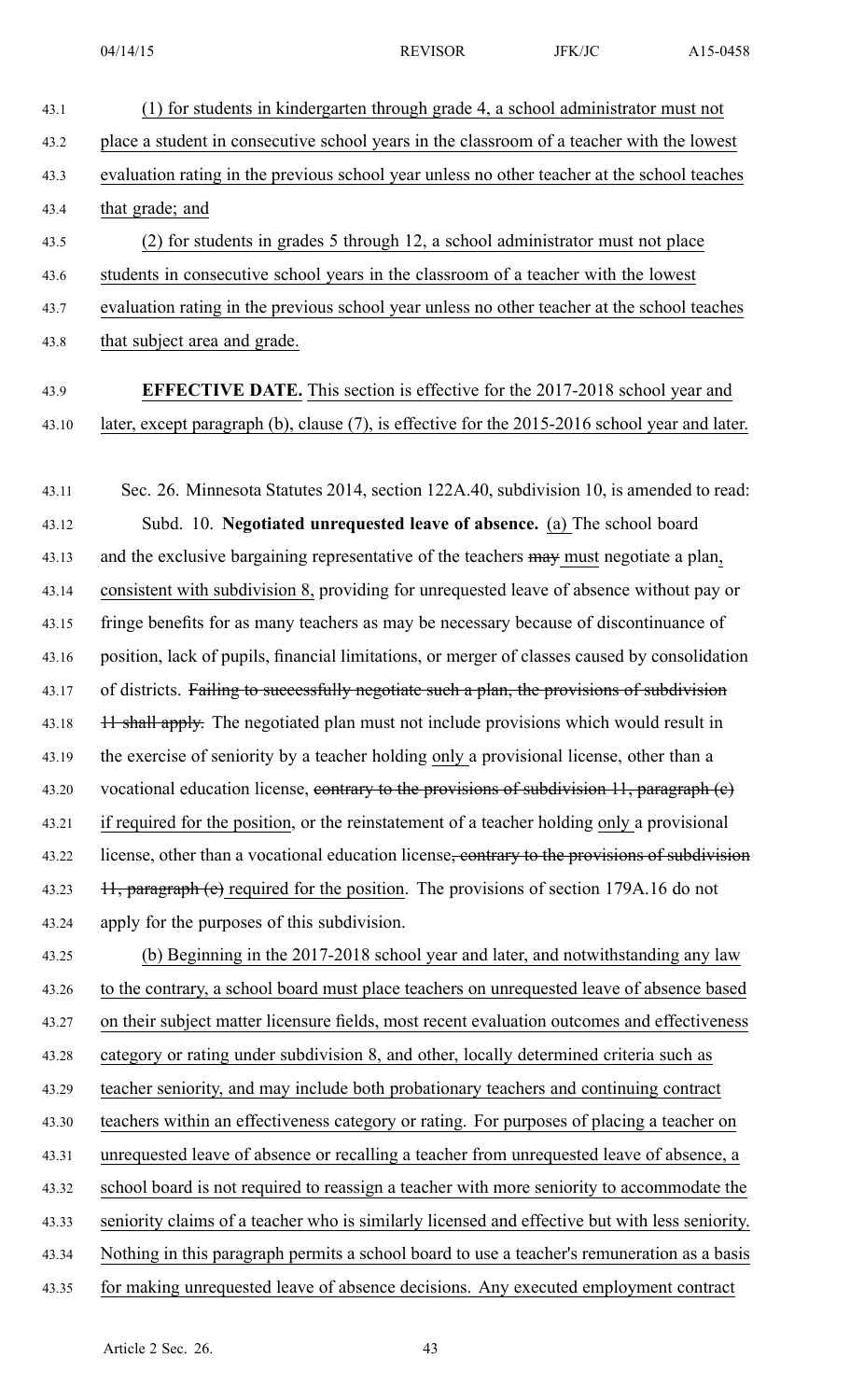| 44.1  | between the school board and the exclusive representative of the teachers must contain the    |
|-------|-----------------------------------------------------------------------------------------------|
| 44.2  | negotiated unrequested leave of absence plan. The school board must publish in a readily      |
| 44.3  | accessible format the unrequested leave of absence plan it negotiates under this paragraph.   |
| 44.4  | (c) A teacher who receives notice of being placed on unrequested leave of absence             |
| 44.5  | under paragraph (b) may submit to the board, within 14 days of receiving the notice, a        |
| 44.6  | written request for a hearing before a neutral hearing officer to establish whether the       |
| 44.7  | district met the following teacher evaluation requirements under subdivision 8: if the        |
| 44.8  | teacher is a probationary teacher, all evaluations required under subdivision 5 were          |
| 44.9  | provided; a three-year professional review cycle was established for the teacher; any         |
| 44.10 | summative evaluation of the teacher was performed by a qualified and trained evaluator;       |
| 44.11 | a peer review evaluation occurred in any year when the teacher was not evaluated by a         |
| 44.12 | qualified and trained evaluator; and if the teacher did not meet professional teaching        |
| 44.13 | standards, a teacher improvement process with goals and timelines was established. The        |
| 44.14 | school board and the exclusive representative of the teachers must agree on a panel of        |
| 44.15 | people and a process to select the person to hear the matter. The hearing officer must issue  |
| 44.16 | a decision within 14 days of the request for the hearing. Nothing in this subdivision         |
| 44.17 | prevents a school board and the exclusive representative of the teachers from negotiating a   |
| 44.18 | different process for determining whether the teacher evaluation requirements listed in       |
| 44.19 | this subdivision were met.                                                                    |
| 44.20 | (d) Evaluation outcomes and effectiveness categories under paragraph (b) must not             |
| 44.21 | be used to place a teacher on unrequested leave of absence if the principal evaluating the    |
| 44.22 | teacher is on an improvement plan under section 123B.147, subdivision 3, paragraph            |
| 44.23 | $(b)$ , clause $(8)$ .                                                                        |
| 44.24 | (e) For purposes of this subdivision, a provisional license is a license to teach issued      |
| 44.25 | by the Board of Teaching under a waiver or variance.                                          |
|       |                                                                                               |
| 44.26 | <b>EFFECTIVE DATE.</b> This section is effective the day following final enactment and        |
| 44.27 | applies to negotiated plans for unrequested leave of absence agreed to on or after that date. |
|       | Sec. 27. Minnesota Statutes 2014, section 122A.40, subdivision 11, is amended to read:        |
| 44.28 |                                                                                               |
| 44.29 | Subd. 11. Unrequested leave of absence. (a) The board may place on unrequested                |
| 44.30 | leave of absence, without pay or fringe benefits, as many teachers as may be necessary        |
| 44.31 | because of discontinuance of position, lack of pupils, financial limitations, or merger of    |
| 44.32 | classes caused by consolidation or reorganization of districts under chapter 123A. The        |
| 44.33 | unrequested leave is effective at the close of the school year.                               |
| 44.34 | (b) In placing teachers on unrequested leave in the 2014-2015 through 2016-2017               |
| 44.35 | school years only, the board is governed by the following provisions: in this subdivision.    |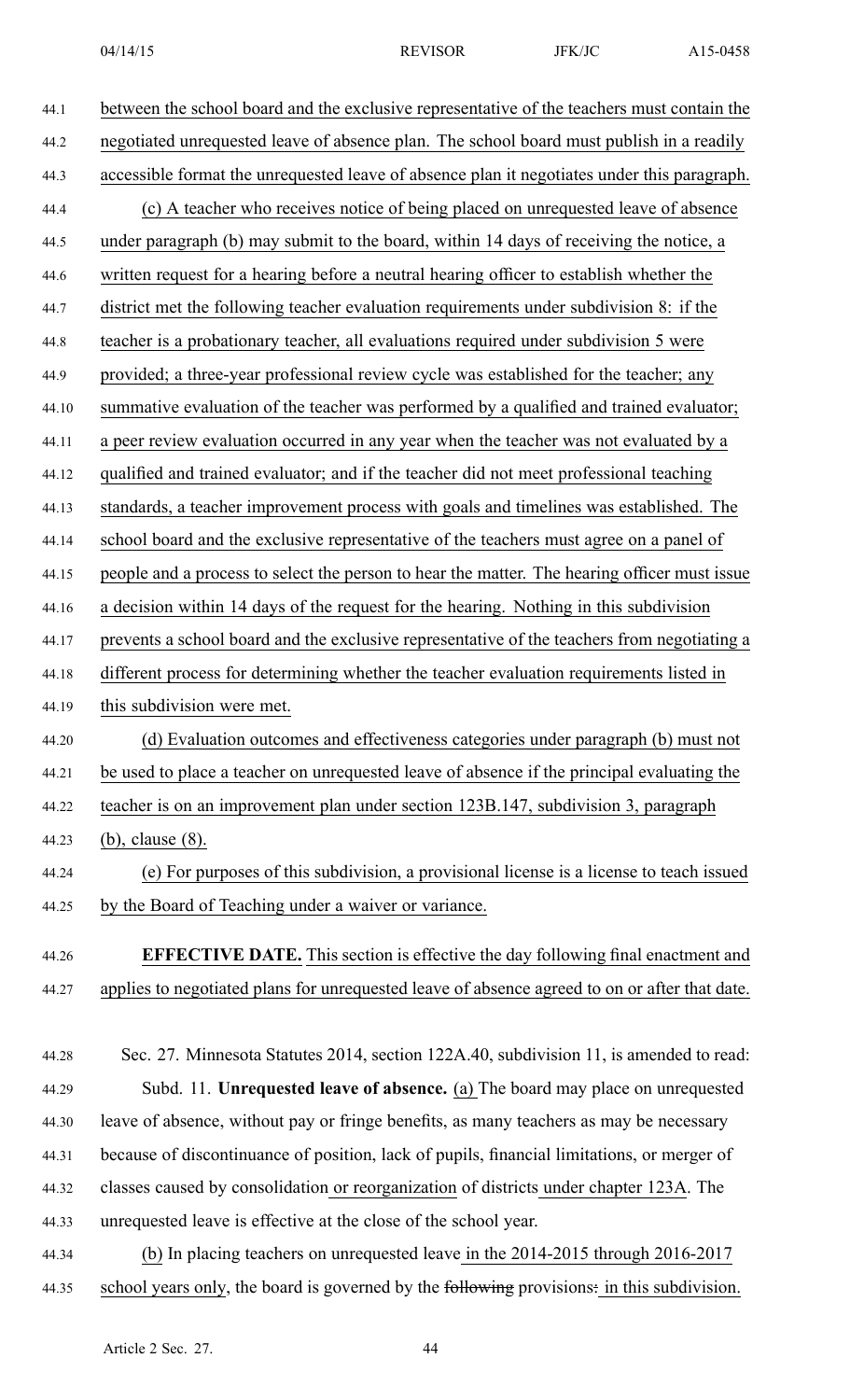45.1 (a) (c) The board may place probationary teachers on unrequested leave first in the 45.2 inverse order of their employment. A teacher who has acquired continuing contract rights 45.3 must not be placed on unrequested leave of absence while probationary teachers are retained 45.4 in positions for which the teacher who has acquired continuing contract rights is licensed.

45.5 (b) (d) Teachers who have acquired continuing contract rights shall be placed on 45.6 unrequested leave of absence in fields in which they are licensed in the inverse order 45.7 in which they were employed by the school district. In the case of equal seniority, the 45.8 order in which teachers who have acquired continuing contract rights shall be placed on 45.9 unrequested leave of absence in fields in which they are licensed is negotiable;.

45.10 (e) Notwithstanding the provisions of paragraph  $(b)$  (d), a teacher is not entitled 45.11 to exercise any seniority when that exercise results in that teacher being retained by the 45.12 district in <sup>a</sup> field for which the teacher holds only <sup>a</sup> provisional license, as defined by the 45.13 board of teaching, unless that exercise of seniority results in the placement on unrequested 45.14 leave of absence of another teacher who also holds <sup>a</sup> provisional license in the same field. 45.15 The provisions of this paragraph do not apply to vocational education licenses; required 45.16 for the available positions.

45.17 (d) (f) Notwithstanding paragraphs  $(a)$ ,  $(b)$ , and  $(c)$ ,  $(d)$ , and  $(e)$ , if the placing of a 45.18 probationary teacher on unrequested leave before <sup>a</sup> teacher who has acquired continuing 45.19 rights, the placing of <sup>a</sup> teacher who has acquired continuing contract rights on unrequested 45.20 leave before another teacher who has acquired continuing contract rights but who has 45.21 greater seniority, or the restriction imposed by the provisions of paragraph  $(e)$  (e) would 45.22 place the district in violation of its affirmative action program, the district may retain the 45.23 probationary teacher, the teacher with less seniority, or the provisionally licensed teacher;. 45.24 (e) (g) For purposes of placing a teacher on unrequested leave of absence or

45.25 recalling <sup>a</sup> teacher from unrequested leave of absence, nothing in this subdivision requires 45.26 <sup>a</sup> school board to reassign <sup>a</sup> teacher to accommodate the seniority claims of <sup>a</sup> teacher who 45.27 is similarly licensed and effective but with less seniority.

45.28 (h) Teachers placed on unrequested leave of absence must be reinstated to the 45.29 positions from which they have been given leaves of absence or, if not available, to 45.30 other available positions in the school district in fields in which they are licensed. 45.31 Reinstatement must be in the inverse order of placement on leave of absence. A teacher 45.32 must not be reinstated to <sup>a</sup> position in <sup>a</sup> field in which the teacher holds only <sup>a</sup> provisional 45.33 license, other than <sup>a</sup> vocational education license, while another teacher who holds <sup>a</sup> 45.34 nonprovisional license in the same field remains on unrequested leave. The order of 45.35 reinstatement of teachers who have equal seniority and who are placed on unrequested 45.36 leave in the same school year is negotiable;.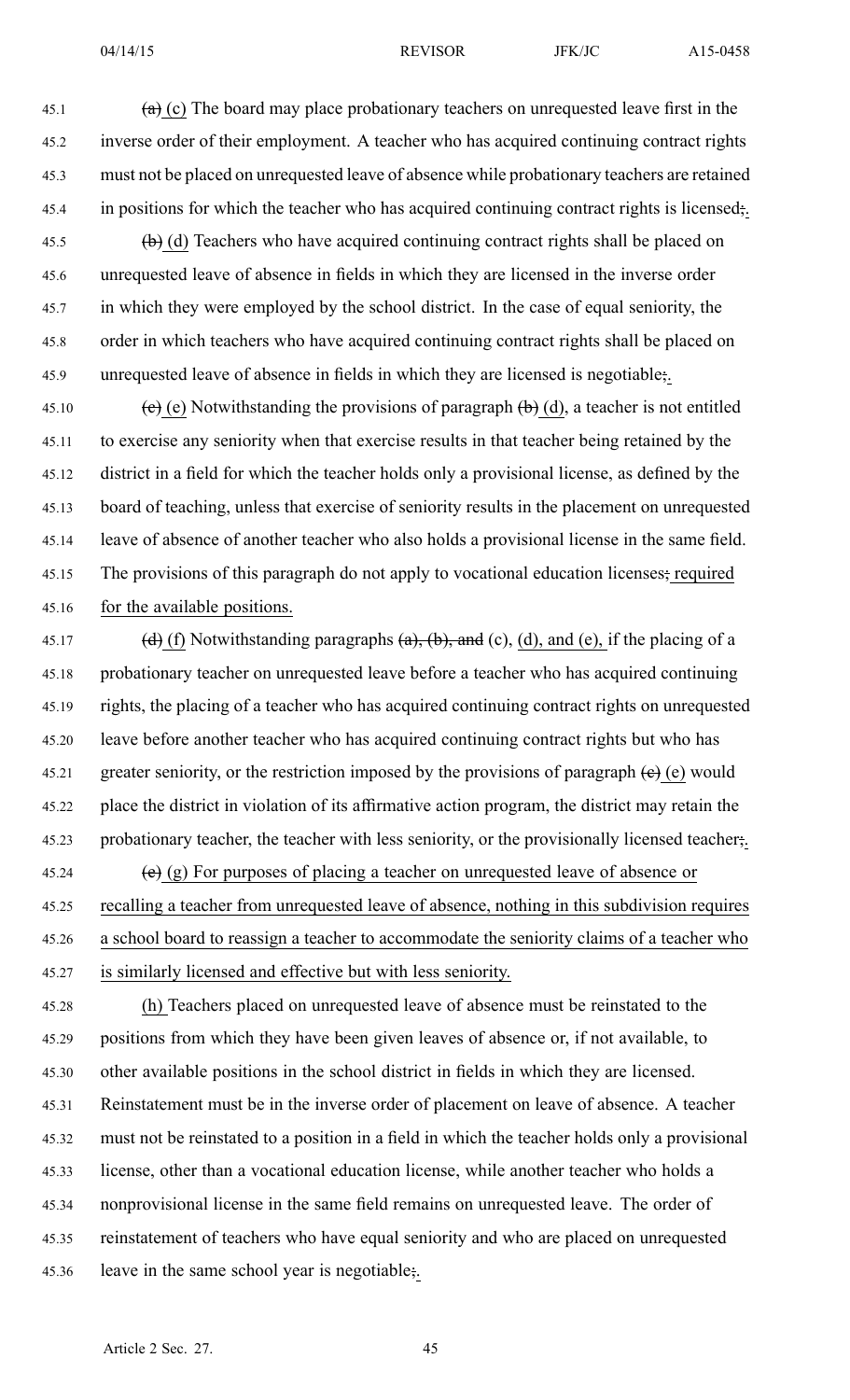| 46.1  | $(\text{f})$ (i) Appointment of a new teacher must not be made while there is available, on              |
|-------|----------------------------------------------------------------------------------------------------------|
| 46.2  | unrequested leave, a teacher who is properly licensed to fill such vacancy, unless the                   |
| 46.3  | teacher fails to advise the school board within 30 days of the date of notification that a               |
| 46.4  | position is available to that teacher who may return to employment and assume the duties                 |
| 46.5  | of the position to which appointed on a future date determined by the board.                             |
| 46.6  | $\left(\frac{1}{2}\right)$ (j) A teacher placed on unrequested leave of absence may engage in teaching   |
| 46.7  | or any other occupation during the period of this leave;                                                 |
| 46.8  | $\left(\frac{h}{h}\right)$ (k) The unrequested leave of absence must not impair the continuing contract  |
| 46.9  | rights of a teacher or result in a loss of credit for previous years of service;                         |
| 46.10 | $\overrightarrow{(t)}$ (1) Consistent with subdivision 10, the unrequested leave of absence of a teacher |
| 46.11 | who is categorized as effective or better under subdivision 8, who is placed on unrequested              |
| 46.12 | leave of absence, and who is not reinstated shall continue for a period of five years,                   |
| 46.13 | after which the right to reinstatement shall terminate terminates. The teacher's right to                |
| 46.14 | reinstatement shall also terminate terminates if the teacher fails to file with the board by             |
| 46.15 | April 1 of any each year a written statement requesting reinstatement.                                   |
| 46.16 | (m) Consistent with subdivision 10, the unrequested leave of absence of a teacher                        |
| 46.17 | who is categorized as ineffective or less under subdivision 8, who is placed on unrequested              |
| 46.18 | leave of absence, and who is not reinstated continues for the following school year                      |
| 46.19 | only, after which the teacher's right to reinstatement terminates. The teacher's right to                |
| 46.20 | reinstatement also terminates if the teacher fails to file with the board by April 1 in that             |
| 46.21 | following school year a written statement requesting reinstatement.                                      |
| 46.22 | $\overrightarrow{()}$ (n) The same provisions applicable to terminations of probationary or continuing   |
| 46.23 | contracts in subdivisions 5 and 7 must apply to placement on unrequested leave of absence;               |
| 46.24 | $\langle k \rangle$ (o) Nothing in this subdivision shall be construed to impair the rights of teachers  |
| 46.25 | placed on unrequested leave of absence to receive unemployment benefits if otherwise                     |
| 46.26 | eligible.                                                                                                |
| 46.27 | <b>EFFECTIVE DATE.</b> This section is effective the day following final enactment.                      |

- 46.28 Sec. 28. Minnesota Statutes 2014, section 122A.40, subdivision 13, is amended to read: 46.29 Subd. 13. **Immediate discharge.** (a) Except as otherwise provided in paragraph 46.30 (b), <sup>a</sup> board may discharge <sup>a</sup> continuing-contract teacher, effective immediately, upon any 46.31 of the following grounds:
- 46.32 (1) immoral conduct, insubordination, or conviction of <sup>a</sup> felony;
- 46.33 (2) conduct unbecoming <sup>a</sup> teacher which requires the immediate removal of the 46.34 teacher from classroom or other duties;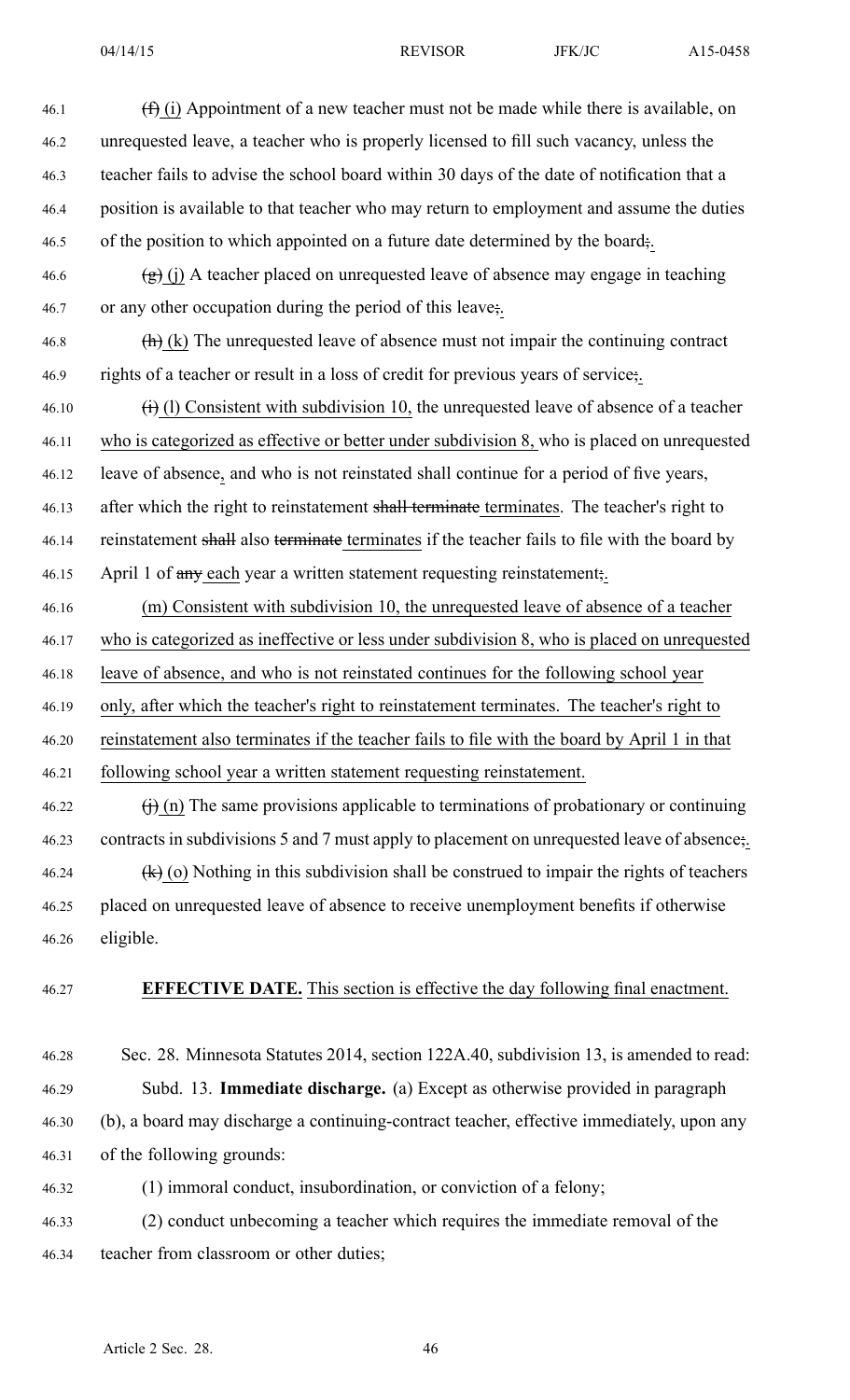- 
- 47.1 (3) failure without justifiable cause to teach without first securing the written release 47.2 of the school board;
- 47.3 (4) gross inefficiency which the teacher has failed to correct after reasonable written 47.4 notice;
- 47.5 (5) willful neglect of duty; or
- 47.6 (6) continuing physical or mental disability subsequent to <sup>a</sup> 12 months leave of 47.7 absence and inability to qualify for reinstatement in accordance with subdivision 12.
- 47.8 For purposes of this paragraph, conduct unbecoming <sup>a</sup> teacher includes an unfair 47.9 discriminatory practice described in section 363A.13.
- 47.10 Prior to discharging <sup>a</sup> teacher under this paragraph, the board must notify the teacher 47.11 in writing and state its ground for the proposed discharge in reasonable detail. Within 47.12 ten days after receipt of this notification the teacher may make <sup>a</sup> written reques<sup>t</sup> for <sup>a</sup> 47.13 hearing before the board and it shall be granted before final action is taken. The board 47.14 may suspend <sup>a</sup> teacher with pay pending the conclusion of the hearing and determination 47.15 of the issues raised in the hearing after charges have been filed which constitute ground for 47.16 discharge. If <sup>a</sup> teacher has been charged with <sup>a</sup> felony and the underlying conduct that 47.17 is the subject of the felony charge is <sup>a</sup> ground for <sup>a</sup> proposed immediate discharge, the 47.18 suspension pending the conclusion of the hearing and determination of the issues may be 47.19 without pay. If <sup>a</sup> hearing under this paragraph is held, the board must reimburse the teacher 47.20 for any salary or compensation withheld if the final decision of the board or the arbitrator 47.21 does not result in <sup>a</sup> penalty to or suspension, termination, or discharge of the teacher.
- 47.22 (b) A board must discharge <sup>a</sup> continuing-contract teacher, effective immediately, 47.23 upon receipt of notice under section 122A.20, subdivision 1, paragraph (b), that the 47.24 teacher's license has been revoked due to a conviction for child abuse  $\sigma$ , as defined in 47.25 section 609.185; sex trafficking in the first degree under section 609.322, subdivision 1; 47.26 sex trafficking in the second degree under section 609.322, subdivision 1a; engaging 47.27 in hiring or agreeing to hire a minor to engage in prostitution under section 609.324, 47.28 subdivision 1; sexual abuse under section 609.342, 609.343, 609.344, 609.345, 609.3451, 47.29 subdivision 3, or 617.23, subdivision 3; solicitation of children to engage in sexual 47.30 conduct or communication of sexually explicit materials to children under section 47.31 609.352; interference with privacy under section 609.746 or stalking under section 47.32 609.749 and the victim was <sup>a</sup> minor; using minors in <sup>a</sup> sexual performance under section 47.33 617.246; possessing pornographic works involving <sup>a</sup> minor under section 617.247; or
- 47.34 any other offense not listed in this paragraph that requires the person to register as <sup>a</sup>
- 47.35 predatory offender under section 243.166, or <sup>a</sup> crime under <sup>a</sup> similar law of another state
- 47.36 or the United States.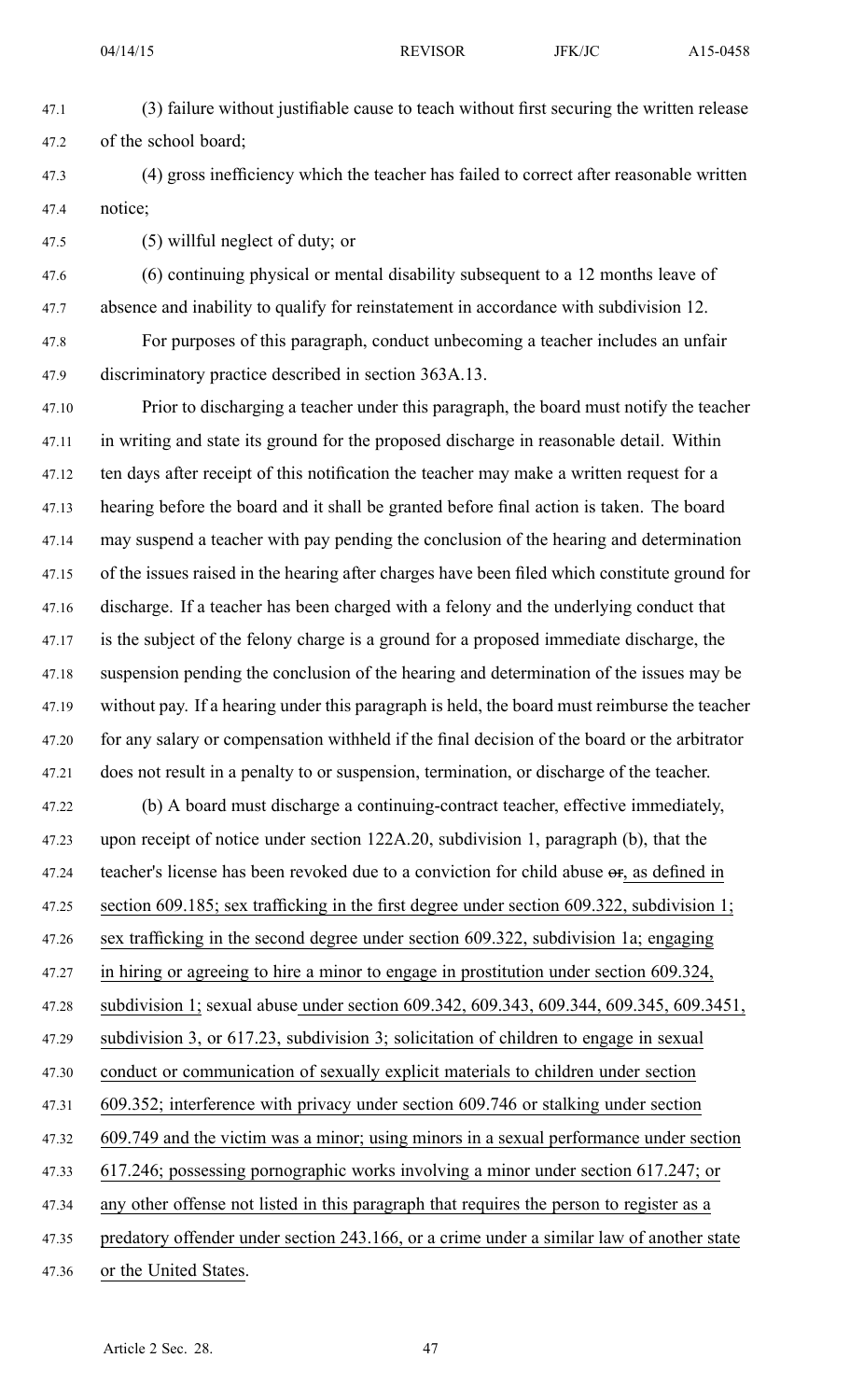48.1 (c) When <sup>a</sup> teacher is discharged under paragraph (b) or when the commissioner 48.2 makes <sup>a</sup> final determination of child maltreatment involving <sup>a</sup> teacher under section 48.3 626.556, subdivision 11, the school principal or other person having administrative 48.4 control of the school must include in the teacher's employment record the information 48.5 contained in the record of the disciplinary action or the final maltreatment determination, 48.6 consistent with the definition of public data under section 13.41, subdivision 5, and must 48.7 provide the Board of Teaching and the licensing division at the department with the 48.8 necessary and relevant information to enable the Board of Teaching and the department's 48.9 licensing division to fulfill their statutory and administrative duties related to issuing, 48.10 renewing, suspending, or revoking <sup>a</sup> teacher's license. Information received by the Board 48.11 of Teaching or the licensing division at the department under this paragraph is governed 48.12 by section 13.41 or other applicable law governing data of the receiving entity. In addition 48.13 to the background check required under section 123B.03, <sup>a</sup> school board or other school 48.14 hiring authority must contact the Board of Teaching and the department to determine 48.15 whether the teacher's license has been suspended or revoked, consistent with the discharge 48.16 and final maltreatment determinations identified in this paragraph. Unless restricted by 48.17 federal or state data practices law or by the terms of <sup>a</sup> collective bargaining agreement, 48.18 the responsible authority for <sup>a</sup> school district must disseminate to another school district 48.19 private personnel data on <sup>a</sup> current or former teacher employee or contractor of the district, 48.20 including the results of background investigations, if the requesting school district seeks 48.21 the information because the subject of the data has applied for employment with the 48.22 requesting school district.

### 48.23 **EFFECTIVE DATE.** This section is effective the day following final enactment.

48.24 Sec. 29. Minnesota Statutes 2014, section 122A.41, subdivision 2, is amended to read: 48.25 Subd. 2. **Probationary period; discharge or demotion.** (a) All teachers in 48.26 the public schools in cities of the first class during the first three years of consecutive 48.27 employment shall be deemed to be in <sup>a</sup> probationary period of employment during which 48.28 period any annual contract with any teacher may, or may not, be renewed (1) as the school 48.29 board, after consulting with the peer review committee charged with evaluating the 48.30 probationary teachers under subdivision 3, shall see fit, or (2) consistent with the negotiated 48.31 plan for discontinuing or terminating teachers in effect under subdivision 14. The school 48.32 site managemen<sup>t</sup> team or the school board if there is no school site managemen<sup>t</sup> team, shall 48.33 adopt <sup>a</sup> plan for <sup>a</sup> written evaluation of teachers during the probationary period according 48.34 to subdivisions 3 and 5. Evaluation by the peer review committee charged with evaluating 48.35 probationary teachers under subdivision 3 shall occur at least three times periodically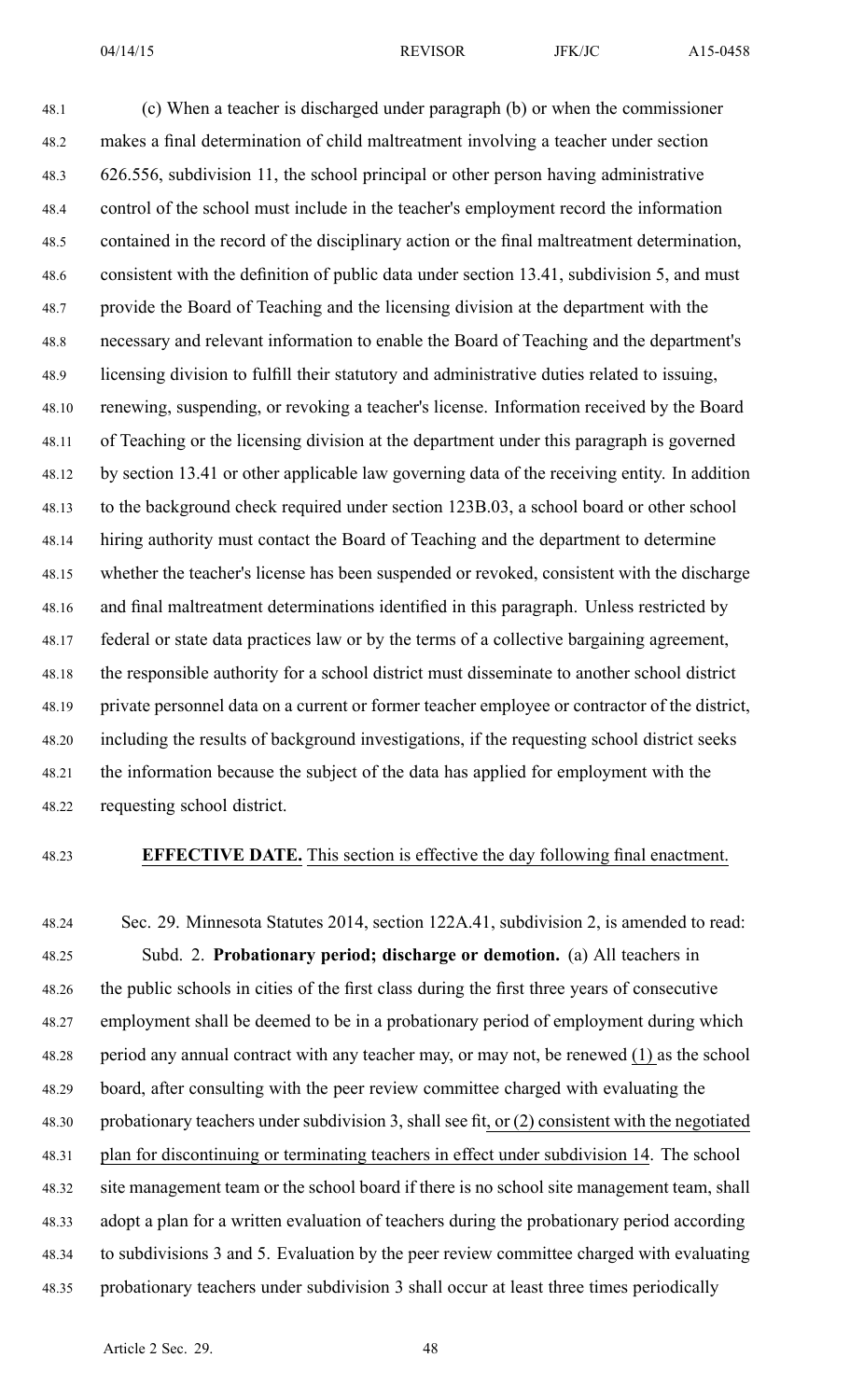49.1 throughout each school year for <sup>a</sup> teacher performing services during that school year; the 49.2 first evaluation must occur within the first 90 days of teaching service. Days devoted to 49.3 parent-teacher conferences, teachers' workshops, and other staff development opportunities 49.4 and days on which <sup>a</sup> teacher is absent from school shall not be included in determining the 49.5 number of school days on which <sup>a</sup> teacher performs services. The school board may, during 49.6 such probationary period, discharge or demote <sup>a</sup> teacher for any of the causes as specified 49.7 in this code. A written statement of the cause of such discharge or demotion shall be given 49.8 to the teacher by the school board at least 30 days before such removal or demotion shall 49.9 become effective, and the teacher so notified shall have no right of appeal therefrom.

49.10 (b) A probationary teacher whose first three years of consecutive employment are 49.11 interrupted for active military service and who promptly resumes teaching consistent with 49.12 federal reemployment timelines for uniformed service personnel under United States 49.13 Code, title 38, section 4312(e), is considered to have <sup>a</sup> consecutive teaching experience 49.14 for purposes of paragraph (a).

49.15 (c) A probationary teacher whose first three years of consecutive employment are 49.16 interrupted for maternity, paternity, or medical leave and who resumes teaching within 12 49.17 months of when the leave began is considered to have <sup>a</sup> consecutive teaching experience 49.18 for purposes of paragraph (a) if the probationary teacher completes <sup>a</sup> combined total of 49.19 three years of teaching service immediately before and after the leave.

49.20 (d) A probationary teacher must complete at least 120 days of teaching service each 49.21 year during the probationary period. Days devoted to parent-teacher conferences, teachers' 49.22 workshops, and other staff development opportunities and days on which <sup>a</sup> teacher is 49.23 absent from school do not count as days of teaching service under this paragraph.

### 49.24 **EFFECTIVE DATE.** This section is effective the day following final enactment.

49.25 Sec. 30. Minnesota Statutes 2014, section 122A.41, subdivision 5, is amended to read: 49.26 Subd. 5. **Development, evaluation, and peer coaching for continuing contract** 49.27 **teachers.** (a) To improve student learning and success, <sup>a</sup> school board and an exclusive 49.28 representative of the teachers in the district, consistent with paragraph (b), may develop an 49.29 annual teacher evaluation and peer review process for probationary and nonprobationary 49.30 teachers through joint agreement. If <sup>a</sup> school board and the exclusive representative of 49.31 the teachers in the district do not agree to an annual teacher evaluation and peer review 49.32 process, then the school board and the exclusive representative of the teachers must 49.33 implement the state teacher evaluation plan developed under paragraph (c). The process 49.34 must include having trained observers serve as peer coaches or having teachers participate 49.35 in professional learning communities, consistent with paragraph (b).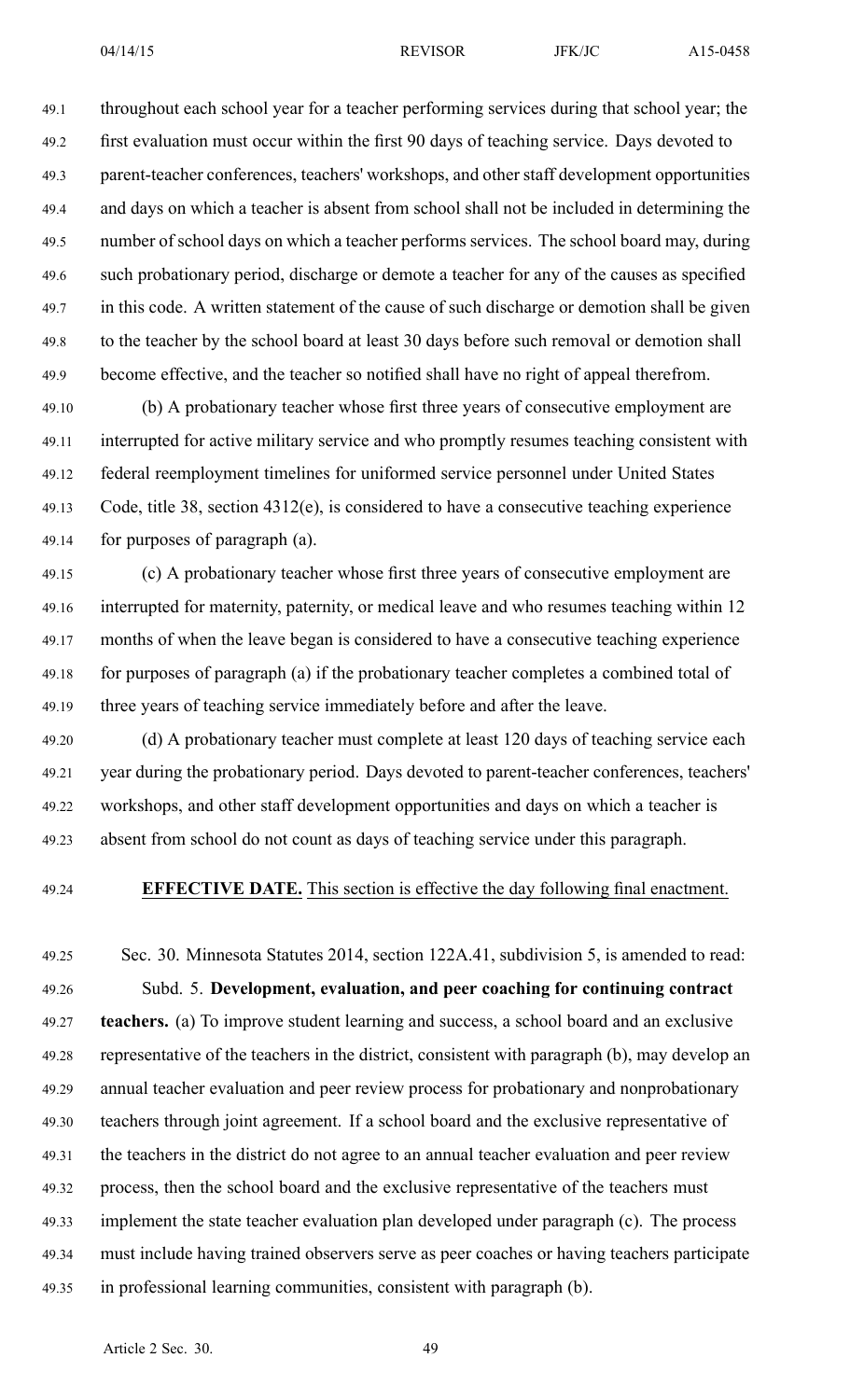| 50.1  | (b) To develop, improve, and support qualified teachers and effective teaching            |
|-------|-------------------------------------------------------------------------------------------|
| 50.2  | practices and improve student learning and success, the annual evaluation process for     |
| 50.3  | teachers:                                                                                 |
| 50.4  | (1) must, for probationary teachers, provide for all evaluations required under           |
| 50.5  | subdivision 2;                                                                            |
| 50.6  | (2) must establish a three-year professional review cycle for each teacher that           |
| 50.7  | includes an individual growth and development plan, a peer review process, and at least   |
| 50.8  | one summative evaluation performed by a qualified and trained evaluator such as a school  |
| 50.9  | administrator;                                                                            |
| 50.10 | (3) must be based on professional teaching standards established in rule;                 |
| 50.11 | (4) must coordinate staff development activities under sections 122A.60 and               |
| 50.12 | 122A.61 with this evaluation process and teachers' evaluation outcomes;                   |
| 50.13 | (5) may provide time during the school day and school year for peer coaching and          |
| 50.14 | teacher collaboration;                                                                    |
| 50.15 | (6) may include job-embedded learning opportunities such as professional learning         |
| 50.16 | communities;                                                                              |
| 50.17 | (7) may include mentoring and induction programs;                                         |
| 50.18 | (8) must include an option for teachers to develop and present a portfolio                |
| 50.19 | demonstrating evidence of reflection and professional growth, consistent with section     |
| 50.20 | 122A.18, subdivision 4, paragraph (b), and include teachers' own performance assessment   |
| 50.21 | based on student work samples and examples of teachers' work, which may include video     |
| 50.22 | among other activities for the summative evaluation;                                      |
| 50.23 | (9) must use data from valid and reliable assessments aligned to state and local          |
| 50.24 | academic standards and must use state and local measures of student growth and literacy   |
| 50.25 | that may include value-added models or student learning goals to determine 35 percent of  |
| 50.26 | teacher evaluation results;                                                               |
| 50.27 | (10) must use longitudinal data on student engagement and connection and other            |
| 50.28 | student outcome measures explicitly aligned with the elements of curriculum for which     |
| 50.29 | teachers are responsible, including academic literacy, oral academic language, and        |
| 50.30 | achievement of English learners;                                                          |
| 50.31 | (11) must require qualified and trained evaluators such as school administrators to       |
| 50.32 | perform summative evaluations and ensure school districts and charter schools provide for |
| 50.33 | effective evaluator training specific to teacher development and evaluation;              |
| 50.34 | (12) must give teachers not meeting professional teaching standards under clauses         |
| 50.35 | (3) through (11) support to improve through a teacher improvement process that includes   |

50.36 established goals and timelines; and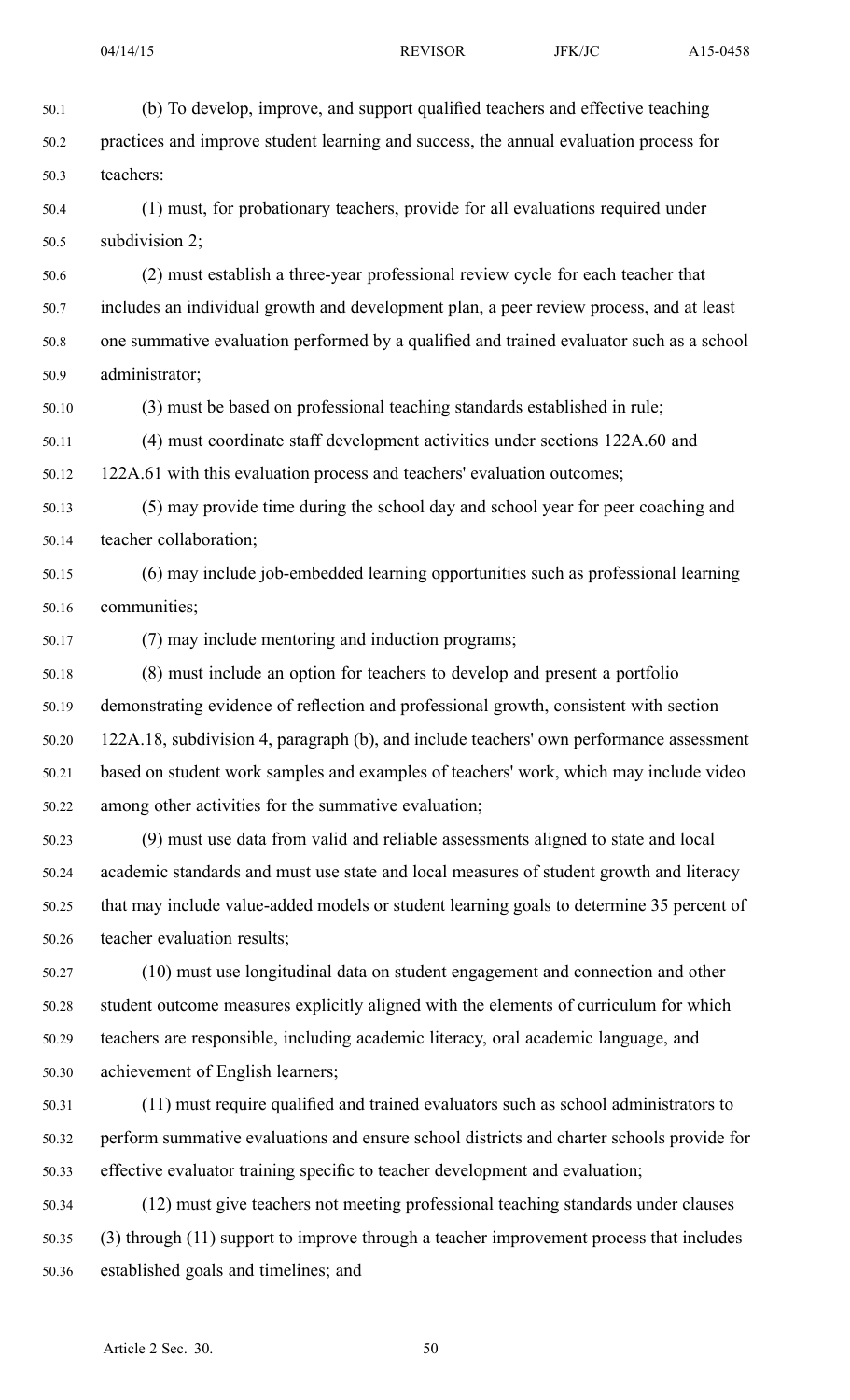| 51.1  | (13) must discipline a teacher for not making adequate progress in the teacher                 |
|-------|------------------------------------------------------------------------------------------------|
| 51.2  | improvement process under clause (12) that may include a last chance warning,                  |
| 51.3  | termination, discharge, nonrenewal, transfer to a different position, a leave of absence, or   |
| 51.4  | other discipline a school administrator determines is appropriate.                             |
| 51.5  | Data on individual teachers generated under this subdivision are personnel data                |
| 51.6  | under section 13.43. The observation and interview notes of peer coaches may only be           |
| 51.7  | disclosed to other school officials with the consent of the teacher being coached.             |
| 51.8  | (c) The department, in consultation with parents who may represent parent                      |
| 51.9  | organizations and teacher and administrator representatives appointed by their respective      |
| 51.10 | organizations, representing the Board of Teaching, the Minnesota Association of School         |
| 51.11 | Administrators, the Minnesota School Boards Association, the Minnesota Elementary              |
| 51.12 | and Secondary Principals Associations, Education Minnesota, and representatives of             |
| 51.13 | the Minnesota Assessment Group, the Minnesota Business Partnership, the Minnesota              |
| 51.14 | Chamber of Commerce, and Minnesota postsecondary institutions with research expertise          |
| 51.15 | in teacher evaluation, must create and publish a teacher evaluation process that complies      |
| 51.16 | with the requirements in paragraph (b) and applies to all teachers under this section and      |
| 51.17 | section 122A.40 for whom no agreement exists under paragraph (a) for an annual teacher         |
| 51.18 | evaluation and peer review process. The teacher evaluation process created under this          |
| 51.19 | subdivision does not create additional due process rights for probationary teachers under      |
| 51.20 | subdivision 2.                                                                                 |
| 51.21 | (d) Consistent with the measures of teacher effectiveness under this subdivision:              |
| 51.22 | (1) for students in kindergarten through grade 4, a school administrator must not              |
| 51.23 | place a student in consecutive school years in the classroom of a teacher with the lowest      |
| 51.24 | evaluation rating in the previous school year unless no other teacher at the school teaches    |
| 51.25 | that grade; and                                                                                |
| 51.26 | (2) for students in grades 5 through 12, a school administrator must not place                 |
| 51.27 | students in consecutive school years in the classroom of a teacher with the lowest             |
| 51.28 | evaluation rating in the previous school year unless no other teacher at the school teaches    |
| 51.29 | that subject area and grade.                                                                   |
| 51.30 | <b>EFFECTIVE DATE.</b> This section is effective for the 2017-2018 school year and             |
| 51.31 | later, except paragraph (b), clause (7), is effective for the 2015-2016 school year and later. |
| 51.32 | Sec. 31. Minnesota Statutes 2014, section 122A.41, subdivision 6, is amended to read:          |
| 51.33 | Subd. 6. Grounds for discharge or demotion. (a) Except as otherwise provided                   |
|       |                                                                                                |

- 51.34 in paragraph (b), causes for the discharge or demotion of <sup>a</sup> teacher either during or after
- 51.35 the probationary period must be: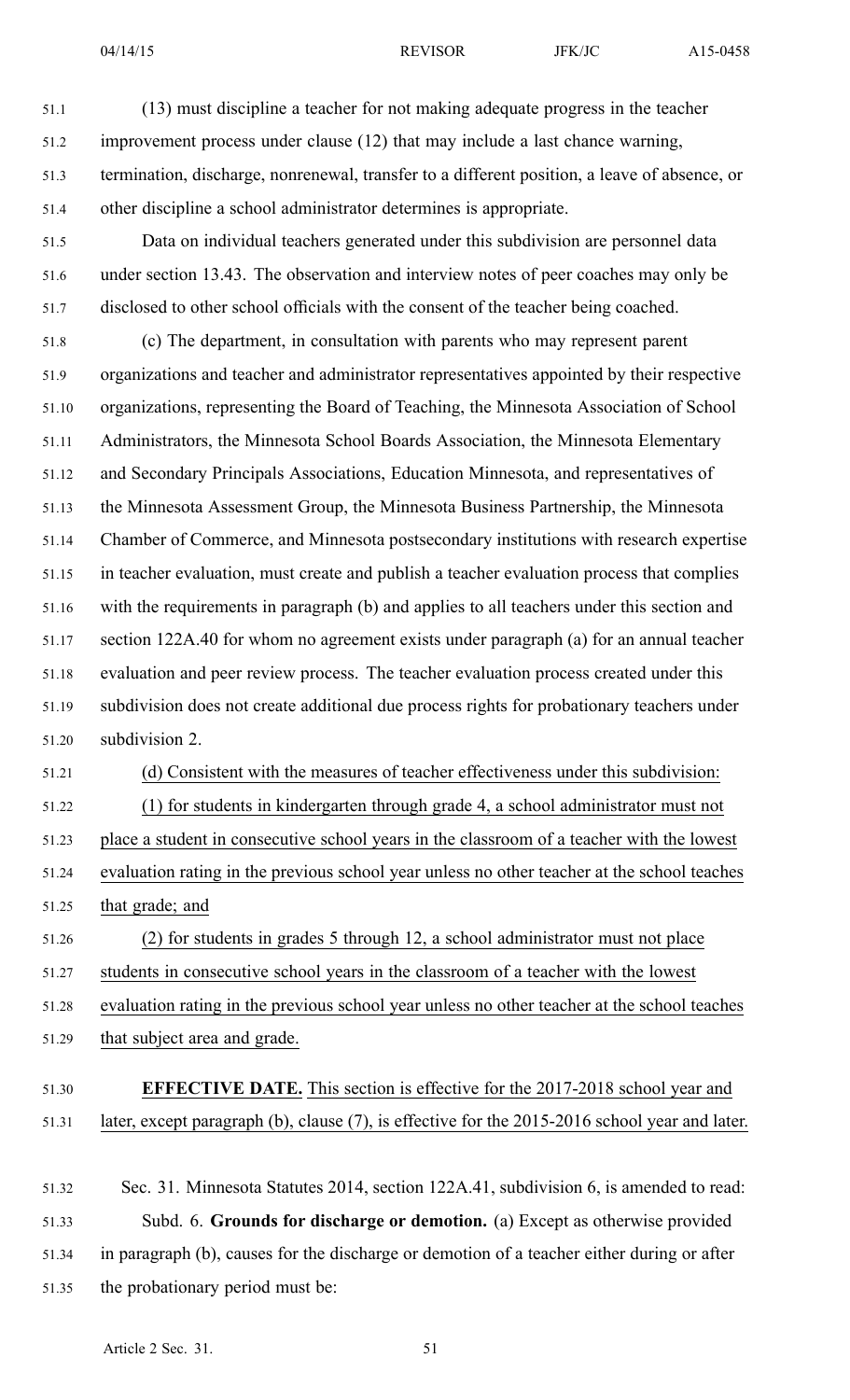| 52.1  | (1) immoral character, conduct unbecoming a teacher, or insubordination;                    |
|-------|---------------------------------------------------------------------------------------------|
| 52.2  | (2) failure without justifiable cause to teach without first securing the written release   |
| 52.3  | of the school board having the care, management, or control of the school in which the      |
| 52.4  | teacher is employed;                                                                        |
| 52.5  | (3) inefficiency in teaching or in the management of a school, consistent with              |
| 52.6  | subdivision 5, paragraph $(b)$ ;                                                            |
| 52.7  | (4) affliction with a communicable disease must be considered as cause for removal          |
| 52.8  | or suspension while the teacher is suffering from such disability; or                       |
| 52.9  | (5) discontinuance of position or lack of pupils.                                           |
| 52.10 | For purposes of this paragraph, conduct unbecoming a teacher includes an unfair             |
| 52.11 | discriminatory practice described in section 363A.13.                                       |
| 52.12 | (b) A probationary or continuing-contract teacher must be discharged immediately            |
| 52.13 | upon receipt of notice under section 122A.20, subdivision 1, paragraph (b), that the        |
| 52.14 | teacher's license has been revoked due to a conviction for child abuse or, as defined in    |
| 52.15 | section 609.185; sex trafficking in the first degree under section 609.322, subdivision 1;  |
| 52.16 | sex trafficking in the second degree under section 609.322, subdivision 1a; engaging        |
| 52.17 | in hiring or agreeing to hire a minor to engage in prostitution under section 609.324,      |
| 52.18 | subdivision 1; sexual abuse under section 609.342, 609.343, 609.344, 609.345, 609.3451,     |
| 52.19 | subdivision 3, or 617.23, subdivision 3; solicitation of children to engage in sexual       |
| 52.20 | conduct or communication of sexually explicit materials to children under section           |
| 52.21 | 609.352; interference with privacy under section 609.746 or stalking under section          |
| 52.22 | 609.749 and the victim was a minor; using minors in a sexual performance under section      |
| 52.23 | 617.246; possessing pornographic works involving a minor under section 617.247; or          |
| 52.24 | any other offense not listed in this paragraph that requires the person to register as a    |
| 52.25 | predatory offender under section 243.166, or a crime under a similar law of another state   |
| 52.26 | or the United States.                                                                       |
| 52.27 | (c) When a teacher is discharged under paragraph (b) or when the commissioner               |
| 52.28 | makes a final determination of child maltreatment involving a teacher under section         |
| 52.29 | 626.556, subdivision 11, the school principal or other person having administrative         |
| 52.30 | control of the school must include in the teacher's employment record the information       |
| 52.31 | contained in the record of the disciplinary action or the final maltreatment determination, |

52.32 consistent with the definition of public data under section 13.41, subdivision 5, and must

- 52.33 provide the Board of Teaching and the licensing division at the department with the
- 52.34 necessary and relevant information to enable the Board of Teaching and the department's
- 52.35 licensing division to fulfill their statutory and administrative duties related to issuing, 52.36 renewing, suspending, or revoking <sup>a</sup> teacher's license. Information received by the Board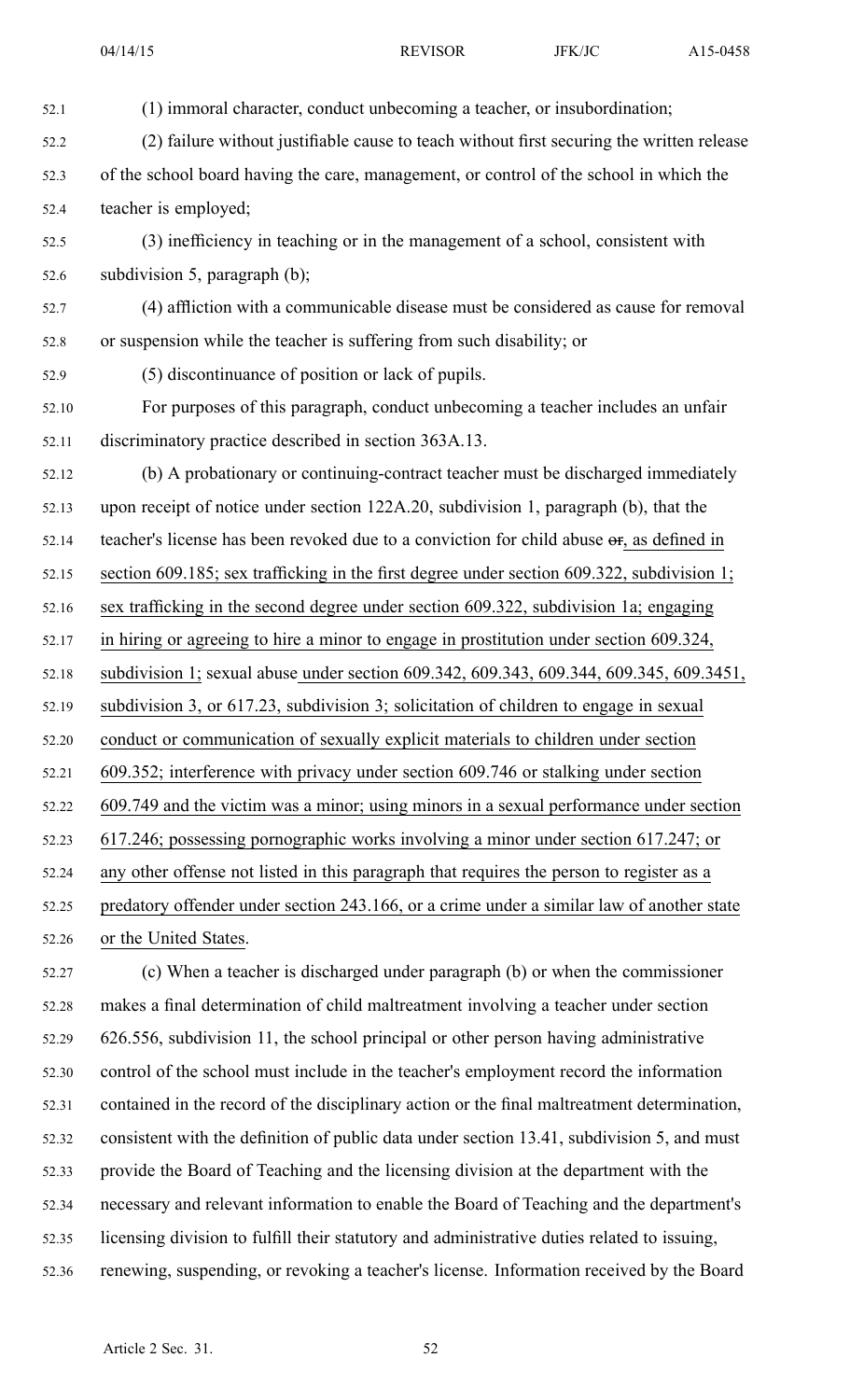53.1 of Teaching or the licensing division at the department under this paragraph is governed 53.2 by section 13.41 or other applicable law governing data of the receiving entity. In addition 53.3 to the background check required under section 123B.03, <sup>a</sup> school board or other school 53.4 hiring authority must contact the Board of Teaching and the department to determine 53.5 whether the teacher's license has been suspended or revoked, consistent with the discharge 53.6 and final maltreatment determinations identified in this paragraph. Unless restricted by 53.7 federal or state data practices law or by the terms of <sup>a</sup> collective bargaining agreement, 53.8 the responsible authority for <sup>a</sup> school district must disseminate to another school district 53.9 private personnel data on <sup>a</sup> current or former teacher employee or contractor of the district, 53.10 including the results of background investigations, if the requesting school district seeks 53.11 the information because the subject of the data has applied for employment with the 53.12 requesting school district.

### 53.13 **EFFECTIVE DATE.** This section is effective the day following final enactment.

53.14 Sec. 32. Minnesota Statutes 2014, section 122A.41, subdivision 14, is amended to read: 53.15 Subd. 14. **Services terminated by discontinuance or lack of pupils; preference** 53.16 **given.** (a) A teacher whose services are terminated on account of discontinuance of 53.17 position or lack of pupils must receive first consideration for other positions in the district 53.18 for which that teacher is qualified. In the event it becomes necessary to discontinue one 53.19 or more positions in the 2014-2015 through the 2016-2017 school years, in making such 53.20 discontinuance, teachers must receive first consideration for other positions in the district 53.21 for which that teacher is qualified and must be discontinued in any department in the 53.22 inverse order in which they were employed, unless.

53.23 (b) Beginning in the 2017-2018 school year and later, <sup>a</sup> board and the exclusive 53.24 representative of teachers in the district must negotiate a plan providing otherwise. 53.25 consistent with subdivision 5, for discontinuing and terminating teachers under this 53.26 subdivision based on their subject matter licensure fields, most recent evaluation outcomes 53.27 and effectiveness category or rating under subdivision 5, and other, locally determined 53.28 criteria such as teacher seniority, and may include both probationary teachers and 53.29 continuing contract teachers within an effectiveness category or rating. For purposes 53.30 of discharging, demoting, or recalling <sup>a</sup> teacher whose services are discontinued or 53.31 terminated under this subdivision, <sup>a</sup> school board is not required to reassign <sup>a</sup> teacher with 53.32 more seniority to accommodate the seniority claims of <sup>a</sup> teacher who is similarly licensed 53.33 and effective but with less seniority. Nothing in this paragraph permits <sup>a</sup> school board to 53.34 use <sup>a</sup> teacher's remuneration as <sup>a</sup> basis for discontinuing or terminating <sup>a</sup> teacher. Any 53.35 executed employment contract between the school board and the exclusive representative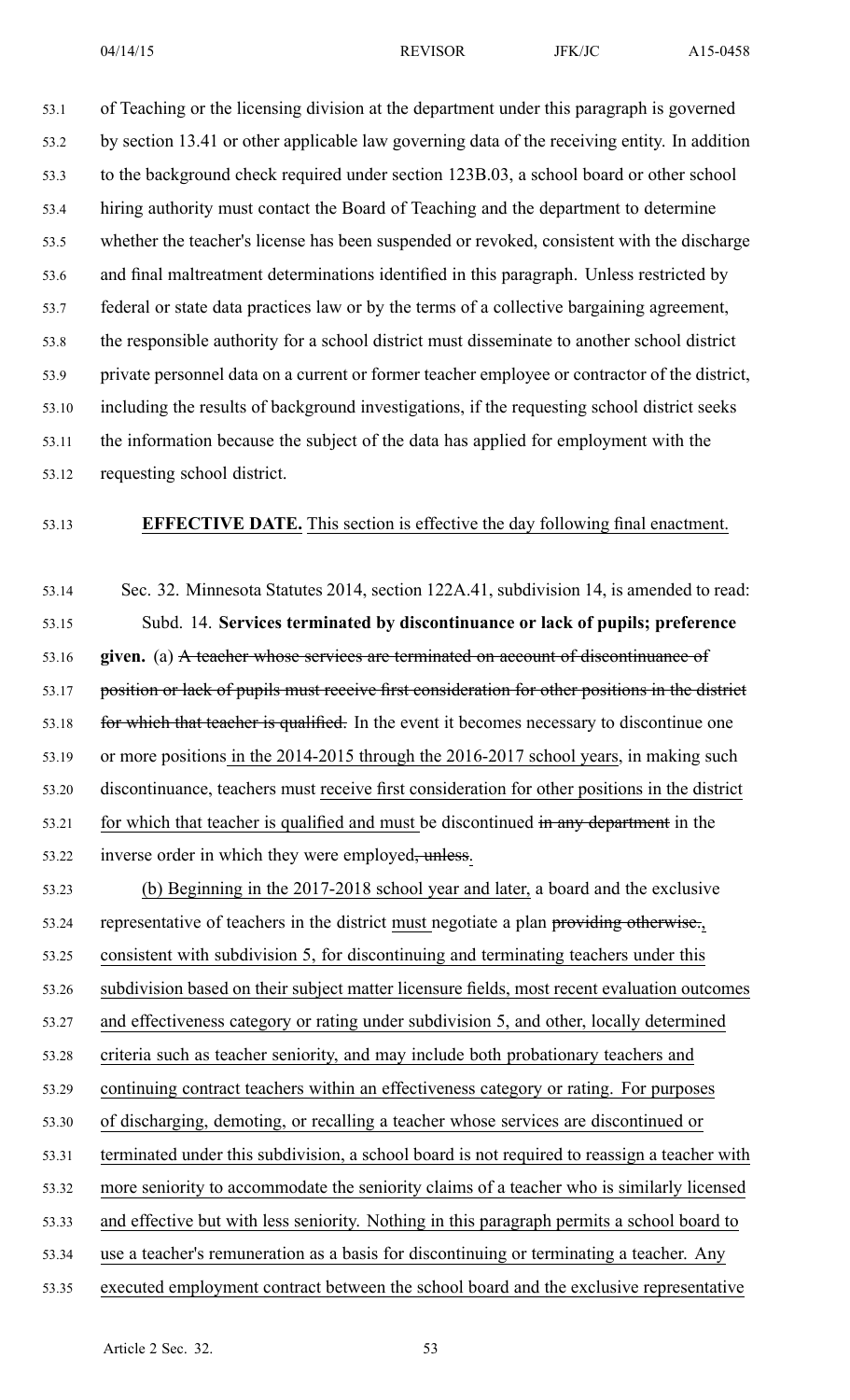54.1 of the teachers must contain the negotiated plan for discontinuing or terminating teachers. 54.2 The school board must publish in <sup>a</sup> readily accessible format any plan it negotiates for 54.3 discontinuing or terminating teachers under this paragraph. 54.4 (c) A teacher who receives notice of discontinuance or termination under paragraph 54.5 (b) may submit to the board, within 14 days of receiving the notice, <sup>a</sup> written reques<sup>t</sup> 54.6 for <sup>a</sup> hearing before <sup>a</sup> neutral hearing officer to establish whether the district met the 54.7 following teacher evaluation requirements under subdivision 5: if the teacher is <sup>a</sup> 54.8 probationary teacher, all evaluations required under subdivision 2 were provided; <sup>a</sup> 54.9 three-year professional review cycle was established for the teacher; any summative 54.10 evaluation of the teacher was performed by <sup>a</sup> qualified and trained evaluator; <sup>a</sup> peer review 54.11 evaluation occurred in any year when the teacher was not evaluated by <sup>a</sup> qualified and 54.12 trained evaluator; and if the teacher did not meet professional teaching standards, <sup>a</sup> teacher 54.13 improvement process with goals and timelines was established. The school board and the 54.14 exclusive representative of the teachers must agree on <sup>a</sup> panel of people and <sup>a</sup> process to 54.15 select the person to hear the matter. The hearing officer must issue <sup>a</sup> decision within 14 days 54.16 of the reques<sup>t</sup> for the hearing. Nothing in this subdivision prevents <sup>a</sup> school board and the 54.17 exclusive representative of the teachers from negotiating a different process for determining 54.18 whether the teacher evaluation requirements listed in this subdivision were met. 54.19 (b) (d) Notwithstanding the provisions of elause paragraph (a), for the  $2014$ -2015 54.20 through 2016-2017 school years, <sup>a</sup> teacher is not entitled to exercise any seniority when 54.21 that exercise results in that teacher being retained by the district in <sup>a</sup> field for which the 54.22 teacher holds only <sup>a</sup> provisional license, as defined by the Board of Teaching, unless that 54.23 exercise of seniority results in the termination of terminating the services, on account 54.24 of discontinuance of position or lack of pupils, of another teacher who also holds <sup>a</sup> 54.25 provisional license in the same field. The provisions of this elause paragraph do not apply 54.26 to vocational education licenses. 54.27 (e) Notwithstanding the provisions of elause paragraph (a), for the  $2014-2015$ 

54.28 through 2016-2017 school years, <sup>a</sup> teacher must not be reinstated to <sup>a</sup> position in <sup>a</sup> field 54.29 in which the teacher holds only <sup>a</sup> provisional license, other than <sup>a</sup> vocational education 54.30 license, while another teacher who holds <sup>a</sup> nonprovisional license in the same field is 54.31 available for reinstatement.

54.32 (f) Evaluation outcomes and effectiveness categories under paragraph (b) must not 54.33 be used to place <sup>a</sup> teacher on unrequested leave of absence if the principal evaluating the 54.34 teacher is on an improvement plan under section 123B.147, subdivision 3, paragraph

54.35 (b), clause (8).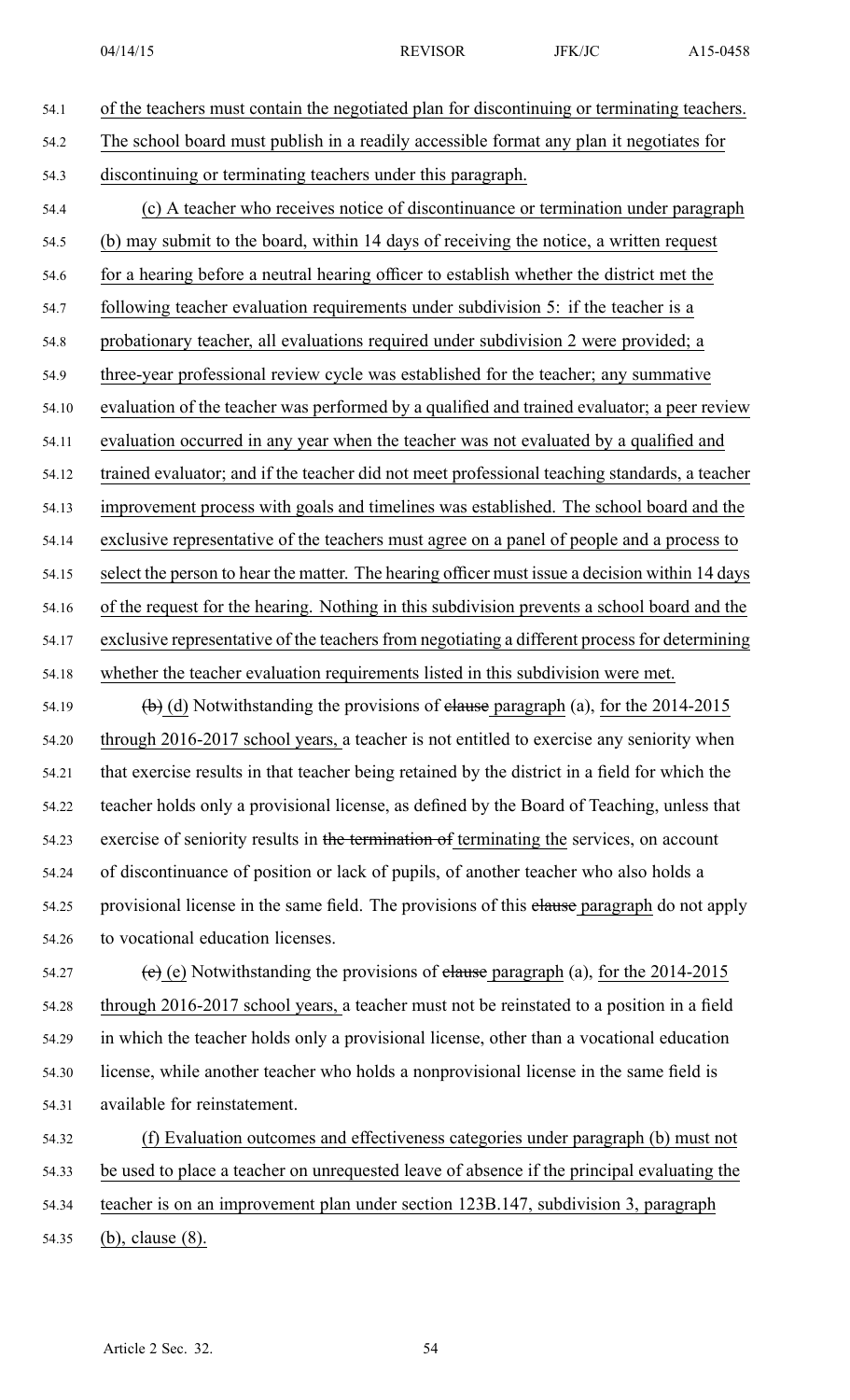- 55.1 **EFFECTIVE DATE.** This section is effective the day following final enactment
- 55.2 and applies to negotiated plans for discontinuing or terminating teachers agreed to on or

### 55.3 after that date.

- 55.4 Sec. 33. Minnesota Statutes 2014, section 122A.414, subdivision 2, is amended to read: 55.5 Subd. 2. **Alternative teacher professional pay system.** (a) To participate in this 55.6 program, <sup>a</sup> school district, intermediate school district, school site, or charter school must 55.7 have an educational improvement plan under section 122A.413 and an alternative teacher 55.8 professional pay system agreemen<sup>t</sup> under paragraph (b). A charter school participant also 55.9 must comply with subdivision 2a.
- 

55.10 (b) The alternative teacher professional pay system agreemen<sup>t</sup> must:

55.11 (1) describe how teachers can achieve career advancement and additional 55.12 compensation;

55.13 (2) describe how the school district, intermediate school district, school site, or 55.14 charter school will provide teachers with career advancement options that allow teachers 55.15 to retain primary roles in student instruction and facilitate site-focused professional 55.16 development that helps other teachers improve their skills;

- 55.17 (3) reform the "steps and lanes" salary schedule, preven<sup>t</sup> any teacher's compensation 55.18 paid before implementing the pay system from being reduced as <sup>a</sup> result of participating in 55.19 this system, base at least 60 percen<sup>t</sup> of any compensation increase on teacher performance 55.20 using:
- 55.21 (i) schoolwide student achievement gains under section 120B.35 or locally selected 55.22 standardized assessment outcomes, or both;

55.23 (ii) measures of student growth and literacy that may include value-added models 55.24 or student learning goals, consistent with section 122A.40, subdivision 8, clause (9), or 55.25 122A.41, subdivision 5, clause (9), and other measures that include the academic literacy, 55.26 oral academic language, and achievement of English learners under section 122A.40,

55.27 subdivision 8, clause (10), or 122A.41, subdivision 5, clause (10); and

55.28 (iii) an objective evaluation program under section 122A.40, subdivision 8, 55.29 paragraph (b), clause (2), or 122A.41, subdivision 5, paragraph (b), clause (2);

55.30 (4) provide for participation in job-embedded learning opportunities such as 55.31 professional learning communities to improve instructional skills and learning that are 55.32 aligned with student needs under section 122A.413, consistent with the staff development 55.33 plan under section 122A.60 and led during the school day by trained teacher leaders 55.34 such as master or mentor teachers;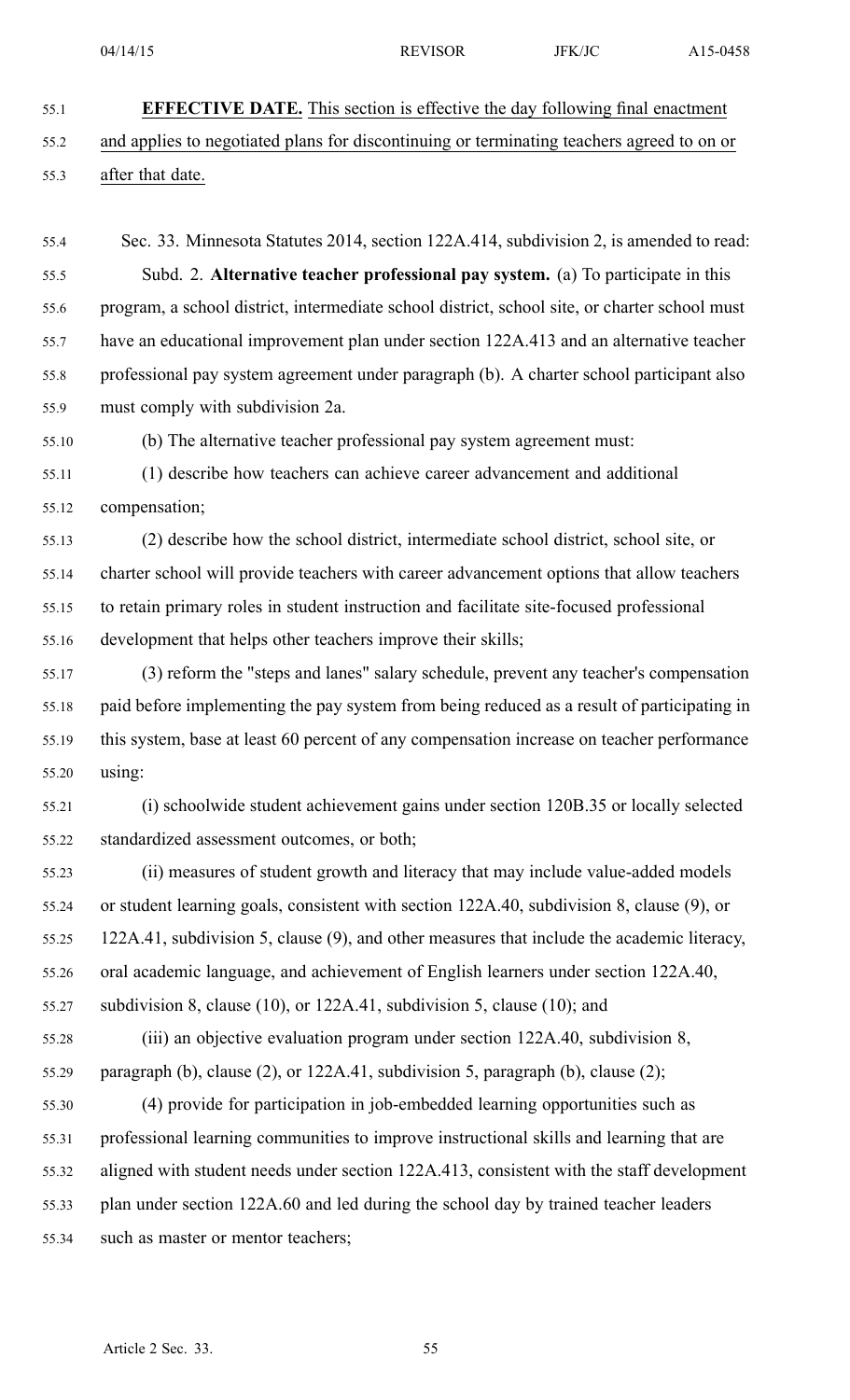| 56.1  | (5) allow any teacher in a participating school district, intermediate school district,       |
|-------|-----------------------------------------------------------------------------------------------|
| 56.2  | school site, or charter school that implements an alternative pay system to participate in    |
| 56.3  | that system without any quota or other limit; and                                             |
| 56.4  | (6) encourage collaboration rather than competition among teachers.                           |
| 56.5  | (c) The alternative teacher professional pay system may:                                      |
| 56.6  | (1) include a hiring bonus or other added compensation for teachers who are                   |
| 56.7  | identified as effective or highly effective under the local teacher professional review       |
| 56.8  | cycle and work in a hard-to-fill position or in a hard-to-staff school such as a school with  |
| 56.9  | a majority of students whose families meet federal poverty guidelines, a geographically       |
| 56.10 | isolated school, or a school identified by the state as eligible for targeted programs or     |
| 56.11 | services for its students;                                                                    |
| 56.12 | (2) include incentives for teachers to obtain a master's degree or other advanced             |
| 56.13 | certification in their content field of licensure, pursue the training or education necessary |
| 56.14 | to obtain an additional licensure in shortage areas identified by the district or charter     |
| 56.15 | school, or help fund a "grow your own" new teacher initiative; and                            |
| 56.16 | (3) teacher-powered site-governed schools allowed under section 123B.045.                     |
| 56.17 | <b>EFFECTIVE DATE.</b> This section is effective the day following final enactment            |
| 56.18 | and applies to agreements approved or renegotiated after that date.                           |
|       |                                                                                               |
| 56.19 | Sec. 34. Minnesota Statutes 2014, section 122A.60, is amended to read:                        |
| 56.20 | 122A.60 STAFF DEVELOPMENT PROGRAM.                                                            |
| 56.21 | Subdivision 1. Staff development committee. (a) A school board must use the                   |
| 56.22 | revenue authorized in section 122A.61 for in-service education for programs under section     |
| 56.23 | 120B.22, subdivision 2, or for staff development:                                             |
| 56.24 | $(1)$ teacher development and evaluation plans under this section 122A.40,                    |
| 56.25 | subdivision 8, or $122A.41$ , subdivision 5;                                                  |
| 56.26 | $(2)$ principal development and evaluation under section 123B.147, subdivision 3;             |
| 56.27 | (3) in-service education programs under section 120B.22, subdivision 2; and                   |
| 56.28 | (4) other staff development needs.                                                            |
| 56.29 | (b) The board must establish an advisory staff development committee to develop               |
| 56.30 | the plan, assist site professional development teams in developing a site plan consistent     |
| 56.31 | with the goals of the plan, and evaluate staff development efforts at the site level. A       |
| 56.32 | majority of the advisory committee and the site professional development team must be         |
| 56.33 | teachers representing various grade levels, subject areas, and special education. The         |
| 56.34 | advisory committee must also include nonteaching staff, parents, and administrators.          |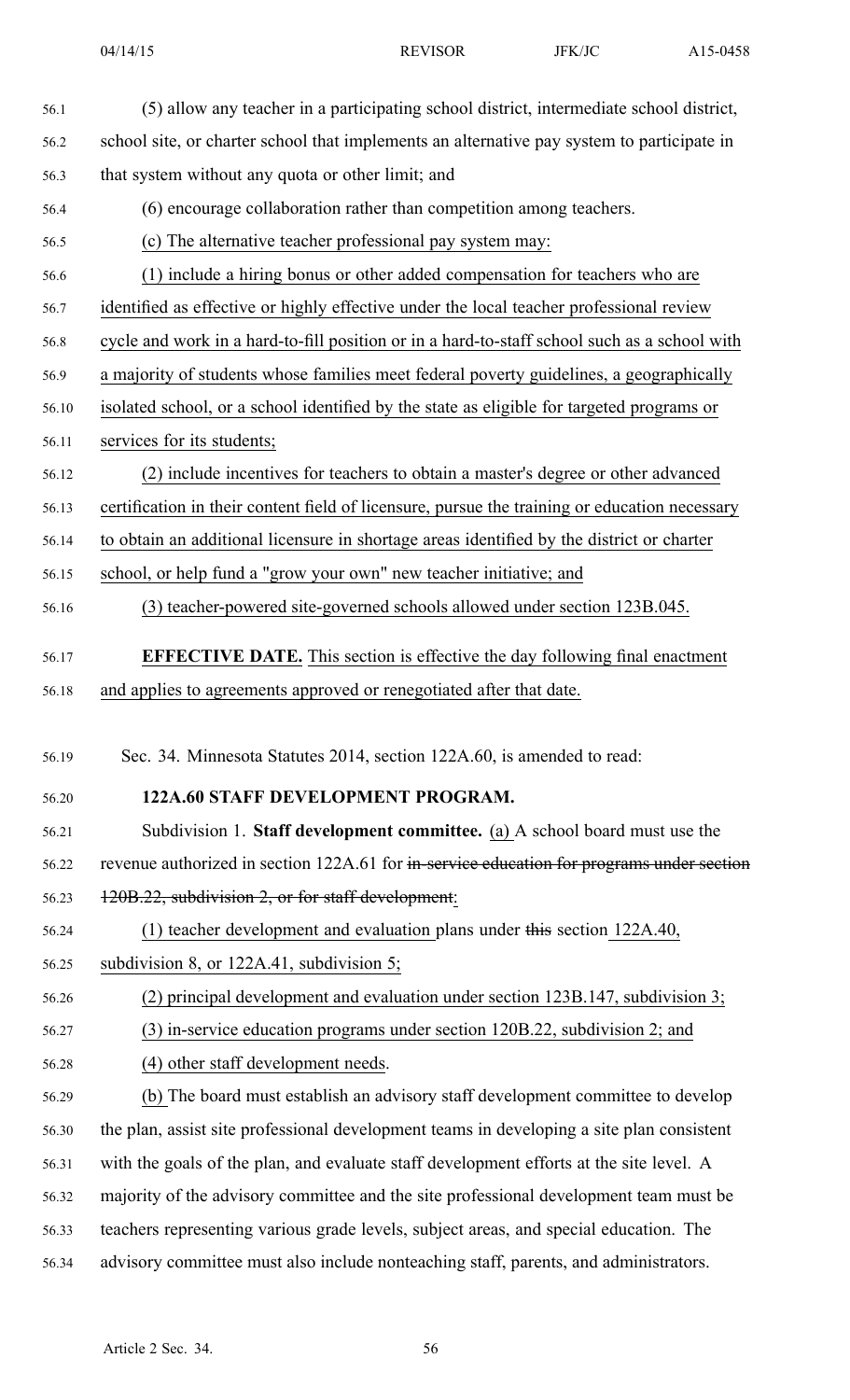| 57.1  | Subd. 1a. Effective staff development activities. (a) Staff development activities             |
|-------|------------------------------------------------------------------------------------------------|
| 57.2  | must:                                                                                          |
| 57.3  | (1) focus on the school classroom and research-based strategies that improve student           |
| 57.4  | learning;                                                                                      |
| 57.5  | (2) provide opportunities for teachers to practice and improve their instructional             |
| 57.6  | skills over time;                                                                              |
| 57.7  | (3) provide opportunities for teachers to use student data as part of their daily work         |
| 57.8  | to increase student achievement;                                                               |
| 57.9  | (4) enhance teacher content knowledge and instructional skills, including to                   |
| 57.10 | accommodate the delivery of digital and blended learning and curriculum and engage             |
| 57.11 | students with technology;                                                                      |
| 57.12 | (5) align with state and local academic standards;                                             |
| 57.13 | (6) provide opportunities to build professional relationships, foster collaboration            |
| 57.14 | among principals and staff who provide instruction, and provide opportunities for              |
| 57.15 | teacher-to-teacher mentoring;                                                                  |
| 57.16 | (7) align with the plan of the district or site for an alternative teacher professional        |
| 57.17 | pay system;                                                                                    |
| 57.18 | (8) provide teachers of English learners, including English as a second language and           |
| 57.19 | content teachers, with differentiated instructional strategies critical for ensuring students' |
| 57.20 | long-term academic success; the means to effectively use assessment data on the academic       |
| 57.21 | literacy, oral academic language, and English language development of English learners;        |
| 57.22 | and skills to support native and English language development across the curriculum; and       |
| 57.23 | (9) provide opportunities for staff to learn about current workforce trends, the               |
| 57.24 | connections between workforce trends and postsecondary education, and training options,        |
| 57.25 | including career and technical education options.                                              |
| 57.26 | Staff development activities may include curriculum development and curriculum training        |
| 57.27 | programs, and activities that provide teachers and other members of site-based teams           |
| 57.28 | training to enhance team performance. The school district also may implement other             |
| 57.29 | staff development activities required by law and activities associated with professional       |
| 57.30 | teacher compensation models.                                                                   |
| 57.31 | (b) Release time provided for teachers to supervise students on field trips and school         |
| 57.32 | activities, or independent tasks not associated with enhancing the teacher's knowledge         |
| 57.33 | and instructional skills, such as preparing report cards, calculating grades, or organizing    |
| 57.34 | classroom materials, may not be counted as staff development time that is financed with        |
| 57.35 | staff development reserved revenue under section 122A.61.                                      |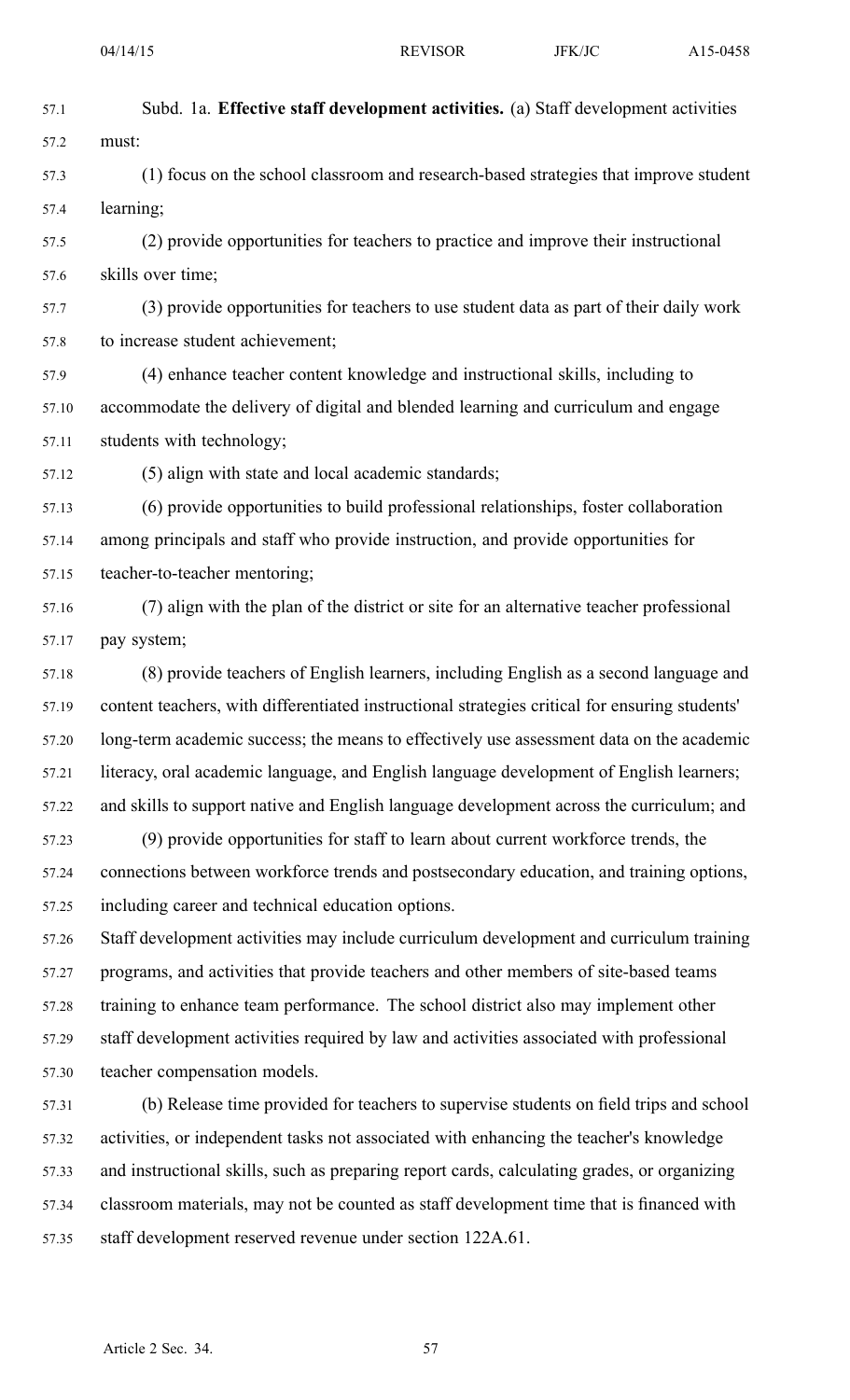| 58.1  | Subd. 2. Contents of plan. The plan must include the staff development outcomes                 |
|-------|-------------------------------------------------------------------------------------------------|
| 58.2  | under section 122A.40, subdivision 8, or 122A.41, subdivision 5, and section 123B.147,          |
| 58.3  | subdivision 3, the means to achieve the outcomes, and procedures for evaluating progress        |
| 58.4  | at each school site toward meeting education and staff development outcomes, consistent         |
| 58.5  | with relicensure requirements under section 122A.18, subdivision 4. The plan also must:         |
| 58.6  | (1) support stable and productive professional communities achieved through                     |
| 58.7  | ongoing and schoolwide progress and growth in teaching practice;                                |
| 58.8  | (2) emphasize coaching, professional learning communities, classroom action                     |
| 58.9  | research, and other job-embedded models;                                                        |
| 58.10 | (3) maintain a strong subject matter focus premised on students' learning goals,                |
| 58.11 | consistent with section 120B.125;                                                               |
| 58.12 | (4) ensure specialized preparation and learning about issues related to teaching                |
| 58.13 | English learners and students with special needs by focusing on long-term systemic efforts      |
| 58.14 | to improve educational services and opportunities and raise student achievement; and            |
| 58.15 | (5) reinforce national and state standards of effective teaching practice.                      |
| 58.16 | Subd. 3. Staff development outcomes. The advisory staff development committee                   |
| 58.17 | must adopt a staff development plan, consistent with section 122A.40, subdivision 8, or         |
| 58.18 | 122A.41, subdivision 5, for developing and evaluating teachers and for improving student        |
| 58.19 | achievement outcomes and with section 123B.147, subdivision 3, for strengthening                |
| 58.20 | principals' capacity in areas of instruction, supervision, evaluation, and teacher              |
| 58.21 | development. The plan must be consistent with education outcomes that the school board          |
| 58.22 | determines. The plan must include ongoing staff development activities that contribute          |
| 58.23 | toward continuous improvement in achievement of achieving the following goals:                  |
| 58.24 | (1) improve student achievement of state and local education standards in all areas of          |
| 58.25 | the curriculum, including areas of regular academic and applied and experiential learning,      |
| 58.26 | by using research-based best practices methods;                                                 |
| 58.27 | (2) effectively meet the needs of a diverse student population, including at-risk               |
| 58.28 | children, children with disabilities, English learners, and gifted children, within the regular |
| 58.29 | classroom, applied and experiential learning settings, and other settings;                      |
| 58.30 | (3) provide an inclusive curriculum for a racially, ethnically, linguistically, and             |
| 58.31 | culturally diverse student population that is consistent with the state education diversity     |
| 58.32 | rule and the district's education diversity plan;                                               |
| 58.33 | (4) improve staff collaboration and develop mentoring and peer coaching programs                |

58.34 for teachers new to the school or district;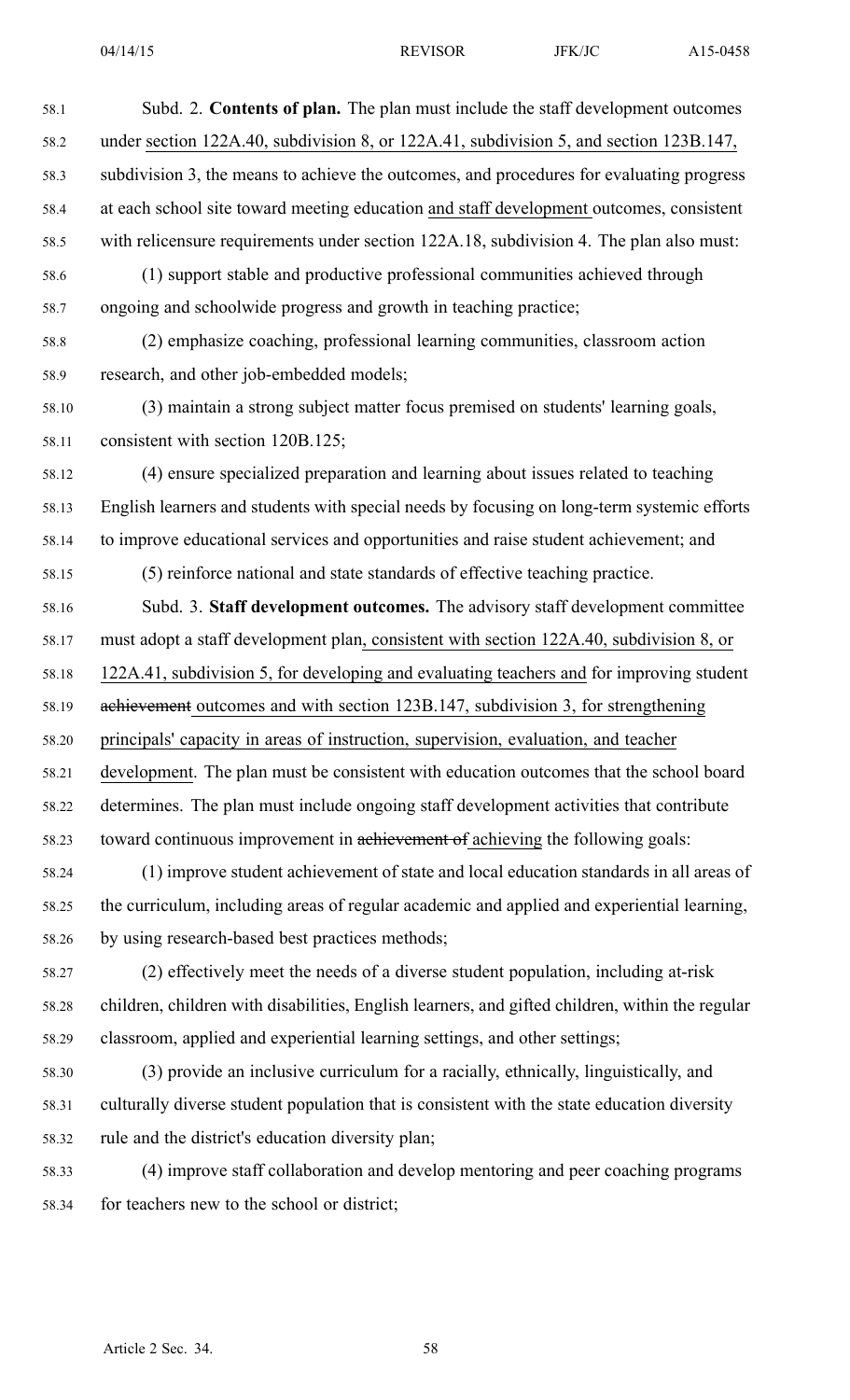59.1 (5) effectively teach and model violence prevention policy and curriculum that 59.2 address early intervention alternatives, issues of harassment, and teach nonviolent 59.3 alternatives for conflict resolution; 59.4 (6) effectively deliver digital and blended learning and curriculum and engage 59.5 students with technology; and 59.6 (7) provide teachers and other members of site-based managemen<sup>t</sup> teams with 59.7 appropriate managemen<sup>t</sup> and financial managemen<sup>t</sup> skills. 59.8 Subd. 4. **Staff development report.** (a) By October 15 of each year, the district and 59.9 site staff development committees shall write and submit <sup>a</sup> repor<sup>t</sup> of staff development 59.10 activities and expenditures for the previous year, in the form and manner determined by 59.11 the commissioner. The report, signed by the district superintendent and staff development 59.12 chair, must include assessment and evaluation data indicating progress toward district and 59.13 site staff development goals based on teaching and learning outcomes, including the 59.14 percentage of teachers and other staff involved in instruction who participate in effective 59.15 staff development activities under subdivision 3. 59.16 (b) The repor<sup>t</sup> must break down expenditures for: 59.17 (1) curriculum development and curriculum training programs; and 59.18 (2) staff development training models, workshops, and conferences, and the cost of 59.19 releasing teachers or providing substitute teachers for staff development purposes. 59.20 The repor<sup>t</sup> also must indicate whether the expenditures were incurred at the district 59.21 level or the school site level, and whether the school site expenditures were made possible 59.22 by grants to school sites that demonstrate exemplary use of allocated staff development

59.23 revenue. These expenditures must be reported using the uniform financial and accounting 59.24 and reporting standards.

59.25 (c) The commissioner shall repor<sup>t</sup> the staff development progress and expenditure 59.26 data to the house of representatives and senate committees having jurisdiction over 59.27 education by February 15 each year.

59.28 **EFFECTIVE DATE.** This section is effective for the 2016-2017 school year and 59.29 later.

59.30 Sec. 35. Minnesota Statutes 2014, section 122A.61, subdivision 1, is amended to read: 59.31 Subdivision 1. **Staff development revenue.** A district is required to reserve 59.32 an amount equal to at least two percen<sup>t</sup> of the basic revenue under section 126C.10, 59.33 subdivision 2, for:

59.34 (1) teacher development and evaluation under sections 122A.40, subdivision 8, or 59.35 122A.41, subdivision 5;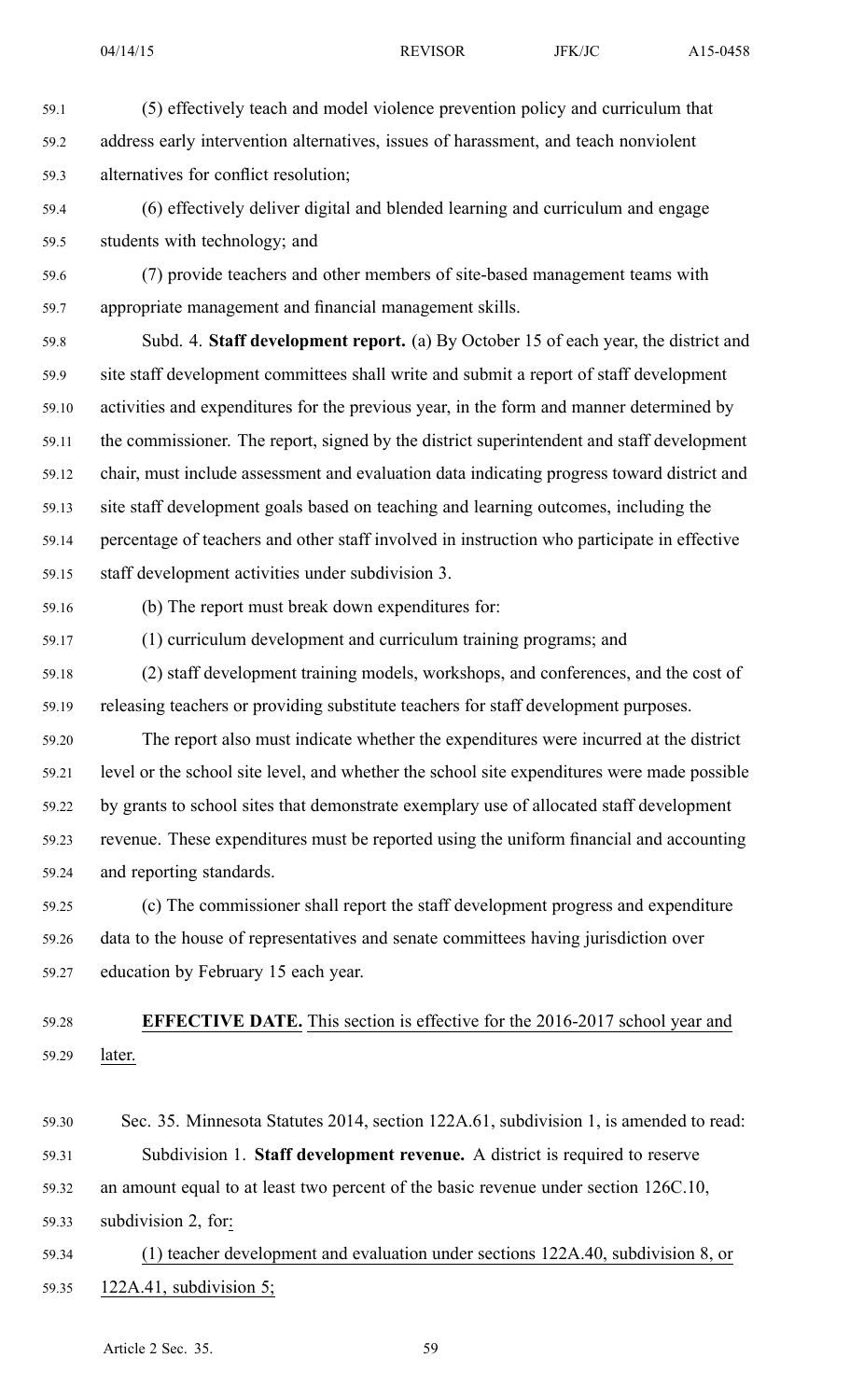60.1 (2) principal development and evaluation under section 123B.147, subdivision 3; 60.2 (3) professional development under section 122A.60; and 60.3 (4) in-service education for programs under section 120B.22, subdivision 2,. 60.4 To the extent extra funds remain, staff development revenue may be used for 60.5 staff development plans, including plans for challenging instructional activities and 60.6 experiences under section 122A.60, and for curriculum development and programs, 60.7 other in-service education, teachers' mentoring under section 122A.70 and evaluation, 60.8 teachers' workshops, teacher conferences, the cost of substitute teachers staff development 60.9 purposes, preservice and in-service education for special education professionals and 60.10 paraprofessionals, and other related costs for staff development efforts. A district may 60.11 annually waive the requirement to reserve their basic revenue under this section if <sup>a</sup> 60.12 majority vote of the licensed teachers in the district and <sup>a</sup> majority vote of the school board 60.13 agree to <sup>a</sup> resolution to waive the requirement. A district in statutory operating debt is 60.14 exemp<sup>t</sup> from reserving basic revenue according to this section. Districts may expend an 60.15 additional amount of unreserved revenue for staff development based on their needs.

# 60.16 **EFFECTIVE DATE.** This section is effective for the 2016-2017 school year and 60.17 later.

60.18 Sec. 36. Minnesota Statutes 2014, section 122A.69, is amended to read:

## 60.19 **122A.69 PRACTICE OR STUDENT TEACHERS.**

60.20 The Board of Teaching may, by agreements with teacher preparing preparation 60.21 institutions, arrange for classroom experience in the district for practice or student 60.22 teachers who have completed not less than at least two years of an approved teacher 60.23 education preparation program. Such practice and student teachers must be provided with 60.24 appropriate supervision appropriately supervised by <sup>a</sup> fully qualified teacher under rules 60.25 promulgated adopted by the board. A practice or student teacher must be placed with <sup>a</sup> 60.26 cooperating licensed teacher who has at least three years of teaching experience and is 60.27 not in the improvement process under section 122A.40, subdivision 8, paragraph (b), 60.28 clause (12), or 122A.41, subdivision 5, paragraph (b), clause (12). Practice and student 60.29 teachers are deemed employees of the school district in which they are rendering services 60.30 for purposes of workers' compensation; liability insurance, if provided for other district 60.31 employees in accordance with under section 123B.23; and legal counsel in accordance 60.32 with the provisions of under section 123B.25.

# 60.33 **EFFECTIVE DATE.** This section is effective for the 2015-2016 school year and 60.34 later.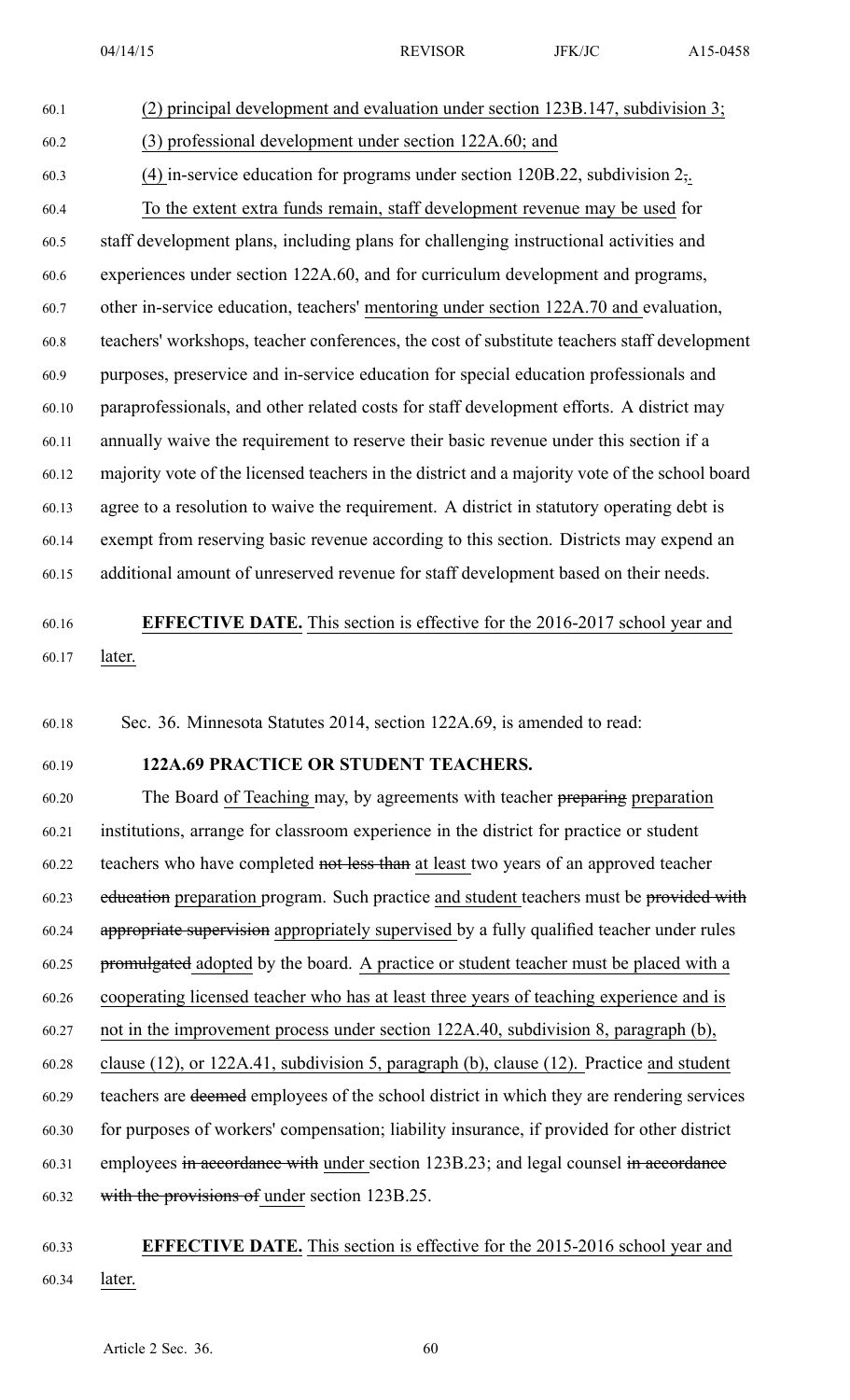61.1 Sec. 37. Minnesota Statutes 2014, section 122A.70, subdivision 1, is amended to read: 61.2 Subdivision 1. **Teacher mentoring programs.** (a) School districts are encouraged 61.3 to may develop teacher mentoring and implement programs for mentoring teachers new 61.4 to the profession or district, including and may, at <sup>a</sup> minimum, include in the mentoring 61.5 program teaching residents, teachers of color, teachers with special needs, or and 61.6 experienced teachers under section 122A.40, subdivision 8, paragraph (b), clause (12), or 61.7 122A.41, subdivision 5, paragraph (b), clause (12), in need of peer coaching. 61.8 (b) Teacher mentoring programs must suppor<sup>t</sup> districts' teacher evaluation and 61.9 peer review processes under section 122A.40, subdivision 8, or 122A.41, subdivision 61.10 5. A district may use staff development revenue under sections 122A.60 and 122A.61 61.11 or another funding source, including achievement gap elimination revenue, alternative 61.12 teacher pay, or compensatory revenue, to pay <sup>a</sup> stipend to <sup>a</sup> mentor who may be <sup>a</sup> district 61.13 employee or <sup>a</sup> third-party contractor.

61.14 Sec. 38. Minnesota Statutes 2014, section 123A.75, subdivision 1, is amended to read: 61.15 Subdivision 1. **Teacher assignment.** (a) As of the effective date of <sup>a</sup> consolidation 61.16 in which <sup>a</sup> district is divided or the dissolution of <sup>a</sup> district and its attachment to two or 61.17 more existing districts, each teacher employed by an affected district shall be assigned to 61.18 the newly created or enlarged district on the basis of <sup>a</sup> ratio of the pupils assigned to each 61.19 district according to the new district boundaries. The district receiving the greatest number 61.20 of pupils must be assigned the most effective teacher under section 122A.40, subdivision 8, 61.21 with the greatest seniority, and the remaining teachers must be alternately assigned to each 61.22 district from most to least effective and with most to least seniority within each category or 61.23 rating of effectiveness until the district receiving the fewest pupils has received its ratio of 61.24 teachers who will not be retiring before the effective date of the consolidation or dissolution. 61.25 (b) Notwithstanding paragraph (a), the board and the exclusive representative of 61.26 teachers in each district involved in the consolidation or dissolution and attachment may 61.27 negotiate <sup>a</sup> plan for assigning teachers to each newly created or enlarged district.

61.28 (c) Notwithstanding any other law to the contrary, the provisions of this section apply 61.29 only to the extent they are consistent with section 122A.40, subdivisions 8, 10, and 11.

61.30 **EFFECTIVE DATE.** This section is effective the day following final enactment.

61.31 Sec. 39. Minnesota Statutes 2014, section 123B.045, is amended to read:

# 61.32 **123B.045 DISTRICT-CREATED SITE-GOVERNED, TEACHER-POWERED** 61.33 **SCHOOLS.**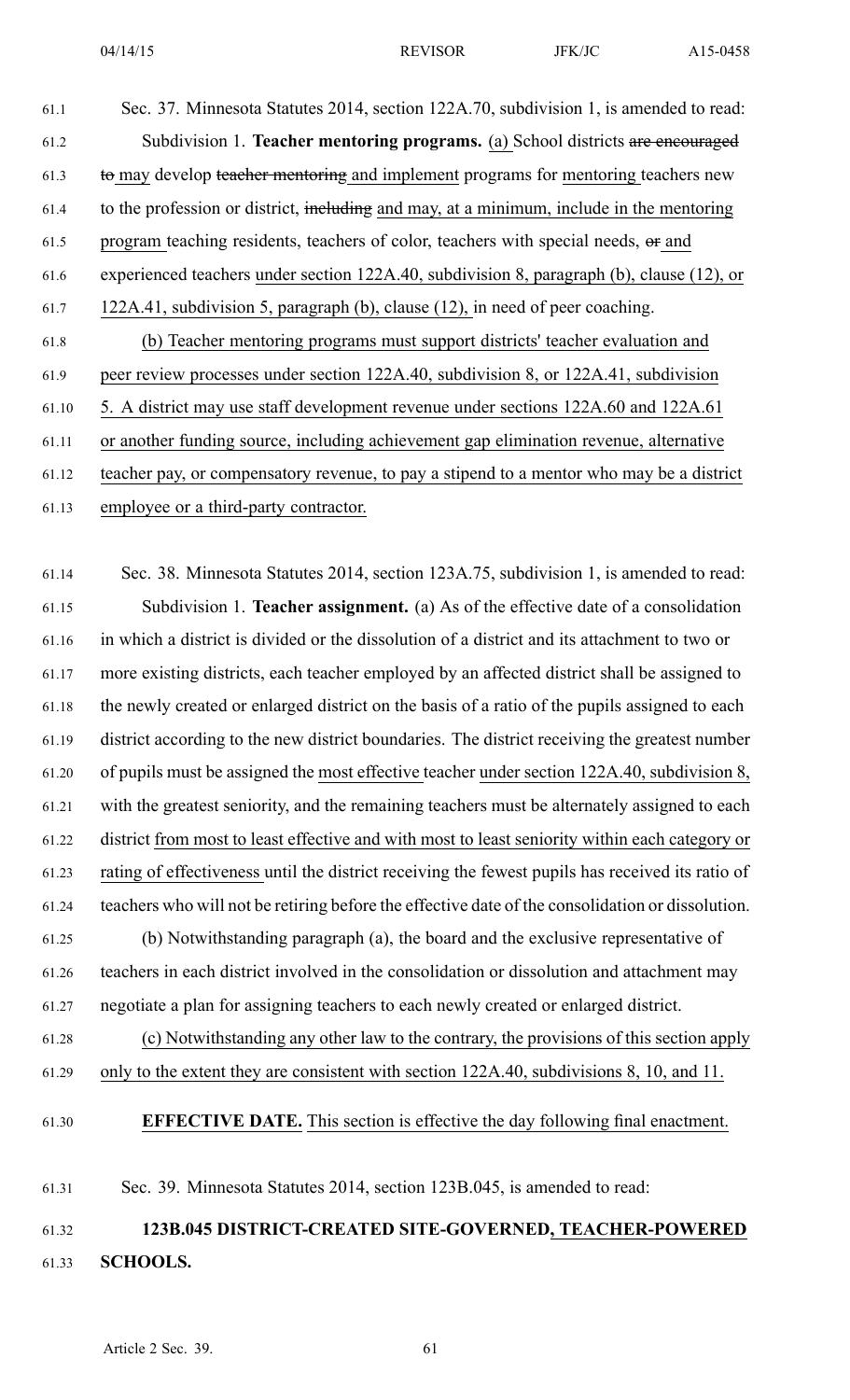62.1 Subdivision 1. **Authority.** (a) A school board may approve site-governed, 62.2 teacher-powered schools under this section by requesting site-governing, teacher-powered 62.3 school proposals. The reques<sup>t</sup> for proposals must include what types of schools or 62.4 education innovations the board intends to create. A current site may submit <sup>a</sup> proposal to 62.5 create <sup>a</sup> different model for the site if 60 percen<sup>t</sup> or more of the teachers at the site suppor<sup>t</sup> 62.6 the proposal. A group of licensed district professionals from one or multiple district 62.7 sites may submit <sup>a</sup> proposal. The group submitting the proposal must include parents or 62.8 other community members in the development of the proposal. A proposal may reques<sup>t</sup> 62.9 approval for <sup>a</sup> model of <sup>a</sup> school not included in the reques<sup>t</sup> for proposal of the board.

62.10 (b) The school board and the applicable bargaining unit representing district 62.11 employees must enter into memoranda of understanding specifying how applicable 62.12 sections of current contracts will enable the provisions of subdivision 2, paragraph (a), 62.13 clauses (7) and (8), to be implemented.

62.14 (c) Within 60 days of receipt of the application, the school board shall determine 62.15 whether to approve, deny, or return the application to the applicants for further information 62.16 or development.

62.17 (d) Upon approval of the proposal, an agreemen<sup>t</sup> between the district and the site 62.18 council shall be developed identifying the powers and duties delegated to the site and 62.19 outlining the details of the proposal including the provisions of subdivisions 2, 3, and 62.20 5. Any powers or duties not specifically delegated to the school site in the agreemen<sup>t</sup> 62.21 remains with the school board.

62.22 Subd. 2. **Roles and responsibilities of site-governed, teacher-powered schools.** 62.23 (a) Site-governed, teacher-powered schools approved by the school board have the 62.24 following autonomy and responsibilities at the discretion of the site:

62.25 (1) to create the site-governing, teacher-powered council of the school. The council 62.26 shall include teachers, administrators, parents, students if appropriate, community 62.27 members, and other representatives of the community as determined by the site-governing, 62.28 teacher-powered council. Teachers may comprise <sup>a</sup> majority of the site-governing, 62.29 teacher-powered council at the option of <sup>a</sup> majority of the teachers at the site. The number 62.30 of members on the site-governing, teacher-powered council and the composition shall be 62.31 included in the proposal approved by the school board;

62.32 (2) to determine the leadership model for the site including: selecting <sup>a</sup> principal, 62.33 operating as <sup>a</sup> teacher professional practices model with school leadership functions 62.34 performed by one or more teachers or administrators at the school or other model 62.35 determined by the site;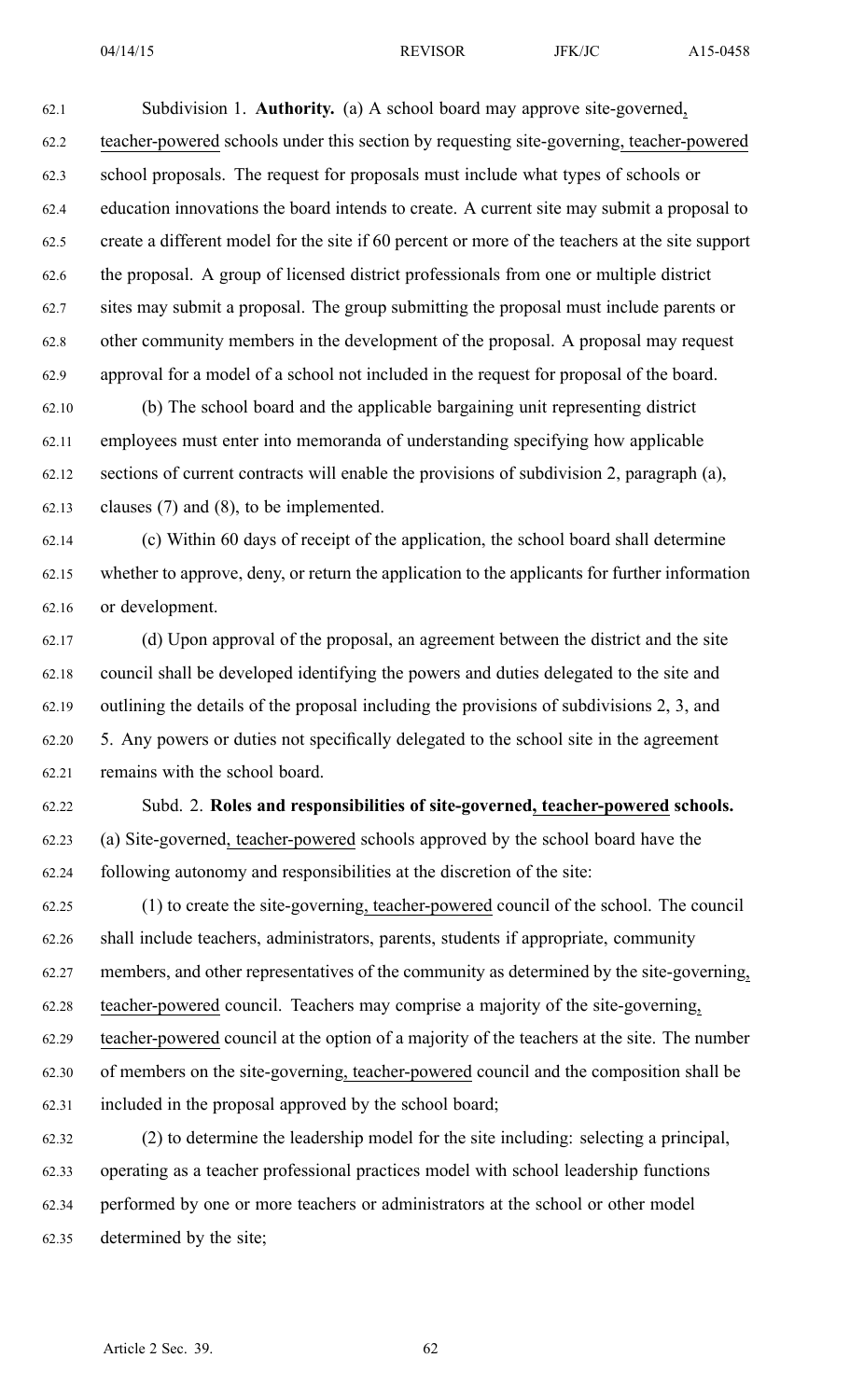63.1 (3) to determine the budget for the site and the allocation and expenditure of the 63.2 revenue based on provisions of subdivision 3;

63.3 (4) to determine the learning model and organization of the school consistent with 63.4 the application approved by the school board;

63.5 (5) to select and develop its curriculum and determine formative and summative 63.6 assessment practices;

63.7 (6) to set policies for the site including student promotion, attendance, discipline, 63.8 graduation requirements which may exceed the school board standards, and other such 63.9 rules as approved by the school board consistent with the mission, goals, and learning 63.10 program of the school site;

63.11 (7) to determine the length of the school day and year and employee work rules 63.12 covered by the terms and conditions of the employment contract;

63.13 (8) to select teachers and other staff consistent with current law and collective 63.14 bargaining agreements and memoranda of understanding provided for in subdivision 1, 63.15 paragraph (b). At least 70 percen<sup>t</sup> of the teachers must be selected by the site prior to final 63.16 approval of the agreement. Prior to requesting the district to employ staff not currently 63.17 employed by the district, the site must first select current district staff including those on 63.18 requested and unrequested leave as provided for in sections 122A.40 and 122A.41. The 63.19 school board shall be the legal employer of all staff at the site and all teachers and other 63.20 staff members of the applicable bargaining units. Teachers and other employees may be 63.21 required to sign an individual work agreemen<sup>t</sup> with the site-governing, teacher-powered 63.22 council committing themselves to the mission and learning program of the school and the 63.23 requirements of the site-governing, teacher-powered council; and

63.24 (9) to fulfill other provisions as agreed to by the district and site-governing, 63.25 teacher-powered council.

63.26 (b) If <sup>a</sup> self-governed, teacher-powered school created under this section is 63.27 supervised by <sup>a</sup> principal, that principal must be licensed, consistent with section 63.28 123B.147, subdivision 2.

63.29 Subd. 3. **Revenue to self-governed school.** (a) The revenue that shall be allocated 63.30 by the site includes the general education revenue generated by the students at the site from 63.31 state, local, and private sources, referendum revenue, federal revenue from the Elementary 63.32 and Secondary Education Act, Individuals with Disabilities Education Act, Carl Perkins 63.33 Act, and other federal programs as agreed to by the school board and site council.

63.34 (b) The district may retain an administrative fee for managing the federal 63.35 programs, private revenues, and general administrative functions including school board, 63.36 superintendent, district legal counsel, finance, accountability and self-governed school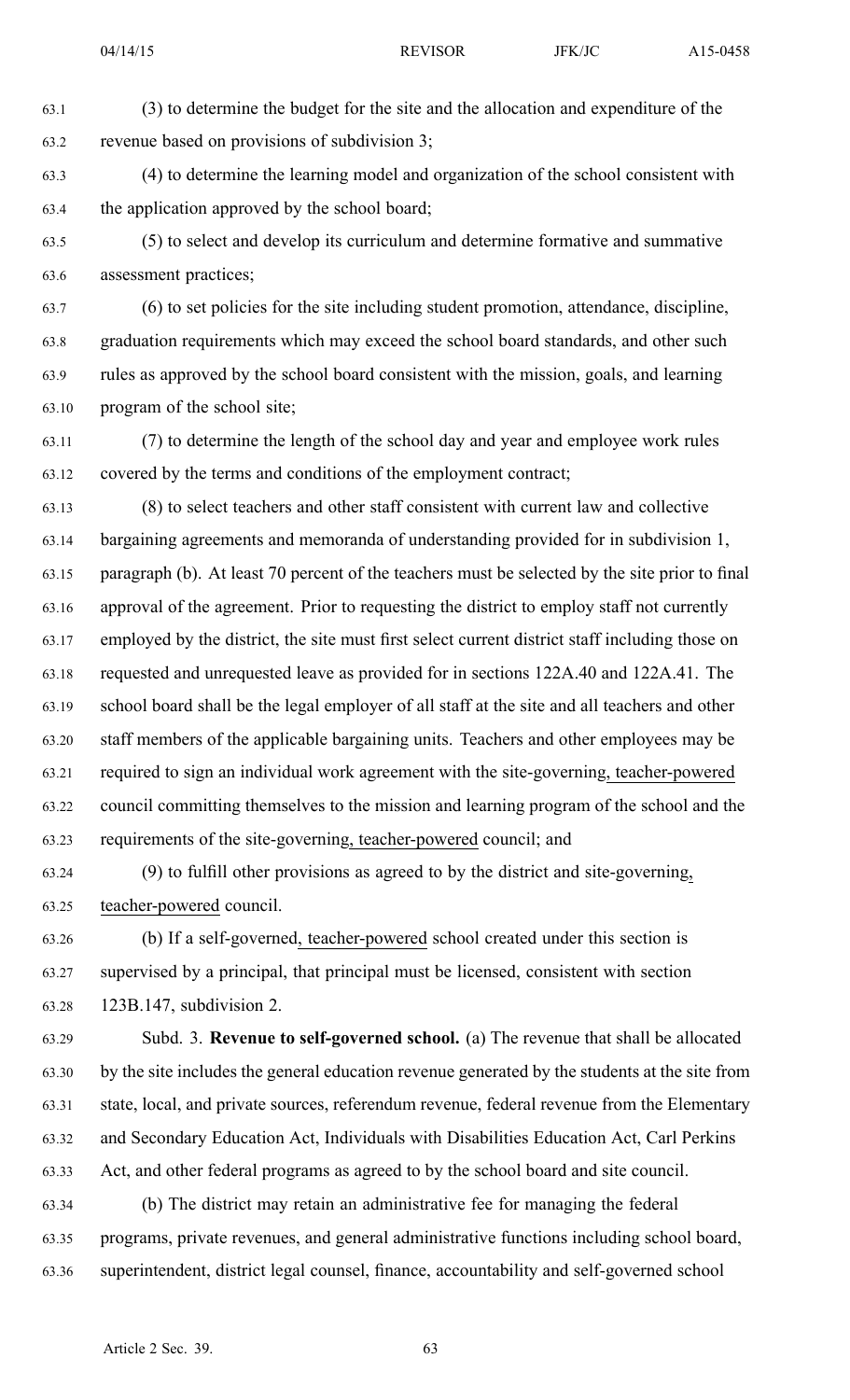64.1 contract oversight, facilities maintenance, districtwide special education programs, and 64.2 other such services as agreed to by the site and school board. The administrative fee 64.3 shall be included in the agreement.

64.4 (c) As par<sup>t</sup> of the agreement, the district may provide specific services for the site 64.5 and may specify the amount to be paid for each service and retain the revenues for that 64.6 amount. The formula or procedures for determining the amount of revenue to be allocated 64.7 to the site each year shall be consistent with this subdivision and incorporated in the site 64.8 budget annually following <sup>a</sup> timeline and process that is included in the agreemen<sup>t</sup> with 64.9 the school board. The site is responsible for allocating revenue for all staff at the site and 64.10 for the other provisions of the agreemen<sup>t</sup> with the district board.

64.11 (d) All unspen<sup>t</sup> revenue shall be carried over to following years for the sole use 64.12 of the site.

64.13 Subd. 4. **Exemption from statutes and rules.** Except as outlined in this section, 64.14 site-governed, teacher-powered schools established under this section are exemp<sup>t</sup> from 64.15 and subject to the same laws and rules as are chartered schools under section 124D.10, 64.16 excep<sup>t</sup> that the schools shall be subject to chapters 13, 13D, and 179A, and sections 64.17 122A.40, 122A.41, 122A.50, and 122A.51.

64.18 Subd. 5. **Performance standards.** (a) The school board and the site council shall 64.19 include in the agreemen<sup>t</sup> performance standards and expectations that shall include at 64.20 least the following:

64.21 (1) student achievement targets on multiple indicators including either <sup>a</sup> growth 64.22 model or value-added growth model;

64.23 (2) the criteria and process to be followed if it is determined that the site failed 64.24 to comply with district oversight and accountability requirements as outlined in the 64.25 agreement; and

64.26 (3) other performance provisions as agreed to.

64.27 (b) All agreements shall be filed with the commissioner. The initial agreemen<sup>t</sup> shall 64.28 be for up to three years, shall be reviewed annually, and may be renewed by the district 64.29 board for additional terms of up to five years based on the performance of the school.

64.30 Subd. 6. **Board termination of self-governed, teacher-powered school authority.**

- 64.31 (a) The district board may terminate the agreemen<sup>t</sup> for one or more of the following reasons: 64.32 (1) failure of the site to meet the provisions specified in the agreemen<sup>t</sup> in subdivision
- 64.33 5;
- 64.34 (2) violations of law; or
- 64.35 (3) other good cause shown.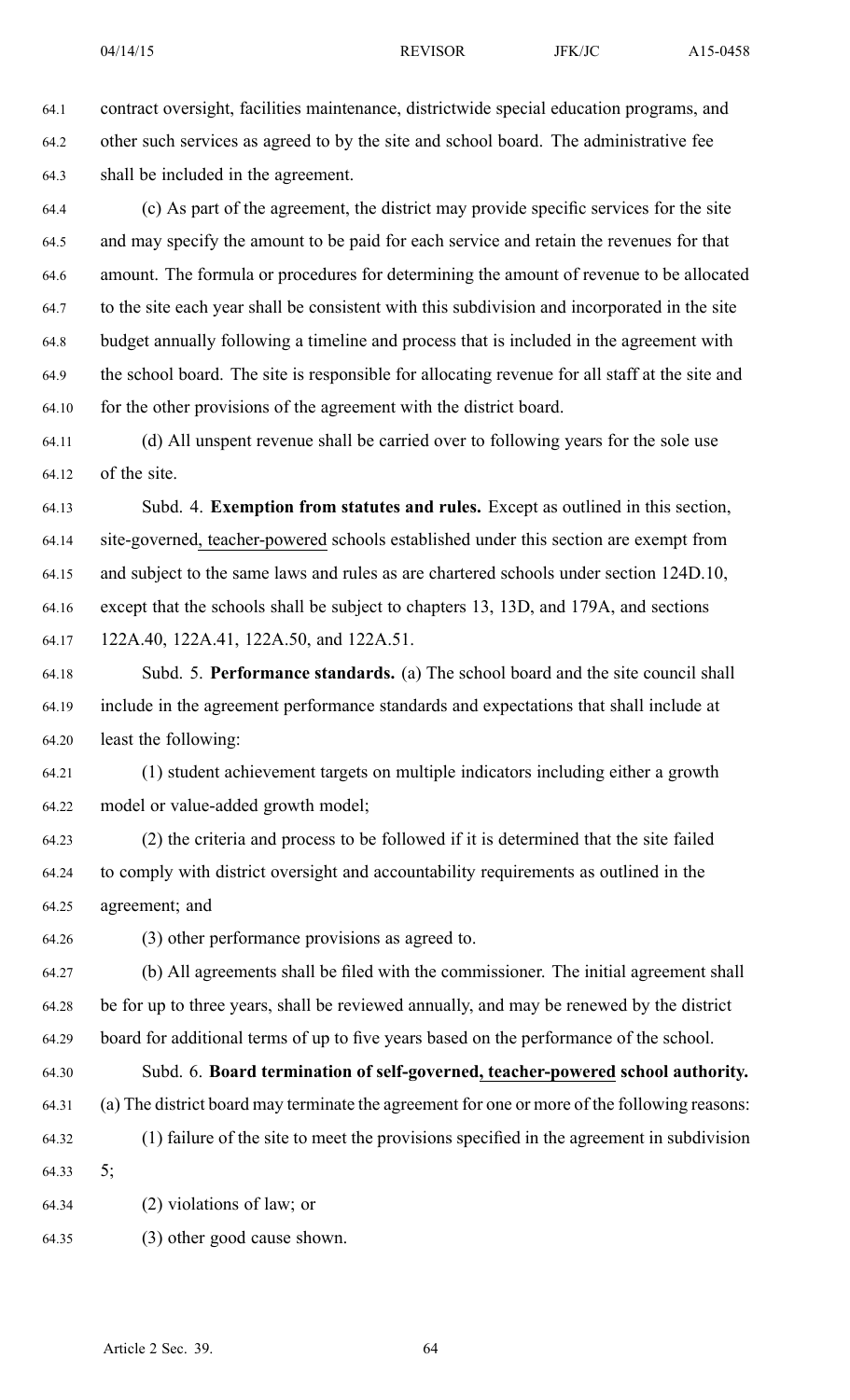65.1 (b) Site-governed, teacher-powered schools that are terminated or not renewed for 65.2 reasons other than cause may reques<sup>t</sup> to convert to charter school status as provided for in 65.3 section 124D.10 and, if chartered by the board, shall become the owner of all materials, 65.4 supplies, and equipment purchased during the period the school was <sup>a</sup> site-governed,

65.5 teacher-powered school.

65.6 Sec. 40. Minnesota Statutes 2014, section 124D.09, subdivision 5, is amended to read: 65.7 Subd. 5. **Authorization; notification.** Notwithstanding any other law to the 65.8 contrary, an 11th or 12th grade pupil enrolled in <sup>a</sup> school or an American Indian-controlled 65.9 tribal contract or gran<sup>t</sup> school eligible for aid under section 124D.83, excep<sup>t</sup> <sup>a</sup> foreign 65.10 exchange pupil enrolled in <sup>a</sup> district under <sup>a</sup> cultural exchange program, may apply to an 65.11 eligible institution, as defined in subdivision 3, to enroll in nonsectarian courses offered by 65.12 that postsecondary institution. Notwithstanding any other law to the contrary, <sup>a</sup> 9th or 10th 65.13 grade pupil enrolled in <sup>a</sup> district or an American Indian-controlled tribal contract or gran<sup>t</sup> 65.14 school eligible for aid under section 124D.83, excep<sup>t</sup> <sup>a</sup> foreign exchange pupil enrolled in 65.15 <sup>a</sup> district under <sup>a</sup> cultural exchange program, may apply to enroll in nonsectarian courses 65.16 offered under subdivision 10, if (1) after all 11th and 12th grade students have applied 65.17 for <sup>a</sup> course, additional students are necessary to offer the course and the school district 65.18 and the eligible postsecondary institution providing the course agree to the student's 65.19 enrollment or (2) the course is <sup>a</sup> world language course currently available to 11th and 65.20 12th grade students, and consistent with section 120B.022 governing world language 65.21 standards, certificates, and seals. If an institution accepts <sup>a</sup> secondary pupil for enrollment 65.22 under this section, the institution shall send written notice to the pupil, the pupil's school 65.23 or school district, and the commissioner within ten days of acceptance. The notice must 65.24 indicate the course and hours of enrollment of that pupil. If the pupil enrolls in <sup>a</sup> course for 65.25 postsecondary credit, the institution must notify the pupil about paymen<sup>t</sup> in the customary 65.26 manner used by the institution.

65.27 Sec. 41. Minnesota Statutes 2014, section 124D.09, subdivision 5a, is amended to read:

65.28 Subd. 5a. **Authorization; career or technical education.** A 10th, 11th, or 12th 65.29 grade pupil enrolled in <sup>a</sup> district or an American Indian-controlled tribal contract or gran<sup>t</sup> 65.30 school eligible for aid under section 124D.83, excep<sup>t</sup> <sup>a</sup> foreign exchange pupil enrolled in 65.31 <sup>a</sup> district under <sup>a</sup> cultural exchange program, may enroll in <sup>a</sup> career or technical education 65.32 course offered by <sup>a</sup> Minnesota state college or university. A 10th grade pupil applying 65.33 for enrollment in <sup>a</sup> career or technical education course under this subdivision must have 65.34 received <sup>a</sup> passing score on the 8th grade Minnesota Comprehensive Assessment in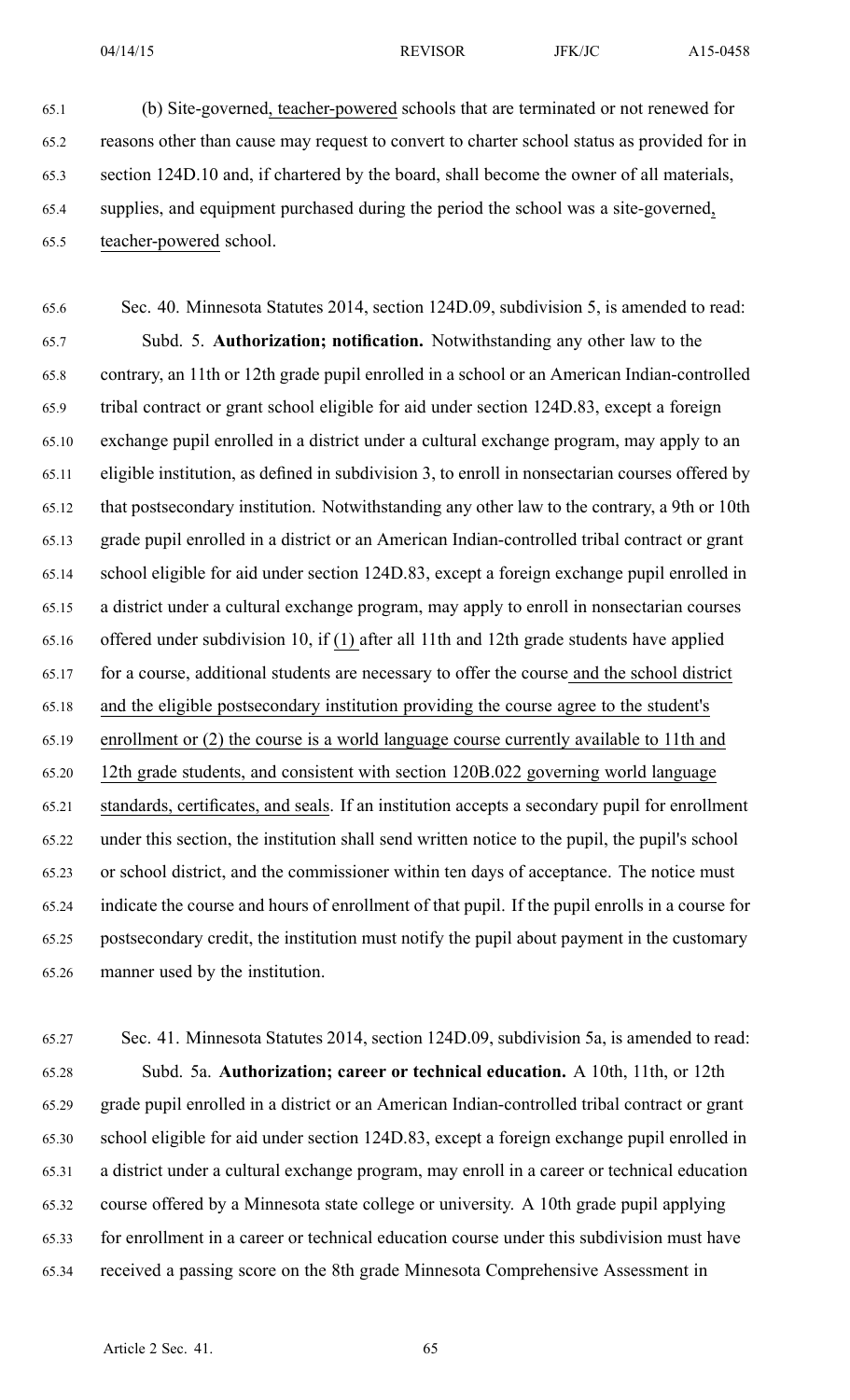66.1 reading as <sup>a</sup> condition of enrollment. A current 10th grade pupil who did not take the 8th 66.2 grade Minnesota Comprehensive Assessment in reading may substitute another reading 66.3 assessment accepted by the enrolling postsecondary institution. A secondary pupil may 66.4 enroll in the pupil's first postsecondary options enrollment course under this subdivision. 66.5 A student who is refused enrollment by <sup>a</sup> Minnesota state college or university under this 66.6 subdivision may apply to an eligible institution offering <sup>a</sup> career or technical education 66.7 course. The postsecondary institution must give priority to its students according to 66.8 subdivision 9. If <sup>a</sup> secondary student receives <sup>a</sup> grade of "C" or better in the career or 66.9 technical education course taken under this subdivision, the postsecondary institution 66.10 must allow the student to take additional postsecondary courses for secondary credit at 66.11 that institution, not to exceed the limits in subdivision 8. A "career or technical course" is 66.12 <sup>a</sup> course that is par<sup>t</sup> of <sup>a</sup> career and technical education program that provides individuals 66.13 with coherent, rigorous content aligned with academic standards and relevant technical 66.14 knowledge and skills needed to prepare for further education and careers in current and 66.15 emerging professions and provide technical skill proficiency, an industry recognized 66.16 credential, and <sup>a</sup> certificate, <sup>a</sup> diploma, or an associate degree.

66.17 Sec. 42. Minnesota Statutes 2014, section 124D.09, subdivision 8, is amended to read: 66.18 Subd. 8. **Limit on participation.** A pupil who first enrolls in grade 9 may not 66.19 enroll in postsecondary courses under this section for secondary credit for more than 66.20 the equivalent of four academic years. A pupil who first enrolls in grade 10 may not 66.21 enroll in postsecondary courses under this section for secondary credit for more than 66.22 the equivalent of three academic years. A pupil who first enrolls in grade 11 may not 66.23 enroll in postsecondary courses under this section for secondary credit for more than the 66.24 equivalent of two academic years. A pupil who first enrolls in grade 12 may not enroll in 66.25 postsecondary courses under this section for secondary credit for more than the equivalent 66.26 of one academic year. If <sup>a</sup> pupil in grade 9, 10, 11, or 12 first enrolls in <sup>a</sup> postsecondary 66.27 course for secondary credit during the school year, the time of participation shall be 66.28 reduced proportionately. If <sup>a</sup> pupil is in <sup>a</sup> learning year or other year-round program and 66.29 begins each grade in the summer session, summer sessions shall not be counted against 66.30 the time of participation. If <sup>a</sup> school district determines <sup>a</sup> pupil is not on track to graduate, 66.31 the limit on participation does not apply to that pupil. A pupil who has graduated from 66.32 high school cannot participate in <sup>a</sup> program under this section. A pupil who has completed 66.33 course requirements for graduation but who has not received <sup>a</sup> diploma may participate in 66.34 the program under this section.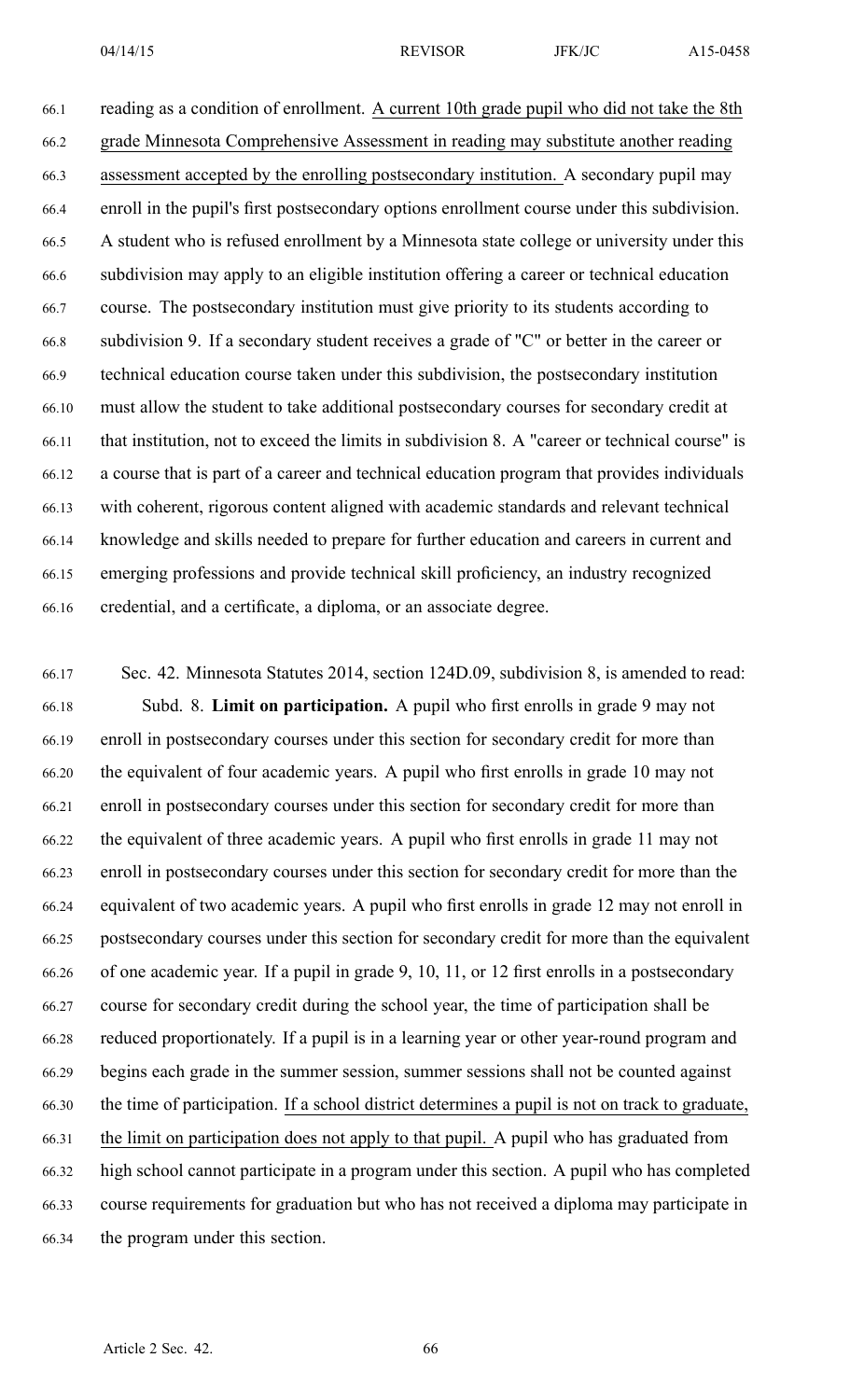67.1 Sec. 43. Minnesota Statutes 2014, section 124D.09, subdivision 9, is amended to read: 67.2 Subd. 9. **Enrollment priority.** (a) A postsecondary institution shall give priority to 67.3 its postsecondary students when enrolling 10th, 11th, and 12th grade pupils in its courses. 67.4 A postsecondary institution may provide information about its programs to <sup>a</sup> secondary 67.5 school or to <sup>a</sup> pupil or paren<sup>t</sup> and it may advertise or otherwise recruit or solicit <sup>a</sup> secondary 67.6 pupil to enroll in its programs on educational and programmatic grounds only except, 67.7 notwithstanding other law to the contrary, and for the 2014-2015 through 2019-2020 67.8 school years only, an eligible postsecondary institution may advertise or otherwise recruit 67.9 or solicit <sup>a</sup> secondary pupil residing in <sup>a</sup> school district with 700 students or more in grades

67.11 (b) An institution must not enroll secondary pupils, for postsecondary enrollment 67.12 options purposes, in remedial, developmental, or other courses that are not college level 67.13 excep<sup>t</sup> when <sup>a</sup> student eligible to participate and enrolled in the graduation incentives 67.14 program under section 124D.68 enrolls full time in <sup>a</sup> middle or early college program. A 67.15 middle or early college program must be specifically designed to allow the student to earn 67.16 dual high school and college credit with <sup>a</sup> well-defined pathway to allow the student to earn 67.17 <sup>a</sup> postsecondary degree or credential. In this case, the student shall receive developmental 67.18 college credit and not college credit for completing remedial or developmental courses.

 $67.10$  10, 11, and 12, to enroll in its programs on educational, programmatic, or financial grounds.

67.19 (c) Once <sup>a</sup> pupil has been enrolled in any postsecondary course under this section, 67.20 the pupil shall not be displaced by another student.

67.21 (b) (d) If a postsecondary institution enrolls a secondary school pupil in a course 67.22 under this section, the postsecondary institution also must enroll in the same course an 67.23 otherwise enrolled and qualified postsecondary student who qualifies as <sup>a</sup> veteran under 67.24 section 197.447, and demonstrates to the postsecondary institution's satisfaction that the 67.25 institution's established enrollment timelines were not practicable for that student.

67.26 **EFFECTIVE DATE.** This section is effective the day following final enactment.

67.27 Sec. 44. Minnesota Statutes 2014, section 124D.09, subdivision 12, is amended to read:

67.28 Subd. 12. **Credits.** A pupil must not audit <sup>a</sup> course under this section.

67.29 A district shall gran<sup>t</sup> academic credit to <sup>a</sup> pupil enrolled in <sup>a</sup> course for secondary 67.30 credit if the pupil successfully completes the course. Seven quarter or four semester 67.31 college credits equal at least one full year of high school credit. Fewer college credits may 67.32 be prorated. A district must also gran<sup>t</sup> academic credit to <sup>a</sup> pupil enrolled in <sup>a</sup> course for 67.33 postsecondary credit if secondary credit is requested by <sup>a</sup> pupil. If no comparable course is 67.34 offered by the district, the district must, as soon as possible, notify the commissioner, who 67.35 shall determine the number of credits that shall be granted to <sup>a</sup> pupil who successfully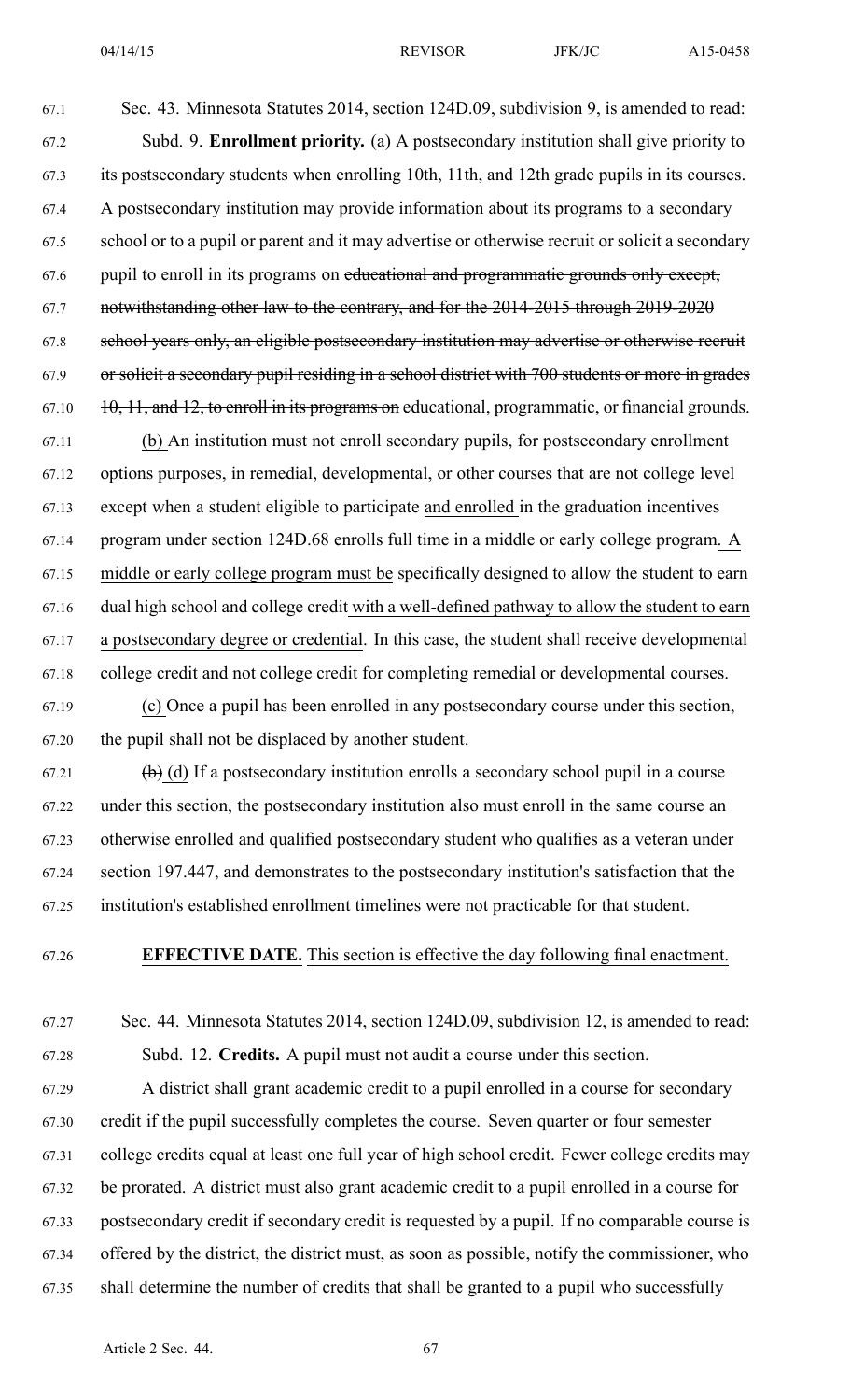68.1 completes <sup>a</sup> course. If <sup>a</sup> comparable course is offered by the district, the school board 68.2 shall gran<sup>t</sup> <sup>a</sup> comparable number of credits to the pupil. If there is <sup>a</sup> dispute between the 68.3 district and the pupil regarding the number of credits granted for <sup>a</sup> particular course, the 68.4 pupil may appeal the board's decision to the commissioner. The commissioner's decision 68.5 regarding the number of credits shall be final.

68.6 The secondary credits granted to <sup>a</sup> pupil must be counted toward the graduation 68.7 requirements and subject area requirements of the district. Evidence of successful 68.8 completion of each course and secondary credits granted must be included in the pupil's 68.9 secondary school record. A pupil shall provide the school with <sup>a</sup> copy of the pupil's grade 68.10 in each course taken for secondary credit under this section. Upon the reques<sup>t</sup> of <sup>a</sup> pupil, 68.11 the pupil's secondary school record must also include evidence of successful completion 68.12 and credits granted for <sup>a</sup> course taken for postsecondary credit. In either case, the record 68.13 must indicate that the credits were earned at <sup>a</sup> postsecondary institution.

68.14 If <sup>a</sup> pupil enrolls in <sup>a</sup> postsecondary institution after leaving secondary school, the 68.15 postsecondary institution must award postsecondary credit for any course successfully 68.16 completed for secondary credit at that institution. Other postsecondary institutions may 68.17 award, after <sup>a</sup> pupil leaves secondary school, postsecondary credit for any courses 68.18 successfully completed under this section. An institution may not charge <sup>a</sup> pupil for 68.19 the award of credit.

68.20 The Board of Trustees of the Minnesota State Colleges and Universities and 68.21 the Board of Regents of the University of Minnesota must, and private nonprofit and 68.22 proprietary postsecondary institutions should, award postsecondary credit for any 68.23 successfully completed courses in <sup>a</sup> program certified by the National Alliance of 68.24 Concurrent Enrollment Partnerships offered according to an agreemen<sup>t</sup> under subdivision 68.25 10. Consistent with section 135A.101, subdivision 3, all MnSCU institutions must give 68.26 full credit to <sup>a</sup> secondary pupil who completes for postsecondary credit <sup>a</sup> postsecondary 68.27 course or program that is par<sup>t</sup> or all of <sup>a</sup> goal area or <sup>a</sup> transfer curriculum at <sup>a</sup> MnSCU 68.28 institution when the pupil enrolls in <sup>a</sup> MnSCU institution after leaving secondary school. 68.29 Once one MnSCU institution certifies as completed <sup>a</sup> secondary student's postsecondary 68.30 course or program that is par<sup>t</sup> or all of <sup>a</sup> goal area or <sup>a</sup> transfer curriculum, every MnSCU 68.31 institution must consider the student's course or program for that goal area or the transfer 68.32 curriculum as completed.

68.33 **EFFECTIVE DATE.** This section is effective for the 2015-2016 school year and 68.34 later.

68.35 Sec. 45. Minnesota Statutes 2014, section 124D.091, subdivision 1, is amended to read: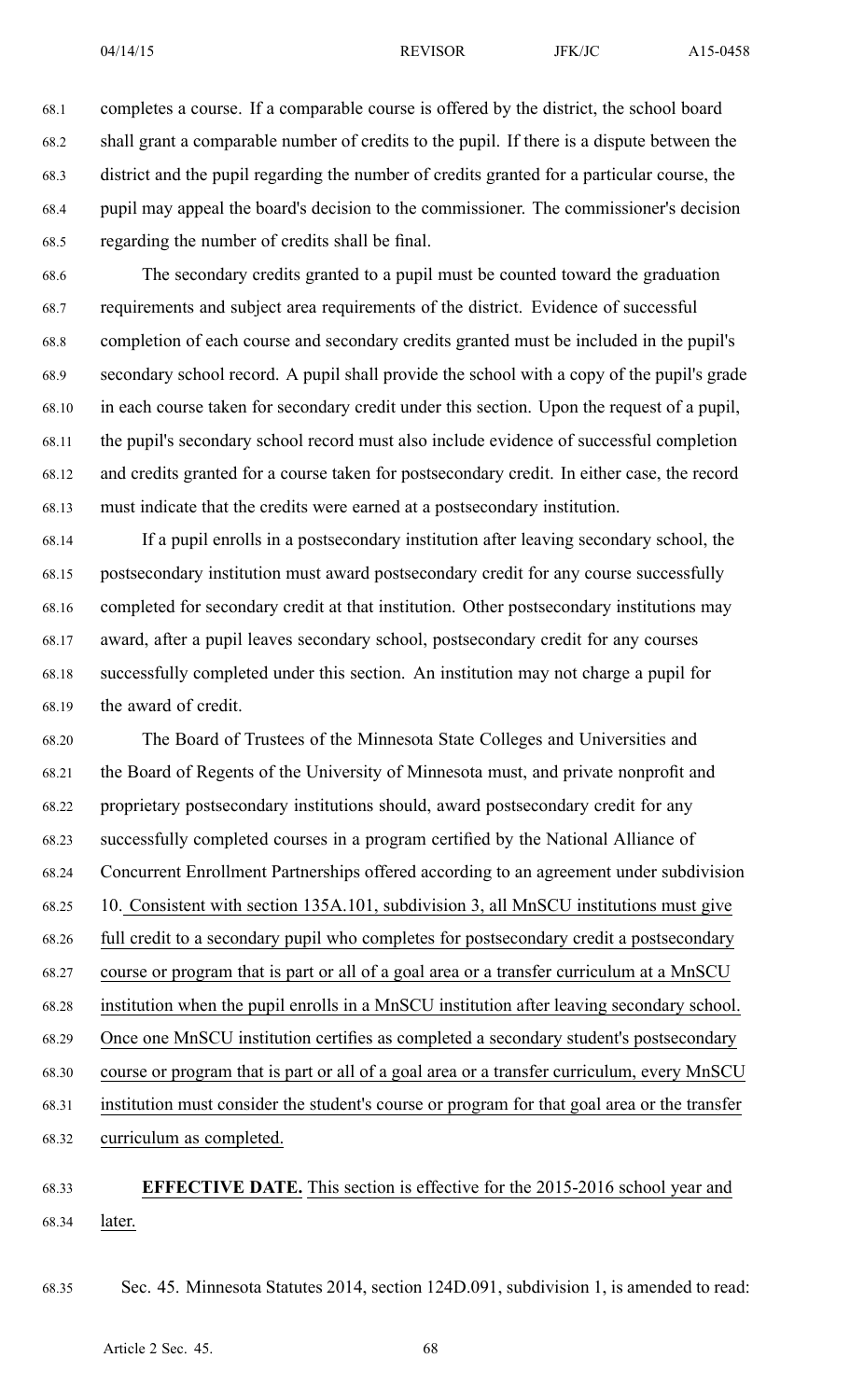| 69.1  | Subdivision 1. Accreditation. To establish a uniform standard by which                  |
|-------|-----------------------------------------------------------------------------------------|
| 69.2  | concurrent enrollment courses and professional development activities may be measured,  |
| 69.3  | postsecondary institutions are encouraged to apply for accreditation by must adopt and  |
| 69.4  | implement the National Alliance of Concurrent Enrollment Partnership Partnership's      |
| 69.5  | program standards and required evidence for accreditation by the 2020-2021 school year  |
| 69.6  | and later.                                                                              |
|       |                                                                                         |
| 69.7  | Sec. 46. Minnesota Statutes 2014, section 124D.73, subdivision 3, is amended to read:   |
| 69.8  | Subd. 3. Advisory task force Tribal Nations Education Committee. "Advisory              |
| 69.9  | task force" "Tribal Nations Education Committee" means the state advisory task force    |
| 69.10 | committee established through tribal directive that the commissioner consults with      |
| 69.11 | on American Indian education programs, policy, and all matters related to educating     |
| 69.12 | Minnesota's American Indian students.                                                   |
|       |                                                                                         |
| 69.13 | Sec. 47. Minnesota Statutes 2014, section 124D.73, subdivision 4, is amended to read:   |
| 69.14 | Subd. 4. Participating school; American Indian school. "Participating school"           |
| 69.15 | and "American Indian school" mean a school that:                                        |
| 69.16 | (1) is not operated by a school district; and                                           |
| 69.17 | (2) is eligible for a grant under federal Title $W$ of the Indian VII of the Elementary |
| 69.18 | and Secondary Education Act for the education of American Indian children.              |
|       |                                                                                         |
| 69.19 | Sec. 48. Minnesota Statutes 2014, section 124D.74, subdivision 1, is amended to read:   |
| 69.20 | Subdivision 1. Program described. American Indian education programs are                |
| 69.21 | programs in public elementary and secondary schools, nonsectarian nonpublic, community, |
| 69.22 | tribal, charter, or alternative schools enrolling American Indian children designed to: |
| 69.23 | (1) support postsecondary preparation for pupils;                                       |
| 69.24 | (2) support the academic achievement of American Indian students with identified        |
| 69.25 | focus to improve reading and mathematic skills;                                         |
| 69.26 | (3) make the curriculum more relevant to the needs, interests, and cultural heritage    |
| 69.27 | of American Indian pupils;                                                              |
| 69.28 | (4) provide positive reinforcement of the self-image of American Indian pupils;         |
| 69.29 | (5) develop intercultural awareness among pupils, parents, and staff; and               |
| 69.30 | (6) supplement, not supplant, state and federal educational and cocurricular programs.  |
| 69.31 | Program components may include: development of support components for students in       |
| 69.32 | the areas of services designed to increase completion and graduation rates of American  |
| 69.33 | Indian students must emphasize academic achievement, retention, and attendance;         |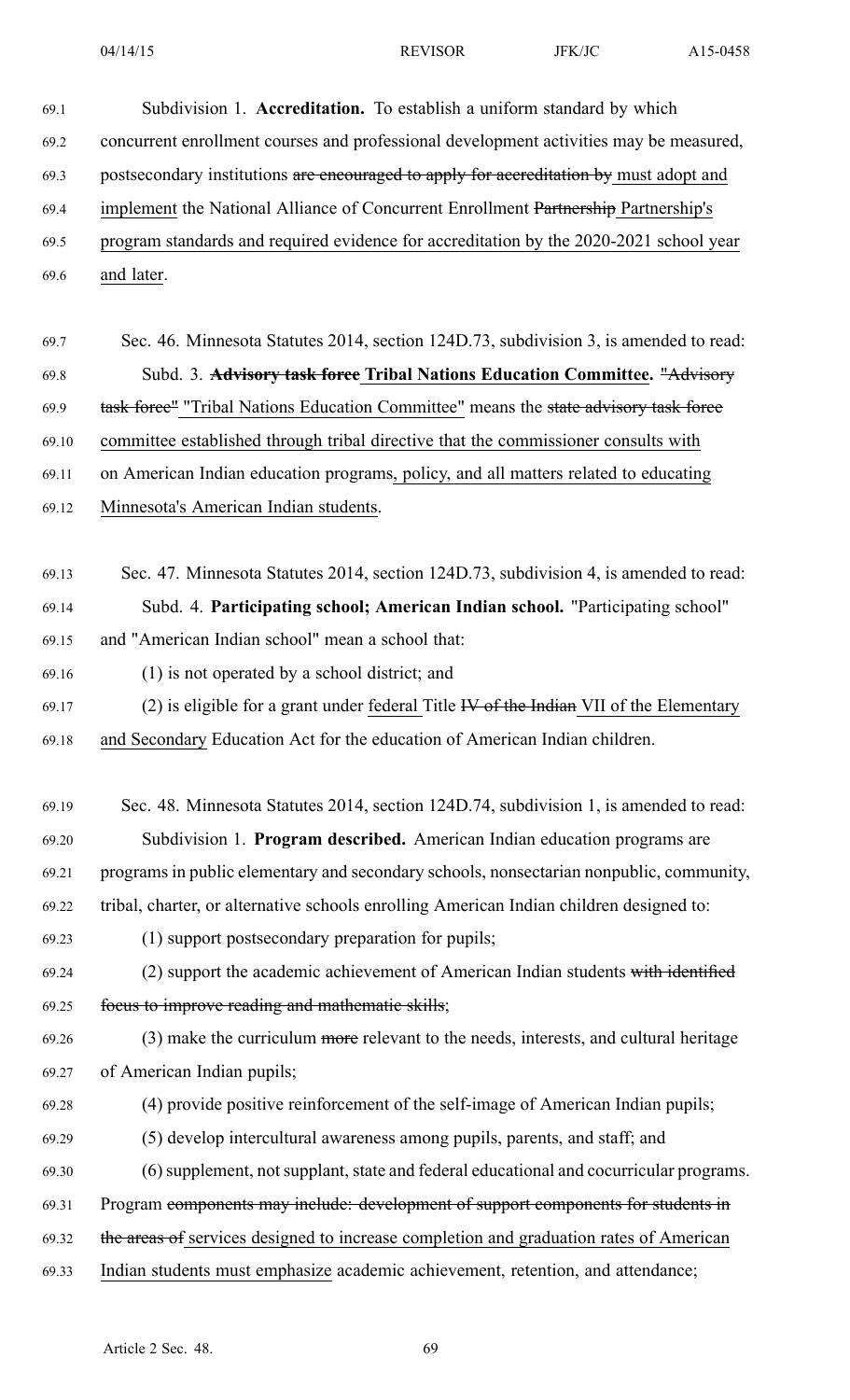70.1 development of support components services for staff, including in-service training and 70.2 technical assistance in methods of teaching American Indian pupils; research projects, 70.3 including experimentation with innovative teaching approaches and evaluation of 70.4 methods of relating to American Indian pupils; provision of personal and vocational 70.5 career counseling to American Indian pupils; modification of curriculum, instructional 70.6 methods, and administrative procedures to meet the needs of American Indian pupils; and 70.7 supplemental instruction in American Indian language, literature, history, and culture. 70.8 Districts offering programs may make contracts for the provision of program eomponents 70.9 services by establishing cooperative liaisons with tribal programs and American Indian 70.10 social service agencies. These programs may also be provided as components of early 70.11 childhood and family education programs.

70.12 Sec. 49. Minnesota Statutes 2014, section 124D.74, subdivision 3, is amended to read: 70.13 Subd. 3. **Enrollment of other children; shared time enrollment.** To the extent 70.14 it is economically feasible, <sup>a</sup> district or participating school may make provision for the 70.15 voluntary enrollment of non-American Indian children in the instructional components of 70.16 an American Indian education program in order that they may acquire an understanding of 70.17 the cultural heritage of the American Indian children for whom that particular program is 70.18 designed. However, in determining eligibility to participate in <sup>a</sup> program, priority must be 70.19 given to American Indian children. American Indian children and other children enrolled 70.20 in an existing nonpublic school system may be enrolled on <sup>a</sup> shared time basis in all 70.21 academic, targeted services, and American Indian education programs.

70.22 Sec. 50. Minnesota Statutes 2014, section 124D.74, subdivision 6, is amended to read: 70.23 Subd. 6. **Nonverbal courses and extracurricular activities.** In predominantly 70.24 nonverbal subjects, such as art, music, and physical education, American Indian children 70.25 shall participate fully and on an equal basis with their contemporaries peers in school 70.26 classes provided for these subjects. Every school district or participating school shall 70.27 ensure to children enrolled in American Indian education programs an equal and 70.28 meaningful opportunity to participate fully with other children in all extracurricular 70.29 activities. This subdivision shall not be construed to prohibit instruction in nonverbal 70.30 subjects or extracurricular activities which relate to the cultural heritage of the American 70.31 Indian children, or which are otherwise necessary to accomplish the objectives described 70.32 in sections 124D.71 to 124D.82.

70.33 Sec. 51. Minnesota Statutes 2014, section 124D.75, subdivision 1, is amended to read: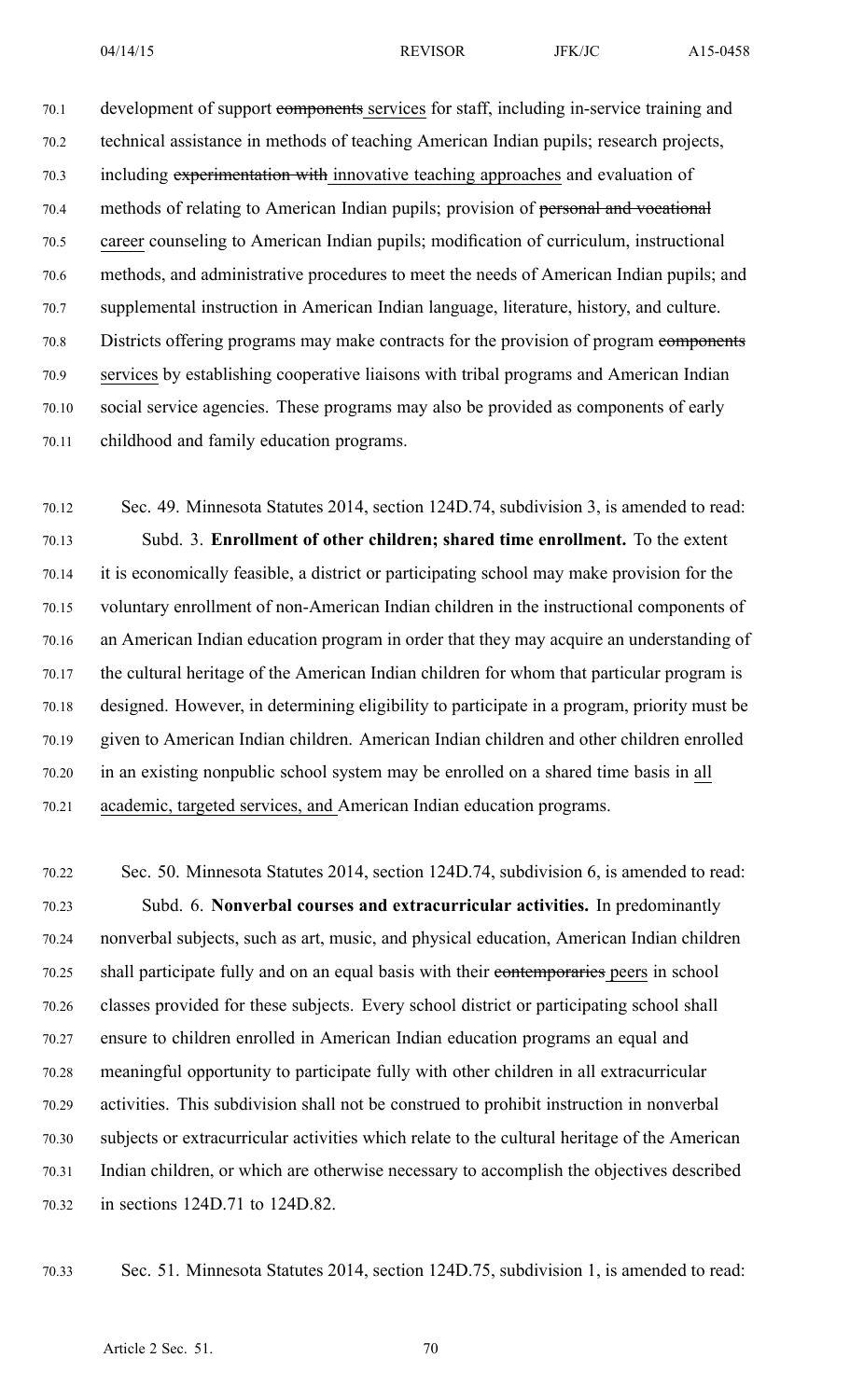71.1 Subdivision 1. **American Indian language and culture education licenses.** The 71.2 Board of Teaching, in consultation with the Tribal Nations Education Committee, must 71.3 gran<sup>t</sup> initial and continuing teaching licenses in American Indian language and culture 71.4 education that bear the same duration as other initial and continuing licenses. The board 71.5 must gran<sup>t</sup> licenses to persons who presen<sup>t</sup> satisfactory evidence that they: 71.6 (1) possess competence in an American Indian language or possess unique

71.7 qualifications relative to or knowledge and understanding of American Indian history 71.8 and culture; or

71.9 (2) possess <sup>a</sup> bachelor's degree or other academic degree approved by the board or 71.10 meet such requirements as to course of study and training as the board may prescribe, or 71.11 possess such relevant experience as the board may prescribe.

71.12 This evidence may be presented by affidavits, tribal resolutions, or by such other 71.13 methods as the board may prescribe. Individuals may presen<sup>t</sup> applications for licensure on 71.14 their own behalf or these applications may be submitted by the superintendent or other 71.15 authorized official of <sup>a</sup> school district, participating school, or an American Indian school.

71.16 Sec. 52. Minnesota Statutes 2014, section 124D.75, subdivision 3, is amended to read: 71.17 Subd. 3. **Resolution or letter.** All persons applying for <sup>a</sup> license under this section 71.18 must submit to the board <sup>a</sup> resolution or letter of suppor<sup>t</sup> signed by an American Indian 71.19 tribal government or its designee. All persons holding a license under this section on July 71.20  $1, 1995$ , must have on file or file with the board a resolution or letter of support signed by 71.21 <sup>a</sup> tribal governmen<sup>t</sup> or its designee by January 1, 1996, or the next renewal date of the 71.22 license thereafter.

71.23 Sec. 53. Minnesota Statutes 2014, section 124D.75, subdivision 9, is amended to read: 71.24 Subd. 9. **Affirmative efforts in hiring.** In hiring for all positions in these programs, 71.25 school districts and participating schools shall give preference to and make affirmative 71.26 efforts to seek, recruit, and employ persons who share the culture of the American Indian 71.27 children who are enrolled in the program. The district or participating school shall must 71.28 provide procedures for the involvement of the parent advisory committees in designing 71.29 the procedures for the recruitment, screening and selection of applicants. This subdivision 71.30 shall not be construed to limit the school board's authority to hire and discharge personnel.

71.31 Sec. 54. Minnesota Statutes 2014, section 124D.76, is amended to read:

# 71.32 **124D.76 TEACHERS AIDES; COMMUNITY COORDINATORS, INDIAN** 71.33 **HOME/SCHOOL LIAISONS, PARAPROFESSIONALS.**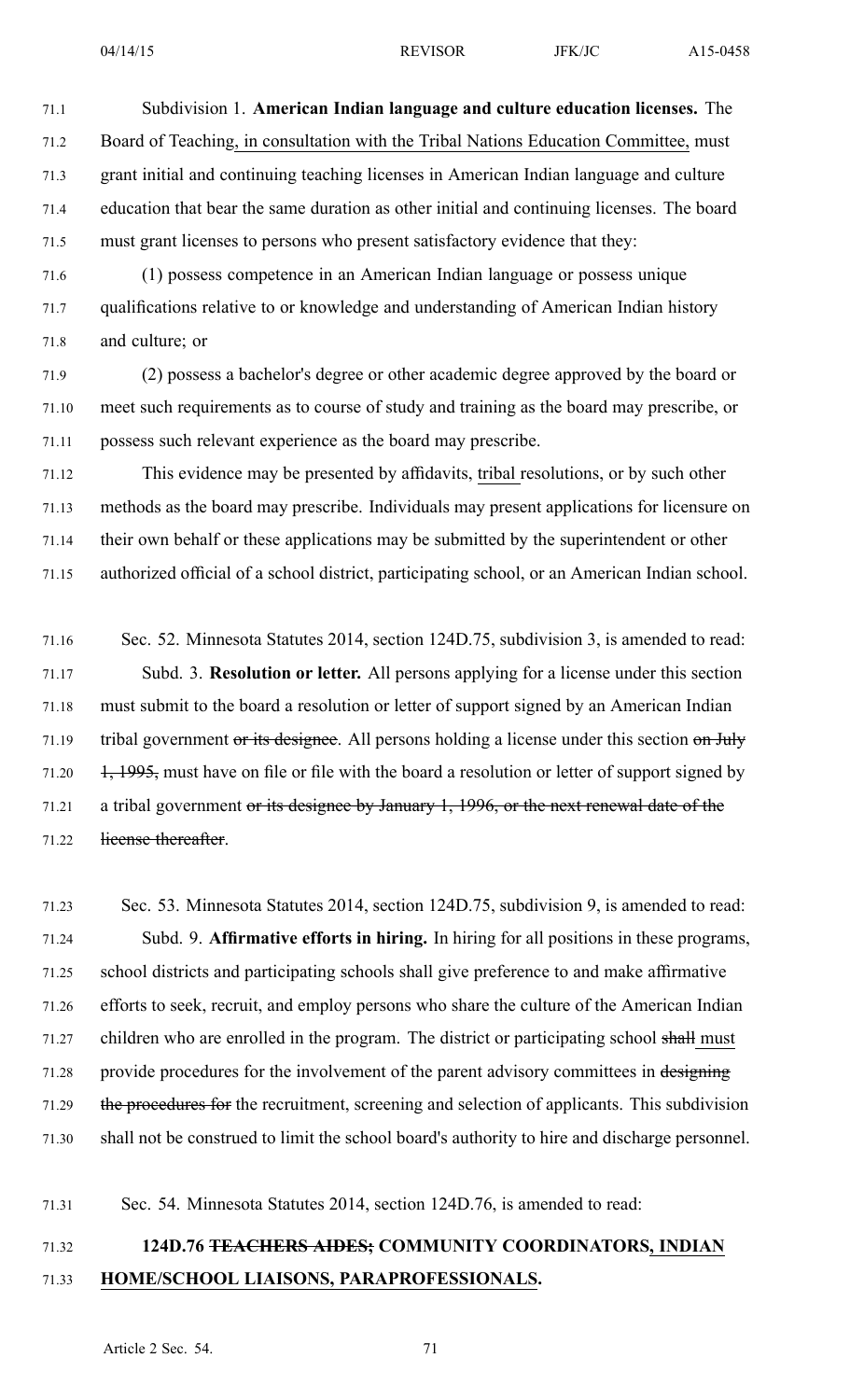72.1 In addition to employing American Indian language and culture education teachers, 72.2 each district or participating school providing programs pursuan<sup>t</sup> to sections 124D.71 to 72.3 124D.82 may employ teachers' aides paraprofessionals. Teachers' aides Paraprofessionals 72.4 must not be employed for the purpose of supplanting American Indian language and 72.5 culture education teachers.

72.6 Any district or participating school which conducts American Indian education 72.7 programs pursuan<sup>t</sup> to sections 124D.71 to 124D.82 must employ one or more full-time 72.8 or part-time community coordinators or Indian home/school liaisons if there are 100 or 72.9 more American Indian students enrolled in the program district. Community coordinators 72.10 shall promote communication understanding, and cooperation between the schools and the 72.11 community and shall visit the homes of children who are to be enrolled in an American 72.12 Indian education program in order to convey information about the program.

72.13 Sec. 55. Minnesota Statutes 2014, section 124D.78, is amended to read:

## 72.14 **124D.78 PARENT AND COMMUNITY PARTICIPATION.**

72.15 Subdivision 1. **Parent committee.** School boards and American Indian schools 72.16 must provide for the maximum involvement of parents of children enrolled in education 72.17 programs, programs for elementary and secondary grades, special education programs, 72.18 and suppor<sup>t</sup> services. Accordingly, the board of <sup>a</sup> school district in which there are ten 72.19 or more American Indian children students enrolled and each American Indian school 72.20 must establish <sup>a</sup> an American Indian education paren<sup>t</sup> advisory committee. If <sup>a</sup> committee 72.21 whose membership consists of <sup>a</sup> majority of parents of American Indian children has been 72.22 or is established according to federal, tribal, or other state law, that committee may serve 72.23 as the committee required by this section and is subject to, at least, the requirements of 72.24 this subdivision and subdivision 2.

72.25 The American Indian education paren<sup>t</sup> advisory committee must develop its 72.26 recommendations in consultation with the curriculum advisory committee required by 72.27 section 120B.11, subdivision 3. This committee must afford parents the necessary 72.28 information and the opportunity effectively to express their views concerning all aspects 72.29 of American Indian education and the educational needs of the American Indian children 72.30 enrolled in the school or program. The committee must also address the need for adult 72.31 education programs for American Indian people in the community. The school board or 72.32 American Indian school must ensure that programs are planned, operated, and evaluated 72.33 with the involvement of and in consultation with parents of ehildren students served by 72.34 the programs.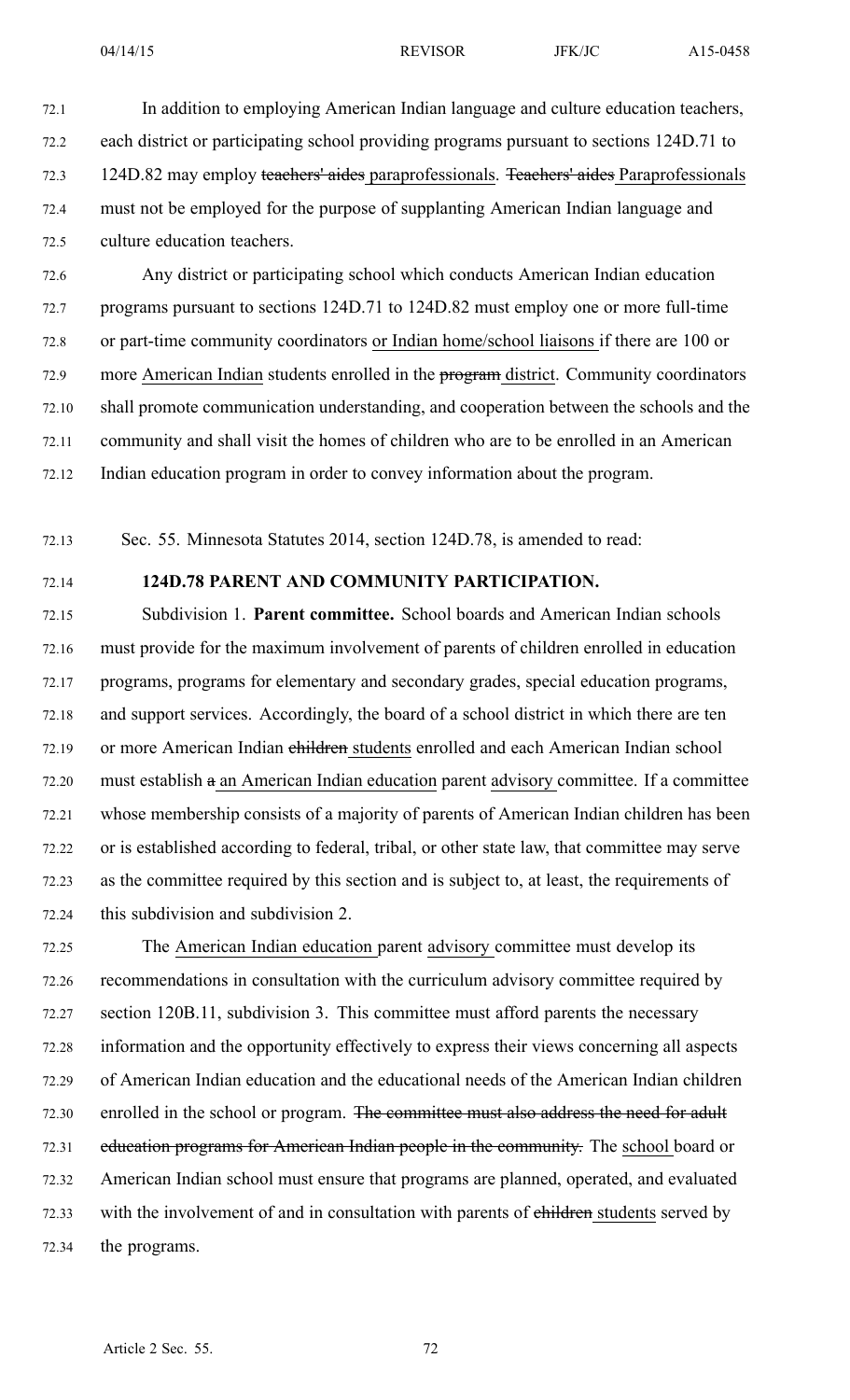73.1 Subd. 2. **Resolution of concurrence.** Prior to December March 1, the school 73.2 board or American Indian school must submit to the department <sup>a</sup> copy of <sup>a</sup> resolution 73.3 adopted by the American Indian education paren<sup>t</sup> advisory committee. The copy must be 73.4 signed by the chair of the committee and must state whether the committee concurs with 73.5 the educational programs for American Indian ehildren students offered by the school 73.6 board or American Indian school. If the committee does not concur with the educational 73.7 programs, the reasons for nonconcurrence and recommendations shall be submitted with 73.8 the resolution. By resolution, the board must respond in writing within 60 days, in cases 73.9 of nonconcurrence, to each recommendation made by the committee and state its reasons 73.10 for not implementing the recommendations.

73.11 Subd. 3. **Membership.** The American Indian education paren<sup>t</sup> advisory committee 73.12 must be composed of parents of children eligible to be enrolled in American Indian 73.13 education programs; secondary students eligible to be served; American Indian language 73.14 and culture education teachers and aides paraprofessionals; American Indian teachers; 73.15 counselors; adult American Indian people enrolled in educational programs; and 73.16 representatives from community groups. A majority of each committee must be parents 73.17 of children enrolled or eligible to be enrolled in the programs. The number of parents 73.18 of American Indian and non-American Indian children shall reflect approximately the 73.19 proportion of children of those groups enrolled in the programs.

73.20 Subd. 4. **Alternate committee.** If the organizational membership or the board 73.21 of directors of an American Indian school consists of parents of children attending the 73.22 school, that membership or board may serve also as the American Indian education paren<sup>t</sup> 73.23 advisory committee.

73.24 Sec. 56. Minnesota Statutes 2014, section 124D.79, subdivision 1, is amended to read: 73.25 Subdivision 1. **American Indian community involvement.** The commissioner 73.26 must provide for the maximum involvement of the state committees on American Indian 73.27 education Tribal Nations Education Committee, parents of American Indian children, 73.28 secondary students eligible to be served, American Indian language and culture education 73.29 teachers, American Indian teachers, teachers' aides paraprofessionals, representatives of 73.30 community groups, and persons knowledgeable in the field of American Indian education, 73.31 in the formulation of policy and procedures relating to the administration of sections 73.32 124D.71 to 124D.82. The commissioner must annually hold <sup>a</sup> field hearing on Indian 73.33 education to gather input from American Indian educators, parents, and students on the 73.34 state of American Indian education in Minnesota. Results of the hearing must be made 73.35 available to all 11 tribal nations for review and comment.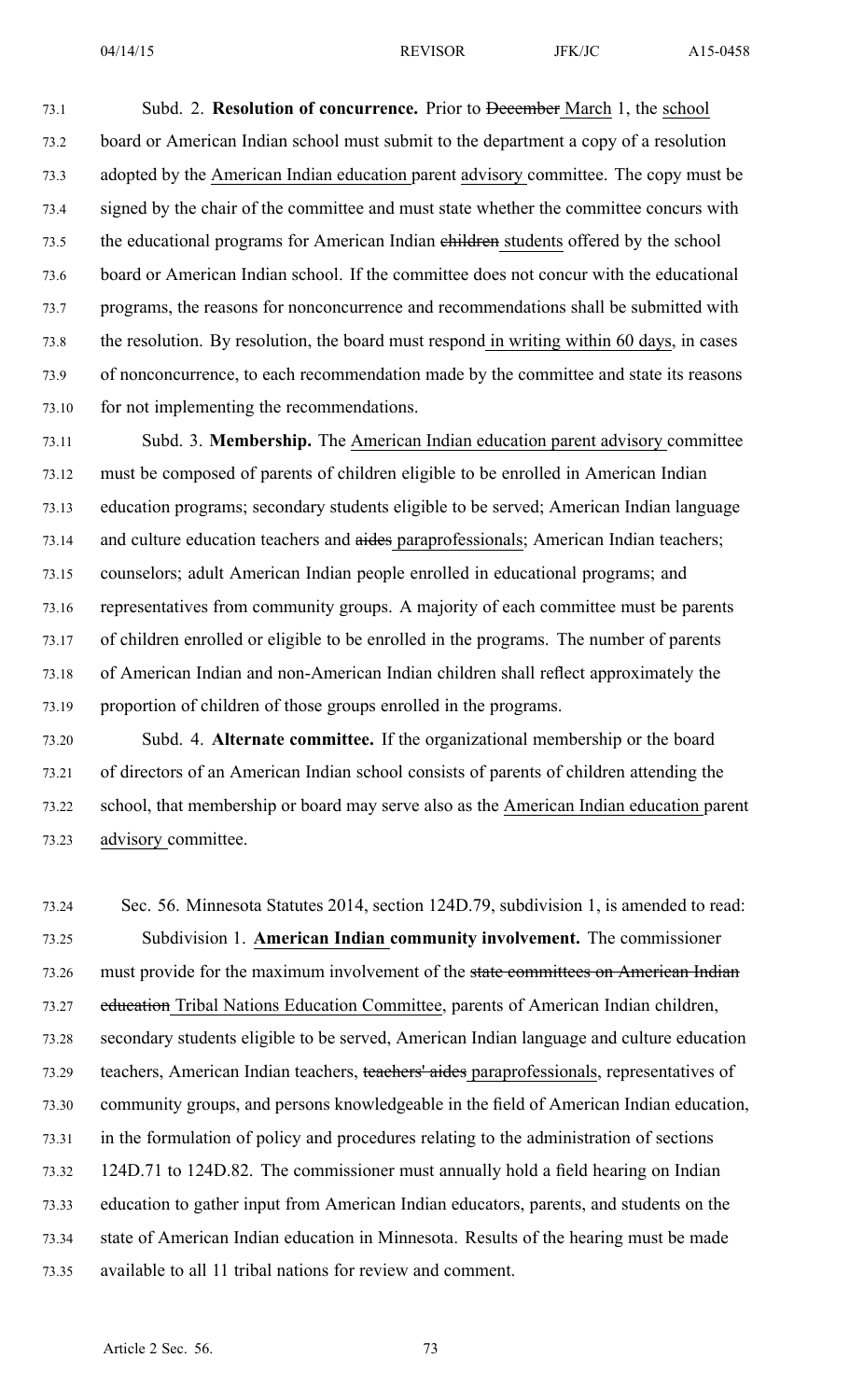74.1 Sec. 57. Minnesota Statutes 2014, section 124D.79, subdivision 2, is amended to read: 74.2 Subd. 2. **Technical assistance.** The commissioner shall provide technical assistance 74.3 to districts, schools and postsecondary institutions for preservice and in-service training 74.4 for teachers, American Indian education teachers and teacher's aides, paraprofessionals 74.5 specifically designed to implement culturally responsive teaching methods, culturally 74.6 based curriculum development, testing and testing mechanisms, and the development of 74.7 materials for American Indian education programs. 74.8 Sec. 58. Minnesota Statutes 2014, section 124D.791, subdivision 4, is amended to read: 74.9 Subd. 4. **Duties; powers.** The Indian education director shall: 74.10 (1) serve as the liaison for the department with the Tribal Nations Education 74.11 Committee, the 11 reservations tribal communities in Minnesota, the Minnesota Chippewa 74.12 tribe, and the Minnesota Indian Affairs Council, and the Urban Advisory Council; 74.13 (2) evaluate the state of American Indian education in Minnesota; 74.14 (3) engage the tribal bodies, community groups, parents of children eligible to be 74.15 served by American Indian education programs, American Indian administrators and 74.16 teachers, persons experienced in the training of teachers for American Indian education 74.17 programs, the tribally controlled schools, and other persons knowledgeable in the field of 74.18 American Indian education and seek their advice on policies that can improve the quality 74.19 of American Indian education; 74.20 (4) advise the commissioner on American Indian education issues, including: 74.21 (i) issues facing American Indian students; 74.22 (ii) policies for American Indian education; 74.23 (iii) awarding scholarships to eligible American Indian students and in administering 74.24 the commissioner's duties regarding awarding of American Indian postsecondary 74.25 preparation education grants to school districts; and 74.26 (iv) administration of the commissioner's duties under sections 124D.71 to 124D.82 74.27 and other programs for the education of American Indian people; 74.28 (5) propose to the commissioner legislative changes that will improve the quality 74.29 of American Indian education; 74.30 (6) develop <sup>a</sup> strategic plan and <sup>a</sup> long-term framework for American Indian 74.31 education, in conjunction with the Minnesota Indian Affairs Council, that is updated every 74.32 five years and implemented by the commissioner, with goals to: 74.33 (i) increase American Indian student achievement, including increased levels of 74.34 proficiency and growth on statewide accountability assessments; 74.35 (ii) increase the number of American Indian teachers in public schools;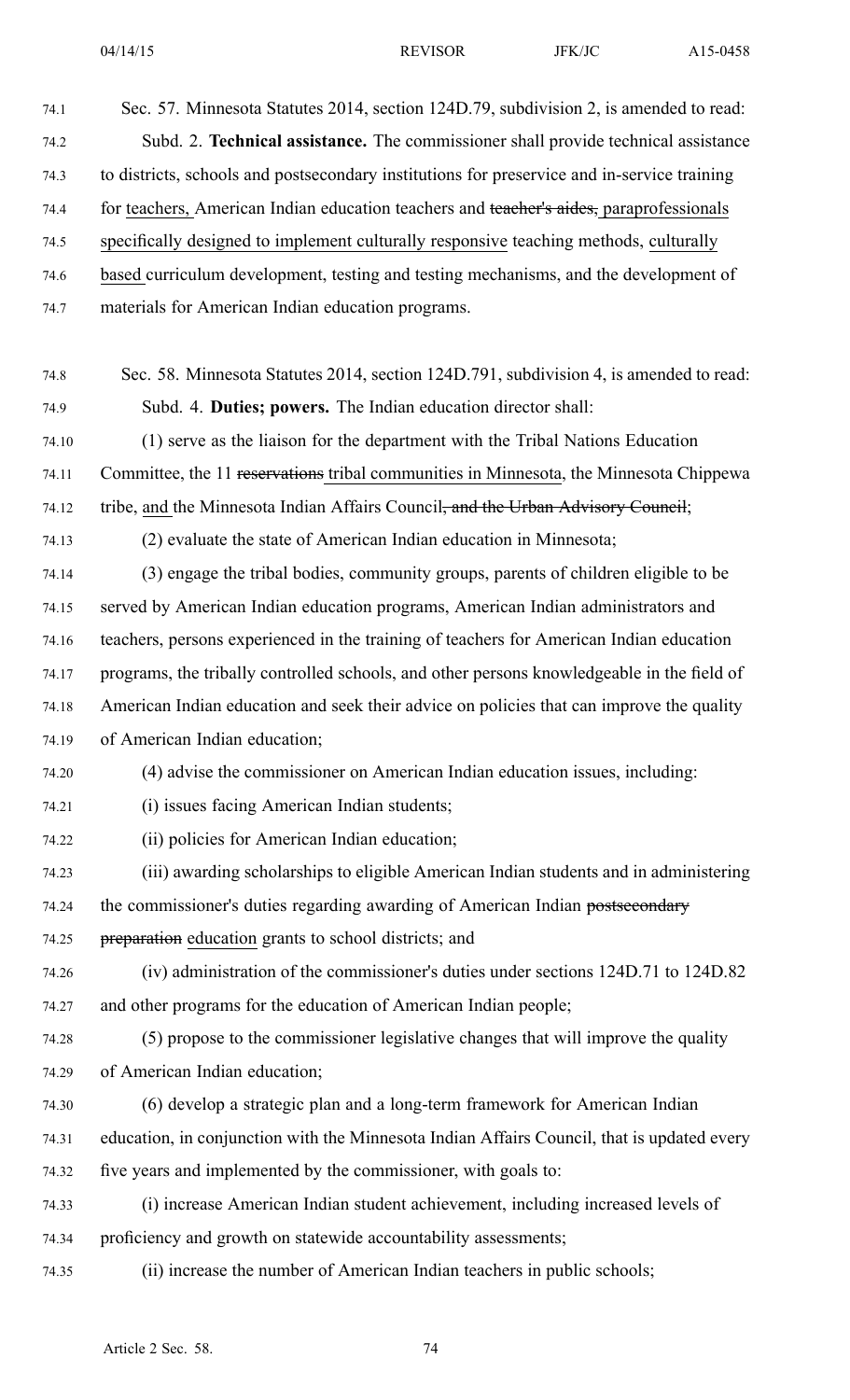- 75.1 (iii) close the achievement gap between American Indian students and their more 75.2 advantaged peers;
- 75.3 (iv) increase the statewide graduation rate for American Indian students; and 75.4 (v) increase American Indian student placement in postsecondary programs and 75.5 the workforce; and
- 75.6 (7) keep the American Indian community informed about the work of the department 75.7 by reporting to the Tribal Nations Education Committee at each committee meeting.

75.8 Sec. 59. Minnesota Statutes 2014, section 124D.861, is amended to read:

### 75.9 **124D.861 ACHIEVEMENT AND INTEGRATION FOR MINNESOTA.**

75.10 Subdivision 1. **Program to close the academic achievement and opportunity** 75.11 **gap; revenue uses.** (a) The "Achievement and Integration for Minnesota " program is 75.12 established to pursue improve academic achievement and promote racial and economic 75.13 integration and increase student academic achievement, to create equitable educational 75.14 opportunities and outcomes, and reduce academic disparities based on students' diverse 75.15 racial, ethnic, and economic backgrounds in Minnesota public schools.

75.16 (b) For purposes of this section and section 124D.862, "eligible district" means <sup>a</sup> 75.17 district required to submit <sup>a</sup> plan to the commissioner under Minnesota Rules governing 75.18 school desegregation and integration, or be <sup>a</sup> member of <sup>a</sup> multidistrict integration 75.19 collaborative that files <sup>a</sup> plan with the commissioner and "hard to staff" classroom or 75.20 school means <sup>a</sup> classroom or school designated as such by the school board because of the 75.21 difficulty of attracting or retaining qualified and effective teachers at that site.

75.22 (c) Eligible districts must use the revenue aid under section 124D.862 to pursue 75.23 improve the academic achievement and racial and economic integration through: (1) 75.24 integrated learning environments that prepare of all students to be effective citizens and 75.25 enhance social cohesion; (2) policies and curricula and trained instructors, administrators, 75.26 school counselors, and other advocates to suppor<sup>t</sup> and enhance integrated learning 75.27 environments under this section, including through magne<sup>t</sup> schools, innovative, 75.28 research-based instruction, differentiated instruction, and targeted interventions to improve 75.29 achievement; and (3) rigorous career and college readiness programs for underserved 75.30 student populations, consistent with section 120B.30, subdivision 1; integrated learning 75.31 environments to increase student academic achievement; cultural fluency, competency, 75.32 and interaction; graduation and educational attainment rates; and paren<sup>t</sup> involvement. and 75.33 eliminate disparities in academic achievement among student subgroups through: 75.34 (1) school choice programs, innovative academic instruction, and best teaching 75.35 practices;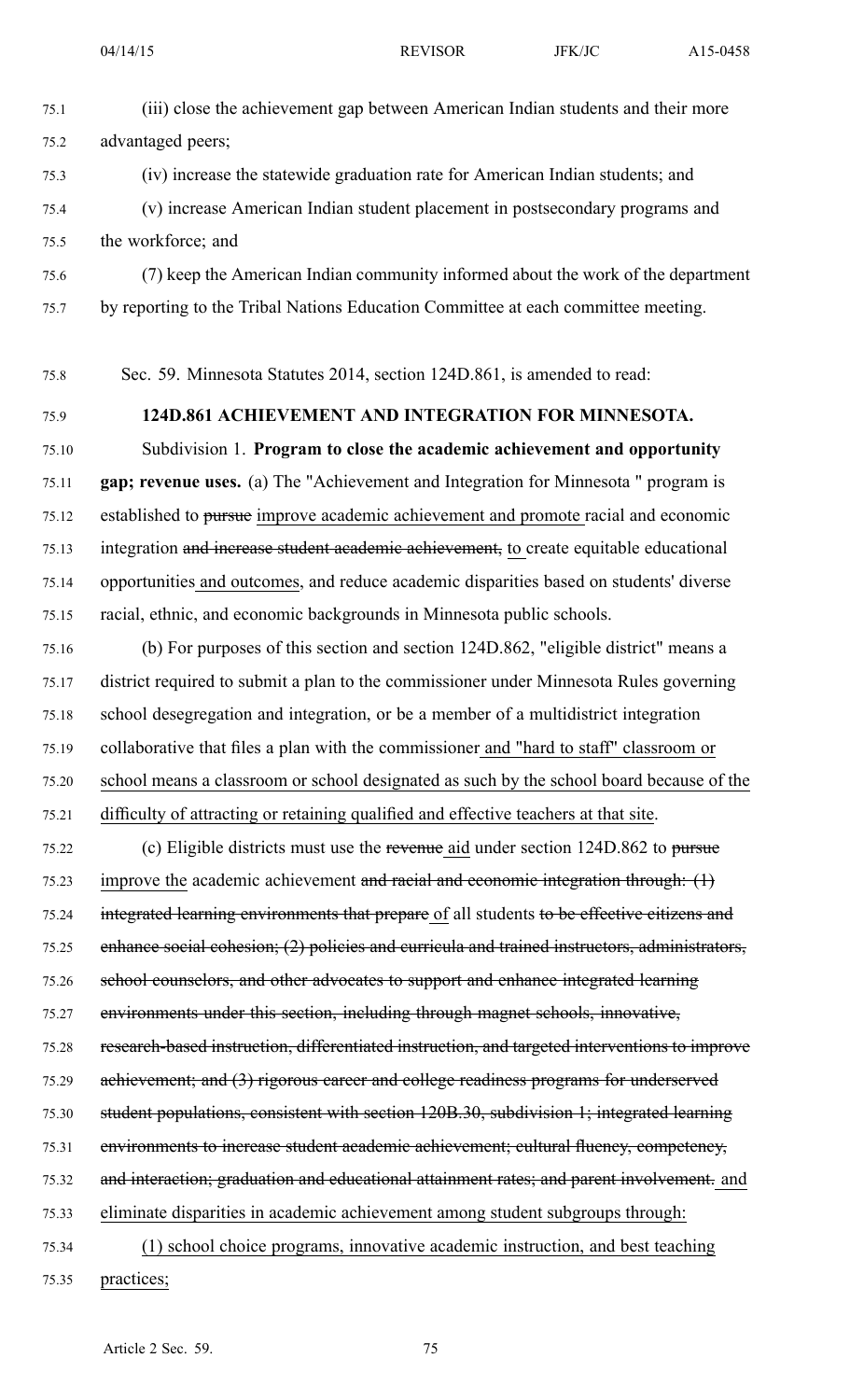| 76.1  | (2) opportunity programs proven to increase students' access to academic rigor and          |
|-------|---------------------------------------------------------------------------------------------|
| 76.2  | focused on college and career readiness;                                                    |
| 76.3  | (3) family engagement programs that promote involvement in students' academic               |
| 76.4  | life and success;                                                                           |
| 76.5  | (4) extended day and extended week programs;                                                |
| 76.6  | (5) summer school academies;                                                                |
| 76.7  | (6) before and after school academic programs;                                              |
| 76.8  | (7) prekindergarten or other early learning programs; and                                   |
| 76.9  | (8) other programs proven through data to improve students' academic achievement.           |
| 76.10 | (d) Eligible districts may use the levy under section 124D.862 to promote racial            |
| 76.11 | and academic integration through:                                                           |
| 76.12 | (1) integrated learning environments that prepare all students to be effective citizens     |
| 76.13 | and enhance social cohesion, cultural fluency, competency, and interaction;                 |
| 76.14 | (2) policies, curricula, and trained instructors, administrators, school counselors,        |
| 76.15 | and other advocates to support and enhance integrated learning environments under this      |
| 76.16 | section, including, but not limited to, through magnet schools, before and after school     |
| 76.17 | programming, and summer activities and academies; or                                        |
| 76.18 | (3) other locally developed, innovative programs or opportunities.                          |
| 76.19 | (e) Eligible districts may use the aid and the levy under section 124D.862 to increase      |
| 76.20 | teacher and administrator diversity through recruitment and retention policies and to       |
| 76.21 | provide incentives for teachers to teach in hard-to-staff schools or classrooms.            |
| 76.22 | Notwithstanding any law to the contrary, a cash incentive may be paid directly to a teacher |
| 76.23 | teaching in a hard-to-staff school or classroom.                                            |
| 76.24 | Subd. 2. Plan implementation; components. (a) The school board of each                      |
| 76.25 | eligible district must formally develop and implement a long-term comprehensive plan        |
| 76.26 | under this section consistent with subdivision 1, containing specific district and school   |
| 76.27 | goals for eliminating the disparities in students' academic achievement and promoting       |
| 76.28 | students' academic success. The plan must may be incorporated into the district's           |
| 76.29 | comprehensive strategic plan under section 120B.11 and may include students enrolled        |
| 76.30 | in alternative learning centers under section 126C.05, subdivision 15, and contract         |
| 76.31 | alternative programs under section 124D.69. Plan components may include: innovative         |
| 76.32 | and integrated prekindergarten through grade 12 learning environments that offer students   |
| 76.33 | school enrollment choices; family engagement initiatives that involve families in their     |
| 76.34 | students' academic life and success; professional development opportunities for teachers    |
| 76.35 | and administrators focused on improving the academic achievement of all students;           |
| 76.36 | increased programmatic opportunities focused on rigor and college and career readiness      |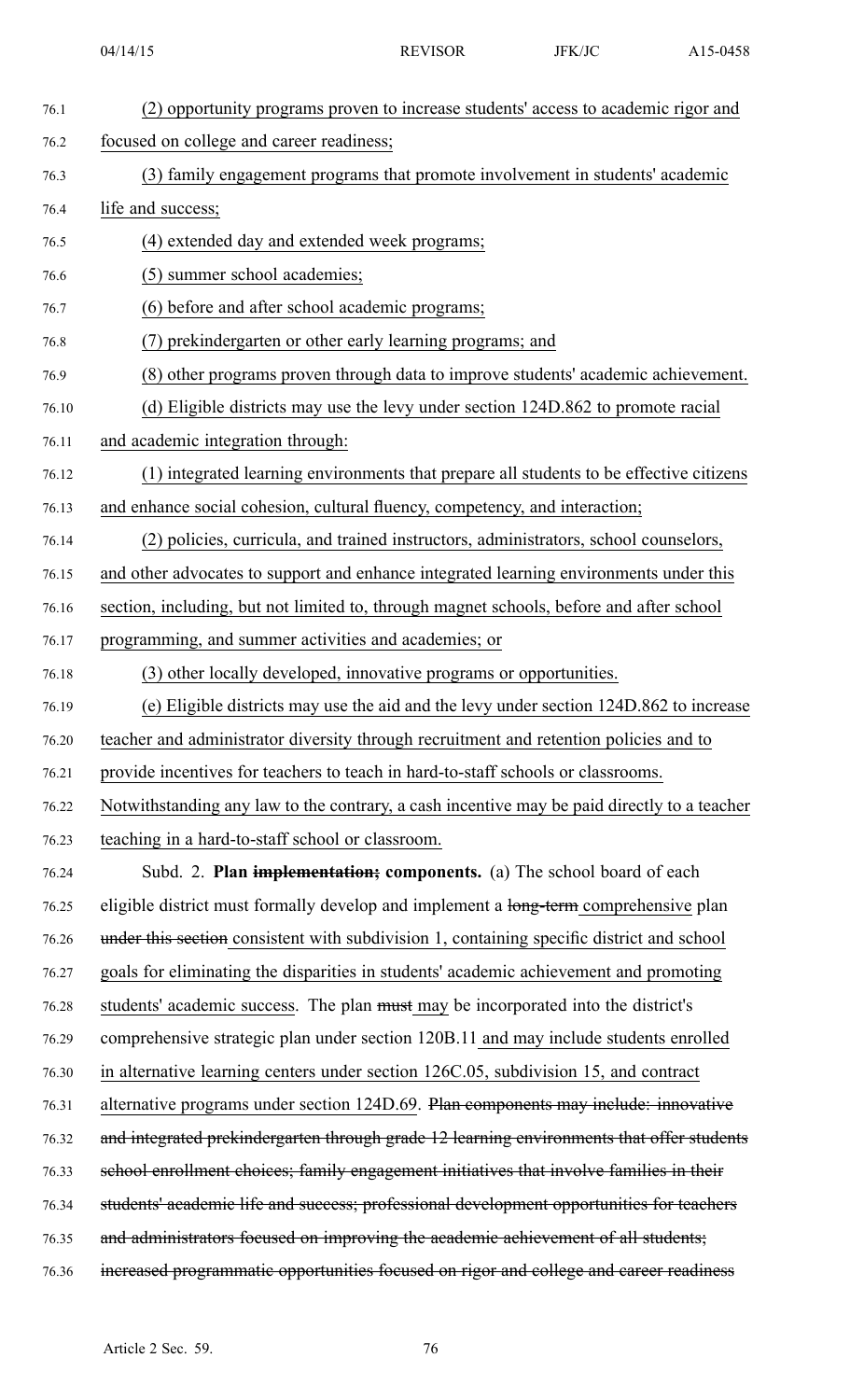77.1 for underserved students, including students enrolled in alternative learning centers under 77.2 section 123A.05, public alternative programs under section 126C.05, subdivision 15, and 77.3 contract alternative programs under section 124D.69, among other underserved students; 77.4 or recruitment and retention of teachers and administrators with diverse racial and ethnic 77.5 backgrounds. The plan must contain goals for: (1) reducing the disparities in academic 77.6 achievement among all students and specific categories of students under section 120B.35, 77.7 subdivision 3, paragraph (b), excluding the student categories of gender, disability, and 77.8 English learners; and (2) increasing racial and economic integration in schools and 77.9 districts The board may also develop and implement an integration plan to increase racial 77.10 and economic integration in schools and districts.

77.11 (b) Among other requirements, an eligible district must implement effective 77.12 cost-effective, research-based interventions that include formative assessment practices 77.13 to reduce eliminate the disparities in student academic performance among the specific 77.14 achievement between the highest and lowest performing racial and ethnic categories of 77.15 students as measured by student progress and growth demonstration of proficiency and 77.16 growth on state reading and math assessments and as aligned with section 120B.11.

77.17 (c) Eligible districts must create may collaborate in creating efficiencies and 77.18 eliminate eliminating duplicative programs and services under this section, which 77.19 may include forming collaborations or a single, seven-county metropolitan areawide 77.20 partnership of eligible districts for this purpose.

77.21 Subd. 3. **Public engagement; progress repor<sup>t</sup> and biennial report; budget** 77.22 **process.** (a) To receive revenue aid under section 124D.862, the school board of an 77.23 eligible district must incorporate school and district plan components under section 77.24 120B.11 into the district's comprehensive integration plan.

77.25 (b) A school board must hold at least one formal annual hearing to publicly repor<sup>t</sup> its 77.26 progress in realizing the goals identified in its plan. At the hearing, the board must provide 77.27 the public with longitudinal data demonstrating district and school progress in reducing 77.28 the disparities in student eliminating the academic performance among the specified 77.29 categories of students and in realizing racial and economic integration achievement 77.30 gap, consistent with the district plan and the measures in paragraph  $(a)$  (b). At least 30 77.31 days before the formal hearing under this paragraph, the board must pos<sup>t</sup> its plan, its 77.32 preliminary analysis, relevant student performance data, and other longitudinal data on 77.33 the district's Web site. A district must hold one hearing to meet the hearing requirements 77.34 of both this section and section 120B.11. The board must also include in this hearing <sup>a</sup> 77.35 discussion of its integration plan.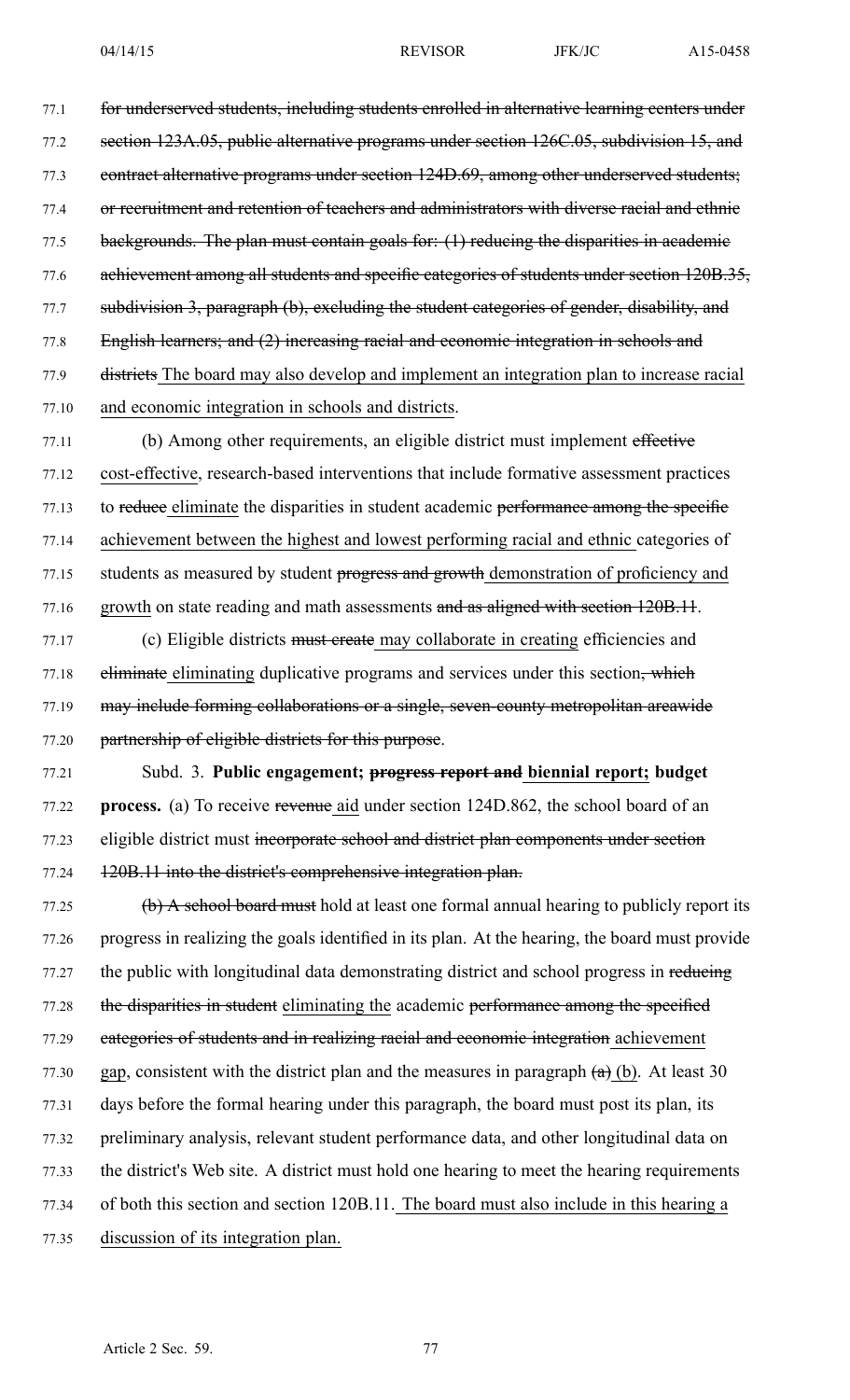- 78.3 develops an integration plan, the district must also submit <sup>a</sup> budget for its integration
- 78.4 activities at the same time. The commissioner must review, and approve or disapprove the 78.5 district's budget budgets by June 1 of that year.
- 78.6  $(d)$  (c) The longitudinal data required under paragraph (a) must be based on student 78.7 growth and progress in reading and mathematics, as defined under section 120B.30, 78.8 subdivision 1, and student performance data and achievement reports from fully adaptive 78.9 reading and mathematics assessments for grades 3 through 7 8, and high school reading 78.10 and math tests beginning in the 2015-2016 school year under section 120B.30, subdivision 78.11 1a, and either (i) school enrollment choices, (ii) the number of world language proficiency 78.12 or high achievement certificates awarded under section 120B.022, subdivision 1a, or 78.13 the number of state bilingual and multilingual seals issued under section 120B.022, 78.14 subdivision 1b, or (iii)school safety and students' engagemen<sup>t</sup> and connection at school 78.15 under section 120B.35, subdivision 3, paragraph (d). Additional longitudinal data may be 78.16 based on: students' progress toward career and college readiness under section 120B.30, 78.17 subdivision 1; or rigorous coursework completed under section 120B.35, subdivision 3, 78.18 paragraph  $(e)$ , clause  $(2)$ .
- 78.19 Subd. 4. **Timeline and implementation.** A board must approve its achievement 78.20 gap elimination plan and submit it to the department by March 15. If <sup>a</sup> district that is par<sup>t</sup> 78.21 of <sup>a</sup> multidistrict council applies for revenue for <sup>a</sup> plan, the individual district shall not 78.22 receive revenue aid unless it ratifies the plan adopted by the multidistrict council. Each 78.23 plan has a term of three years. For the 2014-2015 school year, an eligible district under 78.24 this section must submit its plan to the commissioner for review by March 15, 2014. For 78.25 the 2013-2014 school year only, an eligible district may continue to implement its current 78.26 plan until the commissioner approves <sup>a</sup> new plan under this section.

78.27 Subd. 5. **Evaluation.** The commissioner must evaluate the efficacy of district plans 78.28 in reducing eliminating the disparities in student academic performance achievement 78.29 among the specified categories of students within the district, and where applicable, in 78.30 realizing racial and economic integration. The commissioner shall repor<sup>t</sup> evaluation 78.31 results to the kindergarten through grade 12 education committees of the legislature by 78.32 February 1 of every odd-numbered fourth year beginning February 1, 2017.

# 78.33 **EFFECTIVE DATE.** This section is effective for revenue for fiscal year 2016 78.34 and later.

78.35 Sec. 60. Minnesota Statutes 2014, section 124D.862, is amended to read: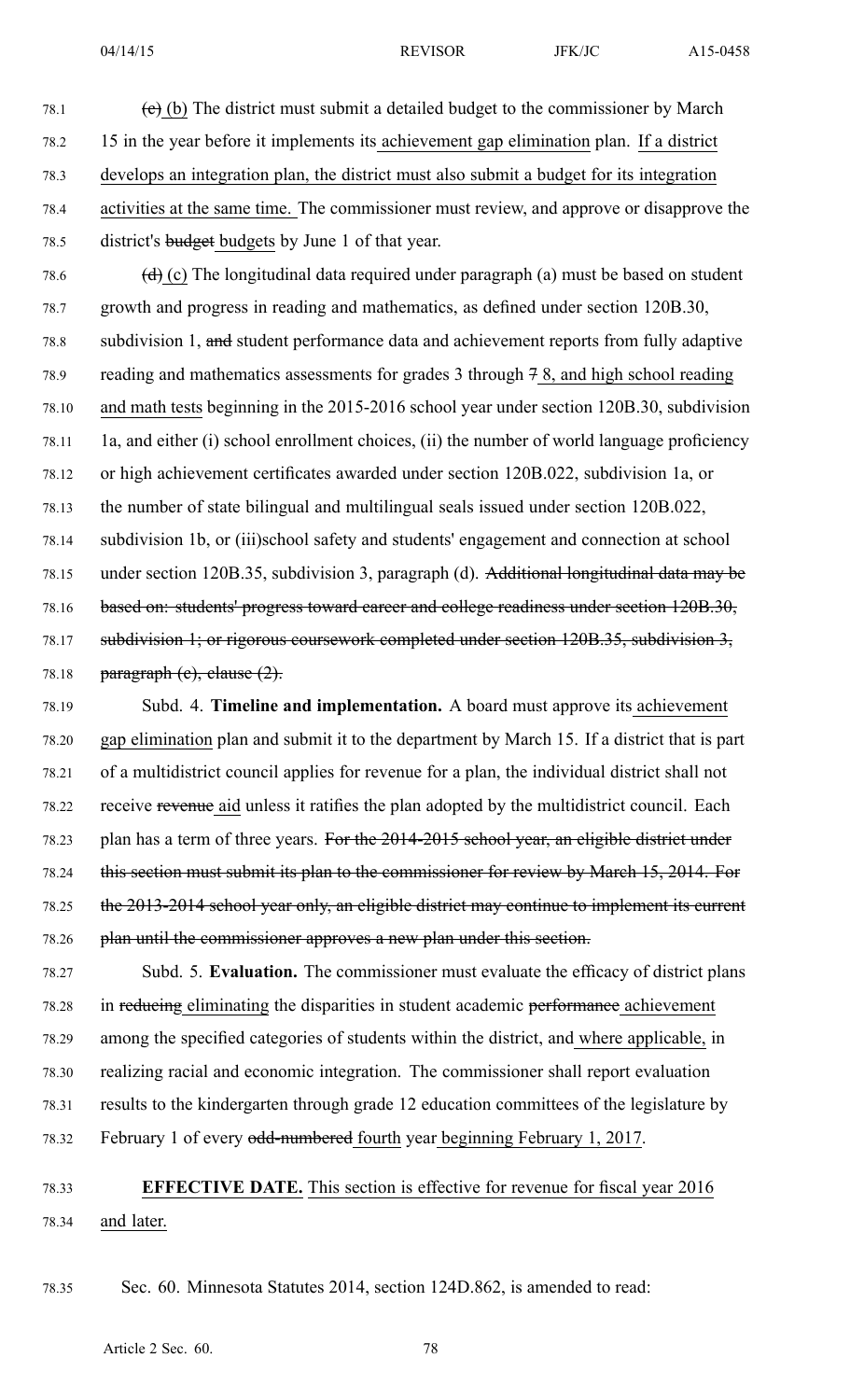## 79.1 **124D.862 ACHIEVEMENT GAP ELIMINATION REVENUE AND** 79.2 **INTEGRATION REVENUE LEVY.**

79.3 Subdivision 1. **Initial achievement and integration gap elimination revenue.** (a) 79.4 An eligible district's initial achievement and integration gap elimination revenue equals 79.5 the lesser of  $\frac{100.3}{100.2}$  percent of the district's expenditures under the budget approved 79.6 by the commissioner under section 124D.861, subdivision 3, paragraph (c), excluding 79.7 expenditures used to generate incentive revenue under subdivision 2, or the sum of (1) 79.8 \$350 times the district's adjusted pupil units for that year times the ratio of the district's 79.9 enrollment of protected students for the previous school year to total enrollment for the 79.10 previous school year and (2) the greater of zero or 66 percen<sup>t</sup> of the difference between the 79.11 district's integration revenue for fiscal year 2013 and the district's integration revenue for 79.12 fiscal year 2014 under clause (1).

79.13 (b) In each year, 0.3 percen<sup>t</sup> of each district's initial achievement and integration 79.14 revenue is transferred to the department for the oversight and accountability activities 79.15 required under this section and section 124D.861.

79.16 Subd. 2. **Incentive revenue.** An eligible school district's maximum incentive 79.17 revenue equals \$10 per adjusted pupil unit. A district's incentive revenue equals the 79.18 lesser of the maximum incentive revenue or the district's expenditures for implementing <sup>a</sup> 79.19 voluntary plan to reduce racial and economic enrollment disparities through intradistrict 79.20 and interdistrict activities that have been approved as <sup>a</sup> par<sup>t</sup> of the district's achievement 79.21 and integration plan under the budget approved by the commissioner under section 79.22 124D.861, subdivision  $3\frac{1}{2}$  paragraph (e).

79.23 Subd. 3. **Achievement and integration gap elimination revenue.** Achievement 79.24 and integration gap elimination revenue equals the sum of initial achievement and 79.25 integration gap elimination revenue and incentive revenue.

79.26 Subd. 4. **Achievement and integration gap elimination aid.** For fiscal year 2015 79.27 and later, A district's achievement and integration gap elimination aid equals the lesser 79.28 of 70 percen<sup>t</sup> of its achievement and integration gap elimination revenue or the district's 79.29 actual expenditures under the budget approved by the commissioner under section 79.30 124D.861, subdivision 3.

79.31 Subd. 5. **Achievement and Integration levy.** A district's achievement and 79.32 integration levy equals the sum of: (1) 30 percent of its achievement and integration gap 79.33 elimination revenue times  $30$  percent under subdivision 3; and (2) the greater of zero 79.34 or the difference between the district's initial integration levy under clause (1) and an 79.35 amount equal to \$350 times the district's adjusted pupil units for that year. For Special 79.36 School District No. 1, Minneapolis; Independent School District No. 625, St. Paul; and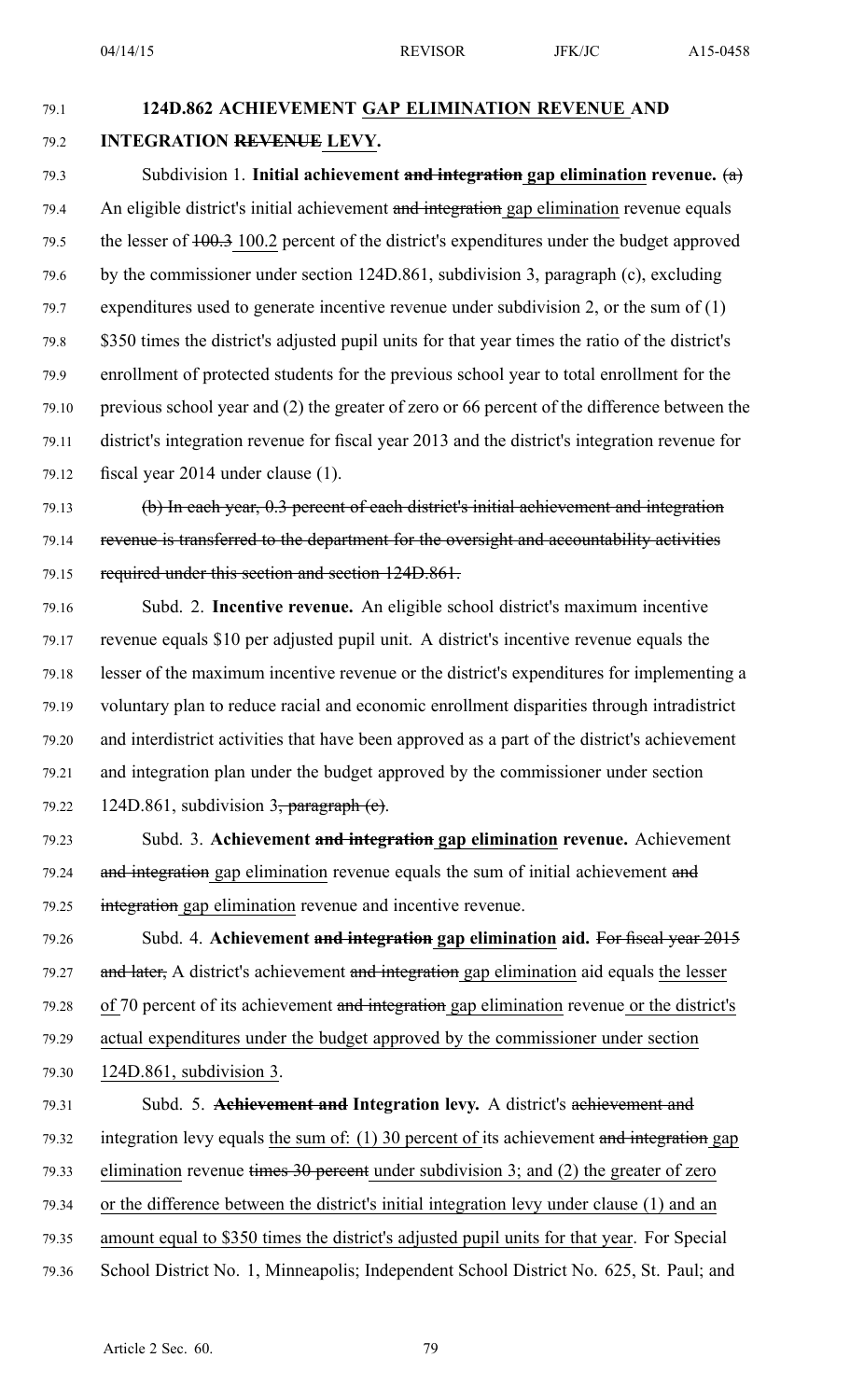- 80.1 Independent School District No. 709, Duluth, 100 percen<sup>t</sup> of the levy certified under 80.2 this subdivision is shifted into the prior calendar year for purposes of sections 123B.75, 80.3 subdivision 5, and 127A.441. 80.4 Subd. 6. **Revenue uses.** (a) At least 80 90 percen<sup>t</sup> of <sup>a</sup> district's achievement and 80.5 integration revenue gap elimination aid received under this section must be used for 80.6 innovative and integrated learning environments, school enrollment choices, family 80.7 engagemen<sup>t</sup> activities, academic programming consistent with the plan under section 80.8 124D.861, subdivision 1, and other approved programs providing direct instructional 80.9 services to students. 80.10 (b) Up to  $2\theta$  five percent of the revenue aid may be used for professional 80.11 development and staff development activities and placement services. 80.12 (c) No more than ten five percen<sup>t</sup> of the total amount of revenue aid may be spen<sup>t</sup> on 80.13 administrative services. 80.14 Subd. 7. **Revenue reserved.** Integration revenue Achievement gap elimination aid 80.15 received under this section must be reserved and used only for the programs authorized in 80.16 subdivision 2 6. The integration levy under subdivision 5, clause (1), must be reserved 80.17 and used only for the purposes of the district's integration plan adopted under section 80.18 124D.861, subdivision 1. 80.19 Subd. 8. **Commissioner authority to withhold revenue.** (a) The commissioner 80.20 must review the results of each district's integration and achievement gap elimination 80.21 plan by August 1 at the end of the third year of implementing the plan and determine if 80.22 the district met its goals. 80.23 (b) If <sup>a</sup> district met its goals, it may submit <sup>a</sup> new three-year plan to the commissioner 80.24 for review. 80.25 (c) If <sup>a</sup> district has not met its goals, the commissioner must: 80.26 (1) develop <sup>a</sup> district improvement plan and timeline, in consultation with the 80.27 affected district, that identifies strategies and practices designed to meet the district's goals 80.28 under this section and section 120B.11; and 80.29 (2) use up to 20 percen<sup>t</sup> of the district's integration revenue achievement gap 80.30 elimination aid, until the district's goals are reached, to implement the improvement plan. 80.31 Subd. 9. **Department funding.** For fiscal years 2016 and later, an amount equal 80.32 to 0.2 percen<sup>t</sup> of the total expenditures under section 124D.862 for fiscal year 2015 is 80.33 transferred to the department for oversight and accountability activities required under 80.34 this section and section 124D.861.
- 80.35 **EFFECTIVE DATE.** This section is effective for revenue for fiscal year 2016 80.36 and later.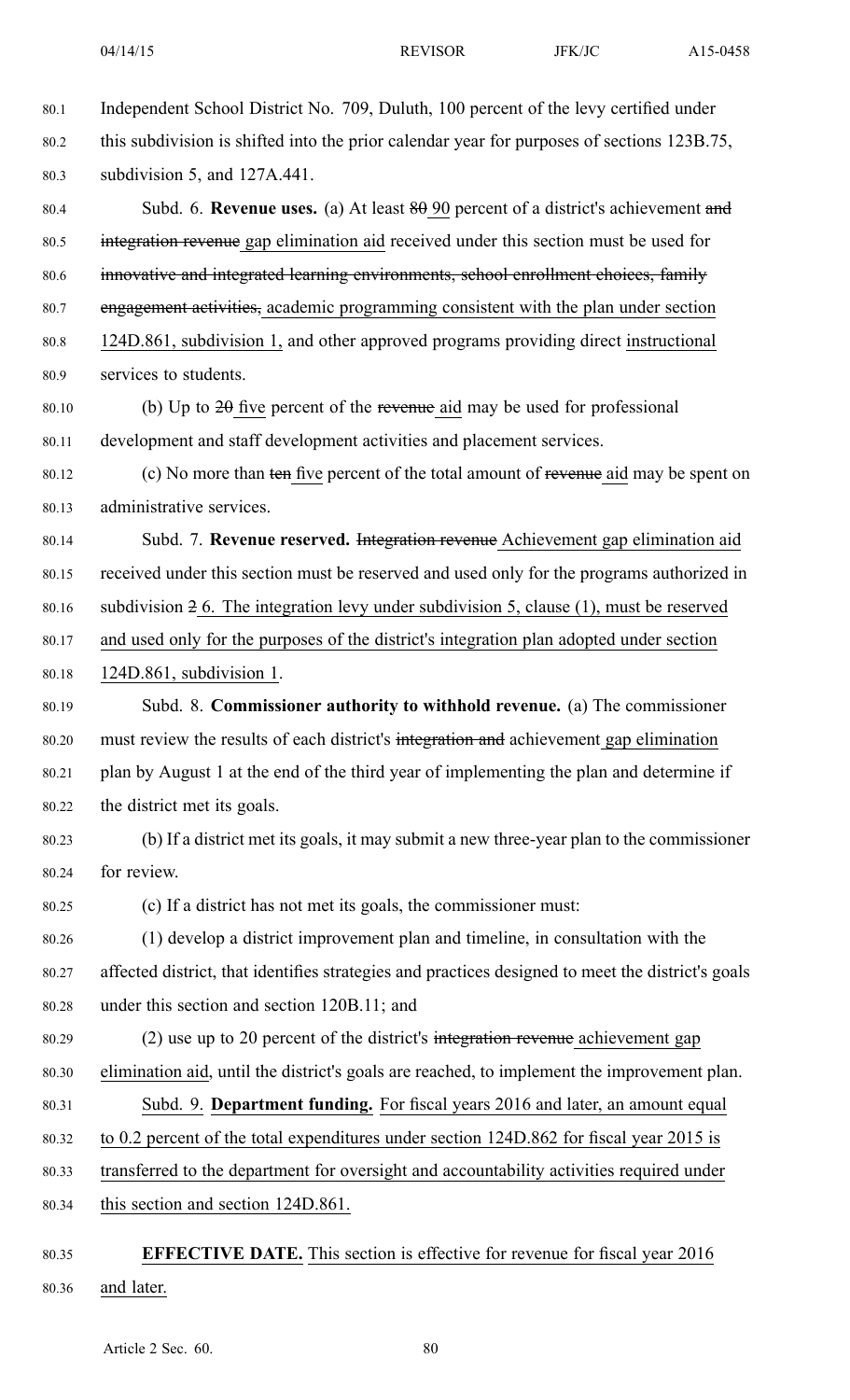- 81.1 Sec. 61. Minnesota Statutes 2014, section 135A.101, is amended by adding <sup>a</sup> 81.2 subdivision to read:
- 81.3 Subd. 3. **Minnesota transfer curriculum.** Notwithstanding section 135A.08 or 81.4 other law to the contrary, all MnSCU institutions must give full credit to <sup>a</sup> secondary pupil 81.5 who completes for postsecondary credit <sup>a</sup> postsecondary course or program that is par<sup>t</sup> or 81.6 all of <sup>a</sup> goal area or <sup>a</sup> transfer curriculum at <sup>a</sup> MnSCU institution when the pupil enrolls 81.7 in <sup>a</sup> MnSCU institution after leaving secondary school. Once one MnSCU institution 81.8 certifies as completed <sup>a</sup> secondary student's postsecondary course or program that is par<sup>t</sup>
- 81.9 or all of <sup>a</sup> goal area or <sup>a</sup> transfer curriculum, every MnSCU institution must consider the
- 81.10 student's course or program for that goal area or the transfer curriculum as completed.
- 81.11 **EFFECTIVE DATE.** This section is effective August 1, 2015.

81.12 Sec. 62. Minnesota Statutes 2014, section 179A.20, is amended by adding <sup>a</sup>

81.13 subdivision to read:

81.14 Subd. 4a. **Unrequested leave of absence for teachers.** A school board and the

81.15 exclusive representative of the teachers may not execute <sup>a</sup> contract effective for the

81.16 2017-2018 school year or later unless the contract contains <sup>a</sup> plan for unrequested leave of

81.17 absence under section 122A.40, subdivision 10, or <sup>a</sup> plan for discontinuing or terminating

| teachers under section 122A.41, subdivision 14.<br>81.18 |
|----------------------------------------------------------|
|----------------------------------------------------------|

81.19 **EFFECTIVE DATE.** This section is effective the day following final enactment.

81.20 Sec. 63. Laws 2014, chapter 312, article 16, section 15, is amended to read:

81.21 Sec. 15. **TEACHER DEVELOPMENT AND EVALUATION REVENUE.**

81.22 (a) For fiscal year 2015 only, teacher development and evaluation revenue for <sup>a</sup> 81.23 school district, intermediate school district, or charter school with any school site that does 81.24 not have an alternative professional pay system agreemen<sup>t</sup> under Minnesota Statutes, 81.25 section 122A.414, subdivision 2, equals \$302 times the number of full-time equivalent 81.26 teachers employed on October 1 of the previous school year in each school site without 81.27 an alternative professional pay system under Minnesota Statutes, section 122A.414, 81.28 subdivision 2. Except for charter schools, revenue under this section must be reserved for 81.29 teacher development and evaluation activities consistent with Minnesota Statutes, section 81.30 122A.40, subdivision 8, or Minnesota Statutes, section 122A.41, subdivision 5. For the 81.31 purposes of this section, "teacher" has the meaning given it in Minnesota Statutes, section 81.32 122A.40, subdivision 1, or Minnesota Statutes, section 122A.41, subdivision 1.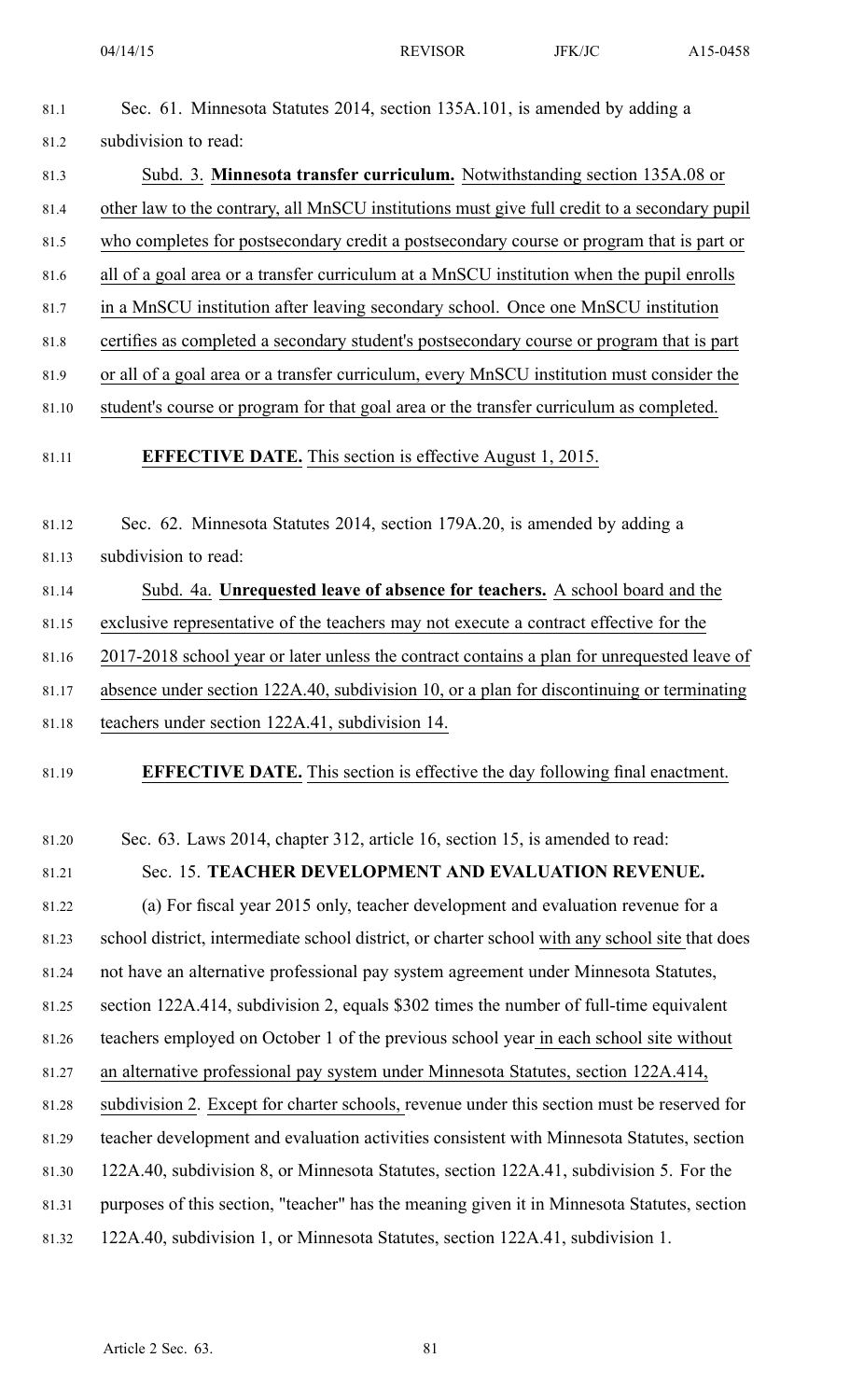| 82.1           | (b) Notwithstanding paragraph (a), the state total teacher development and evaluation    |
|----------------|------------------------------------------------------------------------------------------|
| 82.2           | revenue entitlement must not exceed \$10,000,000 for fiscal year 2015. The commissioner  |
| 82.3           | must limit the amount of revenue under this section so as not to exceed this limit.      |
| 82.4           | <b>EFFECTIVE DATE.</b> This section is effective for fiscal year 2015.                   |
| 82.5           | Sec. 64. TEACHER LICENSURE AGREEMENTS WITH ADJOINING STATES.                             |
| 82.6           | The Board of Teaching must prepare and submit a report to the K-12 education             |
| 82.7           | committees of the legislature by February 15, 2016, indicating the number, contracting   |
| 82.8           | states, and extent of the interstate agreements for teacher licensure under Minnesota    |
| 82.9           | Statutes, section 122A.23, subdivision 3, reached between August 1 and December 31,      |
| 82.10          | 2015.                                                                                    |
| 82.11          | <b>EFFECTIVE DATE.</b> This section is effective the day following final enactment.      |
| 82.12          | Sec. 65. TRANSFER CURRICULUM REPORT.                                                     |
| 82.13          | By February 1, 2016, the chancellor of the Minnesota State Colleges and                  |
| 82.14          | Universities must prepare and submit to the K-12 and higher education committees of      |
| 82.15          | the legislature a report describing the implementation of the transfer curriculum policy |
| 82.16          | for postsecondary enrollment options program students under Minnesota Statutes,          |
| 82.17          | sections 124D.09, subdivision 12, and 135A.101, subdivision 3, and how to standardize    |
| 82.18          | Advanced Placement, International Baccalaureate, and college-level exam program course   |
| 82.19          | equivalencies across all state colleges and universities.                                |
| 82.20          | <b>EFFECTIVE DATE.</b> This section is effective the day following final enactment.      |
| 82.21          | Sec. 66. APPROPRIATIONS.                                                                 |
| 82.22          | Subdivision 1. Department. The sums indicated in this section are appropriated           |
| 82.23          | from the general fund to the Department of Education for the fiscal years designated.    |
|                | Subd. 2. Achievement gap elimination aid. For gap elimination aid under                  |
| 82.24<br>82.25 | Minnesota Statutes, section 124D.862:                                                    |
|                |                                                                                          |
| 82.26<br>82.27 | $rac{S}{S}$<br>$\underline{65,539,000}$ 2016<br>68,745,000  2017                         |
|                |                                                                                          |
| 82.28          | The 2016 appropriation includes \$6,382,000 for 2015 and \$59,157,000 for 2016.          |
| 82.29          | The 2017 appropriation includes \$6,573,000 for 2016 and \$62,172,000 for 2017.          |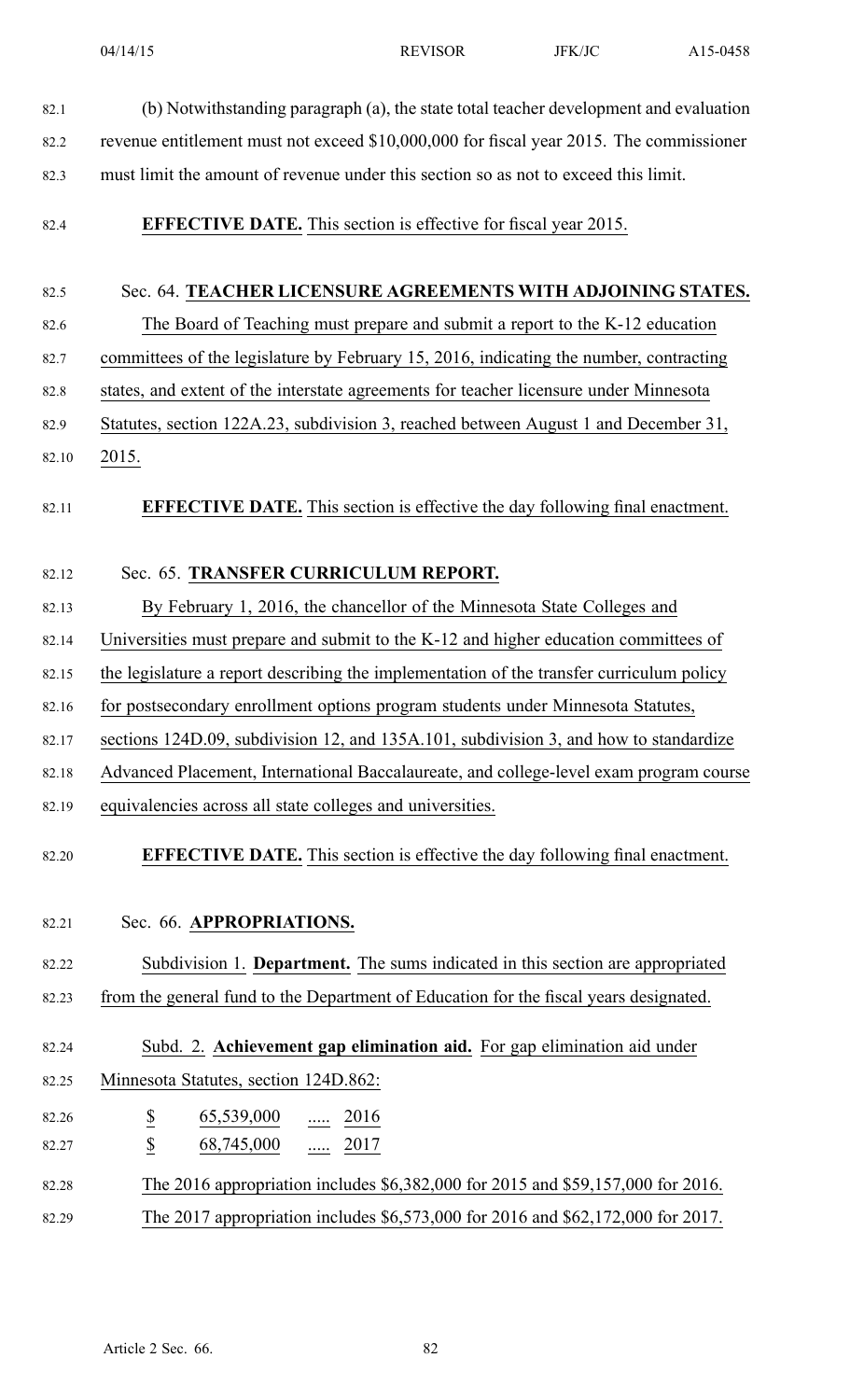| 83.1  |                                         |                                                   | Subd. 3. Literacy incentive aid. For literacy incentive aid under Minnesota                |
|-------|-----------------------------------------|---------------------------------------------------|--------------------------------------------------------------------------------------------|
| 83.2  |                                         | Statutes, section 124D.98:                        |                                                                                            |
| 83.3  | $\overline{\mathcal{E}}$                | $\frac{44,552,000}{\cdots}$ $\frac{2016}{\cdots}$ |                                                                                            |
| 83.4  | $\overline{2}$                          | $\frac{45,508,000}{}$ 2017                        |                                                                                            |
| 83.5  |                                         |                                                   | The 2016 appropriation includes \$4,683,000 for 2015 and \$39,869,000 for 2016.            |
| 83.6  |                                         |                                                   | The 2017 appropriation includes \$4,429,000 for 2016 and \$41,079,000 for 2017.            |
| 83.7  |                                         |                                                   | Subd. 4. Interdistrict desegregation or integration transportation grants. For             |
| 83.8  |                                         |                                                   | interdistrict desegregation or integration transportation grants under Minnesota Statutes, |
| 83.9  | section 124D.87:                        |                                                   |                                                                                            |
| 83.10 | $\underline{\$}$                        | $\frac{15,023,000}{}$ 2016                        |                                                                                            |
| 83.11 | \$                                      | $\frac{15,825,000}{}$ 2017                        |                                                                                            |
|       |                                         |                                                   |                                                                                            |
| 83.12 |                                         |                                                   | Subd. 5. Success for the future. For American Indian success for the future grants         |
| 83.13 |                                         | under Minnesota Statutes, section 124D.81:        |                                                                                            |
| 83.14 | $\overline{\mathcal{E}}$                | $2,812,000$ 2016                                  |                                                                                            |
| 83.15 | $\overline{2}$                          | $2,887,000$ 2017                                  |                                                                                            |
| 83.16 |                                         |                                                   | The 2016 appropriation includes \$213,000 for 2015 and \$2,599,000 for 2016.               |
| 83.17 |                                         |                                                   | The 2017 appropriation includes \$288,000 for 2016 and \$2,599,000 for 2017.               |
| 83.18 |                                         |                                                   | Subd. 6. American Indian teacher preparation grants. From the educator                     |
| 83.19 |                                         |                                                   | licensure account in the special revenue fund, for joint grants to assist American Indian  |
| 83.20 |                                         |                                                   | people to become teachers under Minnesota Statutes, section 122A.63:                       |
| 83.21 |                                         | $\frac{190,000}{\cdots}$ $\frac{2016}{\cdots}$    |                                                                                            |
| 83.22 | $rac{S}{S}$                             | 190,000  2017                                     |                                                                                            |
| 83.23 |                                         |                                                   | Subd. 7. Tribal contract schools. For tribal contract school aid under Minnesota           |
| 83.24 |                                         | Statutes, section 124D.83:                        |                                                                                            |
| 83.25 |                                         |                                                   |                                                                                            |
| 83.26 | $\overline{\partial}$<br>$\overline{2}$ | $2,166,000$ 2016<br>$2,295,000$ 2017              |                                                                                            |
| 83.27 |                                         |                                                   | The 2016 appropriation includes \$204,000 for 2015 and \$1,962,000 for 2016.               |
| 83.28 |                                         |                                                   | The 2017 appropriation includes \$218,000 for 2016 and \$2,077,000 for 2017.               |
|       |                                         |                                                   |                                                                                            |
| 83.29 |                                         |                                                   | Subd. 8. Early childhood programs at tribal schools. For early childhood family            |
| 83.30 |                                         |                                                   | education programs at tribal contract schools under Minnesota Statutes, section 124D.83,   |
| 83.31 | subdivision 4:                          |                                                   |                                                                                            |
| 83.32 | $\overline{\mathcal{E}}$                | 68,000                                            | $\underline{\cdots}$ 2016                                                                  |
| 83.33 | \$                                      | 68,000  2017                                      |                                                                                            |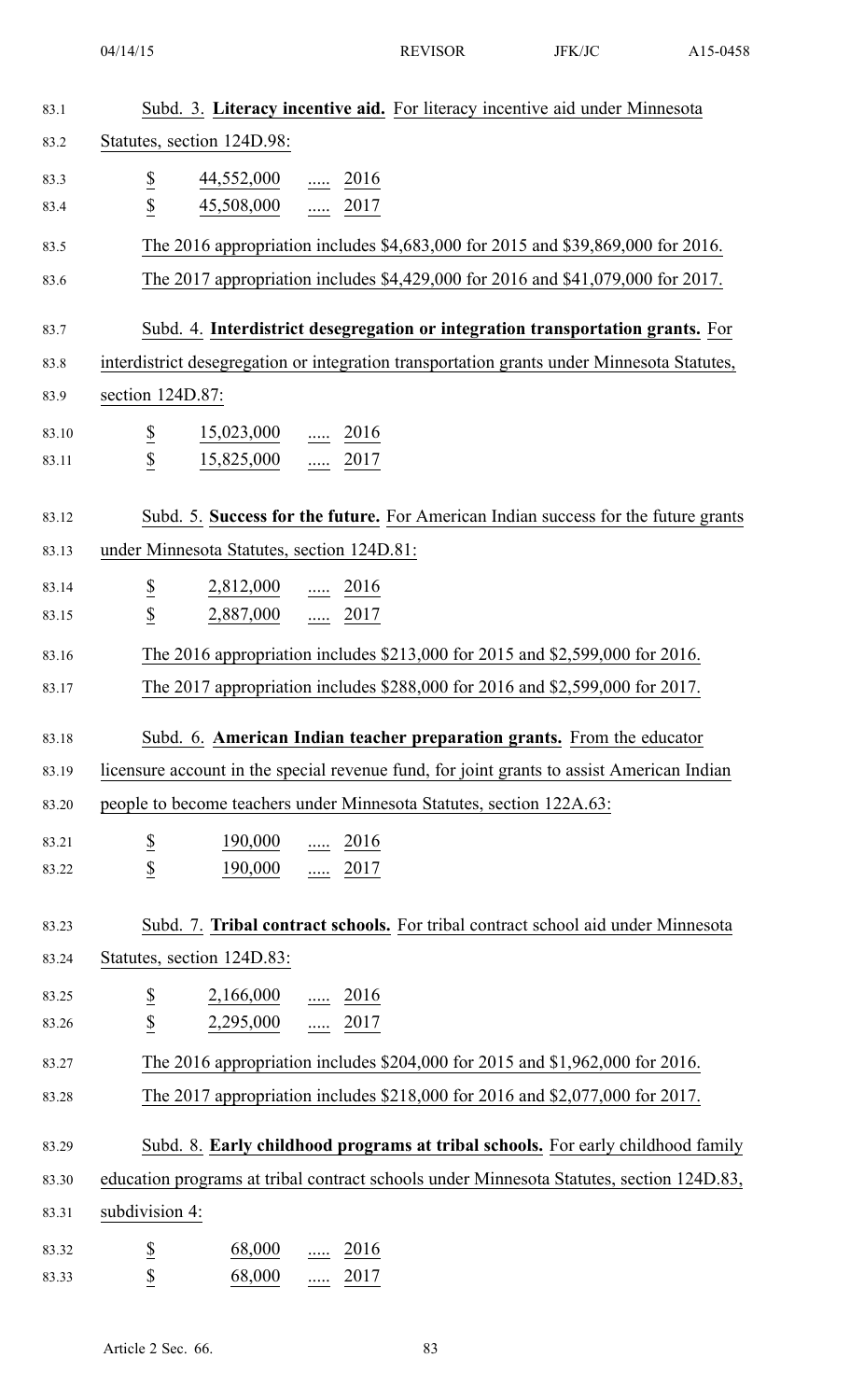84.1 Subd. 9. **Examination fees; teacher training and suppor<sup>t</sup> programs.** (a) For 84.2 students' advanced placement and international baccalaureate examination fees under 84.3 Minnesota Statutes, section 120B.13, subdivision 3, and the training and related costs 84.4 for teachers and other interested educators under Minnesota Statutes, section 120B.13, 84.5 subdivision 1: 84.6  $\frac{\$}{2016}$   $\frac{4,500,000}{4,000}$  ..... 2016 84.7 **\$** 4,500,000 ..... 2017 84.8 (b) The advanced placement program shall receive 75 percen<sup>t</sup> of the appropriation 84.9 each year and the international baccalaureate program shall receive 25 percen<sup>t</sup> of the 84.10 appropriation each year. The department, in consultation with representatives of the 84.11 advanced placement and international baccalaureate programs selected by the Advanced 84.12 Placement Advisory Council and IBMN, respectively, shall determine the amounts of 84.13 the expenditures each year for examination fees and training and suppor<sup>t</sup> programs for 84.14 each program. 84.15 (c) Notwithstanding Minnesota Statutes, section 120B.13, subdivision 1, at least 84.16 \$500,000 each year is for teachers to attend subject matter summer training programs 84.17 and follow-up suppor<sup>t</sup> workshops approved by the advanced placement or international 84.18 baccalaureate programs. The amount of the subsidy for each teacher attending an 84.19 advanced placement or international baccalaureate summer training program or workshop 84.20 shall be the same. The commissioner shall determine the paymen<sup>t</sup> process and the amount 84.21 of the subsidy. 84.22 (d) The commissioner shall pay all examination fees for all students of low-income 84.23 families under Minnesota Statutes, section 120B.13, subdivision 3, and, to the extent 84.24 of available appropriations, shall also pay examination fees for students sitting for an 84.25 advanced placement examination, international baccalaureate examination, or both. 84.26 Any balance in the first year does not cancel but is available in the second year. 84.27 Subd. 10. **Concurrent enrollment programs.** For concurrent enrollment programs 84.28 under Minnesota Statutes, section 124D.091: 84.29  $\frac{\$}{ }$   $\frac{5,000,000}{0}$  ..... 2016 84.30 **\$** 8,000,000 ..... 2017 84.31 If the appropriation is insufficient, the commissioner must proportionately reduce 84.32 the aid paymen<sup>t</sup> to each district. 84.33 Any balance in the first year does not cancel but is available in the second year. 84.34 Subd. 11. **Collaborative urban educator.** For the collaborative urban educator 84.35 grant program: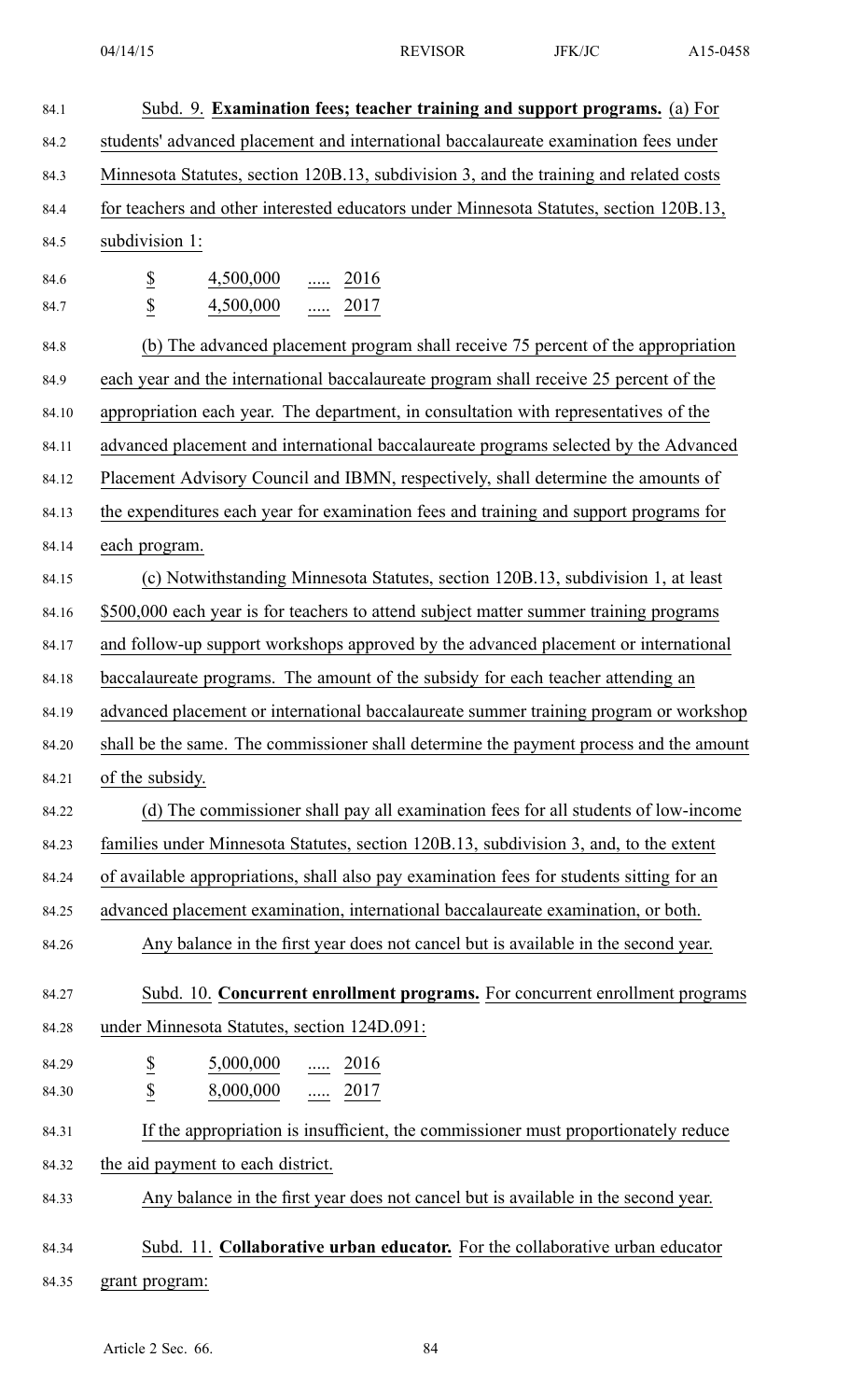| 85.1  | 780,000<br>$\ldots$ 2016                                                                  |
|-------|-------------------------------------------------------------------------------------------|
| 85.2  | $rac{S}{S}$<br>780,000<br>$\ldots$ 2017                                                   |
| 85.3  | \$195,000 each year is for the Southeast Asian teacher program at Concordia               |
| 85.4  | University, St. Paul; \$175,000 each year is for the collaborative urban educator program |
| 85.5  | at the University of St. Thomas; \$195,000 each year is for the Center for Excellence in  |
| 85.6  | Urban Teaching at Hamline University; and \$195,000 each year is for the East Africa      |
| 85.7  | Student to Teacher program at Augsburg College.                                           |
| 85.8  | Any balance in the first year does not cancel but is available in the second year.        |
| 85.9  | Each institution shall prepare for the legislature, by January 15 of each year, a         |
| 85.10 | detailed report regarding the funds used. The report must include the number of teachers  |
| 85.11 | prepared as well as the diversity for each cohort of teachers produced.                   |
| 85.12 | Subd. 12. ServeMinnesota program. For funding ServeMinnesota programs under               |
| 85.13 | Minnesota Statutes, sections 124D.37 to 124D.45:                                          |
| 85.14 | $\overline{\mathcal{E}}$<br>$\frac{900,000}{\cdots}$ 2016                                 |
| 85.15 | $\underline{\mathbb{S}}$<br>900,000<br>$\frac{1}{2017}$                                   |
| 85.16 | A grantee organization may provide health and child care coverage to the dependents       |
| 85.17 | of each participant enrolled in a full-time ServeMinnesota program to the extent such     |
| 85.18 | coverage is not otherwise available.                                                      |
| 85.19 | Subd. 13. Student organizations. For student organizations:                               |
| 85.20 | $rac{S}{S}$<br>725,000<br>$\frac{1}{2016}$                                                |
| 85.21 | 725,000  2017                                                                             |
| 85.22 | \$96,000 each year is for student organizations serving health occupations.               |
| 85.23 | \$100,000 each year is for student organizations serving trade and industry               |
| 85.24 | occupations.                                                                              |
| 85.25 | \$95,000 each year is for student organizations serving business occupations.             |
| 85.26 | \$187,000 each year is for student organizations serving agriculture occupations.         |
| 85.27 | \$142,000 each year is for student organizations serving family and consumer science      |
| 85.28 | occupations.                                                                              |
| 85.29 | \$109,000 each year is for student organizations serving marketing occupations.           |
| 85.30 | \$46,000 each year is for the Minnesota Foundation for Student Organizations.             |
| 85.31 | Any balance in the first year does not cancel but is available in the second year.        |
| 85.32 | Subd. 14. Early childhood literacy programs. For innovation grants to                     |
| 85.33 | ServeMinnesota for the Minnesota reading corps program under Minnesota Statutes,          |
| 85.34 | section 124D.42, subdivision 8:                                                           |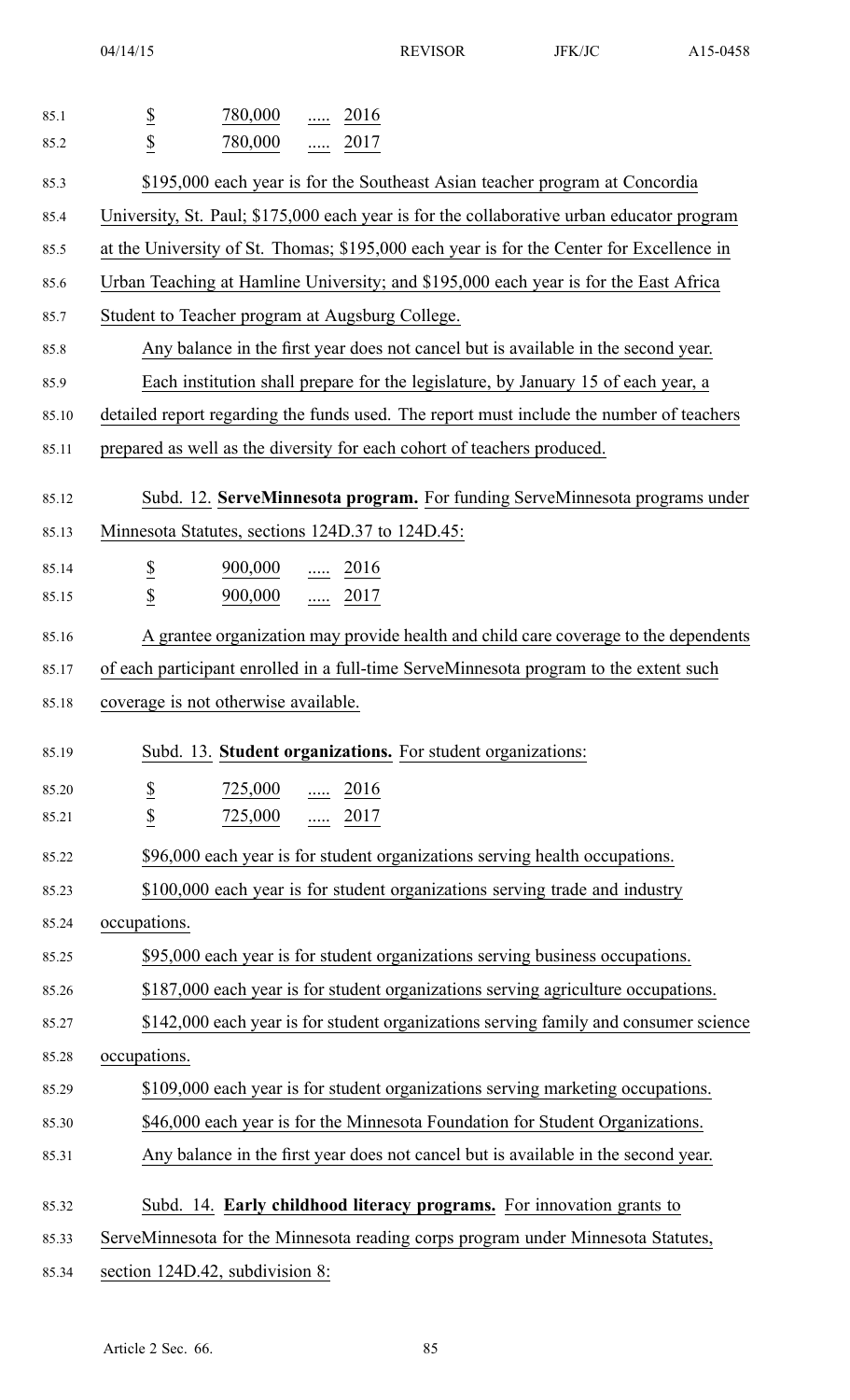| 86.1  | $7,375,000$ 2016                                                                            |
|-------|---------------------------------------------------------------------------------------------|
| 86.2  | $rac{S}{S}$<br>7,375,000  2017                                                              |
| 86.3  | Up to $$7,375,000$ each year is to help maximize federal and nonpublic funding to           |
| 86.4  | support AmeriCorps members serving in the Minnesota reading corps program established       |
| 86.5  | by ServeMinnesota, including costs to train and teach early literacy skills to children age |
| 86.6  | three to grade 3 and to evaluate the impact of the Minnesota reading corps program under    |
| 86.7  | Minnesota Statutes, section 124D.42, subdivision 8.                                         |
| 86.8  | Any balance in the first year does not cancel but is available in the second year.          |
| 86.9  | Subd. 15. Minnesota math corps program. For the Minnesota math corps program                |
| 86.10 | under Minnesota Statutes, section 124D.42, subdivision 9:                                   |
| 86.11 | $\frac{250,000}{\cdots}$ $\frac{2016}{\cdots}$                                              |
| 86.12 | $rac{S}{S}$<br>$250,000$ 2017                                                               |
| 86.13 | Any unexpended balance in the first year does not cancel but is available in the            |
| 86.14 | second year.                                                                                |
| 86.15 | Subd. 16. Alternative compensation. For alternative teacher compensation aid                |
| 86.16 | under Minnesota Statutes, section 122A.415, subdivision 4:                                  |
| 86.17 | $\overline{\mathbf{z}}$<br>$\frac{78,331,000}{}$ 2016                                       |
| 86.18 | $\overline{\mathcal{C}}$<br>$77,647,000$ 2017                                               |
| 86.19 | The 2016 appropriation includes \$7,766,000 for 2015 and \$70,565,000 for 2016.             |
| 86.20 | The 2017 appropriation includes \$7,840,000 for 2016 and \$69,807,000 for 2017.             |
| 86.21 | Subd. 17. Starbase MN. For a grant to Starbase MN for rigorous science,                     |
| 86.22 | technology, engineering, and math (STEM) programs providing students in grades 4 to         |
| 86.23 | 6 with a multisensory learning experience and a hands-on curriculum in an aerospace         |
| 86.24 | environment using state-of-the-art technology:                                              |
| 86.25 |                                                                                             |
| 86.26 | $rac{S}{S}$<br>$\frac{924,000}{0}$ 2016                                                     |
| 86.27 | This appropriation does not cancel but is available in the second year of the biennium.     |
| 86.28 | The base budget for this appropriation is \$500,000 for fiscal year 2018 and later.         |
| 86.29 | All unspent funds, estimated at \$924,000 from the Starbase MN appropriation under          |
| 86.30 | Laws 2013, chapter 116, article 3, section 37, subdivision 22, are canceled to the general  |
| 86.31 | fund on June 30, 2015.                                                                      |
| 86.32 | Subd. 18. Teacher development and evaluation. For teacher development and                   |
| 86.33 | evaluation revenue:                                                                         |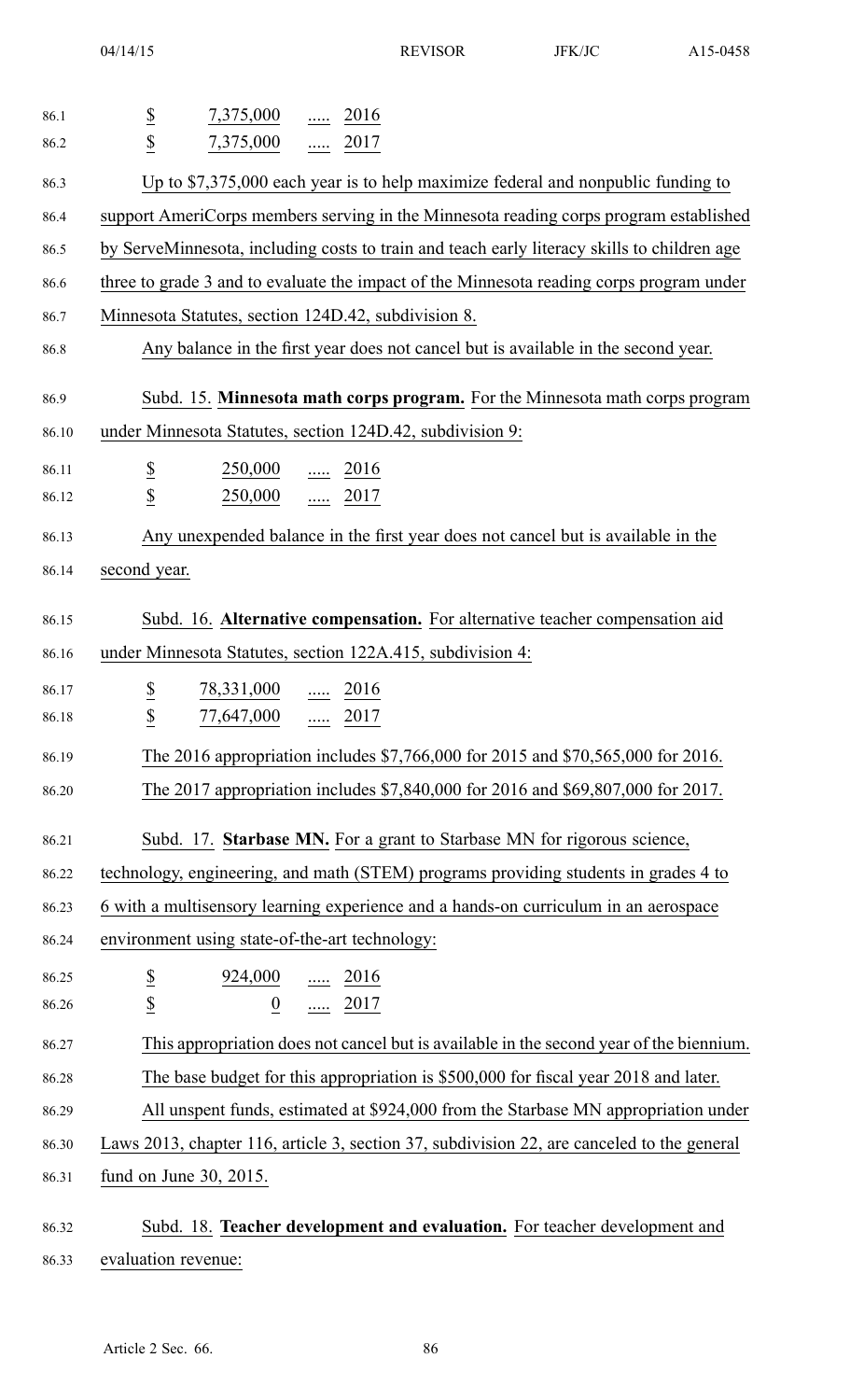| 87.1  | $\overline{\mathcal{E}}$<br>$1,000,000$ 2016                                               |
|-------|--------------------------------------------------------------------------------------------|
| 87.2  | The 2016 appropriation includes $$1,000,000$ for 2015 and $$0$ for 2016. This is a         |
| 87.3  | onetime appropriation and is available until expended.                                     |
| 87.4  | Subd. 19. Recovery program grants. For recovery program grants under                       |
| 87.5  | Minnesota Statutes, section 124D.695:                                                      |
| 87.6  | $\overline{\mathcal{E}}$<br>$\frac{500,000}{\cdots}$ $\frac{2016}{\cdots}$                 |
| 87.7  | $\overline{2}$<br>500,000  2017                                                            |
| 87.8  | Any balance in the first year does not cancel and is available in the second year.         |
| 87.9  | Subd. 20. Minnesota Principals' Academy. For a grant to the University of                  |
| 87.10 | Minnesota, College of Education and Human Development, for the operation of the            |
| 87.11 | Minnesota Principals' Academy:                                                             |
| 87.12 | $\overline{\mathcal{E}}$<br>$\frac{250,000}{\cdots}$ 2016                                  |
| 87.13 | $\overline{2}$<br>$\cdots$ 2017<br>250,000                                                 |
| 87.14 | Any balance in the first year does not cancel but is available in the second year.         |
| 87.15 | Sec. 67. REPEALER.                                                                         |
| 87.16 | Minnesota Statutes 2014, section 122A.40, subdivision 11, is repealed.                     |
| 87.17 | <b>EFFECTIVE DATE.</b> This section is effective beginning in the 2017-2018 school         |
| 87.18 | year and later.                                                                            |
| 87.19 | <b>ARTICLE 3</b>                                                                           |
| 87.20 | STANDARDS AND ASSESSMENTS                                                                  |
| 87.21 | Section 1. Minnesota Statutes 2014, section 120B.02, subdivision 2, is amended to read:    |
| 87.22 | Subd. 2. Graduation requirements. To graduate from high school, students must              |
| 87.23 | demonstrate to their enrolling school district or school their satisfactory completion of  |
| 87.24 | the credit requirements under section 120B.024 and their understanding of academic         |
| 87.25 | standards on a nationally normed college entrance exam as required under section           |
| 87.26 | 120B.30, subdivision 1, paragraph (c), clause (1). A school district must adopt graduation |
| 87.27 | requirements that meet or exceed state graduation requirements established in law or rule. |
| 87.28 | <b>EFFECTIVE DATE.</b> This section is effective and applies to students entering grade    |
| 87.29 | 9 in the 2015-2016 school year and later.                                                  |

87.30 Sec. 2. Minnesota Statutes 2014, section 120B.021, subdivision 4, is amended to read: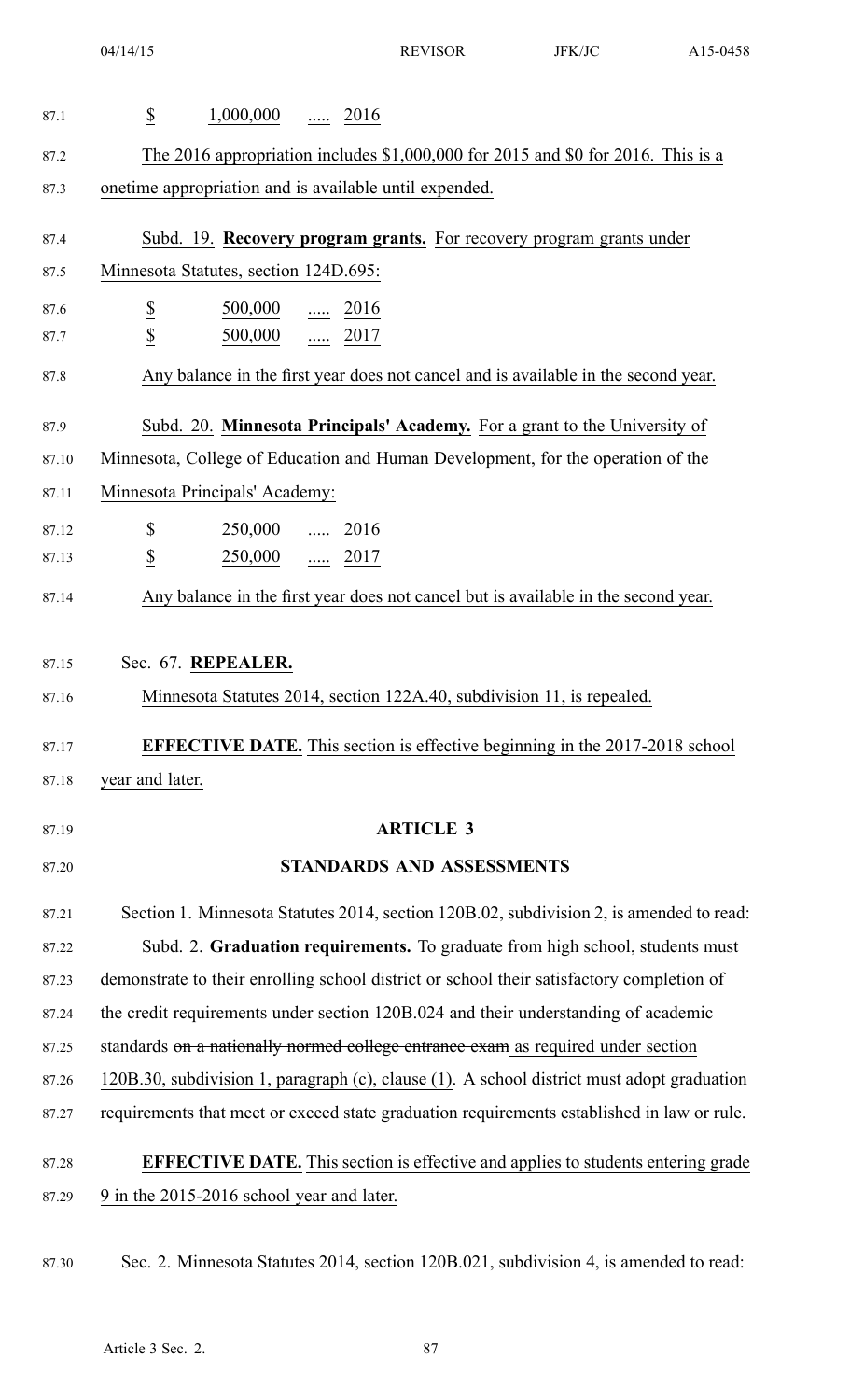88.1 Subd. 4. **Revisions and reviews required.** (a) The commissioner of education must 88.2 revise and appropriately embed technology and information literacy standards consistent 88.3 with recommendations from school media specialists into the state's academic standards 88.4 and graduation requirements and implement <sup>a</sup> ten-year cycle to review and, consistent 88.5 with the review, revise state academic standards and related benchmarks, consistent with 88.6 this subdivision. During each ten-year review and revision cycle, the commissioner also 88.7 must examine the alignment of each required academic standard and related benchmark 88.8 with the knowledge and skills students need for career and college readiness and advanced 88.9 work in the particular subject area. The commissioner must include the contributions of 88.10 Minnesota American Indian tribes and communities as related to the academic standards 88.11 during the review and revision of the required academic standards.

88.12 (b) The commissioner must ensure that the statewide mathematics assessments 88.13 administered to students in grades 3 through 8 and 11 are aligned with the state academic 88.14 standards in mathematics, consistent with section 120B.30, subdivision 1, paragraph 88.15 (b). The commissioner must implement <sup>a</sup> review of the academic standards and related 88.16 benchmarks in mathematics beginning in the 2015-2016 2020-2021 school year and 88.17 every ten years thereafter.

- 88.18 (c) The commissioner must implement <sup>a</sup> review of the academic standards and related 88.19 benchmarks in arts beginning in the 2016-2017 school year and every ten years thereafter.
- 88.20 (d) The commissioner must implement <sup>a</sup> review of the academic standards and 88.21 related benchmarks in science beginning in the 2017-2018 school year and every ten 88.22 years thereafter.
- 88.23 (e) The commissioner must implement <sup>a</sup> review of the academic standards and 88.24 related benchmarks in language arts beginning in the 2018-2019 school year and every 88.25 ten years thereafter.

88.26 (f) The commissioner must implement <sup>a</sup> review of the academic standards and 88.27 related benchmarks in social studies beginning in the 2019-2020 school year and every 88.28 ten years thereafter.

88.29 (g) School districts and charter schools must revise and align local academic 88.30 standards and high school graduation requirements in health, world languages, and career 88.31 and technical education to require students to complete the revised standards beginning 88.32 in <sup>a</sup> school year determined by the school district or charter school. School districts and 88.33 charter schools must formally establish <sup>a</sup> periodic review cycle for the academic standards 88.34 and related benchmarks in health, world languages, and career and technical education.

88.35 **EFFECTIVE DATE.** This section is effective the day following final enactment.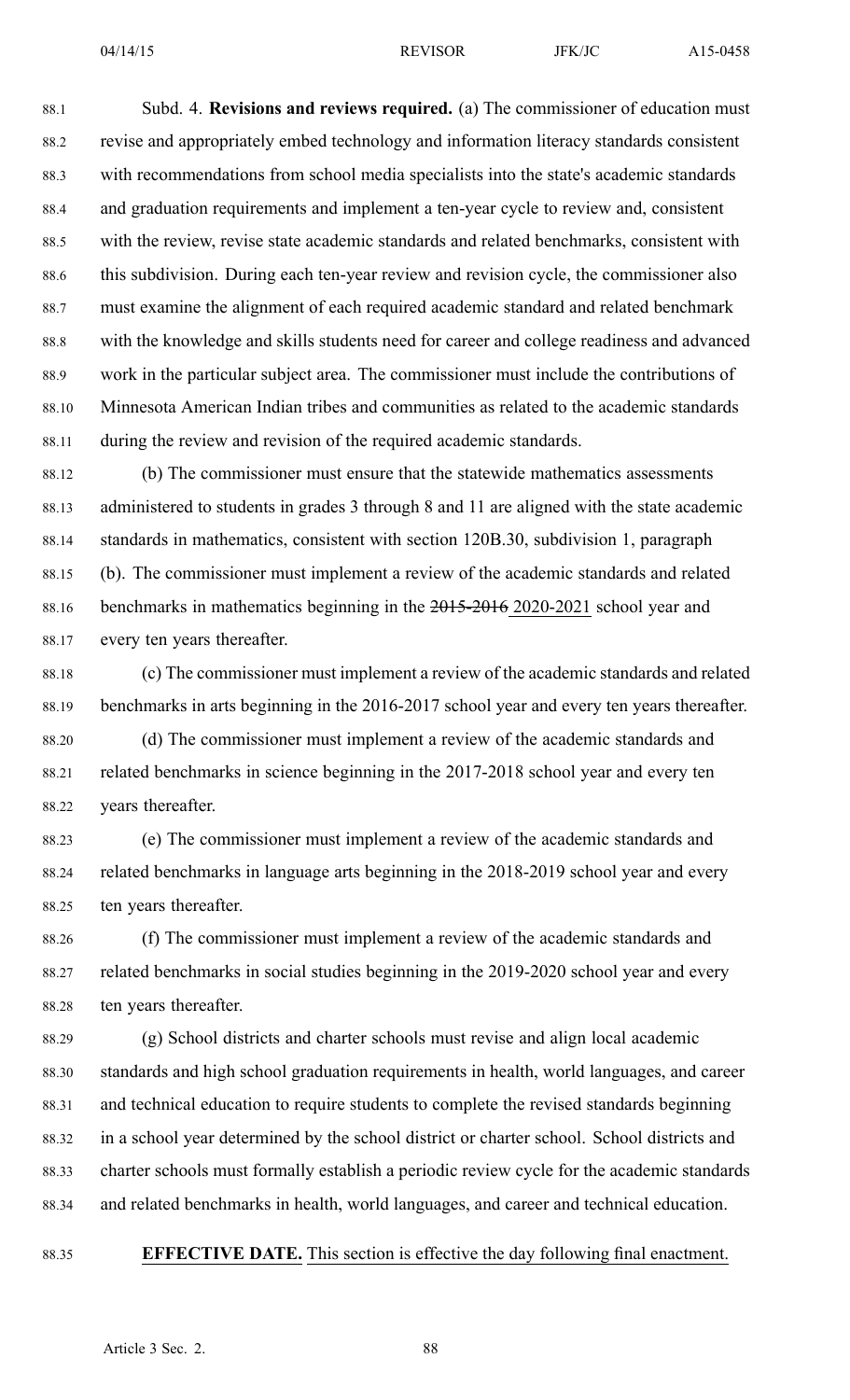89.1 Sec. 3. Minnesota Statutes 2014, section 120B.022, subdivision 1, is amended to read:

- 
- 89.2 Subdivision 1. **Elective standards.** A district must establish its own standards in the 89.3 following subject areas: 89.4  $(1)$  career and technical education; and. 89.5  $(2)$  A district must use the current world languages standards developed by the 89.6 American Council on the Teaching of Foreign Languages. 89.7 A school district must offer courses in all elective subject areas. 89.8 Sec. 4. Minnesota Statutes 2014, section 120B.024, subdivision 2, is amended to read: 89.9 Subd. 2. **Credit equivalencies.** (a) A one-half credit of economics taught in <sup>a</sup> 89.10 school's agriculture education or business department may fulfill <sup>a</sup> one-half credit in 89.11 social studies under subdivision 1, clause (5), if the credit is sufficient to satisfy all of the 89.12 academic standards in economics. 89.13 (b) An agriculture science or career and technical education credit may fulfill the 89.14 eredit in chemistry or physics or the elective science credit required under subdivision 1, 89.15 clause  $(4)$ , if the credit meets the state chemistry or physics, or district biology physical 89.16 science, life science, earth and space science, chemistry, or physics academic standards or 89.17 <sup>a</sup> combination of these academic standards as approved by the district. An agriculture or 89.18 career and technical education credit may fulfill the credit in chemistry or physics required 89.19 under subdivision 1, clause (4), if the credit meets the state chemistry or physics academic 89.20 standards as approved by the district. A student must satisfy either all of the chemistry 89.21 academic standards or all of the physics academic standards prior to graduation. An 89.22 agriculture science or career and technical education credit may not fulfill the required 89.23 biology credit under subdivision 1, clause (4). 89.24 (c) A career and technical education credit may fulfill <sup>a</sup> mathematics or arts credit 89.25 requirement under subdivision 1, clause (2) or (6). 89.26 (d) An agriculture education teacher is not required to meet the requirements of 89.27 Minnesota Rules, par<sup>t</sup> 3505.1150, subpart 1, item B, to meet the credit equivalency 89.28 requirements of paragraph (b) above. 89.29 (e) A computer science credit may fulfill <sup>a</sup> mathematics credit requirement under 89.30 subdivision 1, clause (2), if the credit meets state academic standards in mathematics. 89.31 **EFFECTIVE DATE.** This section is effective for the 2015-2016 school year and 89.32 later. 89.33 Sec. 5. Minnesota Statutes 2014, section 120B.11, subdivision 1a, is amended to read: Article 3 Sec. 5. 89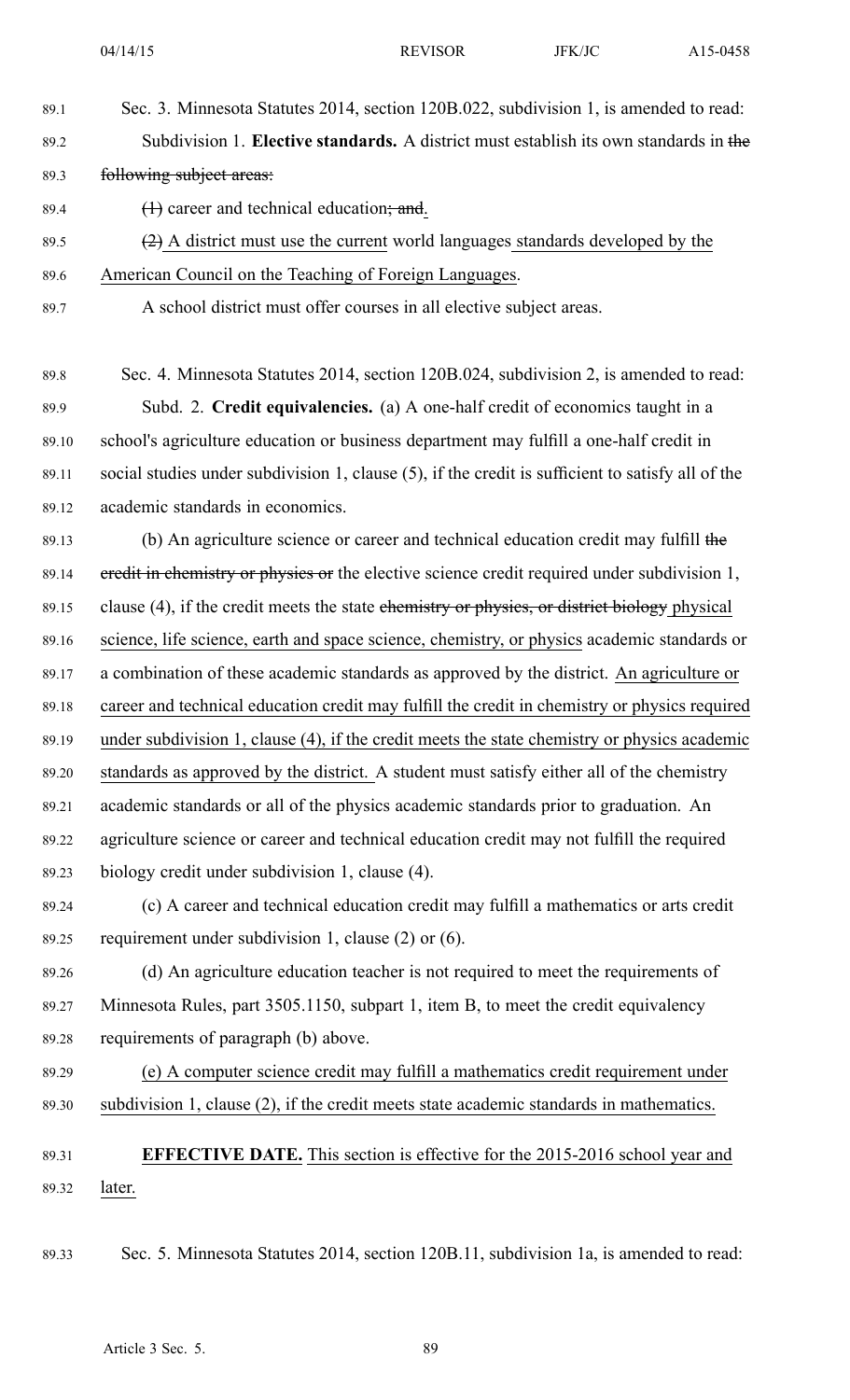90.1 Subd. 1a. **Performance measures.** Measures to determine school district and

90.2 school site progress in striving to create the world's best workforce must include at least: 90.3 (1) student performance on the National Assessment of Education Progress where 90.4 applicable; 90.5 (2) the size of the academic achievement gap, rigorous course taking under section 90.6 120B.35, subdivision 3, paragraph (c), clause (2), and enrichment experiences by student 90.7 subgroup; 90.8 (3) student performance on the Minnesota Comprehensive Assessments including 90.9 attainment of readiness score guidelines identified under section 120B.30, subdivision 1, 90.10 paragraph (j); 90.11 (4) high school graduation rates; and 90.12 (5) career and college readiness under section 120B.30, subdivision 1, paragraph (p). 90.13 Sec. 6. Minnesota Statutes 2014, section 120B.125, is amended to read: 90.14 **120B.125 PLANNING FOR STUDENTS' SUCCESSFUL TRANSITION** 90.15 **TO POSTSECONDARY EDUCATION AND EMPLOYMENT; PERSONAL** 90.16 **LEARNING PLANS.** 90.17 (a) Consistent with sections 120B.128, 120B.13, 120B.131, 120B.132, 120B.14, 90.18 120B.15, 120B.30, subdivision 1, paragraph (c), 125A.08, and other related sections, 90.19 school districts, beginning in the 2013-2014 school year, must assist all students by no 90.20 later than grade 9 to explore their educational, college, and career interests, aptitudes, and 90.21 aspirations and develop <sup>a</sup> plan for <sup>a</sup> smooth and successful transition to postsecondary 90.22 education or employment. All students' plans must: 90.23 (1) provide <sup>a</sup> comprehensive plan to prepare for and complete <sup>a</sup> career and college 90.24 ready curriculum by meeting state and local academic standards and developing career and 90.25 employment-related skills such as team work, collaboration, creativity, communication, 90.26 critical thinking, and good work habits; 90.27 (2) emphasize academic rigor and high expectations; 90.28 (3) help students identify interests, aptitudes, aspirations, and personal learning 90.29 styles that may affect their career and college ready goals and postsecondary education 90.30 and employment choices; 90.31 (4) set appropriate career and college ready goals with timelines that identify 90.32 effective means for achieving those goals; 90.33 (5) help students access education and career options; Article 3 Sec. 6. 90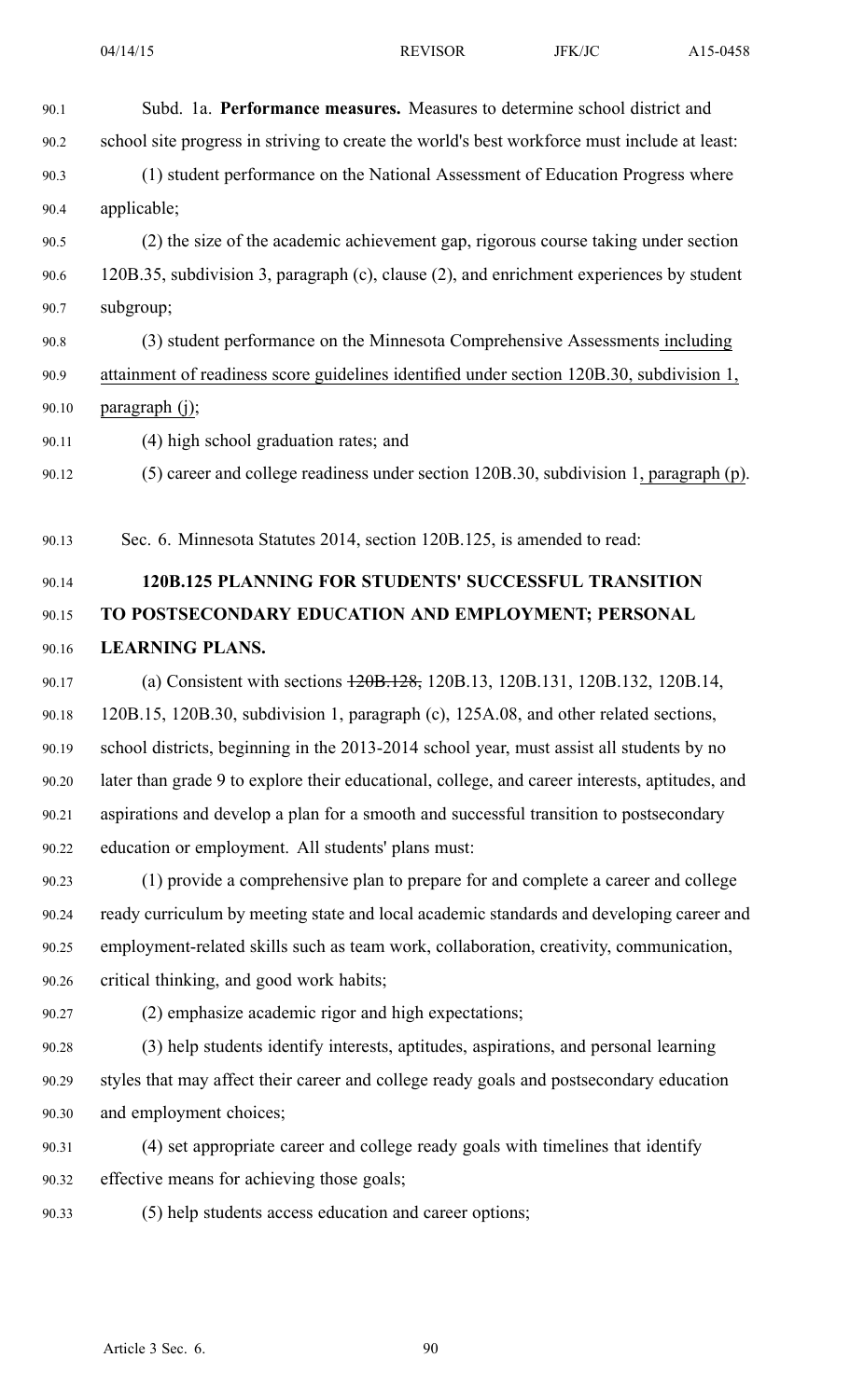91.1 (6) integrate strong academic content into career-focused courses and applied and 91.2 experiential learning opportunities and integrate relevant career-focused courses and 91.3 applied and experiential learning opportunities into strong academic content;

91.4 (7) help identify and access appropriate counseling and other supports and assistance 91.5 that enable students to complete required coursework, prepare for postsecondary education 91.6 and careers, and obtain information about postsecondary education costs and eligibility 91.7 for financial aid and scholarship;

91.8 (8) help identify collaborative partnerships among prekindergarten through grade 91.9 12 schools, postsecondary institutions, economic development agencies, and local and 91.10 regional employers that suppor<sup>t</sup> students' transition to postsecondary education and 91.11 employment and provide students with applied and experiential learning opportunities; and

91.12 (9) be reviewed and revised at least annually by the student, the student's paren<sup>t</sup> or 91.13 guardian, and the school or district to ensure that the student's course-taking schedule keeps 91.14 the student making adequate progress to meet state and local academic standards and high 91.15 school graduation requirements and with <sup>a</sup> reasonable chance to succeed with employment 91.16 or postsecondary education without the need to first complete remedial course work.

91.17 (b) A school district may develop grade-level curricula or provide instruction that 91.18 introduces students to various careers, but must not require any curriculum, instruction, 91.19 or employment-related activity that obligates an elementary or secondary student to 91.20 involuntarily select or pursue <sup>a</sup> career, career interest, employment goals, or related job 91.21 training.

91.22 (c) Educators must possess the knowledge and skills to effectively teach all English 91.23 learners in their classrooms. School districts must provide appropriate curriculum, 91.24 targeted materials, professional development opportunities for educators, and sufficient 91.25 resources to enable English learners to become career and college ready.

91.26 (d) When assisting students in developing <sup>a</sup> plan for <sup>a</sup> smooth and successful 91.27 transition to postsecondary education and employment, districts must recognize the unique 91.28 possibilities of each student and ensure that the contents of each student's plan reflect the 91.29 student's unique talents, skills, and abilities as the student grows, develops, and learns.

91.30 Sec. 7. Minnesota Statutes 2014, section 120B.30, subdivision 1, is amended to read: 91.31 Subdivision 1. **Statewide testing.** (a) The commissioner, with advice from experts 91.32 with appropriate technical qualifications and experience and stakeholders, consistent 91.33 with subdivision 1a, shall include in the comprehensive assessment system, for each 91.34 grade level to be tested, state-constructed tests developed as computer-adaptive reading 91.35 and mathematics assessments for students that are aligned with the state's required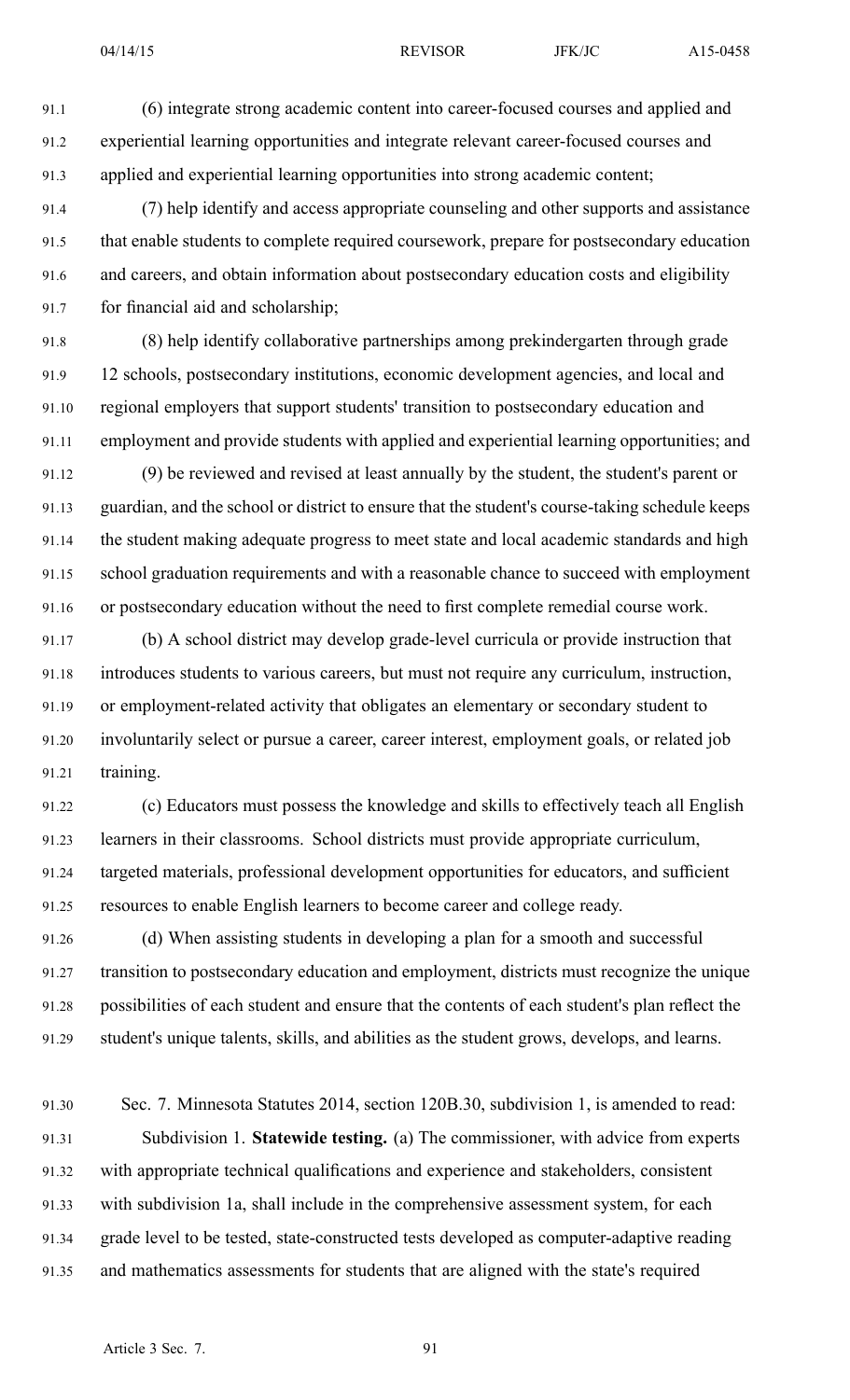| 92.1  | academic standards under section 120B.021, include multiple choice questions, and are                                            |
|-------|----------------------------------------------------------------------------------------------------------------------------------|
| 92.2  | administered annually to all students in grades 3 through 7 8. Reading and mathematics                                           |
| 92.3  | assessments for all students in grade 8 must be aligned with the state's required reading and                                    |
| 92.4  | mathematics standards, be administered annually, and include multiple choice questions.                                          |
| 92.5  | State-developed high school tests aligned with the state's required academic standards                                           |
| 92.6  | under section 120B.021 and administered to all high school students in a subject other than                                      |
| 92.7  | writing must include multiple choice questions. The commissioner shall establish one or                                          |
| 92.8  | more months during which schools shall administer the tests to students each school year.                                        |
| 92.9  | (1) Students enrolled in grade 8 through the 2009-2010 school year are eligible                                                  |
| 92.10 | to be assessed under (i) the graduation-required assessment for diploma in reading,                                              |
| 92.11 | mathematics, or writing under Minnesota Statutes 2012, section 120B.30, subdivision 1,                                           |
| 92.12 | paragraphs (c), clauses (1) and (2), and (d), (ii) the WorkKeys job skills assessment, (iii)                                     |
| 92.13 | the Compass college placement test, (iv) the ACT assessment for college admission, $\Theta$ r (v)                                |
| 92.14 | a nationally recognized armed services vocational aptitude test, or (vi) the high school                                         |
| 92.15 | assessments required under subdivision 1a.                                                                                       |
| 92.16 | (2) Students enrolled in grade 8 in the 2010-2011 or 2011-2012 school year are                                                   |
| 92.17 | eligible to be assessed under (i) the graduation-required assessment for diploma in reading,                                     |
| 92.18 | mathematics, or writing under Minnesota Statutes 2012, section 120B.30, subdivision                                              |
| 92.19 | 1, paragraph (c), clauses (1) and (2), (ii) the WorkKeys job skills assessment, (iii) the                                        |
| 92.20 | Compass college placement test, (iv) the ACT assessment for college admission, $\sigma$ (v)                                      |
| 92.21 | a nationally recognized armed services vocational aptitude test, or (vi) the high school                                         |
| 92.22 | assessments required under subdivision 1a.                                                                                       |
| 92.23 | (3) Students enrolled in grade 8 in the 2012-2013 or 2013-2014 school year are                                                   |
| 92.24 | eligible to be assessed under the ACT assessment for college admission or the high school                                        |
| 92.25 | assessments required under subdivision 1a.                                                                                       |
| 92.26 | $\left(\frac{3}{2}\right)\left(4\right)$ For students under clause (1) $\sigma$ r, (2), or (3), a school district may substitute |
| 92.27 | a score from an alternative, equivalent assessment to satisfy the requirements of this                                           |
| 92.28 | paragraph.                                                                                                                       |
| 92.29 | (b) The state assessment system must be aligned to the most recent revision of                                                   |
| 92.30 | academic standards as described in section 120B.023 in the following manner:                                                     |
| 92.31 | $(1)$ mathematics;                                                                                                               |
| 92.32 | (i) grades 3 through 8 beginning in the 2010-2011 school year; and                                                               |
| 92.33 | (ii) high school level beginning in the 2013-2014 school year;                                                                   |
| 92.34 | (2) science; grades 5 and 8 and at the high school level beginning in the 2011-2012                                              |
| 92.35 | school year; and                                                                                                                 |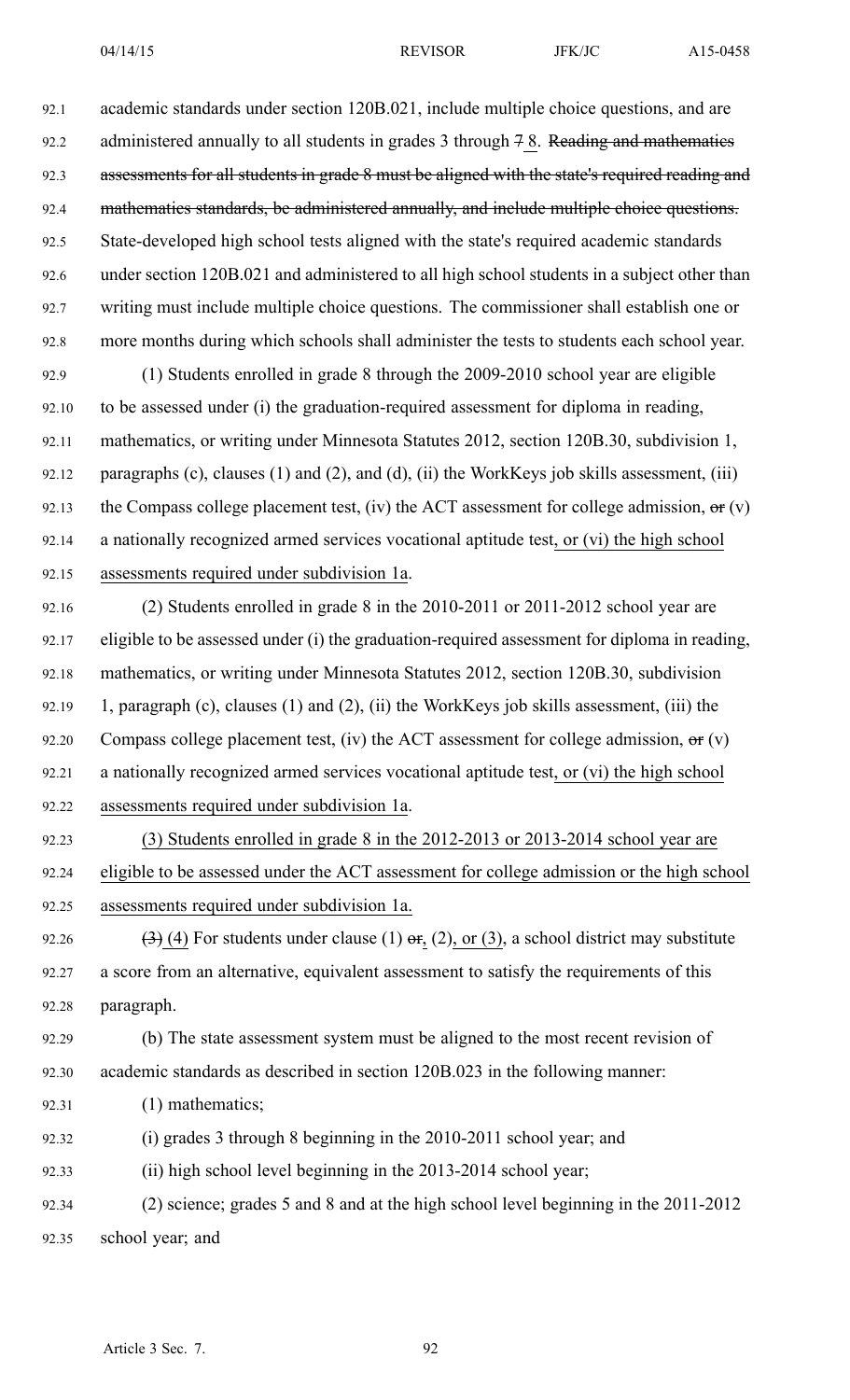93.1 (3) language arts and reading; grades 3 through 8 and high school level beginning in 93.2 the 2012-2013 school year.

93.3 (c) For students enrolled in grade 8 in the 2012-2013 2014-2015 school year 93.4 and later, students' state graduation requirements, based on <sup>a</sup> longitudinal, systematic 93.5 approach to student education and career planning, assessment, instructional support, and 93.6 evaluation, include the following:

93.7 (1) demonstrate understanding of required academic standards on a nationally 93.8 normed college entrance exam high school assessments required under subdivision 1a;

93.9 (2) achievement and career and college readiness tests in mathematics, reading, and 93.10 writing, consistent with paragraph  $(e)$  (j) and to the extent available, to monitor students' 93.11 continuous development of and growth in requisite knowledge and skills; analyze 93.12 students' progress and performance levels, identifying students' academic strengths and 93.13 diagnosing areas where students require curriculum or instructional adjustments, targeted 93.14 interventions, or remediation; and, based on analysis of students' progress and performance 93.15 data, determine students' learning and instructional needs and the instructional tools and 93.16 best practices that suppor<sup>t</sup> academic rigor for the student; and

93.17 (3) consistent with this paragraph and section 120B.125, age-appropriate exploration 93.18 and planning activities and career assessments to encourage students to identify personally 93.19 relevant career interests and aptitudes and help students and their families develop <sup>a</sup> 93.20 regularly reexamined transition plan for postsecondary education or employment without 93.21 need for postsecondary remediation.

93.22 Based on appropriate state guidelines, students with an individualized education program 93.23 may satisfy state graduation requirements by achieving an individual score on the 93.24 state-identified alternative assessments.

93.25 (d) Expectations of schools, districts, and the state for career or college readiness 93.26 under this subdivision must be comparable in rigor, clarity of purpose, and rates of student 93.27 completion. A student under paragraph  $(c)$ , clause  $(2)$ , must receive targeted, relevant, 93.28 academically rigorous, and resourced instruction, which may include <sup>a</sup> targeted instruction 93.29 and intervention plan focused on improving the student's knowledge and skills in core 93.30 subjects so that the student has <sup>a</sup> reasonable chance to succeed in <sup>a</sup> career or college 93.31 without need for postsecondary remediation. Consistent with sections 120B.13, 124D.09, 93.32 124D.091, 124D.49, and related sections, an enrolling school or district must actively 93.33 encourage <sup>a</sup> student in grade 11 or 12 who is identified as academically ready for <sup>a</sup> career 93.34 or college to participate in courses and programs awarding college credit to high school 93.35 students. Students are not required to achieve <sup>a</sup> specified score or level of proficiency on 93.36 an assessment under this subdivision to graduate from high school.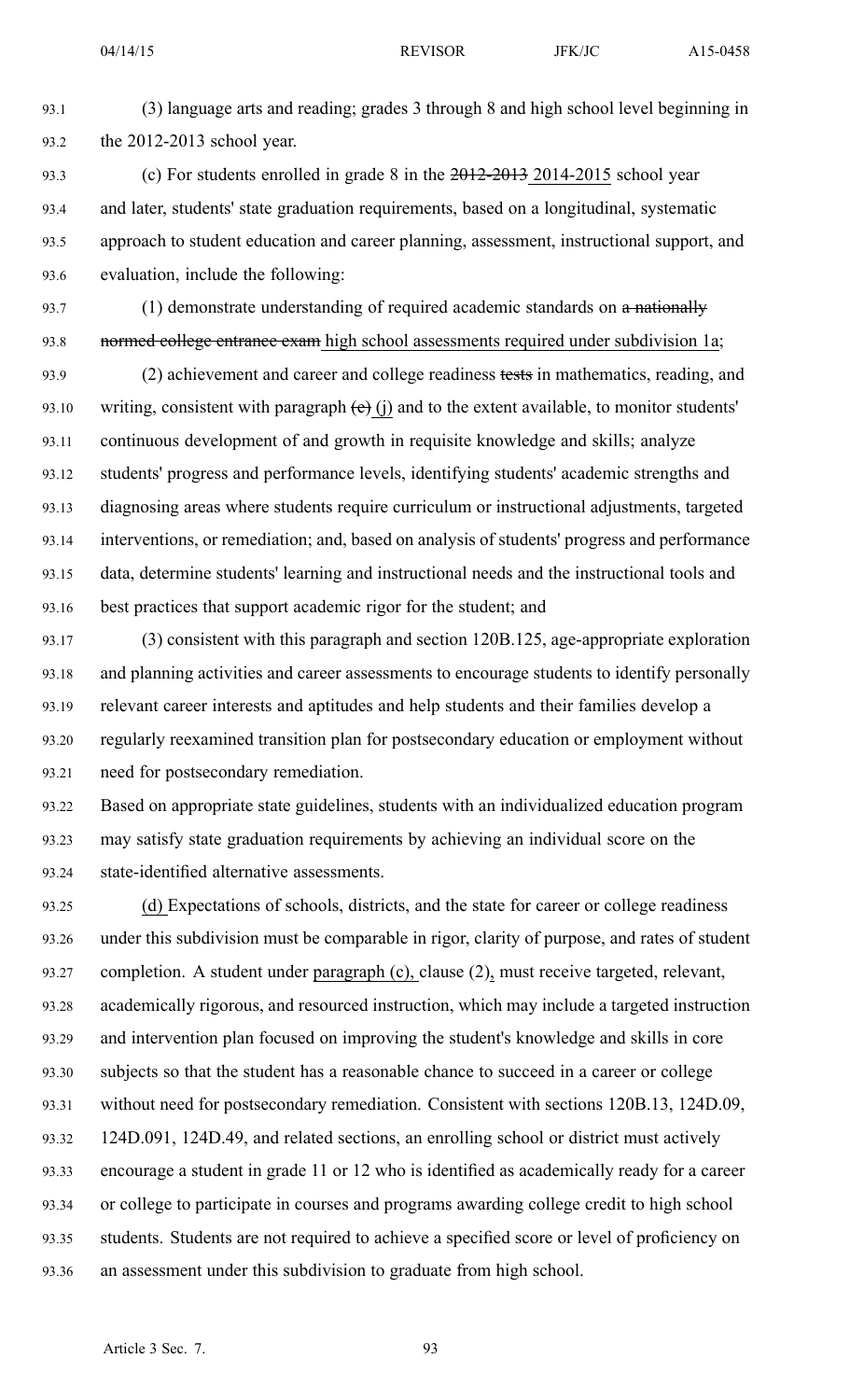94.1 (d) To improve the secondary and postsecondary outcomes of all students, the 94.2 alignment between secondary and postsecondary education programs and Minnesota's 94.3 workforce needs, and the efficiency and cost-effectiveness of secondary and postsecondary 94.4 programs, the commissioner, after consulting with the chancellor of the Minnesota State 94.5 Colleges and Universities and using a request for proposal process, shall contract for a 94.6 series of assessments that are consistent with this subdivision, aligned with state academic 94.7 standards, and include career and college readiness benchmarks. Mathematics, reading, 94.8 and writing assessments for students in grades 8 and 10 must be predictive of a nationally 94.9 normed assessment for career and college readiness. This

94.10 (e) Though not <sup>a</sup> high school graduation requirement, students are encouraged to 94.11 participate in <sup>a</sup> nationally recognized college entrance exam. With funding provided by 94.12 the state, <sup>a</sup> district must pay the cost, one time, for an interested student in grade 11 or 94.13 12 who is eligible for a meal benefit to take a nationally recognized assessment must bea 94.14 college entrance exam and given to students in grade 11 before graduating. This series 94.15 of assessments must include a college placement diagnostic exam and contain career 94.16 exploration elements.

94.17 (f) The commissioner and the chancellor of the Minnesota State Colleges and 94.18 Universities must collaborate in aligning instruction and assessments for adult basic 94.19 education students and English learners to provide the students with diagnostic information 94.20 about any targeted interventions, accommodations, modifications, and supports they 94.21 need so that assessments and other performance measures are accessible to them and 94.22 they may seek postsecondary education or employment without need for postsecondary 94.23 remediation. When administering formative or summative assessments used to measure 94.24 the academic progress, including the oral academic development, of English learners 94.25 and inform their instruction, schools must ensure that the assessments are accessible to 94.26 the students and students have the modifications and supports they need to sufficiently 94.27 understand the assessments.

94.28  $(1)$  (g) Districts and schools, on an annual basis, must use the career exploration 94.29 elements in these assessments to help students, beginning no later than grade 9, and their 94.30 families explore and plan for postsecondary education or careers based on the students' 94.31 interests, aptitudes, and aspirations. Districts and schools must use timely regional labor 94.32 market information and partnerships, among other resources, to help students and their 94.33 families successfully develop, pursue, review, and revise an individualized plan for 94.34 postsecondary education or <sup>a</sup> career. This process must help increase students' engagemen<sup>t</sup> 94.35 in and connection to school, improve students' knowledge and skills, and deepen students' 94.36 understanding of career pathways as <sup>a</sup> sequence of academic and career courses that lead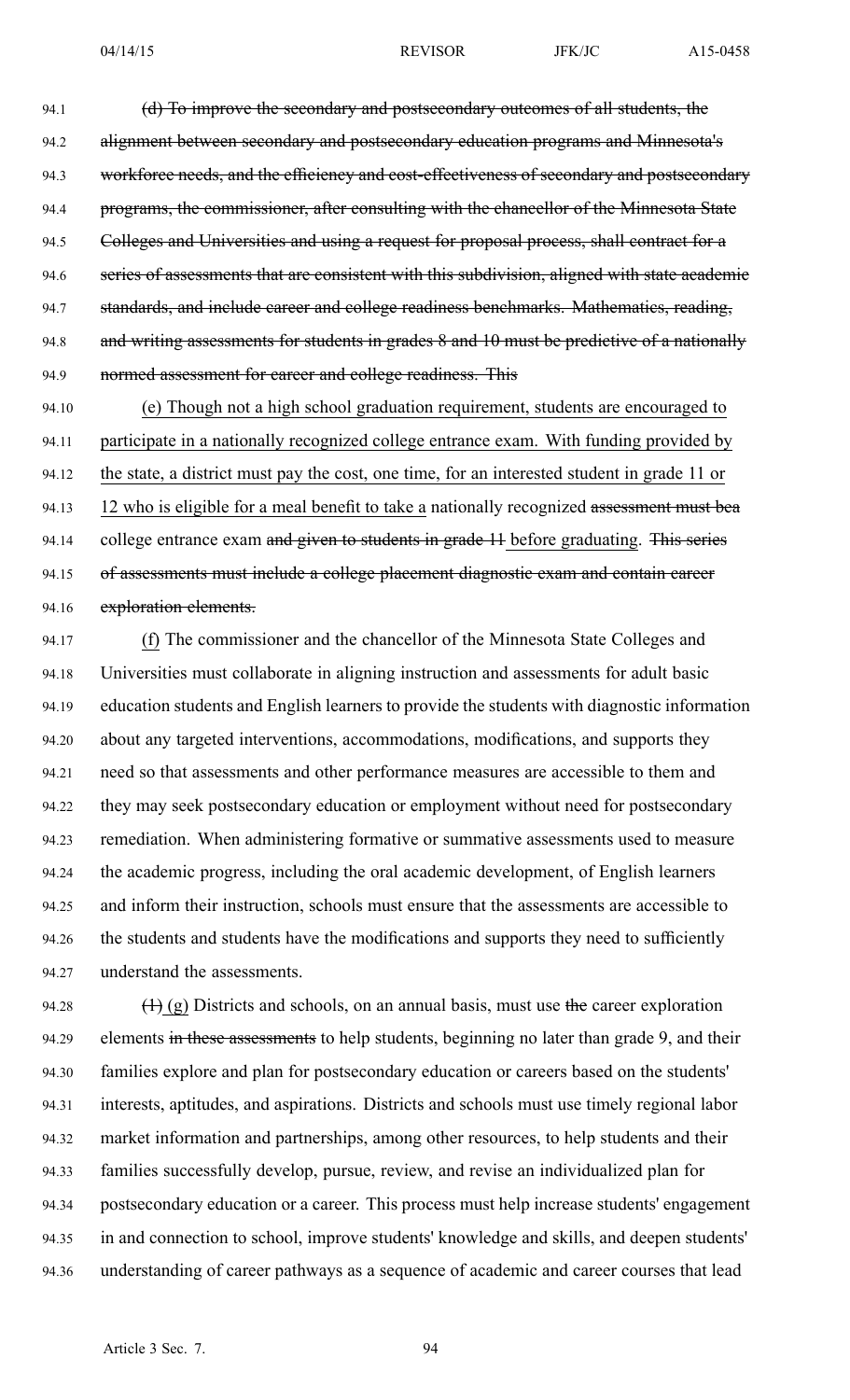95.1 to an industry-recognized credential, an associate's degree, or <sup>a</sup> bachelor's degree and are 95.2 available to all students, whatever their interests and career goals.

95.3 (2) Students in grade 10 or 11 not ye<sup>t</sup> academically ready for <sup>a</sup> career or college based 95.4 on their growth in academic achievement between grades 8 and 10 must take the college 95.5 placement diagnostic exam before taking the college entrance exam under clause (3). 95.6 Students, their families, the school, and the district can then use the results of the college 95.7 placement diagnostic exam for targeted instruction, intervention, or remediation and 95.8 improve students' knowledge and skills in core subjects sufficient for <sup>a</sup> student to graduate 95.9 and have a reasonable chance to succeed in a career or college without remediation.

95.10  $(3)$  All students except those eligible for alternative assessments must be given the 95.11 college entrance part of these assessments in grade 11. (h) A student under this clause 95.12 who demonstrates attainment of required state academic standards, which include career 95.13 and college readiness benchmarks, on these high school assessments under subdivision 1a 95.14 is academically ready for <sup>a</sup> career or college and is encouraged to participate in courses 95.15 awarding college credit to high school students. Such courses and programs may include 95.16 sequential courses of study within broad career areas and technical skill assessments 95.17 that extend beyond course grades.

95.18  $(4)$  (i) As appropriate, students through grade 12 must continue to participate in 95.19 targeted instruction, intervention, or remediation and be encouraged to participate in 95.20 courses awarding college credit to high school students.

95.21 (5) A study to determine the alignment between these assessments and state 95.22 academic standards under this chapter must be conducted. Where alignment exists, the 95.23 commissioner must seek federal approval to, and immediately upon receiving approval, 95.24 replace the federally required assessments referenced under subdivision 1a and section 95.25 120B.35, subdivision 2, with assessments under this paragraph.

95.26  $\left(e\right)$  (j) In developing, supporting, and improving students' academic readiness for a 95.27 career or college, schools, districts, and the state must have <sup>a</sup> continuum of empirically 95.28 derived, clearly defined benchmarks focused on students' attainment of knowledge 95.29 and skills so that students, their parents, and teachers know how well students must 95.30 perform to have <sup>a</sup> reasonable chance to succeed in <sup>a</sup> career or college without need for 95.31 postsecondary remediation. The commissioner, in consultation with local school officials 95.32 and educators, and Minnesota's public postsecondary institutions must ensure that the 95.33 foundational knowledge and skills for students' successful performance in postsecondary 95.34 employment or education and an articulated series of possible targeted interventions are 95.35 clearly identified and satisfy Minnesota's postsecondary admissions requirements. The 95.36 commissioner of education, in consultation with the chancellor of the Minnesota State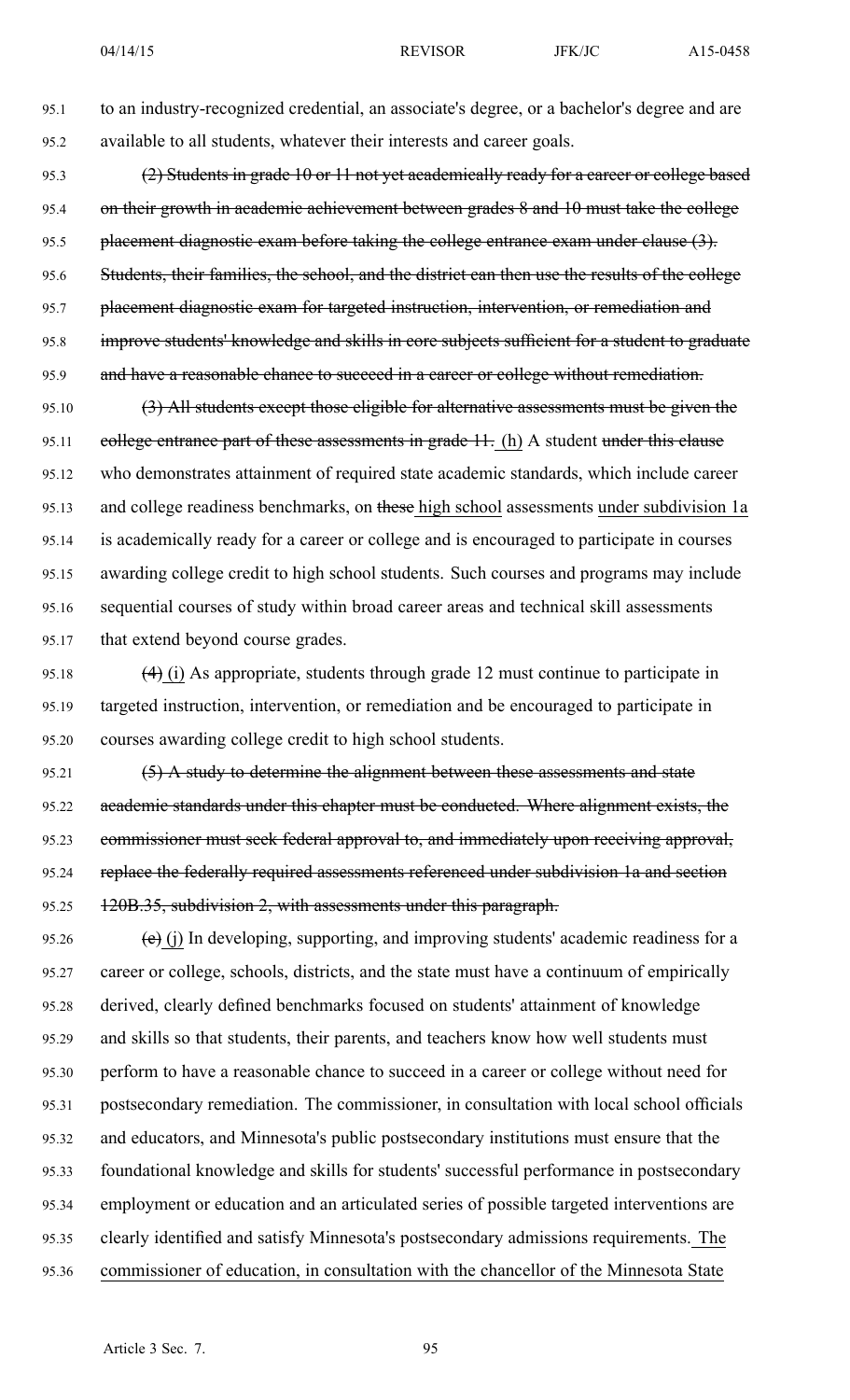- 96.1 Colleges and Universities, shall identify the minimum score guidelines on the high 96.2 school reading, writing, and mathematics Minnesota Comprehensive Assessments that 96.3 demonstrate readiness for: 96.4 (1) <sup>a</sup> certificate level program; 96.5 (2) <sup>a</sup> two-year college program; and 96.6 (3) <sup>a</sup> four-year college program. 96.7  $(f)$  (k) For students in grade 8 in the 2012-2013 school year and later, a school, 96.8 district, or charter school must record on the high school transcript <sup>a</sup> student's progress 96.9 toward career and college readiness, and for other students as soon as practicable. 96.10  $(g)$  (l) The school board granting students their diplomas may formally decide to 96.11 include <sup>a</sup> notation of high achievement on the high school diplomas of those graduating 96.12 seniors who, according to established school board criteria, demonstrate exemplary 96.13 academic achievement during high school. 96.14 (h) (m) The 3rd through 7th 8th grade computer-adaptive assessment results and grade 96.15 8 and high school test results shall be available to districts for diagnostic purposes affecting 96.16 student learning and district instruction and curriculum, and for establishing educational 96.17 accountability. The commissioner must establish empirically derived benchmarks on 96.18 adaptive assessments in grades 3 through 7 8 that reveal <sup>a</sup> trajectory toward career and 96.19 college readiness. The commissioner must disseminate to the public the computer-adaptive 96.20 assessments<del>, grade 8,</del> and high school test results upon receiving those results. 96.21  $(i)$  (n) The grades 3 through 7 8 computer-adaptive assessments and grade 8 and 96.22 high school tests must be aligned with state academic standards. The commissioner shall 96.23 determine the testing process and the order of administration. The statewide results shall 96.24 be aggregated at the site and district level, consistent with subdivision 1a. 96.25  $(i)$  (o) The commissioner shall include the following components in the statewide 96.26 public reporting system: 96.27 (1) uniform statewide computer-adaptive assessments of all students in grades 3 96.28 through  $78$  and testing at the grade  $8$  and high school levels that provides appropriate, 96.29 technically sound accommodations or alternate assessments;
- 96.30 (2) educational indicators that can be aggregated and compared across school 96.31 districts and across time on <sup>a</sup> statewide basis, including average daily attendance, high 96.32 school graduation rates, and high school drop-out rates by age and grade level;
- 

96.33 (3) state results on the American College Test; and

96.34 (4) state results from participation in the National Assessment of Educational 96.35 Progress so that the state can benchmark its performance against the nation and other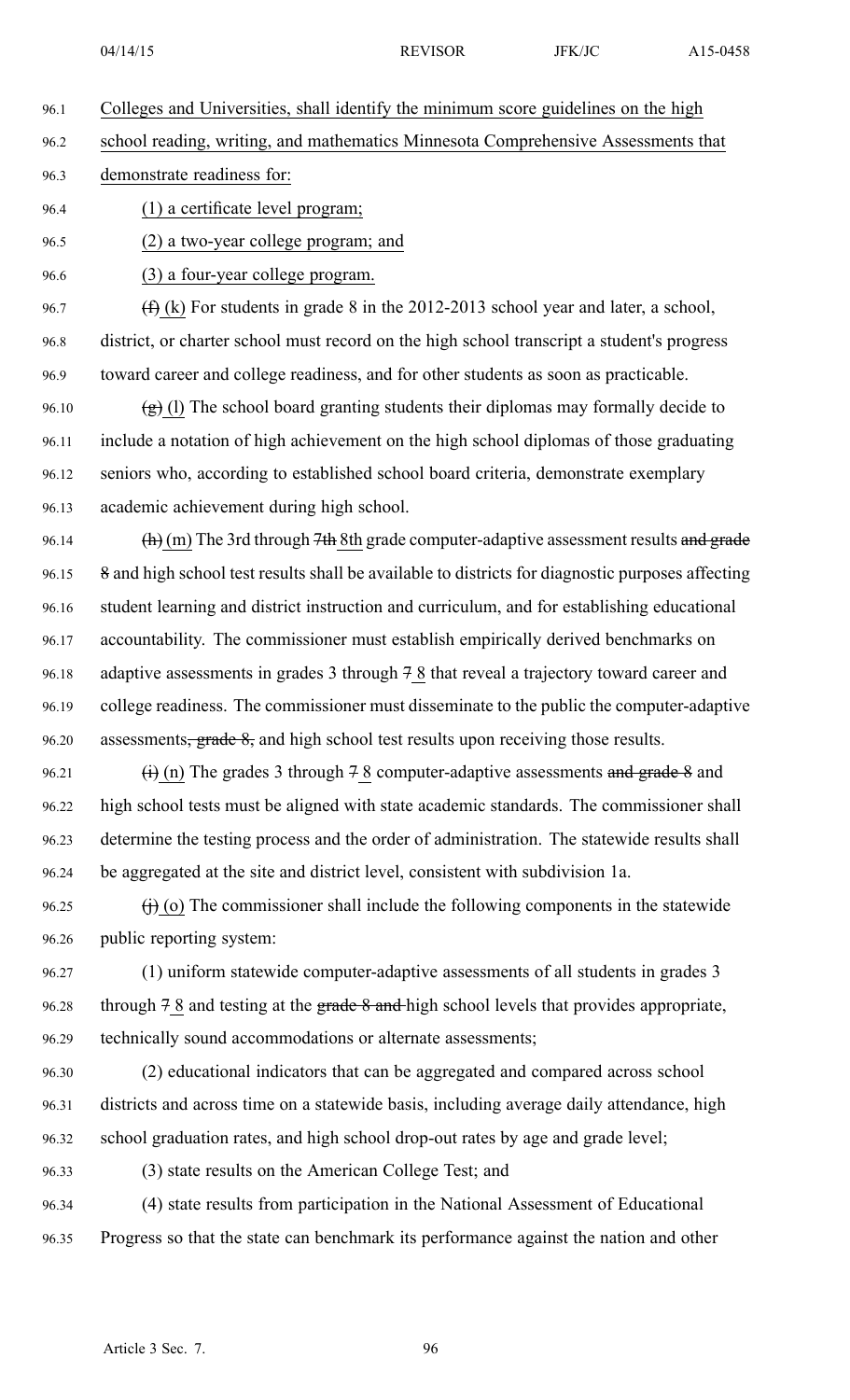97.2 to monitor achievement.

04/14/15 **REVISOR** JFK/JC A15-0458

97.1 states, and, where possible, against other countries, and contribute to the national effort

97.3  $(k)$  (p) For purposes of statewide accountability, "career and college ready" means a 97.4 high school graduate has the knowledge, skills, and competencies to successfully pursue <sup>a</sup> 97.5 career pathway, including postsecondary credit leading to <sup>a</sup> degree, diploma, certificate, or 97.6 industry-recognized credential and employment. Students who are career and college ready 97.7 are able to successfully complete credit-bearing coursework at <sup>a</sup> two- or four-year college 97.8 or university or other credit-bearing postsecondary program without need for remediation. 97.9  $\left(\frac{1}{1}\right)$  (q) For purposes of statewide accountability, "cultural competence," "cultural 97.10 competency," or "culturally competent" means the ability and will to interact effectively 97.11 with people of different cultures, native languages, and socioeconomic backgrounds. 97.12 **EFFECTIVE DATE.** This section is effective for the 2015-2016 school year and 97.13 later. 97.14 Sec. 8. Minnesota Statutes 2014, section 120B.30, subdivision 1a, is amended to read: 97.15 Subd. 1a. **Statewide and local assessments; results.** (a) For purposes of this 97.16 section, the following definitions have the meanings given them. 97.17 (1) "Computer-adaptive assessments" means fully adaptive assessments. 97.18 (2) "Fully adaptive assessments" include test items that are on-grade level and items 97.19 that may be above or below <sup>a</sup> student's grade level. 97.20 (3) "On-grade level" test items contain subject area content that is aligned to state 97.21 academic standards for the grade level of the student taking the assessment. 97.22 (4) "Above-grade level" test items contain subject area content that is above the 97.23 grade level of the student taking the assessment and is considered aligned with state 97.24 academic standards to the extent it is aligned with content represented in state academic 97.25 standards above the grade level of the student taking the assessment. Notwithstanding 97.26 the student's grade level, administering above-grade level test items to <sup>a</sup> student does not 97.27 violate the requirement that state assessments must be aligned with state standards. 97.28 (5) "Below-grade level" test items contain subject area content that is below the 97.29 grade level of the student taking the test and is considered aligned with state academic 97.30 standards to the extent it is aligned with content represented in state academic standards 97.31 below the student's current grade level. Notwithstanding the student's grade level, 97.32 administering below-grade level test items to <sup>a</sup> student does not violate the requirement 97.33 that state assessments must be aligned with state standards. 97.34 (b) The commissioner must use fully adaptive mathematics and reading assessments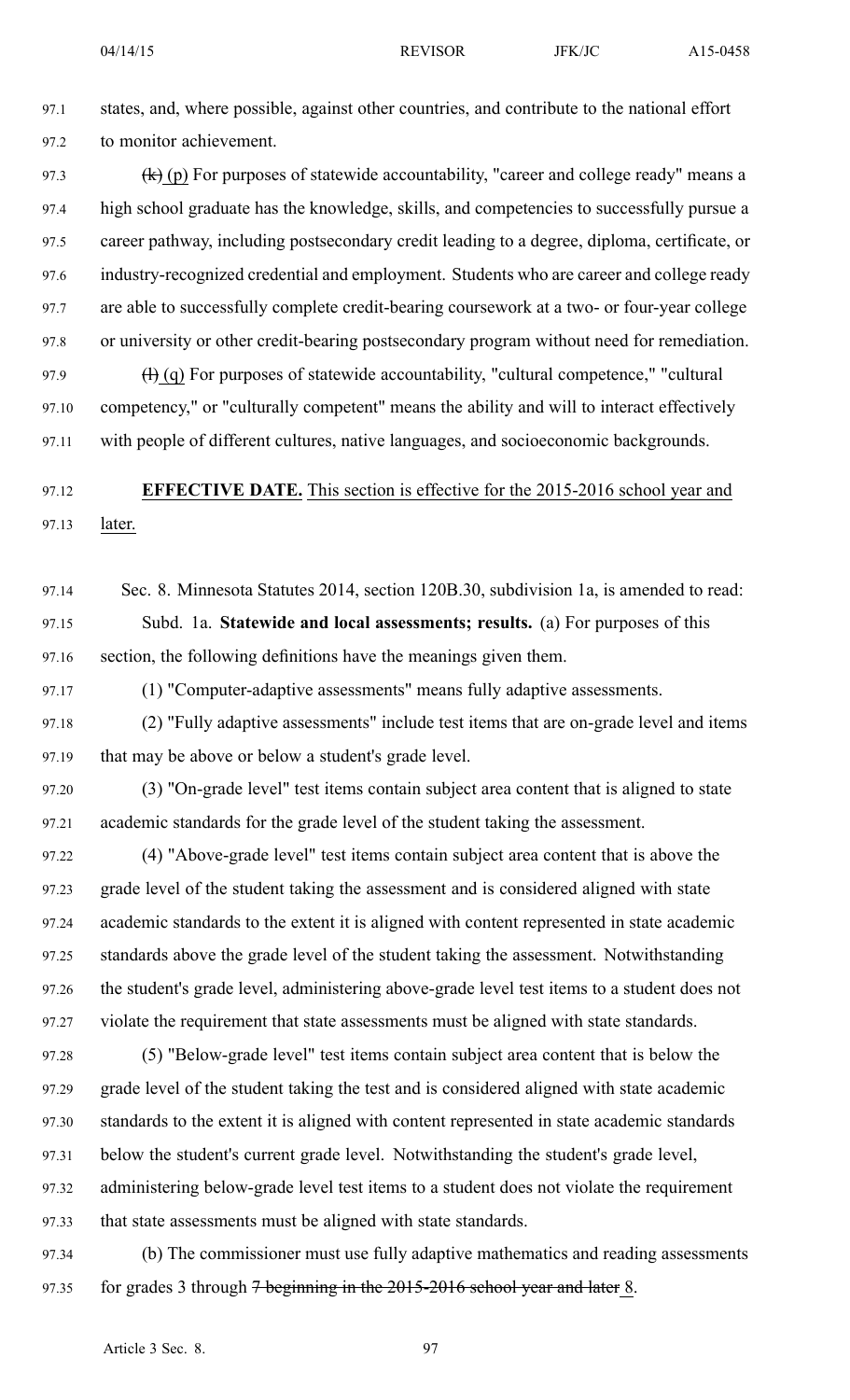98.1 (c) For purposes of conforming with existing federal educational accountability 98.2 requirements, the commissioner must develop and implement computer-adaptive reading 98.3 and mathematics assessments for grades 3 through  $78$ , state-developed grade  $8$  and high 98.4 school reading, writing, and mathematics tests aligned with state academic standards, and 98.5 science assessments under clause (2) that districts and sites must use to monitor student 98.6 growth toward achieving those standards. The commissioner must not develop statewide 98.7 assessments for academic standards in social studies, health and physical education, and 98.8 the arts. The commissioner must require:

98.9 (1) annual computer-adaptive reading and mathematics assessments in grades 3 98.10 through  $78$ , and grade  $8$  and high school reading, writing, and mathematics tests; and

98.11 (2) annual science assessments in one grade in the grades 3 through 5 span, the 98.12 grades 6 through 8 span, and <sup>a</sup> life sciences assessment in the grades 9 through 12 span, 98.13 and the commissioner must not require students to achieve <sup>a</sup> passing score on high school 98.14 science assessments as <sup>a</sup> condition of receiving <sup>a</sup> high school diploma.

98.15 (d) The commissioner must ensure that for annual computer-adaptive assessments:

98.16 (1) individual student performance data and achievement reports are available 98.17 within three school days of when students take an assessment excep<sup>t</sup> in <sup>a</sup> year when an 98.18 assessment reflects new performance standards;

98.19 (2) growth information is available for each student from the student's first 98.20 assessment to each proximate assessment using <sup>a</sup> constant measurement scale;

98.21 (3) parents, teachers, and school administrators are able to use elementary and 98.22 middle school student performance data to project students' secondary and postsecondary 98.23 achievement; and

98.24 (4) useful diagnostic information about areas of students' academic strengths and 98.25 weaknesses is available to teachers and school administrators for improving student 98.26 instruction and indicating the specific skills and concepts that should be introduced and 98.27 developed for students at given performance levels, organized by strands within subject 98.28 areas, and aligned to state academic standards.

98.29 (e) The commissioner must ensure that all state tests administered to elementary and 98.30 secondary students measure students' academic knowledge and skills and not students' 98.31 values, attitudes, and beliefs.

98.32 (f) Reporting of state assessment results must:

98.33 (1) provide timely, useful, and understandable information on the performance of 98.34 individual students, schools, school districts, and the state;

98.35 (2) include <sup>a</sup> growth indicator of student achievement; and

98.36 (3) determine whether students have met the state's academic standards.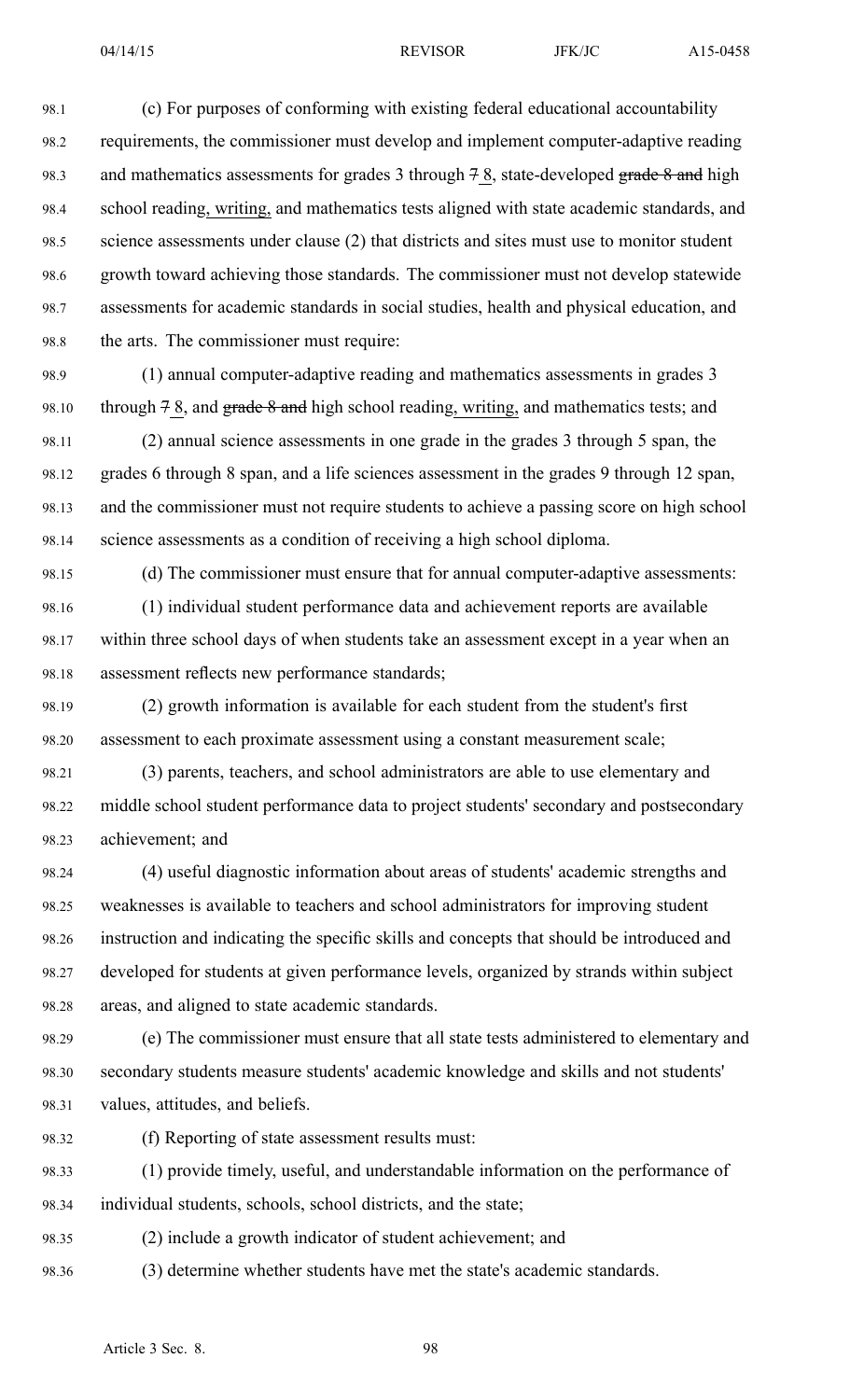- 99.1 (g) Consistent with applicable federal law, the commissioner must include 99.2 appropriate, technically sound accommodations or alternative assessments for the very 99.3 few students with disabilities for whom statewide assessments are inappropriate and 99.4 for English learners. 99.5 (h) A school, school district, and charter school must administer statewide 99.6 assessments under this section, as the assessments become available, to evaluate student 99.7 progress toward career and college readiness in the context of the state's academic 99.8 standards. A school, school district, or charter school may use <sup>a</sup> student's performance 99.9 on <sup>a</sup> statewide assessment as one of multiple criteria to determine grade promotion or 99.10 retention. A school, school district, or charter school may use <sup>a</sup> high school student's 99.11 performance on <sup>a</sup> statewide assessment as <sup>a</sup> percentage of the student's final grade in <sup>a</sup> 99.12 course, or place <sup>a</sup> student's assessment score on the student's transcript. 99.13 **EFFECTIVE DATE.** This section is effective for the 2016-2017 school year and 99.14 later. 99.15 Sec. 9. **APPROPRIATIONS.** 99.16 Subdivision 1. **Department.** The sums indicated in this section are appropriated 99.17 from the general fund to the Department of Education for the fiscal years designated. 99.18 Subd. 2. **Statewide testing and reporting system.** For the statewide testing and 99.19 reporting system under Minnesota Statutes, section 120B.30: 99.20 \$ 11,176,000 ..... 2016 99.21 **\$** 10,864,000 ..... 2017 99.22 Any balance in the first year does not cancel but is available in the second year. 99.23 Subd. 3. **ACT test reimbursement.** To reimburse districts for students who qualify 99.24 under Minnesota Statutes, section 120B.30, subdivision 1, paragraph (e), for onetime 99.25 paymen<sup>t</sup> of their ACT examination fee: 99.26 \$ 1,750,000 ..... 2016 99.27 \$ 1,750,000 ..... 2017 99.28 The Department of Education must reimburse districts for their onetime payments 99.29 on behalf of students eligible for <sup>a</sup> meal benefit who take the college entrance exam in 99.30 grade 11 or 12. 99.31 Any balance in the first year does not cancel but is available in the second year.
	- 99.32 Sec. 10. **REPEALER.**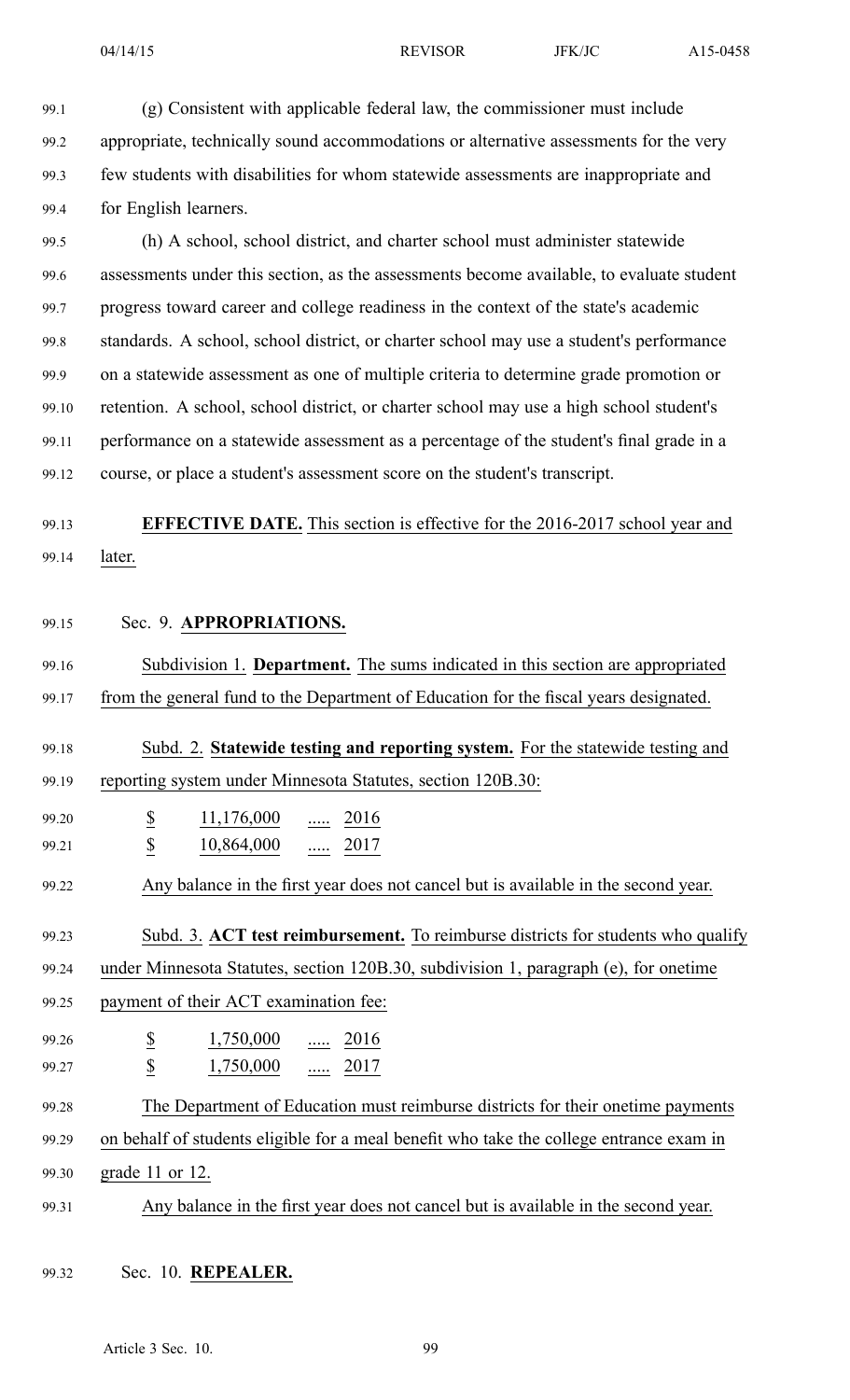| 100.1  | Minnesota Statutes 2014, section 120B.128, is repealed.                                       |
|--------|-----------------------------------------------------------------------------------------------|
| 100.2  | <b>ARTICLE 4</b>                                                                              |
| 100.3  | <b>CHARTER SCHOOLS</b>                                                                        |
| 100.4  | Section 1. Minnesota Statutes 2014, section 123B.88, is amended by adding a                   |
| 100.5  | subdivision to read:                                                                          |
| 100.6  | Subd. 10a. Nonresident charter school pupil transportation. If a school district is           |
| 100.7  | providing transportation for a charter school under section 124D.10, subdivision 16, the      |
| 100.8  | school district must allow a nonresident pupil attending the charter school to be transported |
| 100.9  | on a district-operated or contracted route from any scheduled stop to any other scheduled     |
| 100.10 | stop on that route. The district providing the pupil transportation services may charge a     |
| 100.11 | fee to the nonresident pupil. The fee for each nonresident pupil must not exceed the lesser   |
| 100.12 | of 15 cents per mile or the district's actual cost of transportation per mile traveled.       |
| 100.13 | <b>EFFECTIVE DATE.</b> This section is effective July 1, 2015.                                |
| 100.14 | Sec. 2. Minnesota Statutes 2014, section 124D.10, subdivision 1, is amended to read:          |
| 100.15 | Subdivision 1. <b>Purposes.</b> (a) The primary purpose of this section is to improve all     |
| 100.16 | pupil learning and all student achievement. Additional purposes include to:                   |
| 100.17 | (1) increase learning opportunities for all pupils;                                           |
| 100.18 | (2) encourage the use of different and innovative teaching methods;                           |
| 100.19 | (3) measure learning outcomes and create different and innovative forms of                    |
| 100.20 | measuring outcomes;                                                                           |
| 100.21 | (4) establish new forms of accountability for schools; or                                     |
| 100.22 | (5) create new professional opportunities for teachers, including the opportunity to          |
| 100.23 | be responsible for the learning program at the school site.                                   |
| 100.24 | (b) This section does not provide a means to keep open a school that a school board           |
| 100.25 | decides to close. However, a school board may endorse or authorize the establishing of        |
| 100.26 | a charter school to replace the school the board decided to close. Applicants seeking a       |
| 100.27 | charter under this circumstance must demonstrate to the authorizer that the charter sought    |
| 100.28 | is substantially different in purpose and program from the school the board closed and        |
| 100.29 | that the proposed charter satisfies the requirements of this subdivision. If the school       |
| 100.30 | board that closed the school authorizes the charter, it must document in its affidavit to the |
| 100.31 | commissioner that the charter is substantially different in program and purpose from          |
| 100.32 | the school it closed.                                                                         |
| 100.33 | (c) An authorizer shall not approve an application submitted by a charter school              |
| 100.34 | developer under subdivision 4, paragraph (a), if the application does not comply with this    |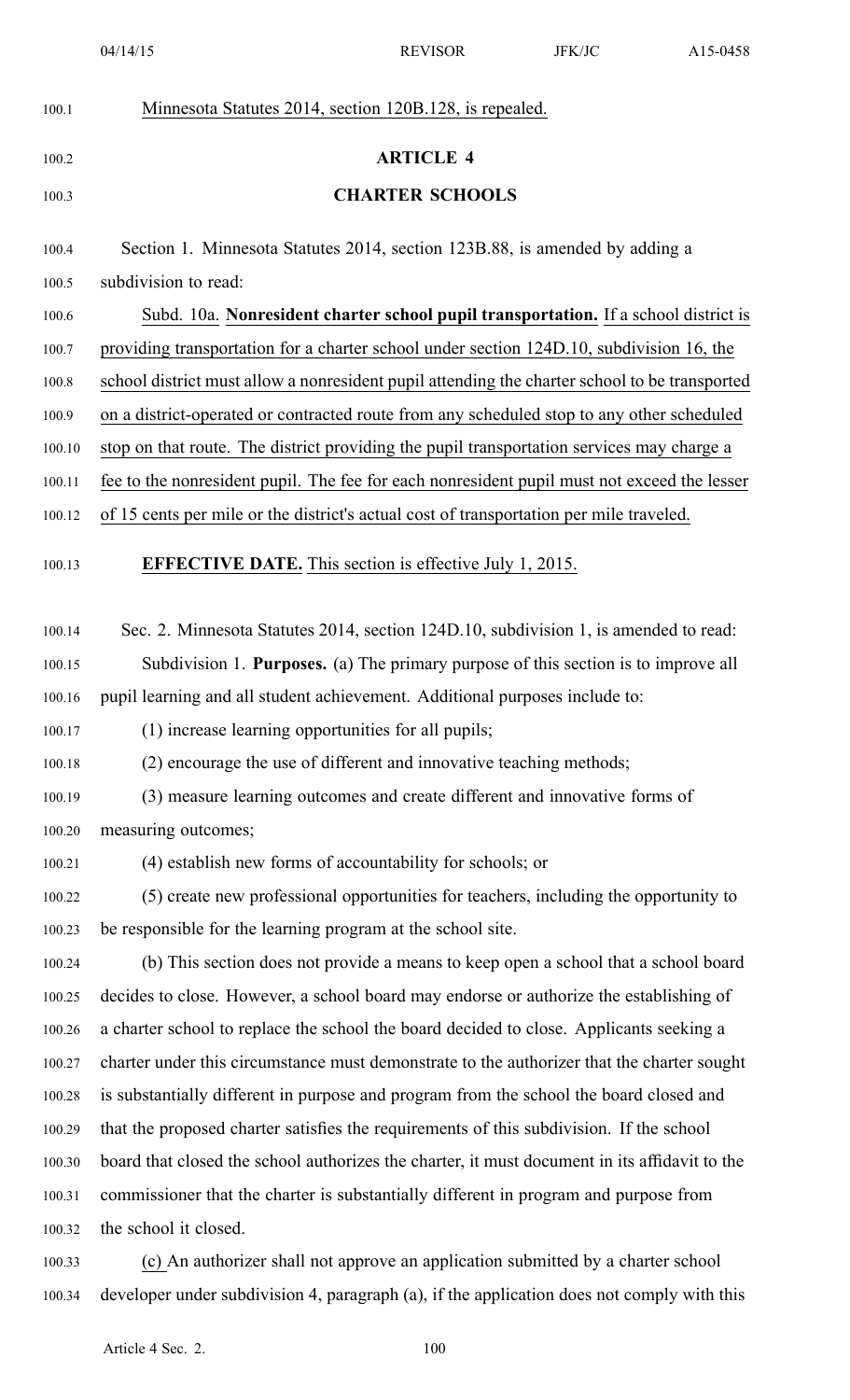101.1 subdivision. The commissioner shall not approve an affidavit submitted by an authorizer 101.2 under subdivision 4, paragraph (b), if the affidavit does not comply with this subdivision.

101.3 Sec. 3. Minnesota Statutes 2014, section 124D.10, subdivision 3, is amended to read: 101.4 Subd. 3. **Authorizer.** (a) For purposes of this section, the terms defined in this 101.5 subdivision have the meanings given them.

101.6 "Application" to receive approval as an authorizer means the proposal an eligible 101.7 authorizer submits to the commissioner under paragraph  $(e)$  (d) before that authorizer is 101.8 able to submit any affidavit to charter to <sup>a</sup> school.

101.9 "Application" under subdivision 4 means the charter school business plan <sup>a</sup> 101.10 school developer submits to an authorizer for approval to establish <sup>a</sup> charter school that 101.11 documents the school developer's mission statement, school purposes, program design, 101.12 financial plan, governance and managemen<sup>t</sup> structure, and background and experience, 101.13 plus any other information the authorizer requests. The application also shall include <sup>a</sup> 101.14 "statement of assurances" of legal compliance prescribed by the commissioner.

101.15 "Affidavit" means <sup>a</sup> written statement the authorizer submits to the commissioner 101.16 for approval to establish <sup>a</sup> charter school under subdivision 4 attesting to its review and 101.17 approval process before chartering <sup>a</sup> school.

101.18 (b) The following organizations may authorize one or more charter schools:

101.19 (1) <sup>a</sup> school board, intermediate school district school board, or education district 101.20 organized under sections 123A.15 to 123A.19;

101.21 (2) a charitable organization under section  $501(c)(3)$  of the Internal Revenue Code 101.22 of 1986, excluding <sup>a</sup> nonpublic sectarian or religious institution; any person other than <sup>a</sup> 101.23 natural person that directly or indirectly, through one or more intermediaries, controls, 101.24 is controlled by, or is under common control with the nonpublic sectarian or religious 101.25 institution; and any other charitable organization under this clause that in the federal IRS 101.26 Form 1023, Part IV, describes activities indicating <sup>a</sup> religious purpose, that:

101.27 (i) is <sup>a</sup> member of the Minnesota Council of Nonprofits or the Minnesota Council on 101.28 Foundations;

101.29 (ii) is registered with the attorney general's office; and

101.30 (iii) is incorporated in the state of Minnesota and has been operating continuously 101.31 for at least five years but does not operate <sup>a</sup> charter school;

101.32 (3) <sup>a</sup> Minnesota private college, notwithstanding clause (2), that grants two- or 101.33 four-year degrees and is registered with the Minnesota Office of Higher Education under 101.34 chapter 136A; community college, state university, or technical college governed by the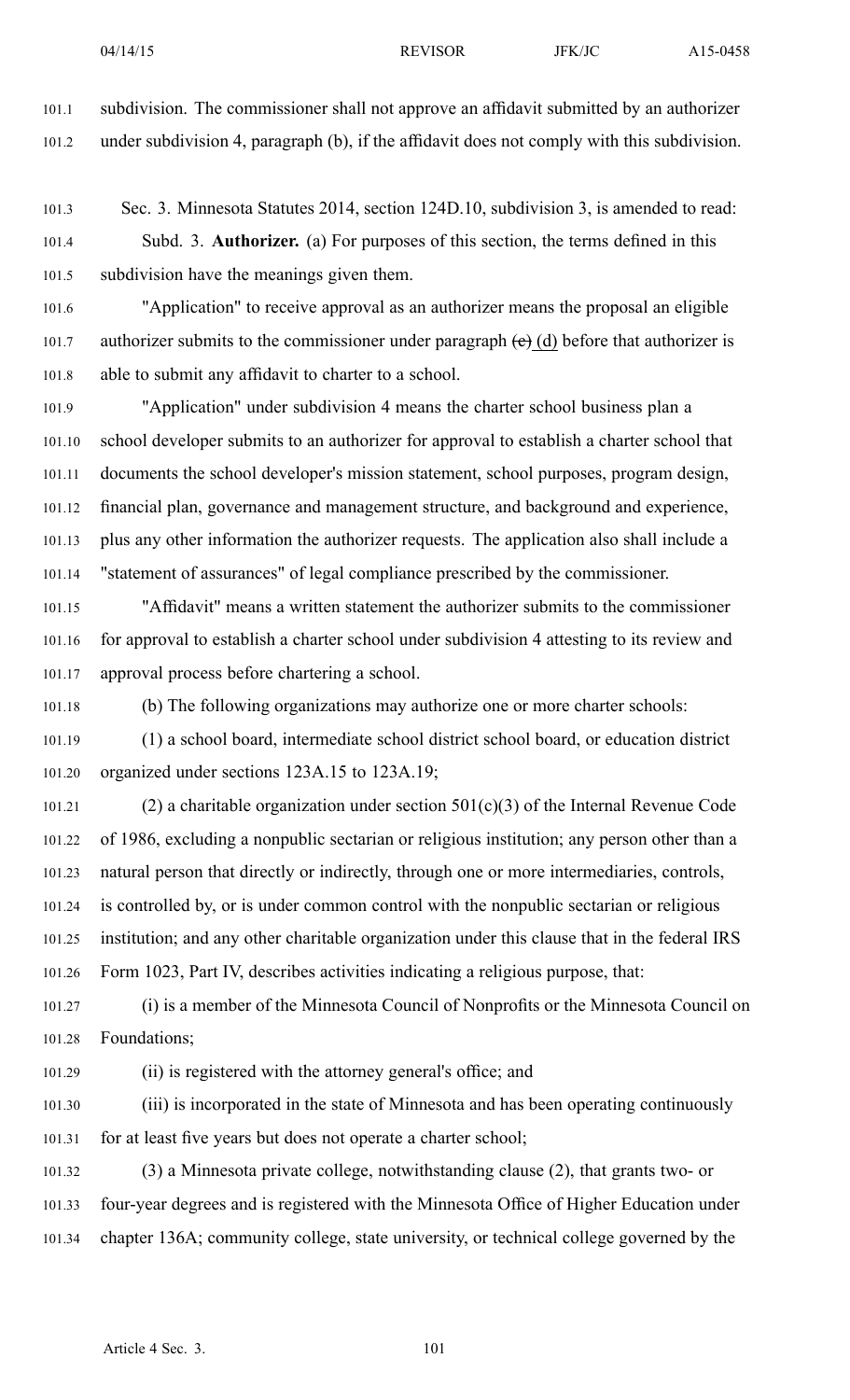102.1 Board of Trustees of the Minnesota State Colleges and Universities; or the University 102.2 of Minnesota;

- 102.3 (4) <sup>a</sup> nonprofit corporation subject to chapter 317A, described in section 317A.905, 102.4 and exemp<sup>t</sup> from federal income tax under section 501(c)(6) of the Internal Revenue Code 102.5 of 1986, may authorize one or more charter schools if the charter school has operated 102.6 for at least three years under <sup>a</sup> different authorizer and if the nonprofit corporation has 102.7 existed for at least 25 years; or
- 102.8 (5) single-purpose authorizers formed as charitable, nonsectarian organizations 102.9 under section 501(c)(3) of the Internal Revenue Code of 1986 and incorporated in the state 102.10 of Minnesota under chapter 317A as <sup>a</sup> corporation with no members or under section 102.11 322B.975 as <sup>a</sup> nonprofit limited liability company for the sole purpose of chartering schools.
- 102.12 (c) Eligible organizations interested in being approved as an authorizer under this 102.13 paragraph must submit <sup>a</sup> proposal to the commissioner that includes the provisions 102.14 of paragraph  $(e)$  (d) and a five-year financial plan. Such authorizers shall consider and 102.15 approve charter school applications using the criteria provided in subdivision 4 and shall 102.16 not limit the applications it solicits, considers, or approves to any single curriculum, 102.17 learning program, or method.
- 102.18  $\left(\text{e}\right)$  (d) An eligible authorizer under this subdivision must apply to the commissioner 102.19 for approval as an authorizer before submitting any affidavit to the commissioner to charter 102.20 <sup>a</sup> school. The application for approval as <sup>a</sup> charter school authorizer must demonstrate 102.21 the applicant's ability to implement the procedures and satisfy the criteria for chartering <sup>a</sup> 102.22 school under this section. The commissioner must approve or disapprove an application 102.23 within 45 business days of the application deadline. If the commissioner disapproves 102.24 the application, the commissioner must notify the applicant of the specific deficiencies 102.25 in writing and the applicant then has 20 business days to address the deficiencies to the 102.26 commissioner's satisfaction. After the 20 business days expire, the commissioner has 15 102.27 business days to make <sup>a</sup> final decision to approve or disapprove the application. Failing to 102.28 address the deficiencies to the commissioner's satisfaction makes an applicant ineligible to 102.29 be an authorizer. The commissioner, in establishing criteria for approval, must consider 102.30 the applicant's:
- 102.31 (1) capacity and infrastructure;
- 102.32 (2) application criteria and process;
- 102.33 (3) contracting process;
- 102.34 (4) ongoing oversight and evaluation processes; and
- 102.35 (5) renewal criteria and processes.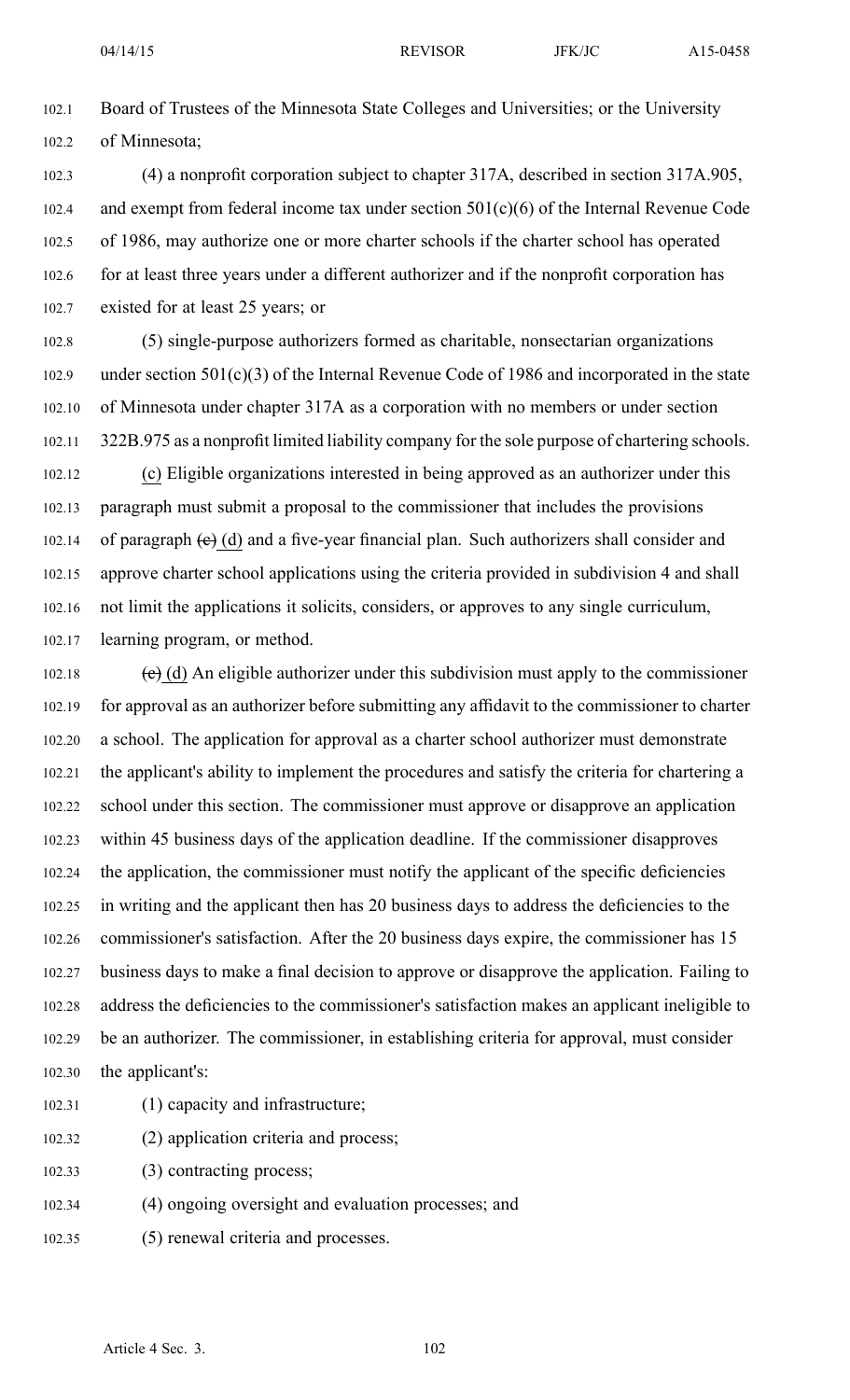103.1 (d) (e) An applicant must include in its application to the commissioner to be an 103.2 approved authorizer at least the following:

103.3 (1) how chartering schools is <sup>a</sup> way for the organization to carry out its mission;

103.4 (2) <sup>a</sup> description of the capacity of the organization to serve as an authorizer, 103.5 including the personnel who will perform the authorizing duties, their qualifications, the 103.6 amount of time they will be assigned to this responsibility, and the financial resources 103.7 allocated by the organization to this responsibility;

103.8 (3) <sup>a</sup> description of the application and review process the authorizer will use to 103.9 make decisions regarding the granting of charters;

103.10 (4) <sup>a</sup> description of the type of contract it will arrange with the schools it charters 103.11 that meets the provisions of subdivision 6;

103.12 (5) the process to be used for providing ongoing oversight of the school consistent 103.13 with the contract expectations specified in clause (4) that assures that the schools chartered 103.14 are complying with both the provisions of applicable law and rules, and with the contract;

103.15 (6) <sup>a</sup> description of the criteria and process the authorizer will use to gran<sup>t</sup> expanded 103.16 applications under subdivision 4, paragraph  $\leftrightarrow$  (s);

103.17 (7) the process for making decisions regarding the renewal or termination of 103.18 the school's charter based on evidence that demonstrates the academic, organizational, 103.19 and financial competency of the school, including its success in increasing student 103.20 achievement and meeting the goals of the charter school agreement; and

103.21 (8) an assurance specifying that the organization is committed to serving as an 103.22 authorizer for the full five-year term.

103.23 (e) (f) A disapproved applicant under this section may resubmit an application 103.24 during <sup>a</sup> future application period.

103.25  $(f)(g)$  If the governing board of an approved authorizer votes to withdraw as 103.26 an approved authorizer for <sup>a</sup> reason unrelated to any cause under subdivision 23, the 103.27 authorizer must notify all its chartered schools and the commissioner in writing by July 15 103.28 of its intent to withdraw as an authorizer on June 30 in the next calendar year, regardless 103.29 of when the authorizer's five-year term of approval ends. The commissioner may approve 103.30 the transfer of <sup>a</sup> charter school to <sup>a</sup> new authorizer under this paragraph after the new 103.31 authorizer submits an affidavit to the commissioner.

103.32  $(g)$  (h) The authorizer must participate in department-approved training. 103.33  $(h)$  (i) The commissioner shall review an authorizer's performance every five years 103.34 in <sup>a</sup> manner and form determined by the commissioner and may review an authorizer's 103.35 performance more frequently at the commissioner's own initiative or at the reques<sup>t</sup> of <sup>a</sup> 103.36 charter school operator, charter school board member, or other interested party. The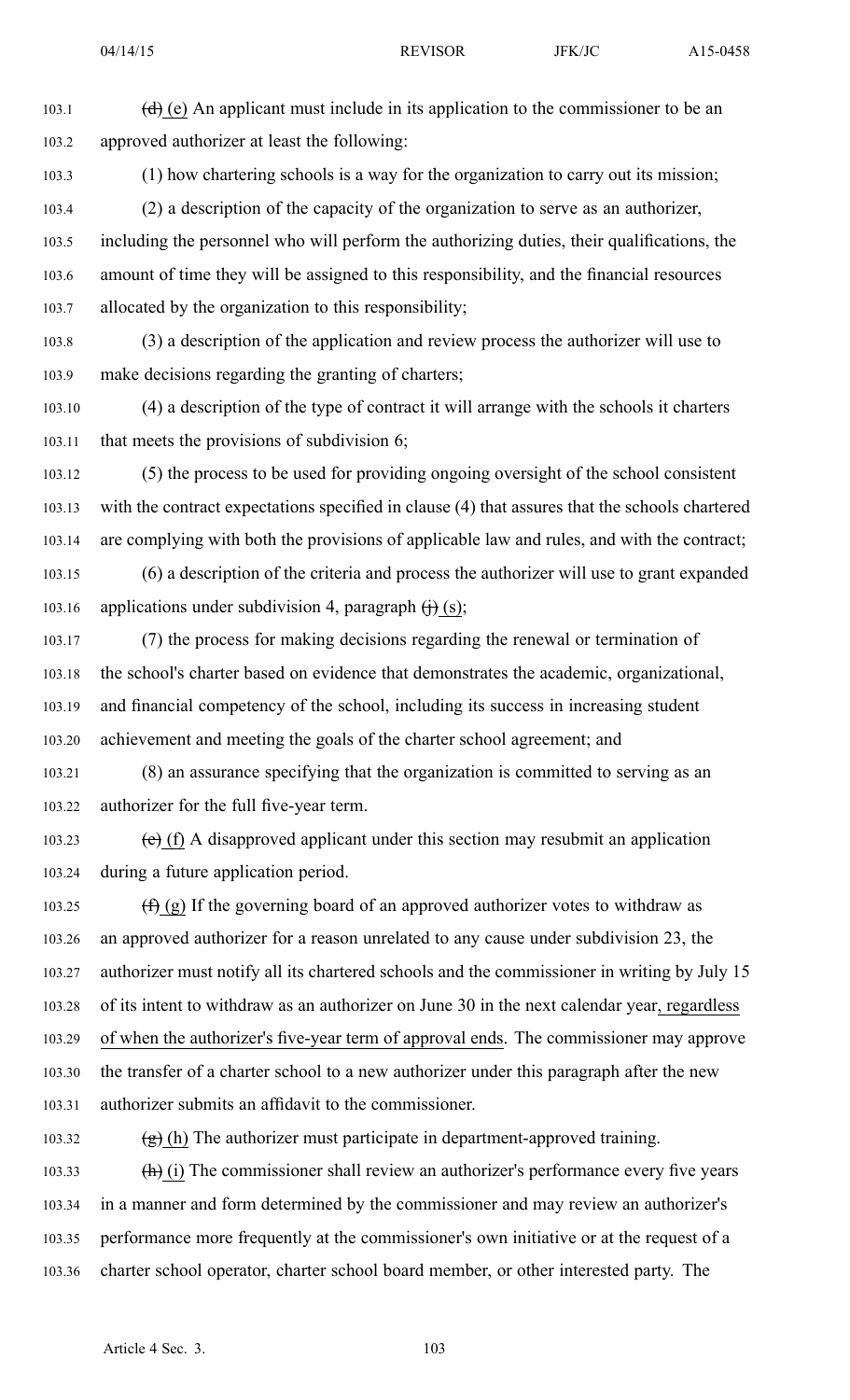104.1 commissioner, after completing the review, shall transmit <sup>a</sup> repor<sup>t</sup> with findings to the 104.2 authorizer.

104.3 (j) If, consistent with this section, the commissioner finds that an authorizer has not 104.4 fulfilled the requirements of this section, the commissioner may subject the authorizer 104.5 to corrective action, which may include terminating the contract with the charter school 104.6 board of directors of <sup>a</sup> school it chartered. The commissioner must notify the authorizer 104.7 in writing of any findings that may subject the authorizer to corrective action and 104.8 the authorizer then has 15 business days to reques<sup>t</sup> an informal hearing before the 104.9 commissioner takes corrective action. If the commissioner terminates <sup>a</sup> contract between 104.10 an authorizer and <sup>a</sup> charter school under this paragraph, the commissioner may assist the 104.11 charter school in acquiring <sup>a</sup> new authorizer.

104.12  $(i)$  (k) The commissioner may at any time take corrective action against an 104.13 authorizer, including terminating an authorizer's ability to charter <sup>a</sup> school for:

104.14 (1) failing to demonstrate the criteria under paragraph  $(e)$  (d) under which the 104.15 commissioner approved the authorizer;

104.16 (2) violating <sup>a</sup> term of the chartering contract between the authorizer and the charter 104.17 school board of directors;

104.18 (3) unsatisfactory performance as an approved authorizer; or

104.19 (4) any good cause shown that provides the commissioner <sup>a</sup> legally sufficient reason 104.20 to take corrective action against an authorizer.

104.21 Sec. 4. Minnesota Statutes 2014, section 124D.10, subdivision 4, is amended to read: 104.22 Subd. 4. **Formation of school.** (a) An authorizer, after receiving an application from 104.23 <sup>a</sup> school developer, may charter <sup>a</sup> licensed teacher under section 122A.18, subdivision 104.24 1, or <sup>a</sup> group of individuals that includes one or more licensed teachers under section 104.25 122A.18, subdivision 1, to operate <sup>a</sup> school subject to the commissioner's approval of the 104.26 authorizer's affidavit under paragraph  $(\theta)$  (d).

104.27 (b) The school must be organized and operated as <sup>a</sup> nonprofit corporation under 104.28 chapter 317A and the provisions under the applicable chapter shall apply to the school 104.29 excep<sup>t</sup> as provided in this section.

104.30 (c) Notwithstanding sections 465.717 and 465.719, <sup>a</sup> school district, subject to this 104.31 section and section 124D.11, may create <sup>a</sup> corporation for the purpose of establishing <sup>a</sup> 104.32 charter school.

104.33 (b) (d) Before the operators may establish and operate a school, the authorizer must 104.34 file an affidavit with the commissioner stating its intent to charter <sup>a</sup> school. An authorizer 104.35 must file <sup>a</sup> separate affidavit for each school it intends to charter. An authorizer must file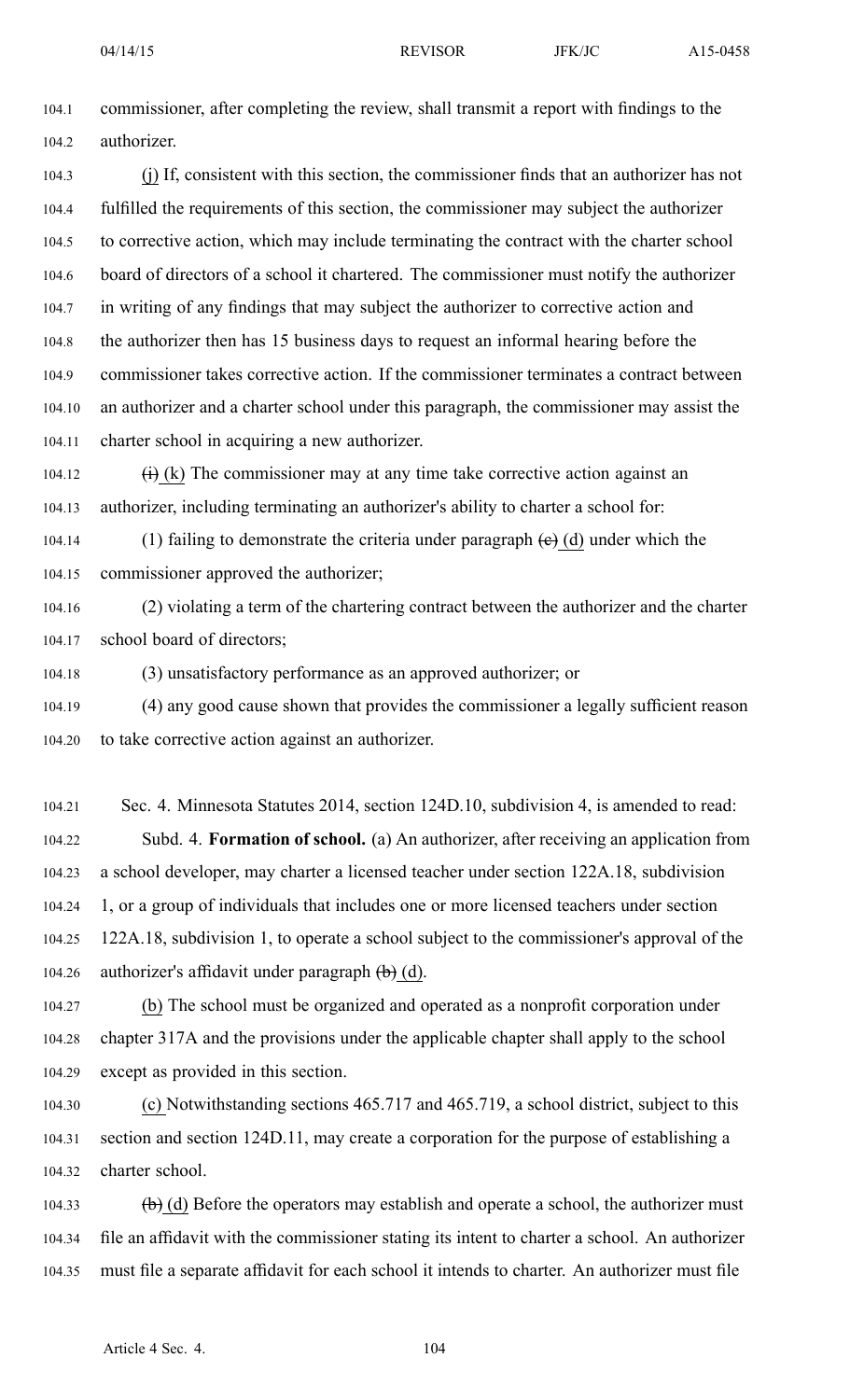105.1 an affidavit by May 1 to be able to charter a new school in the next school year after the 105.2 commissioner approves the authorizer's affidavit at least 14 months before July 1 of the 105.3 year the new charter school plans to serve students. The affidavit must state the terms and 105.4 conditions under which the authorizer would charter <sup>a</sup> school and how the authorizer 105.5 intends to oversee the fiscal and student performance of the charter school and to comply 105.6 with the terms of the written contract between the authorizer and the charter school 105.7 board of directors under subdivision 6. The commissioner must approve or disapprove 105.8 the authorizer's affidavit within 60 business days of receipt of the affidavit. If the 105.9 commissioner disapproves the affidavit, the commissioner shall notify the authorizer of 105.10 the deficiencies in the affidavit and the authorizer then has 20 business days to address the 105.11 deficiencies. The commissioner must notify the authorizer of final approval or disapproval 105.12 within 15 business days after receiving the authorizer's response to the deficiencies in the 105.13 affidavit. If the authorizer does not address deficiencies to the commissioner's satisfaction, 105.14 the commissioner's disapproval is final. Failure to obtain commissioner approval precludes 105.15 an authorizer from chartering the school that is the subject of this affidavit.

105.16 (e) The authorizer may prevent an approved charter school from opening for 105.17 operation if, among other grounds, the charter school violates this section or does not meet 105.18 the ready-to-open standards that are par<sup>t</sup> of the authorizer's oversight and evaluation 105.19 process or are stipulated in the charter school contract.

105.20 (d) (f) The operators authorized to organize and operate a school, before entering 105.21 into <sup>a</sup> contract or other agreemen<sup>t</sup> for professional or other services, goods, or facilities, 105.22 must incorporate as a nonprofit corporation under chapter 317A and.

105.23 (g) The operators authorized to organize and operate <sup>a</sup> school, before entering into <sup>a</sup> 105.24 contract or other agreemen<sup>t</sup> for professional or other services, goods, or facilities, must 105.25 establish <sup>a</sup> board of directors composed of at least five members who are not related parties 105.26 until <sup>a</sup> timely election for members of the ongoing charter school board of directors is 105.27 held according to the school's articles and bylaws under paragraph  $(\text{f})$  (1). A charter school 105.28 board of directors must be composed of at least five members who are not related parties. 105.29 (h) Staff members employed at the school, including teachers providing instruction

105.30 under <sup>a</sup> contract with <sup>a</sup> cooperative, members of the board of directors, and all parents 105.31 or legal guardians of children enrolled in the school are the voters eligible to elect the 105.32 members of the school's board of directors. A charter school must notify eligible voters of 105.33 the school board election dates at least 30 days before the election.

105.34 (i) Board of director meetings must comply with chapter 13D.

105.35 (e) (j) A charter school shall publish and maintain on the school's official Web site: 105.36 (1) the minutes of meetings of the board of directors, and of members and committees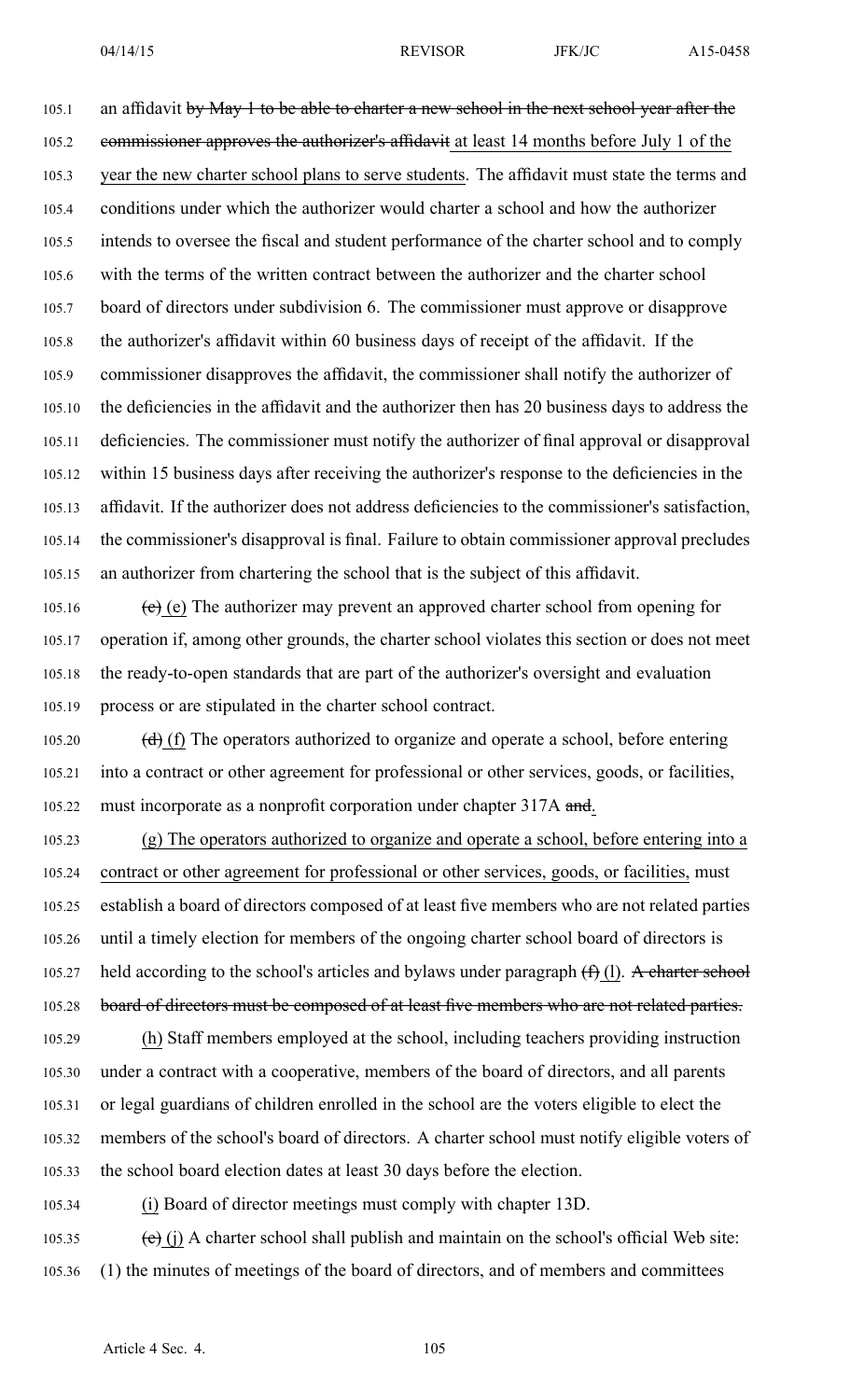106.1 having any board-delegated authority, for at least one calendar year from the date 106.2 of publication; (2) directory information for members of the board of directors and 106.3 committees having board-delegated authority; and (3) identifying and contact information 106.4 for the school's authorizer. Identifying and contact information for the school's authorizer 106.5 must be included in other school materials made available to the public.

106.6 (k) Upon reques<sup>t</sup> of an individual, the charter school must also make available in 106.7 <sup>a</sup> timely fashion financial statements showing all operations and transactions affecting 106.8 income, surplus, and deficit during the school's last annual accounting period; and <sup>a</sup> 106.9 balance sheet summarizing assets and liabilities on the closing date of the accounting 106.10 period. A charter school also must include that same information about its authorizer in 106.11 other school materials that it makes available to the public.

106.12  $(f)$  (l) Every charter school board member shall attend annual training throughout 106.13 the member's term on the board. All new board members shall attend initial training on 106.14 the board's role and responsibilities, employment policies and practices, and financial 106.15 management. A new board member who does not begin the required initial training within 106.16 six months after being seated and complete that training within 12 months of being seated 106.17 on the board is automatically ineligible to continue to serve as <sup>a</sup> board member. The 106.18 school shall include in its annual repor<sup>t</sup> the training attended by each board member 106.19 during the previous year.

106.20  $\left(\frac{g}{g}\right)$  (m) The ongoing board must be elected before the school completes its third 106.21 year of operation. Board elections must be held during the school year but may not be 106.22 conducted on days when the school is closed for holidays, breaks, or vacations.

106.23 (n) The charter school board of directors shall be composed of at least five nonrelated 106.24 members and include: (i) at least one licensed teacher employed as <sup>a</sup> teacher at the school 106.25 or providing instruction under contract between the charter school and <sup>a</sup> cooperative; (ii) 106.26 at least one paren<sup>t</sup> or legal guardian of <sup>a</sup> student enrolled in the charter school who is not 106.27 an employee of the charter school; and (iii) at least one interested community member 106.28 who resides in Minnesota and is not employed by the charter school and does not have <sup>a</sup> 106.29 child enrolled in the school. The board may include <sup>a</sup> majority of teachers described in 106.30 this paragraph or parents or community members, or it may have no clear majority. The 106.31 chief financial officer and the chief administrator may only serve as ex-officio nonvoting 106.32 board members. No charter school employees shall serve on the board other than teachers 106.33 under item (i). Contractors providing facilities, goods, or services to <sup>a</sup> charter school shall 106.34 not serve on the board of directors of the charter school.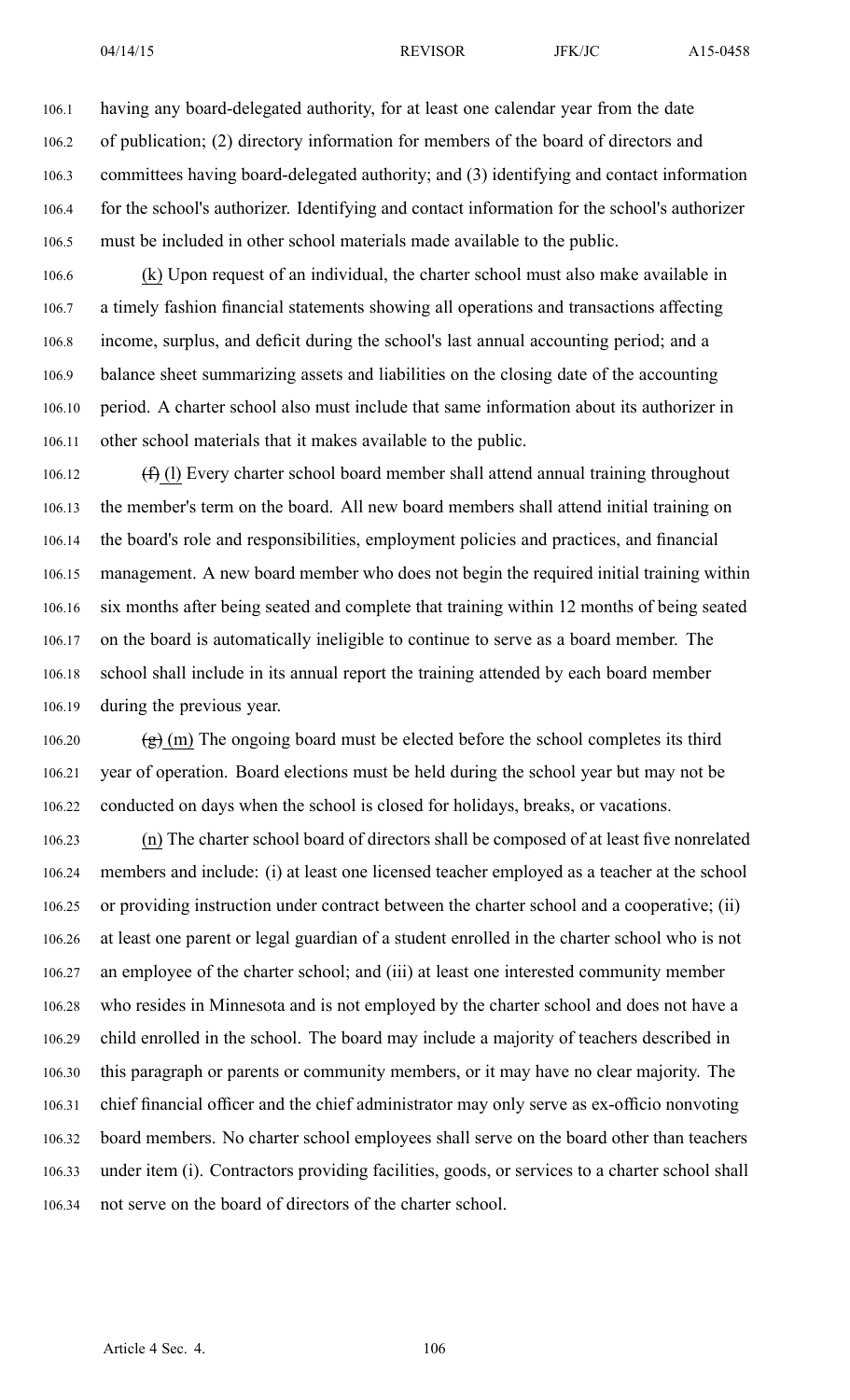107.1 (o) Board bylaws shall outline the process and procedures for changing the board's 107.2 governance structure, consistent with chapter 317A. Aboard may change its governance 107.3 structure only:

107.4 (1) by <sup>a</sup> majority vote of the board of directors and <sup>a</sup> majority vote of the licensed 107.5 teachers employed by the school as teachers, including licensed teachers providing 107.6 instruction under <sup>a</sup> contract between the school and <sup>a</sup> cooperative; and

107.7 (2) with the authorizer's approval.

107.8 Any change in board governance structure must conform with the composition of 107.9 the board established under this paragraph.

107.10  $\left(\mathbf{h}\right)$  (p) The granting or renewal of a charter by an authorizer must not be conditioned 107.11 upon the bargaining unit status of the employees of the school.

107.12  $(i)$  (q) The granting or renewal of a charter school by an authorizer must not be 107.13 contingent on the charter school being required to contract, lease, or purchase services 107.14 from the authorizer.

107.15 (r) Any potential contract, lease, or purchase of service from an authorizer must 107.16 be disclosed to the commissioner, accepted through an open bidding process, and be <sup>a</sup> 107.17 separate contract from the charter contract. The school must document the open bidding 107.18 process. An authorizer must not enter into <sup>a</sup> contract to provide managemen<sup>t</sup> and financial 107.19 services for <sup>a</sup> school that it authorizes, unless the school documents that it received at 107.20 least two competitive bids.

107.21  $\qquad$  (i) (s) A charter school may apply to the authorizer to amend the school charter to 107.22 expand the operation of the school to additional grades or sites that would be students' 107.23 primary enrollment site beyond those defined in the original affidavit approved by the 107.24 commissioner. After approving the school's application, the authorizer shall submit <sup>a</sup> 107.25 supplementary affidavit in the form and manner prescribed by the commissioner. The 107.26 authorizer must file <sup>a</sup> supplement affidavit by October 1 to be eligible to expand in the next 107.27 school year. The supplementary affidavit must document that the school has demonstrated 107.28 to the satisfaction of the authorizer the following:

107.29 (1) the need for the expansion with supporting long-range enrollment projections;

107.30 (2) <sup>a</sup> longitudinal record of demonstrated student academic performance and growth 107.31 on statewide assessments under chapter 120B or on other academic assessments that 107.32 measure longitudinal student performance and growth approved by the charter school's 107.33 board of directors and agreed upon with the authorizer;

107.34 (3) <sup>a</sup> history of sound school finances and <sup>a</sup> finance plan to implement the expansion 107.35 in <sup>a</sup> manner to promote the school's financial sustainability; and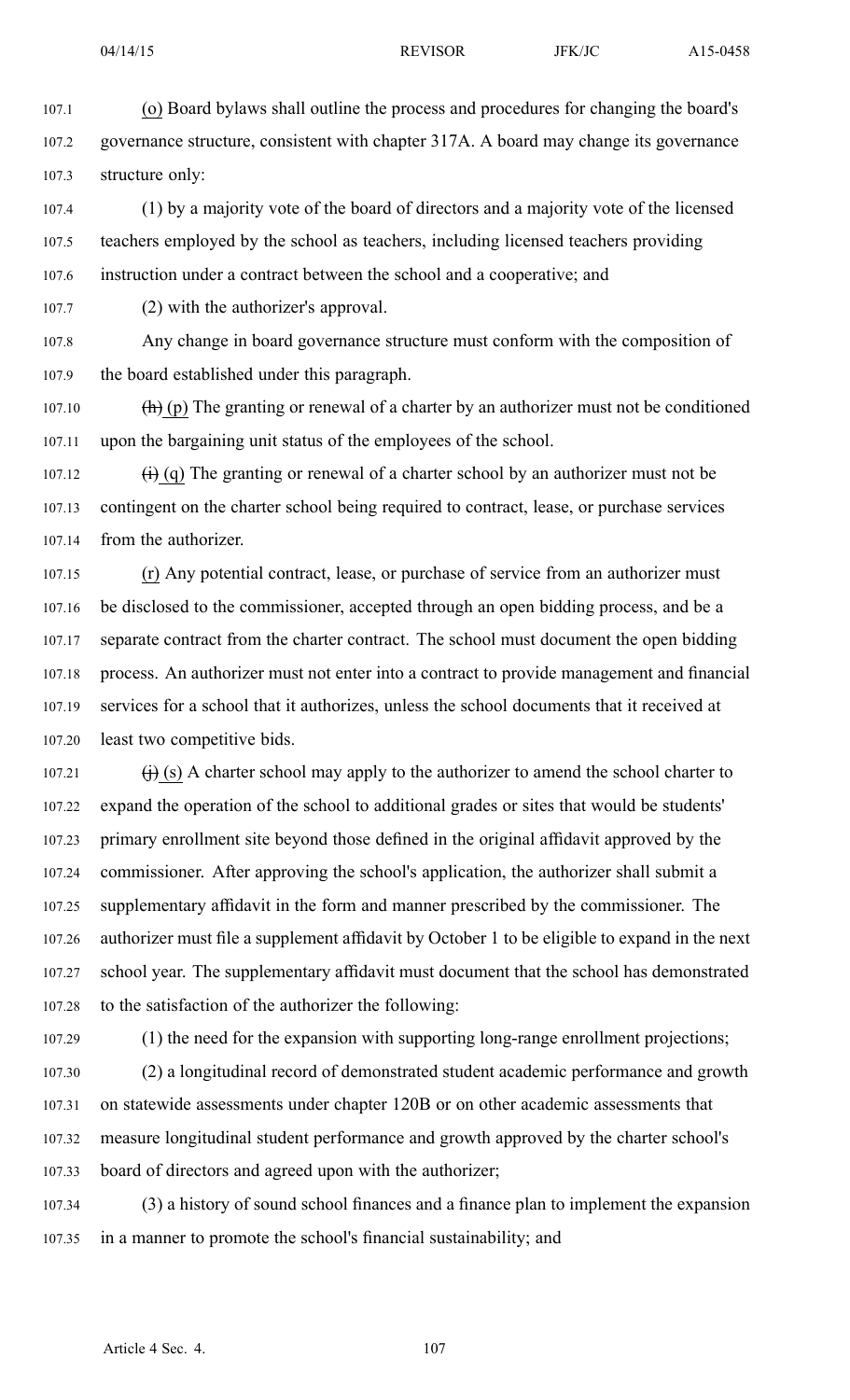108.1 (4) board capacity and an administrative and managemen<sup>t</sup> plan to implement its 108.2 expansion.

108.3 (k) (t) The commissioner shall have 30 business days to review and comment on the 108.4 supplemental affidavit. The commissioner shall notify the authorizer in writing of any 108.5 deficiencies in the supplemental affidavit and the authorizer then has 20 business days to 108.6 address, to the commissioner's satisfaction, any deficiencies in the supplemental affidavit. 108.7 The commissioner must notify the authorizer of final approval or disapproval within 15 108.8 business days after receiving the authorizer's response to the deficiencies in the affidavit. 108.9 The school may not expand grades or add sites until the commissioner has approved the 108.10 supplemental affidavit. The commissioner's approval or disapproval of <sup>a</sup> supplemental 108.11 affidavit is final.

108.12 Sec. 5. Minnesota Statutes 2014, section 124D.10, subdivision 8, is amended to read: 108.13 Subd. 8. **Federal, state, and local requirements.** (a) A charter school shall meet all 108.14 federal, state, and local health and safety requirements applicable to school districts.

108.15 (b) A school must comply with statewide accountability requirements governing 108.16 standards and assessments in chapter 120B.

108.17 (c) A school authorized by <sup>a</sup> school board may be located in any district, unless the 108.18 school board of the district of the proposed location disapproves by written resolution.

108.19 (d) A charter school must be nonsectarian in its programs, admission policies, 108.20 employment practices, and all other operations. An authorizer may not authorize <sup>a</sup> charter 108.21 school or program that is affiliated with <sup>a</sup> nonpublic sectarian school or <sup>a</sup> religious 108.22 institution.

108.23 (e) A charter school student must be released for religious instruction, consistent 108.24 with section 120A.22, subdivision 12, clause (3).

108.25 (e) (f) Charter schools must not be used as a method of providing education or 108.26 generating revenue for students who are being home-schooled. This paragraph does not 108.27 apply to shared time aid under section 126C.19.

108.28  $(f)$  (g) The primary focus of a charter school must be to provide a comprehensive 108.29 program of instruction for at least one grade or age group from five through 18 years of 108.30 age. Instruction may be provided to people older than 18 years of age. A charter school 108.31 may offer <sup>a</sup> free or fee-based preschool or prekindergarten that meets high-quality early 108.32 learning instructional program standards that are aligned with Minnesota's early learning 108.33 standards for children. The hours <sup>a</sup> student is enrolled in <sup>a</sup> fee-based prekindergarten 108.34 program do not generate pupil units under section 126C.05 and must not be used to

108.35 calculate general education revenue under section 126C.10. A charter school with at least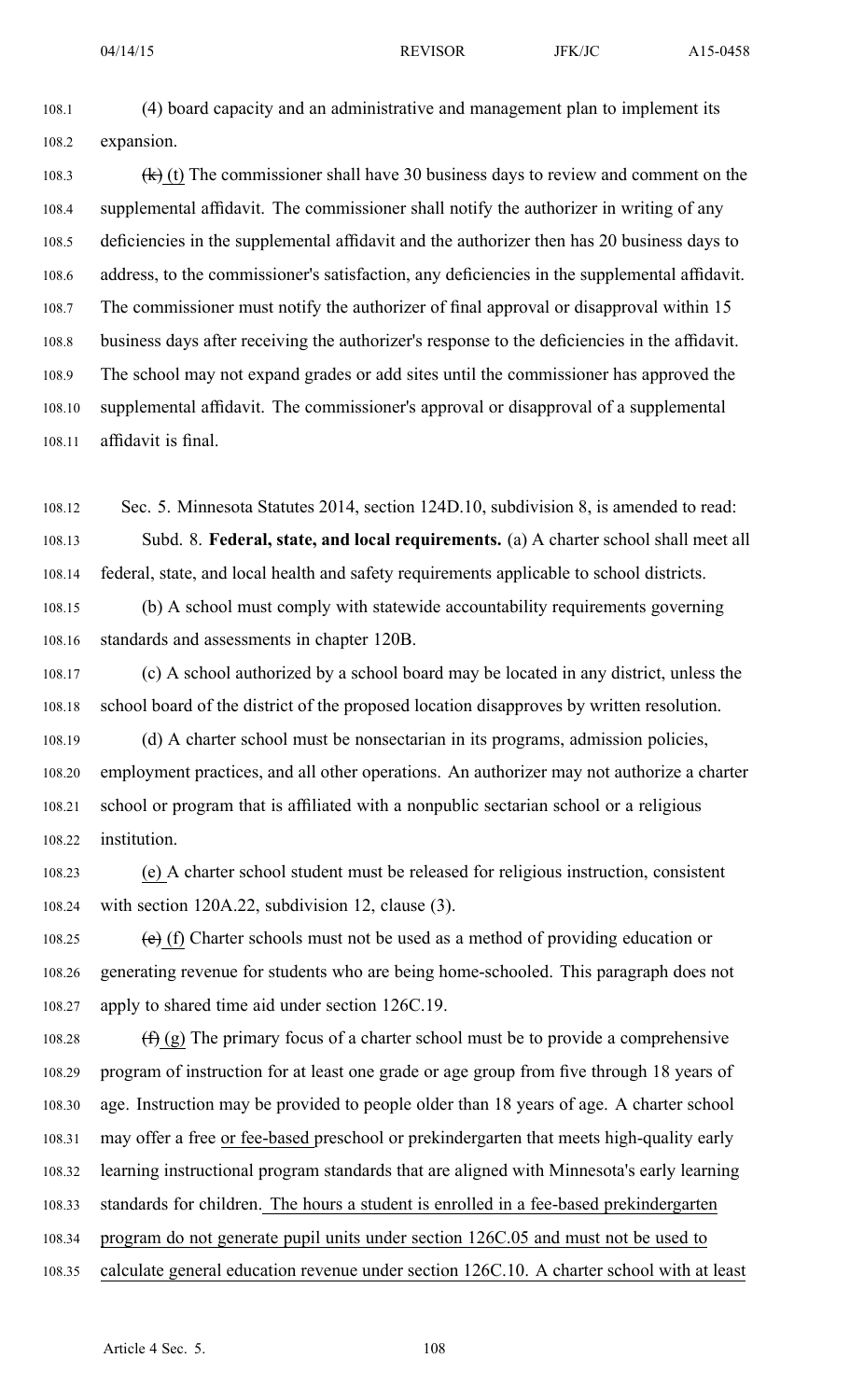109.1 90 percen<sup>t</sup> of enrolled students who are eligible for special education services and have 109.2 <sup>a</sup> primary disability of deaf or hard-of-hearing may enroll prekindergarten pupils with <sup>a</sup> 109.3 disability under section 126C.05, subdivision 1, paragraph (a), and must comply with the 109.4 federal Individuals with Disabilities Education Act under Code of Federal Regulations, 109.5 title 34, section 300.324, subsection (2), clause (iv). 109.6 (g) (h) Except as provided in paragraph (g), a charter school may not charge tuition. 109.7 (h) (i) A charter school is subject to and must comply with chapter  $363A$  and section 109.8 121A.04. 109.9  $(i)$  (i) Once a student is enrolled in the school, the student is considered enrolled 109.10 in the school until the student formally withdraws or is expelled under the Pupil Fair 109.11 Dismissal Act in sections 121A.40 to 121A.56. A charter school is subject to and must 109.12 comply with the Pupil Fair Dismissal Act, sections 121A.40 to 121A.56, and. 109.13 (k) A charter school is subject to and must comply with the Minnesota Public School 109.14 Fee Law, sections 123B.34 to 123B.39. 109.15  $(i)$  (l) A charter school is subject to the same financial audits, audit procedures, and 109.16 audit requirements as <sup>a</sup> district, excep<sup>t</sup> as required under subdivision 6a. Audits must be 109.17 conducted in compliance with generally accepted governmental auditing standards, the 109.18 federal Single Audit Act, if applicable, and section 6.65. A charter school is subject 109.19 to and must comply with sections 15.054; 118A.01; 118A.02; 118A.03; 118A.04; 109.20 118A.05; 118A.06; 471.38; 471.391; 471.392; and 471.425. The audit must comply with 109.21 the requirements of sections 123B.75 to 123B.83, excep<sup>t</sup> to the extent deviations are 109.22 necessary because of the program at the school. Deviations must be approved by the 109.23 commissioner and authorizer. The Department of Education, state auditor, legislative 109.24 auditor, or authorizer may conduct financial, program, or compliance audits. A charter 109.25 school determined to be in statutory operating debt under sections 123B.81 to 123B.83 109.26 must submit <sup>a</sup> plan under section 123B.81, subdivision 4. 109.27 (k) (m) A charter school is a district for the purposes of tort liability under chapter 466. 109.28  $\qquad$  (h) A charter school must comply with chapters 13 and 13D; and sections 109.29 120A.22, subdivision 7; 121A.75; and 260B.171, subdivisions 3 and 5. 109.30  $(m)$  (o) A charter school is subject to the Pledge of Allegiance requirement under 109.31 section 121A.11, subdivision 3. 109.32  $\text{(h)}$  (p) A charter school offering online courses or programs must comply with

109.33 section 124D.095.

109.34 (o) (q) A charter school and charter school board of directors are subject to chapter 109.35 181.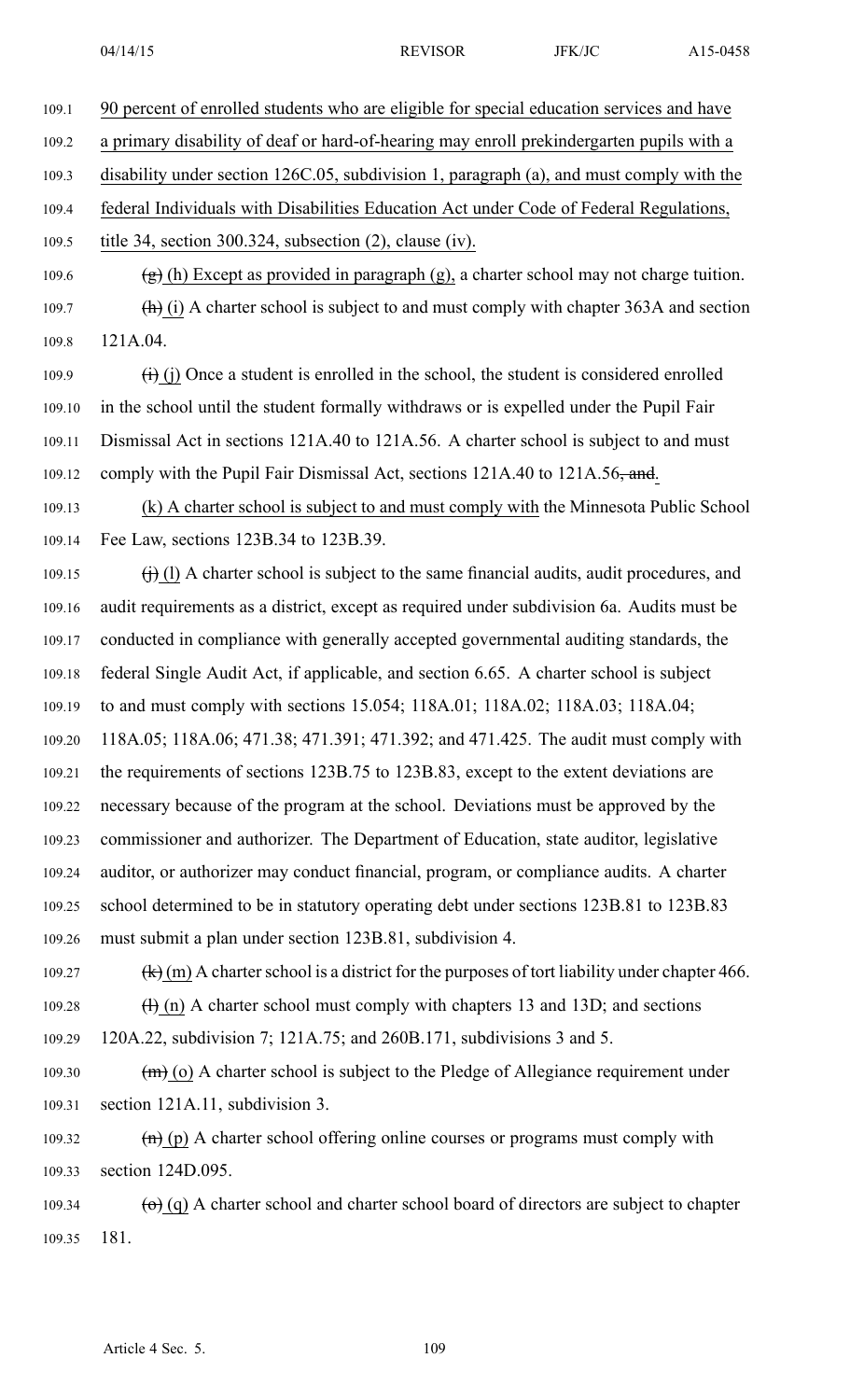110.1 (p) (r) A charter school must comply with section 120A.22, subdivision 7, governing 110.2 the transfer of students' educational records and sections 138.163 and 138.17 governing 110.3 the managemen<sup>t</sup> of local records.

110.4  $\left(\right)$  (s) A charter school that provides early childhood health and developmental 110.5 screening must comply with sections 121A.16 to 121A.19.

110.6  $(r)$  (t) A charter school that provides school-sponsored youth athletic activities 110.7 must comply with section 121A.38.

110.8  $(s)$  (u) A charter school is subject to and must comply with continuing truant 110.9 notification under section 260A.03.

110.10  $(t)$  (v) A charter school must develop and implement a teacher evaluation and 110.11 peer review process under section 122A.40, subdivision 8, paragraph (b), clauses (2) to 110.12 (13). The teacher evaluation process in this paragraph does not create any additional 110.13 employment rights for teachers.

110.14  $(u)$  (w) A charter school must adopt a policy, plan, budget, and process, consistent 110.15 with section 120B.11, to review curriculum, instruction, and student achievement and 110.16 strive for the world's best workforce.

110.17  $(v)$  (x) A charter school must comply with section 121A.031 governing policies on 110.18 prohibited conduct.

110.19  $(w)$  (y) A charter school must comply with all pupil transportation requirements in 110.20 section 123B.88, subdivision 1. A charter school must not require parents to surrender 110.21 their rights to pupil transportation under section 123B.88, subdivision 2.

110.22 Sec. 6. Minnesota Statutes 2014, section 124D.10, subdivision 9, is amended to read:

110.23 Subd. 9. **Admission requirements.** (a) A charter school may limit admission to:

110.24 (1) pupils within an age group or grade level;

110.25 (2) pupils who are eligible to participate in the graduation incentives program under 110.26 section 124D.68; or

110.27 (3) residents of <sup>a</sup> specific geographic area in which the school is located when the 110.28 majority of students served by the school are members of underserved populations.

110.29 (b) A charter school shall enroll an eligible pupil who submits <sup>a</sup> timely application, 110.30 unless the number of applications exceeds the capacity of <sup>a</sup> program, class, grade level, or 110.31 building. In this case, pupils must be accepted by lot. The charter school must develop 110.32 and publish, including on its Web site, <sup>a</sup> lottery policy and process that it must use when 110.33 accepting pupils by lot.

110.34 (c) A charter school shall give enrollment preference to <sup>a</sup> sibling of an enrolled pupil 110.35 and to <sup>a</sup> foster child of that pupil's parents and may give preference for enrolling children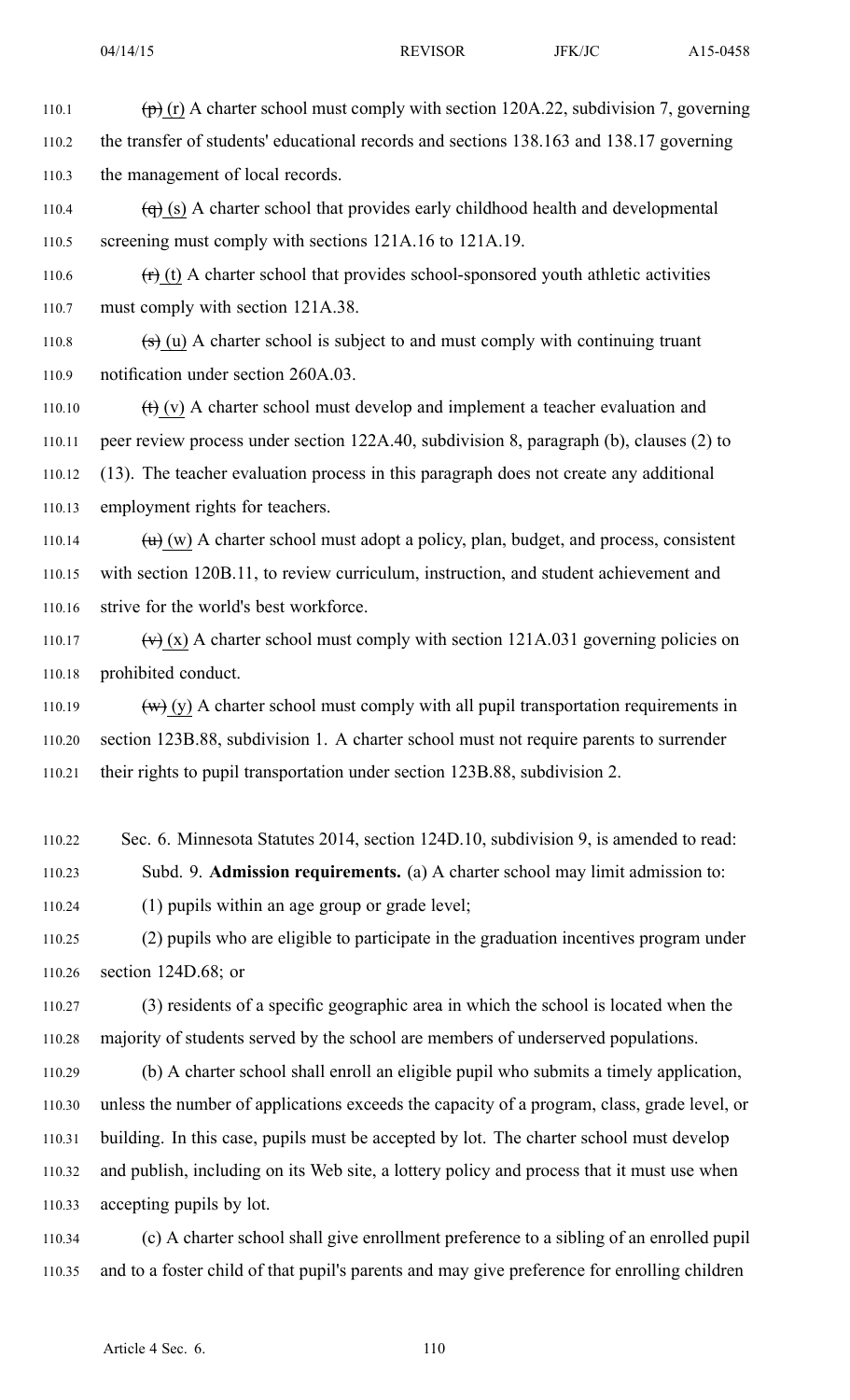111.1 of the school's staff before accepting other pupils by lot. A charter school that is located in 111.2 Duluth township in St. Louis County and admits students in kindergarten through grade 111.3 6 must give enrollment preference to students residing within <sup>a</sup> five-mile radius of the 111.4 school and to the siblings of enrolled children. A If <sup>a</sup> charter school has <sup>a</sup> preschool or 111.5 prekindergarten program under subdivision 8, paragraph (g), that is free to all participants, 111.6 the charter school may give enrollment preference to children currently enrolled in the 111.7 school's free preschool or prekindergarten program under subdivision 8, paragraph (f), 111.8 who are eligible to enroll in kindergarten in the next school year.

111.9 (d) A person shall not be admitted to <sup>a</sup> charter school (1) as <sup>a</sup> kindergarten pupil, 111.10 unless the pupil is at least five years of age on September 1 of the calendar year in which 111.11 the school year for which the pupil seeks admission commences; or (2) as <sup>a</sup> first grade 111.12 student, unless the pupil is at least six years of age on September 1 of the calendar year in 111.13 which the school year for which the pupil seeks admission commences or has completed 111.14 kindergarten; excep<sup>t</sup> that <sup>a</sup> charter school may establish and publish on its Web site <sup>a</sup> 111.15 policy for admission of selected pupils at an earlier age, consistent with the enrollment 111.16 process in paragraphs (b) and (c).

111.17 (e) Except as permitted in paragraph (d), <sup>a</sup> charter school may not limit admission 111.18 to pupils on the basis of intellectual ability, measures of achievement or aptitude, or 111.19 athletic ability and may not establish any criteria or requirements for admission that are 111.20 inconsistent with this subdivision.

111.21 (f) The charter school shall not distribute any services or goods of value to students, 111.22 parents, or guardians as an inducement, term, or condition of enrolling <sup>a</sup> student in <sup>a</sup> 111.23 charter school.

# 111.24 **EFFECTIVE DATE.** This section is effective for the 2015-2016 school year and 111.25 later.

111.26 Sec. 7. Minnesota Statutes 2014, section 124D.10, subdivision 12, is amended to read: 111.27 Subd. 12. **Pupils with <sup>a</sup> disability.** A charter school must comply with sections 111.28 125A.02, 125A.03 to 125A.24, and 125A.65, and 125A.75 and rules relating to the 111.29 education of pupils with <sup>a</sup> disability as though it were <sup>a</sup> district. A charter school enrolling 111.30 prekindergarten pupils with <sup>a</sup> disability under subdivision 8, paragraph (g), must comply 111.31 with sections 125A.259 to 125A.48 and rules relating to the Interagency Early Intervention 111.32 System as though it were <sup>a</sup> school district.

## 111.33 **EFFECTIVE DATE.** This section is effective for fiscal year 2016 and later.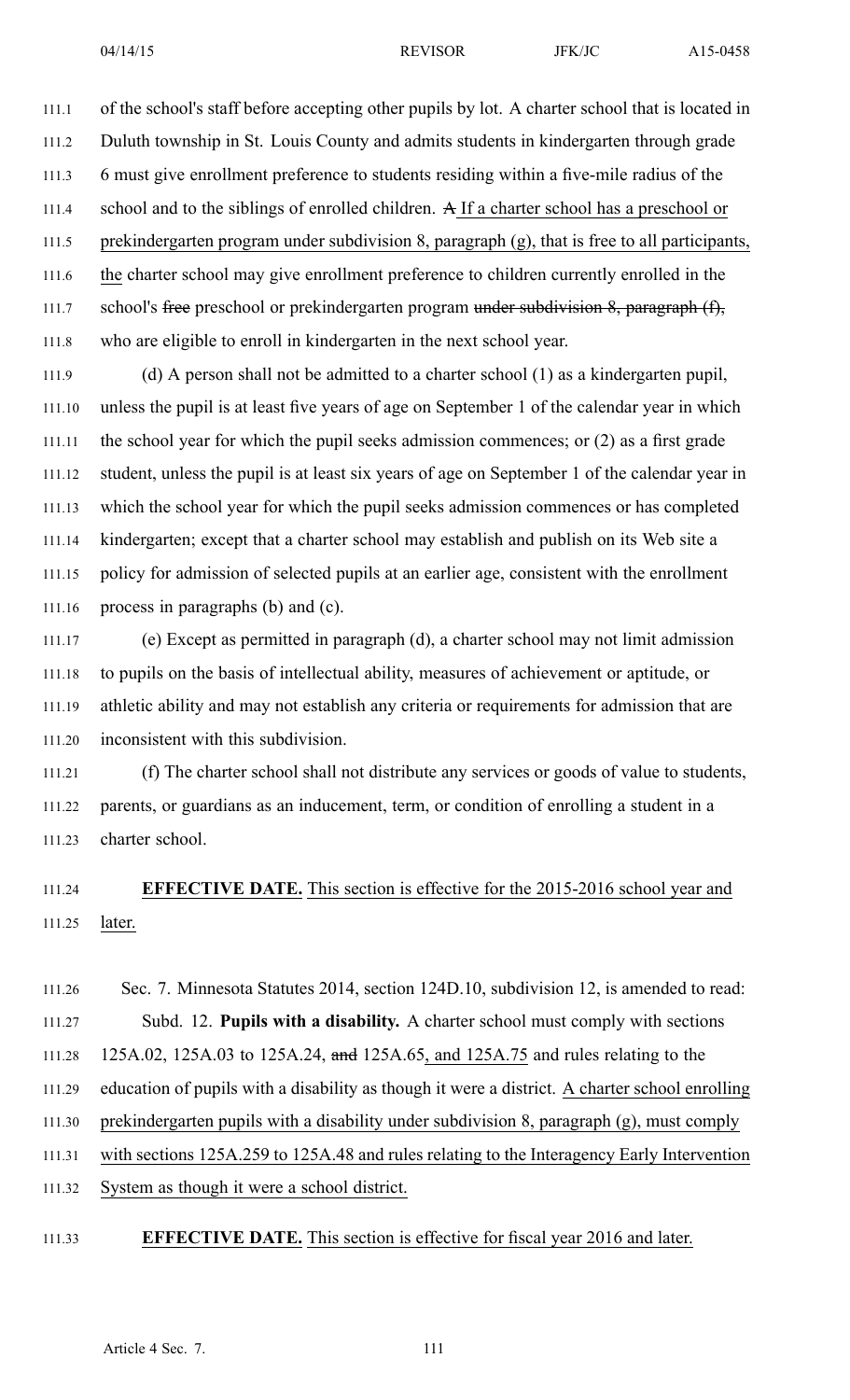112.1 Sec. 8. Minnesota Statutes 2014, section 124D.10, subdivision 14, is amended to read: 112.2 Subd. 14. **Annual public reports.** (a) A charter school must publish an annual 112.3 repor<sup>t</sup> approved by the board of directors. The annual repor<sup>t</sup> must at least include 112.4 information on school enrollment, student attrition, governance and management, staffing, 112.5 finances, academic performance, innovative practices and implementation, and future 112.6 plans. A charter school may combine this repor<sup>t</sup> with the reporting required under section 112.7 120B.11. A charter school must pos<sup>t</sup> the annual repor<sup>t</sup> on the school's official Web site. A 112.8 charter school must also distribute the annual repor<sup>t</sup> by publication, mail, or electronic 112.9 means to its authorizer, school employees, and parents and legal guardians of students 112.10 enrolled in the charter school. The reports are public data under chapter 13.

112.11 (b) The commissioner shall establish specifications for an authorizer's annual public 112.12 repor<sup>t</sup> that is par<sup>t</sup> of the system to evaluate authorizer performance under subdivision 112.13 3, paragraph (h). The repor<sup>t</sup> shall at least include key indicators of school academic, 112.14 operational, and financial performance.

112.15 Sec. 9. Minnesota Statutes 2014, section 124D.10, subdivision 16, is amended to read: 112.16 Subd. 16. **Transportation.** (a) A charter school after its first fiscal year of operation 112.17 by March 1 of each fiscal year and <sup>a</sup> charter school by July 1 of its first fiscal year of 112.18 operation must notify the district in which the school is located and the Department of 112.19 Education if it will provide its own transportation or use the transportation services of the 112.20 district in which it is located for the fiscal year.

112.21 (b) If <sup>a</sup> charter school elects to provide transportation for pupils, the transportation 112.22 must be provided by the charter school within the district in which the charter school is 112.23 located. The state must pay transportation aid to the charter school according to section 112.24 124D.11, subdivision 2.

112.25 For pupils who reside outside the district in which the charter school is located, the 112.26 charter school is not required to provide or pay for transportation between the pupil's 112.27 residence and the border of the district in which the charter school is located. A paren<sup>t</sup> 112.28 may be reimbursed by the charter school for costs of transportation from the pupil's 112.29 residence to the border of the district in which the charter school is located if the pupil is 112.30 from <sup>a</sup> family whose income is at or below the poverty level, as determined by the federal 112.31 government. The reimbursement may not exceed the pupil's actual cost of transportation 112.32 or 15 cents per mile traveled, whichever is less. Reimbursement may not be paid for 112.33 more than 250 miles per week.

112.34 At the time <sup>a</sup> pupil enrolls in <sup>a</sup> charter school, the charter school must provide the 112.35 paren<sup>t</sup> or guardian with information regarding the transportation.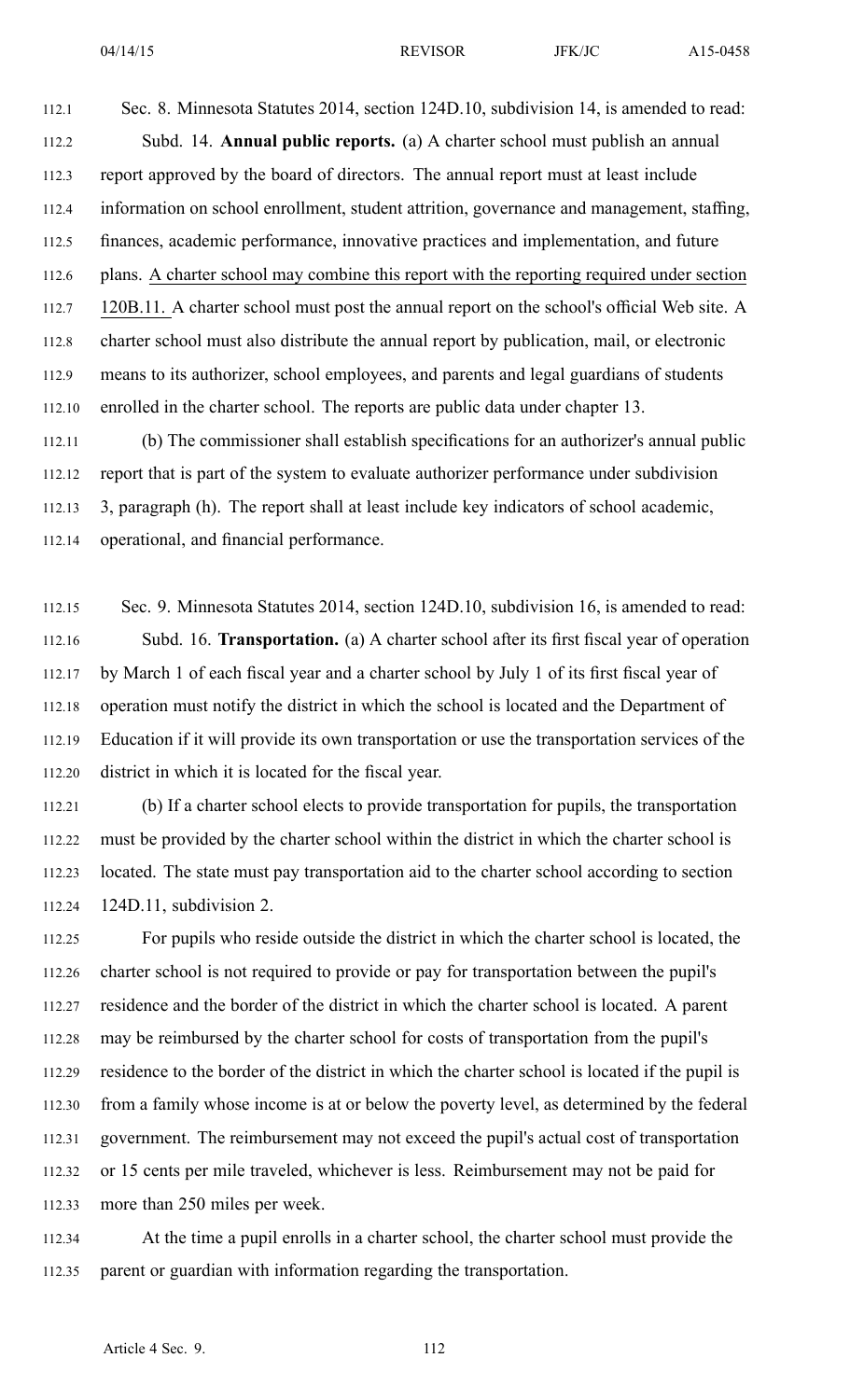113.1 (c) If <sup>a</sup> charter school does not elect to provide transportation, transportation for 113.2 pupils enrolled at the school must be provided by the district in which the school is located, 113.3 according to sections 123B.88, subdivision 6, and 124D.03, subdivision 8, for <sup>a</sup> pupil 113.4 residing in the same district in which the charter school is located. Transportation may 113.5 be provided by the district in which the school is located, according to sections 123B.88, 113.6 subdivision 6, and 124D.03, subdivision 8, for <sup>a</sup> pupil residing in <sup>a</sup> different district and 113.7 must be provided according to section 123B.88, subdivision 10a. If the district provides the 113.8 transportation, the scheduling of routes, manner and method of transportation, control and 113.9 discipline of the pupils, and any other matter relating to the transportation of pupils under 113.10 this paragraph shall be within the sole discretion, control, and managemen<sup>t</sup> of the district.

## 113.11 **EFFECTIVE DATE.** This section is effective July 1, 2015.

113.12 Sec. 10. Minnesota Statutes 2014, section 124D.10, subdivision 23, is amended to read: 113.13 Subd. 23. **Causes for nonrenewal or termination of charter school contract.** (a) 113.14 The duration of the contract with an authorizer must be for the term contained in the 113.15 contract according to subdivision 6. The authorizer may or may not renew <sup>a</sup> contract at 113.16 the end of the term for any ground listed in paragraph (b). An authorizer may unilaterally 113.17 terminate <sup>a</sup> contract during the term of the contract for any ground listed in paragraph (b). 113.18 At least 60 business days before not renewing or terminating <sup>a</sup> contract, the authorizer 113.19 shall notify the board of directors of the charter school of the proposed action in writing. 113.20 The notice shall state the grounds for the proposed action in reasonable detail and that the 113.21 charter school's board of directors may reques<sup>t</sup> in writing an informal hearing before the 113.22 authorizer within 15 business days of receiving notice of nonrenewal or termination of 113.23 the contract. Failure by the board of directors to make <sup>a</sup> written reques<sup>t</sup> for an informal 113.24 hearing within the 15-business-day period shall be treated as acquiescence to the proposed 113.25 action. Upon receiving <sup>a</sup> timely written reques<sup>t</sup> for <sup>a</sup> hearing, the authorizer shall give ten 113.26 business days' notice to the charter school's board of directors of the hearing date. The 113.27 authorizer shall conduct an informal hearing before taking final action. The authorizer 113.28 shall take final action to renew or not renew <sup>a</sup> contract no later than 20 business days 113.29 before the proposed date for terminating the contract or the end date of the contract. 113.30 (b) A contract may be terminated or not renewed upon any of the following grounds:

113.31 (1) failure to demonstrate satisfactory academic achievement for all students, 113.32 including the requirements for pupil performance contained in the contract;

113.33 (2) failure to meet generally accepted standards of fiscal management;

113.34 (3) violations of law; or

113.35 (4) other good cause shown.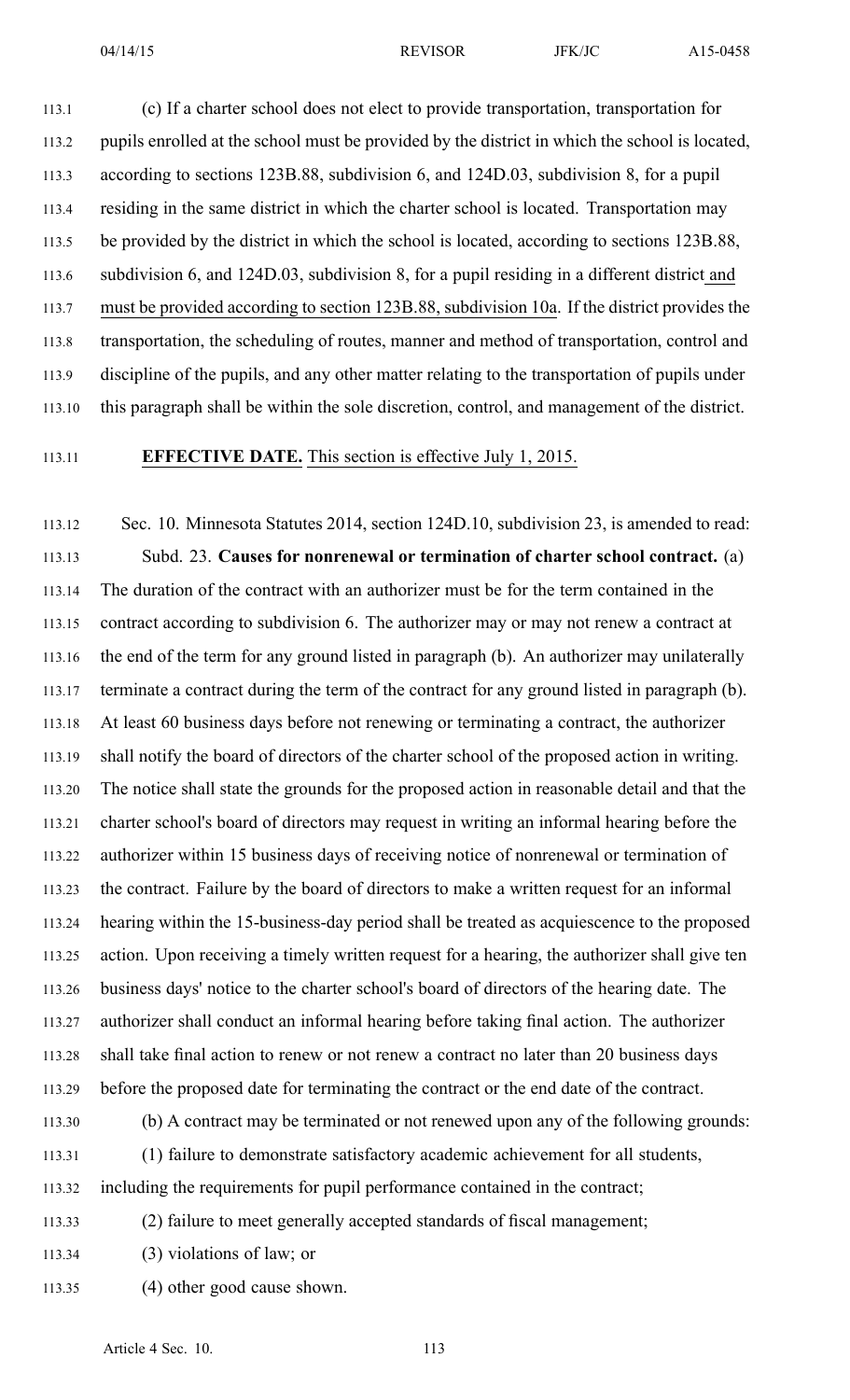114.1 If <sup>a</sup> contract is terminated or not renewed under this paragraph, the school must be 114.2 dissolved according to the applicable provisions of chapter 317A.

114.3 (c) If the authorizer and the charter school board of directors mutually agree not to 114.4 renew the contract, <sup>a</sup> change in authorizers is allowed. The authorizer and the school 114.5 board must jointly submit <sup>a</sup> written and signed letter of their intent to the commissioner 114.6 to mutually not renew the contract. The authorizer that is <sup>a</sup> party to the existing contract 114.7 must inform the proposed authorizer about the fiscal, operational, and student performance 114.8 status of the school, as well as any outstanding contractual obligations that exist. The 114.9 charter contract between the proposed authorizer and the school must identify and provide 114.10 <sup>a</sup> plan to address any outstanding obligations from the previous contract. The proposed 114.11 contract must be submitted at least 105 business days before the end of the existing 114.12 charter contract. The commissioner shall have 30 business days to review and make <sup>a</sup> 114.13 determination. The proposed authorizer and the school shall have 15 business days to 114.14 respond to the determination and address any issues identified by the commissioner. A 114.15 final determination by the commissioner shall be made no later than 45 business days 114.16 before the end of the current charter contract. If no change in authorizer is approved, the 114.17 school and the current authorizer may withdraw their letter of nonrenewal and enter into <sup>a</sup> 114.18 new contract. If the transfer of authorizers is not approved and the current authorizer and 114.19 the school do not withdraw their letter and enter into <sup>a</sup> new contract, the school must be 114.20 dissolved according to applicable law and the terms of the contract.

114.21 (d) The commissioner, after providing reasonable notice to the board of directors of 114.22 <sup>a</sup> charter school and the existing authorizer, and after providing an opportunity for <sup>a</sup> public 114.23 hearing, may terminate the existing contract between the authorizer and the charter school 114.24 board if the charter school has <sup>a</sup> history of:

114.25 (1) failure to meet pupil performance requirements consistent with state law; 114.26 (2) financial mismanagement or failure to meet generally accepted standards of

114.27 fiscal management; or

114.28 (3) repeated or major violations of the law.

114.29 (e) Notwithstanding other provisions of this subdivision, the authorizer of <sup>a</sup> charter 114.30 school may terminate an existing contract between the authorizer and the charter school at 114.31 the end of the current school year, after notifying the charter school board of directors by 114.32 December 1, if in each of the previous three consecutive school years the performance of 114.33 the charter school based on federal school accountability measures and on state measures 114.34 of student performance and growth would place the school in the bottom ten percen<sup>t</sup> of all 114.35 public schools as determined by the commissioner. If an authorizer chooses to terminate 114.36 the contract, the school must be closed according to applicable law and the terms of the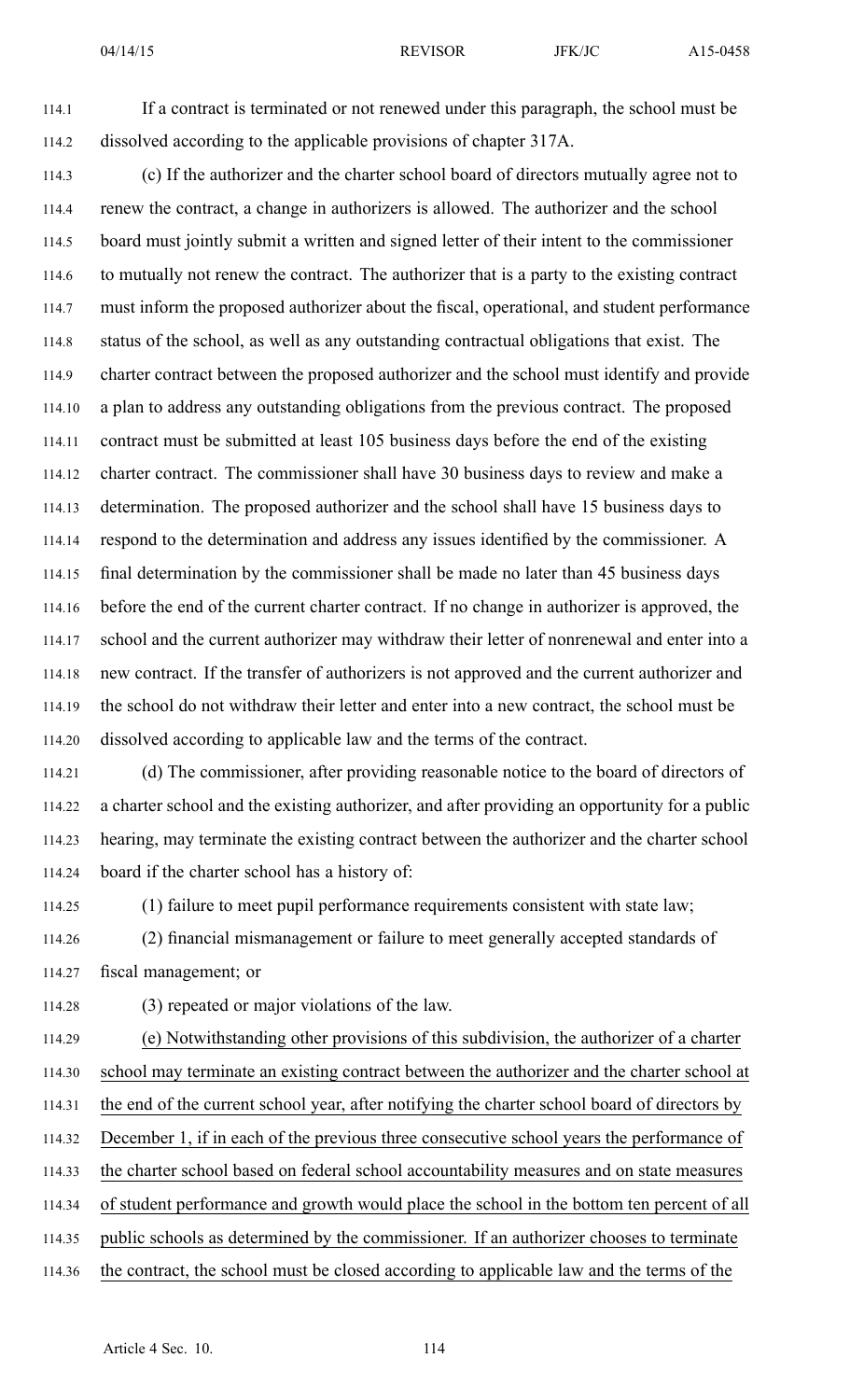115.1 contract. The authorizer must work with the charter school's board of directors to ensure 115.2 parents of children currently enrolled at the school are aware of school choice options 115.3 and receive assistance in selecting an appropriate choice for their children for the next 115.4 school year. If the authorizer chooses not to terminate the existing contract under these 115.5 conditions, the authorizer must submit <sup>a</sup> public, written justification of its decision to the 115.6 commissioner by December 1. The federal and state measures identified in this paragraph 115.7 do not preven<sup>t</sup> an authorizer from closing schools under other conditions, consistent with 115.8 applicable law and contract terms.

115.9 Sec. 11. Minnesota Statutes 2014, section 124D.10, is amended by adding <sup>a</sup> 115.10 subdivision to read:

115.11 Subd. 24a. **Merger.** (a) Two or more charter schools may merge under chapter 115.12 317A. The effective date of <sup>a</sup> merger must be July 1. The merged school must continue 115.13 under the identity of one of the merging schools. A new charter contract under subdivision 115.14 6 must be executed by July 1. The authorizer must submit to the commissioner <sup>a</sup> copy of 115.15 the new signed charter contract within ten business days of its execution. 115.16 (b) Each merging school must submit <sup>a</sup> separate year-end repor<sup>t</sup> for the previous year 115.17 for that school only. After the final fiscal year of the premerger schools is closed out, the 115.18 fund balances and debts from the merging schools must be transferred to the merged school. 115.19 (c) For its first year of operation, the merged school is eligible to receive aid from 115.20 programs requiring approved applications equal to the sum of the aid of all of the merging 115.21 schools. For aids based on prior year data, the merged school is eligible to receive aid for

115.22 its first year of operation based on the combined data of all of the merging schools.

115.23 Sec. 12. Minnesota Statutes 2014, section 124D.11, subdivision 9, is amended to read: 115.24 Subd. 9. **Payment of aids to charter schools.** (a) Notwithstanding section 115.25 127A.45, subdivision 3, if the current year aid paymen<sup>t</sup> percentage under section 115.26 127A.45, subdivision 2, paragraph (d), is 90 or greater, aid payments for the current 115.27 fiscal year to <sup>a</sup> charter school shall be of an equal amount on each of the 24 paymen<sup>t</sup> 115.28 dates. Notwithstanding section 127A.45, subdivision 3, if the current year aid paymen<sup>t</sup> 115.29 percentage under section 127A.45, subdivision 2, paragraph (d), is less than 90, aid 115.30 payments for the current fiscal year to <sup>a</sup> charter school shall be of an equal amount on 115.31 each of the 16 paymen<sup>t</sup> dates in July through February.

115.32 (b) Notwithstanding paragraph (a) and section 127A.45, for <sup>a</sup> charter school ceasing 115.33 operation on or prior to June 30 of <sup>a</sup> school year, for the paymen<sup>t</sup> periods occurring after 115.34 the school ceases serving students, the commissioner shall withhold the estimated state aid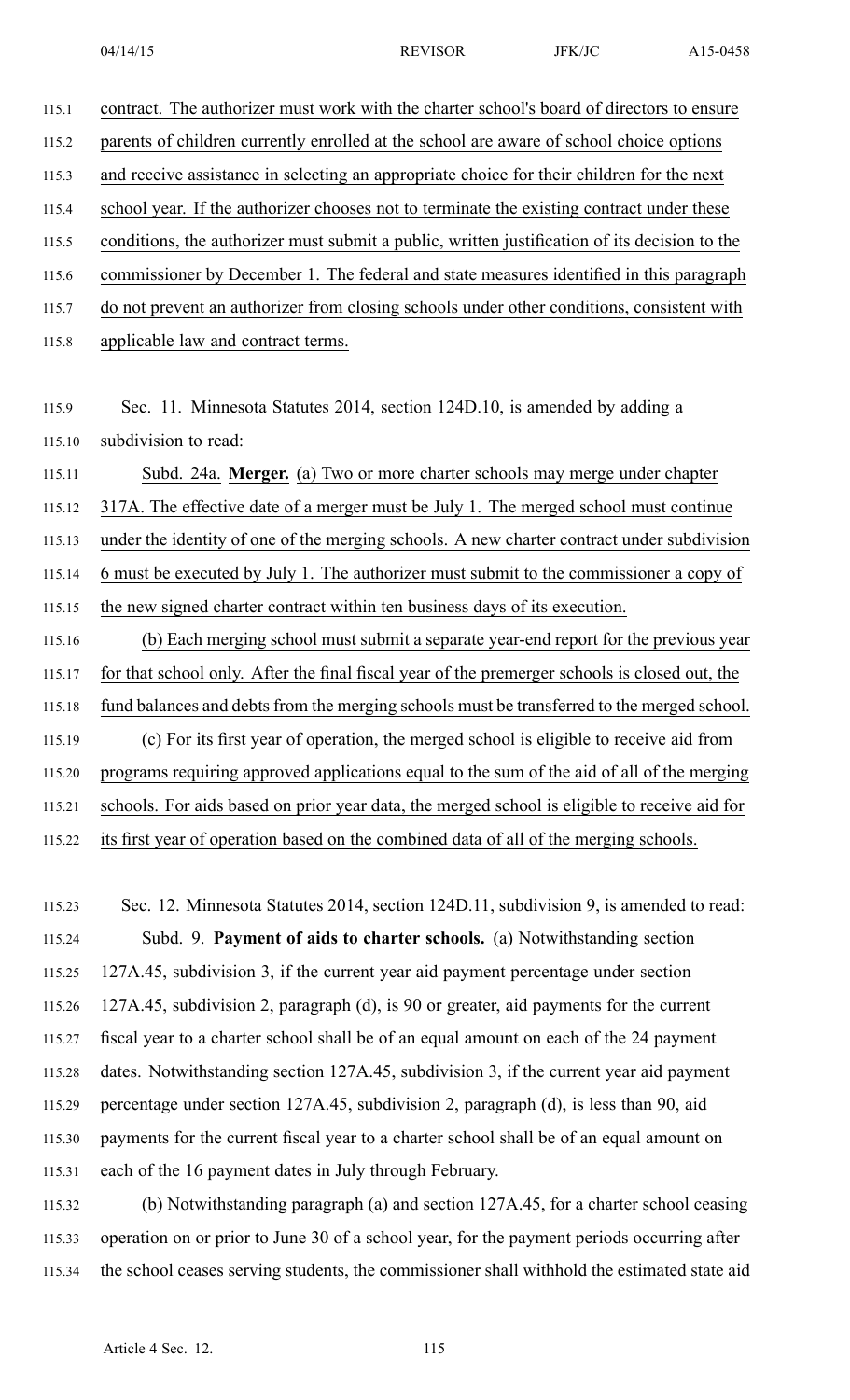116.1 owed the school. The charter school board of directors and authorizer must submit to the 116.2 commissioner <sup>a</sup> closure plan under chapter 308A or 317A, and financial information about 116.3 the school's liabilities and assets. After receiving the closure plan, financial information, 116.4 an audit of pupil counts, documentation of lease expenditures, and monitoring of special 116.5 education expenditures, the commissioner may release cash withheld and may continue 116.6 regular payments up to the current year paymen<sup>t</sup> percentages if further amounts are 116.7 owed. If, based on audits and monitoring, the school received state aid in excess of the 116.8 amount owed, the commissioner shall retain aid withheld sufficient to eliminate the aid 116.9 overpayment. For <sup>a</sup> charter school ceasing operations prior to, or at the end of, <sup>a</sup> school 116.10 year, notwithstanding section 127A.45, subdivision 3, preliminary final payments may 116.11 be made after receiving the closure plan, audit of pupil counts, monitoring of special 116.12 education expenditures, documentation of lease expenditures, and school submission of 116.13 Uniform Financial Accounting and Reporting Standards (UFARS) financial data for the 116.14 final year of operation. Final paymen<sup>t</sup> may be made upon receipt of audited financial 116.15 statements under section 123B.77, subdivision 3.

116.16 (c) If <sup>a</sup> charter school fails to comply with the commissioner's directive to return, 116.17 for cause, federal or state funds administered by the department, the commissioner may 116.18 withhold an amount of state aid sufficient to satisfy the directive.

116.19 (d) If, within the timeline under section 471.425, <sup>a</sup> charter school fails to pay the state 116.20 of Minnesota, <sup>a</sup> school district, intermediate school district, or service cooperative after 116.21 receiving an undisputed invoice for goods and services, the commissioner may withhold 116.22 an amount of state aid sufficient to satisfy the claim and shall distribute the withheld 116.23 aid to the interested state agency, school district, intermediate school district, or service 116.24 cooperative. An interested state agency, school district, intermediate school district, or 116.25 education cooperative shall notify the commissioner when <sup>a</sup> charter school fails to pay an 116.26 undisputed invoice within 75 business days of when it received the original invoice.

116.27 (e) Notwithstanding section 127A.45, subdivision 3, and paragraph (a), 80 percen<sup>t</sup> 116.28 of the start-up cost aid under subdivision 8 shall be paid within 45 days after the first day 116.29 of student attendance for that school year.

116.30  $(f)(e)$  In order to receive state aid payments under this subdivision, a charter school 116.31 in its first three years of operation must submit <sup>a</sup> school calendar in the form and manner 116.32 requested by the department and <sup>a</sup> quarterly repor<sup>t</sup> to the Department of Education. The 116.33 repor<sup>t</sup> must list each student by grade, show the student's start and end dates, if any, 116.34 with the charter school, and for any student participating in <sup>a</sup> learning year program, 116.35 the repor<sup>t</sup> must list the hours and times of learning year activities. The repor<sup>t</sup> must be 116.36 submitted not more than two weeks after the end of the calendar quarter to the department.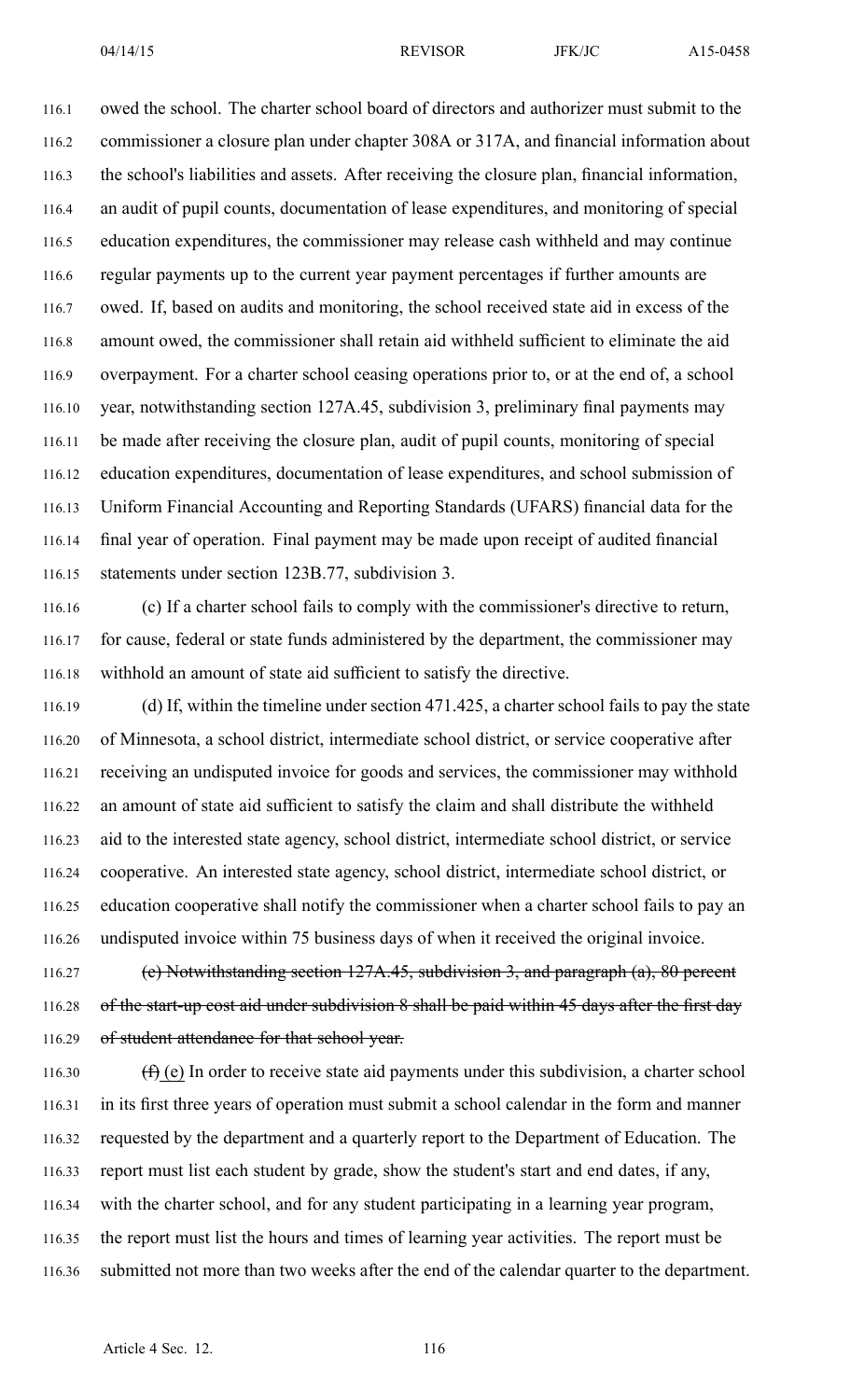117.1 The department must develop <sup>a</sup> Web-based reporting form for charter schools to use

117.2 when submitting enrollment reports. A charter school in its fourth and subsequent year of

117.3 operation must submit <sup>a</sup> school calendar and enrollment information to the department in

117.4 the form and manner requested by the department.

117.5 (g) (f) Notwithstanding sections  $317A.701$  to  $317A.791$ , upon closure of a charter 117.6 school and satisfaction of creditors, cash and investment balances remaining shall be 117.7 returned to the state.

117.8 (h) (g) A charter school must have a valid, signed contract under section  $124D.10$ , 117.9 subdivision 6, on file at the Department of Education at least 15 days prior to the date of 117.10 first paymen<sup>t</sup> of state aid for the fiscal year.

117.11  $(i)$  (h) State aid entitlements shall be computed for a charter school only for the 117.12 portion of <sup>a</sup> school year for which it has <sup>a</sup> valid, signed contract under section 124D.10, 117.13 subdivision 6.

## 117.14 Sec. 13. **REVISOR'S INSTRUCTION.**

117.15 The revisor of statutes shall renumber the provisions of Minnesota Statutes listed 117.16 in column A to the references listed in column B. The revisor of statutes may alter the 117.17 renumbering to incorporate statutory changes made during the 2015 regular legislative 117.18 session. The revisor shall also make necessary cross-reference changes in Minnesota 117.19 Statutes and Minnesota Rules consistent with the renumbering in this instruction and the

117.20 relettering of paragraphs in sections 1 to 12.

| 117.21 | Column A                             | Column B                           |
|--------|--------------------------------------|------------------------------------|
| 117.22 | $124D.10$ , subd. 1, paragraph $(a)$ | 124E.01, subd. 1                   |
| 117.23 | $124D.10$ , subd. 1, paragraph (b)   | 124E.06, subd. 3, paragraph (d)    |
| 117.24 | $124D.10$ , subd. 1, paragraph $(c)$ | $124E.06$ , subd. 1, paragraph (b) |
| 117.25 | 124D.10, subd. 2                     | 124E.01, subd. 2                   |
| 117.26 | $124D.10$ , subd. 3, paragraph (a)   | 124E.02, paragraph (a)             |
| 117.27 | $124D.10$ , subd. 3, paragraph (b)   | 124E.05, subd. 1                   |
| 117.28 | 124D.10, subd. 3, paragraph (c)      | $124E.05$ , subd. 2, paragraph (a) |
| 117.29 | $124D.10$ , subd. 3, paragraph (d)   | $124E.05$ , subd. 3, paragraph (a) |
| 117.30 | 124D.10, subd. 3, paragraph (e)      | 124E.05, subd. 4                   |
| 117.31 | 124D.10, subd. $3$ , paragraph $(f)$ | $124E.05$ , subd. 3, paragraph (b) |
| 117.32 | $124D.10$ , subd. 3, paragraph $(g)$ | 124E.05, subd. 7                   |
| 117.33 | 124D.10, subd. 3, paragraph (h)      | $124E.05$ , subd. 2, paragraph (b) |
| 117.34 | 124D.10, subd. 3, paragraph (i)      | 124E.05, subd. 5                   |
| 117.35 | 124D.10, subd. $3$ , paragraph $(j)$ | $124E.05$ , subd. 6, paragraph (a) |
| 117.36 | 124D.10, subd. 3, paragraph (k)      | 124E.05, subd. 6, paragraph (b)    |
| 117.37 | 124D.10, subd. $4$ , paragraph $(a)$ | $124E.06$ , subd. 1, paragraph (a) |
| 117.38 | $124D.10$ , subd. 4, paragraph (b)   | $124E.06$ , subd. 2, paragraph (a) |
|        |                                      |                                    |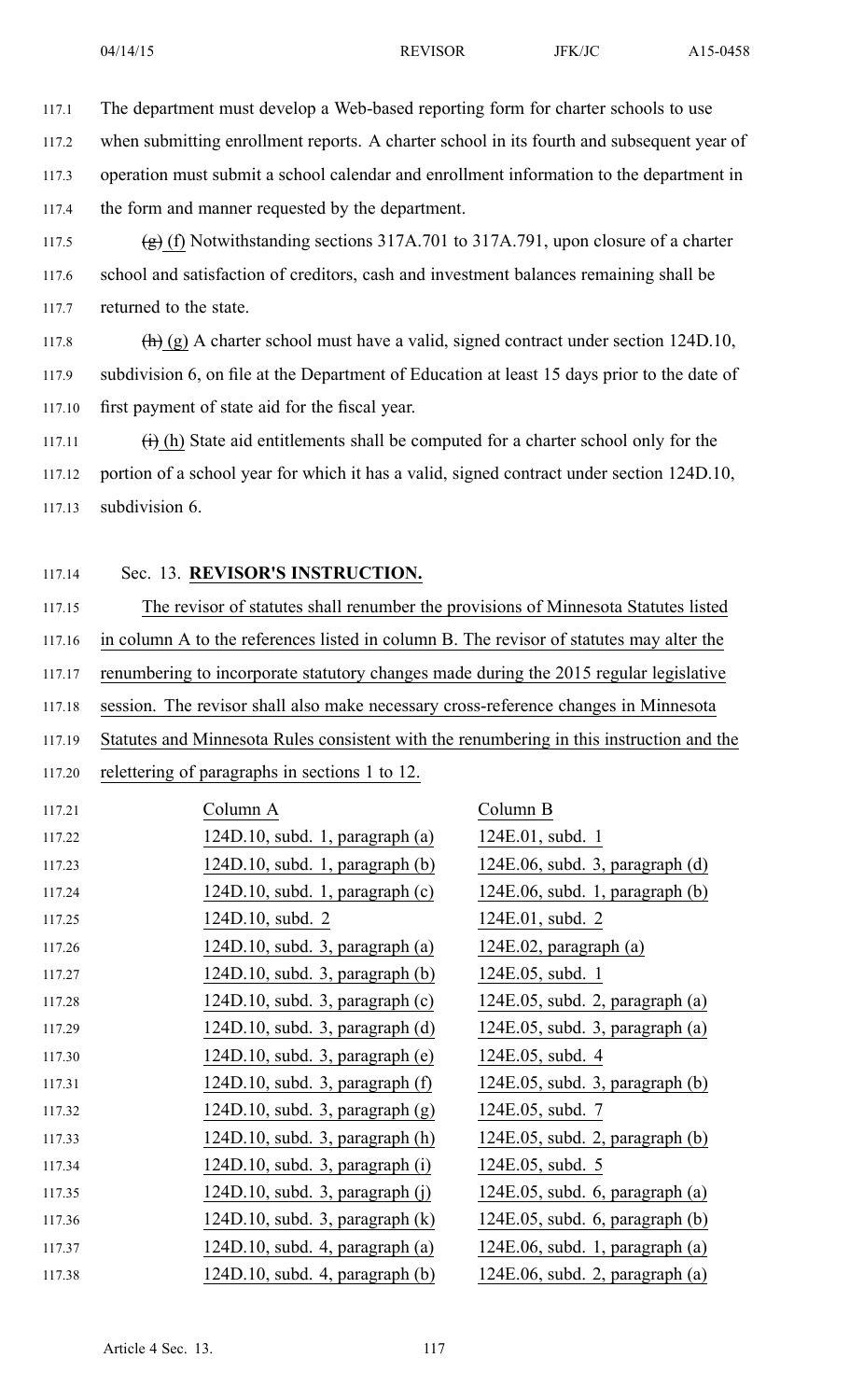| 118.1  | $124D.10$ , subd. 4, paragraph (c)    | 124E.06, subd. 2, paragraph (c)      |
|--------|---------------------------------------|--------------------------------------|
| 118.2  | $124D.10$ , subd. 4, paragraph (d)    | 124E.06, subd. 4                     |
| 118.3  | 124D.10, subd. 4, paragraph (e)       | $124E.06$ , subd. 3, paragraph $(g)$ |
| 118.4  | 124D.10, subd. $4$ , paragraph $(f)$  | $124E.06$ , subd. 2, paragraph (b)   |
| 118.5  | 124D.10, subd. 4, paragraph $(g)$     | 124E.07, subd. 1                     |
| 118.6  | $124D.10$ , subd. 4, paragraph $(h)$  | 124E.07, subd. 5                     |
| 118.7  | 124D.10, subd. 4, paragraph (i)       | $124E.07$ , subd. 8, paragraph (a)   |
| 118.8  | 124D.10, subd. $4$ , paragraph (j)    | $124E.07$ , subd. 8, paragraph (b)   |
| 118.9  | $124D.10$ , subd. 4, paragraph $(k)$  | 124E.17, subd. 2                     |
| 118.10 | 124D.10, subd. 4, paragraph (1)       | 124E.07, subd. 7                     |
| 118.11 | $124D.10$ , subd. 4, paragraph $(m)$  | 124E.07, subd. 2                     |
| 118.12 | $124D.10$ , subd. 4, paragraph $(n)$  | $124E.07$ , subd. 3, paragraph (a)   |
| 118.13 | $124D.10$ , subd. 4, paragraph (o)    | 124E.07, subd. 4                     |
| 118.14 | $124D.10$ , subd. 4, paragraph $(p)$  | $124E.10$ , subd. 2, paragraph (c)   |
| 118.15 | 124D.10, subd. 4, paragraph $(q)$     | $124E.10$ , subd. 2, paragraph (b)   |
| 118.16 | $124D.10$ , subd. 4, paragraph $(r)$  | $124E.10$ , subd. 2, paragraph $(a)$ |
| 118.17 | $124D.10$ , subd. 4, paragraph $(s)$  | $124E.06$ , subd. 5, paragraph (a)   |
| 118.18 | 124D.10, subd. 4, paragraph (t)       | $124E.06$ , subd. 5, paragraph (b)   |
| 118.19 | 124D.10, subd. 4a, paragraph (a)      | $124E.07$ , subd. 3, paragraph (b)   |
| 118.20 | 124D.10, subd. 4a, paragraph (b)      | $124E.14$ , paragraph (a)            |
| 118.21 | 124D.10, subd. 4a, paragraph (c)      | $124E.07$ , subd. 3, paragraph (c)   |
| 118.22 | $124D.10$ , subd. 4a, paragraph (d)   | $124E.07$ , subd. 3, paragraph (d)   |
| 118.23 | 124D.10, subd. 4a, paragraph (e)      | $124E.14$ , paragraph (b)            |
| 118.24 | $124D.10$ , subd. 4a, paragraph $(f)$ | $124E.14$ , paragraph (c)            |
| 118.25 | 124D.10, subd. 5                      | 124E.06, subd. 6                     |
| 118.26 | 124D.10, subd. 6                      | $124E.10$ , subd. 1, paragraph (a)   |
| 118.27 | 124D.10, subd. 6a                     | 124E.16, subd. 1, paragraphs (b) to  |
| 118.28 |                                       | <u>(e)</u>                           |
| 118.29 | 124D.10, subd. 7                      | 124E.03, subd. 1                     |
| 118.30 | $124D.10$ , subd. 8, paragraph (a)    | $124E.03$ , subd. 2, paragraph (a)   |
| 118.31 | $124D.10$ , subd. 8, paragraph $(b)$  | $124E.03$ , subd. 2, paragraph (b)   |
| 118.32 | $124D.10$ , subd. 8, paragraph $(c)$  | $124E.06$ , subd. 3, paragraph (e)   |
| 118.33 | $124D.10$ , subd. 8, paragraph (d)    | $124E.06$ , subd. 3, paragraph (b)   |
| 118.34 | $124D.10$ , subd. 8, paragraph (e)    | $124E.03$ , subd. 4, paragraph (a)   |
| 118.35 | $124D.10$ , subd. 8, paragraph $(f)$  | $124E.06$ , subd. 3, paragraph $(c)$ |
| 118.36 | $124D.10$ , subd. 8, paragraph $(g)$  | $124E.06$ , subd. 3, paragraph (a)   |
| 118.37 | $124D.10$ , subd. 8, paragraph $(h)$  | $124E.06$ , subd. 3, paragraph $(f)$ |
| 118.38 | $124D.10$ , subd. 8, paragraph (i)    | $124E.03$ , subd. 4, paragraph (b)   |
| 118.39 | $124D.10$ , subd. 8, paragraph (j)    | $124E.11$ , paragraph $(g)$          |
| 118.40 | $124D.10$ , subd. 8, paragraph $(k)$  | $124E.03$ , subd. 2, paragraph $(c)$ |
| 118.41 | $124D.10$ , subd. 8, paragraph $(l)$  | $124E.16$ , subd. 1, paragraph (a)   |
| 118.42 | $124D.10$ , subd. 8, paragraph $(m)$  | $124E.03$ , subd. 2, paragraph (d)   |
| 118.43 | $124D.10$ , subd. 8, paragraph $(n)$  | $124E.03$ , subd. 5, paragraph (a)   |
| 118.44 | 124D.10, subd. 8, paragraph (o)       | $124E.03$ , subd. 2, paragraph (e)   |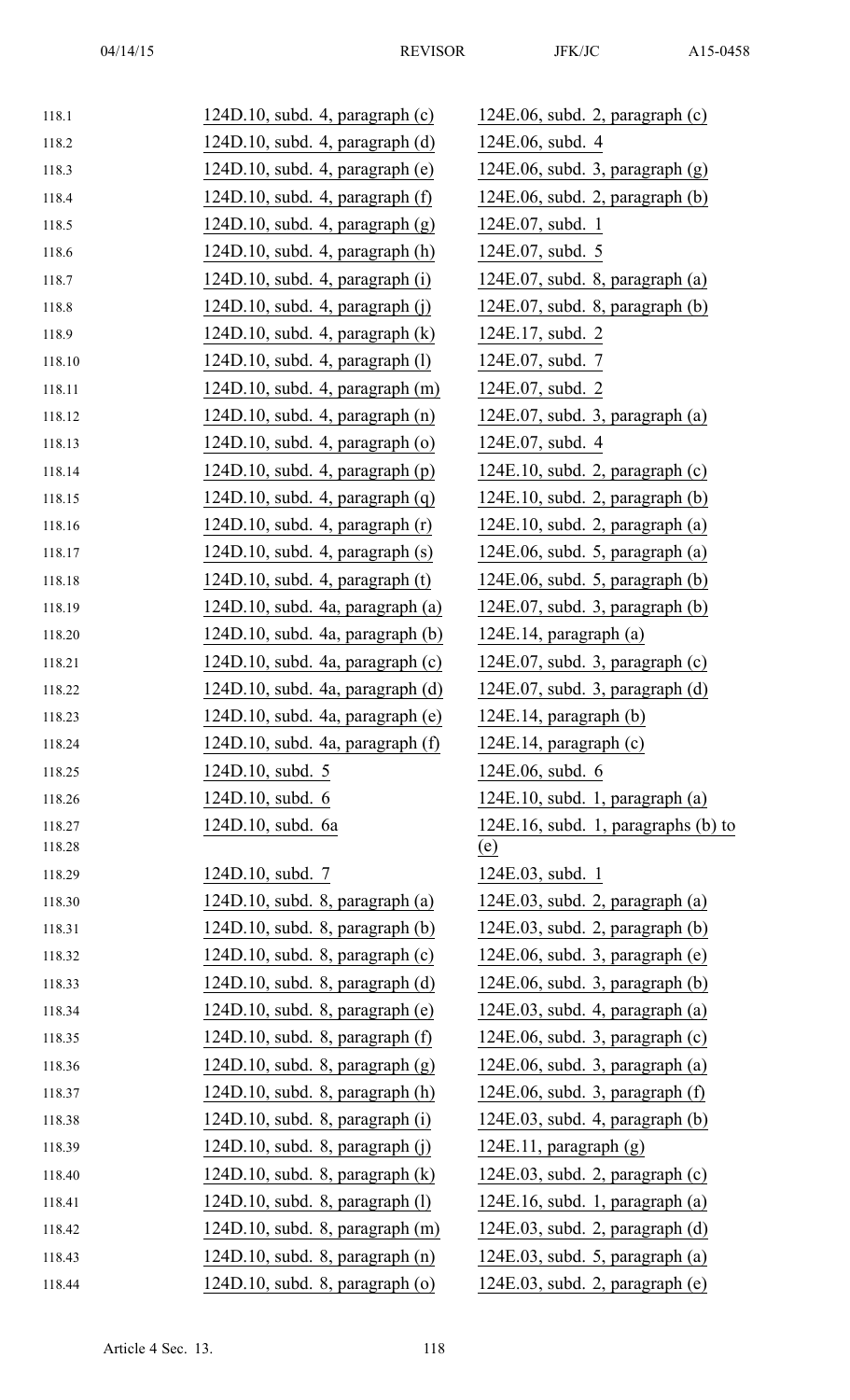| 119.1  | $124D.10$ , subd. 8, paragraph (p)        | $124E.03$ , subd. 7, paragraph (a)     |
|--------|-------------------------------------------|----------------------------------------|
| 119.2  | $124D.10$ , subd. 8, paragraph $(q)$      | $124E.03$ , subd. 2, paragraph $(f)$   |
| 119.3  | $124D.10$ , subd. 8, paragraph $(r)$      | $124E.03$ , subd. 5, paragraph (b)     |
| 119.4  | $124D.10$ , subd. 8, paragraph $(s)$      | $124E.03$ , subd. 7, paragraph (b)     |
| 119.5  | $124D.10$ , subd. 8, paragraph $(t)$      | $124E.03$ , subd. 7, paragraph $(c)$   |
| 119.6  | $124D.10$ , subd. 8, paragraph (u)        | $124E.03$ , subd. 2, paragraph $(g)$   |
| 119.7  | 124D.10, subd. $8$ , paragraph $(v)$      | $124E.03$ , subd. 2, paragraph $(h)$   |
| 119.8  | $124D.10$ , subd. 8, paragraph $(w)$      | $124E.03$ , subd. 2, paragraph (i)     |
| 119.9  | 124D.10, subd. 8, paragraph $(x)$         | $124E.03$ , subd. 4, paragraph (c)     |
| 119.10 | $124D.10$ , subd. 8, paragraph $(y)$      | $124E.15$ , paragraph $(a)$            |
| 119.11 | 124D.10, subd. 8a                         | $124E.25$ , subd. 3, paragraph (a)     |
| 119.12 | 124D.10, subd. 8b                         | $124E.25$ , subd. 3, paragraph (b)     |
| 119.13 | 124D.10, subd. 9                          | 124E.11, paragraphs (a) to $(f)$       |
| 119.14 | 124D.10, subd. 10                         | $124E.10$ , subd. 1, paragraph (b)     |
| 119.15 | $124D.10$ , subd. 11, paragraph (a)       | 124E.12, subd. 1                       |
| 119.16 | $124D.10$ , subd. 11, paragraph (b)       | 124E.12, subd. 2                       |
| 119.17 | $124D.10$ , subd. 11, paragraph $(c)$     | 124E.07, subd. 6                       |
| 119.18 | $124D.10$ , subd. 11, paragraph (d)       | 124E.12, subd. 5                       |
| 119.19 | 124D.10, subd. 12                         | 124E.03, subd. 3                       |
| 119.20 | 124D.10, subd. 13                         | 124E.03, subd. 6                       |
| 119.21 | 124D.10, subd. 14                         | 124E.16, subd. 2                       |
| 119.22 | 124D.10, subd. 15, paragraphs (a)         | $124E.10$ , subd. 3, paragraphs (a) to |
| 119.23 | to $(e)$                                  | (e)                                    |
| 119.24 | 124D.10, subd. 15, paragraph (f)          | 124E.05, subd. 8                       |
| 119.25 | 124D.10, subd. 16                         | 124E.15, paragraphs $(b)$ to $(d)$     |
| 119.26 | 124D.10, subd. 17                         | 124E.13, subd. 1                       |
| 119.27 | 124D.10, subd. 17a                        | 124E.13, subd. 3                       |
| 119.28 | 124D.10, subd. 17b                        | 124E.13, subd. 4                       |
| 119.29 | 124D.10, subd. 19                         | 124E.17, subd. 1                       |
| 119.30 | 124D.10, subd. 20                         | 124E.12, subd. 6                       |
| 119.31 | 124D.10, subd. 21                         | 124E.12, subd. 3                       |
| 119.32 | 124D.10, subd. 22                         | 124E.12, subd. 4                       |
| 119.33 | $124D.10$ , subd. 23, paragraphs (a)      | 124E.10, subd. 4, paragraphs (a) and   |
| 119.34 | and $(b)$                                 | <u>(b)</u>                             |
| 119.35 | $124D.10$ , subd. 23, paragraph $(c)$     | 124E.10, subd. 5                       |
| 119.36 | $124D.10$ , subd. 23, paragraph (d)       | $124E.10$ , subd. 4, paragraph (c)     |
| 119.37 | $124D.10$ , subd. $23a$ , paragraph $(a)$ | $124E.13$ , subd. 2, paragraph (a)     |
| 119.38 | $124D.10$ , subd. $23a$ , paragraph (b)   | $124E.02$ , paragraph (b)              |
| 119.39 | $124D.10$ , subd. 23a, paragraph (c)      | $124E.13$ , subd. 2, paragraph (b)     |
| 119.40 | $124D.10$ , subd. $23a$ , paragraph $(d)$ | $124E.13$ , subd. 2, paragraph $(c)$   |
| 119.41 | 124D.10, subd. 24                         | 124E.10, subd. 6                       |
| 119.42 | 124D.10, subd. 25                         | 124E.09                                |
| 119.43 | 124D.10, subd. 27                         | 124E.08                                |
| 119.44 | 124D.11, subd. 1                          | 124E.20, subd.1                        |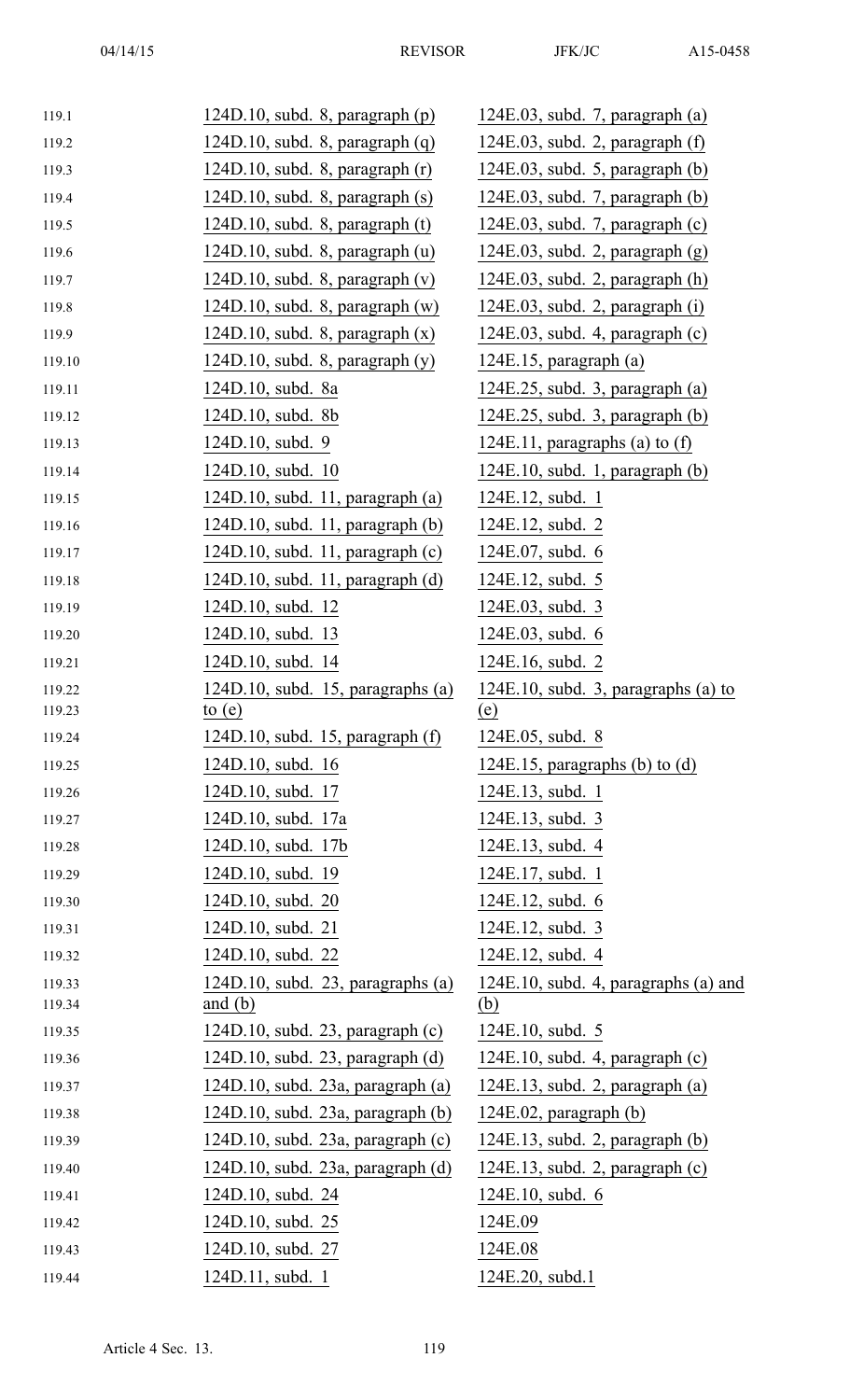| 120.1  | 124D.11, subd. 2                                                                             | 124E.23                              |  |
|--------|----------------------------------------------------------------------------------------------|--------------------------------------|--|
| 120.2  | 124D.11, subd. 3                                                                             | 124E.20, subd. 2                     |  |
| 120.3  | 124D.11, subd. 4                                                                             | 124E.22                              |  |
| 120.4  | 124D.11, subd. 5                                                                             | 124E.21                              |  |
| 120.5  | 124D.11, subd. 6                                                                             | 124E.24                              |  |
| 120.6  | 124D.11, subd. 7                                                                             | 124E.26                              |  |
| 120.7  | $124D.11$ , subd. 9, paragraph (a)                                                           | $124E.25$ , subd. 1, paragraph (a)   |  |
| 120.8  | $124D.11$ , subd. 9, paragraph (b)                                                           | $124E.25$ , subd. 1, paragraph (b)   |  |
| 120.9  | $124D.11$ , subd. 9, paragraph $(c)$                                                         | $124E.25$ , subd. 4, paragraph (a)   |  |
| 120.10 | $124D.11$ , subd. 9, paragraph $(d)$                                                         | $124E.25$ , subd. 4, paragraph (b)   |  |
| 120.11 | $124D.11$ , subd. 9, paragraph (e)                                                           | $124E.25$ , subd. 2, paragraph (a)   |  |
| 120.12 | 124D.11, subd. 9, paragraph $(f)$                                                            | $124E.25$ , subd. 1, paragraph $(c)$ |  |
| 120.13 | $124D.11$ , subd. 9, paragraph $(g)$                                                         | 124E.25, subd. 2, paragraph (b)      |  |
| 120.14 | $124D.11$ , subd. 9, paragraph $(h)$                                                         | $124E.25$ , subd. 2, paragraph (c)   |  |
|        |                                                                                              |                                      |  |
| 120.15 | Sec. 14. APPROPRIATIONS.                                                                     |                                      |  |
|        |                                                                                              |                                      |  |
| 120.16 | Subdivision 1. Department. The sums indicated in this section are appropriated               |                                      |  |
| 120.17 | from the general fund to the Department of Education for the fiscal years designated.        |                                      |  |
|        |                                                                                              |                                      |  |
| 120.18 | Subd. 2. Charter school building lease aid. For building lease aid under Minnesota           |                                      |  |
| 120.19 | Statutes, section 124D.11, subdivision 4:                                                    |                                      |  |
| 120.20 | $\overline{\mathcal{E}}$<br>66,787,000<br>2016                                               |                                      |  |
| 120.21 | $\underline{\mathbb{S}}$<br>73,603,000<br>2017                                               |                                      |  |
| 120.22 | The 2016 appropriation includes \$6,032,000 for 2015 and \$60,755,000 for 2016.              |                                      |  |
| 120.23 | The 2017 appropriation includes \$6,750,000 for 2016 and \$66,853,000 for 2017.              |                                      |  |
|        |                                                                                              |                                      |  |
| 120.24 | <b>ARTICLE 5</b>                                                                             |                                      |  |
| 120.25 | <b>SPECIAL EDUCATION</b>                                                                     |                                      |  |
|        |                                                                                              |                                      |  |
| 120.26 | Section 1. Minnesota Statutes 2014, section 122A.31, subdivision 1, is amended to read:      |                                      |  |
| 120.27 | Subdivision 1. Requirements for American sign language/English interpreters.                 |                                      |  |
| 120.28 | (a) In addition to any other requirements that a school district establishes, any person     |                                      |  |
| 120.29 | employed to provide American sign language/English interpreting or sign transliterating      |                                      |  |
| 120.30 | services on a full-time or part-time basis for a school district after July 1, 2000, must:   |                                      |  |
| 120.31 | (1) hold current interpreter and transliterator certificates awarded by the Registry         |                                      |  |
| 120.32 | of Interpreters for the Deaf (RID), or the general level interpreter proficiency certificate |                                      |  |
| 120.33 | awarded by the National Association of the Deaf (NAD), or a comparable state                 |                                      |  |
| 120.34 | certification from the commissioner of education; and                                        |                                      |  |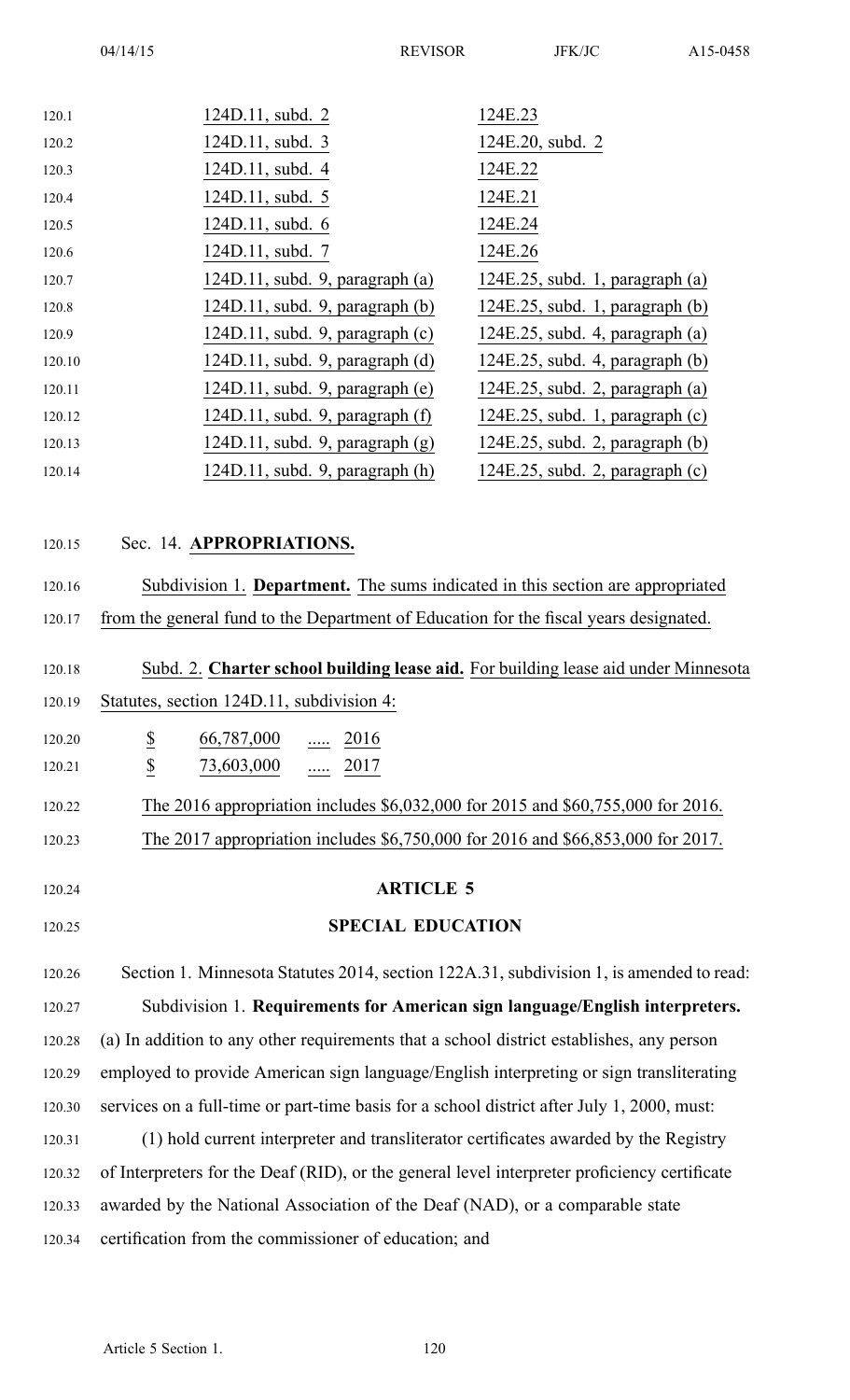121.1 (2) satisfactorily complete an interpreter/transliterator training program affiliated 121.2 with an accredited educational institution.

121.3 (b) New graduates of an interpreter/transliterator program affiliated with an 121.4 accredited education institution shall be granted <sup>a</sup> two-year provisional certificate by 121.5 the commissioner. During the two-year provisional period, the interpreter/transliterator 121.6 must develop and implement an education plan in collaboration with <sup>a</sup> mentor under 121.7 paragraph (c).

121.8 (c) A mentor of <sup>a</sup> provisionally certified interpreter/transliterator must be an 121.9 interpreter/transliterator who has either NAD level IV or V certification or RID 121.10 certified interpreter and certified transliterator certification and have at least three 121.11 years interpreting/transliterating experience in any educational setting. The mentor, in 121.12 collaboration with the provisionally certified interpreter/transliterator, shall develop and 121.13 implement an education plan designed to meet the requirements of paragraph (a), clause 121.14 (1), and include <sup>a</sup> weekly on-site mentoring process.

121.15 (d) Consistent with the requirements of this paragraph, <sup>a</sup> person holding <sup>a</sup> 121.16 provisional certificate may apply to the commissioner for one time-limited extension. 121.17 The commissioner, in consultation with the Commission of Deaf, DeafBlind and 121.18 Hard-of-Hearing Minnesotans, must gran<sup>t</sup> the person <sup>a</sup> time-limited extension of the 121.19 provisional certificate based on the following documentation:

121.20 (1) letters of suppor<sup>t</sup> from the person's mentor, <sup>a</sup> paren<sup>t</sup> of <sup>a</sup> pupil the person serves, 121.21 the special education director of the district in which the person is employed, and <sup>a</sup> 121.22 representative from the regional service center of the deaf and hard-of-hearing;

121.23 (2) records of the person's formal education, training, experience, and progress on 121.24 the person's education plan; and

121.25 (3) an explanation of why the extension is needed.

121.26 As <sup>a</sup> condition of receiving the extension, the person must comply with <sup>a</sup> plan 121.27 and the accompanying time line for meeting the requirements of this subdivision. A 121.28 committee composed of the director of the Minnesota Resource Center Serving Deaf and 121.29 Hard-of-Hearing, or the director's designee deaf and hard-of-hearing state specialist, a 121.30 representative of the Minnesota Association of Deaf Citizens, <sup>a</sup> representative of the 121.31 Minnesota Registry of Interpreters of the Deaf, and other appropriate persons selected 121.32 by the commissioner must develop the plan and time line for the person receiving the 121.33 extension.

121.34 (e) A school district may employ only an interpreter/transliterator who has been 121.35 certified under paragraph (a) or (b), or for whom <sup>a</sup> time-limited extension has been 121.36 granted under paragraph (d).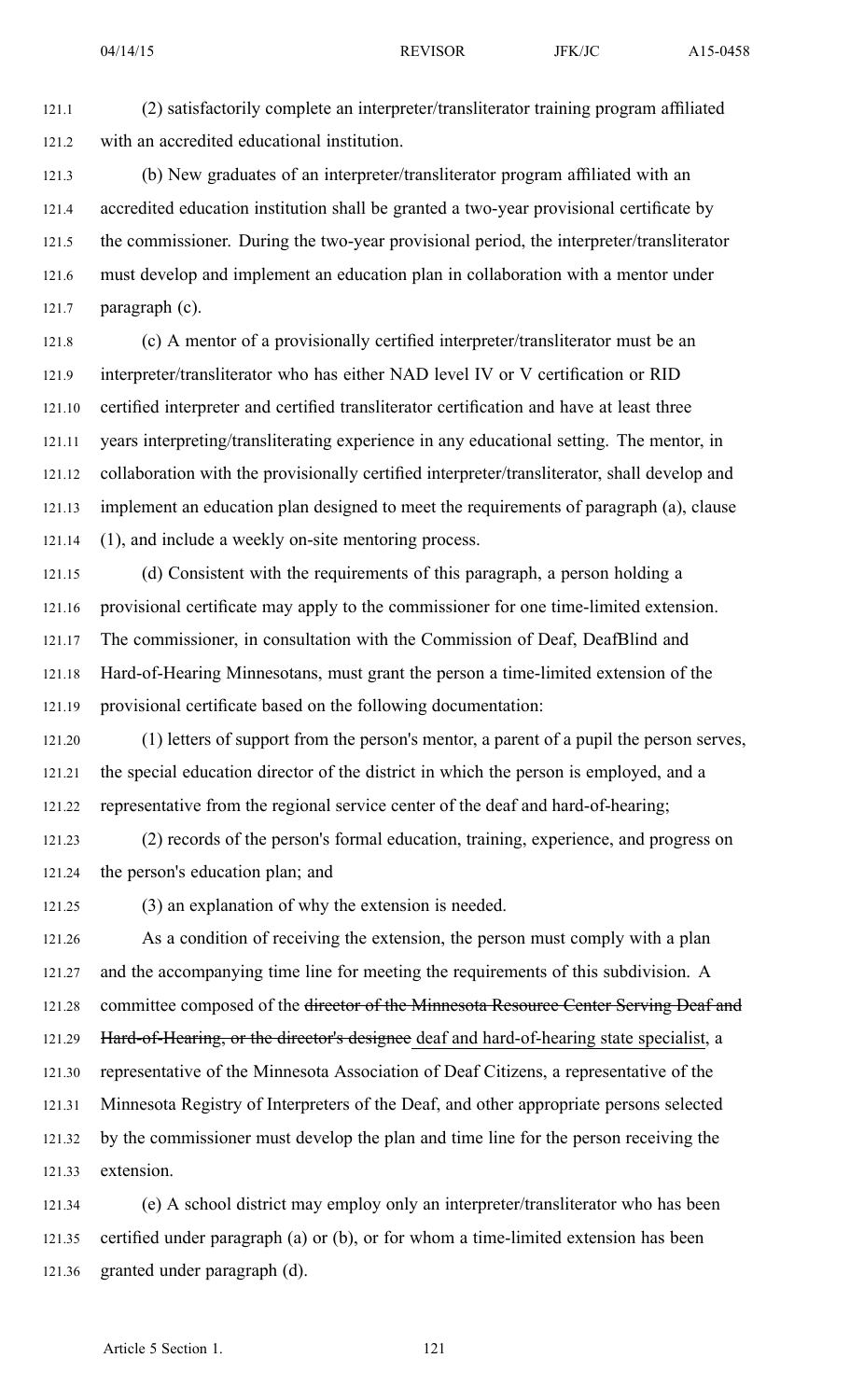122.1 Sec. 2. Minnesota Statutes 2014, section 122A.31, subdivision 2, is amended to read: 122.2 Subd. 2. **Oral or cued speech transliterators.** (a) In addition to any other 122.3 requirements that <sup>a</sup> school district establishes, any person employed to provide oral 122.4 transliterating or cued speech transliterating services on <sup>a</sup> full-time or part-time basis for <sup>a</sup> 122.5 school district after July 1, 2000, must hold <sup>a</sup> current applicable transliterator certificate 122.6 awarded by the national certifying association or comparable state certification from 122.7 the commissioner of education.

122.8 (b) To provide oral or cued speech transliterator services on <sup>a</sup> full-time or part-time 122.9 basis, <sup>a</sup> person employed in <sup>a</sup> school district must comply with paragraph (a). The 122.10 commissioner shall gran<sup>t</sup> <sup>a</sup> nonrenewable, two-year certificate to <sup>a</sup> school district on behalf 122.11 of <sup>a</sup> person who has not ye<sup>t</sup> attained <sup>a</sup> current applicable transliterator certificate under 122.12 paragraph (a). A person for whom <sup>a</sup> nonrenewable, two-year certificate is issued must 122.13 work under the direction of <sup>a</sup> licensed teacher who is skilled in language development 122.14 of individuals who are deaf or hard-of-hearing. A person for whom <sup>a</sup> nonrenewable, 122.15 two-year certificate is issued also must enroll in <sup>a</sup> state-approved training program and 122.16 demonstrate progress towards the certification required under paragraph (a) sufficient for 122.17 the person to be certified at the end of the two-year period.

122.18 (c) Consistent with the requirements of this paragraph, <sup>a</sup> person holding <sup>a</sup> 122.19 provisional certificate may apply to the commissioner for one time-limited extension. The 122.20 commissioner, in consultation with the Commission Serving Deaf and Hard-of-Hearing 122.21 People, must gran<sup>t</sup> the person <sup>a</sup> time-limited extension of the provisional certificate based 122.22 on the following documentation:

122.23 (1) letters of suppor<sup>t</sup> from the person's mentor, <sup>a</sup> paren<sup>t</sup> of <sup>a</sup> pupil the person serves, 122.24 the special education director of the district in which the person is employed, and <sup>a</sup> 122.25 representative from the regional service center of the deaf and hard-of-hearing;

122.26 (2) records of the person's formal education, training, experience, and progress on 122.27 the person's education plan; and

122.28 (3) an explanation of why the extension is needed.

122.29 As <sup>a</sup> condition of receiving the extension, the person must comply with <sup>a</sup> plan 122.30 and the accompanying time line for meeting the requirements of this subdivision. A 122.31 committee composed of the director of the Minnesota Resource Center Serving Deaf and 122.32 Hard-of-Hearing, or the director's designee deaf and hard-of-hearing state specialist, a 122.33 representative of the Minnesota Association of Deaf Citizens, <sup>a</sup> representative of the 122.34 Minnesota Registry of Interpreters of the Deaf, and other appropriate persons selected 122.35 by the commissioner must develop the plan and time line for the person receiving the 122.36 extension.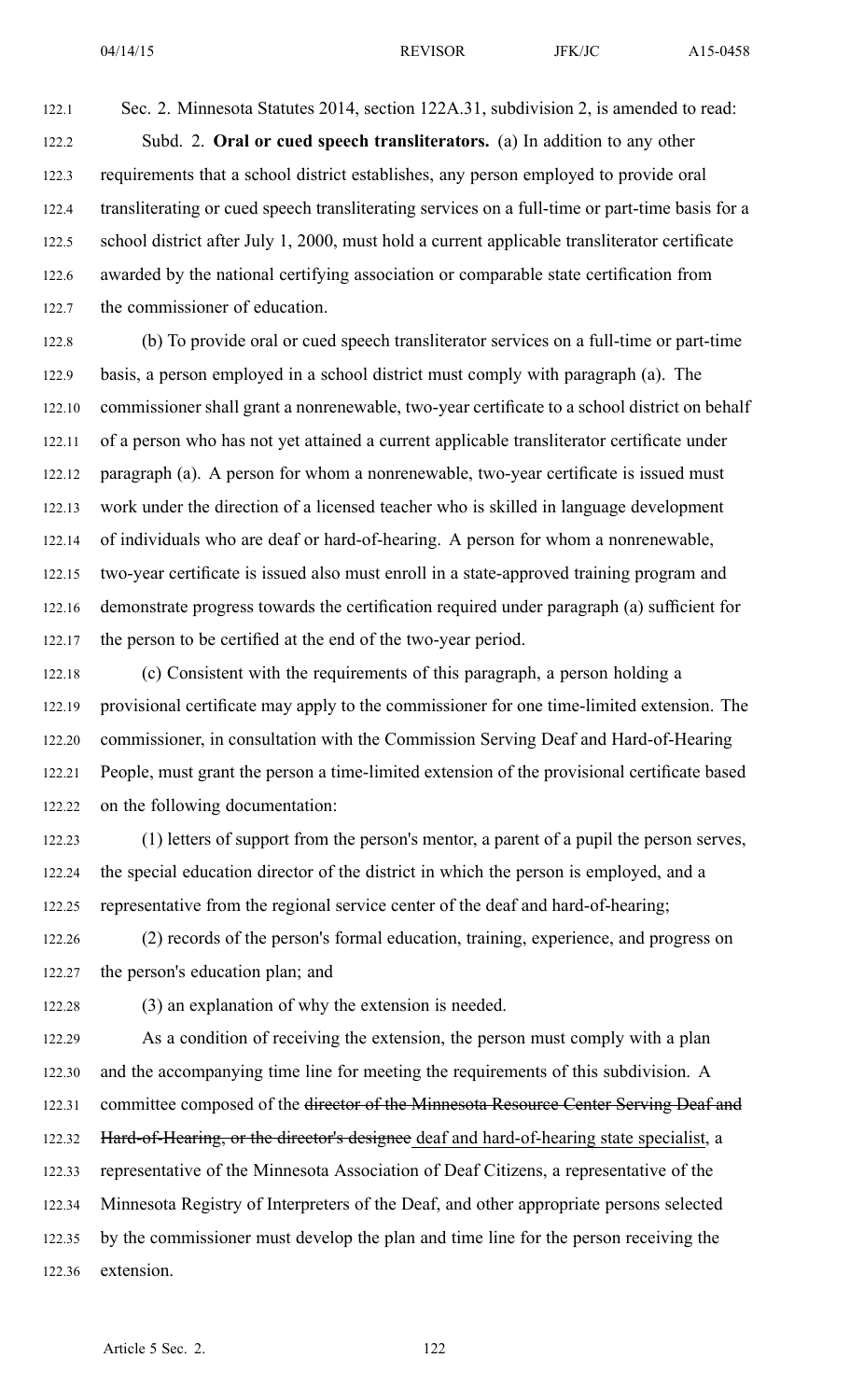123.1 Sec. 3. Minnesota Statutes 2014, section 123B.88, subdivision 1, is amended to read: 123.2 Subdivision 1. **Providing transportation.** The board may provide for the 123.3 transportation of pupils to and from school and for any other purpose. The board may 123.4 also provide for the transportation of pupils to schools in other districts for grades and 123.5 departments not maintained in the district, including high school, at the expense of the 123.6 district, when funds are available therefor and if agreeable to the district to which it is 123.7 proposed to transport the pupils, for the whole or <sup>a</sup> par<sup>t</sup> of the school year, as it may 123.8 deem advisable, and subject to its rules. In any district, the board must arrange for the 123.9 attendance of all pupils living two miles or more from the school, excep<sup>t</sup> pupils whose 123.10 transportation privileges have been voluntarily surrendered under subdivision 2, or 123.11 whose privileges have been revoked under section 123B.91, subdivision 1, clause (6), or 123.12 123B.90, subdivision 2. The district may provide for the transportation of or the boarding 123.13 and rooming of the pupils who may be more economically and conveniently provided for 123.14 by that means. Arrangements for attendance may include <sup>a</sup> requirement that parents or 123.15 guardians reques<sup>t</sup> transportation before it is provided. The board must provide necessary 123.16 transportation to and from the home of, consistent with section 123B.92, subdivision 1, 123.17 paragraph (b), clause (4), for <sup>a</sup> child with <sup>a</sup> disability not ye<sup>t</sup> enrolled in kindergarten 123.18 when for the provision of special instruction and services under sections 125A.03 to 123.19 125A.24, 125A.26 to 125A.48, and 125A.65 are provided in a location other than in 123.20 the child's home. Special instruction and services for a child with a disability not yet 123.21 enrolled in kindergarten include an individualized education program team placement 123.22 in an early childhood program when that placement is necessary to address the child's 123.23 level of functioning and needs. When transportation is provided, scheduling of routes, 123.24 establishment of the location of bus stops, manner and method of transportation, control 123.25 and discipline of school children, the determination of fees, and any other matter relating 123.26 thereto must be within the sole discretion, control, and managemen<sup>t</sup> of the board. The 123.27 district may provide for the transportation of pupils or expend <sup>a</sup> reasonable amount 123.28 for room and board of pupils whose attendance at school can more economically and 123.29 conveniently be provided for by that means or who attend school in <sup>a</sup> building rented or 123.30 leased by <sup>a</sup> district within the confines of an adjacent district.

- 123.31 Sec. 4. Minnesota Statutes 2014, section 125A.01, is amended to read:
- 123.32 **125A.01 DEFINITIONS.**

123.33 Subdivision 1. **General application.** For purposes of this chapter, the words defined 123.34 in section 120A.05 have the same meaning.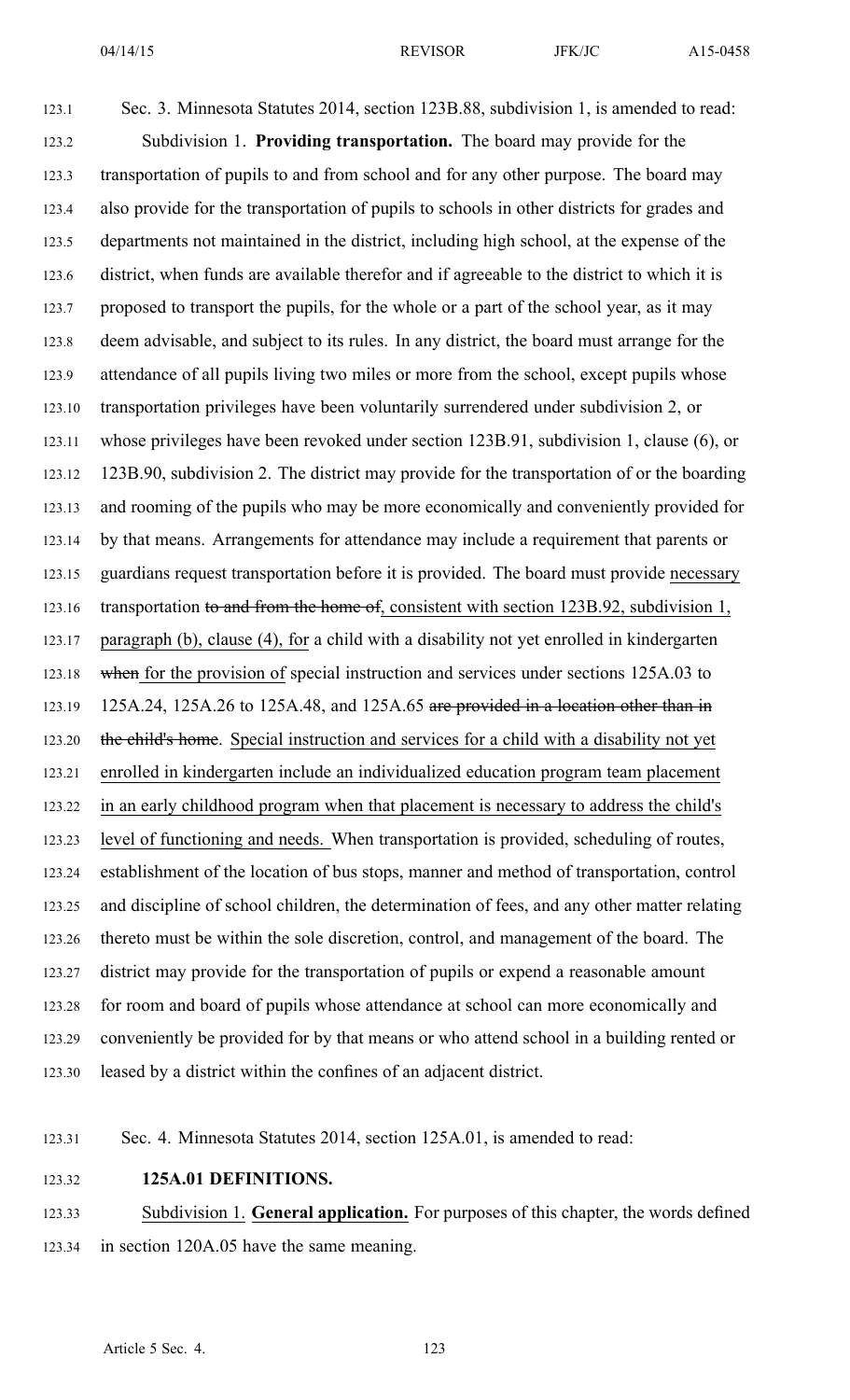| 124.1  | Subd. 2. Dyslexia. "Dyslexia" means a specific learning disability that is                      |
|--------|-------------------------------------------------------------------------------------------------|
| 124.2  | neurological in origin. It is characterized by difficulties with accurate or fluent recognition |
| 124.3  | of words and by poor spelling and decoding abilities. These difficulties typically result       |
| 124.4  | from a deficit in the phonological component of language that is often unexpected in            |
| 124.5  | relation to other cognitive abilities and the provision of effective classroom instruction.     |
| 124.6  | Secondary consequences may include problems in reading comprehension and reduced                |
| 124.7  | reading experience that can impede the growth of vocabulary and background knowledge.           |
| 124.8  | Students who have a dyslexia diagnosis must meet the state and federal eligibility              |
| 124.9  | criteria in order to qualify for special education services.                                    |
|        |                                                                                                 |
| 124.10 | Sec. 5. Minnesota Statutes 2014, section 125A.023, subdivision 3, is amended to read:           |
| 124.11 | Subd. 3. Definitions. For purposes of this section and section 125A.027, the                    |
| 124.12 | following terms have the meanings given them:                                                   |
| 124.13 | (a) "Health plan" means:                                                                        |
| 124.14 | (1) a health plan under section $62Q.01$ , subdivision 3;                                       |
| 124.15 | (2) a county-based purchasing plan under section 256B.692;                                      |
| 124.16 | (3) a self-insured health plan established by a local government under section                  |
| 124.17 | $471.617$ ; or                                                                                  |
| 124.18 | (4) self-insured health coverage provided by the state to its employees or retirees.            |
| 124.19 | (b) For purposes of this section, "health plan company" means an entity that issues             |
| 124.20 | a health plan as defined in paragraph (a).                                                      |
| 124.21 | (c) "Interagency intervention service system" means a system that coordinates                   |
| 124.22 | services and programs required in state and federal law to meet the needs of eligible           |
| 124.23 | children with disabilities ages birth through 21, including:                                    |
| 124.24 | (1) services provided under the following programs or initiatives administered                  |
| 124.25 | by state or local agencies:                                                                     |
| 124.26 | (i) the maternal and child health program under title V of the Social Security Act;             |
| 124.27 | (ii) the Minnesota children with special health needs program under sections 144.05             |
| 124.28 | and 144.07;                                                                                     |
| 124.29 | (iii) the Individuals with Disabilities Education Act, Part B, section 619, and Part            |
| 124.30 | C as amended;                                                                                   |
| 124.31 | (iv) medical assistance under title 42, chapter 7, of the Social Security Act;                  |
| 124.32 | (v) developmental disabilities services under chapter 256B;                                     |
| 124.33 | (vi) the Head Start Act under title 42, chapter 105, of the Social Security Act;                |
| 124.34 | (vii) vocational rehabilitation services provided under chapters 248 and 268A and               |
| 124.35 | the Rehabilitation Act of 1973;                                                                 |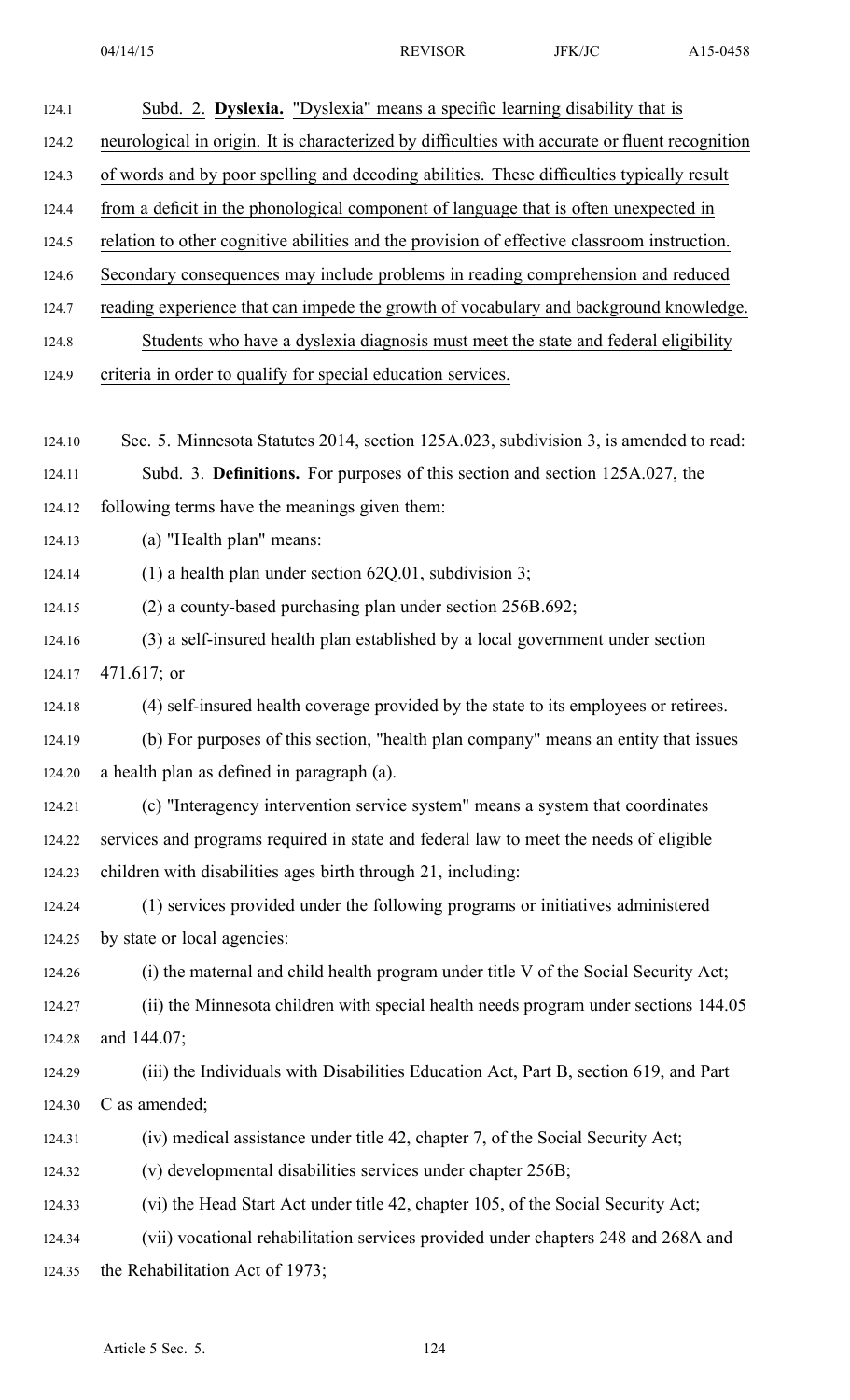125.1 (viii) Juvenile Court Act services provided under sections 260.011 to 260.91;

125.2 260B.001 to 260B.446; and 260C.001 to 260C.451; 125.3 (ix) Minnesota Comprehensive Children's Mental Health Act under section 245.487; 125.4 (x) the community health services grants under sections 145.88 to 145.9266; 125.5 (xi) the Local Public Health Act under chapter 145A; and 125.6 (xii) the Vulnerable Children and Adults Act, sections 256M.60 to 256M.80; 125.7 (2) service provision and funding that can be coordinated through: 125.8 (i) the children's mental health collaborative under section 245.493; 125.9 (ii) the family services collaborative under section 124D.23; 125.10 (iii) the community transition interagency committees under section 125A.22; and 125.11 (iv) the interagency early intervention committees under section 125A.259; 125.12 (3) financial and other funding programs to be coordinated including medical 125.13 assistance under title 42, chapter 7, of the Social Security Act, the MinnesotaCare program 125.14 under chapter 256L, Supplemental Social Security Income, Developmental Disabilities 125.15 Assistance, and any other employment-related activities associated with the Social 125.16 Security Administration; and services provided under <sup>a</sup> health plan in conformity with an 125.17 individual family service plan or an individualized education program or an individual 125.18 interagency intervention plan; and 125.19 (4) additional appropriate services that local agencies and counties provide on 125.20 an individual need basis upon determining eligibility and receiving <sup>a</sup> reques<sup>t</sup> from (i) 125.21 the interagency early intervention committee school board or county board and (ii) the 125.22 child's parent. 125.23 (d) "Children with disabilities" has the meaning given in section 125A.02. 125.24 (e) A "standardized written plan" means those individual services or programs, with 125.25 accompanying funding sources, available through the interagency intervention service 125.26 system to an eligible child other than the services or programs described in the child's 125.27 individualized education program or the child's individual family service plan. 125.28 Sec. 6. Minnesota Statutes 2014, section 125A.023, subdivision 4, is amended to read: 125.29 Subd. 4. **State Interagency Committee.** (a) The commissioner of education, on 125.30 behalf of the governor, shall convene an interagency committee to develop and implement 125.31 <sup>a</sup> coordinated, multidisciplinary, interagency intervention service system for children ages 125.32 three to 21 with disabilities. The commissioners of commerce, education, health, human 125.33 rights, human services, employment and economic development, and corrections shall 125.34 each appoint two committee members from their departments; and the Association of 125.35 Minnesota Counties, Minnesota School Boards Association, the Minnesota Administrators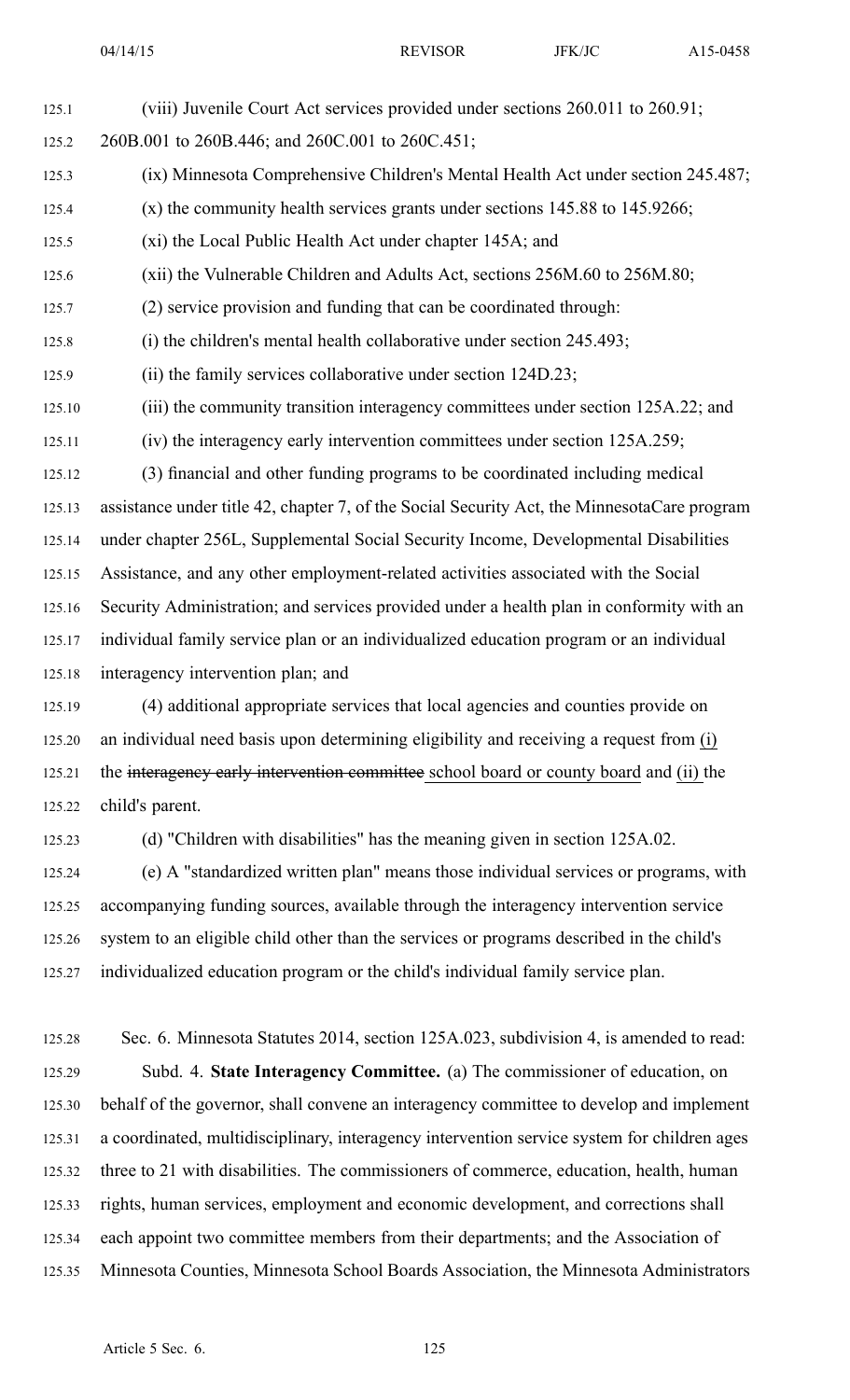126.1 of Special Education, and the School Nurse Association of Minnesota shall each appoint 126.2 one committee member. The committee shall select <sup>a</sup> chair from among its members. 126.3 (b) The committee shall: 126.4 (1) identify and assist in removing state and federal barriers to local coordination of 126.5 services provided to children with disabilities; 126.6 (2) identify adequate, equitable, and flexible funding sources to streamline these 126.7 services; 126.8 (3) develop guidelines for implementing policies that ensure <sup>a</sup> comprehensive and 126.9 coordinated system of all state and local agency services, including multidisciplinary 126.10 assessment practices for children with disabilities ages three to 21, including: 126.11 (i) develop, consistent with federal law, <sup>a</sup> standardized written plan for providing 126.12 services to <sup>a</sup> child with disabilities; 126.13 (ii) identify how current systems for dispute resolution can be coordinated; 126.14 (iii) develop an evaluation process to measure the success of state and local 126.15 interagency efforts in improving the quality and coordination of services to children with 126.16 disabilities ages three to 21; and 126.17 (iv) develop guidelines to assist the governing boards of the interagency early 126.18 intervention committees in carrying out the duties assigned in section 125A.027, 126.19 subdivision 1, paragraph (b); and 126.20 (4) carry out other duties necessary to develop and implement within communities

126.21 <sup>a</sup> coordinated, multidisciplinary, interagency intervention service system for children 126.22 with disabilities.

126.23 (c) The committee shall consult on an ongoing basis with the state Special Education 126.24 Advisory Panel and the governor's Interagency Coordinating Council in carrying out 126.25 its duties under this section, including assisting the governing school boards of the 126.26 interagency early intervention committees and county boards.

126.27 Sec. 7. Minnesota Statutes 2014, section 125A.027, is amended to read:

## 126.28 **125A.027 INTERAGENCY EARLY INTERVENTION COMMITTEE**

## 126.29 **RESPONSIBILITIES LOCAL AGENCY COORDINATION RESPONSIBILITIES.**

## 126.30 Subdivision 1. **Additional duties School board and county board responsibilities.**

- 126.31 (a) It is the joint responsibility of school and county boards to coordinate, provide, and
- 126.32 pay for appropriate services and to facilitate paymen<sup>t</sup> for services from public and private
- 126.33 sources. Appropriate services for children eligible under section 125A.02 and receiving
- 126.34 services from two or more public agencies of which one is the public school must be
- 126.35 determined in consultation with parents, physicians, and other education, medical health,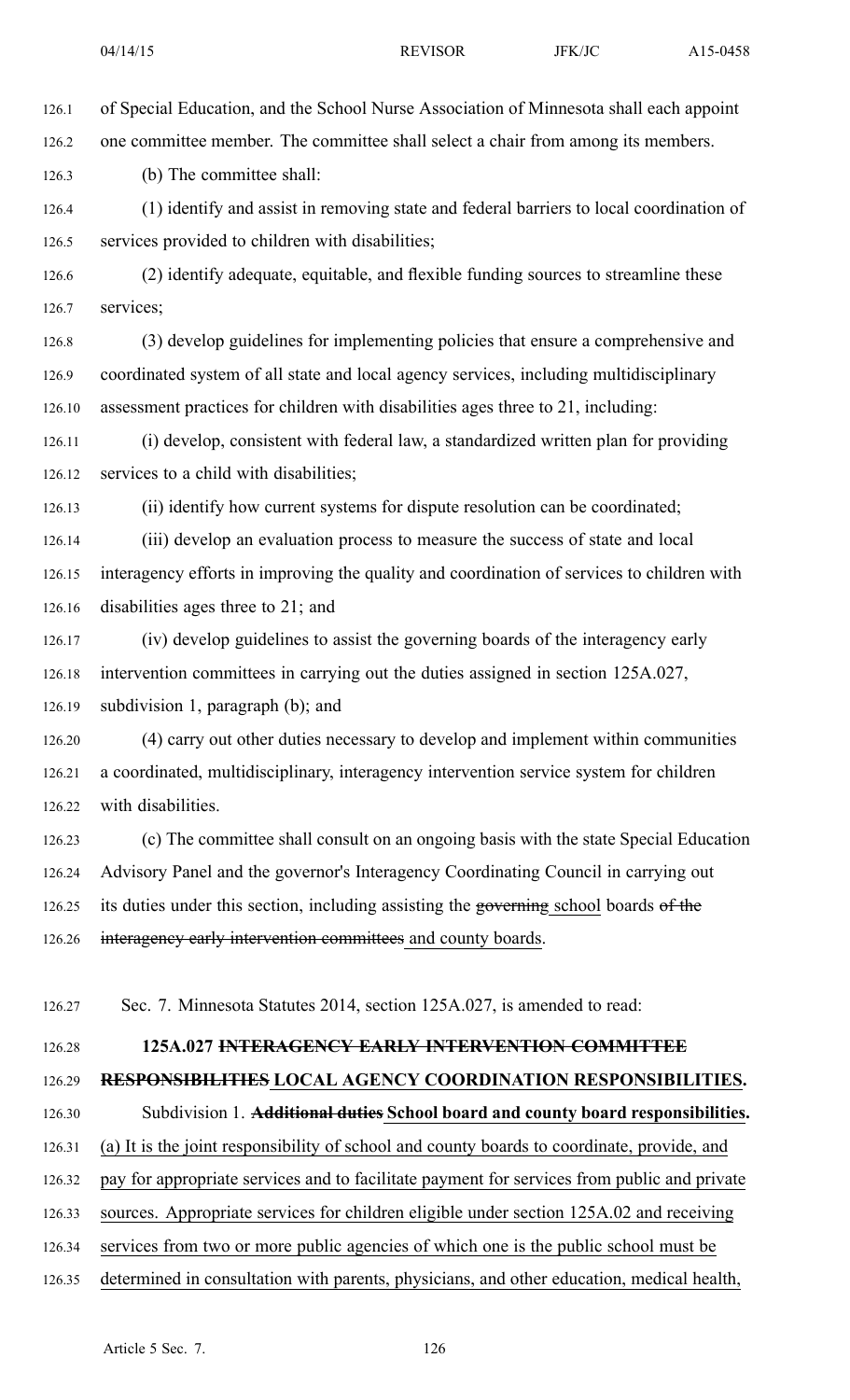| written plan for each eligible child ages three to 21.<br>(b) Appropriate services include those services listed on a child's standardized<br>written plan. These services are those that are required to be documented on a plan under<br>federal and state law or rule.<br>(c) School and county boards shall coordinate interagency services. Service<br>responsibilities for eligible children, ages three to 21, may be established in interagency<br>agreements or joint powers board agreements. In addition, interagency agreements or<br>joint powers board agreements may be developed to establish agency responsibility that<br>ensures that coordinated interagency services are coordinated, provided, and paid for and<br>that payment is facilitated from public and private sources. School boards must provide,<br>pay for, and facilitate payment for special education services as required under sections<br>125A.03 and 125A.06. County boards must provide, pay for, and facilitate payment for |
|------------------------------------------------------------------------------------------------------------------------------------------------------------------------------------------------------------------------------------------------------------------------------------------------------------------------------------------------------------------------------------------------------------------------------------------------------------------------------------------------------------------------------------------------------------------------------------------------------------------------------------------------------------------------------------------------------------------------------------------------------------------------------------------------------------------------------------------------------------------------------------------------------------------------------------------------------------------------------------------------------------------------|
|                                                                                                                                                                                                                                                                                                                                                                                                                                                                                                                                                                                                                                                                                                                                                                                                                                                                                                                                                                                                                        |
|                                                                                                                                                                                                                                                                                                                                                                                                                                                                                                                                                                                                                                                                                                                                                                                                                                                                                                                                                                                                                        |
|                                                                                                                                                                                                                                                                                                                                                                                                                                                                                                                                                                                                                                                                                                                                                                                                                                                                                                                                                                                                                        |
|                                                                                                                                                                                                                                                                                                                                                                                                                                                                                                                                                                                                                                                                                                                                                                                                                                                                                                                                                                                                                        |
|                                                                                                                                                                                                                                                                                                                                                                                                                                                                                                                                                                                                                                                                                                                                                                                                                                                                                                                                                                                                                        |
|                                                                                                                                                                                                                                                                                                                                                                                                                                                                                                                                                                                                                                                                                                                                                                                                                                                                                                                                                                                                                        |
|                                                                                                                                                                                                                                                                                                                                                                                                                                                                                                                                                                                                                                                                                                                                                                                                                                                                                                                                                                                                                        |
|                                                                                                                                                                                                                                                                                                                                                                                                                                                                                                                                                                                                                                                                                                                                                                                                                                                                                                                                                                                                                        |
|                                                                                                                                                                                                                                                                                                                                                                                                                                                                                                                                                                                                                                                                                                                                                                                                                                                                                                                                                                                                                        |
|                                                                                                                                                                                                                                                                                                                                                                                                                                                                                                                                                                                                                                                                                                                                                                                                                                                                                                                                                                                                                        |
|                                                                                                                                                                                                                                                                                                                                                                                                                                                                                                                                                                                                                                                                                                                                                                                                                                                                                                                                                                                                                        |
|                                                                                                                                                                                                                                                                                                                                                                                                                                                                                                                                                                                                                                                                                                                                                                                                                                                                                                                                                                                                                        |
| those programs over which they have service and fiscal responsibility as referenced in                                                                                                                                                                                                                                                                                                                                                                                                                                                                                                                                                                                                                                                                                                                                                                                                                                                                                                                                 |
| section 125A.023, subdivision 3, paragraph (c), clause (1).                                                                                                                                                                                                                                                                                                                                                                                                                                                                                                                                                                                                                                                                                                                                                                                                                                                                                                                                                            |
| Subd. 1a. Local governance structure. $(a)$ The governing school boards of                                                                                                                                                                                                                                                                                                                                                                                                                                                                                                                                                                                                                                                                                                                                                                                                                                                                                                                                             |
| the interagency early intervention committees and county boards are responsible for                                                                                                                                                                                                                                                                                                                                                                                                                                                                                                                                                                                                                                                                                                                                                                                                                                                                                                                                    |
| developing and implementing interagency policies and procedures to coordinate services                                                                                                                                                                                                                                                                                                                                                                                                                                                                                                                                                                                                                                                                                                                                                                                                                                                                                                                                 |
| at the local level for children with disabilities ages three to 21 under guidelines established                                                                                                                                                                                                                                                                                                                                                                                                                                                                                                                                                                                                                                                                                                                                                                                                                                                                                                                        |
| by the state interagency committee under section 125A.023, subdivision 4. Consistent                                                                                                                                                                                                                                                                                                                                                                                                                                                                                                                                                                                                                                                                                                                                                                                                                                                                                                                                   |
| with the requirements in this section and section 125A.023, the governing school boards                                                                                                                                                                                                                                                                                                                                                                                                                                                                                                                                                                                                                                                                                                                                                                                                                                                                                                                                |
| of the interagency early intervention committees and county boards may organize as a                                                                                                                                                                                                                                                                                                                                                                                                                                                                                                                                                                                                                                                                                                                                                                                                                                                                                                                                   |
| joint powers board under section 471.59 or enter into an interagency agreement that                                                                                                                                                                                                                                                                                                                                                                                                                                                                                                                                                                                                                                                                                                                                                                                                                                                                                                                                    |
| establishes a governance structure.                                                                                                                                                                                                                                                                                                                                                                                                                                                                                                                                                                                                                                                                                                                                                                                                                                                                                                                                                                                    |
| (b) The governing board of each interagency early intervention committee as defined                                                                                                                                                                                                                                                                                                                                                                                                                                                                                                                                                                                                                                                                                                                                                                                                                                                                                                                                    |
| in section 125A.30, paragraph (a), which may include a juvenile justice professional, shall:                                                                                                                                                                                                                                                                                                                                                                                                                                                                                                                                                                                                                                                                                                                                                                                                                                                                                                                           |
| (1) identify state and federal barriers to local coordination of services provided to                                                                                                                                                                                                                                                                                                                                                                                                                                                                                                                                                                                                                                                                                                                                                                                                                                                                                                                                  |
| children with disabilities;                                                                                                                                                                                                                                                                                                                                                                                                                                                                                                                                                                                                                                                                                                                                                                                                                                                                                                                                                                                            |
| (2) implement policies that ensure a comprehensive and coordinated system of all                                                                                                                                                                                                                                                                                                                                                                                                                                                                                                                                                                                                                                                                                                                                                                                                                                                                                                                                       |
| state and local agency services, including practices on multidisciplinary assessment,                                                                                                                                                                                                                                                                                                                                                                                                                                                                                                                                                                                                                                                                                                                                                                                                                                                                                                                                  |
| standardized written plans, dispute resolution, and system evaluation for children with                                                                                                                                                                                                                                                                                                                                                                                                                                                                                                                                                                                                                                                                                                                                                                                                                                                                                                                                |
| disabilities ages three to $21$ ;                                                                                                                                                                                                                                                                                                                                                                                                                                                                                                                                                                                                                                                                                                                                                                                                                                                                                                                                                                                      |
| (3) coordinate services and facilitate payment for services from public and private                                                                                                                                                                                                                                                                                                                                                                                                                                                                                                                                                                                                                                                                                                                                                                                                                                                                                                                                    |
| institutions, agencies, and health plan companies; and                                                                                                                                                                                                                                                                                                                                                                                                                                                                                                                                                                                                                                                                                                                                                                                                                                                                                                                                                                 |
| (4) share needed information consistent with state and federal data practices                                                                                                                                                                                                                                                                                                                                                                                                                                                                                                                                                                                                                                                                                                                                                                                                                                                                                                                                          |
|                                                                                                                                                                                                                                                                                                                                                                                                                                                                                                                                                                                                                                                                                                                                                                                                                                                                                                                                                                                                                        |

127.36 requirements.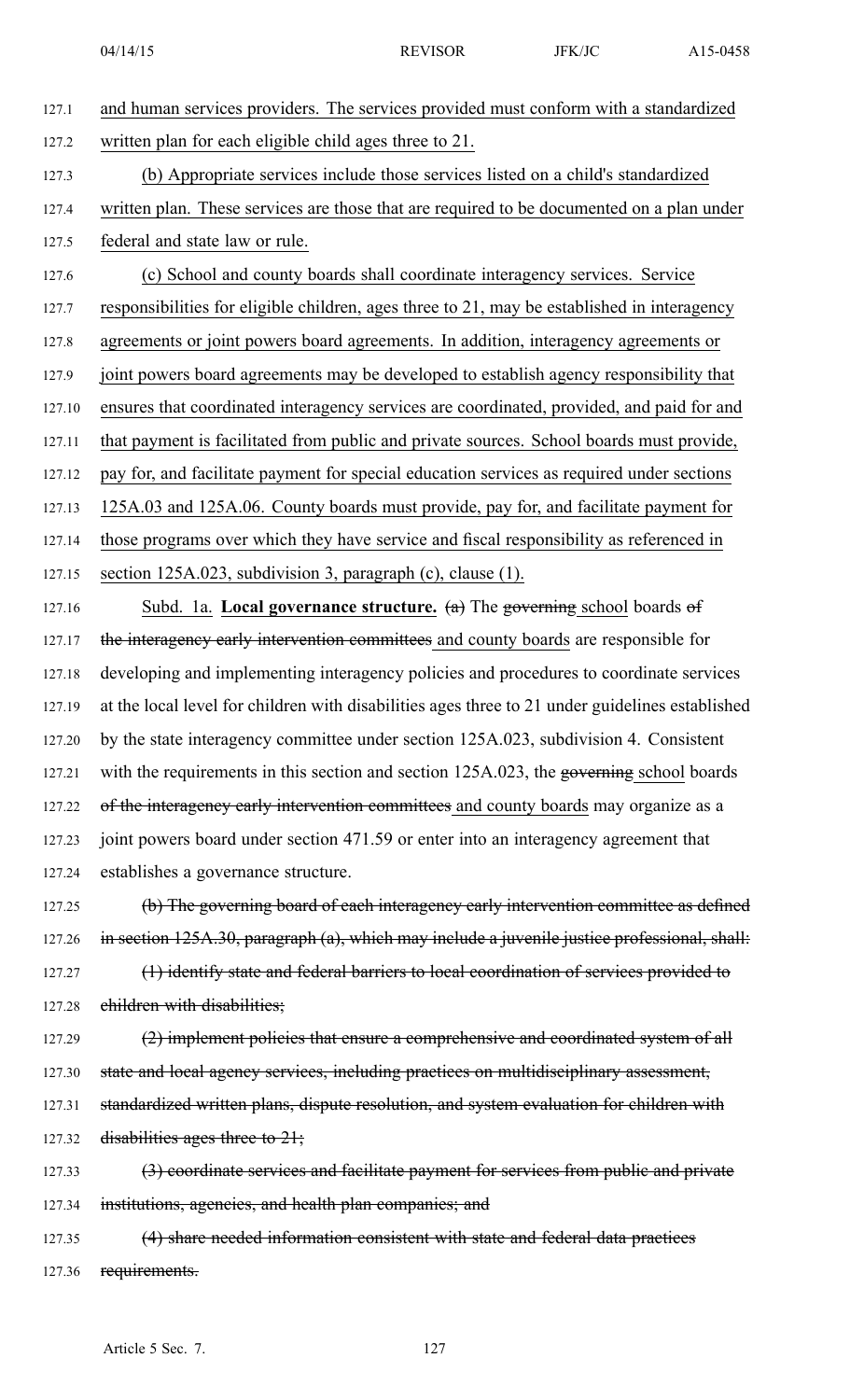128.1 Subd. 2. **Appropriate and necessary services.** (a) Parents, physicians, other health 128.2 care professionals including school nurses, and education and human services providers 128.3 jointly must determine appropriate and necessary services for eligible children with 128.4 disabilities ages three to 21. The services provided to the child under this section must 128.5 conform with the child's standardized written plan. The governing school board of an 128.6 interagency early intervention committee or county board must provide those services 128.7 contained in <sup>a</sup> child's individualized education program and those services for which 128.8 <sup>a</sup> legal obligation exists.

128.9 (b) Nothing in this section or section 125A.023 increases or decreases the obligation 128.10 of the state, county, regional agency, local school district, or local agency or organization 128.11 to pay for education, health care, or social services.

128.12 (c) A health plan may not exclude any medically necessary covered service solely 128.13 because the service is or could be identified in <sup>a</sup> child's individual family service plan, 128.14 individualized education program, <sup>a</sup> plan established under section 504 of the federal 128.15 Rehabilitation Act of 1973, or <sup>a</sup> student's individual health plan. This paragraph reaffirms 128.16 the obligation of <sup>a</sup> health plan company to provide or pay for certain medically necessary 128.17 covered services, and encourages <sup>a</sup> health plan company to coordinate this care with any 128.18 other providers of similar services. Also, <sup>a</sup> health plan company may not exclude from <sup>a</sup> 128.19 health plan any medically necessary covered service such as an assessment or physical 128.20 examination solely because the resulting information may be used for an individualized 128.21 education program or <sup>a</sup> standardized written plan.

128.22 Subd. 4. **Responsibilities of school and county boards.** (a) It is the joint 128.23 responsibility of school and county boards to coordinate, provide, and pay for appropriate 128.24 services, and to facilitate payment for services from public and private sources. 128.25 Appropriate service for children eligible under section 125A.02 and receiving service

128.26 from two or more public agencies of which one is the public school must be determined in

128.27 consultation with parents, physicians, and other education, medical health, and human

128.28 services providers. The services provided must be in conformity with a standardized

128.29 written plan for each eligible child ages 3 to 21.

128.30 (b) Appropriate services include those services listed on <sup>a</sup> child's standardized 128.31 written plan. These services are those that are required to be documented on a plan under 128.32 federal and state law or rule.

128.33 (c) School and county boards shall coordinate interagency services. Service 128.34 responsibilities for eligible children, ages 3 to 21, may be established in interagency 128.35 agreements or joint powers board agreements. In addition, interagency agreements or joint 128.36 powers board agreements may be developed to establish agency responsibility that assures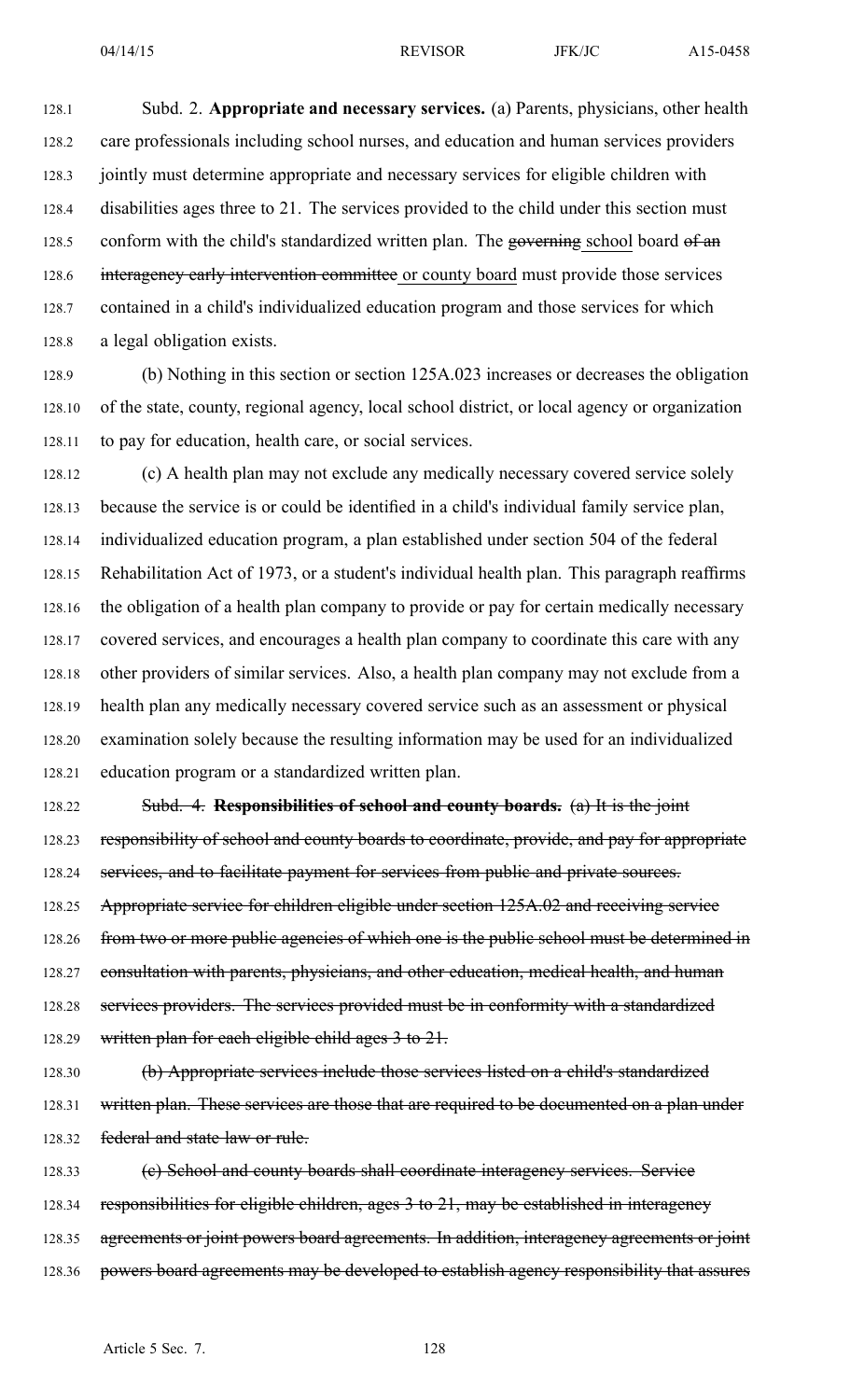- 129.1 that coordinated interagency services are coordinated, provided, and paid for, and that
- 129.2 payment is facilitated from public and private sources. School boards must provide,
- 129.3 pay for, and facilitate payment for special education services as required under sections
- 129.4 125A.03 and 125A.06. County boards must provide, pay for, and facilitate payment for
- 129.5 those programs over which they have service and fiscal responsibility as referenced in
- 129.6 section  $125A.023$ , subdivision 3, paragraph (e), clause  $(1)$ .
- 129.7 Sec. 8. Minnesota Statutes 2014, section 125A.08, is amended to read:
- 

## 129.8 **125A.08 INDIVIDUALIZED EDUCATION PROGRAMS.**

- 129.9 (a) At the beginning of each school year, each school district shall have in effect, for 129.10 each child with <sup>a</sup> disability, an individualized education program.
- 129.11 (b) As defined in this section, every district must ensure the following:

129.12 (1) all students with disabilities are provided the special instruction and services 129.13 which are appropriate to their needs. Where the individualized education program team 129.14 has determined appropriate goals and objectives based on the student's needs, including 129.15 the extent to which the student can be included in the least restrictive environment, 129.16 and where there are essentially equivalent and effective instruction, related services, or 129.17 assistive technology devices available to meet the student's needs, cost to the district may 129.18 be among the factors considered by the team in choosing how to provide the appropriate 129.19 services, instruction, or devices that are to be made par<sup>t</sup> of the student's individualized 129.20 education program. The individualized education program team shall consider and 129.21 may authorize services covered by medical assistance according to section 256B.0625, 129.22 subdivision 26. The student's needs and the special education instruction and services to 129.23 be provided must be agreed upon through the development of an individualized education 129.24 program. The program must address the student's need to develop skills to live and 129.25 work as independently as possible within the community. The individualized education 129.26 program team must consider positive behavioral interventions, strategies, and supports 129.27 that address behavior needs for children with attention deficit disorder or attention deficit 129.28 hyperactivity disorder. During grade 9, the program must address the student's needs for 129.29 transition from secondary services to postsecondary education and training, employment, 129.30 community participation, recreation, and leisure and home living. In developing the 129.31 program, districts must inform parents of the full range of transitional goals and related 129.32 services that should be considered. The program must include <sup>a</sup> statement of the needed 129.33 transition services, including <sup>a</sup> statement of the interagency responsibilities or linkages or 129.34 both before secondary services are concluded;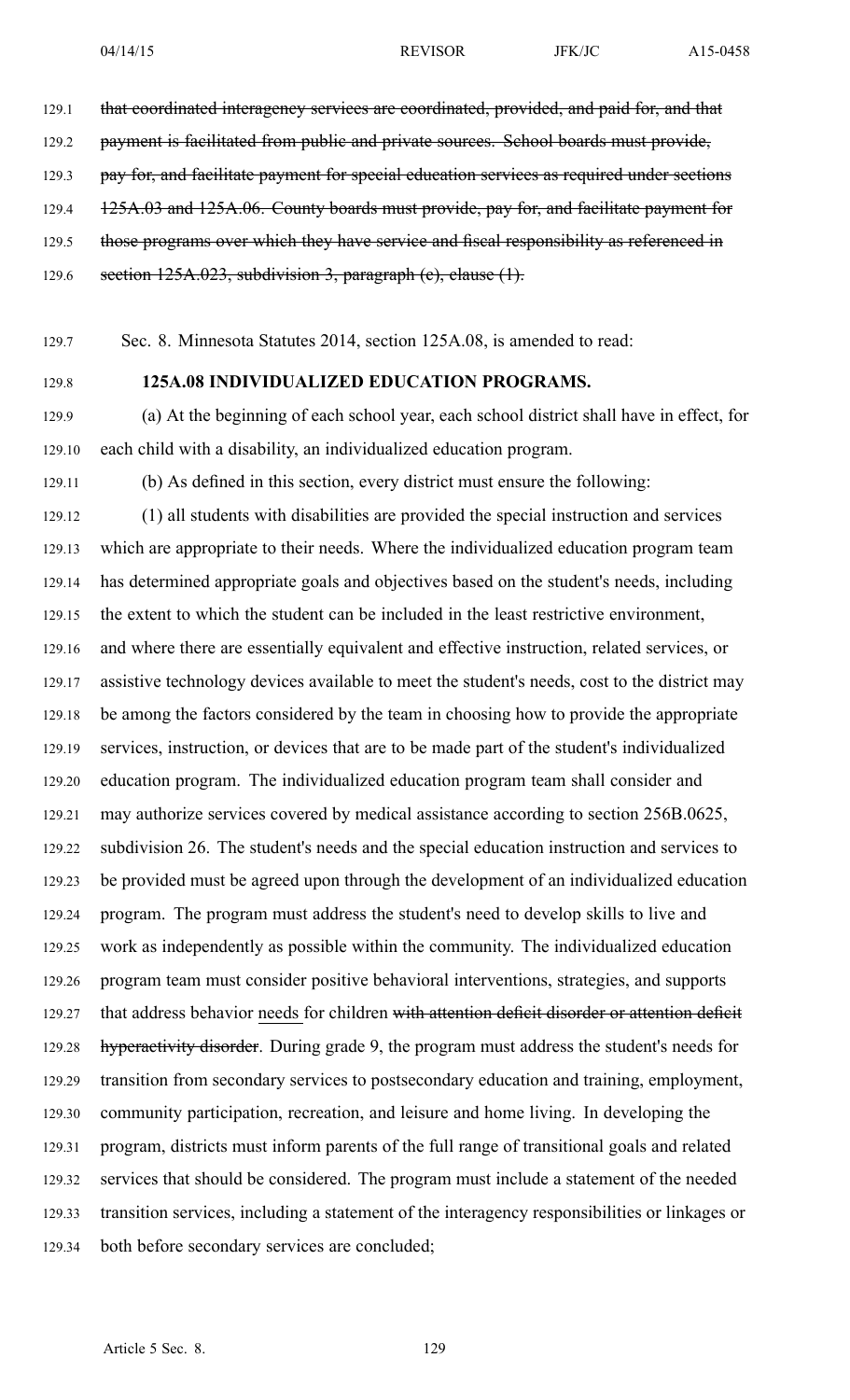130.1 (2) children with <sup>a</sup> disability under age five and their families are provided special 130.2 instruction and services appropriate to the child's level of functioning and needs;

130.3 (3) children with <sup>a</sup> disability and their parents or guardians are guaranteed procedural 130.4 safeguards and the right to participate in decisions involving identification, assessment 130.5 including assistive technology assessment, and educational placement of children with <sup>a</sup> 130.6 disability;

130.7 (4) eligibility and needs of children with <sup>a</sup> disability are determined by an initial 130.8 evaluation or reevaluation, which may be completed using existing data under United 130.9 States Code, title 20, section 33, et seq.;

130.10 (5) to the maximum extent appropriate, children with <sup>a</sup> disability, including those 130.11 in public or private institutions or other care facilities, are educated with children who 130.12 are not disabled, and that special classes, separate schooling, or other removal of children 130.13 with <sup>a</sup> disability from the regular educational environment occurs only when and to the 130.14 extent that the nature or severity of the disability is such that education in regular classes 130.15 with the use of supplementary services cannot be achieved satisfactorily;

130.16 (6) in accordance with recognized professional standards, testing and evaluation 130.17 materials, and procedures used for the purposes of classification and placement of children 130.18 with <sup>a</sup> disability are selected and administered so as not to be racially or culturally 130.19 discriminatory; and

130.20 (7) the rights of the child are protected when the parents or guardians are not known 130.21 or not available, or the child is <sup>a</sup> ward of the state.

130.22 (c) For all paraprofessionals employed to work in programs for whose role in part 130.23 is to provide direct suppor<sup>t</sup> to students with disabilities, the school board in each district 130.24 shall ensure that:

130.25 (1) before or immediately upon beginning at the time of employment, each 130.26 paraprofessional develops must develop sufficient knowledge and skills in emergency 130.27 procedures, building orientation, roles and responsibilities, confidentiality, vulnerability, 130.28 and reportability, among other things, to begin meeting the needs, especially 130.29 disability-specific and behavioral needs, of the students with whom the paraprofessional

130.30 works;

130.31 (2) annual training opportunities are available required to enable the paraprofessional 130.32 to continue to further develop the knowledge and skills that are specific to the students

130.33 with whom the paraprofessional works, including understanding disabilities, the unique

130.34 and individual needs of each student according to the student's disability and how the

130.35 disability affects the student's education and behavior, following lesson plans, and

130.36 implementing follow-up instructional procedures and activities; and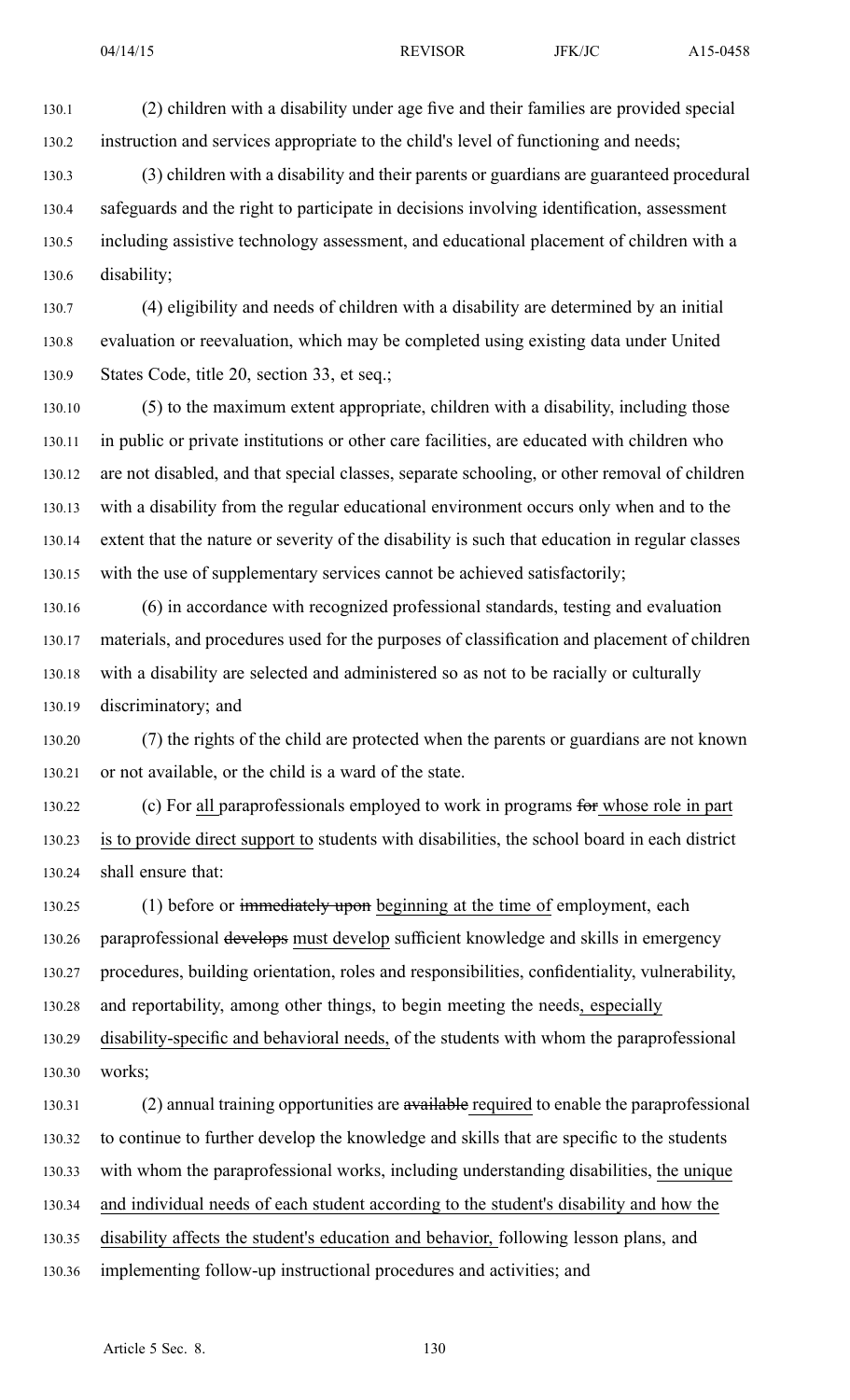131.1 (3) <sup>a</sup> districtwide process obligates each paraprofessional to work under the ongoing 131.2 direction of <sup>a</sup> licensed teacher and, where appropriate and possible, the supervision of <sup>a</sup> 131.3 school nurse.

# 131.4 Sec. 9. **[125A.083] STUDENT INFORMATION SYSTEMS; TRANSFERRING** 131.5 **RECORDS.**

131.6 To efficiently and effectively meet federal and state compliance and accountability 131.7 requirements using an online case managemen<sup>t</sup> reporting system, school districts may 131.8 contract only with <sup>a</sup> student information system vendor employing <sup>a</sup> universal filing 131.9 system that is compatible with the online system for compliance reporting under section 131.10 125A.085 beginning in the 2018-2019 school year and later. A district's universal 131.11 filing system under this section must facilitate the seamless transfer of student records 131.12 for <sup>a</sup> student with disabilities who transfers between school districts, including records 131.13 containing the student's evaluation report, service plan, and other due process forms and 131.14 information, regardless of what filing system any one district uses. 131.15 **EFFECTIVE DATE.** This section is effective the day following final enactment

131.16 and applies to all district contracts with student information system vendors entered into 131.17 or modified after that date.

131.18 Sec. 10. Minnesota Statutes 2014, section 125A.085, is amended to read:

## 131.19 **125A.085 ONLINE REPORTING OF REQUIRED DATA.**

131.20 (a) To ensure <sup>a</sup> strong focus on outcomes for children with disabilities informs 131.21 federal and state compliance and accountability requirements and to increase opportunities 131.22 for special educators and related-services providers to focus on teaching children with 131.23 disabilities, the commissioner must customize <sup>a</sup> streamlined, user-friendly statewide 131.24 online system, with <sup>a</sup> single model online form, for effectively and efficiently collecting 131.25 and reporting required special education-related data to individuals with <sup>a</sup> legitimate 131.26 educational interest and who are authorized by law to access the data.

131.27 (b) The commissioner must consult with qualified experts, including information 131.28 technology specialists, licensed special education teachers and directors of special 131.29 education, related-services providers, third-party vendors, <sup>a</sup> designee of the commissioner 131.30 of human services, parents of children with disabilities, representatives of advocacy groups 131.31 representing children with disabilities, and representatives of school districts and special 131.32 education cooperatives on integrating, field testing, customizing, and sustaining this simple,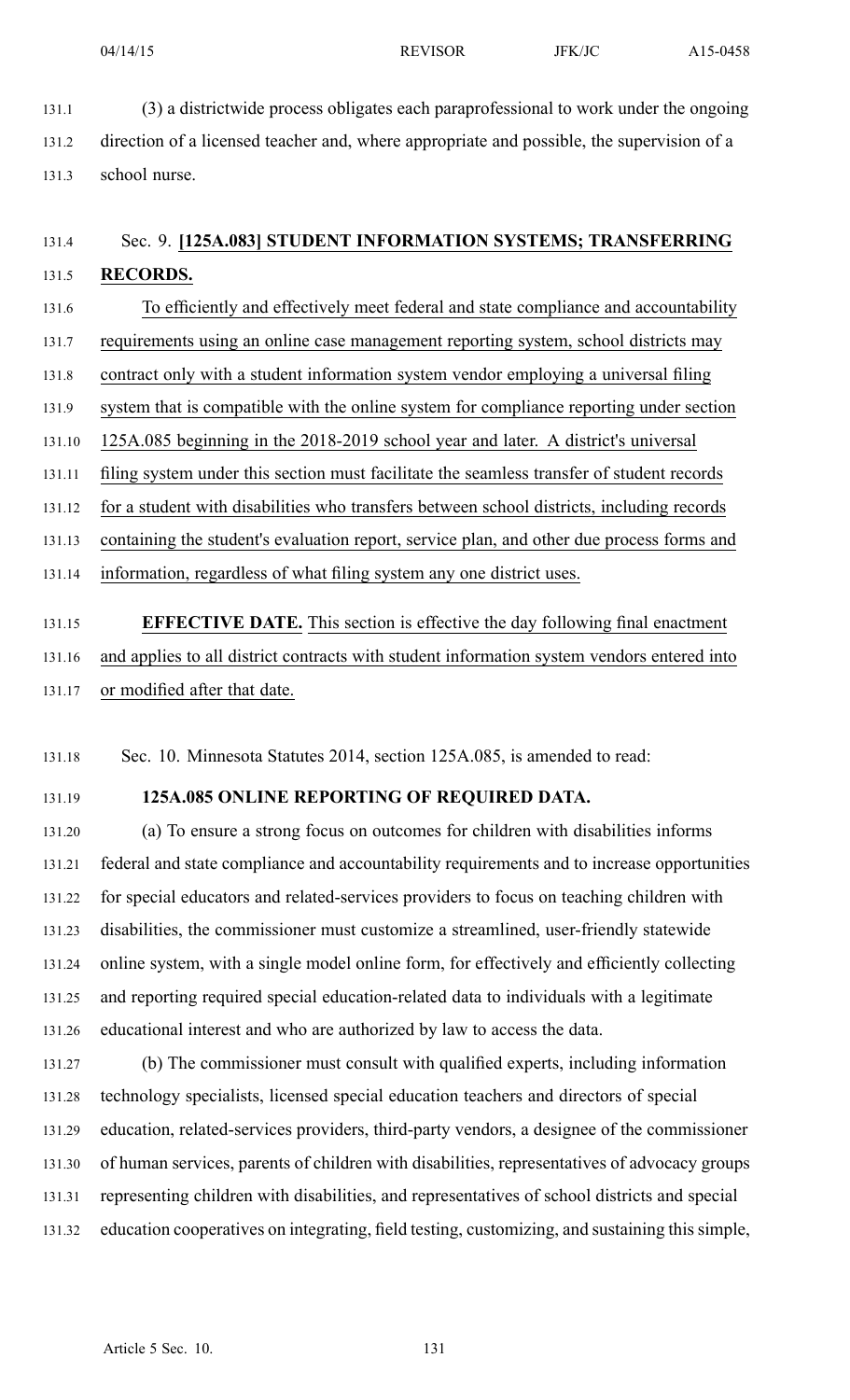132.1 easily accessible, efficient, and effective online data system for uniform statewide reporting 132.2 of required due process compliance data. Among other outcomes, the system must:

132.3 (1) reduce special education teachers' paperwork burden and thereby increase the 132.4 teachers' opportunities to focus on teaching children;

132.5 (2) to the extent authorized by chapter 13 or other applicable state or federal law 132.6 governing access to and dissemination of educational records, provide for efficiently 132.7 and effectively transmitting the records of all transferring children with disabilities, 132.8 including highly mobile and homeless children with disabilities, among others, and avoid 132.9 fragmented service delivery;

132.10 (3) address language and other barriers and disparities that preven<sup>t</sup> parents from 132.11 understanding and communicating information about the needs of their children with 132.12 disabilities; and

132.13 (4) help continuously improve the interface among the online systems serving 132.14 children with disabilities in order to maintain and reinforce the children's ability to learn. 132.15 (c) The commissioner must use the federal Office of Special Education Programs 132.16 model forms for the (1) individualized education program, (2) notice of procedural 132.17 safeguards, and (3) prior written notice that are consistent with Part B of IDEA to integrate 132.18 and customize <sup>a</sup> state-sponsored universal special education online case managemen<sup>t</sup> 132.19 system, consistent with the requirements of state law and this section for customizing <sup>a</sup> 132.20 statewide online reporting system. The commissioner must use <sup>a</sup> reques<sup>t</sup> for proposal 132.21 process to contract for the technology and software needed for customizing the online 132.22 system in order for the system to be fully functional, consistent with the requirements of 132.23 this section. This online system must be made available to school districts without charge 132.24 beginning in the 2015-2016 school year. For the 2015-2016 through 2017-2018 school 132.25 years and later, school districts may use this online system or may contract with an outside 132.26 vendor for compliance reporting. Beginning in the 2018-2019 school year and later, 132.27 school districts must use this online system for compliance reporting.

132.28 (d) All data on individuals maintained in the statewide reporting system are 132.29 classified as provided in chapter 13 or other applicable state or federal law. An authorized 132.30 individual's ability to enter, update, or access data must be limited through the use of 132.31 role-based access codes corresponding to that individual's official duties or training level, 132.32 and the statutory authorization that grants access for <sup>a</sup> particular purpose. Any action 132.33 in which data in the system are entered, updated, accessed, or shared or disseminated 132.34 outside of the system must be recorded in an audit trail. The audit trail must identify the 132.35 specific user responsible for the action, the date and time the action occurred, and the 132.36 purpose for the action. Data contained in the audit trail maintain the same classification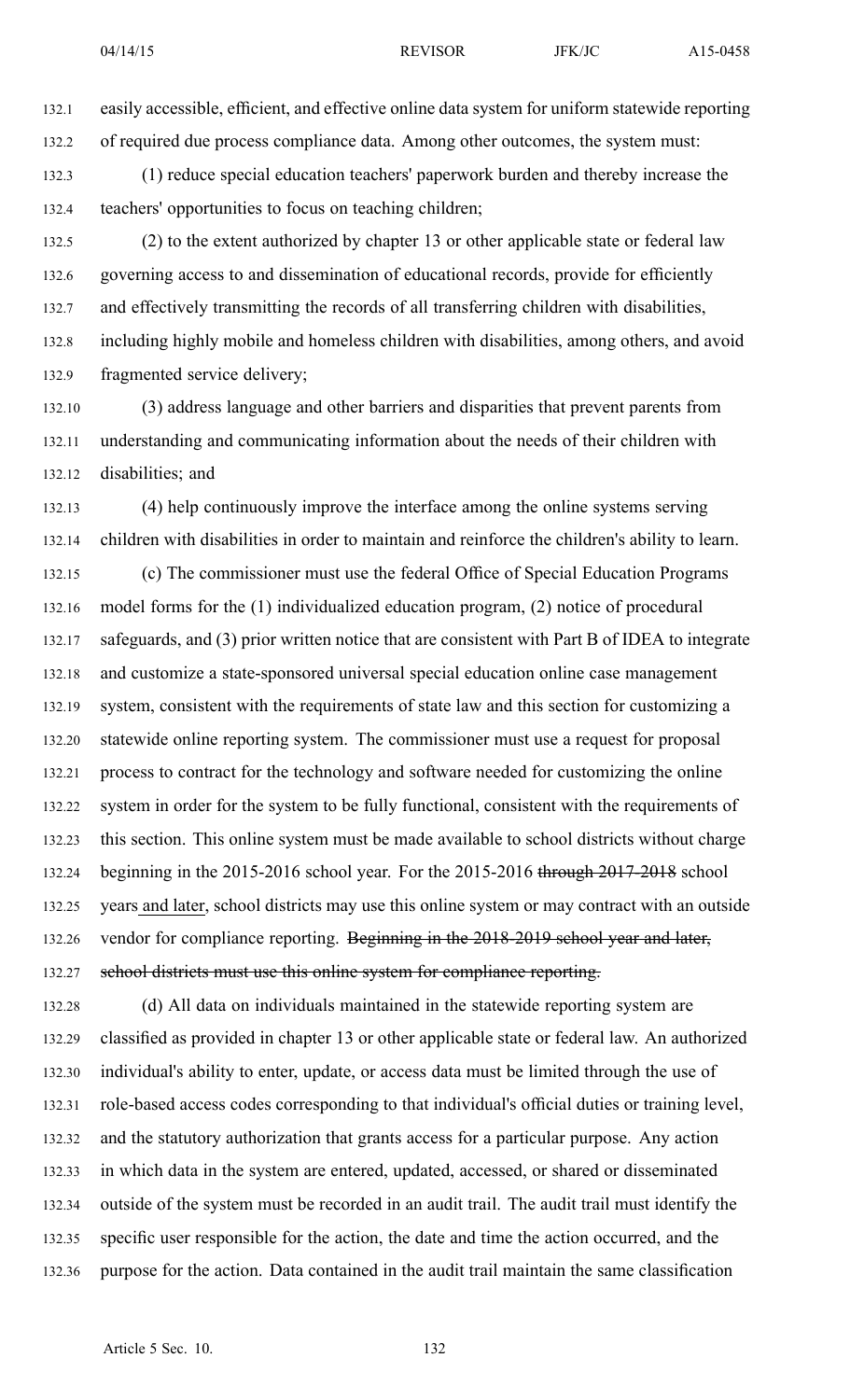133.1 as the underlying data affected by the action, provided the responsible authority makes 133.2 the data available to <sup>a</sup> student or the student's paren<sup>t</sup> upon request, and the responsible 133.3 authority may access the data to audit the system's user activity and security safeguards. 133.4 Before entering data on <sup>a</sup> student, the responsible authority must provide the student or the 133.5 student's paren<sup>t</sup> written notice of the data practices rights and responsibilities required 133.6 by this section and <sup>a</sup> reasonable opportunity to refuse consent to have the student's data 133.7 included in the system. Upon receiving the student or the student's paren<sup>t</sup> written refusal 133.8 to consent, the school district must not enter data on that student into the system and must 133.9 delete any existing data on that student currently in the system.

133.10 (e) Consistent with this section, the commissioner must establish <sup>a</sup> public Internet 133.11 Web interface to provide information to educators, parents, and the public about the form 133.12 and content of required special education reports, to respond to queries from educators, 133.13 parents, and the public about specific aspects of special education reports and reporting, 133.14 and to use the information garnered from the interface to streamline and revise special 133.15 education reporting on the online system under this section. The public Internet Web 133.16 interface must have <sup>a</sup> prominently linked page describing the rights and responsibilities 133.17 of students and parents whose data are included in the statewide reporting system, and 133.18 include information on the data practices rights of students and parents provided by this 133.19 section and <sup>a</sup> form students or parents may use to refuse consent to have <sup>a</sup> student's data 133.20 included in the system. The public Internet Web interface must not provide access to the 133.21 educational records of any individual child.

133.22 (f) The commissioner annually by February 1 must submit to the legislature <sup>a</sup> repor<sup>t</sup> 133.23 on the status, recent changes, and sustainability of the online system under this section.

133.24 Sec. 11. Minnesota Statutes 2014, section 125A.0942, subdivision 3, is amended to read: 133.25 Subd. 3. **Physical holding or seclusion.** (a) Physical holding or seclusion may be 133.26 used only in an emergency. A school that uses physical holding or seclusion shall meet the 133.27 following requirements:

133.28 (1) physical holding or seclusion is the least intrusive intervention that effectively 133.29 responds to the emergency;

133.30 (2) physical holding or seclusion is not used to discipline <sup>a</sup> noncompliant child;

133.31 (3) physical holding or seclusion ends when the threat of harm ends and the staff 133.32 determines the child can safely return to the classroom or activity;

133.33 (4) staff directly observes the child while physical holding or seclusion is being used;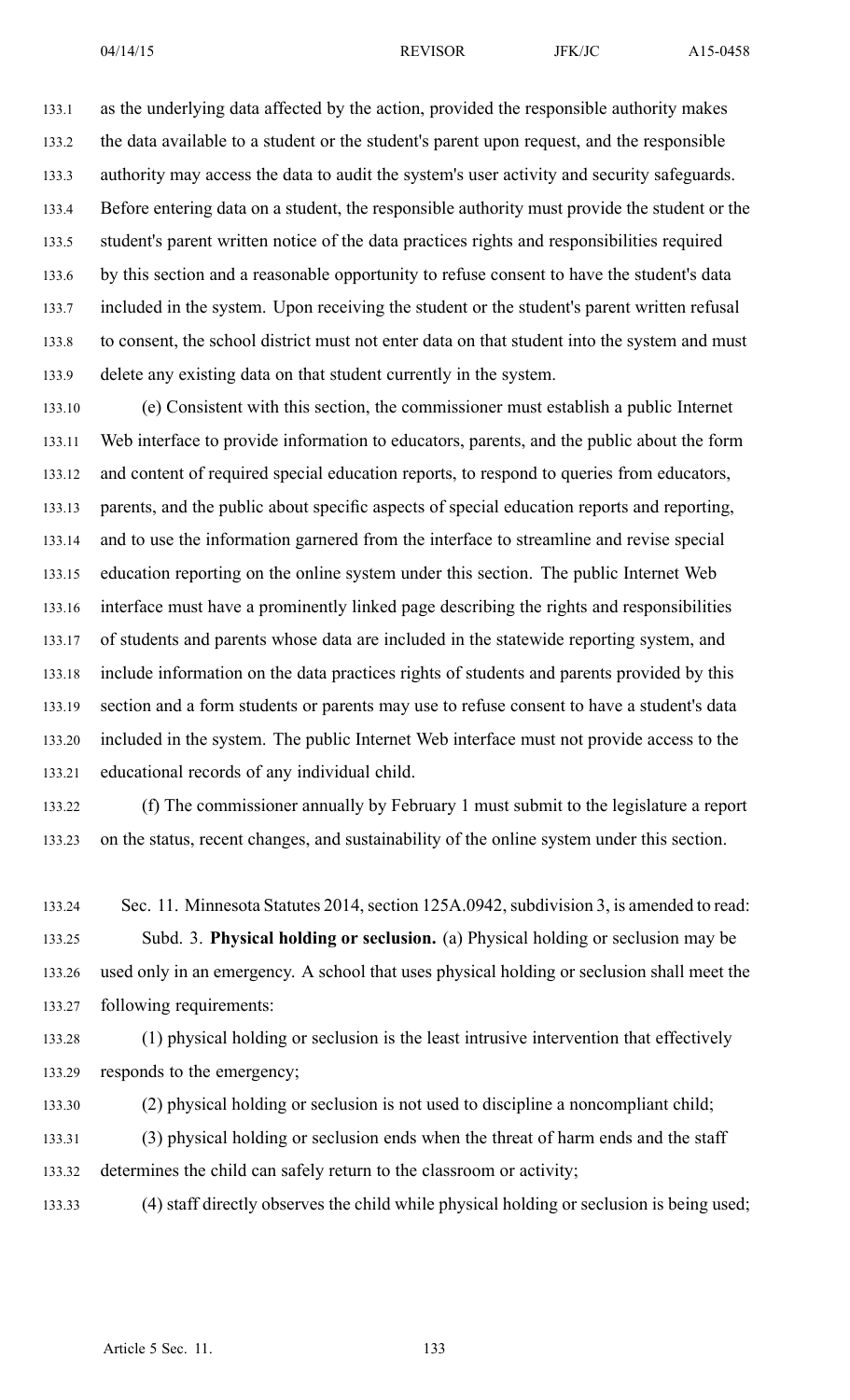134.5 (ii) why <sup>a</sup> less restrictive measure failed or was determined by staff to be 134.6 inappropriate or impractical;

134.7 (iii) the time the physical holding or seclusion began and the time the child was 134.8 released; and

134.9 (iv) <sup>a</sup> brief record of the child's behavioral and physical status;

134.10 (6) the room used for seclusion must:

134.11 (i) be at least six feet by five feet;

134.12 (ii) be well lit, well ventilated, adequately heated, and clean;

134.13 (iii) have <sup>a</sup> window that allows staff to directly observe <sup>a</sup> child in seclusion;

134.14 (iv) have tamperproof fixtures, electrical switches located immediately outside the 134.15 door, and secure ceilings;

- 134.16 (v) have doors that open out and are unlocked, locked with keyless locks that
- 134.17 have immediate release mechanisms, or locked with locks that have immediate release

134.18 mechanisms connected with <sup>a</sup> fire and emergency system; and

134.19 (vi) not contain objects that <sup>a</sup> child may use to injure the child or others;

134.20 (7) before using <sup>a</sup> room for seclusion, <sup>a</sup> school must:

134.21 (i) receive written notice from local authorities that the room and the locking 134.22 mechanisms comply with applicable building, fire, and safety codes; and

134.23 (ii) register the room with the commissioner, who may view that room; and

134.24 (8) until August 1, 2015, <sup>a</sup> school district may use prone restraints with children 134.25 age five or older if:

134.26 (i) the district has provided to the department <sup>a</sup> list of staff who have had specific 134.27 training on the use of prone restraints;

134.28 (ii) the district provides information on the type of training that was provided and 134.29 by whom;

134.30 (iii) only staff who received specific training use prone restraints;

134.31 (iv) each incident of the use of prone restraints is reported to the department within

134.32 five working days on <sup>a</sup> form provided by the department; and

134.33 (v) the district, before using prone restraints, must review any known medical or 134.34 psychological limitations that contraindicate the use of prone restraints.

134.35 The department must collect data on districts' use of prone restraints and publish the data 134.36 in <sup>a</sup> readily accessible format on the department's Web site on <sup>a</sup> quarterly basis.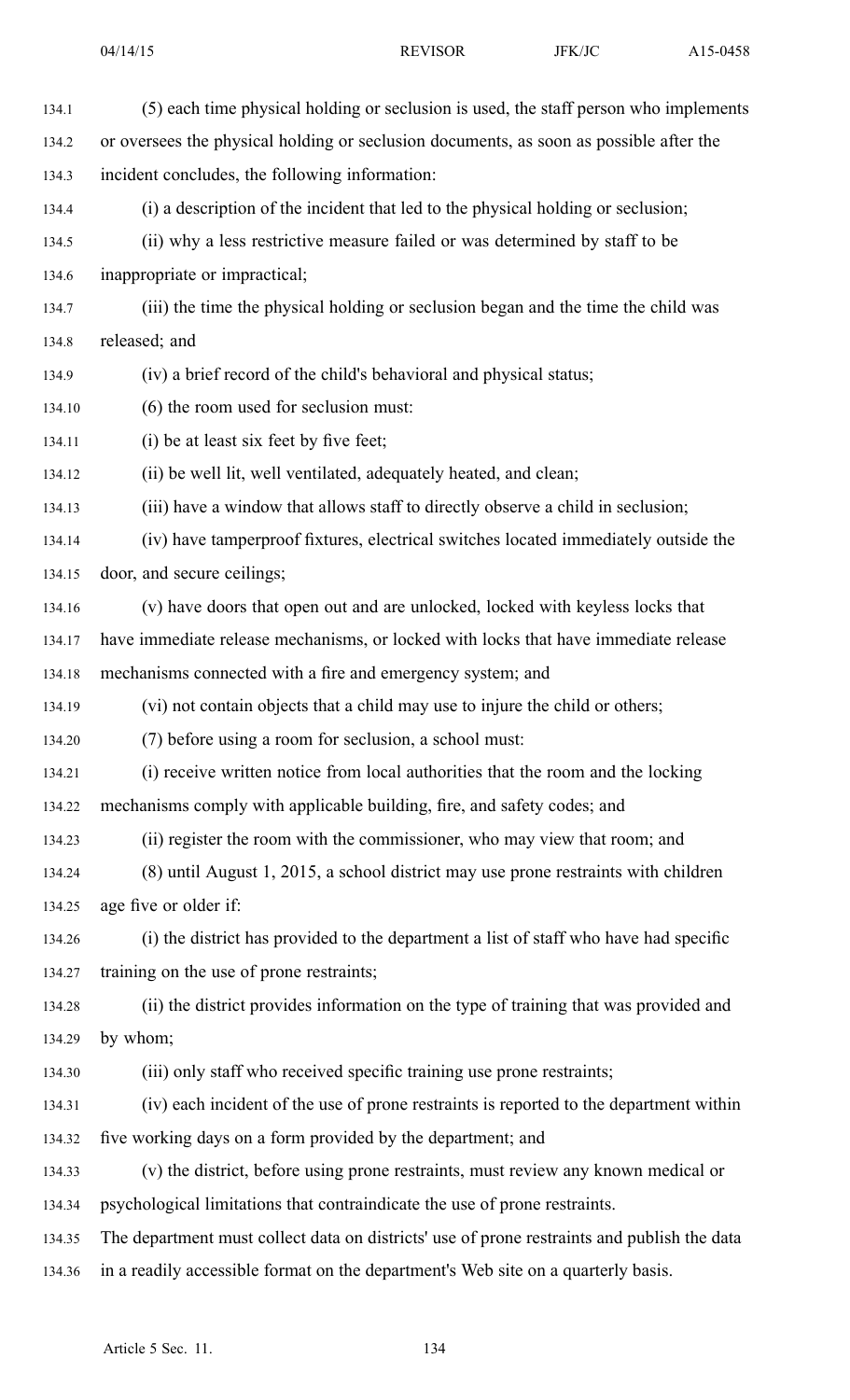135.1 (b) By February 1, 2015, and annually thereafter, stakeholders must may, as 135.2 necessary, recommend to the commissioner specific and measurable implementation and 135.3 outcome goals for reducing the use of restrictive procedures and the commissioner must 135.4 submit to the legislature <sup>a</sup> repor<sup>t</sup> on districts' progress in reducing the use of restrictive 135.5 procedures that recommends how to further reduce these procedures and eliminate 135.6 the use of prone restraints. The statewide plan includes the following components: 135.7 measurable goals; the resources, training, technical assistance, mental health services, and 135.8 collaborative efforts needed to significantly reduce districts' use of prone restraints; and 135.9 recommendations to clarify and improve the law governing districts' use of restrictive 135.10 procedures. The commissioner must consult with interested stakeholders when preparing 135.11 the report, including representatives of advocacy organizations, special education directors, 135.12 teachers, paraprofessionals, intermediate school districts, school boards, day treatment 135.13 providers, county social services, state human services department staff, mental health 135.14 professionals, and autism experts. By June 30 each year, districts must repor<sup>t</sup> summary 135.15 data on their use of restrictive procedures to the department, in <sup>a</sup> form and manner 135.16 determined by the commissioner. The summary data must include information about the 135.17 use of restrictive procedures, including use of reasonable force under section 121A.582.

135.18 **EFFECTIVE DATE.** This section is effective the day following final enactment.

135.19 Sec. 12. Minnesota Statutes 2014, section 125A.21, is amended to read:

### 135.20 **125A.21 THIRD-PARTY PAYMENT.**

135.21 Subdivision 1. **Obligation to pay.** Nothing in sections 125A.03 to 125A.24 and 135.22 125A.65 relieves an insurer or similar third party from an otherwise valid obligation to 135.23 pay, or changes the validity of an obligation to pay, for services rendered to <sup>a</sup> child with 135.24 <sup>a</sup> disability, and the child's family. A school district shall pay the nonfederal share of 135.25 medical assistance services provided according to section 256B.0625, subdivision 26. 135.26 Eligible expenditures must not be made from federal funds or funds used to match other 135.27 federal funds. Any federal disallowances are the responsibility of the school district. A 135.28 school district may pay or reimburse co-payments, coinsurance, deductibles, and other 135.29 enrollee cost-sharing amounts, on behalf of the student or family, in connection with 135.30 health and related services provided under an individual educational plan or individualized 135.31 family service plan.

135.32 Subd. 2. **Third-party reimbursement.** (a) Beginning July 1, 2000, districts 135.33 shall seek reimbursement from insurers and similar third parties for the cost of services 135.34 provided by the district whenever the services provided by the district are otherwise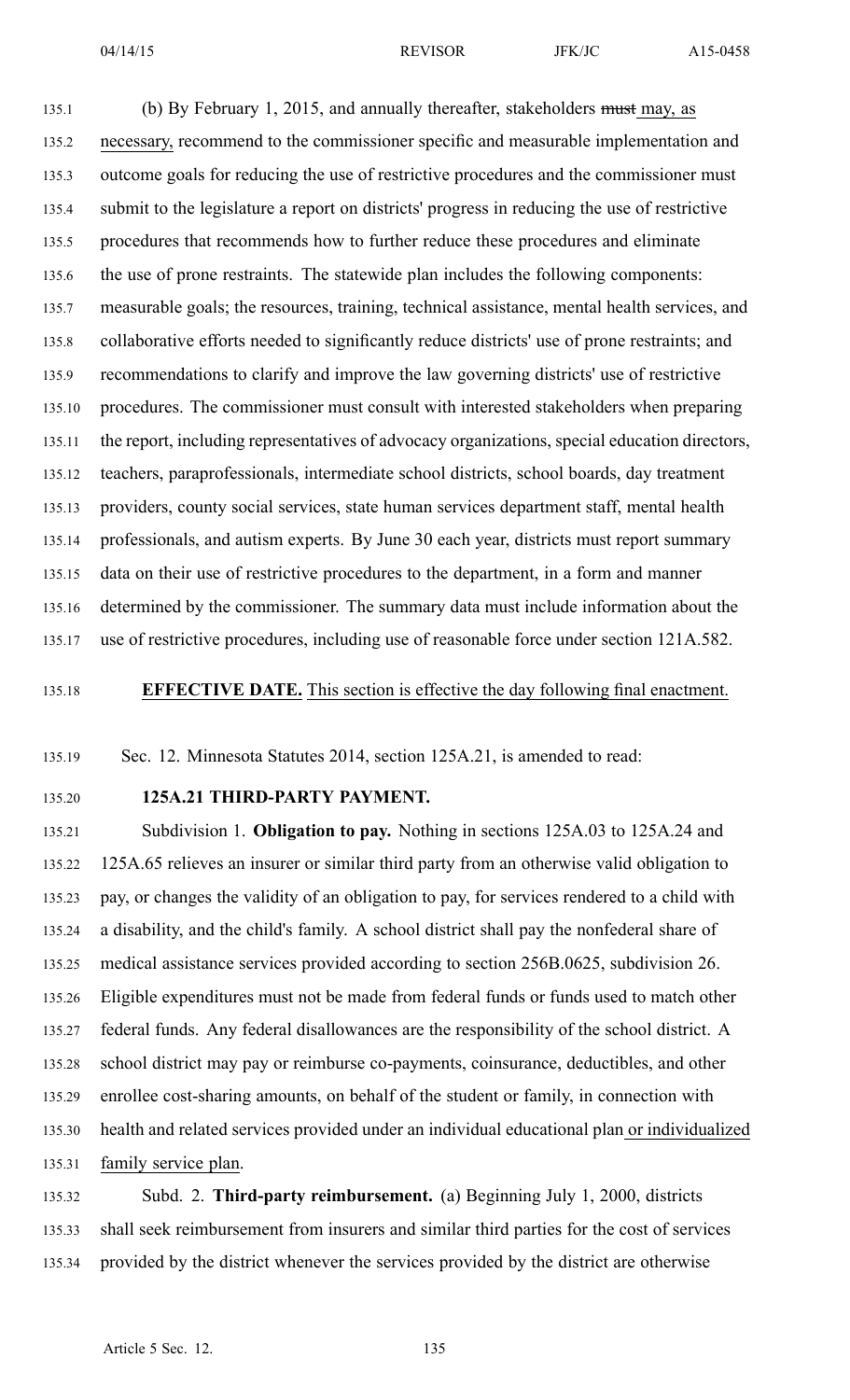136.1 covered by the child's health coverage. Districts shall request, but may not require, the 136.2 child's family to provide information about the child's health coverage when <sup>a</sup> child with <sup>a</sup> 136.3 disability begins to receive services from the district of <sup>a</sup> type that may be reimbursable, 136.4 and shall request, but may not require, updated information after that as needed.

136.5 (b) For children enrolled in medical assistance under chapter 256B or MinnesotaCare 136.6 under chapter 256L who have no other health coverage, <sup>a</sup> district shall provide an initial 136.7 and annual written notice to the enrolled child's paren<sup>t</sup> or legal representative of its intent 136.8 to seek reimbursement from medical assistance or MinnesotaCare for the individualized 136.9 education program or individualized family service plan health-related services provided 136.10 by the district. The initial notice must give the child's paren<sup>t</sup> or legal representative the 136.11 right to reques<sup>t</sup> <sup>a</sup> copy of the child's education records on the health-related services that 136.12 the district provided to the child and disclosed to <sup>a</sup> third-party payer.

136.13 (c) The district shall give the paren<sup>t</sup> or legal representative annual written notice of: 136.14 (1) the district's intent to seek reimbursement from medical assistance or 136.15 MinnesotaCare for individualized education program or individualized family service plan 136.16 health-related services provided by the district;

136.17 (2) the right of the paren<sup>t</sup> or legal representative to reques<sup>t</sup> <sup>a</sup> copy of all records 136.18 concerning individualized education program or individualized family service plan 136.19 health-related services disclosed by the district to any third party; and

136.20 (3) the right of the paren<sup>t</sup> or legal representative to withdraw consent for disclosure 136.21 of <sup>a</sup> child's records at any time without consequence.

136.22 The written notice shall be provided as par<sup>t</sup> of the written notice required by Code of 136.23 Federal Regulations, title 34, section 300.504 or 303.520. The district must ensure that the 136.24 paren<sup>t</sup> of <sup>a</sup> child with <sup>a</sup> disability is given notice, in understandable language, of federal and 136.25 state procedural safeguards available to the paren<sup>t</sup> under this paragraph and paragraph (b).

136.26 (d) In order to access the private health care coverage of <sup>a</sup> child who is covered by 136.27 private health care coverage in whole or in part, <sup>a</sup> district must:

136.28 (1) obtain annual written informed consent from the paren<sup>t</sup> or legal representative, in 136.29 compliance with subdivision 5; and

136.30 (2) inform the paren<sup>t</sup> or legal representative that <sup>a</sup> refusal to permit the district 136.31 or state Medicaid agency to access their private health care coverage does not relieve 136.32 the district of its responsibility to provide all services necessary to provide free and 136.33 appropriate public education at no cost to the paren<sup>t</sup> or legal representative.

136.34 (e) If the commissioner of human services obtains federal approval to exemp<sup>t</sup> 136.35 covered individualized education program or individualized family service plan 136.36 health-related services from the requirement that private health care coverage refuse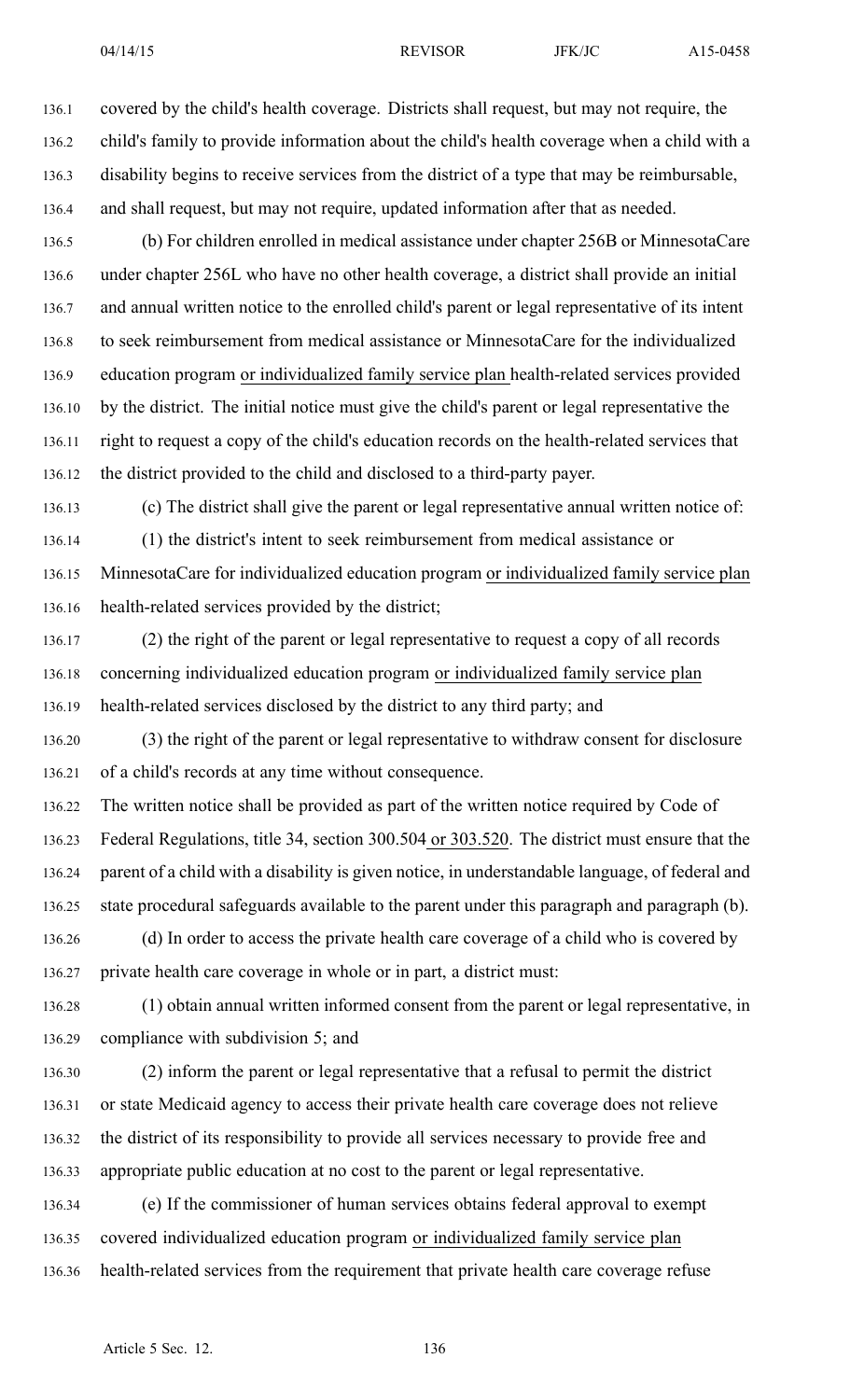137.1 paymen<sup>t</sup> before medical assistance may be billed, paragraphs (b), (c), and (d) shall also 137.2 apply to students with <sup>a</sup> combination of private health care coverage and health care 137.3 coverage through medical assistance or MinnesotaCare.

137.4 (f) In the event that Congress or any federal agency or the Minnesota legislature 137.5 or any state agency establishes lifetime limits, limits for any health care services, 137.6 cost-sharing provisions, or otherwise provides that individualized education program or 137.7 individualized family service plan health-related services impact benefits for persons 137.8 enrolled in medical assistance or MinnesotaCare, the amendments to this subdivision 137.9 adopted in 2002 are repealed on the effective date of any federal or state law or regulation 137.10 that imposes the limits. In that event, districts must obtain informed consent consistent 137.11 with this subdivision as it existed prior to the 2002 amendments and subdivision 5, before 137.12 seeking reimbursement for children enrolled in medical assistance under chapter 256B or 137.13 MinnesotaCare under chapter 256L who have no other health care coverage.

137.14 Subd. 3. **Use of reimbursements.** Of the reimbursements received, districts may: 137.15 (1) retain an amount sufficient to compensate the district for its administrative costs 137.16 of obtaining reimbursements;

137.17 (2) regularly obtain from education- and health-related entities training and other 137.18 appropriate technical assistance designed to improve the district's ability to access 137.19 third-party payments for individualized education program or individualized family 137.20 service plan health-related services; or

137.21 (3) reallocate reimbursements for the benefit of students with individualized 137.22 education programs or individual individualized family service plans in the district.

137.23 Subd. 4. **Parents not obligated to use health coverage.** To the extent required by 137.24 federal law, <sup>a</sup> school district may not require parents of children with disabilities, if they 137.25 would incur <sup>a</sup> financial cost, to use private or public health coverage to pay for the services 137.26 that must be provided under an individualized education program or individualized 137.27 family service plan.

137.28 Subd. 5. **Informed consent.** When obtaining informed consent, consistent with 137.29 sections 13.05, subdivision 4a; 256B.77, subdivision 2, paragraph (p); and Code of 137.30 Federal Regulations, title 34, parts 99 and, 300, and 303, to bill health plans for covered 137.31 services, the school district must notify the legal representative (1) that the cost of the 137.32 person's private health insurance premium may increase due to providing the covered 137.33 service in the school setting, (2) that the school district may pay certain enrollee health 137.34 plan costs, including but not limited to, co-payments, coinsurance, deductibles, premium 137.35 increases or other enrollee cost-sharing amounts for health and related services required 137.36 by an individual service plan, or individual individualized family service plan, and (3) that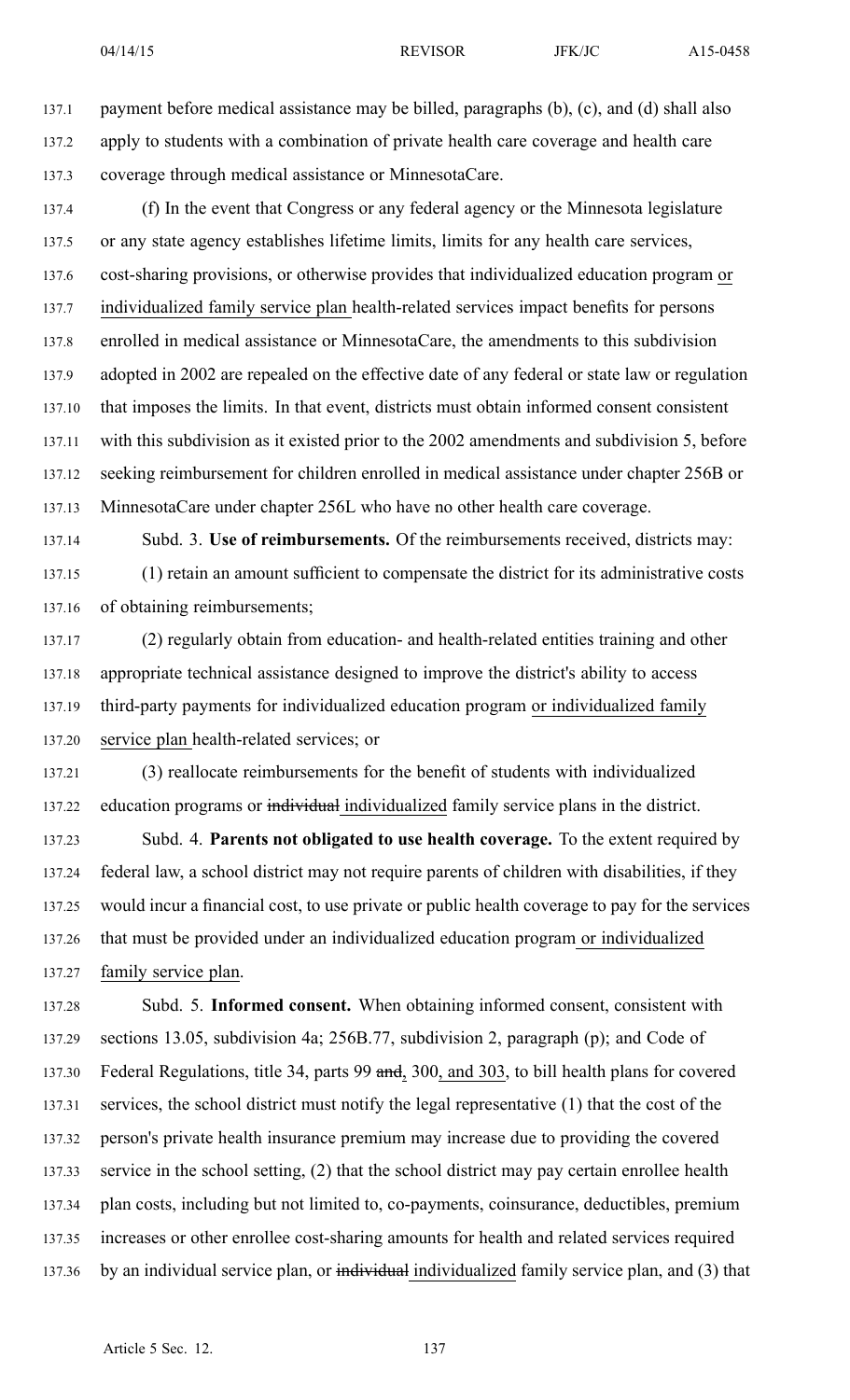138.1 the school's billing for each type of covered service may affect service limits and prior 138.2 authorization thresholds. The informed consent may be revoked in writing at any time 138.3 by the person authorizing the billing of the health plan.

138.4 Subd. 6. **District obligation to provide service.** To the extent required by federal 138.5 law, no school district may deny, withhold, or delay any service that must be provided 138.6 under an individualized education program or individualized family service plan because 138.7 <sup>a</sup> family has refused to provide informed consent to bill <sup>a</sup> health plan for services or <sup>a</sup> 138.8 health plan company has refused to pay any, all, or <sup>a</sup> portion of the cost of services billed. 138.9 Subd. 7. **District disclosure of information.** A school district may disclose 138.10 information contained in <sup>a</sup> student's individualized education program, consistent with 138.11 section 13.32, subdivision 3, paragraph (a), and Code of Federal Regulations, title 34, 138.12 parts 99 and, 300, and 303; including records of the student's diagnosis and treatment, to a 138.13 health plan company only with the signed and dated consent of the student's parent, or 138.14 other legally authorized individual. The school district shall disclose only that information 138.15 necessary for the health plan company to decide matters of coverage and payment. A 138.16 health plan company may use the information only for making decisions regarding 138.17 coverage and payment, and for any other use permitted by law.

138.18 Sec. 13. Minnesota Statutes 2014, section 125A.28, is amended to read:

# 138.19 **125A.28 STATE INTERAGENCY COORDINATING COUNCIL.**

138.20 An Interagency Coordinating Council of at least 17, but not more than 25 members is 138.21 established, in compliance with Public Law 108-446, section 641. The members must be 138.22 appointed by the governor and reasonably represen<sup>t</sup> the population of Minnesota. Council 138.23 members must elect the council chair, who may not be <sup>a</sup> representative of the Department 138.24 of Education. The council must be composed of at least five parents, including persons 138.25 of color, of children with disabilities under age 12, including at least three parents of <sup>a</sup> 138.26 child with <sup>a</sup> disability under age seven, five representatives of public or private providers 138.27 of services for children with disabilities under age five, including <sup>a</sup> special education 138.28 director, county social service director, local Head Start director, and <sup>a</sup> community health 138.29 services or public health nursing administrator, one member of the senate, one member of 138.30 the house of representatives, one representative of teacher preparation programs in early 138.31 childhood-special education or other preparation programs in early childhood intervention, 138.32 at least one representative of advocacy organizations for children with disabilities under 138.33 age five, one physician who cares for young children with special health care needs, one 138.34 representative each from the commissioners of commerce, education, health, human 138.35 services, <sup>a</sup> representative from the state agency responsible for child care, foster care,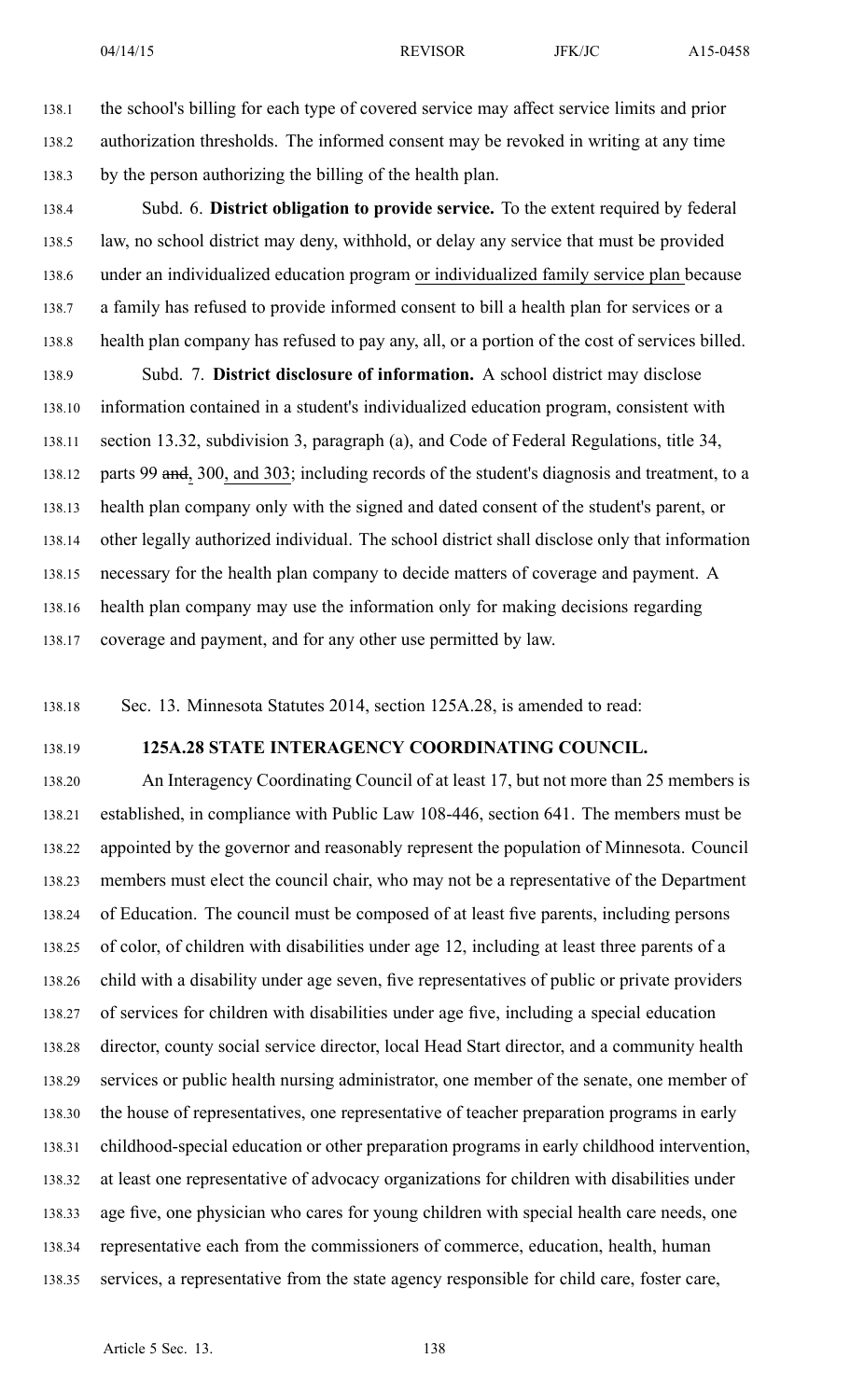139.1 mental health, homeless coordinator of education of homeless children and youth, and <sup>a</sup> 139.2 representative from Indian health services or <sup>a</sup> tribal council. Section 15.059, subdivisions 139.3 2 to 4, apply to the council. The council must meet at least quarterly.

139.4 The council must address methods of implementing the state policy of developing 139.5 and implementing comprehensive, coordinated, multidisciplinary interagency programs of 139.6 early intervention services for children with disabilities and their families.

139.7 The duties of the council include recommending policies to ensure <sup>a</sup> comprehensive 139.8 and coordinated system of all state and local agency services for children under age five 139.9 with disabilities and their families. The policies must address how to incorporate each 139.10 agency's services into <sup>a</sup> unified state and local system of multidisciplinary assessment 139.11 practices, individual intervention plans, comprehensive systems to find children in need of 139.12 services, methods to improve public awareness, and assistance in determining the role of 139.13 interagency early intervention committees.

139.14 On the date that Minnesota Part C Annual Performance Report is submitted to 139.15 Within 30 days of receiving the annual determination from the federal Office of Special 139.16 Education on the Minnesota Part C Annual Performance Report, the council must 139.17 recommend to the governor and the commissioners of education, health, human services, 139.18 commerce, and employment and economic development policies for <sup>a</sup> comprehensive 139.19 and coordinated system.

139.20 Annually, the council must prepare and submit <sup>a</sup> repor<sup>t</sup> to the governor and the 139.21 secretary of the federal Department of Education on the status of early intervention 139.22 services and programs for infants and toddlers with disabilities and their families under 139.23 the Individuals with Disabilities Education Act, United States Code, title 20, sections 139.24 1471 to 1485 (Part C, Public Law 102-119), as operated in Minnesota. The Minnesota 139.25 Part C annual performance repor<sup>t</sup> may serve as the report.

139.26 Notwithstanding any other law to the contrary, the State Interagency Coordinating 139.27 Council does not expire unless federal law no longer requires the existence of the council 139.28 or committee.

139.29 Sec. 14. Minnesota Statutes 2014, section 125A.63, subdivision 2, is amended to read: 139.30 Subd. 2. **Programs.** (a) The resource centers department must offer summer 139.31 institutes or other training programs throughout the state for deaf or hard-of-hearing, blind 139.32 or visually impaired, and multiply disabled pupils. The resource centers department must 139.33 also offer workshops for teachers, and leadership development for teachers. 139.34 A program (b) Training and workshop programs offered through the resource centers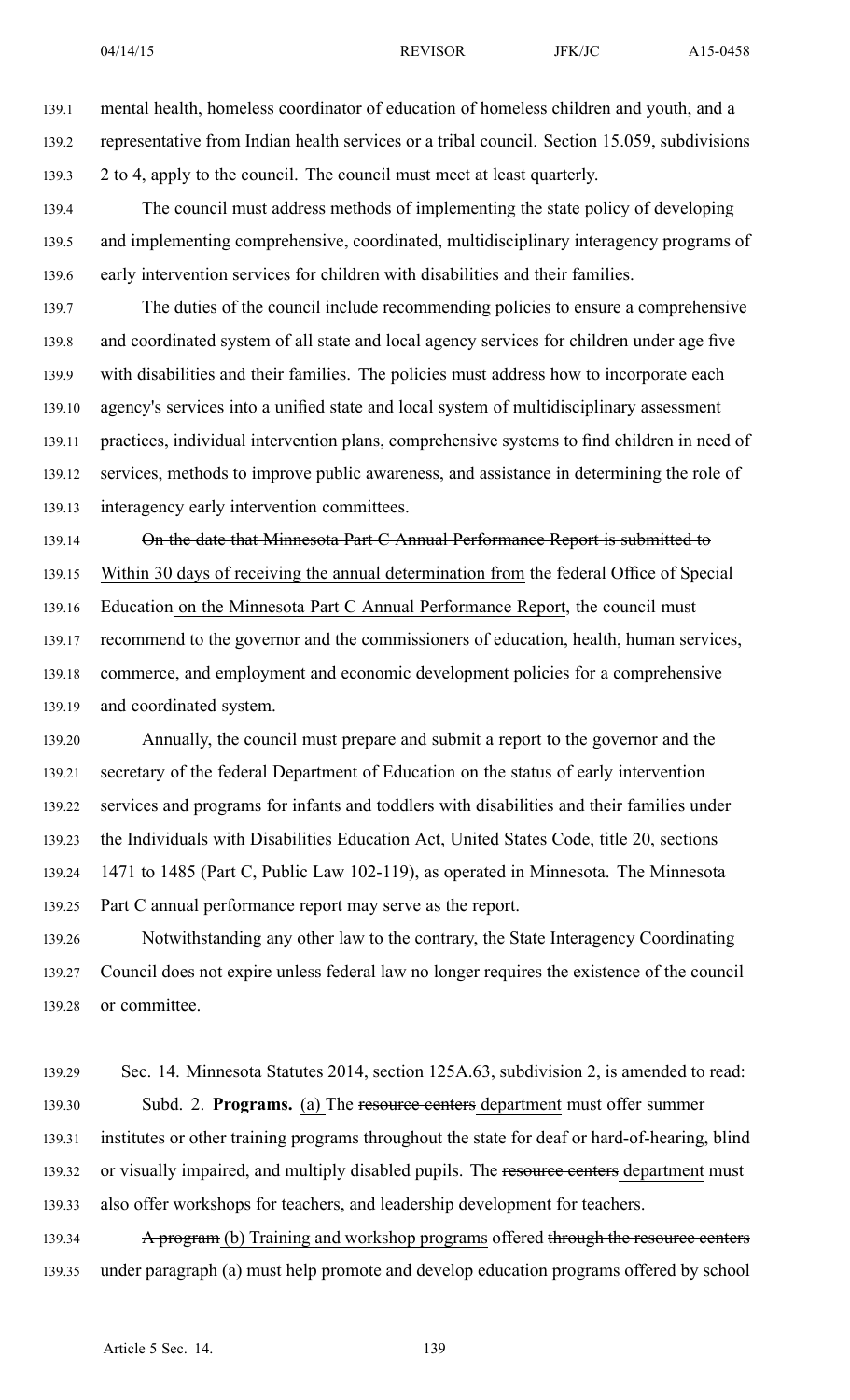140.1 districts or other organizations. The program programs must assist school districts or other 140.2 organizations to develop innovative programs.

140.3 Sec. 15. Minnesota Statutes 2014, section 125A.63, subdivision 3, is amended to read: 140.4 Subd. 3. **Programs by nonprofits.** The resource centers department may contract 140.5 to have nonprofit organizations provide programs through the resource centers under 140.6 subdivision 2.

140.7 Sec. 16. Minnesota Statutes 2014, section 125A.63, subdivision 4, is amended to read: 140.8 Subd. 4. **Advisory committees.** (a) The commissioner shall establish an advisory 140.9 committee committees for each resource center the deaf and hard-of-hearing and for the 140.10 blind and visually impaired. The advisory committees shall develop recommendations 140.11 regarding the resource centers and submit an annual report to the commissioner on the 140.12 form and in the manner prescribed by the commissioner.

140.13 (b) The advisory committee for the Resource Center committees for the deaf and 140.14 hard of hearing and for the blind and visually impaired shall meet periodically at least four 140.15 times per year and each submit an annual repor<sup>t</sup> to the commissioner, the education policy 140.16 and finance committees of the legislature, and the Commission of Deaf, DeafBlind, and 140.17 Hard of Hearing Hard-of-Hearing Minnesotans. The report reports must, at least:

140.18 (1) identify and repor<sup>t</sup> the aggregate, data-based education outcomes for children 140.19 with the primary disability classification of deaf and hard of hearing or of blind and 140.20 visually impaired, consistent with the commissioner's child count reporting practices, the 140.21 commissioner's state and local outcome data reporting system by district and region, and 140.22 the school performance repor<sup>t</sup> cards under section 120B.36, subdivision 1; and

140.23 (2) describe the implementation of <sup>a</sup> data-based plan for improving the education 140.24 outcomes of deaf and hard of hearing or blind and visually impaired children that is 140.25 premised on evidence-based best practices, and provide <sup>a</sup> cost estimate for ongoing 140.26 implementation of the plan.

140.27 Sec. 17. Minnesota Statutes 2014, section 125A.63, subdivision 5, is amended to read: 140.28 Subd. 5. **Statewide hearing loss early education intervention coordinator.** (a) 140.29 The coordinator shall:

140.30 (1) collaborate with the early hearing detection and intervention coordinator for the 140.31 Department of Health, the director of the Department of Education Resource Center for 140.32 <del>Deaf and Hard-of-Hearing</del> deaf and hard-of-hearing state specialist, and the Department 140.33 of Health Early Hearing Detection and Intervention Advisory Council;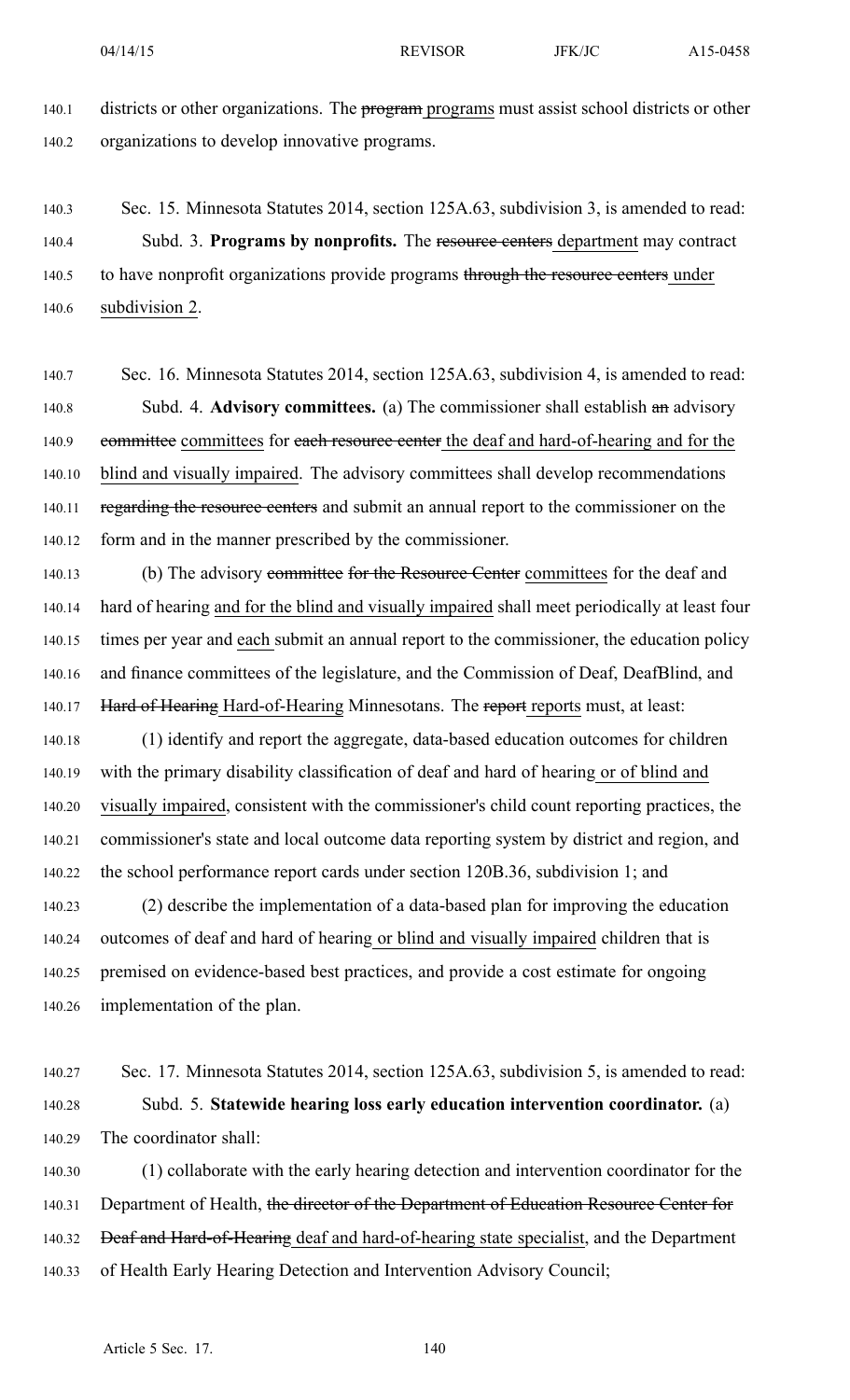141.1 (2) coordinate and suppor<sup>t</sup> Department of Education early hearing detection and 141.2 intervention teams;

141.3 (3) leverage resources by serving as <sup>a</sup> liaison between interagency early intervention 141.4 committees; par<sup>t</sup> C coordinators from the Departments of Education, Health, and 141.5 Human Services; Department of Education regional low-incidence facilitators; service 141.6 coordinators from school districts; Minnesota children with special health needs in the 141.7 Department of Health; public health nurses; child find; Department of Human Services 141.8 Deaf and Hard-of-Hearing Services Division; and others as appropriate;

141.9 (4) identify, support, and promote culturally appropriate and evidence-based early 141.10 intervention practices for infants with hearing loss, and provide training, outreach, and use 141.11 of technology to increase consistency in statewide service provision;

141.12 (5) identify culturally appropriate specialized reliable and valid instruments to assess 141.13 and track the progress of children with hearing loss and promote their use;

141.14 (6) ensure that early childhood providers, parents, and members of the individual 141.15 family service and intervention plan are provided with child progress data resulting from 141.16 specialized assessments;

141.17 (7) educate early childhood providers and teachers of the deaf and hard-of-hearing 141.18 to use developmental data from specialized assessments to plan and adjust individual 141.19 family service plans; and

141.20 (8) make recommendations that would improve educational outcomes to the early 141.21 hearing detection and intervention committee, the commissioners of education and health, 141.22 the Commission of Deaf, DeafBlind and Hard-of-Hearing Minnesotans, and the advisory 141.23 council of the Minnesota Department of Education Resource Center for the deaf and 141.24 hard-of-hearing.

141.25 (b) The Department of Education must provide aggregate data regarding outcomes 141.26 of deaf and hard-of-hearing children who receive early intervention services within the 141.27 state in accordance with the state performance plan.

141.28 Sec. 18. Minnesota Statutes 2014, section 125A.76, subdivision 1, is amended to read: 141.29 Subdivision 1. **Definitions.** (a) For the purposes of this section and section 125A.79, 141.30 the definitions in this subdivision apply.

141.31 (b) "Basic revenue" has the meaning given it in section 126C.10, subdivision 2. 141.32 For the purposes of computing basic revenue pursuan<sup>t</sup> to this section, each child with <sup>a</sup> 141.33 disability shall be counted as prescribed in section 126C.05, subdivision 1.

141.34 (c) "Essential personnel" means teachers, cultural liaisons, related services, and 141.35 suppor<sup>t</sup> services staff providing services to students. Essential personnel may also include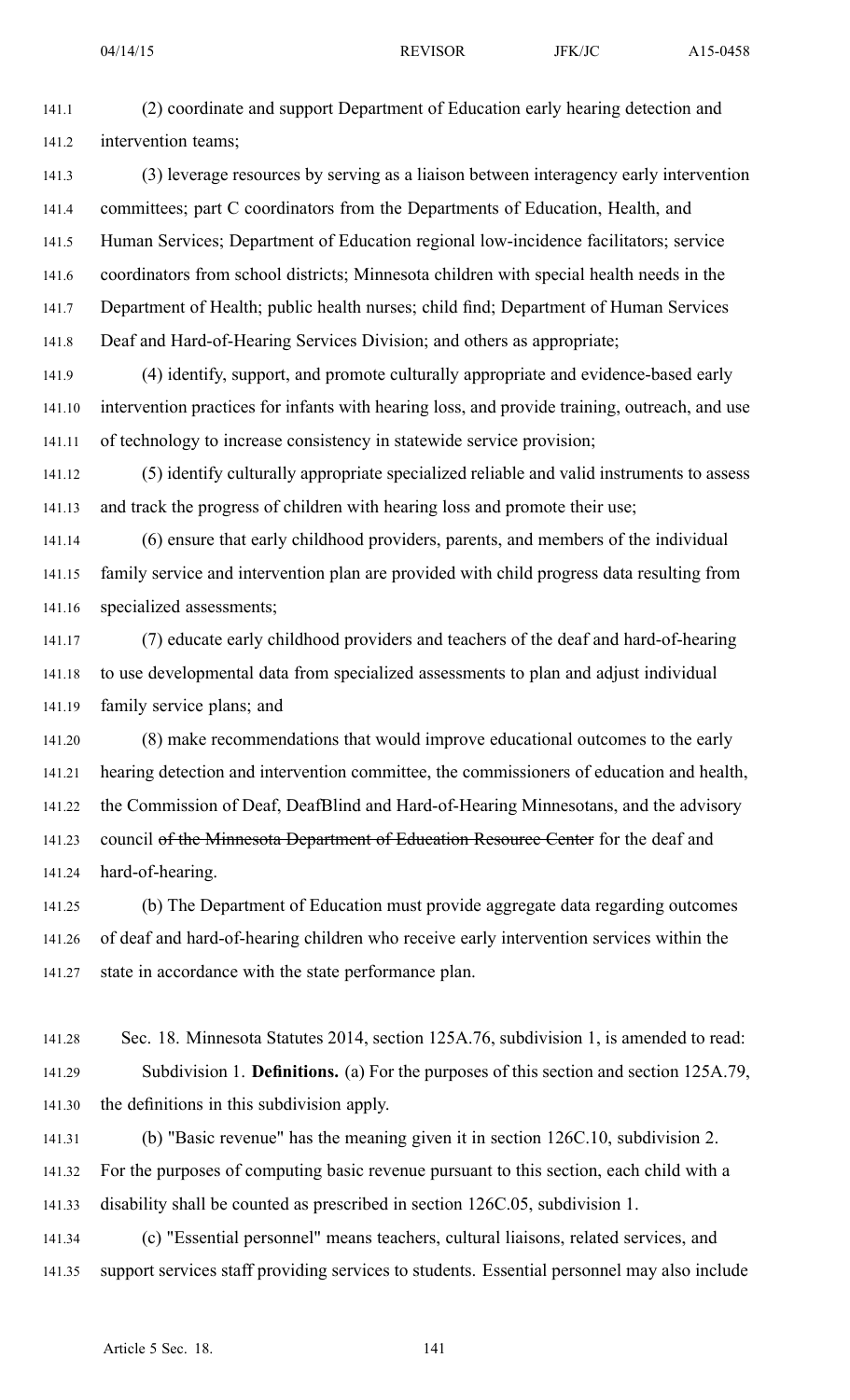142.1 special education paraprofessionals or clericals providing suppor<sup>t</sup> to teachers and students 142.2 by preparing paperwork and making arrangements related to special education compliance 142.3 requirements, including paren<sup>t</sup> meetings and individualized education programs. Essential 142.4 personnel does not include administrators and supervisors. 142.5 (d) "Average daily membership" has the meaning given it in section 126C.05. 142.6 (e) "Program growth factor" means 1.046 for fiscal years 2012 through 2015, 1.0 142.7 for fiscal year 2016, 1.046 for fiscal year 2017, and the product of 1.046 and the program 142.8 growth factor for the previous year for fiscal year 2018 and later. 142.9 (f) "Nonfederal special education expenditure" means all direct expenditures that 142.10 are necessary and essential to meet the district's obligation to provide special instruction 142.11 and services to children with <sup>a</sup> disability according to sections 124D.454, 125A.03 to 142.12 125A.24, 125A.259 to 125A.48, and 125A.65 as submitted by the district and approved by 142.13 the department under section 125A.75, subdivision 4, excluding expenditures: 142.14 (1) reimbursed with federal funds; 142.15 (2) reimbursed with other state aids under this chapter; 142.16 (3) for general education costs of serving students with <sup>a</sup> disability; 142.17 (4) for facilities; 142.18 (5) for pupil transportation; and 142.19 (6) for postemployment benefits. 142.20 (g) "Old formula special education expenditures" means expenditures eligible for 142.21 revenue under Minnesota Statutes 2012, section 125A.76, subdivision 2. 142.22 (h) For the Minnesota State Academy for the Deaf and the Minnesota State Academy 142.23 for the Blind, expenditures under paragraphs (f) and (g) are limited to the salary and 142.24 fringe benefits of one-to-one instructional and behavior managemen<sup>t</sup> aides and one-to-one 142.25 licensed, certified professionals assigned to <sup>a</sup> child attending the academy, if the aides or 142.26 professionals are required by the child's individualized education program. 142.27 (i) "Cross subsidy reduction aid percentage" means 1.0 percen<sup>t</sup> for fiscal year 2014 142.28 and 2.27 percen<sup>t</sup> for fiscal year 2015.

142.29 (j) "Cross subsidy reduction aid limit" means \$20 for fiscal year 2014 and \$48 142.30 for fiscal year 2015.

142.31 (k) "Special education aid increase limit" means \$80 for fiscal year 2016, \$100 for 142.32 fiscal year 2017, and, for fiscal year 2018 and later, the sum of the special education aid 142.33 increase limit for the previous fiscal year and \$40.

142.34 (l) "District" means <sup>a</sup> school district, <sup>a</sup> charter school, or <sup>a</sup> cooperative unit as 142.35 defined in section 123A.24, subdivision 2. Notwithstanding section 123A.26, cooperative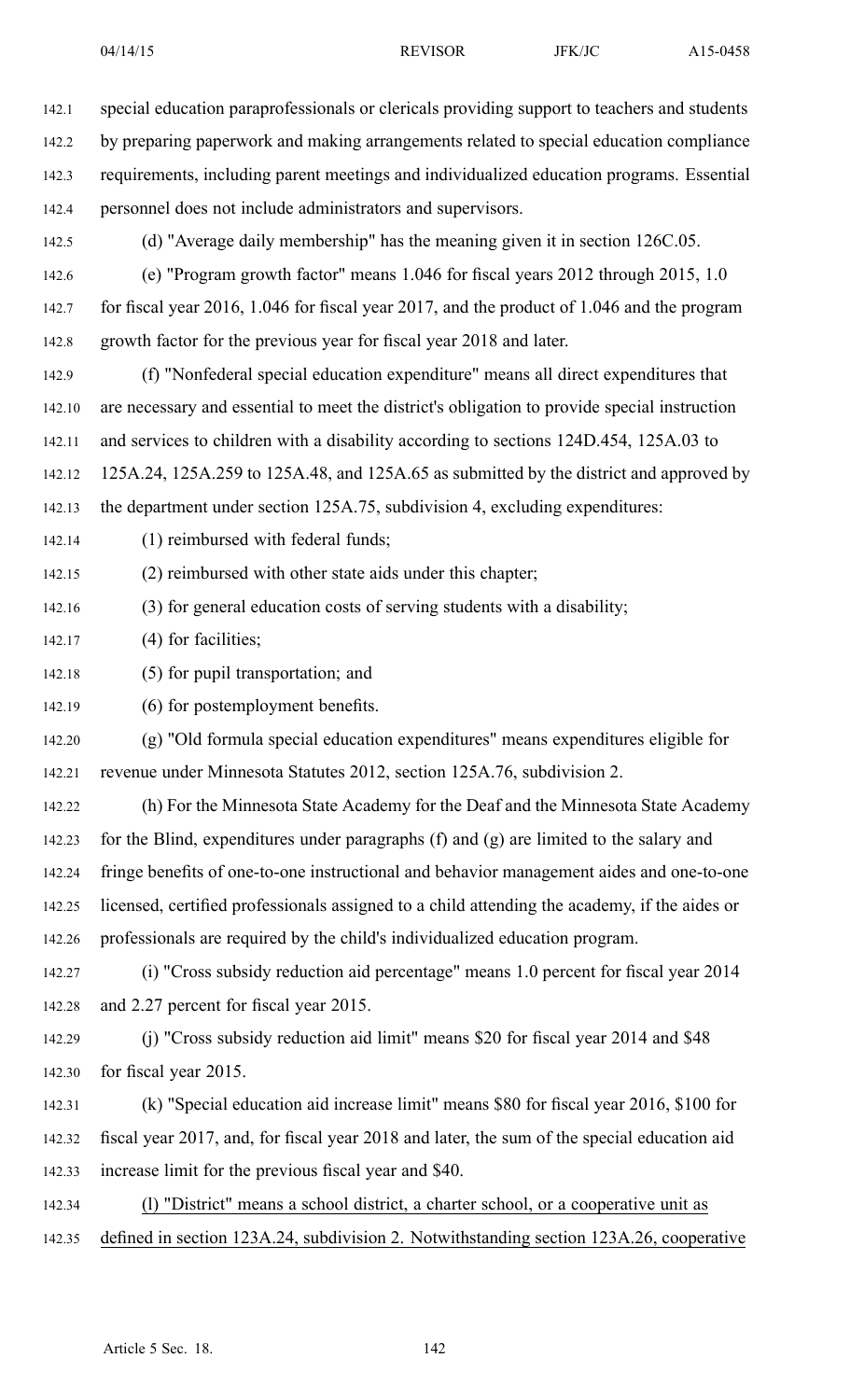|       | 04/14/15                                                                                      | <b>REVISOR</b> | <b>JFK/JC</b> | A15-0458 |
|-------|-----------------------------------------------------------------------------------------------|----------------|---------------|----------|
|       |                                                                                               |                |               |          |
| 143.1 | units as defined in section 123A.24, subdivision 2, are eligible to receive special education |                |               |          |
| 143.2 | aid under this section and section 125A.79.                                                   |                |               |          |

## 143.3 **EFFECTIVE DATE.** This section is effective for fiscal year 2016 and later.

143.4 Sec. 19. Minnesota Statutes 2014, section 125A.76, subdivision 2c, is amended to read: 143.5 Subd. 2c. **Special education aid.** (a) For fiscal year 2014 and fiscal year 2015, <sup>a</sup> 143.6 district's special education aid equals the sum of the district's special education aid under 143.7 subdivision 5, the district's cross subsidy reduction aid under subdivision 2b, and the 143.8 district's excess cost aid under section 125A.79, subdivision 7.

143.9 (b) For fiscal year 2016 and later, <sup>a</sup> district's special education aid equals the sum of 143.10 the district's special education initial aid under subdivision 2a and the district's excess cost 143.11 aid under section 125A.79, subdivision 5.

143.12 (c) Notwithstanding paragraph (b), for fiscal year 2016, the special education aid for 143.13 <sup>a</sup> school district must not exceed the sum of the special education aid the district would 143.14 have received for fiscal year 2016 under Minnesota Statutes 2012, sections 125A.76 143.15 and 125A.79, as adjusted according to Minnesota Statutes 2012, sections 125A.11 and 143.16 127A.47, subdivision 7, and the product of the district's average daily membership served 143.17 and the special education aid increase limit.

143.18 (d) Notwithstanding paragraph (b), for fiscal year 2017 and later, the special education 143.19 aid for <sup>a</sup> school district must not exceed the sum of: (i) the product of the district's average 143.20 daily membership served and the special education aid increase limit and (ii) the product 143.21 of the sum of the special education aid the district would have received for fiscal year 2016 143.22 under Minnesota Statutes 2012, sections 125A.76 and 125A.79, as adjusted according 143.23 to Minnesota Statutes 2012, sections 125A.11 and 127A.47, subdivision 7, the ratio of 143.24 the district's average daily membership served for the current fiscal year to the district's 143.25 average daily membership served for fiscal year 2016, and the program growth factor. 143.26 (e) Notwithstanding paragraph (b), for fiscal year 2016 and later the special 143.27 education aid for <sup>a</sup> school district, not including <sup>a</sup> charter school or cooperative unit as 143.28 defined in section 123A.24, must not be less than the lesser of (1) the district's nonfederal 143.29 special education expenditures for that fiscal year or (2) the product of the sum of the 143.30 special education aid the district would have received for fiscal year 2016 under Minnesota 143.31 Statutes 2012, sections 125A.76 and 125A.79, as adjusted according to Minnesota Statutes 143.32 2012, sections 125A.11 and 127A.47, subdivision 7, the ratio of the district's adjusted 143.33 daily membership for the current fiscal year to the district's average daily membership for 143.34 fiscal year 2016, and the program growth factor.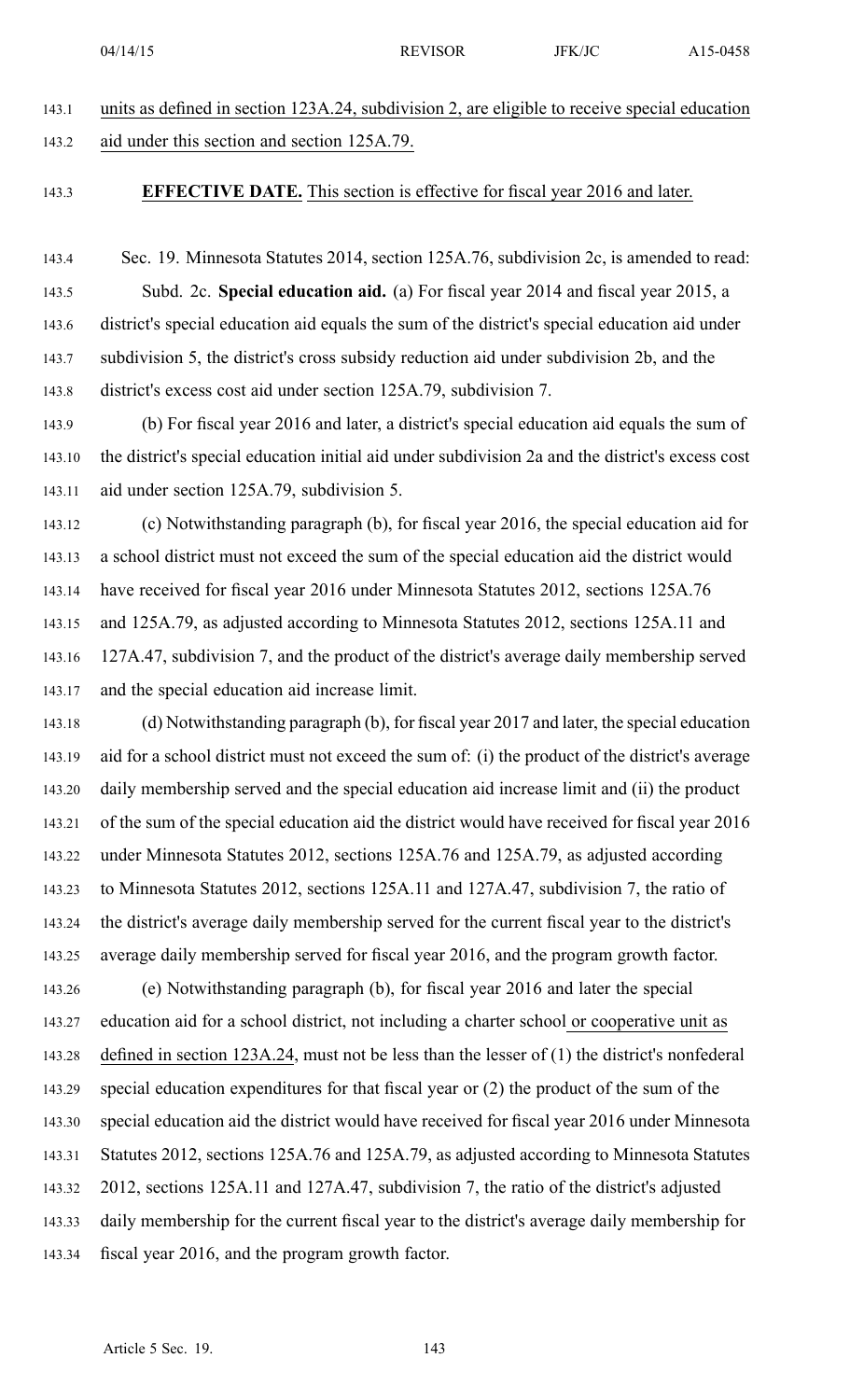- 144.1 (f) Notwithstanding subdivision 2a and section 125A.79, <sup>a</sup> charter school in its first 144.2 year of operation shall generate special education aid based on current year data. A newly 144.3 formed cooperative unit as defined in section 123A.24 may apply to the commissioner 144.4 for approval to generate special education aid for its first year of operation based on 144.5 current year data, with an offsetting adjustment to the prior year data used to calculate aid 144.6 for programs at participating school districts or previous cooperatives that were replaced
- 144.7 by the new cooperative.

## 144.8 Sec. 20. **SPECIAL EDUCATION EVALUATION.**

144.9 Subdivision 1. **Special education teachers' compliance with legal requirements.** 144.10 The Department of Education must identify ways to give teachers working with eligible 144.11 children with disabilities sufficient written and online resources to make informed decisions 144.12 about how to effectively comply with legal requirements related to providing special 144.13 education programs and services, including writing individualized education programs and 144.14 related documents, among other requirements. The department must work collaboratively 144.15 with teachers working with eligible children with disabilities, other school and district staff, 144.16 and representatives of affected organizations, including Education Minnesota, Minnesota 144.17 School Boards Association, and Minnesota Administrators of Special Education, among 144.18 others, to identify obstacles to and solutions for teachers' confusion about complying with 144.19 legal requirements governing special education programs and services. The department 144.20 must work with schools and districts to provide staff development training to better 144.21 comply with applicable legal requirements while meeting the educational needs and 144.22 improving the educational progress of eligible children with disabilities. 144.23 Subd. 2. **Efficiencies to reduce paperwork.** The Department of Education, in 144.24 collaboration with teachers and administrators working with eligible children with 144.25 disabilities in schools and districts, must identify strategies to effectively decrease the 144.26 amount of time teachers spend completing paperwork for special education programs and 144.27 services, evaluate whether the strategies are cost-effective, and determine whether other 144.28 schools and districts are able to effectively use the strategies given available staff and 144.29 resources. Where an evaluation shows that particular paperwork reduction strategies are 144.30 cost-effective without undermining the purpose of the paperwork or the integrity of special 144.31 education requirements, the department must electronically disseminate and promote the

144.32 strategies to other schools and districts throughout the state.

144.33 Subd. 3. **Special education forms; reading level.** The Department of Education 144.34 must determine the current reading level of its special education forms, establish <sup>a</sup> target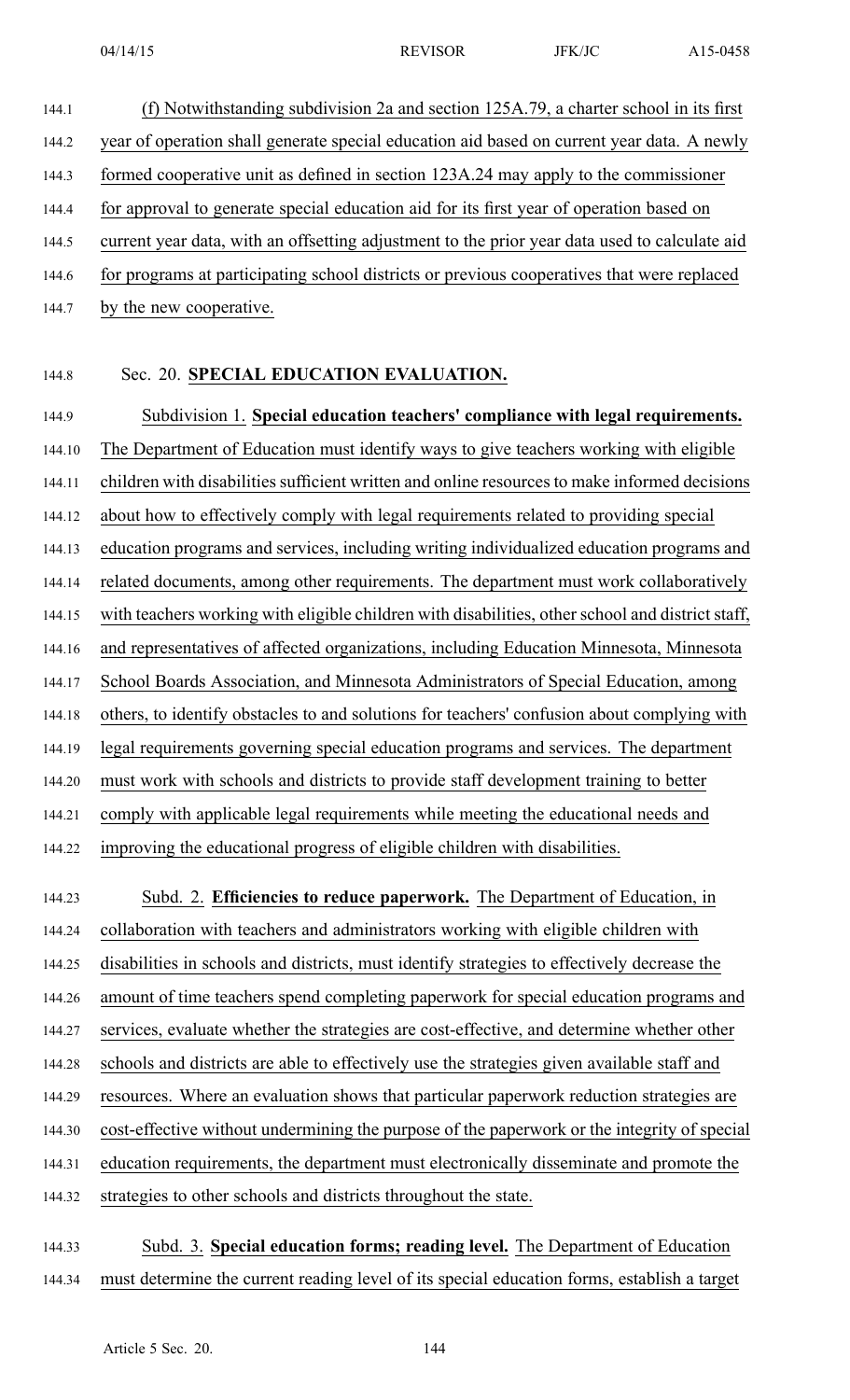|        | 04/14/15                                                                                        | <b>REVISOR</b> | JFK/JC | A15-0458 |
|--------|-------------------------------------------------------------------------------------------------|----------------|--------|----------|
| 145.1  | reading level for such forms, and, based on that target level, determine whether alternative    |                |        |          |
| 145.2  | forms are needed to accommodate the lexical and sublexical cognitive processes of               |                |        |          |
| 145.3  | individual form users and readers. The department must work with interested special             |                |        |          |
| 145.4  | education stakeholders and reading experts in making the determinations and identification      |                |        |          |
| 145.5  | required in this subdivision.                                                                   |                |        |          |
| 145.6  | <b>EFFECTIVE DATE.</b> This section is effective the day following final enactment.             |                |        |          |
| 145.7  | Sec. 21. APPROPRIATIONS.                                                                        |                |        |          |
| 145.8  | Subdivision 1. Department of Education. The sums indicated in this section are                  |                |        |          |
| 145.9  | appropriated from the general fund to the Department of Education for the fiscal years          |                |        |          |
| 145.10 | designated.                                                                                     |                |        |          |
| 145.11 | Subd. 2. Special education; regular. For special education aid under Minnesota                  |                |        |          |
| 145.12 | Statutes, section 125A.75:                                                                      |                |        |          |
| 145.13 | $\overline{\mathcal{E}}$<br>$1,170,508,000$ 2016                                                |                |        |          |
| 145.14 | $\overline{\mathcal{L}}$<br>1,229,706,000<br>$rac{1}{2017}$                                     |                |        |          |
| 145.15 | The 2016 appropriation includes \$137,932,000 for 2015 and \$1,032,576,000 for                  |                |        |          |
| 145.16 | 2016.                                                                                           |                |        |          |
| 145.17 | The 2017 appropriation includes \$145,356,000 for 2016 and \$1,084,350,000 for                  |                |        |          |
| 145.18 | 2017.                                                                                           |                |        |          |
|        |                                                                                                 |                |        |          |
| 145.19 | Subd. 3. Aid for children with disabilities. For aid under Minnesota Statutes,                  |                |        |          |
| 145.20 | section 125A.75, subdivision 3, for children with disabilities placed in residential facilities |                |        |          |
| 145.21 | within the district boundaries for whom no district of residence can be determined:             |                |        |          |
| 145.22 | $\frac{\mathbb{S}}{\mathbb{S}}$<br>$\frac{1,406,000}{}$ 2016                                    |                |        |          |
| 145.23 | 1,629,000  2017                                                                                 |                |        |          |
| 145.24 | If the appropriation for either year is insufficient, the appropriation for the other           |                |        |          |
| 145.25 | year is available.                                                                              |                |        |          |
| 145.26 | Subd. 4. Travel for home-based services. For aid for teacher travel for home-based              |                |        |          |
| 145.27 | services under Minnesota Statutes, section 125A.75, subdivision 1:                              |                |        |          |
| 145.28 | 361,000<br>$\frac{1}{2016}$                                                                     |                |        |          |
| 145.29 | $rac{S}{S}$<br>371,000<br>$\frac{1}{2017}$                                                      |                |        |          |
| 145.30 | The 2016 appropriation includes \$35,000 for 2015 and \$326,000 for 2016.                       |                |        |          |
| 145.31 | The 2017 appropriation includes \$36,000 for 2016 and \$335,000 for 2017.                       |                |        |          |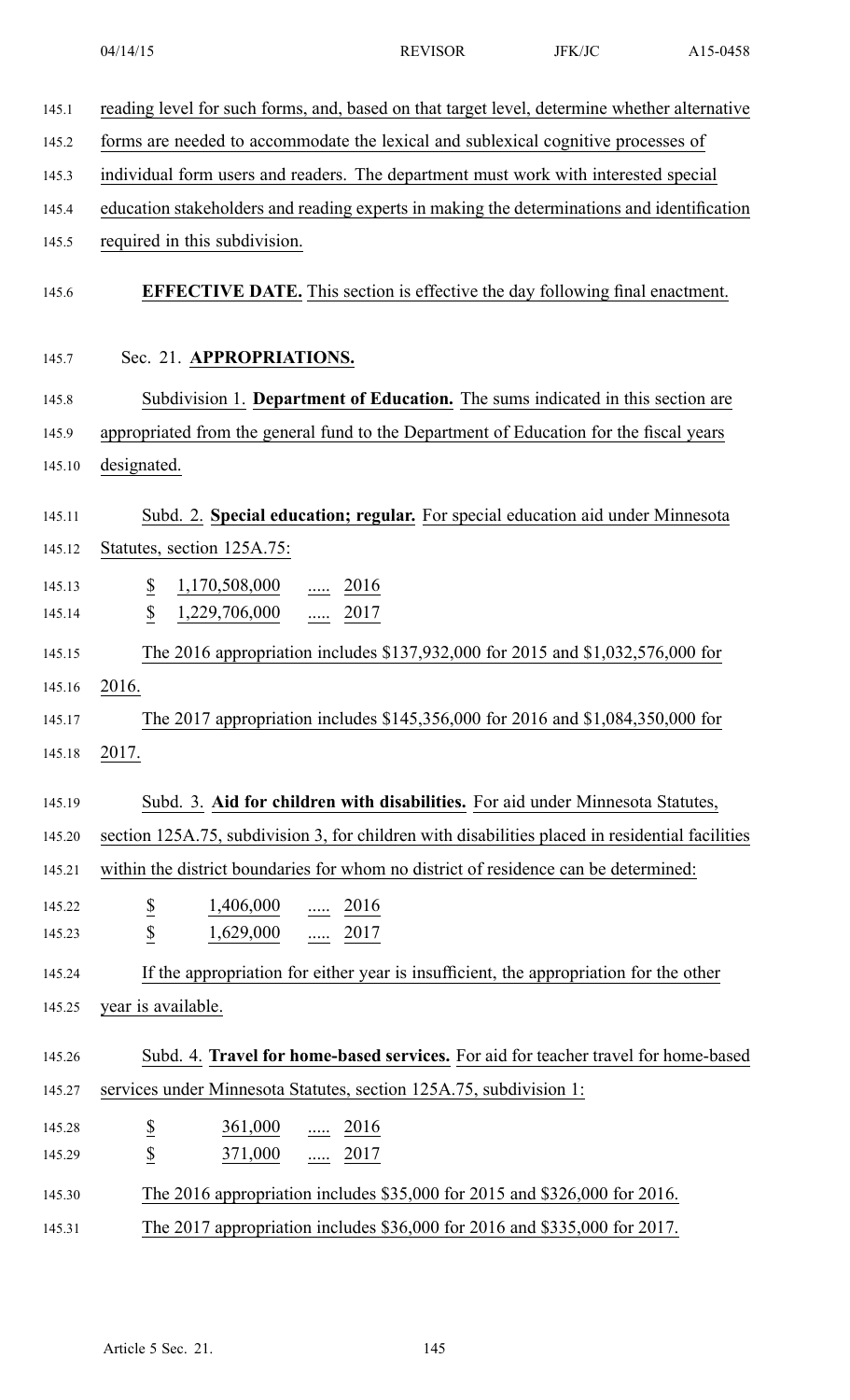| 146.1  | Subd. 5. Court-placed special education revenue. For reimbursing serving school                 |
|--------|-------------------------------------------------------------------------------------------------|
| 146.2  | districts for unreimbursed eligible expenditures attributable to children placed in the serving |
| 146.3  | school district by court action under Minnesota Statutes, section 125A.79, subdivision 4:       |
| 146.4  | $\underline{\mathbb{S}}$<br>$\frac{56,000}{\cdots}$ 2016                                        |
| 146.5  | $\underline{\mathbb{S}}$<br>$\frac{57,000}{}$ 2017                                              |
|        |                                                                                                 |
| 146.6  | Subd. 6. Special education out-of-state tuition. For special education out-of-state             |
| 146.7  | tuition according to Minnesota Statutes, section 125A.79, subdivision 8:                        |
| 146.8  | $\overline{\mathcal{E}}$<br>$\frac{250,000}{\cdots}$ 2016                                       |
| 146.9  | $\underline{\$}$<br>$250,000$ 2017                                                              |
| 146.10 | Subd. 7. Training and technical assistance to reduce district use of seclusion                  |
| 146.11 | and restraint. (a) For providing school districts with training and technical assistance to     |
| 146.12 | reduce district use of seclusion and restraint on students with complex needs:                  |
| 146.13 | $\overline{\mathcal{E}}$<br>$\frac{750,000}{\cdots}$ 2016                                       |
| 146.14 | (b) Of this appropriation, \$500,000 is available to the commissioner to reimburse              |
| 146.15 | school districts for the cost of hiring experts to provide staff training in reducing district  |
| 146.16 | use of seclusion and restraint on students with complex needs.                                  |
| 146.17 | (c) Of this appropriation, \$250,000 is available to the commissioner for the costs             |
| 146.18 | of providing specialized training and assistance to school districts with a high use of         |
| 146.19 | seclusion and restraint on students with complex needs.                                         |
| 146.20 | (d) The commissioner may contract with experts from intermediate school district                |
| 146.21 | teams or level four programs to provide the specialized training and technical assistance.      |
| 146.22 | (e) Any funds unexpended in fiscal year 2016 do not cancel but carry forward into               |
| 146.23 | the next fiscal year.                                                                           |
|        |                                                                                                 |
| 146.24 | Sec. 22. REPEALER.                                                                              |
| 146.25 | Minnesota Statutes 2014, section 125A.63, subdivision 1, is repealed.                           |
| 146.26 | <b>ARTICLE 6</b>                                                                                |
| 146.27 | <b>FACILITIES AND TECHNOLOGY</b>                                                                |
| 146.28 | Section 1. Minnesota Statutes 2014, section 123B.59, subdivision 6, is amended to read:         |
| 146.29 | Subd. 6. Alternative facilities aid. A district's alternative facilities aid is the amount      |
| 146.30 | equal to equals 53.33 percent of the district's annual debt service costs, provided that the    |
| 146.31 | amount does not exceed the amount certified to be levied for those purposes for taxes           |
| 146.32 | payable in 1997, or for a district that made a levy under subdivision 5, paragraph (b), the     |
|        |                                                                                                 |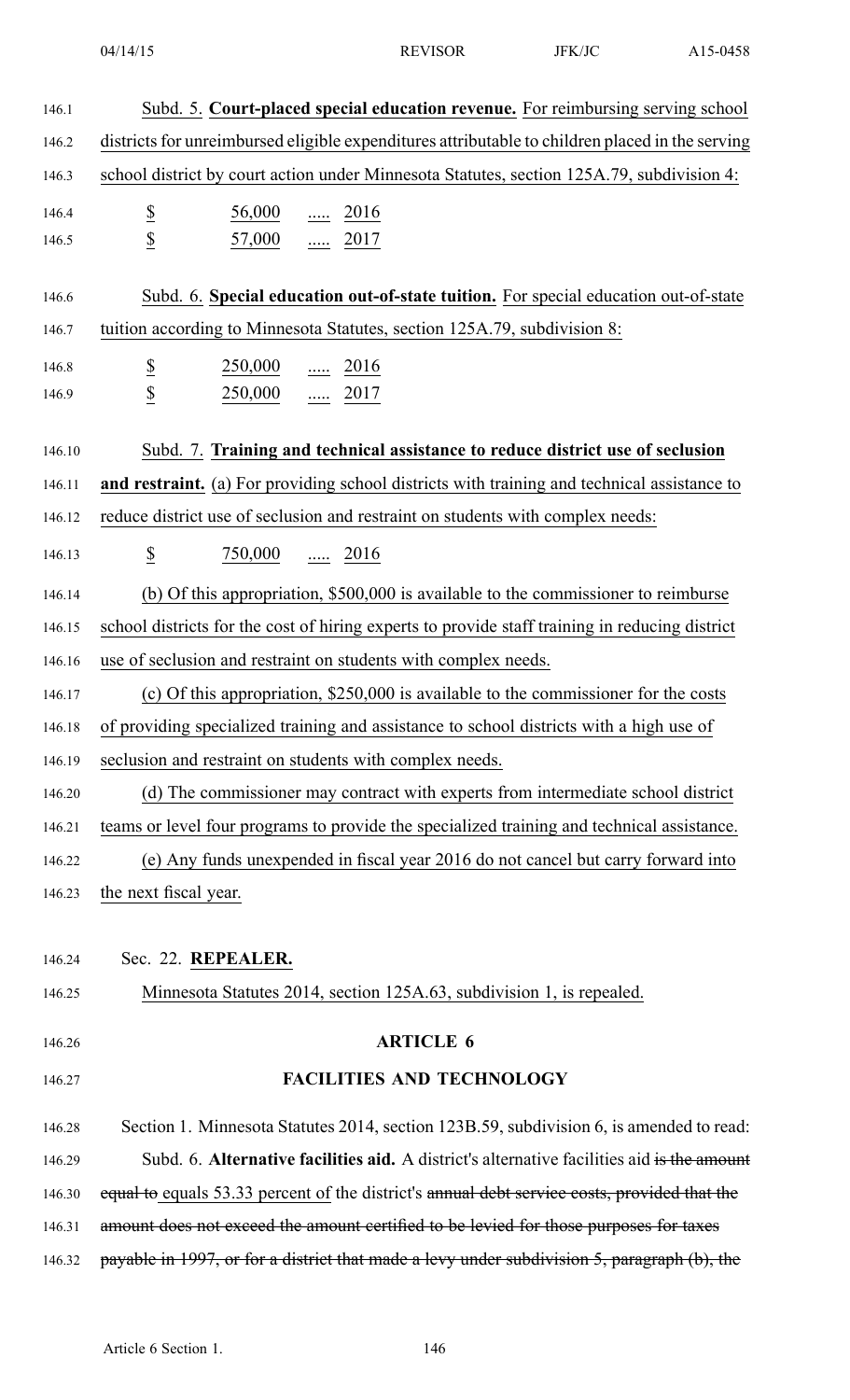147.1 lesser of the district's annual levy amount, or one-sixth of the amount of levy that it certified 147.2 for that purpose for taxes payable in 1998 alternative facilities aid for fiscal year 2016. 147.3 **EFFECTIVE DATE.** This section is effective for fiscal year 2017 and later. 147.4 Sec. 2. Minnesota Statutes 2014, section 123B.59, subdivision 7, is amended to read: 147.5 Subd. 7. **Alternative facilities appropriation.** (a) An amount not to exceed 147.6 \$19,700,000 \$20,000,000 for fiscal year 2000 2016 and \$20,000,000 \$11,187,000 for 147.7 fiscal year  $2001$  2017 and each year thereafter is appropriated from the general fund to the 147.8 commissioner of education for paymen<sup>t</sup> of alternative facilities aid under subdivision 6. 147.9 (b) The appropriation in paragraph (a) must be reduced by the amount of any money 147.10 specifically appropriated for the same purpose in any year from any state fund. 147.11 **EFFECTIVE DATE.** This section is effective for fiscal year 2017 and later. 147.12 Sec. 3. Minnesota Statutes 2014, section 125B.26, subdivision 2, is amended to read: 147.13 Subd. 2. **E-rates.** To be eligible for aid under this section, <sup>a</sup> district, charter school, 147.14 or intermediate school district is required to file an e-rate application either separately or 147.15 through its telecommunications access cluster and have a current technology plan on file 147.16 with the department. Discounts received on telecommunications expenditures shall be 147.17 reflected in the costs submitted to the department for aid under this section. 147.18 Sec. 4. **FAIR SCHOOL DOWNTOWN TRANSITION.** 147.19 Subdivision 1. **Student enrollment.** A student enrolled in the FAIR School 147.20 downtown during the 2014-2015 school year and <sup>a</sup> student accepted for enrollment during 147.21 the 2015-2016 school year may continue to enroll in the FAIR School downtown in any 147.22 year through the 2018-2019 school year. For the 2015-2016 school year and later, other 147.23 students may apply for enrollment under Minnesota Statutes, section 124D.03. 147.24 Subd. 2. **Compensatory revenue; literacy aid; alternative compensation** 147.25 **revenue.** For the 2015-2016 school year only, the Department of Education must calculate 147.26 compensatory revenue, literacy aid, and alternative compensation revenue for the FAIR 147.27 School downtown based on the October 1, 2014, enrollment counts. 147.28 Subd. 3. **Pupil transportation.** The district may transport <sup>a</sup> pupil enrolled in the 147.29 2014-2015 school year and <sup>a</sup> pupil accepted for enrollment during the 2015-2016 school 147.30 year to and from the FAIR School downtown in succeeding school years regardless of Article 6 Sec. 4. 147

04/14/15 REVISOR JFK/JC A15-0458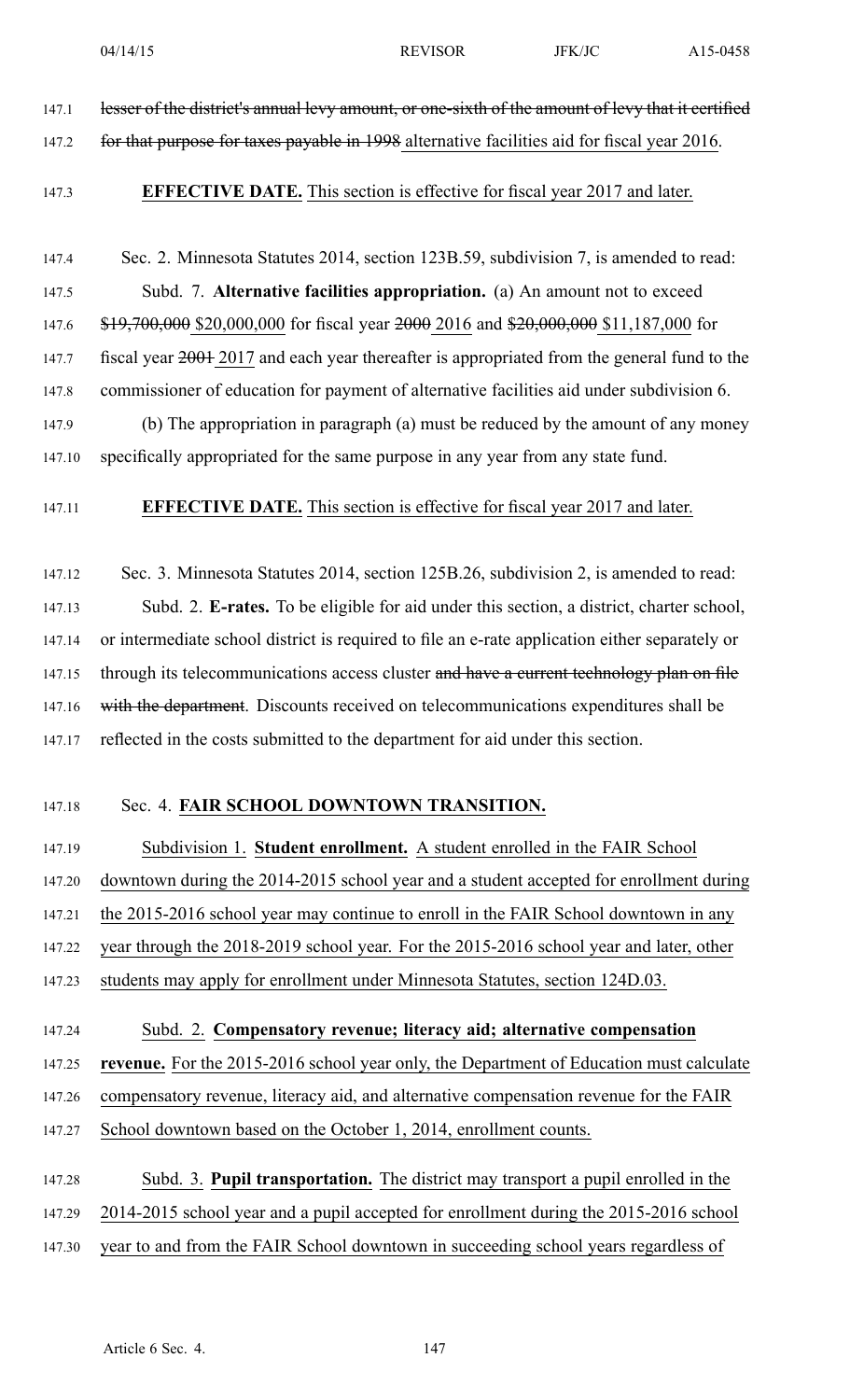| 148.1  | the pupil's district of residence. Pupil transportation expenses under this section are    |
|--------|--------------------------------------------------------------------------------------------|
| 148.2  | reimbursable under Minnesota Statutes, section 124D.87.                                    |
| 148.3  | <b>EFFECTIVE DATE.</b> This section is effective the day following the date on which       |
| 148.4  | the real and personal property of the FAIR School downtown in Minneapolis is conveyed      |
| 148.5  | to Special School District No. 1, Minneapolis.                                             |
| 148.6  | Sec. 5. FAIR SCHOOL CRYSTAL TRANSITION.                                                    |
| 148.7  | Subdivision 1. Student enrollment. A student enrolled in the FAIR School                   |
| 148.8  | Crystal during the 2014-2015 school year and a student accepted for enrollment during      |
| 148.9  | the 2015-2016 school year may continue to enroll in the FAIR School Crystal in any         |
| 148.10 | year through the 2019-2020 school year. For the 2015-2016 school year and later, other     |
| 148.11 | students may apply for enrollment under Minnesota Statutes, section 124D.03.               |
| 148.12 | Subd. 2. Compensatory revenue; literacy aid; alternative compensation                      |
| 148.13 | revenue. For the 2015-2016 school year only, the Department of Education must calculate    |
| 148.14 | compensatory revenue, literacy aid, and alternative compensation revenue for the FAIR      |
| 148.15 | School Crystal based on the October 1, 2014, enrollment counts.                            |
| 148.16 | Subd. 3. <b>Pupil transportation.</b> The district may transport a pupil enrolled in       |
| 148.17 | the 2014-2015 school year and a pupil accepted for enrollment during the 2015-2016         |
| 148.18 | school year to and from the FAIR School Crystal in succeeding school years regardless      |
| 148.19 | of the pupil's district of residence. Pupil transportation expenses under this section are |
| 148.20 | reimbursable under Minnesota Statutes, section 124D.87.                                    |
| 148.21 | <b>EFFECTIVE DATE.</b> This section is effective the day following the date on which       |
| 148.22 | the real and personal property of the FAIR School Crystal in Crystal is conveyed to        |
| 148.23 | Independent School District No. 281, Robbinsdale.                                          |
|        |                                                                                            |
| 148.24 | Sec. 6. APPROPRIATIONS.                                                                    |
| 148.25 | Subdivision 1. Department of Education. The sums indicated in this section are             |
| 148.26 | appropriated from the general fund to the Department of Education for the fiscal years     |
| 148.27 | designated.                                                                                |
| 148.28 | Subd. 2. Health and safety revenue. For health and safety aid according to                 |
| 148.29 | Minnesota Statutes, section 123B.57, subdivision 5:                                        |
| 148.30 | $\overline{\mathcal{C}}$<br>501,000<br>$\ldots$ 2016                                       |
| 148.31 | $\overline{2}$<br>477,000<br>$rac{1}{2017}$                                                |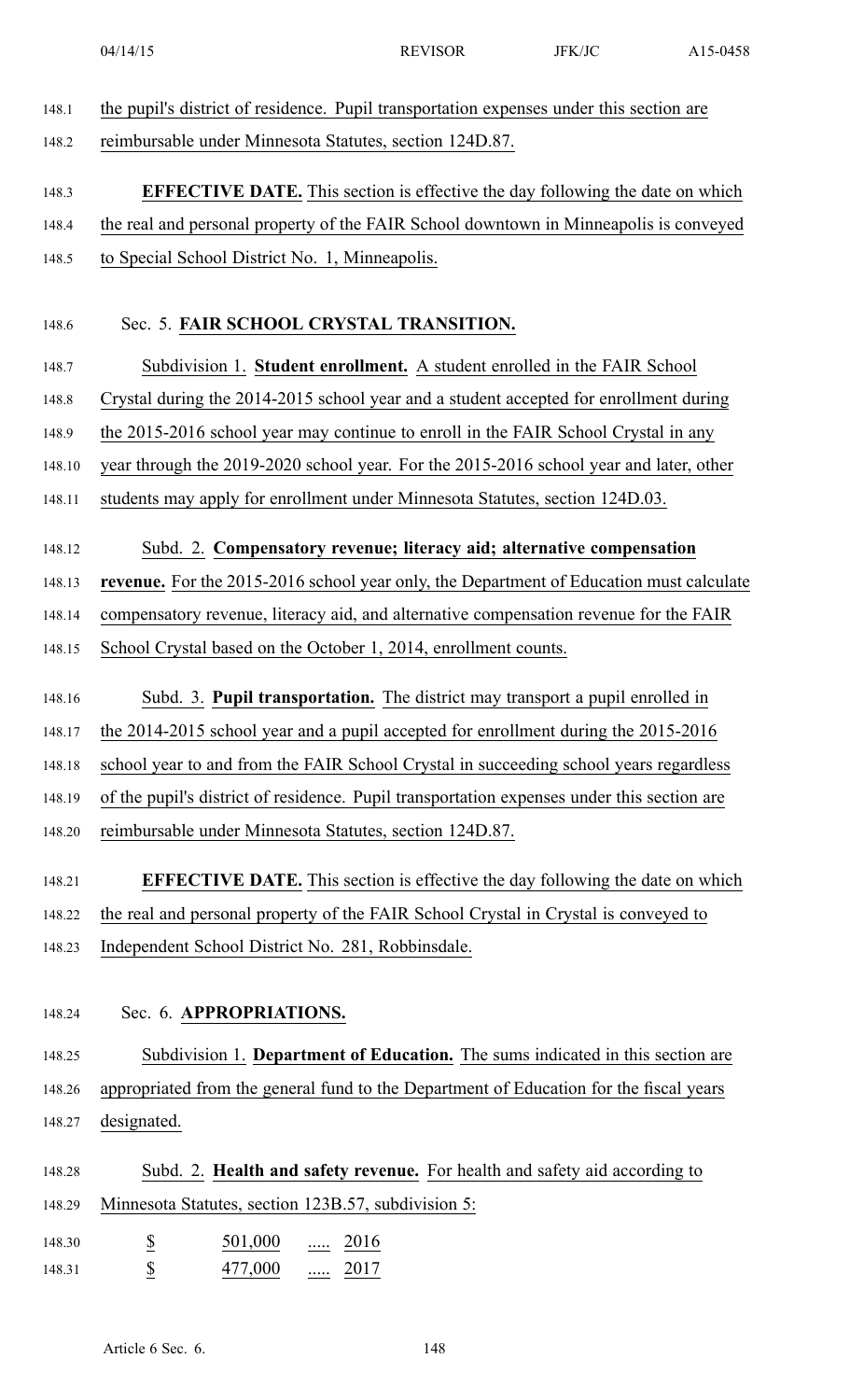| 149.1  | The 2016 appropriation includes \$66,000 for 2015 and \$435,000 for 2016.                |
|--------|------------------------------------------------------------------------------------------|
| 149.2  | The 2017 appropriation includes \$48,000 for 2016 and \$399,000 for 2017.                |
| 149.3  | Subd. 3. Debt service equalization. For debt service aid according to Minnesota          |
| 149.4  | Statutes, sections 123B.53, subdivision 6, and 123B.535, subdivision 5:                  |
| 149.5  | $\overline{\mathcal{E}}$<br>$\frac{20,349,000}{}$ 2016                                   |
| 149.6  | $\overline{2}$<br>$22,171,000$ 2017                                                      |
| 149.7  | The 2016 appropriation includes \$2,295,000 for 2015 and \$18,054,000 for 2016.          |
| 149.8  | The 2017 appropriation includes \$2,005,000 for 2016 and \$20,166,000 for 2017.          |
| 149.9  | Subd. 4. Alternative facilities bonding aid. For alternative facilities bonding aid,     |
| 149.10 | according to Minnesota Statutes, section 123B.59, subdivision 1:                         |
| 149.11 | $\underline{\$}$<br>$\frac{19,287,000}{}$ 2016                                           |
| 149.12 | $\overline{\mathbb{S}}$<br>11,187,000  2017                                              |
| 149.13 | The 2016 appropriation includes \$1,928,000 for 2015 and \$17,359,000 for 2016.          |
| 149.14 | The 2017 appropriation includes \$1,928,000 for 2016 and \$9,259,000 for 2017.           |
| 149.15 | Subd. 5. Equity in telecommunications access. For equity in telecommunications           |
| 149.16 | access:                                                                                  |
| 149.17 | 2016<br>3,750,000<br>.                                                                   |
| 149.18 | $\overline{\mathbf{z}}$<br>$\underline{\$}$<br>3,750,000<br>2017                         |
| 149.19 | If the appropriation amount is insufficient, the commissioner shall reduce the           |
| 149.20 | reimbursement rate in Minnesota Statutes, section 125B.26, subdivisions 4 and 5, and the |
| 149.21 | revenue for fiscal years 2016 and 2017 shall be prorated.                                |
| 149.22 | Any balance in the first year does not cancel but is available in the second year.       |
|        |                                                                                          |
| 149.23 | Subd. 6. Deferred maintenance aid. For deferred maintenance aid, according to            |
| 149.24 | Minnesota Statutes, section 123B.591, subdivision 4:                                     |
| 149.25 | $\underline{\$}$<br>3,520,000<br>$\underline{\cdots}$ 2016                               |
| 149.26 | $\underline{\mathbb{S}}$<br>$2,714,000$ 2017                                             |
| 149.27 | The 2016 appropriation includes \$409,000 for 2015 and \$3,111,000 for 2016.             |
| 149.28 | The 2017 appropriation includes \$345,000 for 2016 and \$2,369,000 for 2017.             |
| 149.29 | <b>ARTICLE 7</b>                                                                         |
| 149.30 | <b>NUTRITION AND ACCOUNTING</b>                                                          |
| 149.31 | Section 1. Minnesota Statutes 2014, section 16A.103, subdivision 1c, is amended to       |
| 149.32 | read:                                                                                    |
|        |                                                                                          |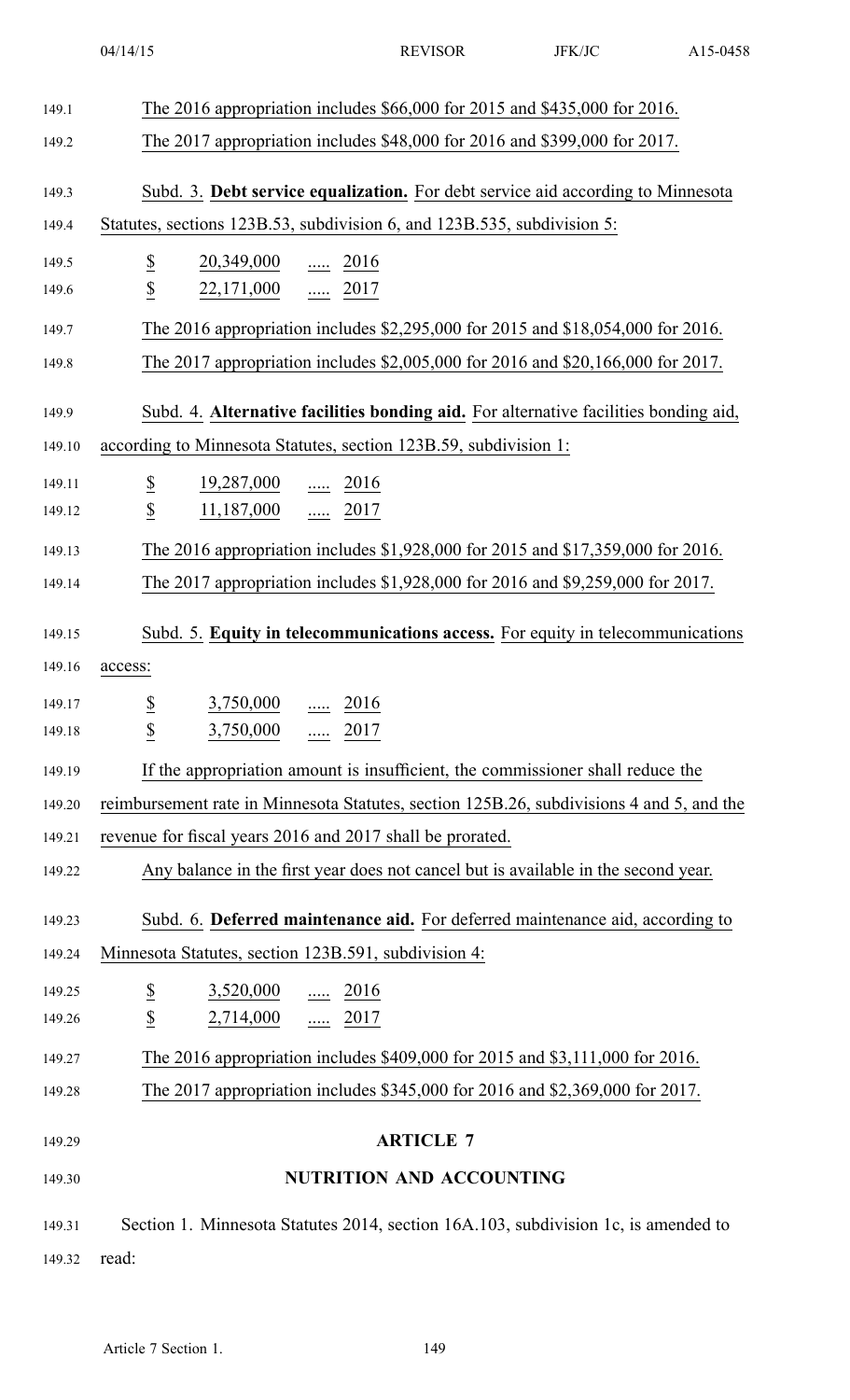150.5 commissioner must be made available to legislative fiscal staff no later than three weeks

150.6 prior to the release of the forecast.

150.7 (b) Notwithstanding paragraph (a), the Department of Education must submit any 150.8 revisions in expenditure data to the commissioner at least three weeks before the release of 150.9 the November forecast, and the commissioner must make E-12 expenditure data available to

150.10 legislative fiscal staff no later than two weeks before the release of the November forecast.

150.11 Sec. 2. Minnesota Statutes 2014, section 123A.24, subdivision 1, is amended to read: 150.12 Subdivision 1. **Distribution of assets and liabilities.** (a) If <sup>a</sup> district withdraws 150.13 from <sup>a</sup> cooperative unit defined in subdivision 2, the distribution of assets and assignment 150.14 of liabilities to the withdrawing district shall be determined according to this subdivision. 150.15 (b) The withdrawing district remains responsible for its share of debt incurred by the 150.16 cooperative unit according to section 123B.02, subdivision 3. The district and cooperative 150.17 unit may mutually agree, through <sup>a</sup> board resolution by each, to terms and conditions of 150.18 the distribution of assets and the assignment of liabilities.

150.19 (c) If the cooperative unit and the district cannot agree on the terms and conditions, 150.20 the commissioner shall resolve the dispute by determining the district's proportionate share 150.21 of assets and liabilities based on the district's enrollment, financial contribution, usage, or 150.22 other factor or combination of factors determined appropriate by the commissioner. If the 150.23 dispute requires the commissioner to involve an administrative law judge, any fees due 150.24 to the Office of Administrative Hearings must be equally split between the district and 150.25 cooperative unit. The assets must be disbursed to the withdrawing district in <sup>a</sup> manner 150.26 that minimizes financial disruption to the cooperative unit.

150.27 (d) Assets related to an insurance pool shall not be disbursed to <sup>a</sup> member district 150.28 under paragraph (c).

### 150.29 **EFFECTIVE DATE.** This section is effective the day following final enactment.

150.30 Sec. 3. Minnesota Statutes 2014, section 123B.77, subdivision 3, is amended to read: 150.31 Subd. 3. **Statement for comparison and correction.** (a) By November 30 15 of the 150.32 calendar year of the submission of the unaudited financial data, the district must provide to 150.33 the commissioner audited financial data for the preceding fiscal year. The audit must be 150.34 conducted in compliance with generally accepted governmental auditing standards, the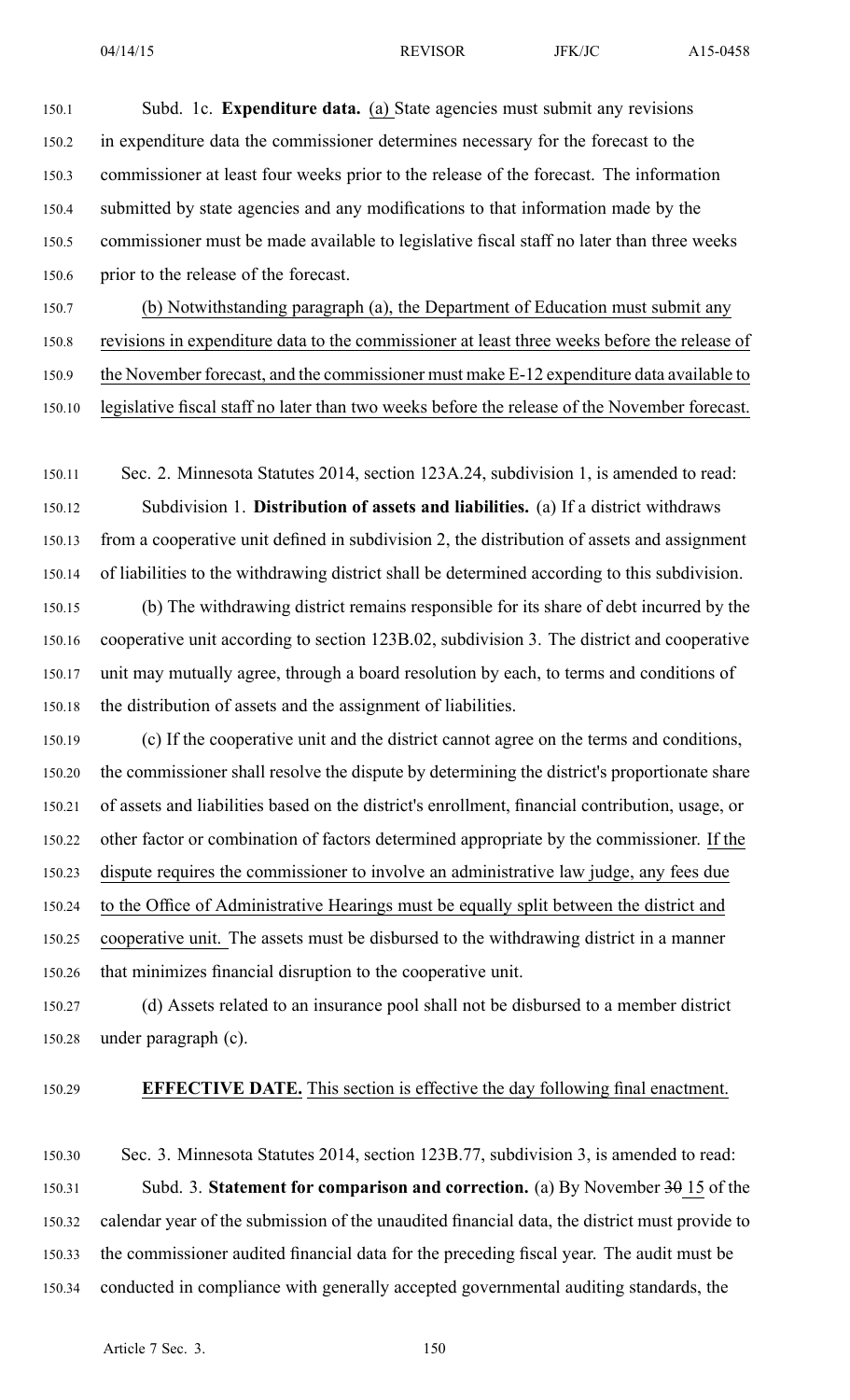151.1 federal Single Audit Act, and the Minnesota legal compliance guide issued by the Office 151.2 of the State Auditor. An audited financial statement prepared in <sup>a</sup> form which will allow 151.3 comparison with and correction of material differences in the unaudited financial data shall 151.4 be submitted to the commissioner and the state auditor by December 31 15. The audited 151.5 financial statement must also provide <sup>a</sup> statement of assurance pertaining to uniform 151.6 financial accounting and reporting standards compliance and <sup>a</sup> copy of the managemen<sup>t</sup> 151.7 letter submitted to the district by the school district's auditor.

151.8 (b) By February 15 1 of the calendar year following the submission of the unaudited 151.9 financial data, the commissioner shall convert the audited financial data required by this 151.10 subdivision into the consolidated financial statement format required under subdivision 1a 151.11 and publish the information on the department's Web site.

151.12 Sec. 4. Minnesota Statutes 2014, section 125A.75, subdivision 9, is amended to read: 151.13 Subd. 9. **Litigation costs; annual report.** (a) By November 30 of each year, 151.14 <sup>a</sup> school district must annually repor<sup>t</sup> the district's special education litigation costs, 151.15 including attorney fees and costs of due process hearings, to the commissioner of 151.16 education, consistent with the Uniform Financial Accounting and Reporting Standards. 151.17 (b) By January 15 February 1 of each year, the commissioner shall repor<sup>t</sup> school 151.18 district special education litigation costs to the house of representatives and the senate 151.19 committees having jurisdiction over kindergarten through grade 12 education finance.

151.20 Sec. 5. Minnesota Statutes 2014, section 127A.05, subdivision 6, is amended to read: 151.21 Subd. 6. **Survey of districts.** The commissioner of education shall survey the state's 151.22 school districts and teacher preparation programs and repor<sup>t</sup> to the education committees 151.23 of the legislature by January 15 February 1 of each odd-numbered year on the status of 151.24 teacher early retirement patterns, the teacher shortage, and the substitute teacher shortage, 151.25 including patterns and shortages in subject areas and regions of the state. The repor<sup>t</sup> must 151.26 also include how districts are making progress in hiring teachers and substitutes in the 151.27 areas of shortage and <sup>a</sup> five-year projection of teacher demand for each district.

151.28 Sec. 6. Minnesota Statutes 2014, section 127A.49, subdivision 1, is amended to read: 151.29 Subdivision 1. **Omissions.** No adjustments to any aid payments made pursuan<sup>t</sup> 151.30 to this chapter or chapters 120B, 122A, 123A, 123B, 124D, 125A, and 126C resulting 151.31 from omissions in district reports, excep<sup>t</sup> those adjustments determined by the legislative 151.32 auditor, shall be made for any school year after December 30 15 of the next school year, 151.33 unless otherwise specifically provided by law.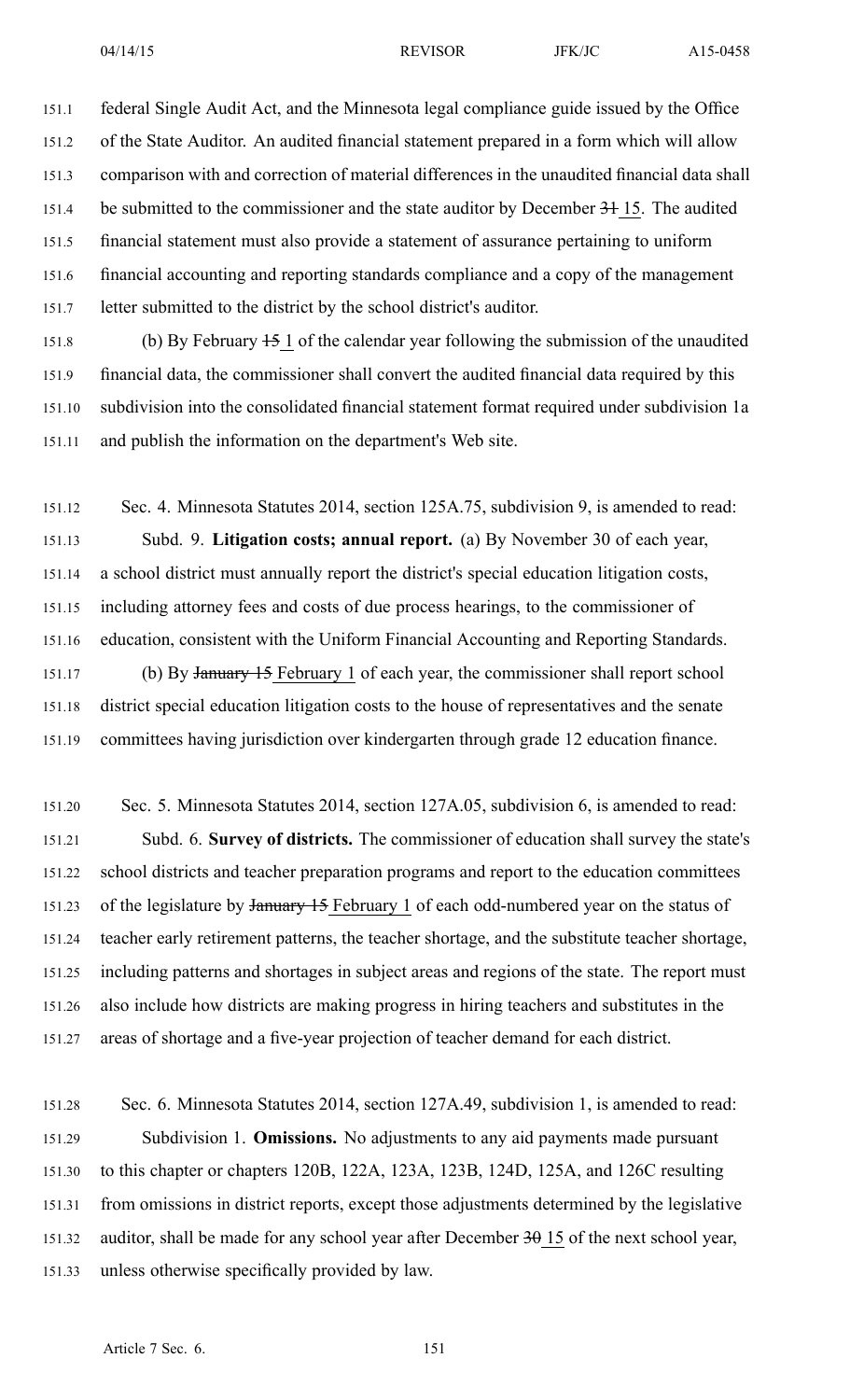|        | 04/14/15                                                                                        | <b>REVISOR</b> | JFK/JC | A15-0458 |
|--------|-------------------------------------------------------------------------------------------------|----------------|--------|----------|
| 152.1  | Sec. 7. Laws 2013, chapter 116, article 7, section 19, is amended to read:                      |                |        |          |
| 152.2  | Sec. 19. FUND TRANSFER; FISCAL YEARS YEAR 2014 AND 2015                                         |                |        |          |
| 152.3  | THROUGH FISCAL YEAR 2017 ONLY.                                                                  |                |        |          |
| 152.4  | (a) Notwithstanding Minnesota Statutes, section 123B.80, subdivision 3, for fiscal              |                |        |          |
| 152.5  | years year 2014 and 2015 through fiscal year 2017 only, the commissioner must approve           |                |        |          |
| 152.6  | a request for a fund transfer if the transfer does not increase state aid obligations to the    |                |        |          |
| 152.7  | district or result in additional property tax authority for the district. This section does not |                |        |          |
| 152.8  | permit transfers from the community service fund, the food service fund, or the reserved        |                |        |          |
| 152.9  | account for staff development under section 122A.61.                                            |                |        |          |
| 152.10 | (b) A school board may approve a fund transfer under paragraph (a) only after                   |                |        |          |
| 152.11 | adopting a resolution stating the fund transfer will not diminish instructional opportunities   |                |        |          |
| 152.12 | for students.                                                                                   |                |        |          |
| 152.13 | <b>EFFECTIVE DATE.</b> This section is effective the day following final enactment.             |                |        |          |
| 152.14 | Sec. 8. APPROPRIATIONS.                                                                         |                |        |          |
| 152.15 | Subdivision 1. Department of Education. The sums indicated in this section are                  |                |        |          |
| 152.16 | appropriated from the general fund to the Department of Education for the fiscal years          |                |        |          |
| 152.17 | designated.                                                                                     |                |        |          |
| 152.18 | Subd. 2. School lunch. For school lunch aid according to Minnesota Statutes,                    |                |        |          |
| 152.19 | section 124D.111, and Code of Federal Regulations, title 7, section 210.17:                     |                |        |          |
| 152.20 | $\frac{15,661,000}{\ldots}$ $\frac{2016}{\ldots}$                                               |                |        |          |
| 152.21 | $rac{S}{S}$<br>$\frac{15,818,000}{}$ 2017                                                       |                |        |          |
|        |                                                                                                 |                |        |          |
| 152.22 | Subd. 3. School breakfast. For traditional school breakfast aid under Minnesota                 |                |        |          |
| 152.23 | Statutes, section 124D.1158:                                                                    |                |        |          |
| 152.24 | $rac{S}{S}$<br>$9,731,000$ 2016                                                                 |                |        |          |
| 152.25 | 10,361,000  2017                                                                                |                |        |          |
| 152.26 | Subd. 4. Kindergarten milk. For kindergarten milk aid under Minnesota Statutes,                 |                |        |          |
| 152.27 | section 124D.118:                                                                               |                |        |          |
| 152.28 | $\frac{942,000}{\phantom{000}}$ 2016                                                            |                |        |          |
| 152.29 | $\frac{\mathbb{S}}{\mathbb{S}}$<br>942,000  2017                                                |                |        |          |
|        |                                                                                                 |                |        |          |
| 152.30 | Subd. 5. Summer school service replacement aid. For summer food service                         |                |        |          |
| 152.31 | replacement aid under Minnesota Statutes, section 124D.119:                                     |                |        |          |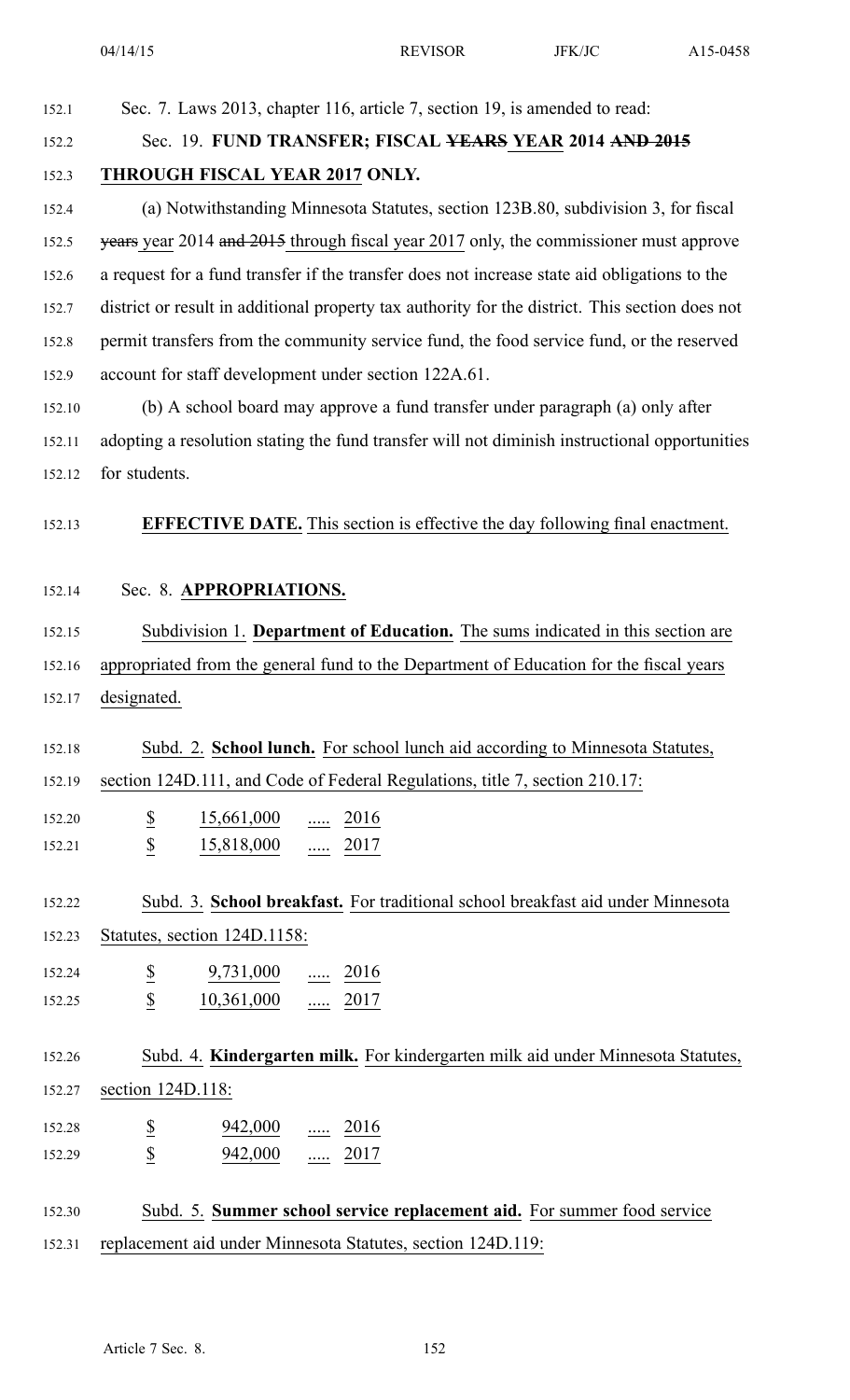| 153.1  |                          | 150,000                                     | $\ldots$ | 2016                      |                                                                                        |
|--------|--------------------------|---------------------------------------------|----------|---------------------------|----------------------------------------------------------------------------------------|
| 153.2  | $rac{1}{2}$              | 150,000                                     |          | $\frac{1}{2017}$          |                                                                                        |
|        |                          |                                             |          |                           |                                                                                        |
| 153.3  |                          |                                             |          |                           | <b>ARTICLE 8</b>                                                                       |
| 153.4  |                          |                                             |          |                           | <b>LIBRARIES</b>                                                                       |
|        |                          |                                             |          |                           |                                                                                        |
| 153.5  |                          |                                             |          |                           | Section 1. DEPARTMENT OF EDUCATION; LIBRARY APPROPRIATIONS.                            |
| 153.6  |                          |                                             |          |                           | Subdivision 1. Department of Education. The sums indicated in this section are         |
| 153.7  |                          |                                             |          |                           | appropriated from the general fund to the Department of Education for the fiscal years |
| 153.8  | designated.              |                                             |          |                           |                                                                                        |
|        |                          |                                             |          |                           |                                                                                        |
| 153.9  |                          |                                             |          |                           | Subd. 2. Basic system support. For basic system support aid under Minnesota            |
| 153.10 |                          | Statutes, section 134.355:                  |          |                           |                                                                                        |
| 153.11 | $\underline{\$}$         | $13,570,000$ 2016                           |          |                           |                                                                                        |
| 153.12 | $\overline{\mathcal{E}}$ | 13,570,000  2017                            |          |                           |                                                                                        |
| 153.13 |                          |                                             |          |                           | The 2016 appropriation includes \$1,357,000 for 2015 and \$12,213,000 for 2016.        |
| 153.14 |                          |                                             |          |                           | The 2017 appropriation includes \$1,357,000 for 2016 and \$12,213,000 for 2017.        |
|        |                          |                                             |          |                           |                                                                                        |
| 153.15 |                          |                                             |          |                           | Subd. 3. Multicounty, multitype library systems. For aid under Minnesota               |
| 153.16 |                          |                                             |          |                           | Statutes, sections 134.353 and 134.354, to multicounty, multitype library systems:     |
| 153.17 | $\overline{\partial}$    | 1,300,000                                   |          | 2016                      |                                                                                        |
| 153.18 | $\overline{\mathcal{C}}$ | 1,300,000                                   | $\cdots$ | 2017                      |                                                                                        |
| 153.19 |                          |                                             |          |                           | The 2016 appropriation includes \$130,000 for 2015 and \$1,170,000 for 2016.           |
| 153.20 |                          |                                             |          |                           | The 2017 appropriation includes \$130,000 for 2016 and \$1,170,000 for 2017.           |
|        |                          |                                             |          |                           |                                                                                        |
| 153.21 |                          |                                             |          |                           | Subd. 4. Electronic library for Minnesota. For statewide licenses to online            |
| 153.22 |                          |                                             |          |                           | databases selected in cooperation with the Minnesota Office of Higher Education for    |
| 153.23 |                          |                                             |          |                           | school media centers, public libraries, state government agency libraries, and public  |
| 153.24 |                          | or private college or university libraries: |          |                           |                                                                                        |
| 153.25 | $\overline{\mathcal{C}}$ | 900,000                                     |          | $\ldots$ 2016             |                                                                                        |
| 153.26 | $\overline{\mathcal{C}}$ | 900,000                                     |          | $\frac{1}{2017}$          |                                                                                        |
| 153.27 |                          |                                             |          |                           | Any balance in the first year does not cancel but is available in the second year.     |
|        |                          |                                             |          |                           |                                                                                        |
| 153.28 |                          |                                             |          |                           | Subd. 5. Regional library telecommunications aid. For regional library                 |
| 153.29 |                          |                                             |          |                           | telecommunications aid under Minnesota Statutes, section 134.355:                      |
| 153.30 | $\overline{\partial}$    | 2,300,000                                   |          | $\underline{\cdots}$ 2016 |                                                                                        |
| 153.31 | $\underline{\$}$         | $2,300,000$ 2017                            |          |                           |                                                                                        |
|        |                          |                                             |          |                           | The 2016 appropriation includes \$230,000 for 2015 and \$2,070,000 for 2016.           |
| 153.32 |                          |                                             |          |                           |                                                                                        |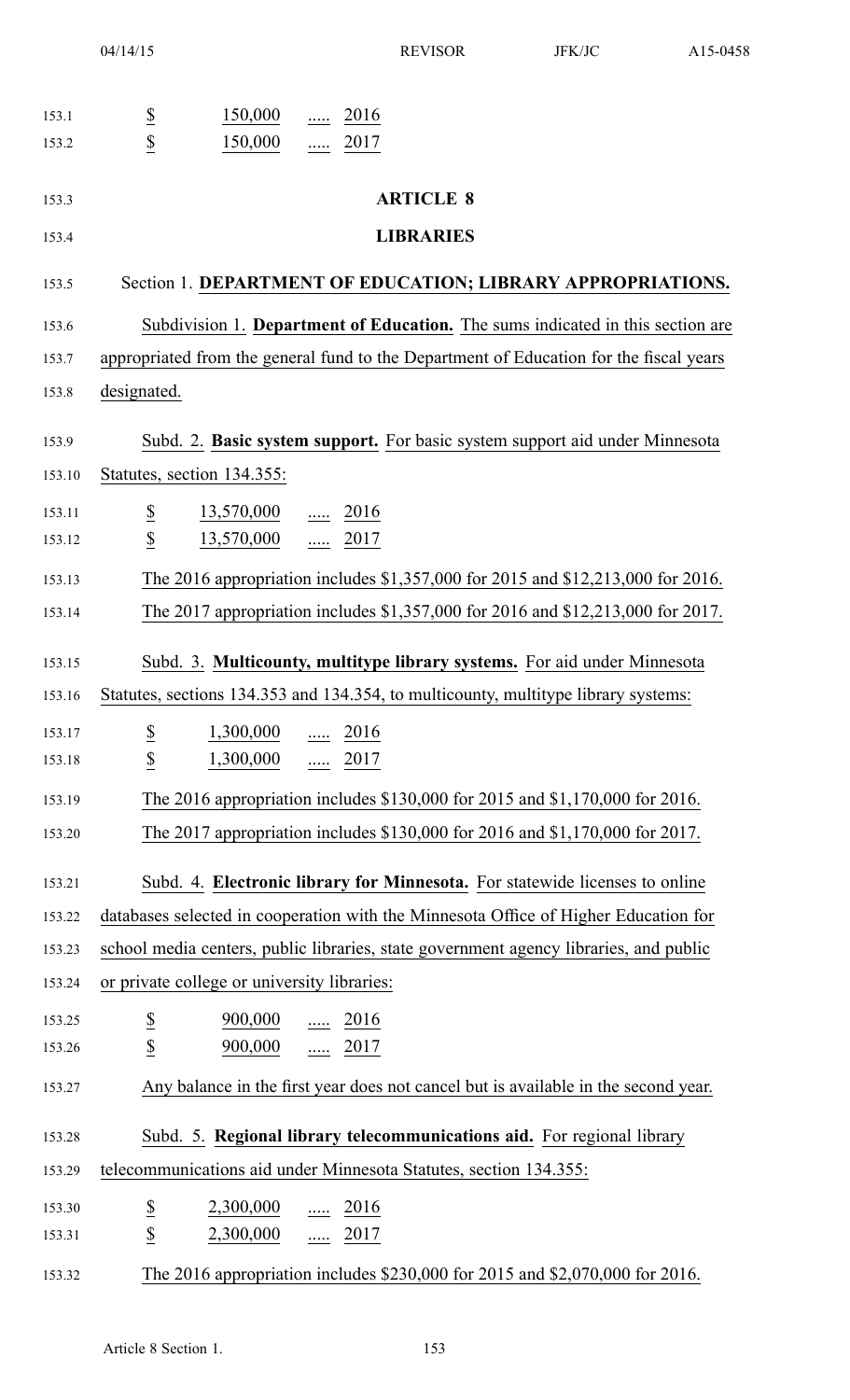# 154.1 The 2017 appropriation includes \$230,000 for 2016 and \$2,070,000 for 2017. 154.2 **ARTICLE 9**

## 154.3 **EARLY CHILDHOOD EDUCATION**

154.4 Section 1. Minnesota Statutes 2014, section 121A.17, subdivision 5, is amended to read: 154.5 Subd. 5. **Developmental screening program information.** (a) The board must 154.6 inform each resident family with <sup>a</sup> child eligible to participate in the developmental 154.7 screening program, and <sup>a</sup> charter school that provides screening must inform families 154.8 that apply for admission to the charter school, about the availability of the program and 154.9 the state's requirement that <sup>a</sup> child receive <sup>a</sup> developmental screening or provide health 154.10 records indicating that the child received <sup>a</sup> comparable developmental screening from <sup>a</sup> 154.11 public or private health care organization or individual health care provider not later than 154.12 30 days after the first day of attending kindergarten in <sup>a</sup> public school. A school district 154.13 must inform all resident families with eligible children under age seven, and <sup>a</sup> charter 154.14 school that provides screening must inform families that apply for admission to the charter 154.15 school, that their children may receive <sup>a</sup> developmental screening conducted either by the 154.16 school district or by <sup>a</sup> public or private health care organization or individual health care 154.17 provider and that the screening is not required if <sup>a</sup> statement signed by the child's paren<sup>t</sup> 154.18 or guardian is submitted to the administrator or other person having general control and 154.19 supervision of the school that the child has not been screened.

154.20 (b) A school district that enrolls students from an adjoining state under section 154.21 124D.041 may inform <sup>a</sup> nonresident child whose family resides at <sup>a</sup> Minnesota address as 154.22 assigned by the United States Postal Service about the availability of the developmental 154.23 screening program and may provide screening under this section to that child.

154.24 **EFFECTIVE DATE.** This section is effective for revenue for fiscal year 2016 154.25 and later.

154.26 Sec. 2. Minnesota Statutes 2014, section 124D.041, subdivision 1, is amended to read: 154.27 Subdivision 1. **Agreements.** (a) The commissioner may enter into an agreemen<sup>t</sup> 154.28 with the designated authority from an adjoining state to establish an enrollment options 154.29 program between Minnesota and the adjoining state. Any agreemen<sup>t</sup> entered into pursuan<sup>t</sup> 154.30 to this section must specify the following:

154.31 (1) for students who are not residents of Minnesota, the enrollment options program 154.32 applies only to <sup>a</sup> student whose resident school district borders Minnesota;

154.33 (2) the commissioner must negotiate equal, reciprocal rates with the designated 154.34 authority from the adjoining state;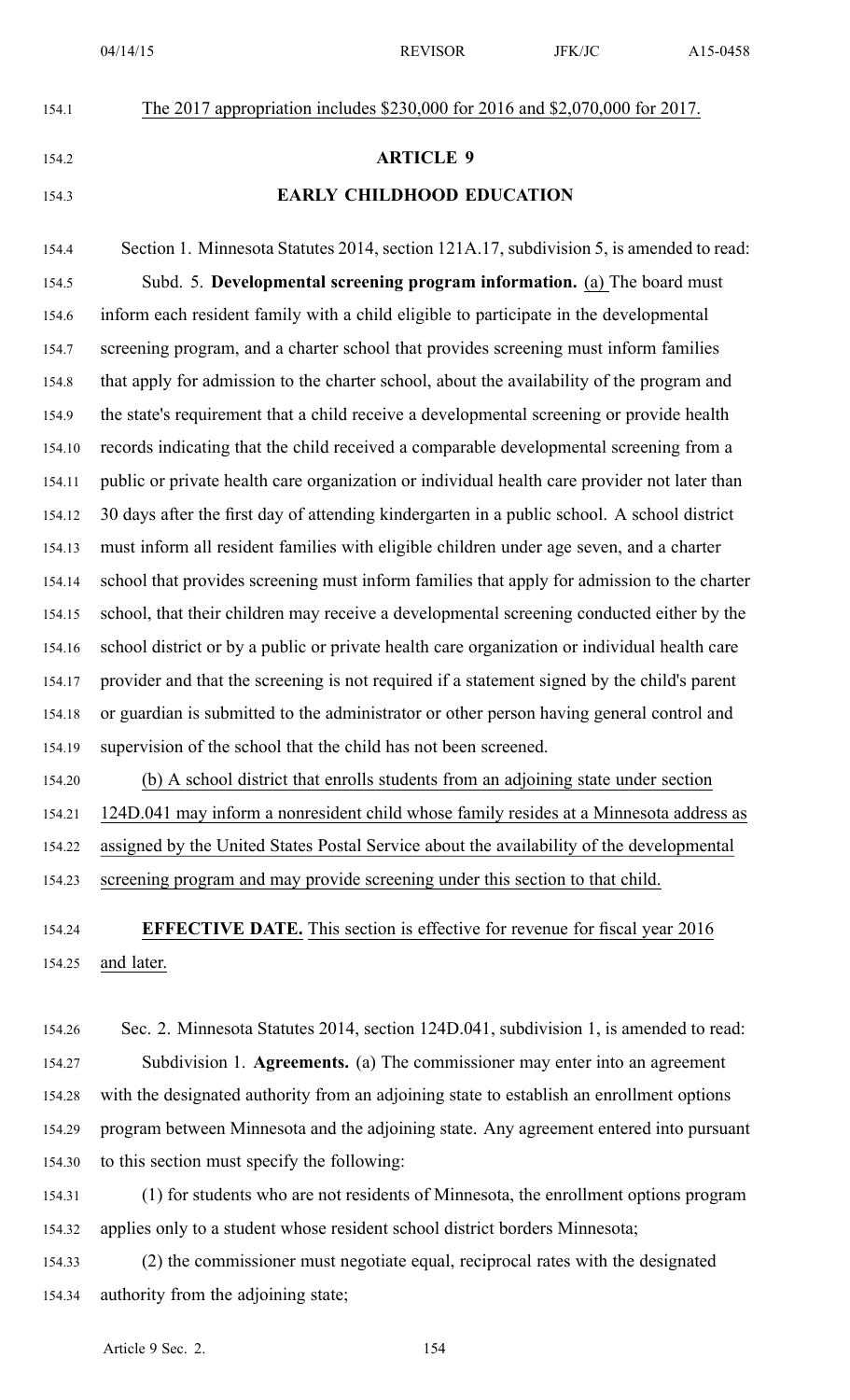155.1 (3) if the adjoining state sends more students to Minnesota than Minnesota sends to 155.2 the adjoining state, the adjoining state must pay the state of Minnesota the rate agreed 155.3 upon under clause (2) for the excess number of students sent to Minnesota; 155.4 (4) if Minnesota sends more students to the adjoining state than the adjoining state 155.5 sends to Minnesota, the state of Minnesota will pay the adjoining state the rate agreed 155.6 upon under clause (2) for the excess number of students sent to the adjoining state; 155.7 (5) the application procedures for the enrollment options program between 155.8 Minnesota and the adjoining state; 155.9 (6) the reasons for which an application for the enrollment options program between 155.10 Minnesota and the adjoining state may be denied; and

155.11 (7) that <sup>a</sup> Minnesota school district is not responsible for transportation for any 155.12 resident student attending school in an adjoining state under the provisions of this section. 155.13 A Minnesota school district may, at its discretion, provide transportation services for 155.14 such <sup>a</sup> student.

155.15 (b) Any agreemen<sup>t</sup> entered into pursuan<sup>t</sup> to this section may specify additional 155.16 terms relating to any student in need of special education and related services pursuan<sup>t</sup> 155.17 to chapter 125A, including early childhood special education services. Any additional 155.18 terms must apply equally to both states.

#### 155.19 **EFFECTIVE DATE.** This section is effective July 1, 2015.

155.20 Sec. 3. Minnesota Statutes 2014, section 124D.041, subdivision 2, is amended to read: 155.21 Subd. 2. **Pupil accounting.** (a) Any student from an adjoining state enrolled in 155.22 Minnesota pursuan<sup>t</sup> to this section is included in the receiving school district's average 155.23 daily membership and pupil units according to section 126C.05 as if the student were 155.24 <sup>a</sup> resident of another Minnesota school district attending the receiving school district 155.25 under section 124D.03.

155.26 (b) Any Minnesota resident student enrolled in an adjoining state pursuan<sup>t</sup> to this 155.27 section is included in the resident school district's average daily membership and pupil 155.28 units according to section 126C.05 as if the student were <sup>a</sup> resident of the district attending 155.29 another Minnesota school district under section 124D.03.

155.30 (c) A prekindergarten child from an adjoining state whose family resides at <sup>a</sup> 155.31 Minnesota address as assigned by the United States Postal Service and is receiving early

155.32 childhood special education services from <sup>a</sup> Minnesota school district is considered

155.33 enrolled in <sup>a</sup> Minnesota school district.

#### 155.34 **EFFECTIVE DATE.** This section is effective July 1, 2015.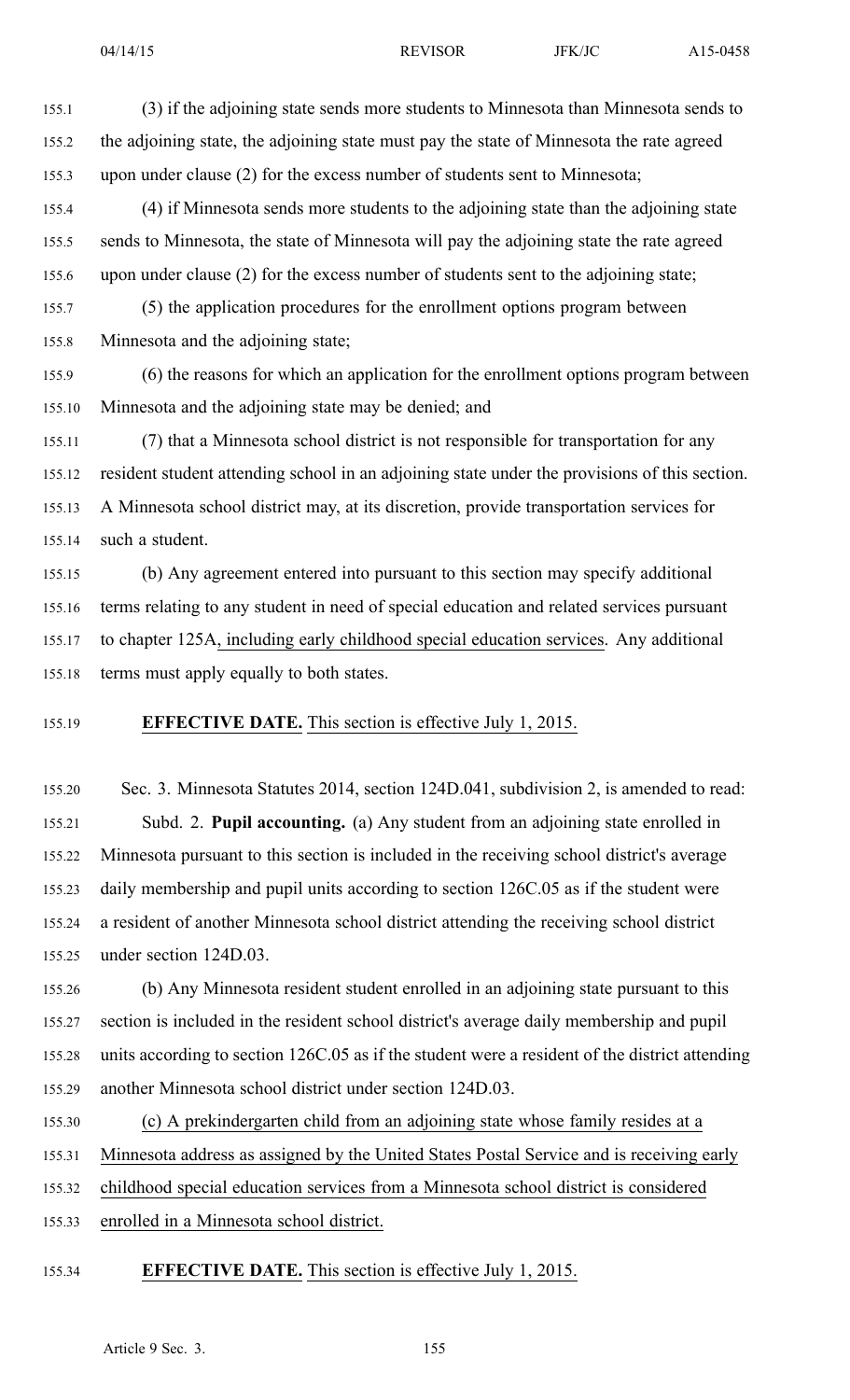| 156.1  | Sec. 4. [124D.1295] EARLY LEARNING PROGRAM COORDINATION.                                   |
|--------|--------------------------------------------------------------------------------------------|
| 156.2  | Subdivision 1. Early learning program coordination. A school board, after                  |
| 156.3  | receiving written comments from its early childhood advisory council, may adopt            |
| 156.4  | a resolution allowing the district to offer a coordinated early learning program. A        |
| 156.5  | coordinated early learning program may provide early childhood family education            |
| 156.6  | services, school readiness services, and other early learning programs providing services  |
| 156.7  | to parents and children.                                                                   |
| 156.8  | Subd. 2. Early learning program revenue sources. A school district's early                 |
| 156.9  | learning program revenue includes its early childhood family education revenue under       |
| 156.10 | section 124D.135, school readiness program revenue under section 124D.16, and any          |
| 156.11 | other revenues set aside for early learning activities.                                    |
| 156.12 | Subd. 3. Reserve account. A district that offers a coordinated early learning              |
| 156.13 | program must place all of the revenue it receives under subdivision 2 in an early learning |
| 156.14 | program reserve account established in the community service fund.                         |

156.15 **EFFECTIVE DATE.** This section is effective July 1, 2015.

156.16 Sec. 5. Minnesota Statutes 2014, section 124D.13, is amended to read:

156.17 **124D.13 EARLY CHILDHOOD FAMILY EDUCATION (ECFE) PROGRAMS.**

156.18 Subdivision 1. **Establishment; purpose.** A district that provides <sup>a</sup> community 156.19 education program under sections 124D.18 and 124D.19 may establish an early childhood 156.20 family education program as an individual program or as <sup>a</sup> par<sup>t</sup> of an early learning 156.21 program under section 124D.1295. Two or more districts, each of which provides <sup>a</sup> 156.22 community education program, may cooperate to jointly provide an early childhood 156.23 family education program. The purpose of the early childhood family education program 156.24 is to provide parenting education to suppor<sup>t</sup> children's learning and development.

156.25 Subd. 2. **Program requirements.** (a) Early childhood family education programs 156.26 are programs for children in the period of life from birth to kindergarten, for the parents 156.27 and other relatives of these children, and for expectant parents. To the extent that funds 156.28 are insufficient to provide programs for all children, early childhood family education 156.29 programs should emphasize programming for <sup>a</sup> child from birth to age three and 156.30 encourage parents and other relatives to involve four- and five-year-old children in school 156.31 readiness programs, and other public and nonpublic early learning programs. A district 156.32 may not limit participation to school district residents. Early childhood family education 156.33 programs must provide: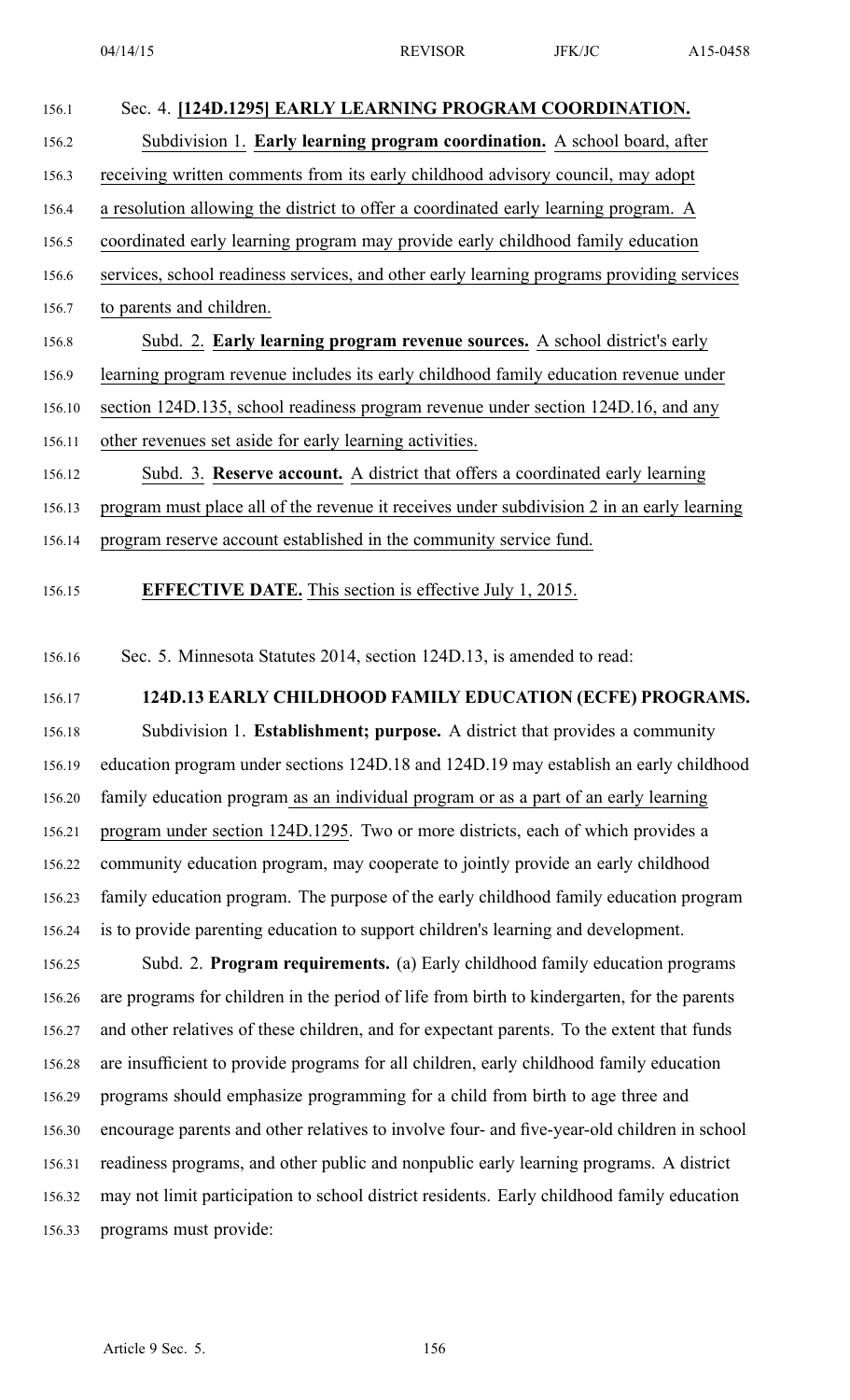- 
- 157.1 (1) programs to educate parents and other relatives about the physical, cognitive, 157.2 social, and emotional development of children and to enhance the skills of parents and 157.3 other relatives in providing for their children's learning and development;
- 157.4 (2) structured learning activities requiring interaction between children and their 157.5 parents or relatives;
- 157.6 (3) structured learning activities for children that promote children's development 157.7 and positive interaction with peers, which are held while parents or relatives attend paren<sup>t</sup> 157.8 education classes;
- 157.9 (4) information on related community resources;
- 157.10 (5) information, materials, and activities that suppor<sup>t</sup> the safety of children, including 157.11 prevention of child abuse and neglect;
- 157.12 (6) <sup>a</sup> community needs assessment that identifies new and underserved populations, 157.13 identifies child and family risk factors, particularly those that impact children's learning 157.14 and development, and assesses family and parenting education needs in the community;
- 157.15 (7) programming and services that are tailored to the needs of families and parents 157.16 prioritized in the community needs assessment; and
- 157.17 (8) information about and, if needed, assist in making arrangements for an early 157.18 childhood health and developmental screening under sections 121A.16 and 121A.17, 157.19 when the child nears the third birthday.
- 157.20 Early childhood family education programs should prioritize programming and 157.21 services for families and parents identified in the community needs assessment, particularly 157.22 those families and parents with children with the most risk factors birth to age three.
- 157.23 Early childhood family education programs are encouraged to provide parents of 157.24 English learners with translated oral and written information to monitor the program's 157.25 impact on their children's English language development, to know whether their children 157.26 are progressing in developing their English and native language proficiency, and to 157.27 actively engage with and suppor<sup>t</sup> their children in developing their English and native 157.28 language proficiency.
- 157.29 The programs must include learning experiences for children, parents, and other 157.30 relatives that promote children's early literacy and, where practicable, their native language 157.31 skills and activities for children that require substantial involvement of the children's 157.32 parents or other relatives. The program may provide parenting education programming or 157.33 services to anyone identified in the community needs assessment. Providers must review 157.34 the program periodically to assure the instruction and materials are not racially, culturally, 157.35 or sexually biased. The programs must encourage parents to be aware of practices that 157.36 may affect equitable development of children.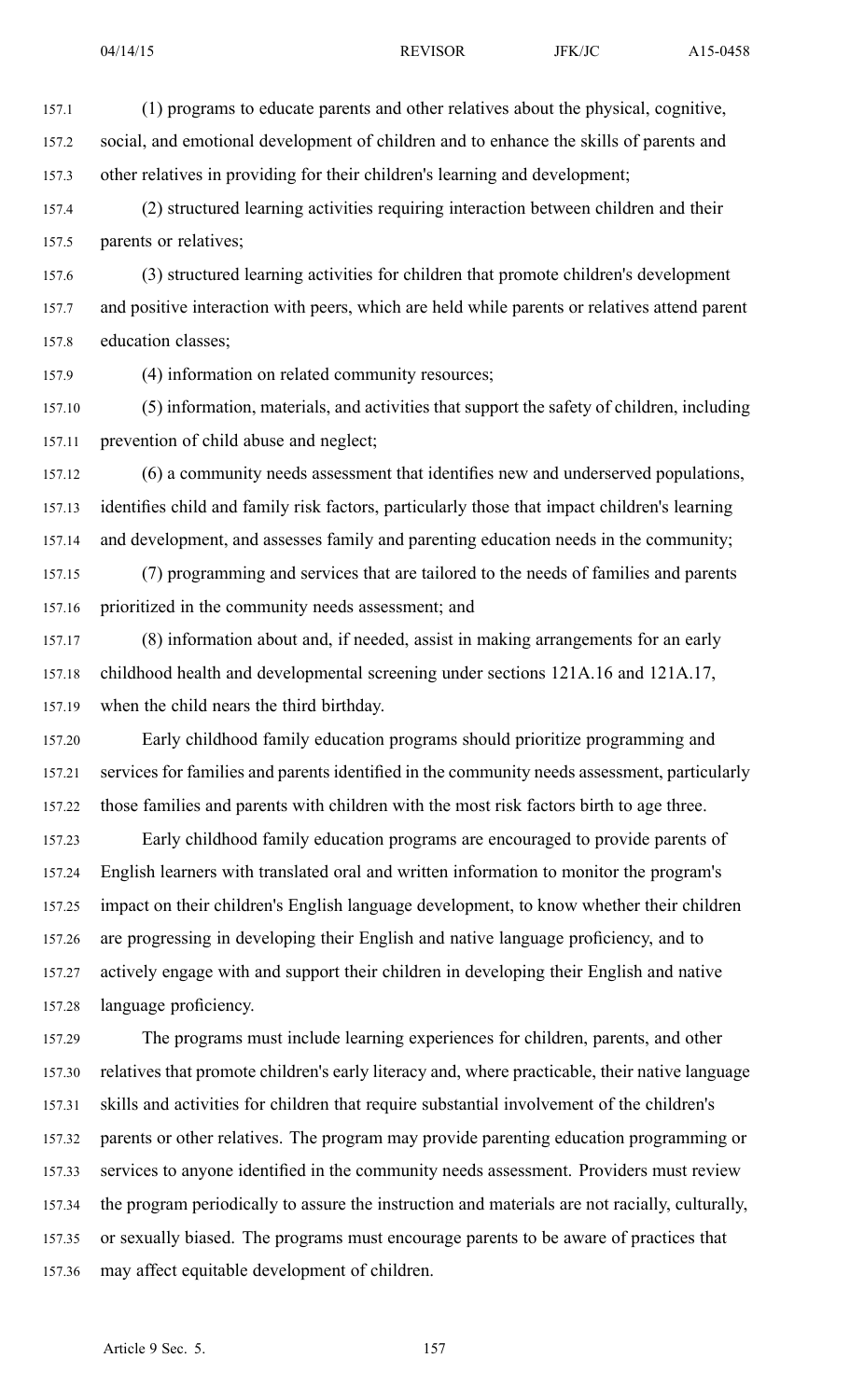158.1 (b) For the purposes of this section, "relative" or "relatives" means noncustodial 158.2 grandparents or other persons related to <sup>a</sup> child by blood, marriage, adoption, or foster 158.3 placement, excluding parents. 158.4 Subd. 3. **Substantial parental involvement.** The requirement of substantial 158.5 parental or other relative involvement in subdivision 2 means that: 158.6 (a) parents or other relatives must be physically presen<sup>t</sup> much of the time in classes 158.7 with their children or be in concurrent classes; 158.8 (b) parenting education or family education must be an integral par<sup>t</sup> of every early 158.9 childhood family education program; 158.10 (c) early childhood family education appropriations must not be used for traditional 158.11 day care or nursery school, or similar programs; and 158.12 (d) the form of paren<sup>t</sup> involvement common to kindergarten, elementary school, or 158.13 early childhood special education programs such as paren<sup>t</sup> conferences, newsletters, and 158.14 notes to parents do not qualify <sup>a</sup> program under subdivision 2. 158.15 Subd. 4. **Home visiting program.** (a) A district that levies for home visiting under 158.16 section 124D.135, subdivision 6, shall use this revenue to include as par<sup>t</sup> of the early 158.17 childhood family education programs <sup>a</sup> paren<sup>t</sup> education componen<sup>t</sup> that is designed to 158.18 reach isolated or at-risk families. 158.19 The home visiting program must: 158.20 (1) incorporate evidence-informed parenting education practices designed to suppor<sup>t</sup> 158.21 the healthy growth and development of children, with <sup>a</sup> priority focus on reaching those 158.22 children who have high needs at as early an age as possible; 158.23 (2) establish clear objectives and protocols for home visits; 158.24 (3) encourage families to make <sup>a</sup> transition from home visits to site-based parenting 158.25 programs; 158.26 (4) provide program services that are community-based, accessible, and culturally 158.27 relevant; 158.28 (5) foster collaboration among existing agencies and community-based organizations 158.29 that serve young children and their families, such as public health evidence-based models 158.30 of home visiting and Head Start home visiting; and

158.31 (6) provide information about and assist in making arrangements for an early

158.32 childhood health and developmental screening when the child nears his or her third birthday.

158.33 The home visiting program should be provided by licensed parenting educators, 158.34 certified family life educators, or professionals with an equivalent license that reflect the

158.35 demographic composition of the community to the extent possible.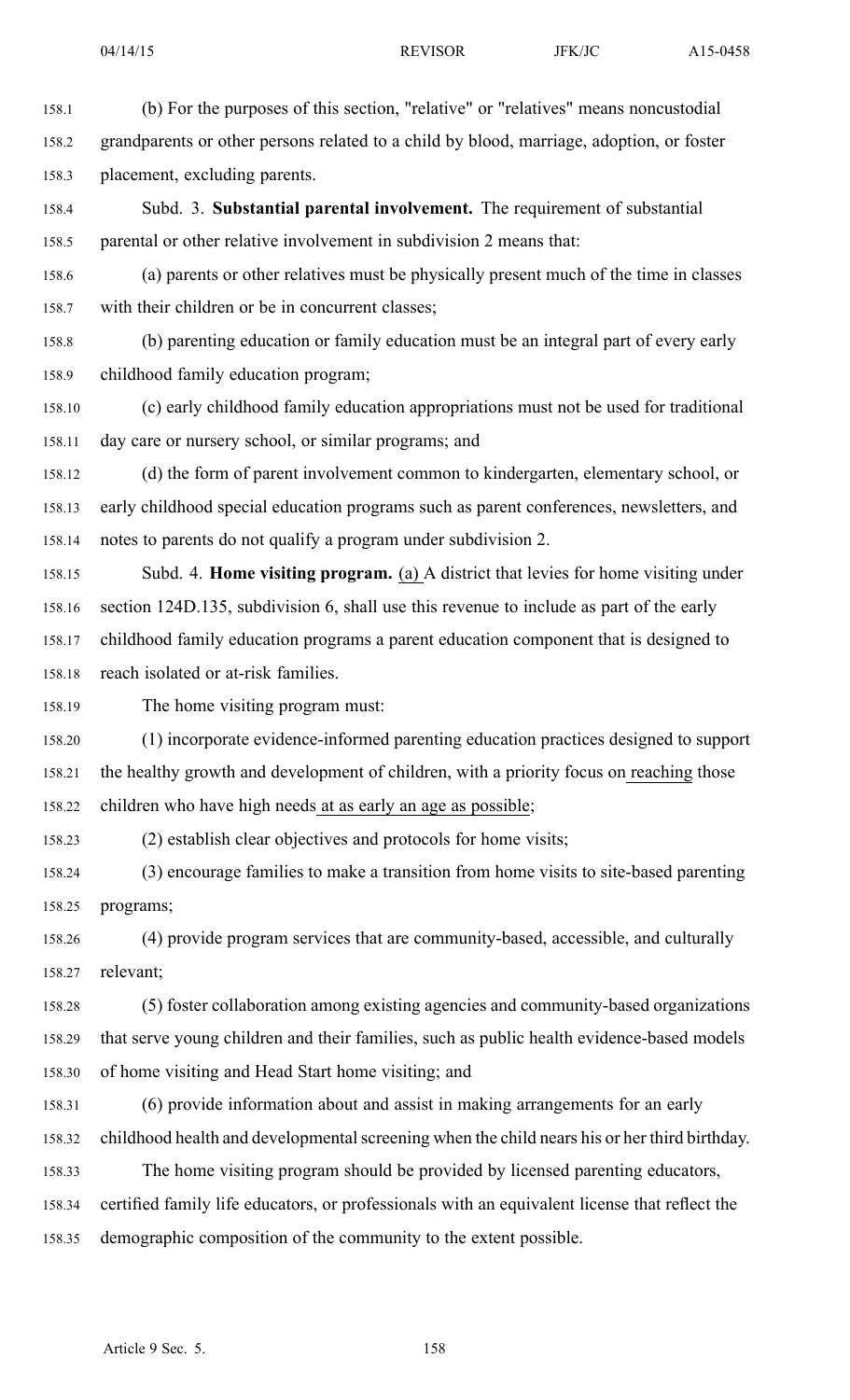159.1 (b) A home visiting program must include information focused on early brain 159.2 development, including but not limited to brain development at different life stages,

159.3 expectations of cognitive functions at different life stages, suggested activities to

159.4 encourage healthy brain development, and suggested activities to discourage negative

159.5 brain development based on <sup>a</sup> child's surroundings.

159.6 Subd. 5. **Separate accounts.** The A district operating an early childhood family 159.7 education program independent of an early learning program under section 124D.1295 159.8 must maintain <sup>a</sup> separate account within the community education fund for money for 159.9 early childhood family education programs.

159.10 Subd. 6. **Participants' fees.** A district must establish <sup>a</sup> reasonable sliding fee scale 159.11 but it shall waive the fee for <sup>a</sup> participant unable to pay.

159.12 Subd. 7. **Additional funding.** A district may receive funds from any governmental 159.13 agency or private source.

159.14 Subd. 8. **Coordination.** (a) A district must describe strategies to coordinate and 159.15 maximize public and private community resources and reduce duplication of services.

159.16 (b) A district is encouraged to coordinate adult basic education programs provided to 159.17 parents and early childhood family education programs provided to children to accomplish 159.18 the goals of section 124D.895.

159.19 Subd. 9. **District advisory councils.** The board must appoint an advisory council 159.20 from the area in which the program is provided. A majority of the council must be parents 159.21 participating in the program, who represen<sup>t</sup> the demographics of the community. The 159.22 district must ensure, to the extent possible, that the council includes representation of 159.23 families who are racially, culturally, linguistically, and economically diverse. The council 159.24 must assist the board in developing, planning, and monitoring the early childhood family 159.25 education program and the early learning program under section 124D.1295. The council 159.26 must repor<sup>t</sup> to the board and the community education advisory council.

159.27 Subd. 10. **Alternative council.** A board may direct the community education 159.28 council, required according to section 124D.19, subdivision 2, to perform the functions of 159.29 the Advisory Council for Early Childhood Family Education.

159.30 Subd. 11. **Teachers.** A school board must employ necessary licensed teachers for its 159.31 early childhood family education programs. The Board of Teaching, at its discretion, may 159.32 gran<sup>t</sup> an applicant <sup>a</sup> variance under this subdivision, consistent with sections 122A.09, 159.33 subdivision 10, and 122A.25, and Board of Teaching rules.

159.34 Subd. 12. **Assistance.** The department must provide assistance to districts with 159.35 programs described in this section. The department must establish guidelines that list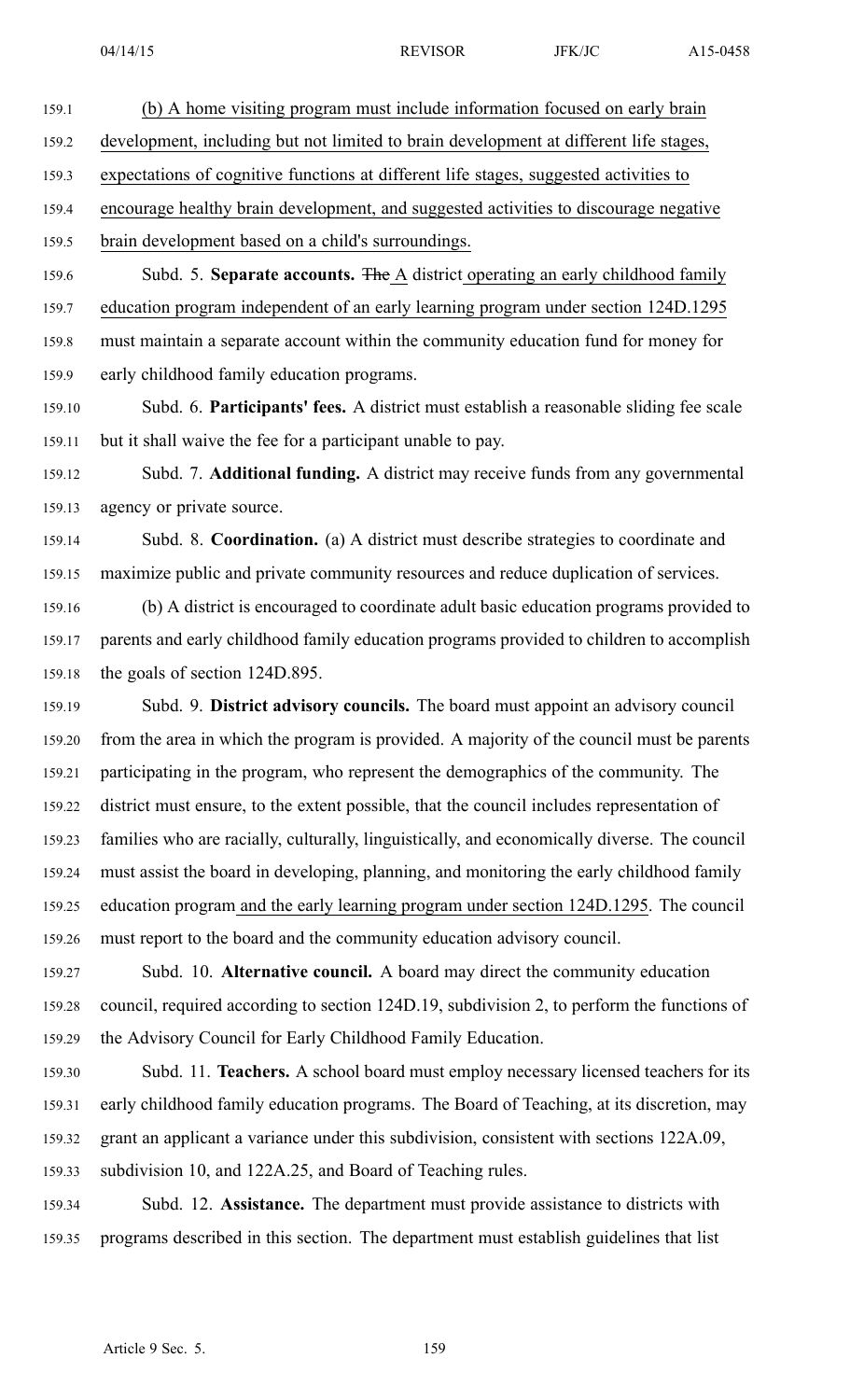160.1 barriers to learning and development affecting children served by early childhood family 160.2 education programs.

160.3 Subd. 13. **Program data submission requirements.** Districts receiving early 160.4 childhood family education revenue under section 124D.135 must submit annual program 160.5 data, including data that demonstrates the program response to the community needs 160.6 assessment, to the department by July 15 in the form and manner prescribed by the 160.7 commissioner.

160.8 Subd. 14. **Supervision.** A program provided by <sup>a</sup> board must be supervised by <sup>a</sup> 160.9 licensed early childhood teacher or <sup>a</sup> licensed paren<sup>t</sup> educator.

160.10 Subd. 15. **Parenting education transition program.** To the extent that funds are 160.11 sufficient, early childhood family education may provide parenting education transition 160.12 programming for parents of children birth to grade three in districts in which there is <sup>a</sup> 160.13 prekindergarten-grade three initiative in order to facilitate continued paren<sup>t</sup> engagemen<sup>t</sup> 160.14 in children's learning and development. Early childhood family education programs are 160.15 encouraged to develop partnerships to provide <sup>a</sup> parenting education liaison to providers 160.16 of other public and nonpublic early learning programs, such as Head Start, school 160.17 readiness, child care, early childhood special education, local public health programs, 160.18 and health care providers.

160.19 **EFFECTIVE DATE.** This section is effective July 1, 2015.

160.20 Sec. 6. Minnesota Statutes 2014, section 124D.135, is amended to read:

160.21 **124D.135 EARLY CHILDHOOD FAMILY EDUCATION (ECFE) REVENUE.**

160.22 Subdivision 1. **Revenue.** The revenue for early childhood family education 160.23 programs for <sup>a</sup> school district equals \$120 for fiscal year 2014 and the formula allowance 160.24 for the year times 0.023 for fiscal year 2015 and later, times the greater of:

160.25 (1) 150; or

160.26 (2) the number of people under five years of age residing in the district on October 1 160.27 of the previous school year.

160.28 Subd. 2. **Population.** For the purposes of subdivision 1, data reported to the 160.29 department may be used to determine the number of people under five years of age 160.30 residing in the district. The commissioner, with the assistance of the state demographer, 160.31 shall review the number reported by any district operating an early childhood family 160.32 education program. If requested, the district shall submit to the commissioner an 160.33 explanation of its methods and other information necessary to document accuracy. If the 160.34 commissioner determines that the district has not provided sufficient documentation of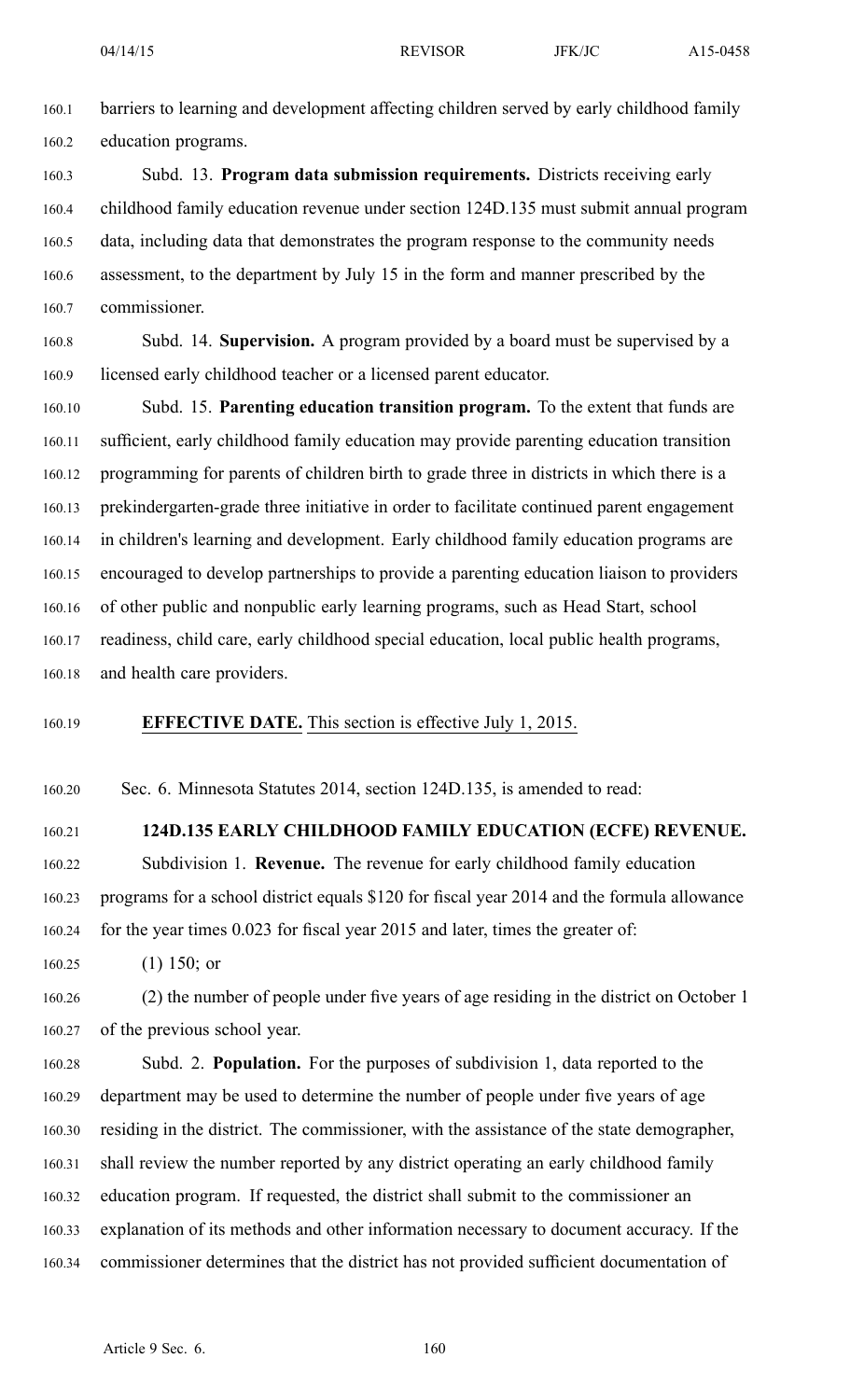161.1 accuracy, the commissioner may reques<sup>t</sup> the state demographer to prepare an estimate of 161.2 the number of people under five years of age residing in the district and may use this 161.3 estimate for the purposes of subdivision 1.

161.4 Subd. 3. **Early childhood family education levy.** By September 30 of each year, 161.5 the commissioner shall establish <sup>a</sup> tax rate for early childhood family education revenue 161.6 that raises \$22,135,000 in each fiscal year. If the amount of the early childhood family 161.7 education levy would exceed the early childhood family education revenue, the early 161.8 childhood family education levy must equal the early childhood family education revenue. 161.9 A district may not certify an early childhood family education levy unless it has met the 161.10 annual program data reporting requirements under section 124D.13, subdivision 13.

161.11 Subd. 4. **Early childhood family education aid.** If <sup>a</sup> district complies with the 161.12 provisions of section 124D.13, it must receive early childhood family education aid equal 161.13 to the difference between the early childhood family education revenue and the early 161.14 childhood family education levy. If the district does not levy the entire amount permitted, 161.15 the early childhood family education aid must be reduced in proportion to the actual 161.16 amount levied.

161.17 Subd. 5. **Use of revenue restricted.** (a) Early childhood family education revenue 161.18 may be used only for early learning programs, including early childhood family education 161.19 programs.

161.20 (b) Not more than five percen<sup>t</sup> of early childhood family education revenue, as defined 161.21 in subdivision 7, may be used to administer early childhood family education programs.

161.22 (c) An early childhood family education program may use up to ten percen<sup>t</sup> of its 161.23 early childhood family education revenue as defined in subdivision 1, including revenue 161.24 from participant fees, for equipment that is used in the early childhood family education 161.25 program. This revenue may only be used for the following purposes:

161.26 (1) to purchase or lease computers and related materials; and

161.27 (2) to purchase or lease equipment for instruction for participating children and 161.28 their families.

161.29 If <sup>a</sup> district anticipates an unusual circumstance requiring its early childhood family 161.30 education program capital expenditures to exceed the ten percen<sup>t</sup> limitation, prior approval 161.31 to exceed the limit must be obtained in writing from the commissioner.

161.32 Subd. 6. **Home visiting levy.** A district that is eligible to levy for early childhood 161.33 family education under subdivision 3 and that enters into <sup>a</sup> collaborative agreemen<sup>t</sup> to 161.34 provide education services and social services to families with young children may levy 161.35 an amount equal to \$1.60 times the number of people under five years of age residing in 161.36 the district on September 1 of the last school year. Levy revenue under this subdivision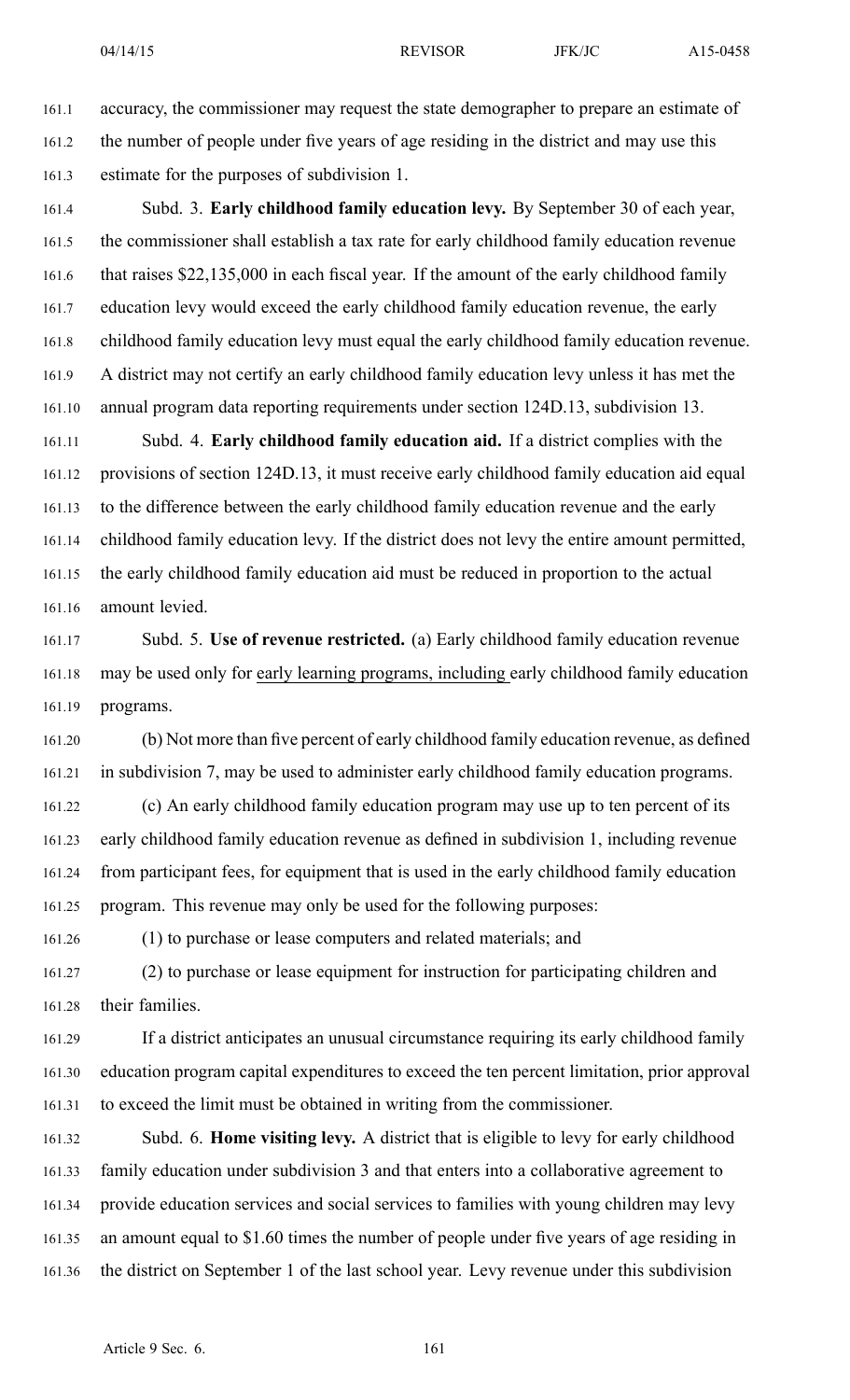162.1 must not be included as revenue under subdivision 1. The revenue must be used for home 162.2 visiting programs under section 124D.13, subdivision 4.

162.3 Subd. 7. **Reserve account.** Early childhood family education revenue, which 162.4 includes aids, levies, fees, grants, and all other revenues received by the district for early 162.5 childhood family education programs, must be maintained in either an early learning 162.6 program reserve account or <sup>a</sup> separate early childhood family education reserve account 162.7 within the community service fund.

162.8 **EFFECTIVE DATE.** This section is effective July 1, 2015.

162.9 Sec. 7. Minnesota Statutes 2014, section 124D.16, is amended to read:

162.10 **124D.16 SCHOOL READINESS AID.**

162.11 Subd. 2. **Amount of aid.** (a) A district is eligible to receive school readiness aid 162.12 for eligible prekindergarten pupils enrolled in <sup>a</sup> school readiness program under section 162.13 124D.15 if the biennial plan required by section 124D.15, subdivision 3a, has been 162.14 approved by the commissioner.

162.15 (b) A district must receive school readiness aid equal to:

162.16 (1) the number of four-year-old children in the district on October 1 for the previous 162.17 school year times the ratio of 50 percen<sup>t</sup> of the total school readiness aid for that year to 162.18 the total number of four-year-old children reported to the commissioner for the previous 162.19 school year; plus

162.20 (2) the number of pupils enrolled in the school district from families eligible for the 162.21 free or reduced school lunch program for the previous school year times the ratio of 162.22 50 percen<sup>t</sup> of the total school readiness aid for that year to the total number of pupils 162.23 in the state from families eligible for the free or reduced school lunch program for the 162.24 previous school year.

162.25 (c) For fiscal year 2015 and later, the total school readiness aid entitlement equals 162.26 \$12,170,000.

162.27 Subd. 3. **Use of aid.** School readiness aid shall be used only to provide <sup>a</sup> school 162.28 readiness program or an early learning program and may be used to provide transportation. 162.29 Not more than five percen<sup>t</sup> of program revenue, as defined in subdivision 5, may be used 162.30 for the cost of administering the program. Aid must be used to supplement and not supplant 162.31 local, state, and federal funding. Aid may not be used for instruction and services required 162.32 under sections 125A.03 to 125A.24 and 125A.65. Aid may not be used to purchase land 162.33 or construct buildings, but may be used to lease or renovate existing buildings.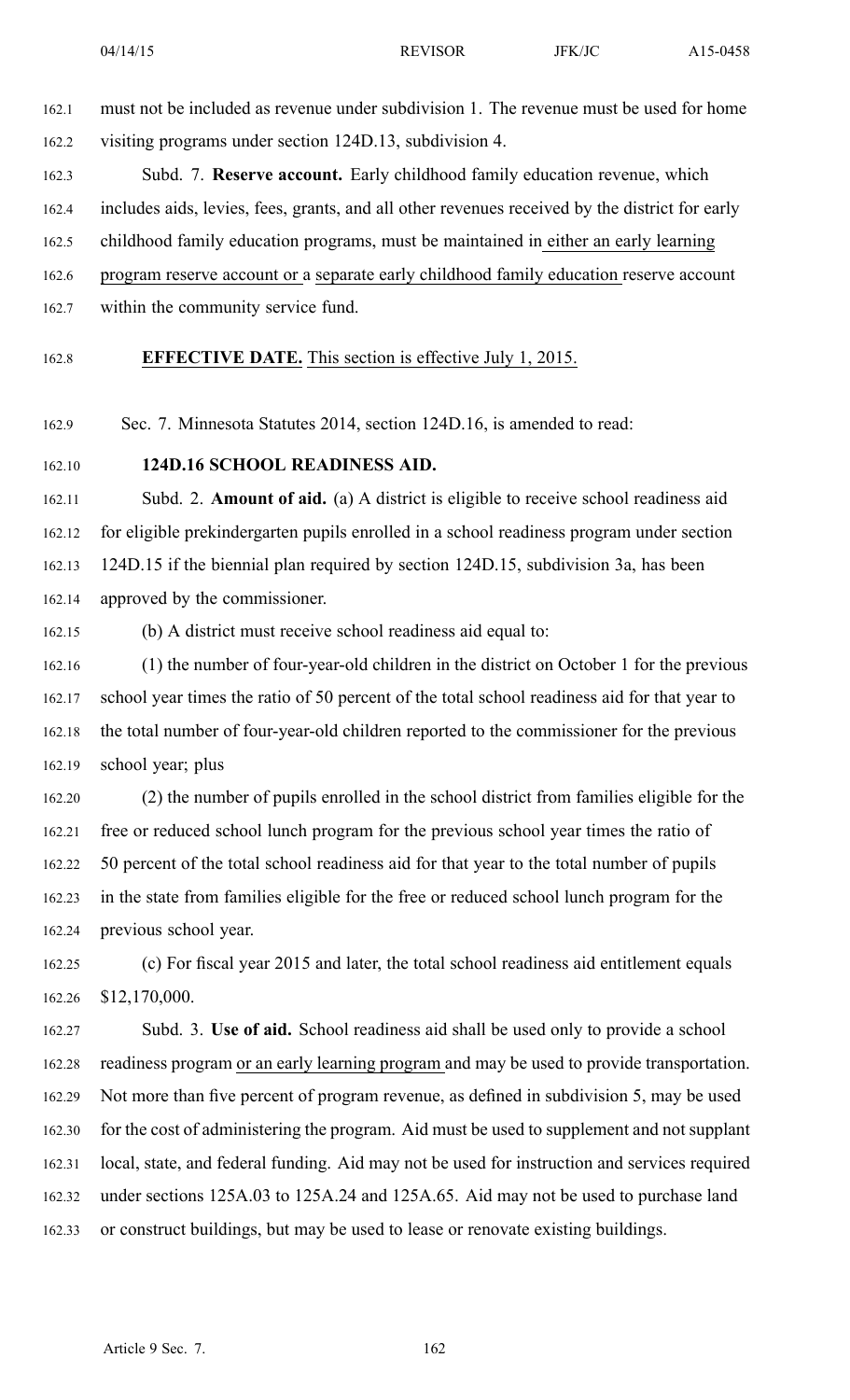163.1 Subd. 5. **Reserve account.** School readiness revenue, which includes aids, fees,

163.2 grants, and all other revenues received by the district school readiness programs, must

163.3 be maintained in either an early learning program reserve account or <sup>a</sup> separate school

163.4 readiness reserve account within the community service fund.

163.5 **EFFECTIVE DATE.** This section is effective July 1, 2015.

163.6 Sec. 8. Minnesota Statutes 2014, section 124D.165, is amended to read:

163.7 **124D.165 EARLY LEARNING SCHOLARSHIPS.**

163.8 Subdivision 1. **Establishment; purpose.** There is established within the Office of 163.9 Early Learning an early learning scholarships program in order to increase access to 163.10 high-quality early childhood programs for children ages three to five.

163.11 Subd. 2. **Family eligibility.** (a) For <sup>a</sup> family to receive an early learning scholarship, 163.12 parents or guardians must meet the following eligibility requirements:

163.13 (1) have <sup>a</sup> child three or four years of age on September 1 of the current school year, 163.14 who has not ye<sup>t</sup> started kindergarten; and

163.15 (2) have income equal to or less than 185 percen<sup>t</sup> of federal poverty level income 163.16 in the current calendar year, or be able to document their child's current participation in 163.17 the free and reduced-price lunch program or child and adult care food program, National 163.18 School Lunch Act, United States Code, title 42, sections 1751 and 1766; the Food 163.19 Distribution Program on Indian Reservations, Food and Nutrition Act, United States 163.20 Code, title 7, sections 2011-2036; Head Start under the federal Improving Head Start for 163.21 School Readiness Act of 2007; Minnesota family investment program under chapter 256J; 163.22 child care assistance programs under chapter 119B; the supplemental nutrition assistance 163.23 program; or placement in foster care under section 260C.212.

163.24 (b) Notwithstanding the other provisions of this section, <sup>a</sup> paren<sup>t</sup> under age 21 who 163.25 is pursuing <sup>a</sup> high school or general education equivalency diploma or postsecondary 163.26 training or education is eligible for an early learning scholarship if the paren<sup>t</sup> has <sup>a</sup> child 163.27 age zero to five years old and meets the income eligibility guidelines in this subdivision.

163.28 (c) Any siblings between the ages zero to five years old of <sup>a</sup> child who has been 163.29 awarded <sup>a</sup> scholarship under this section must be awarded <sup>a</sup> scholarship upon request, 163.30 provided the sibling attends the same program as long as funds are available.

163.31 (d) Beginning September 1, 2015, any child under the age of five years old on 163.32 September 1 of the current school year who has not started kindergarten and is <sup>a</sup> recipient 163.33 of an early learning scholarship funded under the federal Race to the Top - Early Learning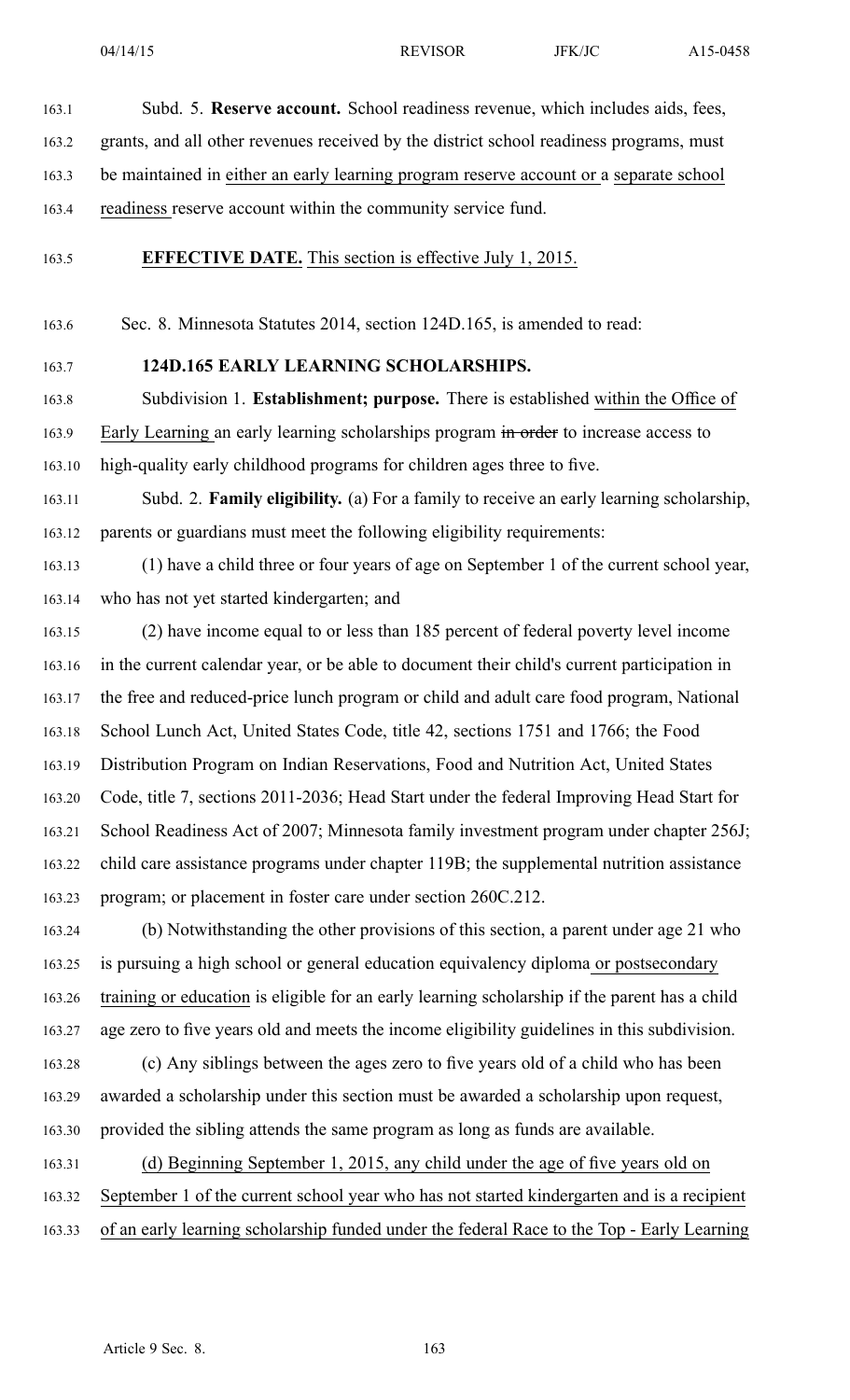| 164.1  | Challenge Grant must receive a scholarship under this section at the end of the child's Race            |
|--------|---------------------------------------------------------------------------------------------------------|
| 164.2  | to the Top - Early Learning Challenge Grant scholarship as long as funds are available.                 |
| 164.3  | $(d)$ (e) A child who has received a scholarship under this section must continue to                    |
| 164.4  | receive a scholarship each year until that child is eligible for kindergarten under section             |
| 164.5  | 120A.20 and as long as funds are available.                                                             |
| 164.6  | $(e)$ (f) Early learning scholarships may not be counted as earned income for the                       |
| 164.7  | purposes of medical assistance under chapter 256B, MinnesotaCare under chapter 256L,                    |
| 164.8  | Minnesota family investment program under chapter 256J, child care assistance programs                  |
| 164.9  | under chapter 119B, or Head Start under the federal Improving Head Start for School                     |
| 164.10 | Readiness Act of 2007.                                                                                  |
| 164.11 | (g) A child from an adjoining state whose family resides at a Minnesota address as                      |
| 164.12 | assigned by the United States Postal Service, who has received developmental screening                  |
| 164.13 | under sections 121A.16 to 121A.19, who intends to enroll in a Minnesota school district,                |
| 164.14 | and whose family meets the criteria of paragraph (a) is eligible for an early learning                  |
| 164.15 | scholarship under this section.                                                                         |
| 164.16 | Subd. 3. <b>Administration.</b> (a) The commissioner director of the Office of Early                    |
| 164.17 | Learning shall establish application timelines and determine the schedule for awarding                  |
| 164.18 | scholarships that meets operational needs of eligible families and programs.                            |
| 164.19 | (b) The commissioner director may prioritize applications on factors including:                         |
| 164.20 | $(1)$ family income;;                                                                                   |
| 164.21 | $(2)$ geographic location; and                                                                          |
| 164.22 | $(3)$ whether the child's family child:                                                                 |
| 164.23 | (i) is in foster care;                                                                                  |
| 164.24 | (ii) is experiencing homelessness;                                                                      |
| 164.25 | (iii) is on a waiting list for a publicly funded program providing early education                      |
| 164.26 | or child care services.; or                                                                             |
| 164.27 | (iv) has a parent under age 21 who is pursuing a high school or postsecondary                           |
| 164.28 | training or education.                                                                                  |
| 164.29 | $\left(\frac{1}{2}\right)$ (c) For fiscal years 2014 and 2015 only, scholarships may not exceed \$5,000 |
| 164.30 | per year for each eligible child. For fiscal year 2016 and later, the commissioner director             |
| 164.31 | shall establish a target for the average scholarship amount per child based on the results              |
| 164.32 | of the rate survey conducted under section 119B.02., not to exceed the statewide general                |
| 164.33 | education revenue per pupil in adjusted average daily membership. The director may                      |
| 164.34 | increase by up to 15 percent the scholarship amount for children enrolled in a three-star               |
| 164.35 | Parent Aware-rated program and may increase by up to 20 percent the scholarship amount                  |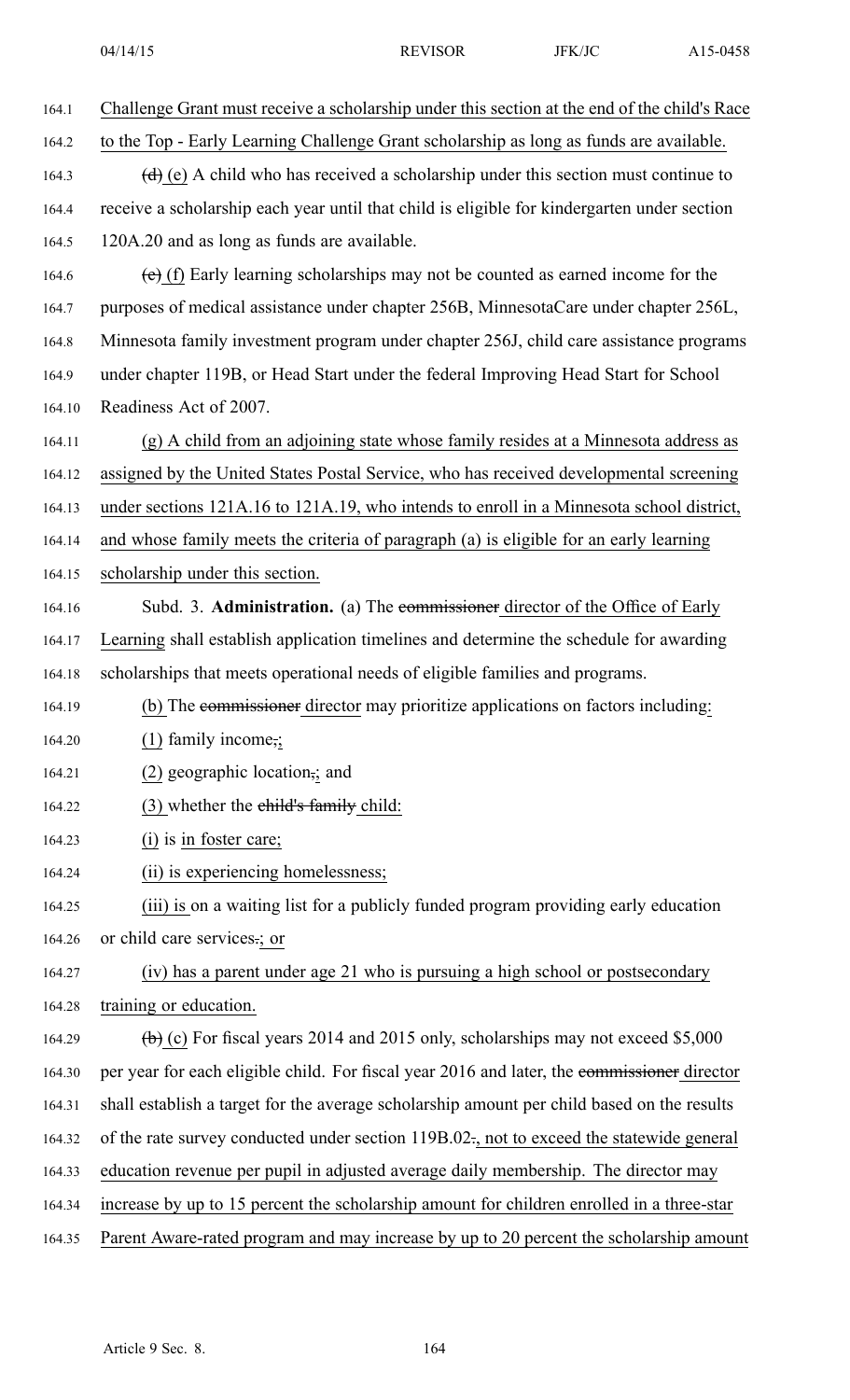165.1 for children enrolled in a four-star Parent Aware-rated program so long as any increase

- 165.2 added to the average scholarship amount does not exceed the actual program rate or tuition. 165.3 (c) (d) A four-star rated program that has children eligible for a scholarship enrolled 165.4 in or on <sup>a</sup> waiting list for <sup>a</sup> program beginning in July, August, or September may notify 165.5 the commissioner director, in the form and manner prescribed by the commissioner 165.6 director, each year of the program's desire to enhance program services or to serve more 165.7 children than current funding provides. The commissioner director may designate a 165.8 predetermined number of scholarship slots for that program and notify the program of 165.9 that number. Beginning July 1, 2016, <sup>a</sup> school district or Head Start program qualifying 165.10 under this paragraph, <sup>a</sup> licensed child care center, or <sup>a</sup> family child care provider 165.11 may use its established registration process to enroll scholarship recipients and may 165.12 verify <sup>a</sup> scholarship recipient's family income in the same manner as for other program 165.13 participants. Scholarships awarded under this paragraph must be paid to the eligible 165.14 program provider designated by the award recipient, and must be transferred to another
- 165.15 eligible program provider at the recipient's request.

165.16 (d) (e) A scholarship is awarded for a 12-month period. If the scholarship recipient 165.17 has not been accepted and subsequently enrolled in <sup>a</sup> rated program within ten months of 165.18 the awarding of the scholarship, the scholarship cancels and the recipient must reapply in 165.19 order to be eligible for another scholarship. A child may not be awarded more than one 165.20 scholarship in <sup>a</sup> 12-month period.

- 165.21 (e) (f) A child who receives a scholarship who has not completed development 165.22 screening under sections 121A.16 to 121A.19 must complete that screening within 90 165.23 days of first attending an eligible program.
- 165.24  $(f)$  (g) For fiscal year  $2017$  2016 and later, a school district or Head Start program 165.25 enrolling scholarship recipients under paragraph (e) may apply to the commissioner, in 165.26 the form and manner prescribed by the commissioner, for direct payment of state aid. 165.27 Upon receipt of the application, the commissioner must pay each program directly for 165.28 each approved scholarship recipient enrolled under paragraph (e) according to the metered 165.29 payment system or another schedule established by the commissioner. the total amount of 165.30 funding directly allocated to <sup>a</sup> program under paragraph (d) must not exceed the amount
- 165.31 directly awarded to those programs in fiscal year 2015.
- 165.32 Subd. 4. **Early childhood program eligibility.** (a) In order To be eligible to accep<sup>t</sup> 165.33 an early learning scholarship, <sup>a</sup> program must:
- 165.34 (1) participate in the quality rating and improvement system under section 165.35 124D.142; and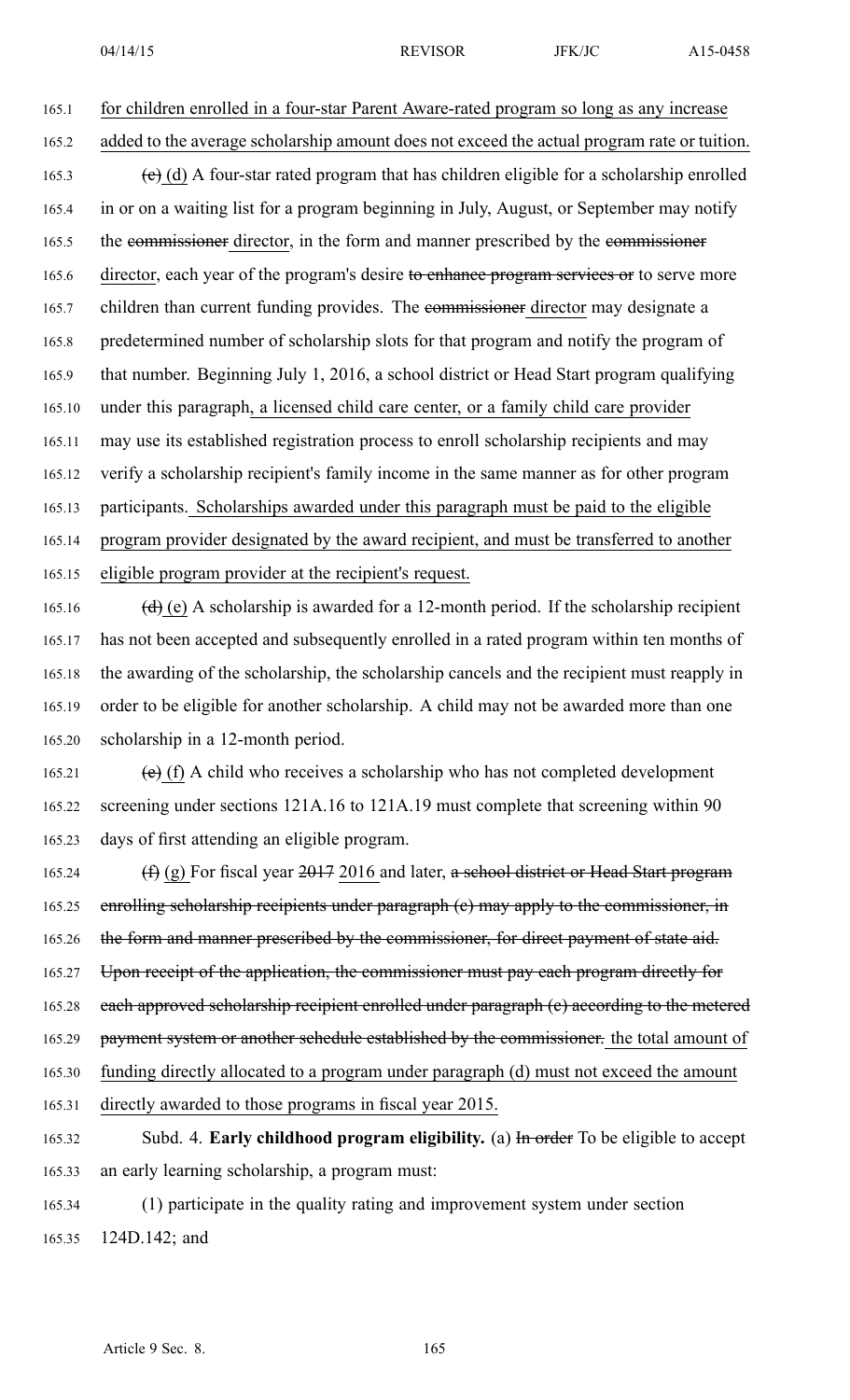| 166.1  | (2) beginning July 1, $2016$ 2020, have a three- or four-star rating in the quality rating  |
|--------|---------------------------------------------------------------------------------------------|
| 166.2  | and improvement system or be a program the director determines is eligible based on an      |
| 166.3  | evidence-based program evaluation or program review.                                        |
| 166.4  | (b) Any program accepting scholarships must use the revenue to supplement and not           |
| 166.5  | supplant federal funding.                                                                   |
| 166.6  | $(e)$ (b) Notwithstanding paragraph (a), all Minnesota early learning foundation            |
| 166.7  | scholarship program pilot sites are eligible to accept an early learning scholarship under  |
| 166.8  | this section.                                                                               |
| 166.9  | (c) A provider is not eligible to participate in the scholarship program under this         |
| 166.10 | section if:                                                                                 |
| 166.11 | (1) the provider has been disqualified from receiving payment for child care services       |
| 166.12 | from the child care assistance program under chapter 119B due to wrongfully obtaining       |
| 166.13 | child care assistance under section 256.98, subdivision 8, paragraph (c);                   |
| 166.14 | (2) the program or individual is currently on the national disqualified list for the        |
| 166.15 | Child and Adult Care Food Program; or                                                       |
| 166.16 | (3) the program or provider has been convicted of any activity that occurred during         |
| 166.17 | the past seven years indicating a lack of business integrity, including fraud, making false |
| 166.18 | statements, receiving stolen property, making false claims, or obstruction of justice.      |
| 166.19 | Subd. 4a. Record-keeping requirements. A program participating under this                   |
| 166.20 | section must maintain and, at the director's request, make available to the director the    |
| 166.21 | attendance records and records of charges and payments for all children participating in    |
| 166.22 | this program, including payments from sources other than this program.                      |
| 166.23 | Subd. 5. Report required. The commissioner director shall contract with an                  |
| 166.24 | independent contractor to evaluate the early learning scholarship program. The evaluation   |
| 166.25 | must include recommendations regarding the appropriate scholarship amount, efficiency,      |
| 166.26 | and effectiveness of the administration, and impact on kindergarten readiness. By January   |
| 166.27 | 15, 2016, the commissioner director shall submit a written copy of the evaluation to the    |
| 166.28 | chairs and ranking minority members of the legislative committees and divisions with        |
| 166.29 | primary jurisdiction over kindergarten through grade 12 education.                          |
| 166.30 | Subd. 6. Use of funds. (a) Scholarships must be used to supplement and not                  |
| 166.31 | supplant federal funding.                                                                   |
| 166.32 | (b) A scholarship must be used in a program the child regularly attends to ensure           |
| 166.33 | the child's access to the general curriculum of the program, consistent with the program    |
| 166.34 | schedule.                                                                                   |
| 166.35 | <b>EFFECTIVE DATE.</b> This section is effective for fiscal year 2016 and later.            |
|        |                                                                                             |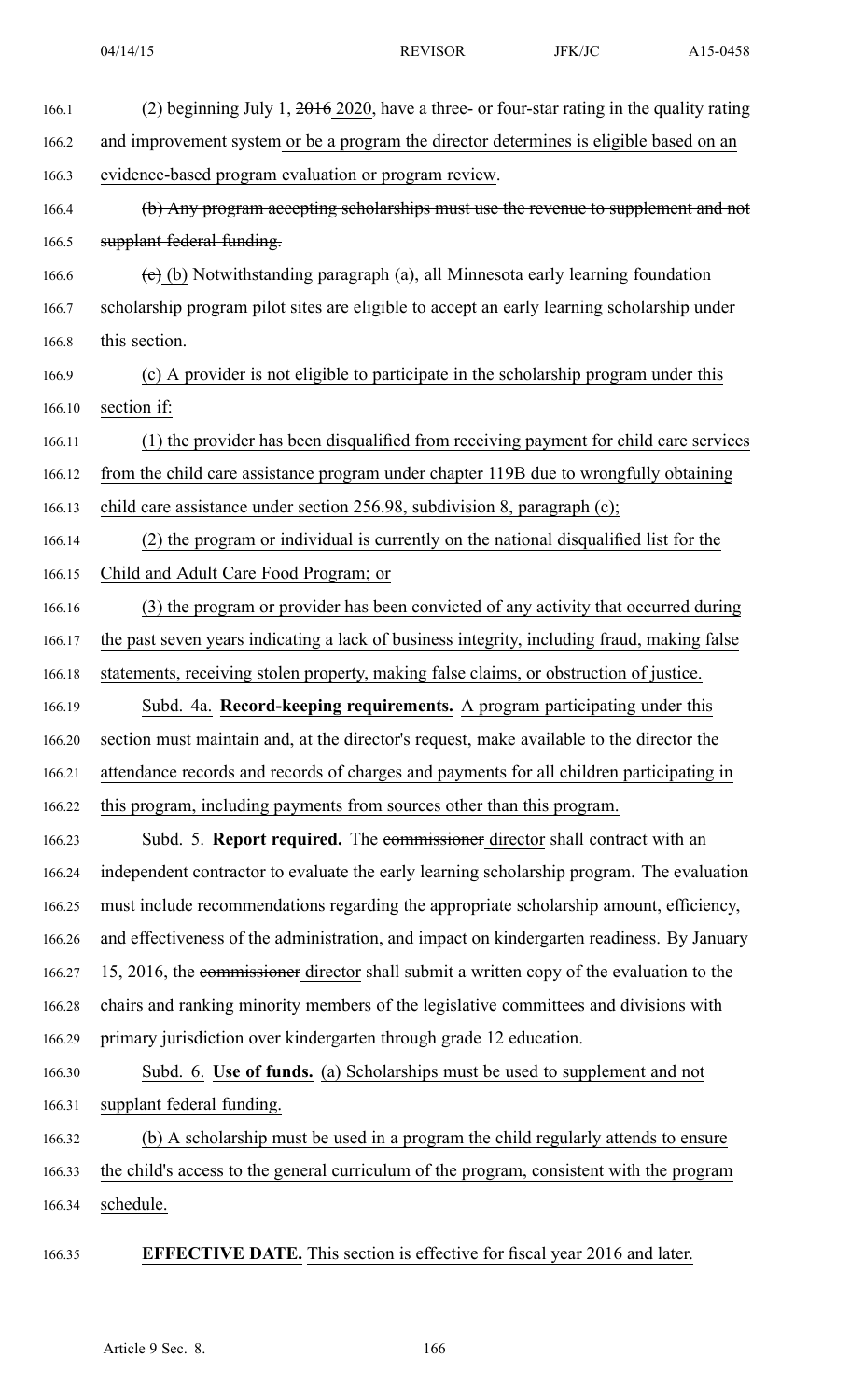167.1 Sec. 9. Minnesota Statutes 2014, section 125A.03, is amended to read:

### 167.2 **125A.03 SPECIAL INSTRUCTION FOR CHILDREN WITH A DISABILITY.**

167.3 (a) As defined in paragraph (b), every district must provide special instruction and 167.4 services, either within the district or in another district, for all children with <sup>a</sup> disability, 167.5 including providing required services under Code of Federal Regulations, title 34, section 167.6 300.121, paragraph (d), to those children suspended or expelled from school for more than 167.7 ten school days in that school year, who are residents of the district and who are disabled 167.8 as set forth in section 125A.02. For purposes of state and federal special education laws, 167.9 the phrase "special instruction and services" in the state Education Code means <sup>a</sup> free 167.10 and appropriate public education provided to an eligible child with disabilities. "Free 167.11 appropriate public education" means special education and related services that:

167.12 (1) are provided at public expense, under public supervision and direction, and 167.13 without charge;

167.14 (2) meet the standards of the state, including the requirements of the Individuals 167.15 with Disabilities Education Act, Part B or C;

167.16 (3) include an appropriate preschool, elementary school, or secondary school 167.17 education; and

167.18 (4) are provided to children ages three through 21 in conformity with an 167.19 individualized education program that meets the requirements of the Individuals with 167.20 Disabilities Education Act, subpart A, sections 300.320 to 300.324, and provided to 167.21 infants and toddlers in conformity with an individualized family service plan that meets 167.22 the requirements of the Individuals with Disabilities Education Act, subpart A, sections 167.23 303.300 to 303.346.

167.24 (b) Notwithstanding any age limits in laws to the contrary, special instruction and 167.25 services must be provided from birth until July 1 after the child with <sup>a</sup> disability becomes 167.26 21 years old but shall not extend beyond secondary school or its equivalent, excep<sup>t</sup> as 167.27 provided in section 124D.68, subdivision 2. Local health, education, and social service 167.28 agencies must refer children under age five who are known to need or suspected of 167.29 needing special instruction and services to the school district. Districts with less than the 167.30 minimum number of eligible children with <sup>a</sup> disability as determined by the commissioner 167.31 must cooperate with other districts to maintain <sup>a</sup> full range of programs for education 167.32 and services for children with <sup>a</sup> disability. This section does not alter the compulsory 167.33 attendance requirements of section 120A.22.

167.34 (c) At the board's discretion, <sup>a</sup> school district that participates in <sup>a</sup> reciprocity 167.35 agreemen<sup>t</sup> with <sup>a</sup> neighboring state under section 124D.041 may enroll and provide 167.36 special instruction and services to <sup>a</sup> child from an adjoining state whose family resides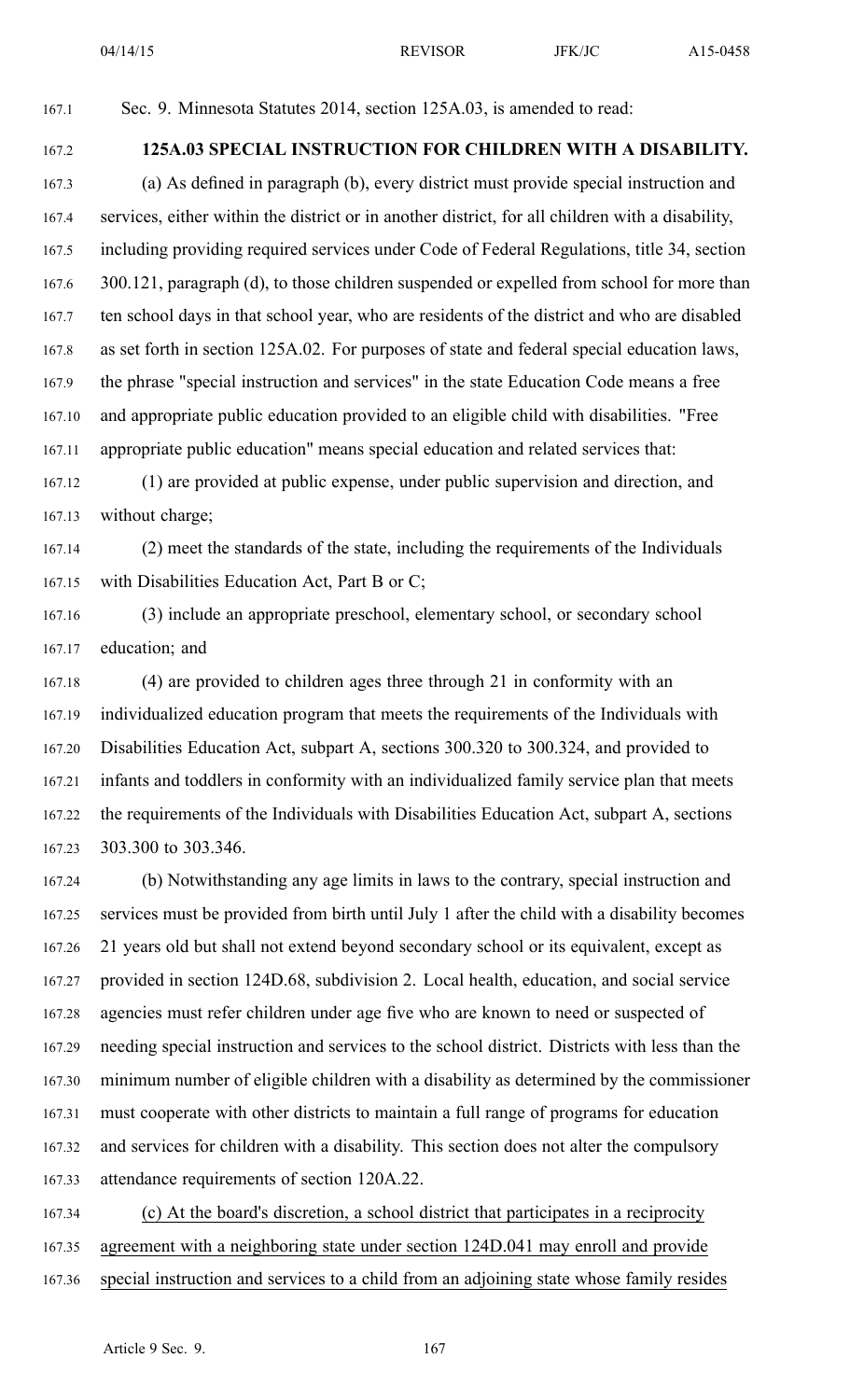| 168.1  | at a Minnesota address as assigned by the United States Postal Service if the district has    |
|--------|-----------------------------------------------------------------------------------------------|
| 168.2  | completed child identification procedures for that child to determine the child's eligibility |
| 168.3  | for special education services, and the child has received developmental screening under      |
| 168.4  | sections 121A.16 to 121A.19.                                                                  |
| 168.5  | <b>EFFECTIVE DATE.</b> This section is effective July 1, 2015.                                |
| 168.6  | Sec. 10. APPROPRIATIONS.                                                                      |
| 168.7  | Subdivision 1. Department of Education. The sums indicated in this section are                |
| 168.8  | appropriated from the general fund to the Department of Education for the fiscal years        |
| 168.9  | designated.                                                                                   |
|        |                                                                                               |
| 168.10 | Subd. 2. School readiness. For revenue for school readiness programs under                    |
| 168.11 | Minnesota Statutes, sections 124D.15 and 124D.16:                                             |
| 168.12 | $\overline{\mathcal{E}}$<br>$\frac{16,670,000}{\ldots}$ $\frac{\ldots}{2016}$                 |
| 168.13 | $\underline{\$}$<br>$\frac{17,170,000}{}$ 2017                                                |
| 168.14 | The 2016 appropriation includes \$1,217,000 for 2015 and \$15,453,000 for 2016.               |
| 168.15 | The 2017 appropriation includes \$1,717,000 for 2016 and \$15,453,000 for 2017.               |
| 168.16 | Subd. 3. Early childhood family education aid. For early childhood family                     |
| 168.17 | education aid under Minnesota Statutes, section 124D.135:                                     |
| 168.18 | $\underline{\mathbb{S}}$<br>27,698,000<br>$\underline{\cdots}$ 2016                           |
| 168.19 | $\overline{\mathcal{L}}$<br>$28,346,000$ 2017                                                 |
| 168.20 | The 2016 appropriation includes \$2,713,000 for 2015 and \$24,985,000 for 2016.               |
| 168.21 | The 2017 appropriation includes \$2,776,000 for 2016 and \$25,570,000 for 2017.               |
|        |                                                                                               |
| 168.22 | Subd. 4. Developmental screening aid. For developmental screening aid under                   |
| 168.23 | Minnesota Statutes, sections 121A.17 and 121A.19:                                             |
| 168.24 | $\overline{\mathcal{E}}$<br>$3,363,000$ 2016                                                  |
| 168.25 | $\overline{\mathcal{E}}$<br>$3,369,000$ 2017                                                  |
| 168.26 | The 2016 appropriation includes \$338,000 for 2015 and \$3,025,000 for 2016.                  |
| 168.27 | The 2017 appropriation includes \$336,000 for 2016 and \$3,033,000 for 2017.                  |
| 168.28 | Subd. 5. Head Start program. (a) For Head Start programs under Minnesota                      |
| 168.29 | Statutes, section 119A.52:                                                                    |
| 168.30 | $\underline{\$}$<br>20,100,000<br>$\underline{\cdots}$ 2016                                   |
| 168.31 | $\underline{\mathbb{S}}$<br>20,100,000<br>$\frac{1}{2017}$                                    |
|        |                                                                                               |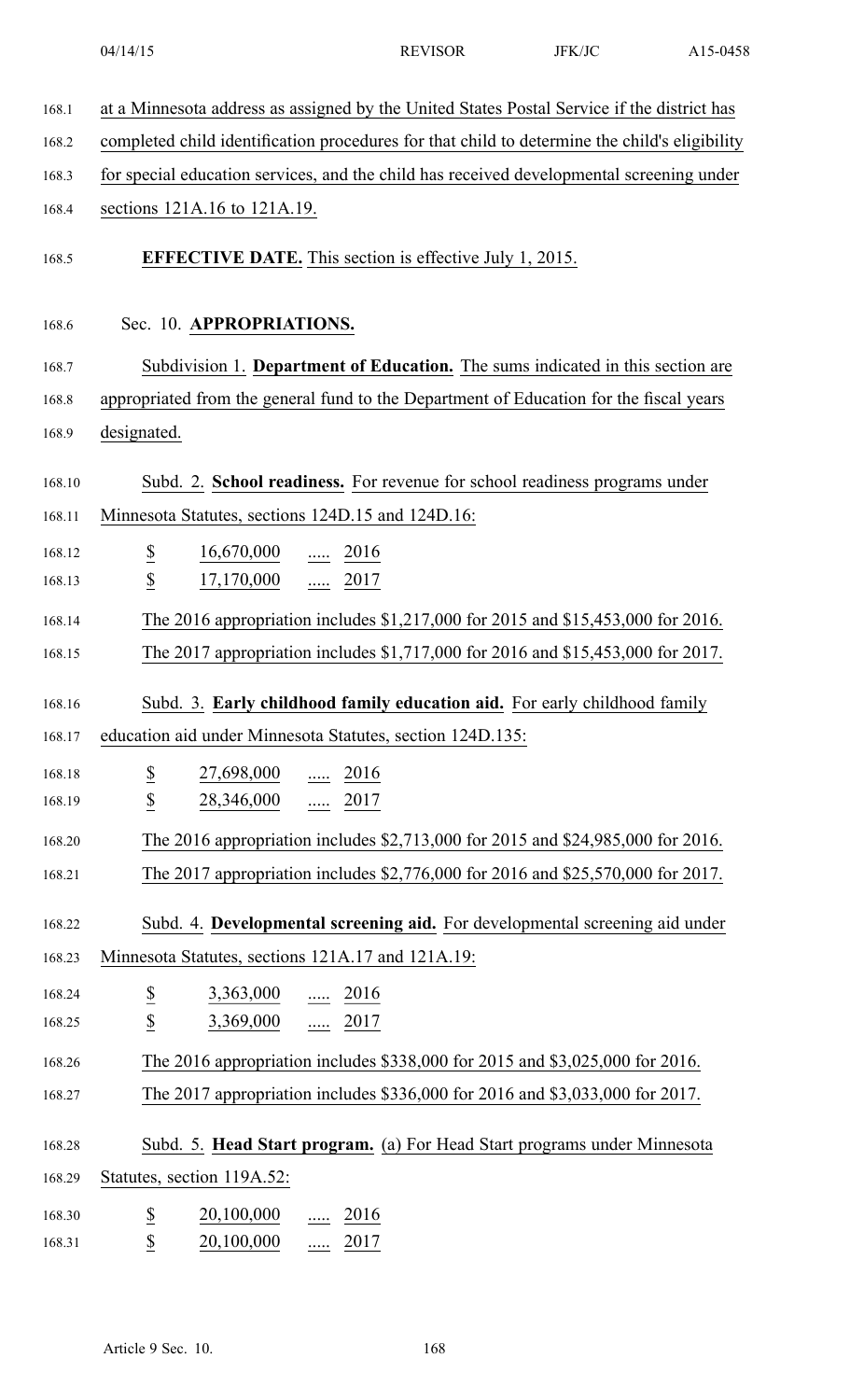169.1 (b) Head Start programs must use the funds under this subdivision to increase the 169.2 number of eligible children served beyond the number of eligible children served under 169.3 federal funds. 169.4 (c) No Head Start programs providing compensation or other employment benefits 169.5 that exceed established federal limits may receive funding under this subdivision. 169.6 Subd. 6. **Educate parents partnership.** For the educate parents partnership under 169.7 Minnesota Statutes, section 124D.129: 169.8  $\frac{\$}{}$   $\frac{49,000}{...}$   $\frac{2016}{...}$ 169.9 \$ 49,000 ..... 2017 169.10 Subd. 7. **Kindergarten entrance assessment initiative and intervention** 169.11 **program.** For the kindergarten entrance assessment initiative and intervention program 169.12 under Minnesota Statutes, section 124D.162: 169.13 \$ 281,000 ...... 2016 169.14 \$ 281,000 ..... 2017 169.15 Subd. 8. **Early learning scholarships.** For the early learning scholarship program 169.16 under Minnesota Statutes, section 124D.165: 169.17  $\frac{\$}{37,884,000}$  ..... 2016 169.18 **\$** 47,884,000 ..... 2017 169.19 Up to \$950,000 each year is for administration of this program. 169.20 Any balance in the first year does not cancel but is available in the second year. 169.21 Subd. 9. **Parent-child home program.** For <sup>a</sup> gran<sup>t</sup> to the parent-child home 169.22 program:  $169.23 \qquad \qquad \underline{\$} \qquad \qquad \underline{350,000} \qquad \dots \qquad \underline{2016}$ 169.24 \$ 350,000 ..... 2017 169.25 The gran<sup>t</sup> must be used for an evidence-based and research-validated early childhood 169.26 literacy and school readiness program for children ages 16 months to four years at its 169.27 existing suburban program location. 169.28 Subd. 10. **Northside Achievement Zone.** For <sup>a</sup> gran<sup>t</sup> to the Northside Achievement 169.29 Zone:  $169.30 \t\t \t\t \frac{\$}{\$} \t\t 200,000 \t\t \t \ldots \t 2016$ 169.31 \$ 200,000 ..... 2017 169.32 Funds appropriated in this section are to reduce multigenerational poverty and the 169.33 educational achievement gap through increased enrollment of families within the zone,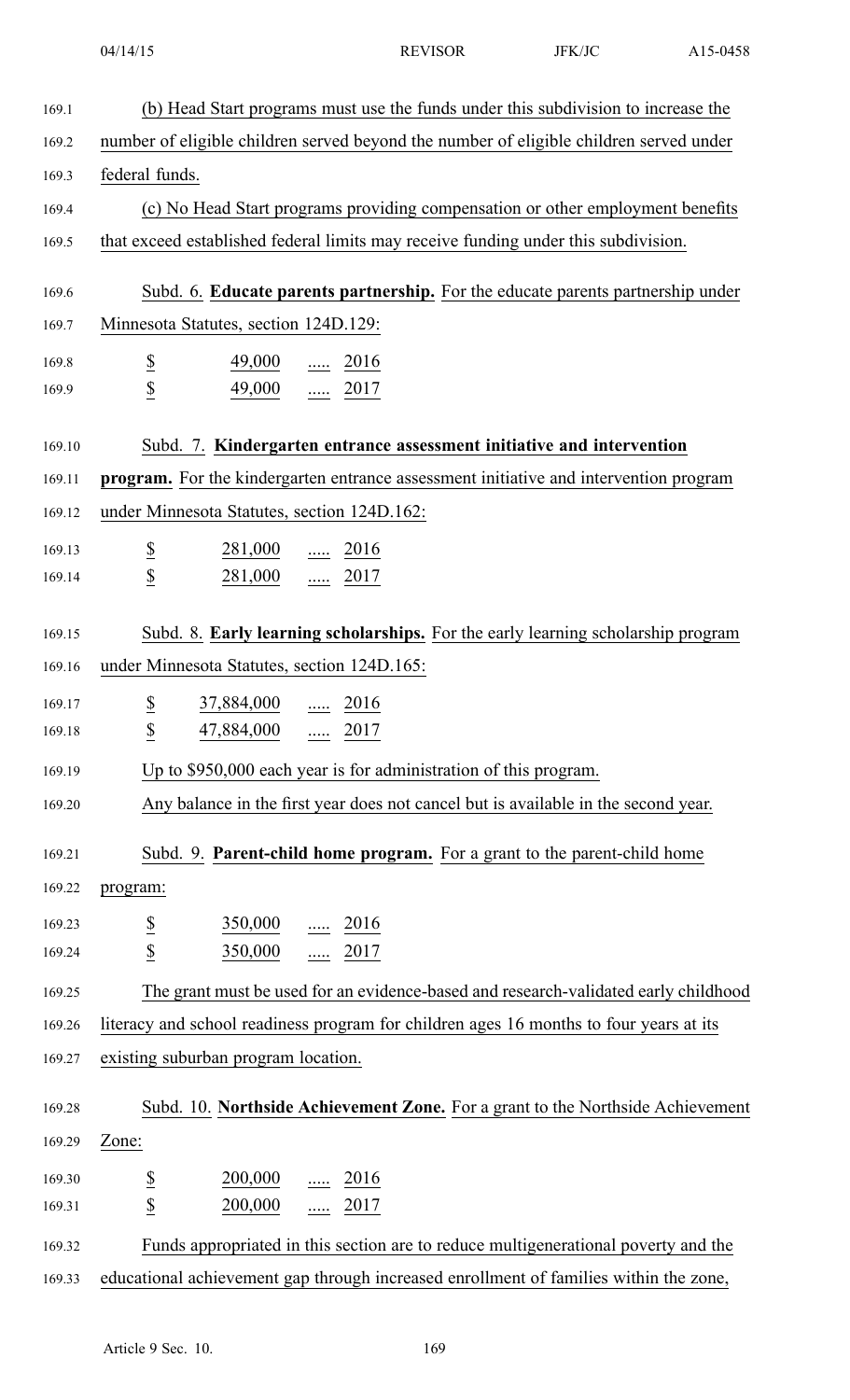| 170.1  | and may be used for Northside Achievement Zone programming and services consistent                 |
|--------|----------------------------------------------------------------------------------------------------|
| 170.2  | with federal Promise Neighborhood program agreements and requirements.                             |
| 170.3  | Subd. 11. St. Paul Promise Neighborhood. For a grant to the St. Paul Promise                       |
| 170.4  | Neighborhood:                                                                                      |
| 170.5  |                                                                                                    |
| 170.6  | $\underline{\mathbb{S}}$<br>$\frac{200,000}{}$ 2016<br>$\underline{\$}$<br>$\frac{200,000}{}$ 2017 |
| 170.7  | Funds appropriated in this section are to reduce multigenerational poverty and the                 |
|        | educational achievement gap through increased enrollment of families within the zone,              |
| 170.8  |                                                                                                    |
| 170.9  | and may be used for St. Paul Promise Neighborhood programming and services consistent              |
| 170.10 | with federal Promise Neighborhood program agreements and requirements.                             |
| 170.11 | Subd. 12. Quality Rating System. For transfer to the commissioner of human                         |
| 170.12 | services for the purposes of expanding the Quality Rating and Improvement System under             |
| 170.13 | Minnesota Statutes, section 124D.142, in greater Minnesota and increasing supports for             |
| 170.14 | providers participating in the Quality Rating and Improvement System:                              |
| 170.15 | $1,200,000$ 2016                                                                                   |
| 170.16 | $rac{S}{S}$<br>$2,300,000$ 2017                                                                    |
| 170.17 | Any balance in the first year does not cancel but is available in the second year.                 |
| 170.18 | <b>ARTICLE 10</b>                                                                                  |
|        |                                                                                                    |
| 170.19 | <b>PREVENTION</b>                                                                                  |
| 170.20 | Section 1. APPROPRIATION.                                                                          |
| 170.21 | Subdivision 1. Department of Education. The sums indicated in this section are                     |
| 170.22 | appropriated from the general fund to the Department of Education for the fiscal years             |
| 170.23 | designated.                                                                                        |
| 170.24 | Subd. 2. Community education aid. For community education aid under                                |
|        |                                                                                                    |
| 170.25 | Minnesota Statutes, section 124D.20:                                                               |
| 170.26 | $\underline{\$}$<br>788,000<br>2016<br>.                                                           |
| 170.27 | $\underline{\$}$<br>554,000<br>$\frac{1}{2017}$                                                    |
| 170.28 | The 2016 appropriation includes \$107,000 for 2015 and \$681,000 for 2016.                         |
| 170.29 | The 2017 appropriation includes \$75,000 for 2016 and \$479,000 for 2017.                          |
| 170.30 | Subd. 3. Adults with disabilities program aid. For adults with disabilities                        |
| 170.31 | programs under Minnesota Statutes, section 124D.56:                                                |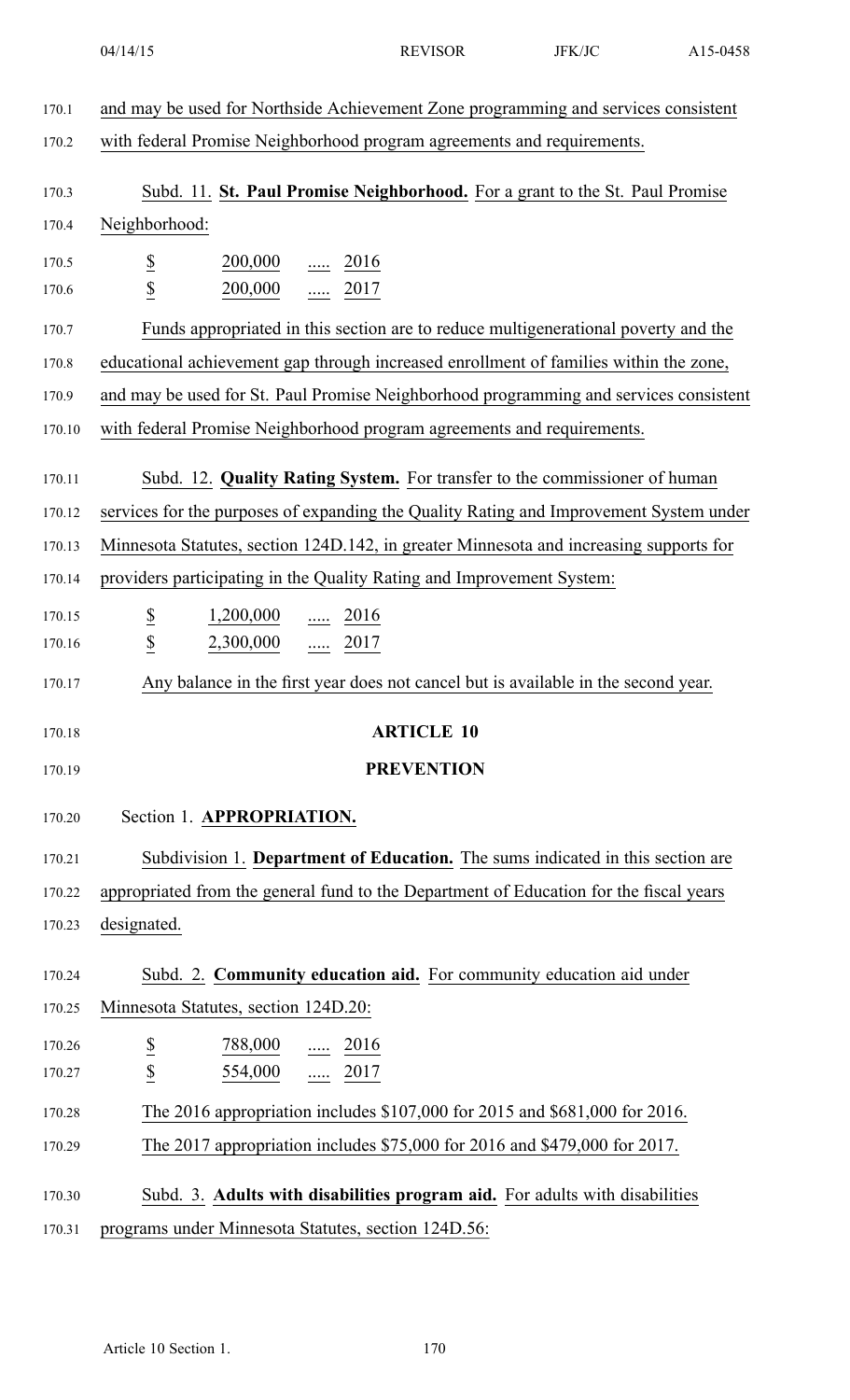| 171.1  | 710,000<br>2016                                                                               |
|--------|-----------------------------------------------------------------------------------------------|
| 171.2  | $rac{S}{S}$<br>710,000<br>$\ldots$ 2017                                                       |
| 171.3  | The 2016 appropriation includes \$71,000 for 2015 and \$639,000 for 2016.                     |
| 171.4  | The 2017 appropriation includes \$71,000 for 2016 and \$639,000 for 2017.                     |
| 171.5  | Subd. 4. Hearing-impaired adults. For programs for hearing-impaired adults                    |
| 171.6  | under Minnesota Statutes, section 124D.57:                                                    |
| 171.7  | $\overline{\mathcal{E}}$<br>70,000<br><u>2016</u>                                             |
| 171.8  | $\underline{\mathbb{S}}$<br>70,000<br>$2017$                                                  |
| 171.9  | Subd. 5. School-age care revenue. For extended day aid under Minnesota Statutes,              |
| 171.10 | section 124D.22:                                                                              |
| 171.11 | $\overline{\mathbf{z}}$<br>$\frac{1,000}{\cdots}$ $\frac{2016}{\cdots}$                       |
| 171.12 | $\underline{\mathbb{S}}$<br>$2017$<br>1,000                                                   |
| 171.13 | The 2016 appropriation includes \$0 for 2015 and \$1,000 for 2016.                            |
| 171.14 | The 2017 appropriation includes $$0$ for 2016 and $$1,000$ for 2017.                          |
| 171.15 | <b>ARTICLE 11</b>                                                                             |
| 171.16 | <b>SELF-SUFFICIENCY AND LIFELONG LEARNING</b>                                                 |
|        |                                                                                               |
| 171.17 | Section 1. Minnesota Statutes 2014, section 124D.531, subdivision 1, is amended to            |
| 171.18 | read:                                                                                         |
| 171.19 | Subdivision 1. State total adult basic education aid. (a) The state total adult basic         |
| 171.20 | education aid for fiscal year 2011 equals \$44,419,000, plus any amount that is not paid      |
| 171.21 | during the previous fiscal year as a result of adjustments under subdivision 4, paragraph     |
| 171.22 | (a), or section 124D.52, subdivision 3. The state total adult basic education aid for later   |
| 171.23 | fiscal years equals:                                                                          |
| 171.24 | (1) the state total adult basic education aid for the preceding fiscal year plus any          |
| 171.25 | amount that is not paid for during the previous fiscal year, as a result of adjustments under |
| 171.26 | subdivision 4, paragraph (a), or section 124D.52, subdivision 3; times                        |
| 171.27 | $(2)$ the lesser of:                                                                          |
| 171.28 | (i) $1.03$ 1.005; or                                                                          |
| 171.29 | (ii) the average growth in state total contact hours over the prior ten program years.        |
| 171.30 | Three percent of the state total adult basic education aid must be set aside for adult        |
| 171.31 | basic education supplemental service grants under section 124D.522.                           |
| 171.32 | (b) The state total adult basic education aid, excluding basic population aid, equals         |
| 171.33 | the difference between the amount computed in paragraph (a), and the state total basic        |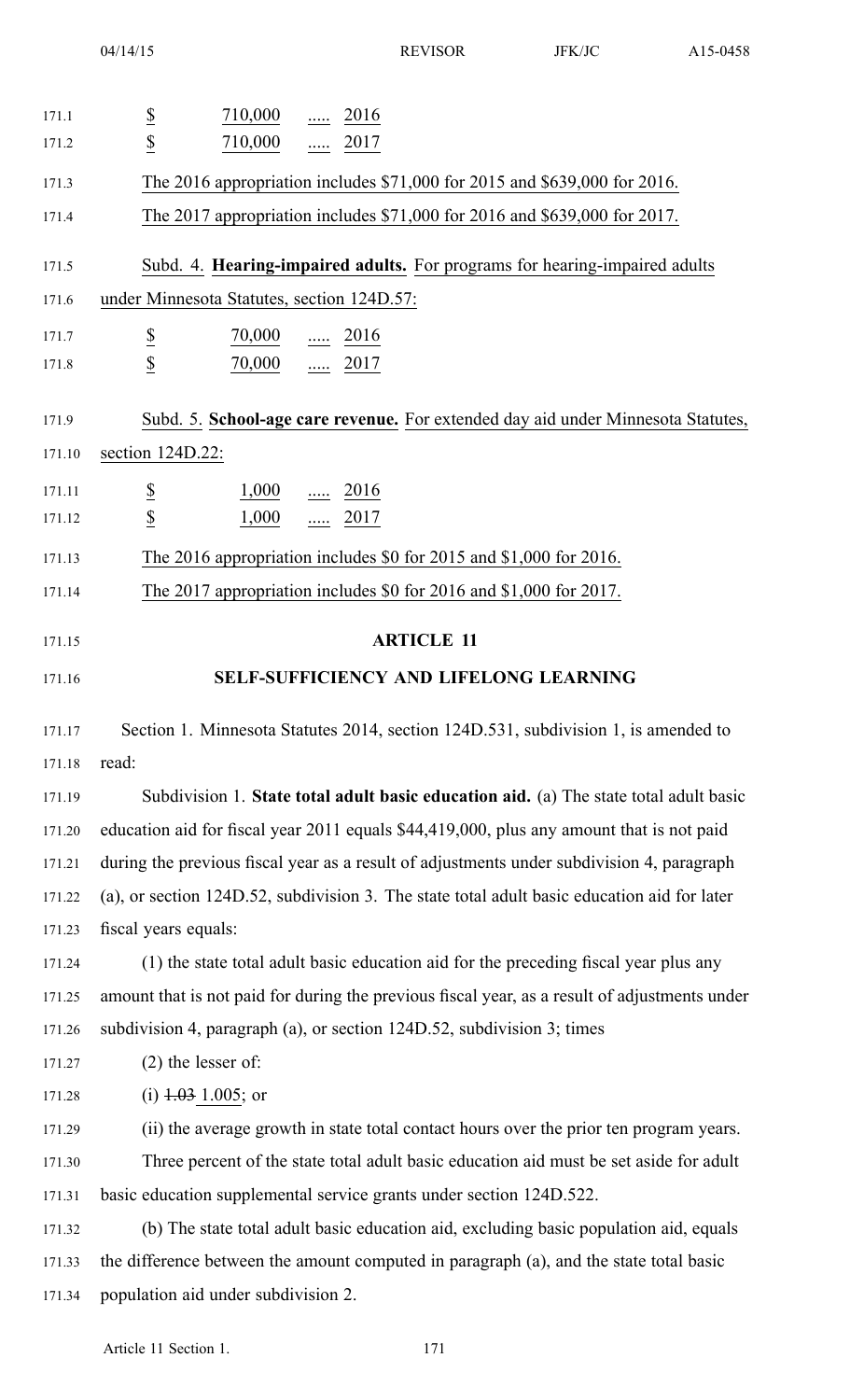#### 172.1 **EFFECTIVE DATE.** This section is effective for fiscal year 2016 and later.

- 172.2 Sec. 2. Minnesota Statutes 2014, section 124D.531, subdivision 2, is amended to read: 172.3 Subd. 2. **Basic population aid.** (a) A district is eligible for basic population aid if 172.4 the district has <sup>a</sup> basic service level approved by the commissioner under section 124D.52, 172.5 subdivision 5, or is <sup>a</sup> member of <sup>a</sup> consortium with an approved basic service level. Basic 172.6 population aid is equal to the greater of \$3,844 or \$1.73 times the population of the district. 172.7 District population is determined according to section 275.14.
- 172.8 (b) The basic population aid for approved community-based providers of an adult 172.9 basic education program without <sup>a</sup> specific defined district population equals \$1.73 times
- 172.10 the number of students participating in the program during the previous calendar year.
- 

## 172.11 **EFFECTIVE DATE.** This section is effective for revenue for fiscal year 2016 172.12 and later.

172.13 Sec. 3. Minnesota Statutes 2014, section 124D.531, subdivision 3, is amended to read: 172.14 Subd. 3. **Program revenue.** Adult basic education programs established under 172.15 section 124D.52 and approved by the commissioner are eligible for revenue under this 172.16 subdivision. For fiscal year 2001 and later, Adult basic education revenue for each 172.17 approved program equals the sum of:

172.18 (1) the basic population aid under subdivision 2 for districts participating in the 172.19 program during the current program year; plus

172.20 (2) 84 percen<sup>t</sup> times the amount computed in subdivision 1, paragraph (b), times the 172.21 ratio of the contact hours for students participating in the program during the first prior 172.22 program year to the state total contact hours during the first prior program year; plus

172.23 (3) eight percen<sup>t</sup> times the amount computed in subdivision 1, paragraph (b), times 172.24 the ratio of the enrollment of English learners during the second prior school year in 172.25 districts participating in the program during the current program year to the state total 172.26 enrollment of English learners during the second prior school year in districts participating 172.27 in adult basic education programs during the current program year; plus

172.28 (4) eight percen<sup>t</sup> times the amount computed in subdivision 1, paragraph (b), times 172.29 the ratio of the latest federal census count of the number of adults aged 25 or older with no 172.30 diploma residing in the districts participating in the program during the current program 172.31 year to the latest federal census count of the state total number of adults aged 25 or older 172.32 with no diploma residing in the districts participating in adult basic education programs 172.33 during the current program year; and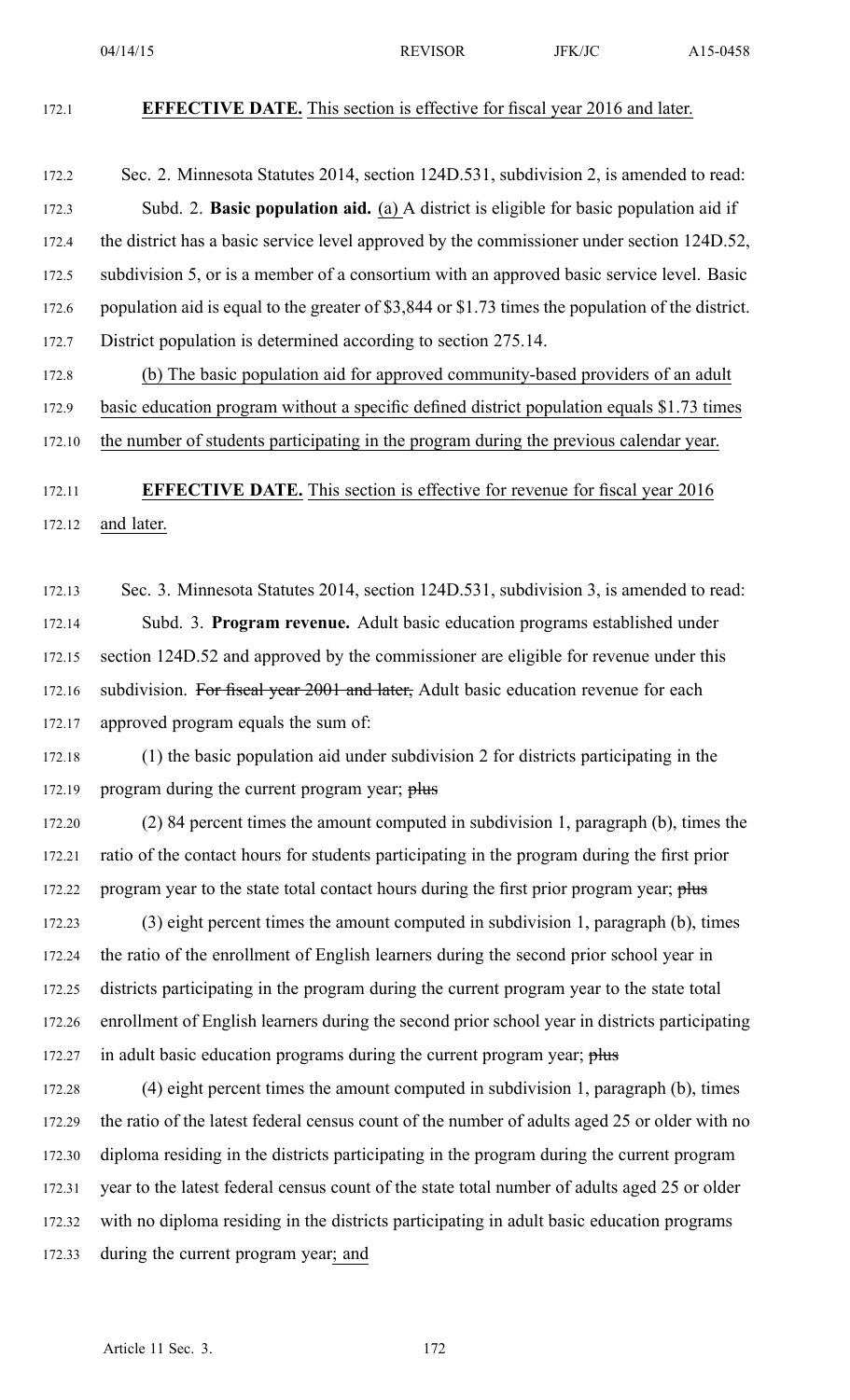| 173.1  | (5) for an approved community-based provider of an adult basic education program           |
|--------|--------------------------------------------------------------------------------------------|
| 173.2  | without district characteristics necessary to calculate revenue under clauses (3) and (4), |
| 173.3  | the average revenue per participant for programs receiving revenue under those clauses     |
| 173.4  | for the previous year, times the program's participants for the previous year.             |
| 173.5  | <b>EFFECTIVE DATE.</b> This section is effective for revenue for fiscal year 2016          |
| 173.6  | and later.                                                                                 |
| 173.7  | Sec. 4. APPROPRIATIONS.                                                                    |
| 173.8  | Subdivision 1. Department of Education. The sums indicated in this section are             |
| 173.9  | appropriated from the general fund to the Department of Education for the fiscal years     |
| 173.10 | designated.                                                                                |
|        |                                                                                            |
| 173.11 | Subd. 2. Adult basic education aid. For adult basic education aid under Minnesota          |
| 173.12 | Statutes, section 124D.531:                                                                |
| 173.13 | $\overline{\mathcal{E}}$<br>48,036,000<br>2016                                             |
| 173.14 | $\underline{\mathbb{S}}$<br>48,276,000<br>$\frac{1}{2017}$                                 |
| 173.15 | The 2016 appropriation includes \$4,782,000 for 2015 and \$43,254,000 for 2016.            |
| 173.16 | The 2017 appropriation includes \$4,806,000 for 2016 and \$43,470,000 for 2017.            |
|        |                                                                                            |
| 173.17 | Subd. 3. <b>GED tests.</b> For payment of 60 percent of the costs of GED tests under       |
| 173.18 | Minnesota Statutes, section 124D.55:                                                       |
| 173.19 | $\overline{\mathbf{z}}$<br>125,000<br>$\frac{1}{2016}$                                     |
| 173.20 | $\overline{\mathcal{L}}$<br>125,000<br>$\underline{\cdots}$ 2017                           |
| 173.21 | <b>ARTICLE 12</b>                                                                          |
|        |                                                                                            |
| 173.22 | <b>STATE AGENCIES</b>                                                                      |
| 173.23 | Section 1. [119A.035] SCHOOL CRISIS RESPONSE TEAMS.                                        |
| 173.24 | Subdivision 1. Commissioner's duties. To ensure timely responses to school crises,         |
| 173.25 | the commissioner must work in cooperation with the Minnesota School Safety Center to       |
| 173.26 | collect, maintain, and make available to schools contact information for crisis response   |
| 173.27 | teams throughout the state.                                                                |
| 173.28 | Subd. 2. Crisis response teams. In regions of Minnesota where an existing crisis           |
| 173.29 | response team has not been formed by a school district, county, or city, the commissioner, |
| 173.30 | in cooperation with the Minnesota School Safety Center, must convene a working group       |
| 173.31 | in each region to develop a plan to form a crisis response team for that region. Team      |
| 173.32 | members from the public and private sectors may represent various disciplines, including   |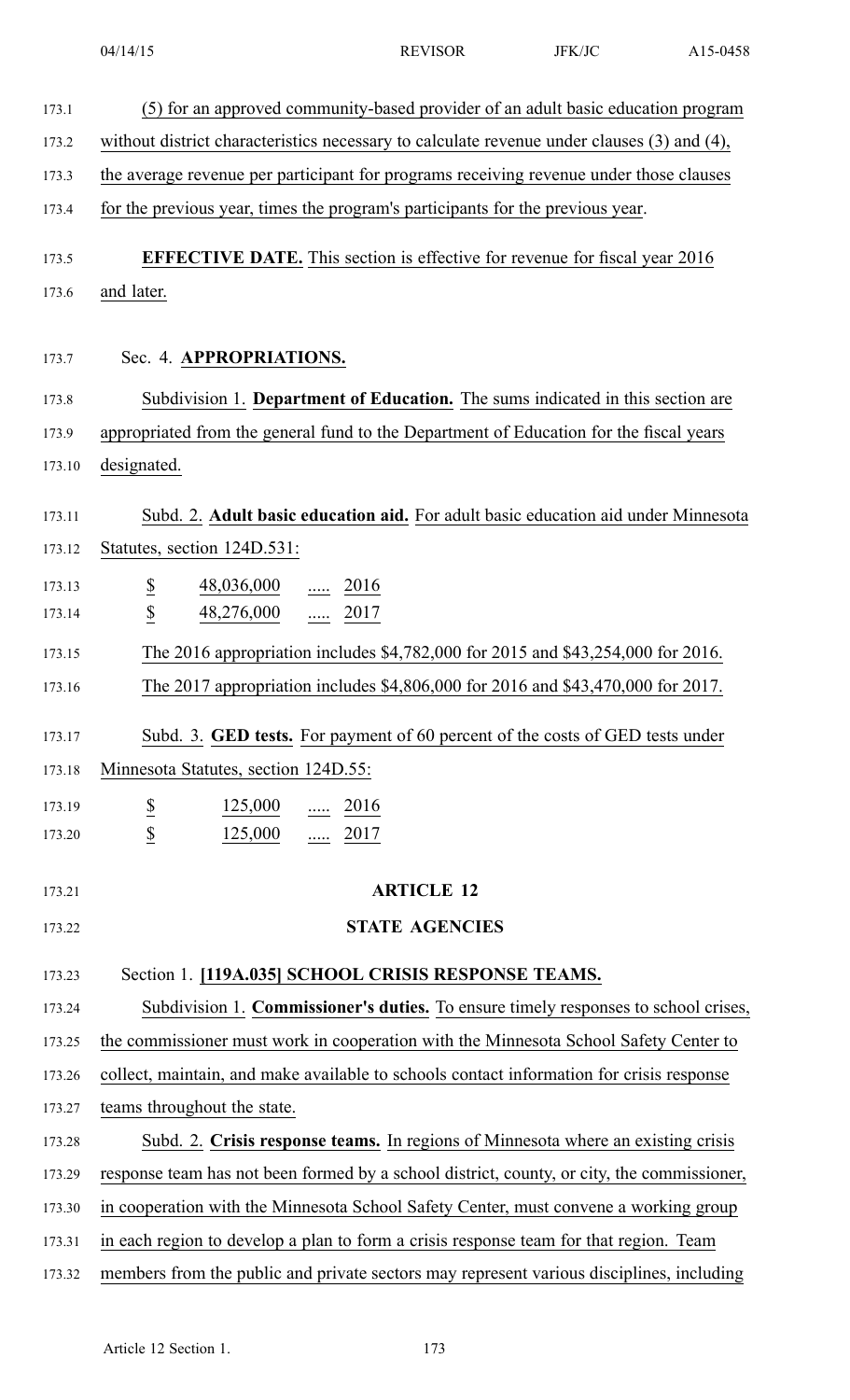- 174.1 school administrators, guidance counselors, psychologists, social workers, teachers,
- 174.2 nurses, security experts, media relations professionals, and other related areas.
- 174.3 Sec. 2. Minnesota Statutes 2014, section 122A.14, subdivision 9, is amended to read: 174.4 Subd. 9. **Fee.** Each person licensed by the Board of School Administrators shall pay 174.5 the board <sup>a</sup> fee of \$75, collected each fiscal year. When transmitting notice of the license 174.6 fee, the board also must notify the licensee of the penalty for failing to pay the fee within 174.7 the time specified by the board. The board may provide <sup>a</sup> lower fee for persons on retired 174.8 or inactive status. After receiving notice from the board, any licensed school administrator 174.9 who does not pay the fee in the given fiscal year shall have all administrative licenses held 174.10 by the person automatically suspended, without the right to <sup>a</sup> hearing, until the fee has been 174.11 paid to the board. If the board suspends <sup>a</sup> licensed school administrator for failing to pay 174.12 the fee, it must immediately notify the district currently employing the school administrator 174.13 of the school administrator's suspension. The executive secretary shall deposit the fees in 174.14 the educator licensure account in the special revenue fund in the state treasury.
- 174.15 Sec. 3. Minnesota Statutes 2014, section 122A.18, subdivision 7c, is amended to read: 174.16 Subd. 7c. **Temporary military license.** The Board of Teaching shall establish 174.17 <sup>a</sup> temporary license in accordance with section 197.4552 for teaching. The fee for <sup>a</sup> 174.18 temporary license under this subdivision shall be \$87.90 for an online application or 174.19 \$86.40 for <sup>a</sup> paper application. Fee revenue must be deposited in the educator licensure 174.20 account in the special revenue fund.
- 174.21 Sec. 4. Minnesota Statutes 2014, section 122A.18, subdivision 8, is amended to read: 174.22 Subd. 8. **Background checks.** (a) The Board of Teaching and the commissioner 174.23 of education must reques<sup>t</sup> <sup>a</sup> criminal history background check from the superintendent 174.24 of the Bureau of Criminal Apprehension on all applicants for initial licenses under their 174.25 jurisdiction. An application for <sup>a</sup> license under this section must be accompanied by: 174.26 (1) an executed criminal history consent form, including fingerprints; and
- 174.27 (2) a money order or cashier's check payable to the Bureau of Criminal Apprehension 174.28 for the fee for conducting payment to conduct the criminal history background check. 174.29 Proceeds from this fee must be deposited in the educator licensure background check
- 174.30 account in the special revenue fund.
- 174.31 (b) The superintendent of the Bureau of Criminal Apprehension shall perform the 174.32 background check required under paragraph (a) by retrieving criminal history data as 174.33 defined in section 13.87 and shall also conduct <sup>a</sup> search of the national criminal records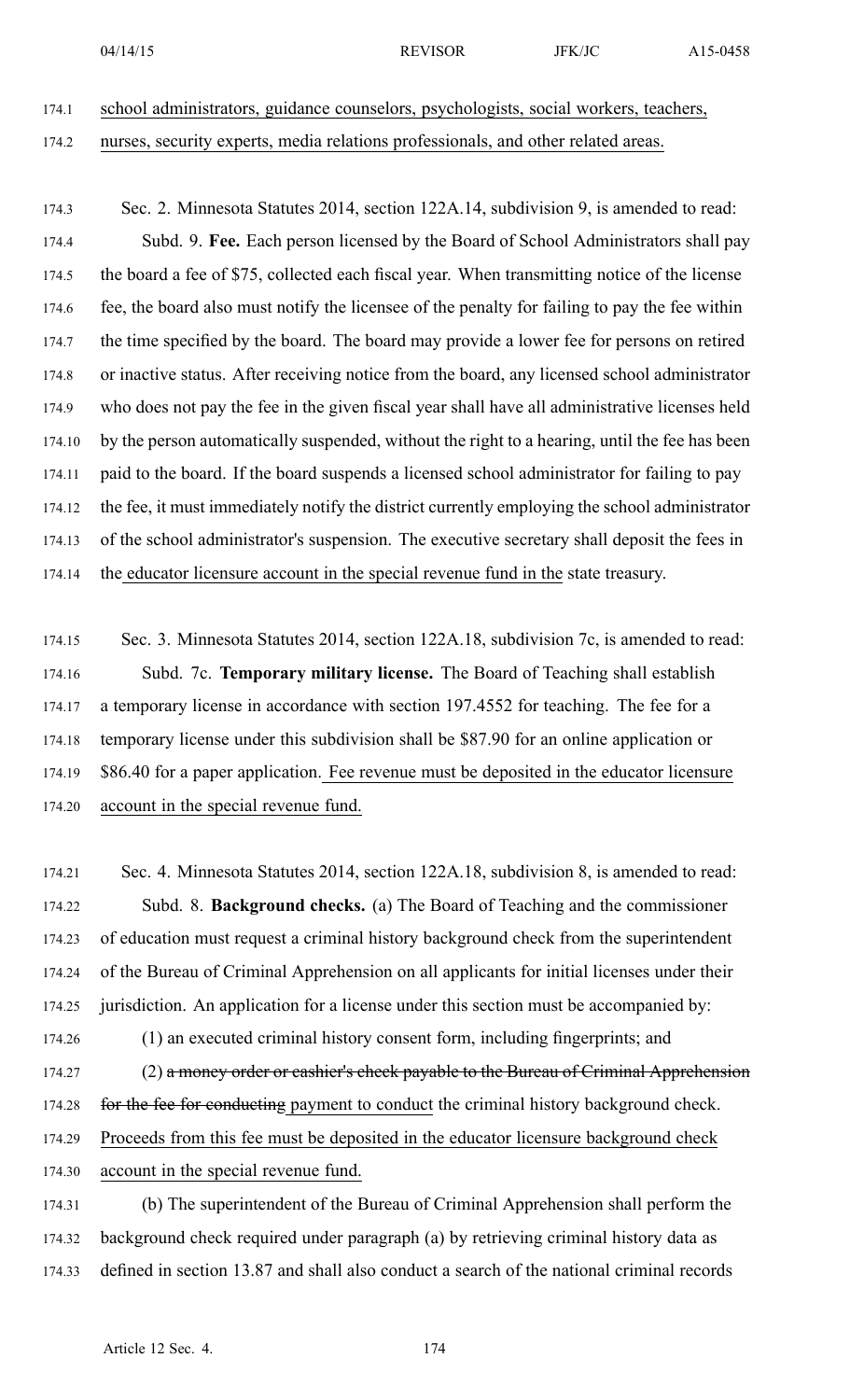175.1 repository. The superintendent is authorized to exchange fingerprints with the Federal

175.2 Bureau of Investigation for purposes of the criminal history check. The superintendent 175.3 shall recover the cost to the bureau of <sup>a</sup> background check through the fee charged to 175.4 the applicant under paragraph (a).

175.5 (c) The Board of Teaching or the commissioner of education may issue <sup>a</sup> license 175.6 pending completion of <sup>a</sup> background check under this subdivision, but must notify 175.7 the individual that the individual's license may be revoked based on the result of the 175.8 background check.

## 175.9 Sec. 5. **[122A.185] SPECIAL REVENUE FUND ACCOUNTS; EDUCATOR** 175.10 **LICENSURE AND BACKGROUND CHECKS.**

175.11 Subdivision 1. **Educator licensure account.** An educator licensure account is 175.12 created in the special revenue fund. Fees received by the Department of Education, the 175.13 Board of Teaching, or the Board of Administrators must be deposited in the educator 175.14 licensure account. Any funds appropriated from this account that remain unexpended at the 175.15 end of the biennium cancel to the educator licensure account in the special revenue fund. 175.16 Subd. 2. **Background check account.** An educator licensure background check 175.17 account is created in the special revenue fund. Payments received by the Department of 175.18 Education, the Board of Teaching, or the Board of Administrators for the costs of the 175.19 background checks to be conducted by the Bureau of Criminal Apprehension must be 175.20 deposited in the education licensure background check account. Amounts in the account 175.21 are appropriated to the commissioner of education for paymen<sup>t</sup> to the superintendent of 175.22 the Bureau of Criminal Apprehension for the costs of background checks on applicants 175.23 for licensure.

175.24 Sec. 6. Minnesota Statutes 2014, section 122A.21, subdivision 1, is amended to read: 175.25 Subdivision 1. **Licensure applications.** Each application for the issuance, renewal, 175.26 or extension of <sup>a</sup> license to teach, including applications for licensure via portfolio under 175.27 subdivision 2, must be accompanied by <sup>a</sup> processing fee of \$57. Each application for 175.28 issuing, renewing, or extending the license of <sup>a</sup> school administrator or supervisor must 175.29 be accompanied by <sup>a</sup> processing fee in the amount set by the Board of Teaching. The 175.30 processing fee for <sup>a</sup> teacher's license and for the licenses of supervisory personnel must be 175.31 paid to the executive secretary of the appropriate board. The executive secretary of the 175.32 board shall deposit the fees with the commissioner of management and budget must be 175.33 deposited in the educator licensure account in the special revenue fund. The fees as set by 175.34 the board are nonrefundable for applicants not qualifying for <sup>a</sup> license. However, <sup>a</sup> fee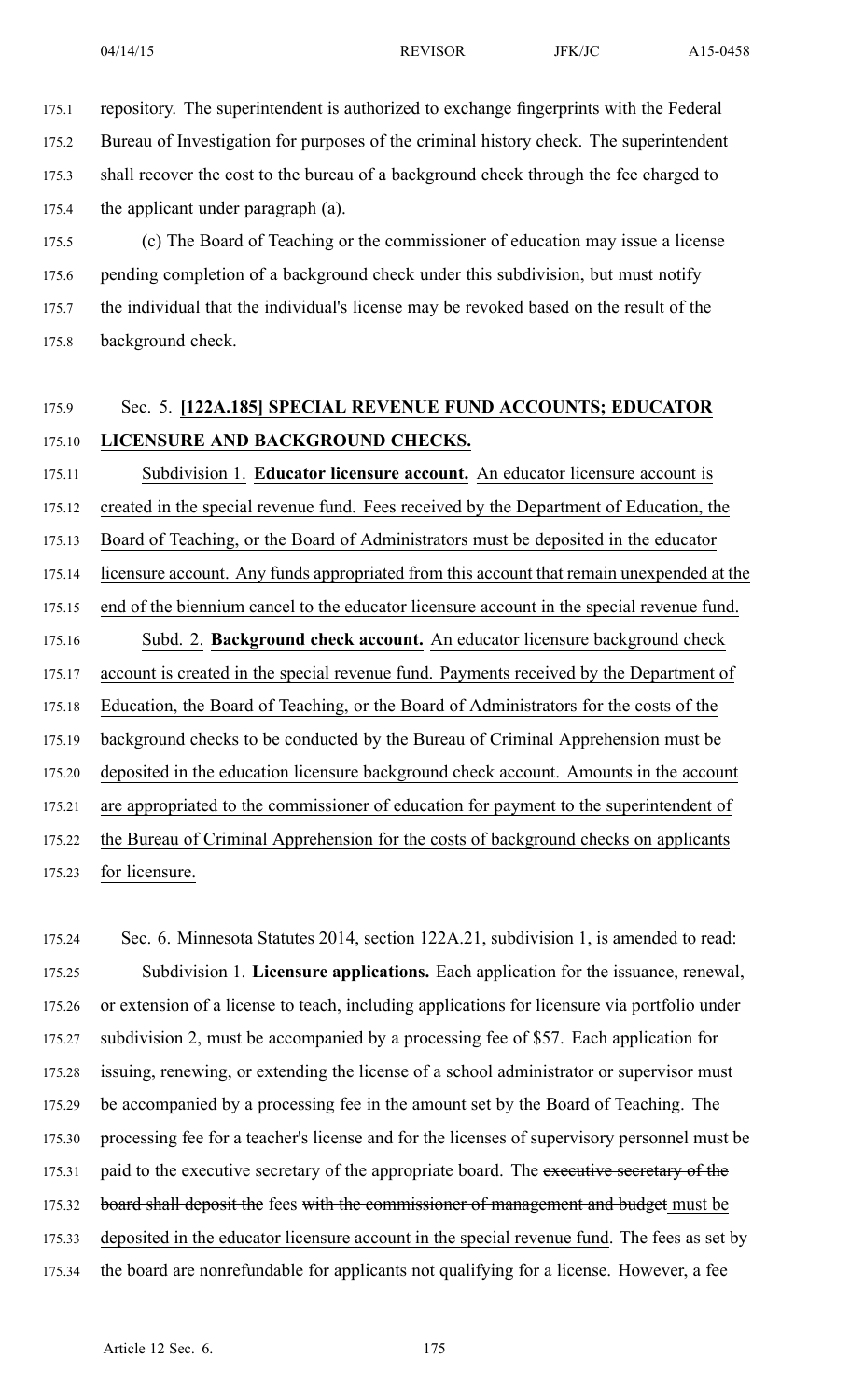176.1 must be refunded by the commissioner of managemen<sup>t</sup> and budget in any case in which 176.2 the applicant already holds <sup>a</sup> valid unexpired license. The board may waive or reduce fees 176.3 for applicants who apply at the same time for more than one license.

176.4 Sec. 7. Minnesota Statutes 2014, section 122A.21, subdivision 2, is amended to read: 176.5 Subd. 2. **Licensure via portfolio.** (a) An eligible candidate may use licensure

176.6 via portfolio to obtain an initial licensure or to add <sup>a</sup> licensure field, consistent with the 176.7 applicable Board of Teaching licensure rules.

176.8 (b) A candidate for initial licensure must submit to the Educator Licensing Division 176.9 at the department one portfolio demonstrating pedagogical competence and one portfolio 176.10 demonstrating content competence.

176.11 (c) A candidate seeking to add <sup>a</sup> licensure field must submit to the Educator 176.12 Licensing Division at the department one portfolio demonstrating content competence. 176.13 (d) A candidate must pay to the executive secretary of the Board of Teaching <sup>a</sup> 176.14 \$300 fee for the first portfolio submitted for review and <sup>a</sup> \$200 fee for any portfolio 176.15 submitted subsequently. The fees must be paid to the executive secretary of the Board of 176.16 Teaching. The revenue generated from the fee must be deposited in an education licensure 176.17 portfolio account in the special revenue fund. The fees set by the Board of Teaching are 176.18 nonrefundable for applicants not qualifying for <sup>a</sup> license. The Board of Teaching may 176.19 waive or reduce fees for candidates based on financial need.

176.20 Sec. 8. **TRANSFERS.**

176.21 Subdivision 1. **Portfolio account.** On July 1, 2015, the commissioner of managemen<sup>t</sup> 176.22 and budget shall transfer any balances in the educator licensure portfolio account in the 176.23 special revenue fund to an educator licensure account in the special revenue fund.

176.24 Subd. 2. **Background check.** Any balance in an account that holds fees collected 176.25 under Minnesota Statutes, section 122A.18, subdivision 8, is transferred to the education

176.26 licensure background check account in the special revenue fund in Minnesota Statutes,

176.27 122A.185, subdivision 2. On July 2, 2015, \$80,000 is transferred from the education

176.28 licensure background check account in the special revenue fund to the educator licensure

176.29 account in the special revenue fund.

#### 176.30 Sec. 9. **APPROPRIATIONS; DEPARTMENT OF EDUCATION.**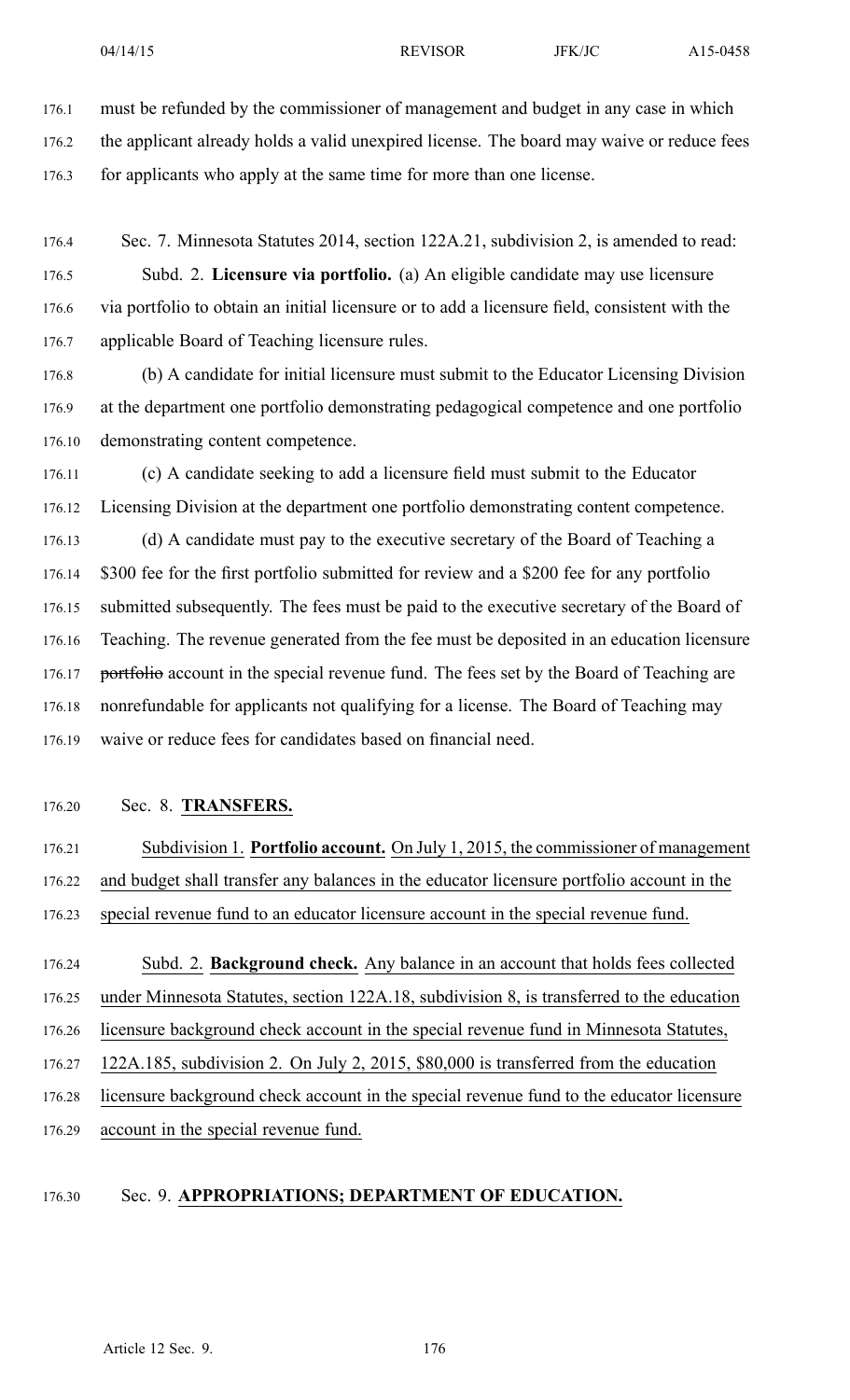| 177.1  | Subdivision 1. Department of Education. Unless otherwise indicated, the sums                 |
|--------|----------------------------------------------------------------------------------------------|
| 177.2  | indicated in this section are appropriated from the general fund to the Department of        |
| 177.3  | Education for the fiscal years designated.                                                   |
| 177.4  | Subd. 2. Department. (a) For the Department of Education:                                    |
| 177.5  | $\overline{\mathbf{z}}$<br>$\frac{18,032,000}{}$ 2016                                        |
| 177.6  | $\underline{\$}$<br>$\frac{17,652,000}{\ldots}$ $\frac{\ldots}{2017}$                        |
| 177.7  | (b) The fiscal year 2016 appropriation includes $$17,142,000$ from the general fund          |
| 177.8  | and \$890,000 from the educator licensure account in the special revenue fund. The fiscal    |
| 177.9  | year 2017 appropriation includes \$16,867,000 from the general fund and \$745,000 from       |
| 177.10 | the educator licensure account in the special revenue fund.                                  |
| 177.11 | (c) Of these amounts:                                                                        |
| 177.12 | (1) \$260,000 each year is for the Minnesota Children's Museum;                              |
| 177.13 | (2) \$50,000 each year is for the Duluth Children's Museum;                                  |
| 177.14 | (3) \$41,000 each year is for the Minnesota Academy of Science; and                          |
| 177.15 | (4) \$25,000 each year is for administration of the Innovative Education Pilot under         |
| 177.16 | Laws 2012, chapter 263, section 1.                                                           |
| 177.17 | (d) Any balance in the first year does not cancel but is available in the second year.       |
| 177.18 | (e) None of the amounts appropriated under this subdivision may be used for                  |
| 177.19 | Minnesota's Washington, D.C. office.                                                         |
| 177.20 | (f) The expenditures of federal grants and aids as shown in the biennial budget              |
| 177.21 | document and its supplements are approved and appropriated and shall be spent as             |
| 177.22 | indicated.                                                                                   |
| 177.23 | (g) This appropriation includes funds for information technology project services and        |
| 177.24 | support subject to the provisions of Minnesota Statutes, section 16E.0466. Any ongoing       |
| 177.25 | information technology costs will be incorporated into the service level agreement and       |
| 177.26 | will be paid to the Office of MN.IT Services by the Department of Education under the        |
| 177.27 | rates and mechanism specified in that agreement.                                             |
| 177.28 | (h) $$720,000$ in fiscal year 2016 and $$720,000$ in fiscal year 2017 of the appropriation   |
| 177.29 | in paragraph (a) are from the educator licensure account in the special revenue fund for the |
| 177.30 | educator licensure division to support the Boards of Teaching and Administrators.            |
| 177.31 | (i) $$50,000$ in fiscal year 2016 of the appropriation in paragraph (a) is from the          |
| 177.32 | educator licensure account in the special revenue fund for IT-related costs associated with  |
| 177.33 | rule making for out-of-state teacher candidates.                                             |
| 177.34 | (j) $$120,000$ in fiscal year 2016 and $$25,000$ in fiscal year 2017 in paragraph (a)        |
| 177.35 | are from the educator licensure account in the special revenue fund for IT-related costs     |
| 177.36 | associated with establishing interstate teacher licensure agreements.                        |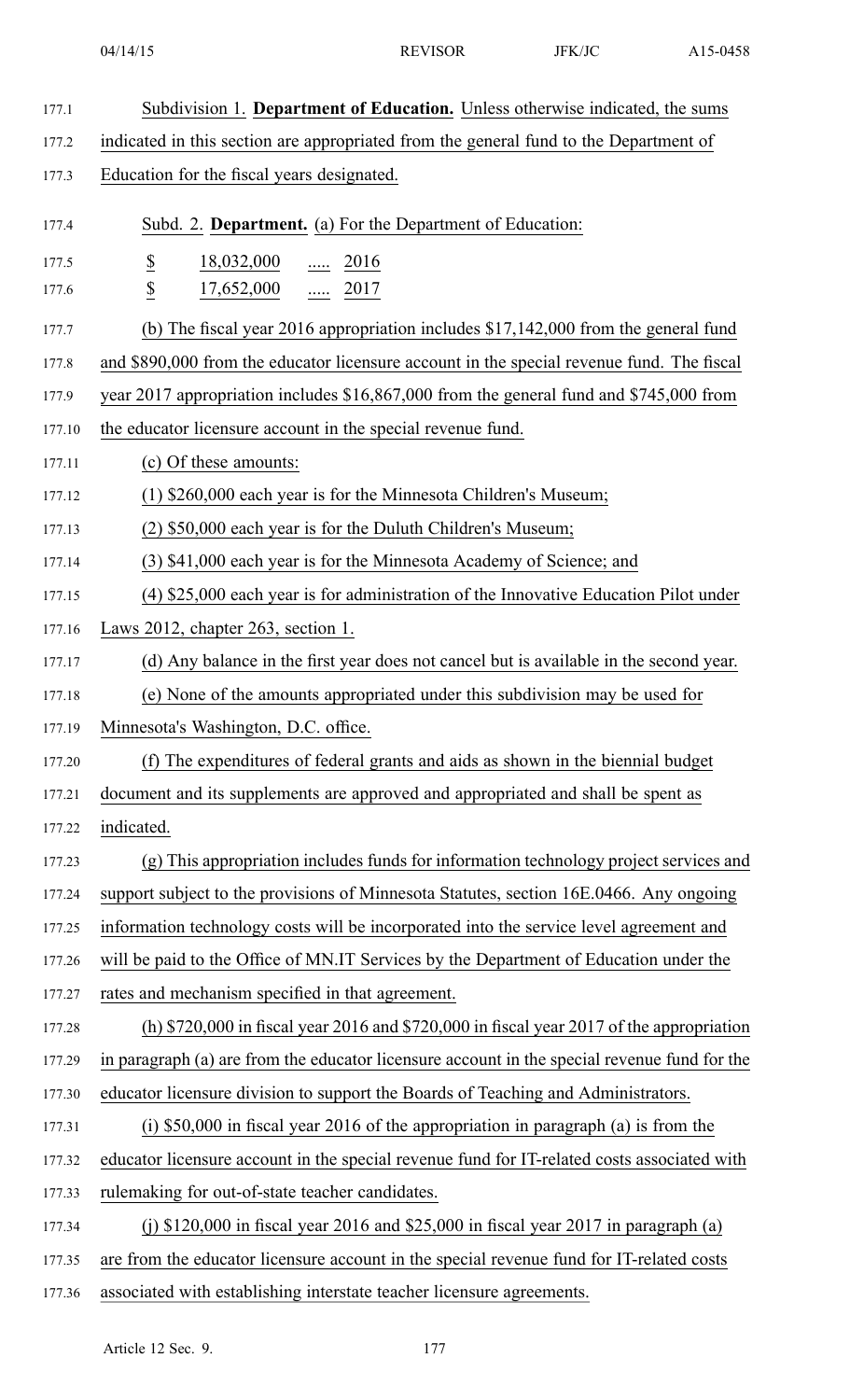- 178.1 (k) \$23,000 each year is for collecting data on the number of deaths and
- 178.2 hospitalizations for students who participate in travel abroad programs.

## 178.3 Sec. 10. **APPROPRIATIONS; BOARD OF TEACHING.**

- 178.4 (a) \$618,000 in fiscal year 2016 and \$618,000 in fiscal year 2017 are appropriated 178.5 from the educator licensure account in the special revenue fund to the Board of Teaching.
- 178.6 (b) \$130,000 in fiscal year 2016 is appropriated from the educator licensure account
- 178.7 in the special revenue fund for rulemaking related to additional teacher licensure activities. 178.8 (c) \$25,000 in fiscal year 2016 and \$25,000 in fiscal year 2017 are appropriated from
- 178.9 the educator licensure account in the special revenue fund for travel and communications
- 178.10 costs associated with establishing interstate teacher licensure agreements with adjoining 178.11 states.

## 178.12 Sec. 11. **APPROPRIATIONS; BOARD OF SCHOOL ADMINISTRATORS.**

178.13 \$167,000 in fiscal year 2016 and \$167,000 in fiscal year 2017 are appropriated

- 178.14 from the educator licensure account in the special revenue fund to the Board of School
- 178.15 Administrators.

## 178.16 Sec. 12. **APPROPRIATIONS; MINNESOTA STATE ACADEMIES.**

178.17 (a) The sums indicated in this section are appropriated from the general fund to the

- 178.18 Minnesota State Academies for the Deaf and the Blind for the fiscal years designated:
- 178.19 \$ 12,672,000 ..... 2016 178.20 **\$** 12,454,000 ..... 2017
- 178.21 (b) Of the amounts appropriated in paragraph (a), \$708,000 in fiscal year 2016 and
- 178.22 \$490,000 in fiscal year 2017 are for technology enhancements and may be used for:
- 178.23 (1) computer hardware; (2) computer software; (3) connectivity, communications, and
- 178.24 infrastructure; (4) assistive technology; (5) access to electronic books and other online
- 178.25 materials, licenses, and subscriptions; and (6) technology staff and training costs.
- 178.26 (c) Any balance in the first year does not cancel but is available in the second year. 178.27 (d) The base for 2018 and later is \$11,964,000.

## 178.28 Sec. 13. **APPROPRIATIONS; PERPICH CENTER FOR ARTS EDUCATION.**

178.29 The sums in this section are appropriated from the general fund to the Perpich

- 178.30 Center for Arts Education for the fiscal years designated:
- 178.31  $\underline{\$}$   $\underline{\$}$   $\underline{\$}$   $\underline{\$}$   $\underline{\$}$   $\underline{\$}$   $\underline{\$}$   $\underline{\$}$   $\underline{\$}$   $\underline{\$}$   $\underline{\$}$   $\underline{\$}$   $\underline{\$}$   $\underline{\$}$   $\underline{\$}$   $\underline{\$}$   $\underline{\$}$   $\underline{\$}$   $\underline{\$}$   $\underline{\$}$   $\underline{\$}$   $\underline{\$}$   $\underline{\$}$   $\underline{\$}$ 178.32 **\$** 6,773,000 ..... 2017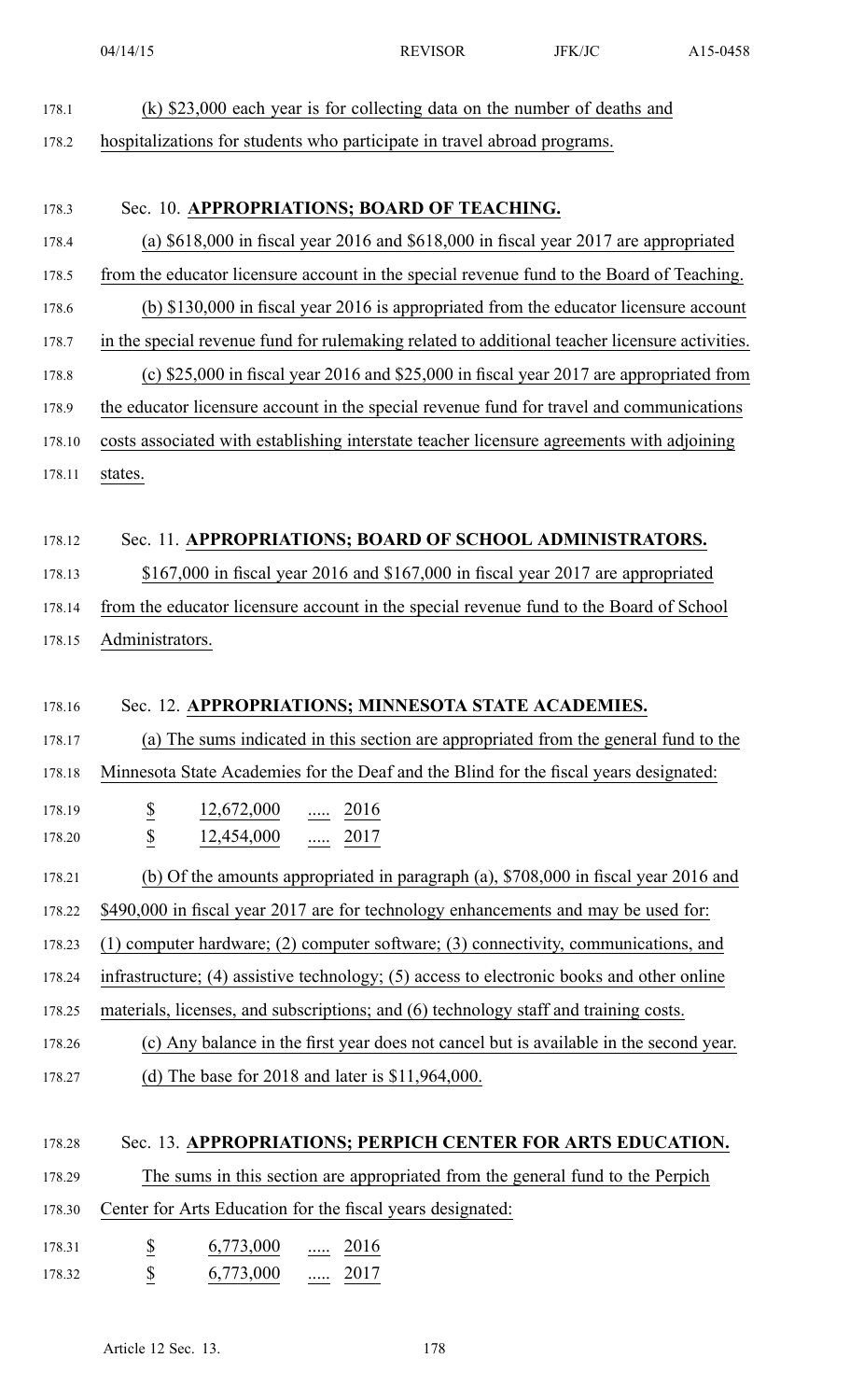| 179.1  | Any balance in the first year does not cancel but is available in the second year.          |
|--------|---------------------------------------------------------------------------------------------|
| 179.2  | <b>ARTICLE 13</b>                                                                           |
| 179.3  | <b>FORECAST ADJUSTMENTS</b>                                                                 |
| 179.4  | A. GENERAL EDUCATION                                                                        |
| 179.5  | Section 1. Laws 2013, chapter 116, article 1, section 58, subdivision 2, as amended         |
| 179.6  | by Laws 2013, chapter 144, section 7, and Laws 2014, chapter 312, article 15, section       |
| 179.7  | 26, is amended to read:                                                                     |
| 179.8  | Subd. 2. General education aid. For general education aid under Minnesota                   |
| 179.9  | Statutes, section 126C.13, subdivision 4:                                                   |
| 179.10 | $\mathbb{S}$<br>6,851,419,000  2014                                                         |
| 179.11 | 6,464,199,000                                                                               |
| 179.12 | 6,443,330,000  2015<br>$\mathbb{S}$                                                         |
| 179.13 | The 2014 appropriation includes \$780,156,000 for 2013 and \$6,071,263,000 for              |
| 179.14 | 2014.                                                                                       |
| 179.15 | The 2015 appropriation includes \$589,095,000 \$586,824,000 for 2014 and                    |
| 179.16 | $$5,875,104,000$ \$5,856,506,000 for 2015.                                                  |
|        |                                                                                             |
| 179.17 | Sec. 2. Laws 2013, chapter 116, article 1, section 58, subdivision 3, as amended by         |
| 179.18 | Laws 2014, chapter 312, article 22, section 1, is amended to read:                          |
| 179.19 | Subd. 3. Enrollment options transportation. For transportation of pupils attending          |
| 179.20 | postsecondary institutions under Minnesota Statutes, section 124D.09, or for transportation |
| 179.21 | of pupils attending nonresident districts under Minnesota Statutes, section 124D.03:        |
| 179.22 | \$<br>37,000  2014                                                                          |
| 179.23 | 40,000                                                                                      |
| 179.24 | \$<br>36,000  2015                                                                          |
|        |                                                                                             |
| 179.25 | Sec. 3. Laws 2013, chapter 116, article 1, section 58, subdivision 4, as amended by         |
| 179.26 | Laws 2014, chapter 312, article 22, section 2, is amended to read:                          |
| 179.27 | Subd. 4. Abatement revenue. For abatement aid under Minnesota Statutes, section             |
| 179.28 | 127A.49:                                                                                    |
|        |                                                                                             |

179.29 \$ 2,876,000 ..... 2014 \$ 179.30 3,103,000 179.31 **\$** 2,796,000 ..... 2015

179.32 The 2014 appropriation includes \$301,000 for 2013 and \$2,575,000 for 2014.

179.33 The 2015 appropriation includes \$286,000 for 2014 and \$2,817,000 \$2,510,000

179.34 for 2015.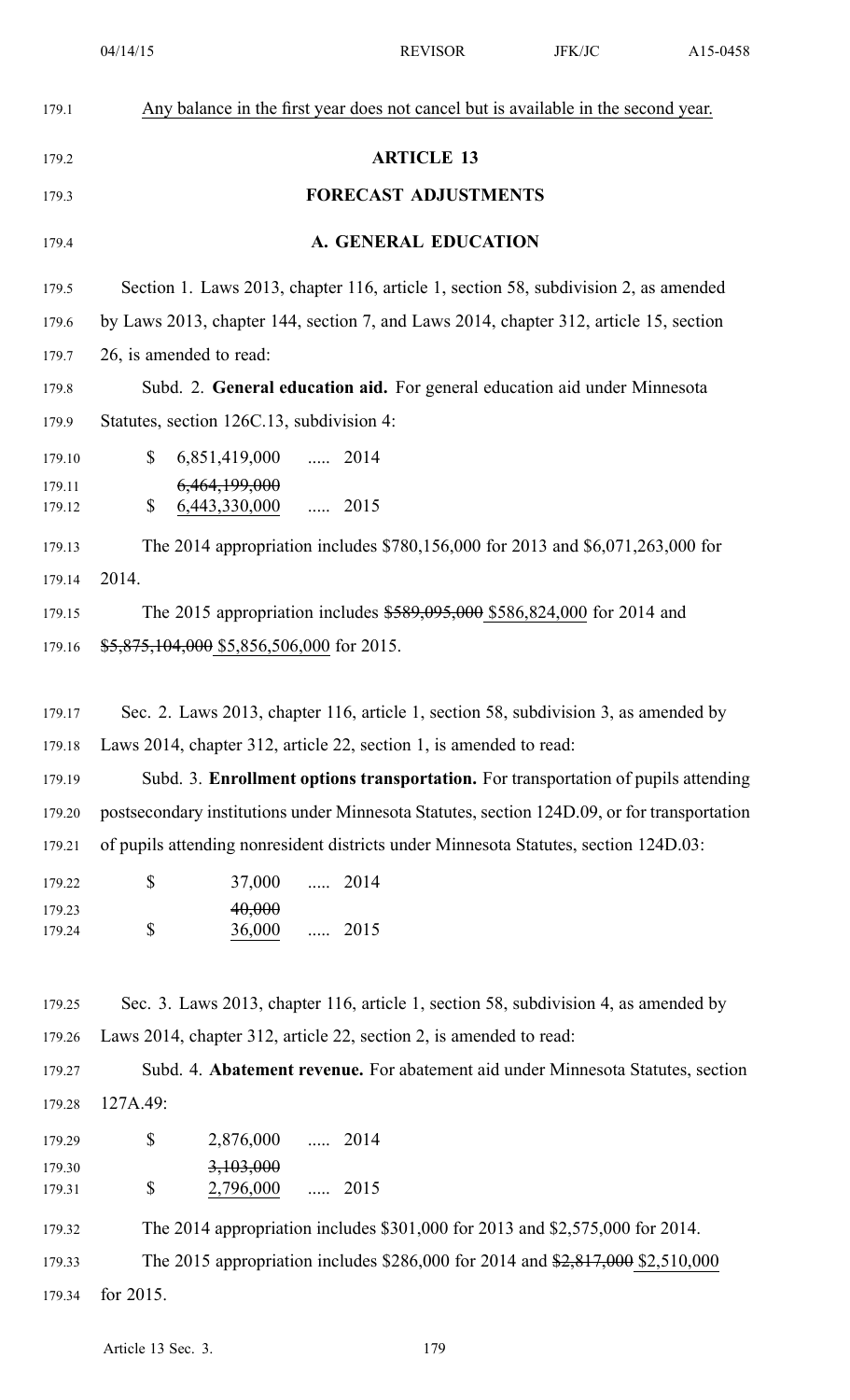| 180.1  | Sec. 4. Laws 2013, chapter 116, article 1, section 58, subdivision 5, as amended by |
|--------|-------------------------------------------------------------------------------------|
| 180.2  | Laws 2014, chapter 312, article 22, section 3, is amended to read:                  |
| 180.3  | Subd. 5. Consolidation transition. For districts consolidating under Minnesota      |
| 180.4  | Statutes, section 123A.485:                                                         |
| 180.5  | \$<br>585,000  2014                                                                 |
| 180.6  | <del>254,000</del>                                                                  |
| 180.7  | \$<br>263,000  2015                                                                 |
| 180.8  | The 2014 appropriation includes \$40,000 for 2013 and \$545,000 for 2014.           |
| 180.9  | The 2015 appropriation includes \$60,000 for 2014 and \$194,000 \$203,000 for 2015. |
|        |                                                                                     |
| 180.10 | Sec. 5. Laws 2013, chapter 116, article 1, section 58, subdivision 6, as amended by |
| 180.11 | Laws 2014, chapter 312, article 15, section 27, is amended to read:                 |
| 180.12 | Subd. 6. Nonpublic pupil education aid. For nonpublic pupil education aid under     |
| 180.13 | Minnesota Statutes, sections 123B.40 to 123B.43 and 123B.87:                        |
| 180.14 | $\mathbb{S}$<br>15,867,000  2014                                                    |
| 180.15 | 16,132,000                                                                          |
| 180.16 | $\mathbb S$<br>15,569,000  2015                                                     |
| 180.17 | The 2014 appropriation includes \$1,898,000 for 2013 and \$13,969,000 for 2014.     |
| 180.18 | The 2015 appropriation includes \$1,552,000 \$1,394,000 for 2014 and \$14,580,000   |
| 180.19 | \$14,175,000 for 2015.                                                              |
|        |                                                                                     |
| 180.20 | Sec. 6. Laws 2013, chapter 116, article 1, section 58, subdivision 7, as amended by |
| 180.21 | Laws 2014, chapter 312, article 15, section 28, is amended to read:                 |
| 180.22 | Subd. 7. Nonpublic pupil transportation. For nonpublic pupil transportation aid     |
|        |                                                                                     |

180.24 \$ 18,500,000 ..... 2014 180.25 17,710,000

180.23 under Minnesota Statutes, section 123B.92, subdivision 9:

\$ 180.26 18,118,000 ..... 2015

180.27 The 2014 appropriation includes \$2,602,000 for 2013 and \$15,898,000 for 2014.

180.28 The 2015 appropriation includes \$1,766,000 for 2014 and \$15,944,000 \$16,352,000

180.29 for 2015.

180.30 Sec. 7. Laws 2013, chapter 116, article 1, section 58, subdivision 11, as amended by 180.31 Laws 2014, chapter 312, article 22, section 4, is amended to read:

180.32 Subd. 11. **Career and technical aid.** For career and technical aid under Minnesota 180.33 Statutes, section 124D.4531, subdivision 1b: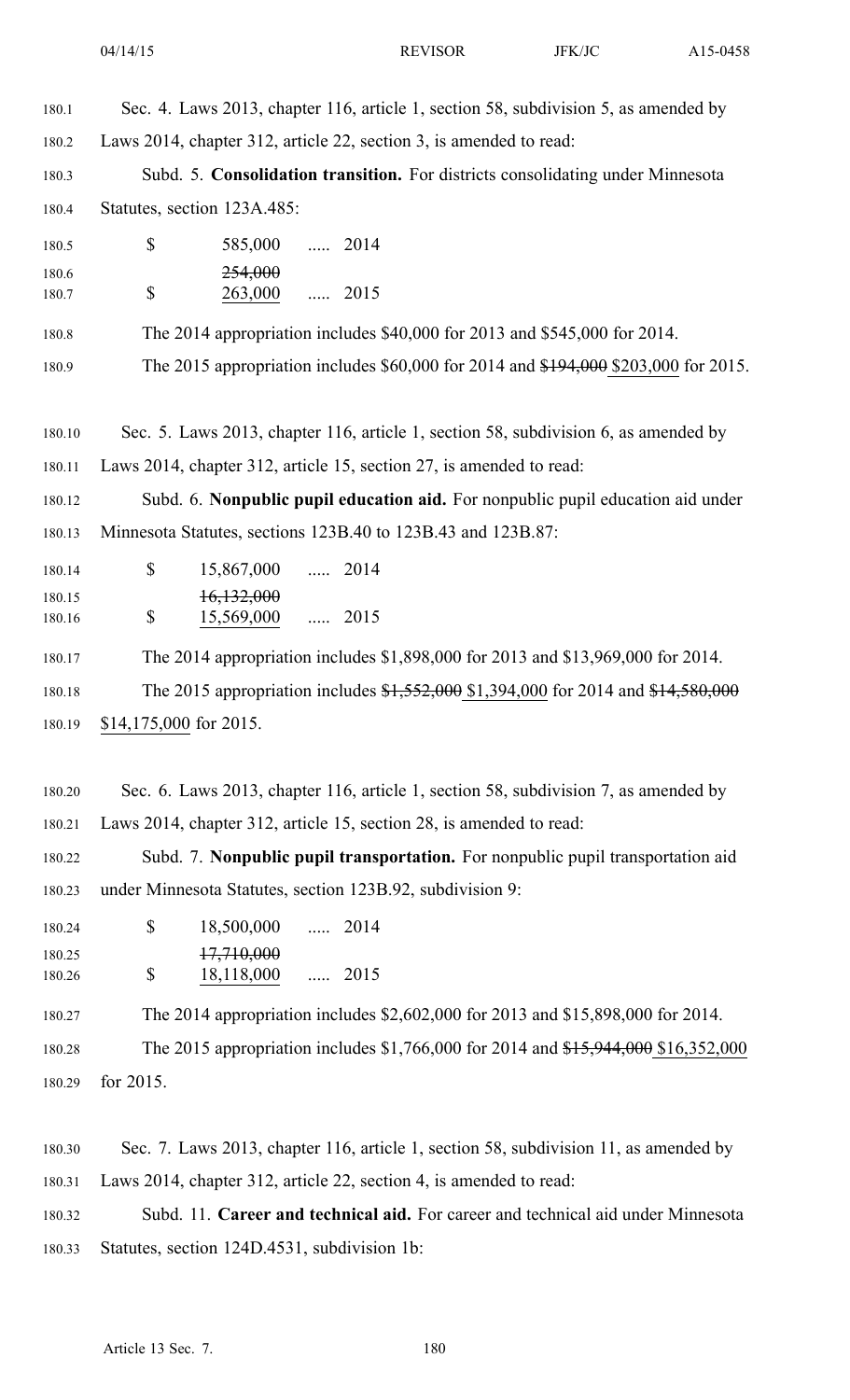04/14/15 REVISOR JFK/JC A15-0458

| 181.1            | \$<br>3,959,000  2014                                                               |
|------------------|-------------------------------------------------------------------------------------|
| 181.2            | 5,172,000                                                                           |
| 181.3            | \$<br>5,617,000  2015                                                               |
| 181.4            | The 2014 appropriation includes \$0 for 2013 and \$3,959,000 for 2014.              |
| 181.5            | The 2015 appropriation includes \$439,000 \$445,000 for 2014 and \$4,733,000        |
| 181.6            | \$5,172,000 for 2015.                                                               |
| 181.7            | <b>B. EDUCATION EXCELLENCE</b>                                                      |
| 181.8            | Sec. 8. Laws 2013, chapter 116, article 3, section 37, subdivision 3, as amended by |
| 181.9            | Laws 2014, chapter 312, article 22, section 5, is amended to read:                  |
| 181.10           | Subd. 3. Achievement and integration aid. For achievement and integration aid       |
| 181.11           | under Minnesota Statutes, section 124D.862:                                         |
| 181.12           | $\mathbb{S}$<br>55,609,000  2014                                                    |
| 181.13<br>181.14 | 62,692,000<br>\$<br>63,831,000<br>$\cdots$ 2015                                     |
| 181.15           | The 2014 appropriation includes \$0 for 2013 and \$55,609,000 for 2014.             |
| 181.16           | The 2015 appropriation includes \$6,178,000 \$6,386,000 for 2014 and \$56,514,000   |
| 181.17           | \$57,445,000 for 2015.                                                              |
|                  |                                                                                     |
| 181.18           | Sec. 9. Laws 2013, chapter 116, article 3, section 37, subdivision 4, as amended by |
| 181.19           | Laws 2014, chapter 312, article 22, section 6, is amended to read:                  |
| 181.20           | Subd. 4. Literacy incentive aid. For literacy incentive aid under Minnesota         |
| 181.21           | Statutes, section 124D.98:                                                          |
| 181.22           | \$<br>50,998,000<br>$\ldots$ 2014                                                   |
| 181.23<br>181.24 | 47,458,000<br>\$<br>44,839,000<br>$\ldots$ 2015                                     |
|                  |                                                                                     |
| 181.25           | The 2014 appropriation includes \$6,607,000 for 2013 and \$44,391,000 for 2014.     |
| 181.26           | The 2015 appropriation includes \$4,932,000 for 2014 and \$42,526,000 \$39,907,000  |

181.27 for 2015.

181.28 Sec. 10. Laws 2013, chapter 116, article 3, section 37, subdivision 5, as amended by 181.29 Laws 2014, chapter 312, article 22, section 7, is amended to read:

181.30 Subd. 5. **Interdistrict desegregation or integration transportation grants.** For 181.31 interdistrict desegregation or integration transportation grants under Minnesota Statutes, 181.32 section 124D.87: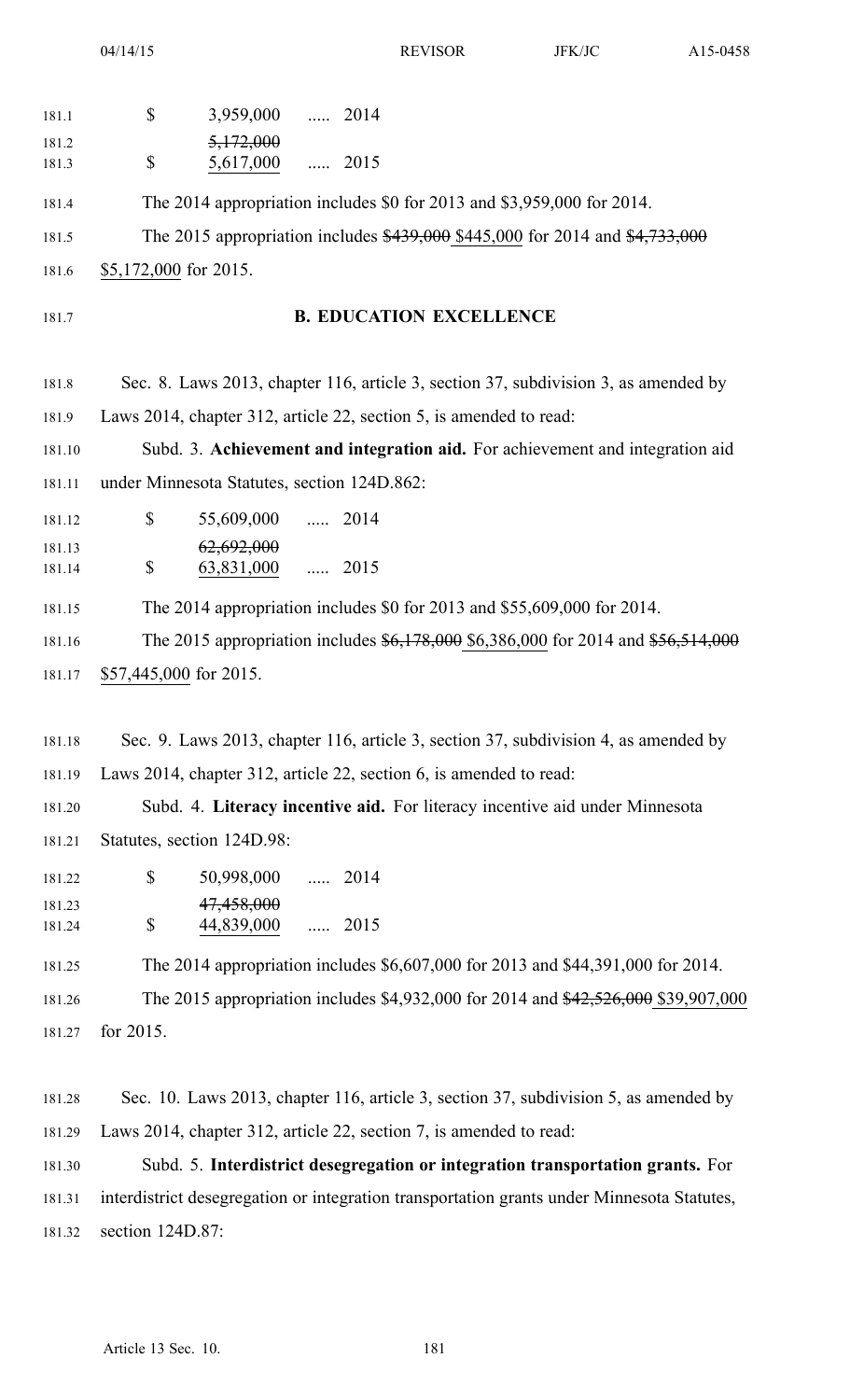04/14/15 REVISOR JFK/JC A15-0458

| 182.1            | \$<br>13,521,000  2014                                                                 |  |  |
|------------------|----------------------------------------------------------------------------------------|--|--|
| 182.2<br>182.3   | 14,248,000<br>\$<br>14,261,000<br>$\ldots$ 2015                                        |  |  |
| 182.4            | Sec. 11. Laws 2013, chapter 116, article 3, section 37, subdivision 20, as amended by  |  |  |
| 182.5            | Laws 2013, chapter 144, section 10, and Laws 2014, chapter 312, article 22, section 9, |  |  |
| 182.6            | is amended to read:                                                                    |  |  |
| 182.7            | Subd. 20. Alternative compensation. For alternative teacher compensation aid           |  |  |
| 182.8            | under Minnesota Statutes, section 122A.415, subdivision 4:                             |  |  |
| 182.9<br>182.10  | 71,599,000<br>\$<br>69,899,000  2015                                                   |  |  |
| 182.11           | The 2015 appropriation includes \$0 for 2014 and \$71,599,000 \$69,899,000 for 2015.   |  |  |
| 182.12           | <b>C. CHARTER SCHOOLS</b>                                                              |  |  |
| 182.13           | Sec. 12. Laws 2013, chapter 116, article 4, section 9, subdivision 2, as amended by    |  |  |
| 182.14           | Laws 2014, chapter 312, article 22, section 10, is amended to read:                    |  |  |
| 182.15           | Subd. 2. Charter school building lease aid. For building lease aid under Minnesota     |  |  |
| 182.16           | Statutes, section 124D.11, subdivision 4:                                              |  |  |
| 182.17           | \$54,625,000<br>$\ldots$ 2014                                                          |  |  |
| 182.18<br>182.19 | 58,294,000<br>\$<br>59,565,000<br>$\ldots$ 2015                                        |  |  |
| 182.20           | The 2014 appropriation includes \$6,681,000 for 2013 and \$47,944,000 for 2014.        |  |  |
| 182.21           | The 2015 appropriation includes \$5,327,000 \$5,270,000 for 2014 and \$52,967,000      |  |  |
| 182.22           | \$54,295,000 for 2015.                                                                 |  |  |
|                  |                                                                                        |  |  |
| 182.23           | <b>D. SPECIAL PROGRAMS</b>                                                             |  |  |
| 182.24           | Sec. 13. Laws 2013, chapter 116, article 5, section 31, subdivision 2, as amended by   |  |  |
| 182.25           | Laws 2013, chapter 144, section 14, and Laws 2014, chapter 312, article 22, section    |  |  |
| 182.26           | 11, is amended to read:                                                                |  |  |
| 182.27           | Subd. 2. Special education; regular. For special education aid under Minnesota         |  |  |
| 182.28           | Statutes, section 125A.75:                                                             |  |  |
| 182.29           | $\mathbb{S}$<br>1,038,465,000<br>$\ldots$ 2014                                         |  |  |
| 182.30<br>182.31 | 1,111,641,000<br>\$<br>1,109,144,000<br>$\ldots$ 2015                                  |  |  |
| 182.32           | The 2014 appropriation includes \$118,183,000 for 2013 and \$920,282,000 for 2014.     |  |  |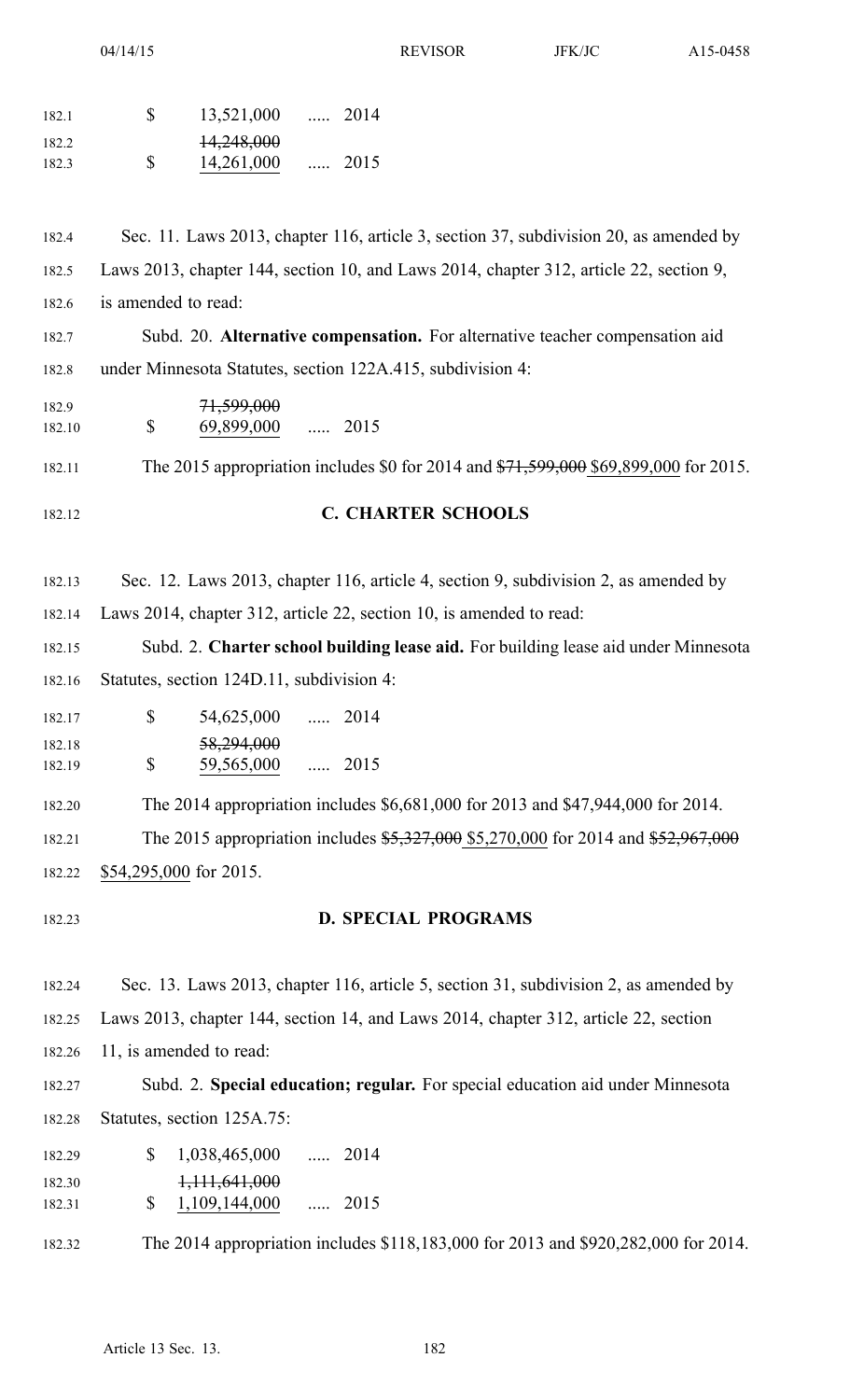|        | 04/14/15                                                                                        | <b>REVISOR</b>                                                                      | JFK/JC | A15-0458 |
|--------|-------------------------------------------------------------------------------------------------|-------------------------------------------------------------------------------------|--------|----------|
| 183.1  |                                                                                                 | The 2015 appropriation includes \$129,549,000 \$129,317,000 for 2014 and            |        |          |
| 183.2  | \$982,092,000 \$979,827,000 for 2015.                                                           |                                                                                     |        |          |
|        |                                                                                                 |                                                                                     |        |          |
| 183.3  | Sec. 14. Laws 2013, chapter 116, article 5, section 31, subdivision 3, as amended by            |                                                                                     |        |          |
| 183.4  | Laws 2014, chapter 312, article 22, section 12, is amended to read:                             |                                                                                     |        |          |
| 183.5  |                                                                                                 | Subd. 3. Aid for children with disabilities. For aid under Minnesota Statutes,      |        |          |
| 183.6  | section 125A.75, subdivision 3, for children with disabilities placed in residential facilities |                                                                                     |        |          |
| 183.7  | within the district boundaries for whom no district of residence can be determined:             |                                                                                     |        |          |
| 183.8  | \$<br>1,548,000  2014                                                                           |                                                                                     |        |          |
| 183.9  | 1,674,000                                                                                       |                                                                                     |        |          |
| 183.10 | \$<br>1,367,000                                                                                 | $\ldots$ 2015                                                                       |        |          |
| 183.11 | If the appropriation for either year is insufficient, the appropriation for the other           |                                                                                     |        |          |
| 183.12 | year is available.                                                                              |                                                                                     |        |          |
|        |                                                                                                 |                                                                                     |        |          |
| 183.13 | Sec. 15. Laws 2013, chapter 116, article 5, section 31, subdivision 4, as amended by            |                                                                                     |        |          |
| 183.14 | Laws 2014, chapter 312, article 22, section 13, is amended to read:                             |                                                                                     |        |          |
| 183.15 |                                                                                                 | Subd. 4. Travel for home-based services. For aid for teacher travel for home-based  |        |          |
| 183.16 | services under Minnesota Statutes, section 125A.75, subdivision 1:                              |                                                                                     |        |          |
| 183.17 | \$<br>351,000                                                                                   | $\ldots$ 2014                                                                       |        |          |
| 183.18 | 346,000                                                                                         |                                                                                     |        |          |
| 183.19 | \$<br>351,000                                                                                   | $\ldots$ 2015                                                                       |        |          |
| 183.20 |                                                                                                 | The 2014 appropriation includes \$45,000 for 2013 and \$306,000 for 2014.           |        |          |
| 183.21 |                                                                                                 | The 2015 appropriation includes \$33,000 for 2014 and \$313,000 \$318,000 for 2015. |        |          |
| 183.22 |                                                                                                 | E. FACILITIES AND TECHNOLOGY                                                        |        |          |
|        |                                                                                                 |                                                                                     |        |          |
| 183.23 | Sec. 16. Laws 2013, chapter 116, article 6, section 12, subdivision 2, as amended by            |                                                                                     |        |          |
| 183.24 | Laws 2014, chapter 312, article 22, section 15, is amended to read:                             |                                                                                     |        |          |
|        |                                                                                                 |                                                                                     |        |          |

183.25 Subd. 2. **Health and safety revenue.** For health and safety aid according to 183.26 Minnesota Statutes, section 123B.57, subdivision 5:

- 183.27 \$ 471,000 ..... 2014 \$ 183.28 651,000 183.29 \$ 649,000 ..... 2015
- 183.30 The 2014 appropriation includes \$24,000 for 2013 and \$447,000 for 2014.
- 183.31 The 2015 appropriation includes \$49,000 for 2014 and \$602,000 \$600,000 for 2015.

183.32 Sec. 17. Laws 2013, chapter 116, article 6, section 12, subdivision 6, as amended by 183.33 Laws 2014, chapter 312, article 22, section 18, is amended to read: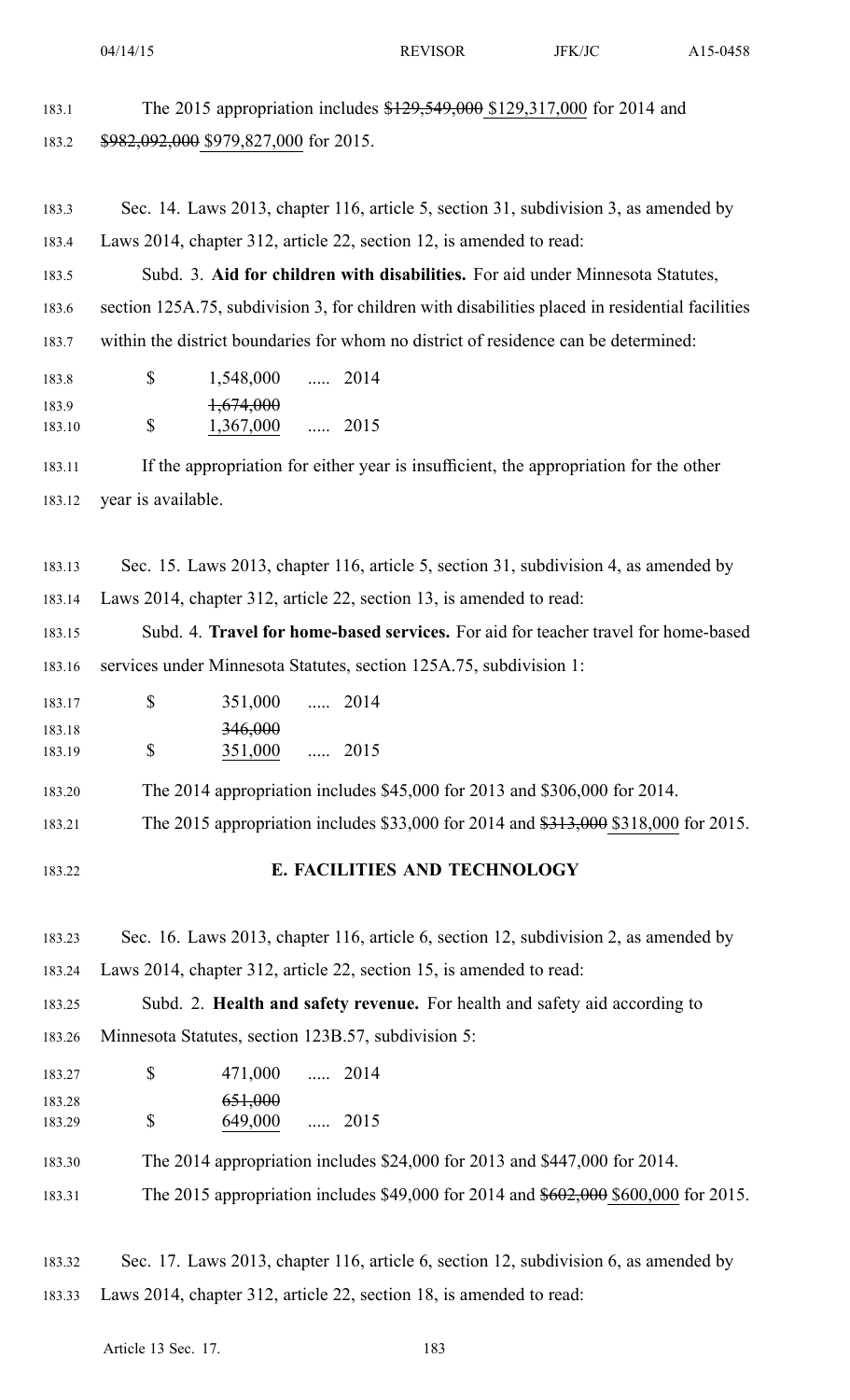184.1 Subd. 6. **Deferred maintenance aid.** For deferred maintenance aid, according to 184.2 Minnesota Statutes, section 123B.591, subdivision 4:

| 184.3 | \$ | 3,877,000 | $\sim$ $\sim$ | 2014 |
|-------|----|-----------|---------------|------|
| 184.4 |    | 4,024,000 |               |      |
| 184.5 | S  | 4,067,000 |               | 2015 |

184.6 The 2014 appropriation includes \$475,000 for 2013 and \$3,402,000 for 2014. 184.7 The 2015 appropriation includes \$378,000 for 2014 and \$3,646,000 \$3,689,000 184.8 for 2015.

## 184.9 **F. NUTRITION AND LIBRARIES**

184.10 Sec. 18. Laws 2013, chapter 116, article 7, section 21, subdivision 2, as amended by 184.11 Laws 2014, chapter 312, article 19, section 5, is amended to read:

184.12 Subd. 2. **School lunch.** For school lunch aid according to Minnesota Statutes, 184.13 section 124D.111, and Code of Federal Regulations, title 7, section 210.17:

| 184.14 | <sup>S</sup> | 12,417,000 |          | $\ldots$ 2014 |
|--------|--------------|------------|----------|---------------|
| 184.15 |              | 16,185,000 |          |               |
| 184.16 | S            | 15,506,000 | $\ldots$ | 2015          |

184.17 Sec. 19. Laws 2013, chapter 116, article 7, section 21, subdivision 3, as amended by 184.18 Laws 2014, chapter 312, article 19, section 6, is amended to read:

184.19 Subd. 3. **School breakfast.** For traditional school breakfast aid under Minnesota 184.20 Statutes, section 124D.1158:

| 184.21 | S. | 5,308,000 |          | $\ldots$ 2014 |
|--------|----|-----------|----------|---------------|
| 184.22 |    | 6,176,000 |          |               |
| 184.23 | S  | 9,168,000 | $\ldots$ | 2015          |

184.24 Sec. 20. Laws 2013, chapter 116, article 7, section 21, subdivision 4, as amended by 184.25 Laws 2014, chapter 312, article 22, section 19, is amended to read:

184.26 Subd. 4. **Kindergarten milk.** For kindergarten milk aid under Minnesota Statutes, 184.27 section 124D.118:

184.28 \$ 992,000 ..... 2014 \$ 184.29  $1,002,000$ 184.30 \$ 942,000 ..... 2015

## 184.31 **G. EARLY CHILDHOOD EDUCATION, SELF-SUFFICIENCY,** 184.32 **AND LIFELONG LEARNING**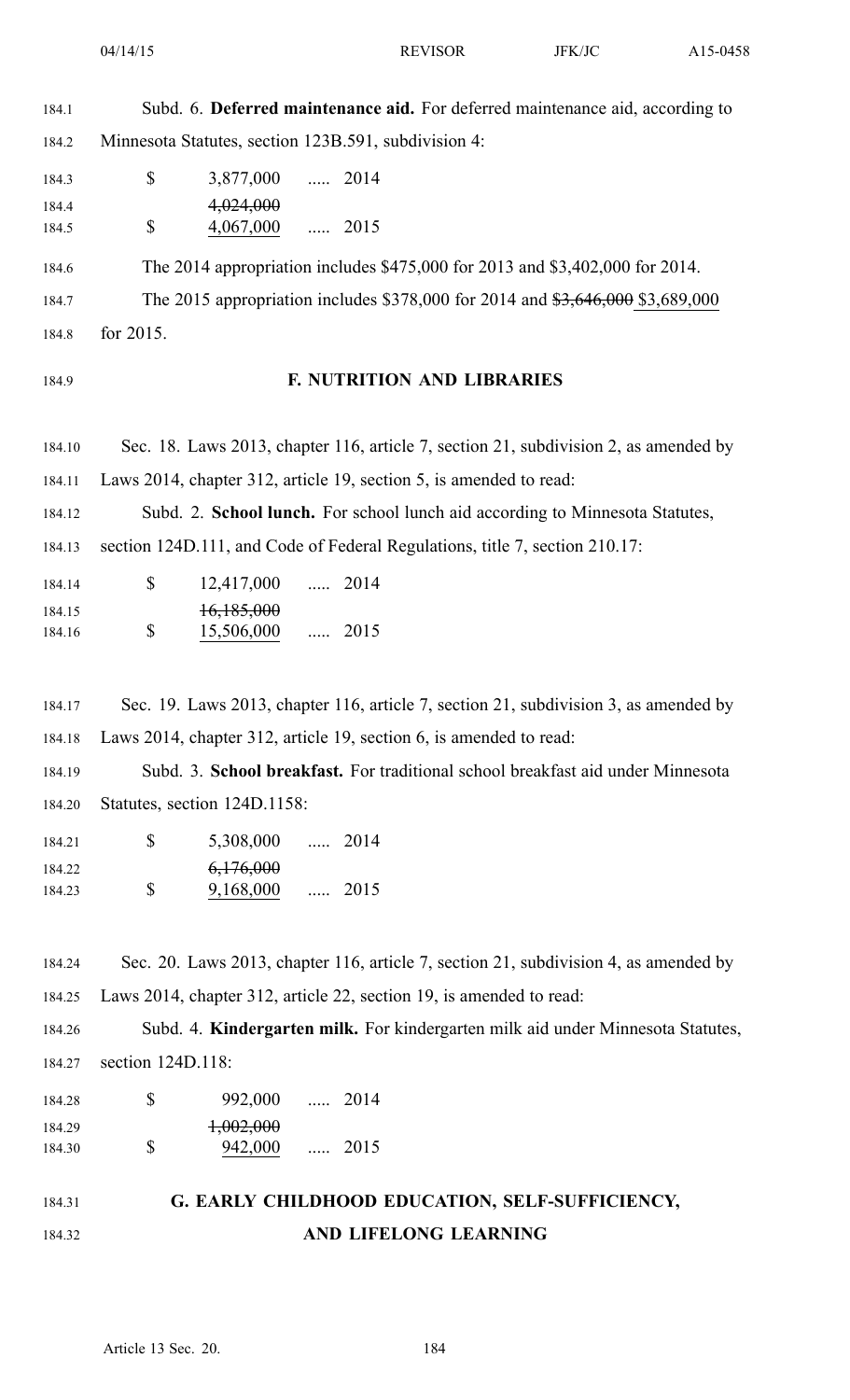| 185.1            | Sec. 21. Laws 2013, chapter 116, article 8, section 5, subdivision 3, as amended by  |
|------------------|--------------------------------------------------------------------------------------|
| 185.2            | Laws 2014, chapter 312, article 20, section 17, is amended to read:                  |
| 185.3            | Subd. 3. Early childhood family education aid. For early childhood family            |
| 185.4            | education aid under Minnesota Statutes, section 124D.135:                            |
| 185.5            | \$<br>22,797,000<br>$\ldots$ 2014                                                    |
| 185.6            | 26,651,000                                                                           |
| 185.7            | \$<br>26,623,000<br>$\cdots$ 2015                                                    |
| 185.8            | The 2014 appropriation includes \$3,008,000 for 2013 and \$19,789,000 for 2014.      |
| 185.9            | The 2015 appropriation includes \$2,198,000 for 2014 and \$24,453,000 \$24,425,000   |
| 185.10           | for 2015.                                                                            |
|                  |                                                                                      |
| 185.11           | Sec. 22. Laws 2013, chapter 116, article 8, section 5, subdivision 4, as amended by  |
| 185.12           | Laws 2014, chapter 312, article 22, section 23, is amended to read:                  |
| 185.13           | Subd. 4. Health and developmental screening aid. For health and developmental        |
| 185.14           | screening aid under Minnesota Statutes, sections 121A.17 and 121A.19:                |
| 185.15           | \$<br>3,524,000  2014                                                                |
| 185.16<br>185.17 | 3,330,000<br>\$<br>3,390,000  2015                                                   |
|                  |                                                                                      |
| 185.18           | The 2014 appropriation includes \$471,000 for 2013 and \$3,053,000 for 2014.         |
| 185.19           | The 2015 appropriation includes \$339,000 for 2014 and \$2,991,000 \$3,051,000       |
| 185.20           | for 2015.                                                                            |
|                  |                                                                                      |
| 185.21           | Sec. 23. Laws 2013, chapter 116, article 8, section 5, subdivision 14, as amended by |
| 185.22           | Laws 2014, chapter 312, article 20, section 20, is amended to read:                  |
| 185.23           | Subd. 14. Adult basic education aid. For adult basic education aid under             |
| 185.24           | Minnesota Statutes, section 124D.531:                                                |
| 185.25           | \$<br>48,776,000  2014                                                               |
| 185.26<br>185.27 | 48,415,000<br>\$<br>$\ldots$ 2015<br>47,750,000                                      |
|                  |                                                                                      |
| 185.28           | The 2014 appropriation includes \$6,278,000 for 2013 and \$42,498,000 for 2014.      |
| 185.29           | The 2015 appropriation includes \$4,722,000 \$4,712,000 for 2014 and \$43,693,000    |
| 185.30           | \$43,038,000 for 2015."                                                              |
| 185.31           | Delete the title and insert:                                                         |

185.32 "A bill for an act 185.33 relating to education; providing for funding and policy in early childhood, 185.34 kindergarten through grade 12, and adult education, including general education, 185.35 education excellence, standards and assessments, charter schools, special 185.36 education, facilities and technology, nutrition and accounting, libraries, early 185.37 childhood education, prevention, self-sufficiency and lifelong learning, state